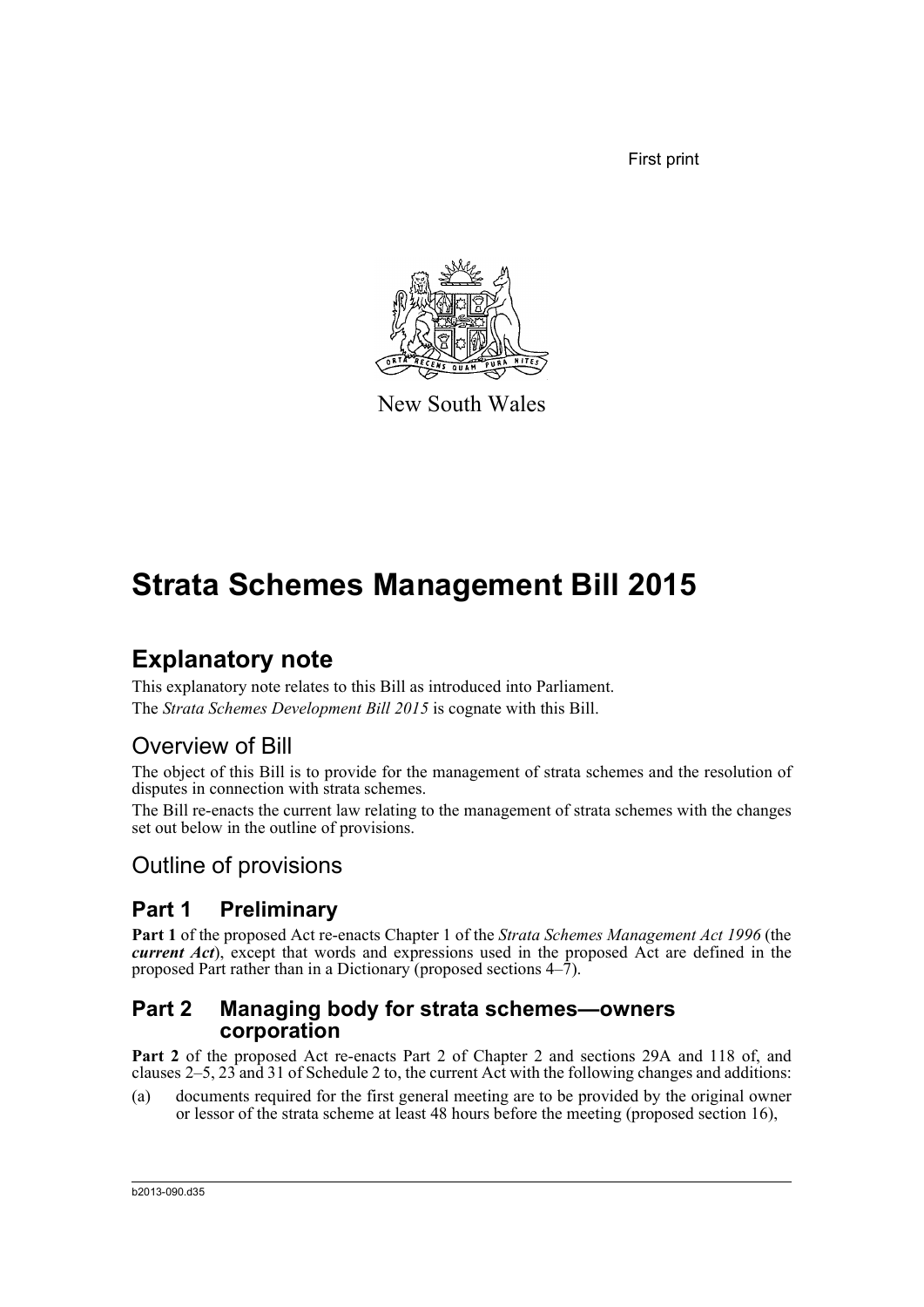- (b) an initial maintenance schedule and any report prepared on building defects under proposed Part 11 are to be provided to the owners corporation at its first annual general meeting (proposed section  $16$ ),
- (c) the annual general meeting of an owners corporation must be held once in each financial year rather than within 1 month of the anniversary of the first annual general meeting (proposed section 18),
- (d) the power to make an order convening a meeting of an owners corporation, in the absence of officers of the corporation, is to be exercised by the Civil and Administrative Tribunal (the *Tribunal*) rather than an Adjudicator. This change applies to all order-making powers under the current Act that have been re-enacted (proposed section 20).

## **Part 3 Strata committee of owners corporation**

**Part 3** of the proposed Act re-enacts sections 16–18 and 21 and Division 2 of Part 3 of Chapter 2 of, and clauses 1–3, 4, 5, 7 and 17 of Schedule 3 to, the current Act with the following changes and additions:

- (a) the executive committee is now to be known as the strata committee,
- (b) a building manager for a strata scheme, a person who acts as an agent for the leasing of lots in a strata scheme or a person who has an undisclosed connection with the original owner of a strata scheme is not eligible to be appointed or elected to the strata committee unless the person is an owner (proposed section 32),
- (c) a tenant representative for the strata committee may be nominated by the tenants, if there are tenants for at least half the lots in a strata scheme, but will not be able to vote on committee decisions and may be excluded from discussion about certain financial matters (proposed section 33),
- (d) a duty is imposed on members of a strata committee to carry out their functions for the benefit, so far as practicable, of the owners corporation and with due care and diligence (proposed section 37),
- (e) the owners corporation may, by special resolution, declare that the office of an officer of the corporation is vacant (proposed section 45).

# **Part 4 Strata managing agents and building managers**

**Part 4** of the proposed Act re-enacts Parts 4 and 4A of Chapter 2 and section 183A of the current Act with the following changes and additions:

- (a) a developer of a strata scheme, or a person connected with a developer, cannot be appointed as the strata managing agent for the scheme until 10 years after the registration of the strata plan for the scheme (proposed section 49),
- (b) the term of appointment of a strata managing agent is to be limited to a maximum of 12 months for an agent appointed at the first annual general meeting or 3 years for any other appointment, with any reappointment also limited to maximum terms of 3 years (proposed section 50).
- (c) a strata managing agent may transfer his or her functions as an agent if the transfer is approved by a resolution of the owners corporation at a general meeting (proposed section 51),
- (d) it will be an offence for a strata managing agent to request or accept a gift or other benefit for himself or herself or another person in connection with the provision of services as an agent, other than the provision of a monetary commission, or the provision or payment of training services, included in the agent's terms of appointment or otherwise approved by the owners corporation (proposed section 57),
- (e) a strata managing agent must report at an annual general meeting monetary commissions or training services or payments received from third parties in the previous 12 months as well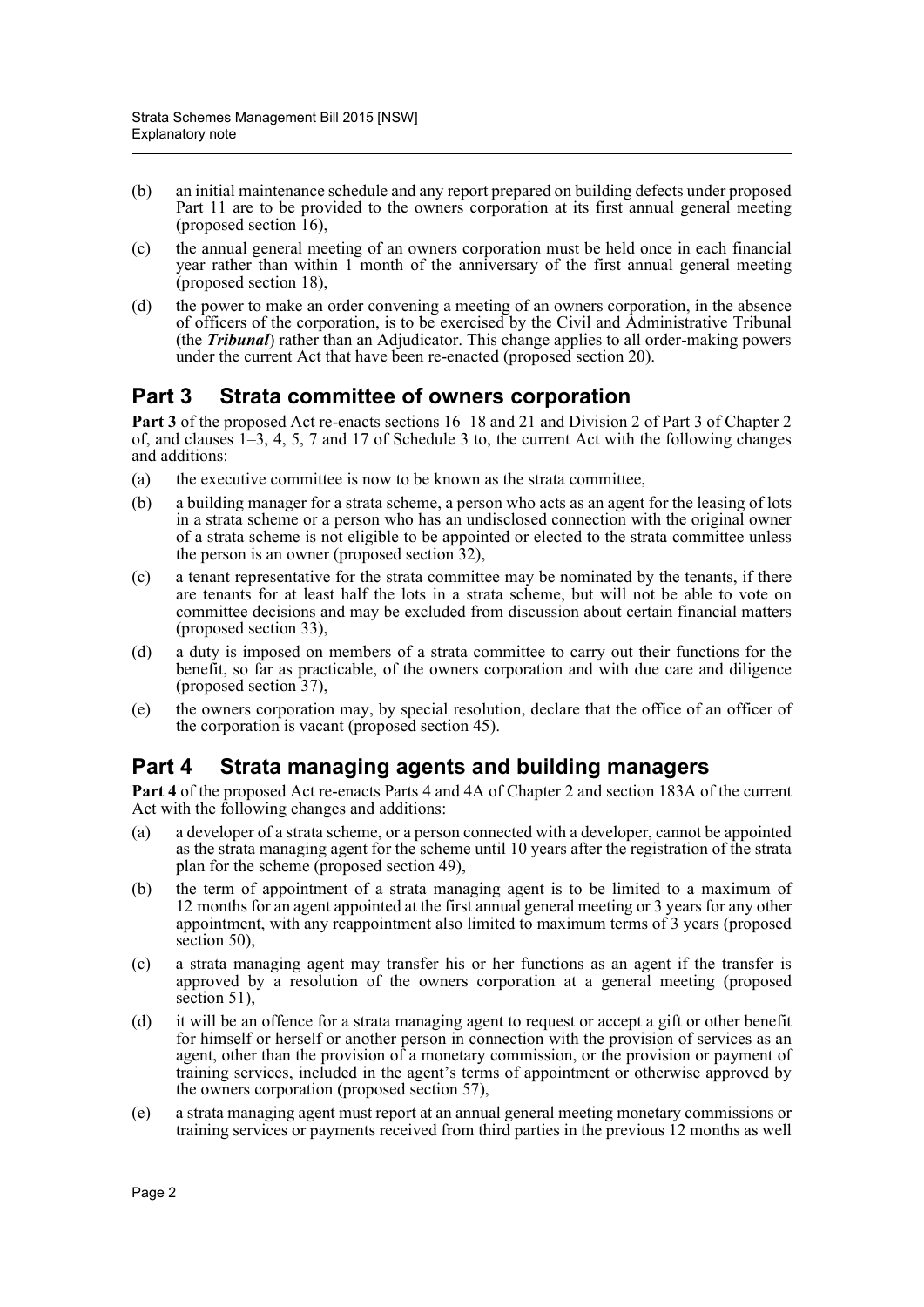as commissions and training services and an estimate of them expected to be received in the following 12 months. The agent must also disclose to the strata committee of the owners corporation variations from the matters disclosed, as soon as practicable after becoming aware of the variation (proposed section 60),

- (f) the period within which a strata managing agent must provide information is extended from 7 days to 14 days,
- (g) caretakers for strata schemes are now to be referred to as building managers and a building manager is not required to be a person entitled to exclusive possession of a lot or common property,
- (h) the power to make orders with respect to building manager agreements has been extended to strata managing agent agreements and a power to make ancillary orders requiring the return of documents to the owners corporation has also been included (proposed section 72).

# **Part 5 Financial management**

Part 5 of the proposed Act re-enacts Part 3, and Division 3 of Part 5, of Chapter 3 and sections 24, 103, 110, 115A, 148, 149, 229, 230 and 230A of the current Act with the following changes and additions:

- (a) additional money may be paid into the administrative fund or the capital works fund if permitted to be paid to that fund under the proposed Act (proposed sections 73 and 74),
- (b) monetary penalties payable to the owners corporation must be paid into the administrative fund and monetary penalties payable by the owners corporation may be paid from the fund (proposed section 73),
- (c) the name of the sinking fund has been changed to the capital works fund (proposed section 74).
- (d) amounts paid to the owners corporation under proposed Part 11 are to be paid to the capital works fund (proposed section 74),
- (e) the owners corporation may levy a contribution on owners to recover amounts to cover money transferred from the administrative fund or the capital works fund to the other fund to meet a shortfall (proposed section 76),
- (f) the 10-year capital works fund plan for a strata scheme must be reviewed at least once every 5 years (proposed section 80) and may be revised or reviewed at any time,
- (g) an owners corporation may provide for payment plans for unpaid contributions, but only for 12 months at a time (proposed section  $\overline{85}$ ),
- (h) in addition to the current provision that an owners corporation may recover unpaid contributions as a debt in a court of competent jurisdiction, the owners corporation may obtain an order from the Tribunal that the owner or other person concerned pay the unpaid contributions. At least 21 days notice must be given of any proposed action (proposed section 86),
- (i) an owners corporation may obtain an order by the Tribunal ordering the original owner under the strata scheme to compensate the owners corporation if the Tribunal determines that the estimates and levies determined during the initial period were inadequate (proposed section 89),
- (j) a statement of key financial information, that summarises information contained in the financial statements, is to be prepared for each reporting period for the administrative fund and the capital works fund and other funds kept by an owners corporation (proposed sections 92 and 94),
- (k) financial statements will be required for other funds kept by an owners corporation (in addition to those for the administrative fund and the capital works fund) (proposed section 93),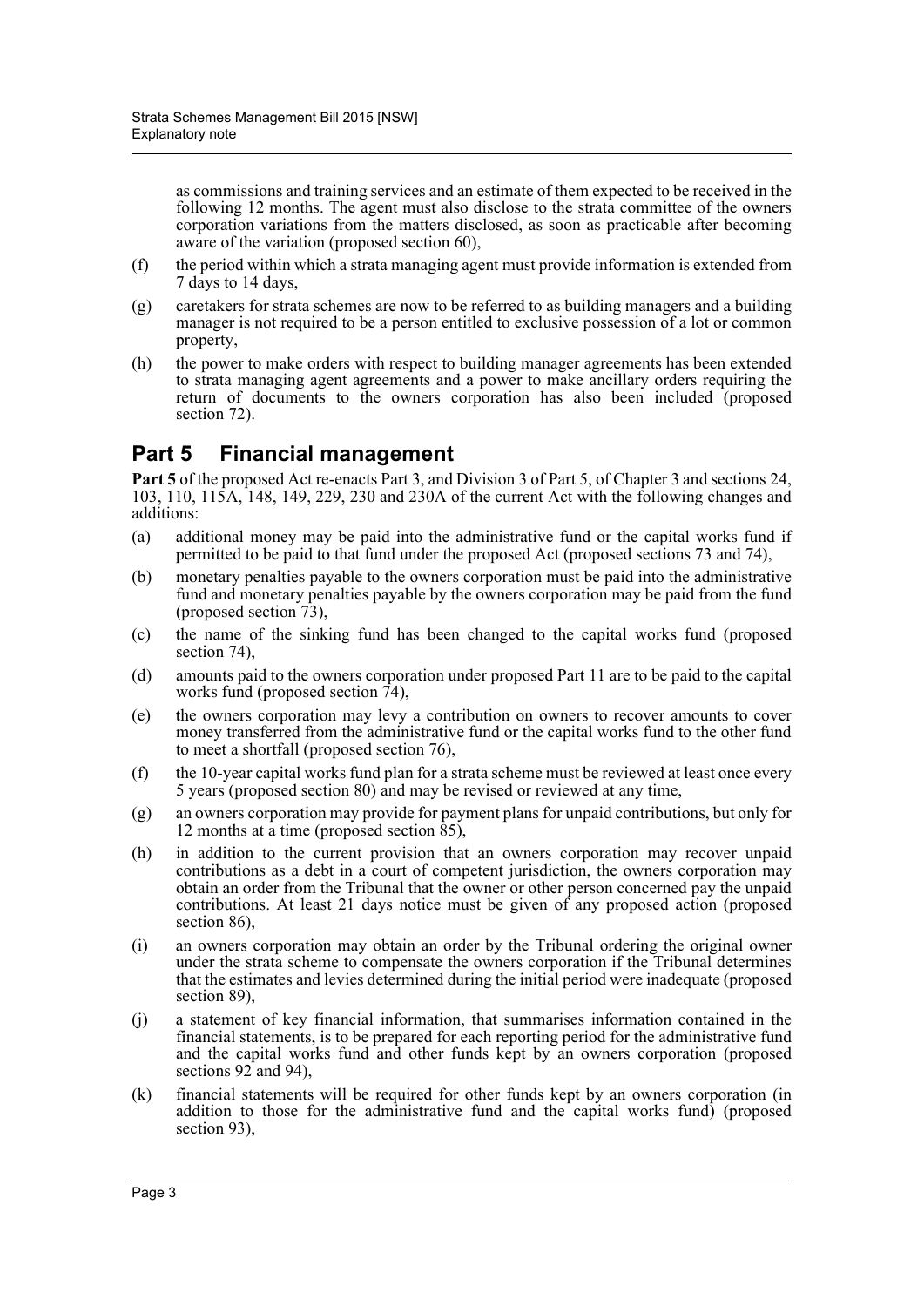- (l) requirements imposed on the treasurer under the regulation made under the current Act, relating to issuing and recording receipts, transaction records and the levy register have been incorporated into the proposed Part,
- (m) provisions relating to requirements for approval to obtain legal services have been clarified (proposed section 103).

## **Part 6 Property management**

**Part 6** of the proposed Act re-enacts Part 2 of Chapter 3, sections 111, 112, 114 and 115 and Division 2 of Part 4 of Chapter 5 of the current Act with the following changes and additions:

- (a) the obligation of an owners corporation to maintain and keep in repair common property may be deferred for a particular item of property if the owner or another person is liable for damage to the property and the owners corporation has taken action in respect of the damage (proposed section 106),
- (b) an owner of a lot in a strata scheme may recover from the owners corporation, as damages for breach of statutory duty, any reasonably foreseeable loss suffered by the owner as a result of a contravention by the owners corporation of proposed section 106, but any action must be taken within 2 years of becoming aware of the loss (proposed section 106),
- (c) the by-laws for a strata scheme may adopt a common property memorandum prescribed by the regulations which specifies whether the owner or the owners corporation is responsible for the maintenance, repair or replacement of any part of the common property (proposed section 107).
- (d) minor cosmetic work (including installing or repairing hooks or other things used to hang things on walls, installing or repairing handrails, painting internal walls and laying carpet) in connection with a lot will not require authorisation by the owners corporation. Specified work is excepted from these provisions, including minor renovations, structural work, work involving plumbing and waterproofing and reconfiguring walls and work that requires consent under other legislation. The by-laws and regulations may specify additional work as cosmetic work (proposed section 109),
- (e) minor renovations (including renovating a kitchen, changing recessed light fittings, installing or replacing wood or other hard floors, installing or replacing wiring or cabling or power or access points and reconfiguring walls) can be done after approval by the owners corporation at a general meeting. The regulations may specify additional work as minor renovations. Notice of the renovations and other information must be given to the owners corporation. The by-laws may delegate the approval power to the strata committee and may also specify additional work as minor renovations. Specified work is excepted from these provisions, including cosmetic and structural work and work that requires consent under other legislation (proposed section 110),
- (f) an owner of a lot in a strata scheme must not alter or add to the common property, unless authorised under the proposed Part, a by-law under the proposed Part, a common property rights by-law or a special resolution of the owners corporation (subject to a by-law that amends that requirement) (proposed section 111),
- (g) the owners corporation is empowered to grant a licence to use common property to a person other than the owner of a lot in the strata scheme (proposed section 112),
- (h) the original owner must cause an initial maintenance schedule to be prepared for the strata scheme, containing matters to be prescribed by regulations, which will not be binding on an owners corporation and may be used in proceedings about building defects (proposed section 115),
- (i) agents, employees or contractors of an owners corporation may enter any part of the parcel of a strata scheme to carry out building rectification work for the purposes of proposed Part 11 (proposed section 122),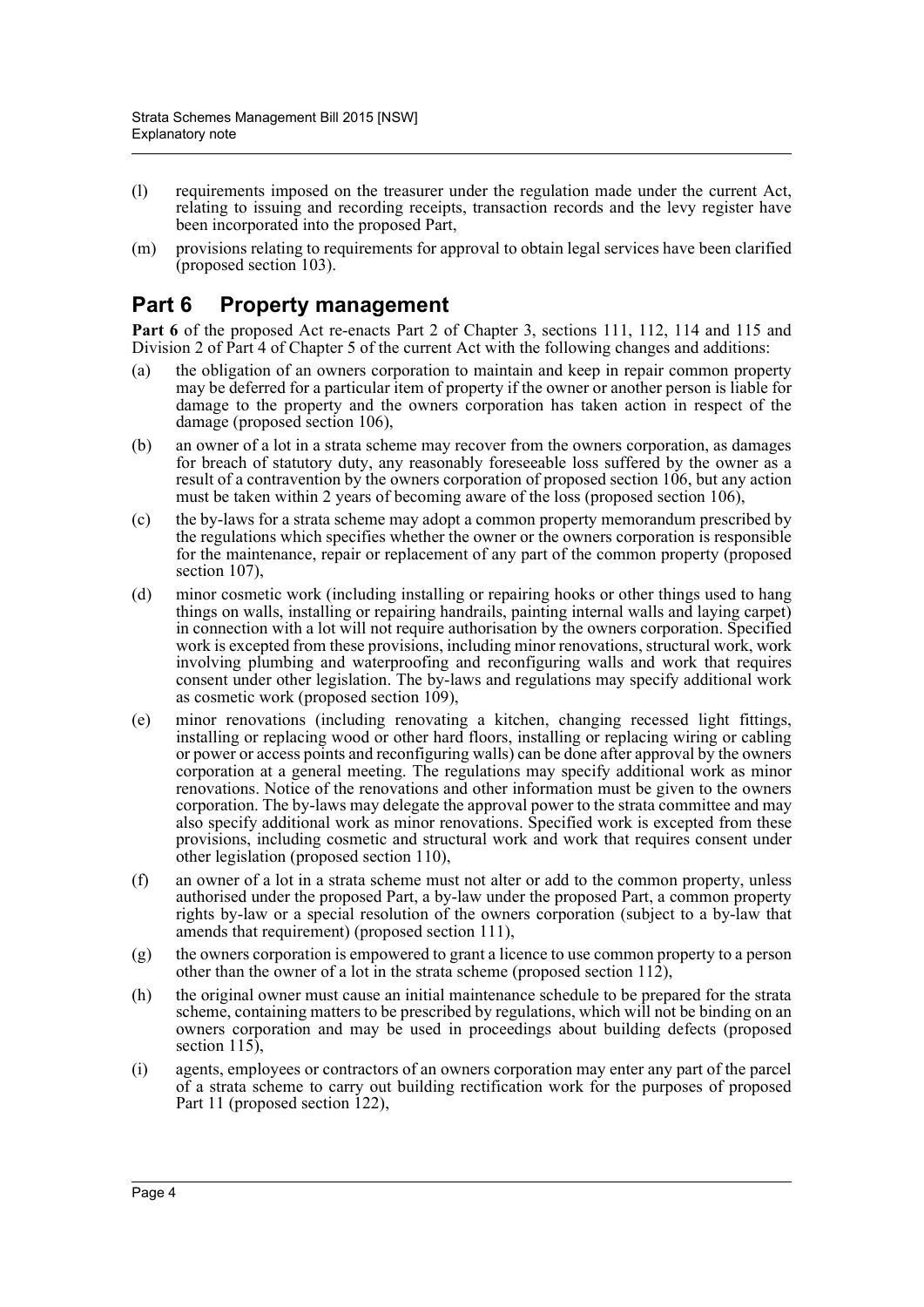- (j) an order may be obtained to enter a part of a parcel of a strata scheme for all situations where the owners corporation is authorised to enter the part for inspection purposes or to carry out work (proposed section 124),
- (k) regulations may be made to establish a scheme for the disposal of goods abandoned on common property (proposed section 125),
- (l) if work by or on behalf of an owner or occupier causes damage to the common property or another lot of a strata scheme, the owners corporation or owner of the lot may obtain an order from the Tribunal that the owner or occupier repairs the damage or pays a specified amount for repairs and other costs (proposed section  $\overline{132}$ ).

# **Part 7 By-laws for strata schemes**

**Part 7** of the proposed Act re-enacts Part 5 of Chapter 2, Division 8 of Part 4 of Chapter 5 and section 203 of the current Act with the following changes and additions:

- (a) the matters about which by-laws can be made are to be matters relating to the management, administration, control, use or enjoyment of the lots or the common property and lots of a strata scheme (proposed section 136),
- (b) the by-laws may limit the number of persons who may reside in a lot, but not to less than 2 adults per bedroom of the residence (proposed section 137) and higher monetary penalties are payable for a contravention of a by-law (proposed section 147),
- (c) a by-law must not be harsh, unconscionable or oppressive (proposed section 139),
- (d) a by-law may require an occupant of a lot to provide evidence that an animal kept on the lot is an assistance animal (proposed section 139).

#### **Part 8 Obligations of owners, occupiers and others relating to lots**

**Part 8** of the proposed Act re-enacts Parts 1 and 3 of Chapter 4 and Division 5 of Part 4 of Chapter 5 of the current Act.

#### **Part 9 Insurance**

**Part 9** of the proposed Act re-enacts Part 4 of Chapter 3 and Division 3 of Part 4 of Chapter 5 of the current Act with the change that the approved insurers with whom insurance (other than building insurance) is required to be taken out by owners corporations are to be general insurers under the *Insurance Act 1973* of the Commonwealth or persons prescribed by the regulations.

# **Part 10 Records and information about strata schemes**

**Part 10** of the proposed Act re-enacts Divisions 1, 2 and 4 of Part 5 of Chapter 3 and sections 155 and 156 of the current Act with the following changes and additions:

- (a) the form in which a strata roll or other mandatory record may be made or stored is to be determined by the owners corporation (proposed section 176),
- (b) information about the owner of a lot in the strata roll is to include the owner's email address, if any (proposed section 178),
- (c) access to records of the owners corporation for inspection purposes may be given by electronic means (proposed section 183),
- (d) the lessor or sub-lessor of a lot in a strata scheme must give the tenant of the lot a copy of the by-laws and any applicable strata management scheme not later than 14 days after the tenant becomes entitled to possession of the lot. Notice of changes to by-laws must also be given within 14 days (proposed section 186).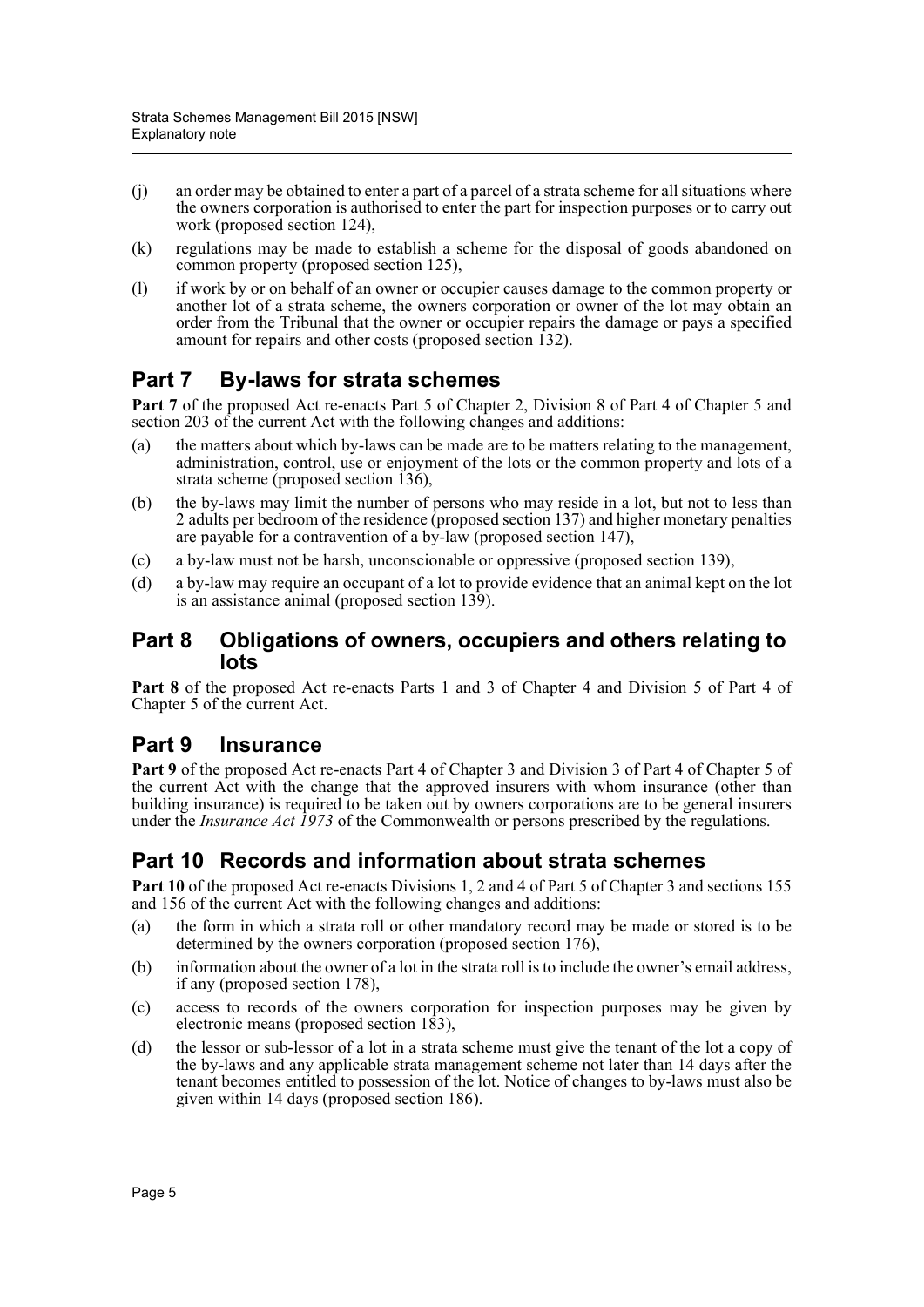# **Part 11 Building defects**

**Part 11** of the proposed Act contains a scheme to provide for rectification of building defects in new strata schemes. The proposed Part contains the following proposed provisions:

#### **Division 1 Preliminary (proposed sections 189–192)**

The proposed Division defines words and expressions used in the proposed Part and also provides that a consent or approval by an owners corporation for the purposes of the proposed Part is to be given by resolution at a general meeting.The proposed Part will apply to building work carried out on a building, or a part of a building, that is part of the parcel of a strata scheme and that is contemporaneous with or for the purposes of the registration of a strata plan or a subdivision of a development lot. The building work must be residential building work that is exempt from the home building compensation insurance requirements under the *Home Building Act 1989* or be work on a building used for mixed use purposes that include residential purposes.

#### **Division 2 Inspection reports (proposed sections 193–206)**

The proposed Division provides that a developer of a strata scheme is to be required to arrange for the building work to be inspected by a building inspector approved by the owners corporation who is to give an interim report identifying any defective work. The regulations will prescribe the kind of defective work that is to be reported on. Building inspectors are to be persons who are of a class of persons prescribed by the regulations. The inspector is to be appointed not later than 12 months after the completion of the work and the interim report is to be given not earlier than 15 months and not later than 18 months after that completion. A building inspector cannot be appointed by a developer without the approval of the owners corporation. The Secretary of the Department of Finance, Services and Innovation (the *Secretary*) is to arrange for the appointment of an inspector if the developer and owners corporation fail to agree on an inspector or if the initial period for the strata scheme has not ended. The Secretary may also appoint a building inspector if an owner of a lot objects to an appointment. A building inspector must not be connected with the developer, must act impartially and cannot and does not represent the interests of the developer. It will be an offence to receive or offer benefits not to act impartially. A final inspection is to be carried out and a report given by the same inspector (if available) or another inspector arranged by the Secretary not earlier than 21 months and not later than 2 years after the completion of the work. The inspector will have power to enter any part of a strata scheme parcel and is to be given assistance by the owners corporation for that purpose. Inspection costs are payable by the developer. A builder who carried out defective building work will be entitled to enter the property in connection with rectifying the work. A final inspection report will not bind the Tribunal or any court but is to be taken into account in proceedings relating to the building work.

#### **Division 3 Building bonds (proposed sections 207–211)**

The proposed Division requires a developer to lodge a security (a *building bond*) with the Secretary for building work to which the proposed Part applies. The amount of the building bond is to be 2% of the contract price for the building work. Amounts secured by a building bond may be claimed or realised for payment to an owners corporation to meet the costs of building work to rectify defective building work identified in a final inspection report under the proposed Part.The building bond must be claimed or realised not later than 2 years after the completion of the building work or within 60 days of the final inspection report being given to the developer, whichever occurs later. Amounts secured by the building bond may also be paid in the manner agreed between the owners corporation and the developer. The Secretary is to rely on the final inspection report for the purposes of determining the payment of amounts secured by the building bond. An owners corporation must use the bond amount for or in connection with rectifying the defective building work (on any part of the parcel of the strata scheme) or its costs. An owners corporation, or a person on the owners corporation's behalf, will have power to enter a lot for the purpose of rectifying defective building work. Any surplus is to be repaid to the developer. The Tribunal may, on application by an owners corporation, a developer, a building inspector or a person entitled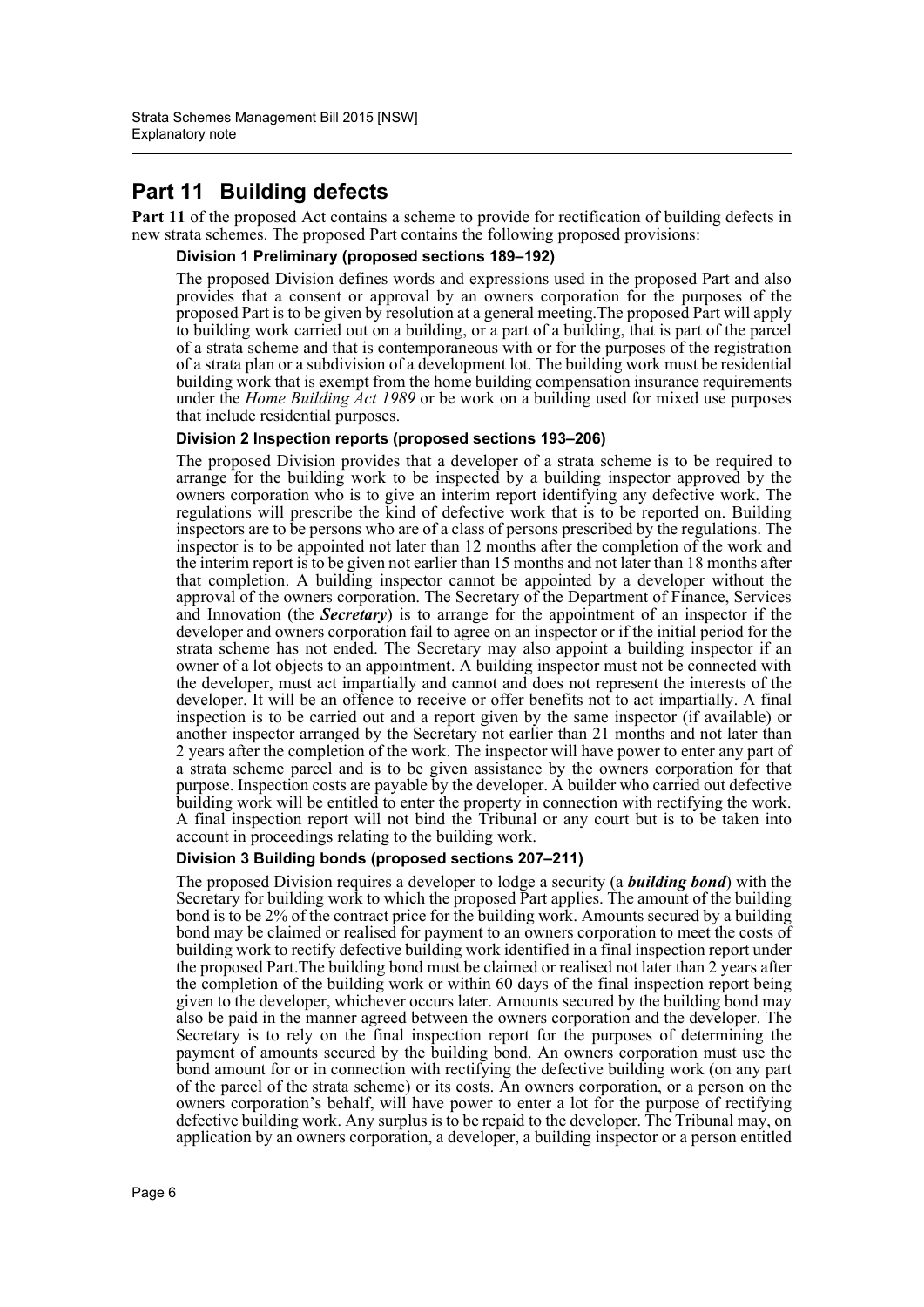to enter the strata parcel under the proposed Part, make an order requiring access to be given to the parcel for the purposes of an inspection or in connection with rectifying defective building work. The Tribunal may also, on application by the developer, an owners corporation, an original owner or the Secretary, make an order determining the amount of a building bond.

#### **Division 4 Miscellaneous (proposed sections 212–215)**

The proposed Part enables the Secretary to vary the time frames for actions under the proposed Part. The proposed Division provides for a right to apply to the Secretary for a review of decisions under the proposed Part. The proposed Division also contains powers to make regulations with respect to specified matters arising under the proposed Part and makes it clear that the proposed Part will not affect any other remedies that may be taken for defective building work, such as statutory warranties that may apply for building work. Any remedy obtained under the proposed Part may be taken into account by a court or other body when determining whether to grant other remedies.

### **Part 12 Disputes and Tribunal powers**

Part 12 of the proposed Act re-enacts Part 2 and Divisions 1 and 9 of Part 4 of Chapter 5 and sections 125, 126, 135, 136, 173, 183, 183B, 185, 187–191, 199, 207 and 209 of the current Act with the following changes and additions:

- (a) an owners corporation is authorised to establish a voluntary dispute resolution process (proposed section 216),
- (b) jurisdiction is conferred on the Tribunal, rather than on Adjudicators, to make orders and procedural matters dealt with by the *Civil and Administrative Tribunal Act 2013* have been omitted,
- (c) jurisdiction is conferred on the Tribunal to make ancillary, consequential and interlocutory orders and interim orders (proposed sections 229–231),
- (d) jurisdiction is conferred on the Tribunal to deal with complaints or disputes about agreements under the proposed Act, agreements relating to strata schemes between the owners corporation and owners, mortgagees and covenant chargees and the failure of an owners corporation to exercise a function under another Act (proposed section 232),
- (e) jurisdiction is conferred on the Tribunal, on its own motion, to remove a person from a strata committee and as an officer of the owners corporation, prohibit a strata committee from determining a matter and require it to be determined by the owners corporation (proposed section 238),
- (f) an unpaid civil penalty imposed by the Tribunal may be recovered from an owner who is liable to pay the penalty as if the amount owed were an amount of unpaid contributions (proposed section 248).

### **Part 13 Offences and proceedings**

**Part 13** of the proposed Act re-enacts sections 215 and 225–228 of the current Act and also provides that penalty notices will be able to be issued by an authorised officer for offences of a kind prescribed by the regulations (proposed section 250).

### **Part 14 Miscellaneous**

**Part 14** of the proposed Act re-enacts sections 119, 120, 212, 214 and Parts 3–5 of Chapter 7 of the current Act with the following changes and additions:

(a) officers of an owners corporation and other members of a strata committee are protected from personal liability for acts done in good faith in that capacity for the purposes of the proposed Act and any other Act, the liability will instead attach to the owners corporation (proposed section 260),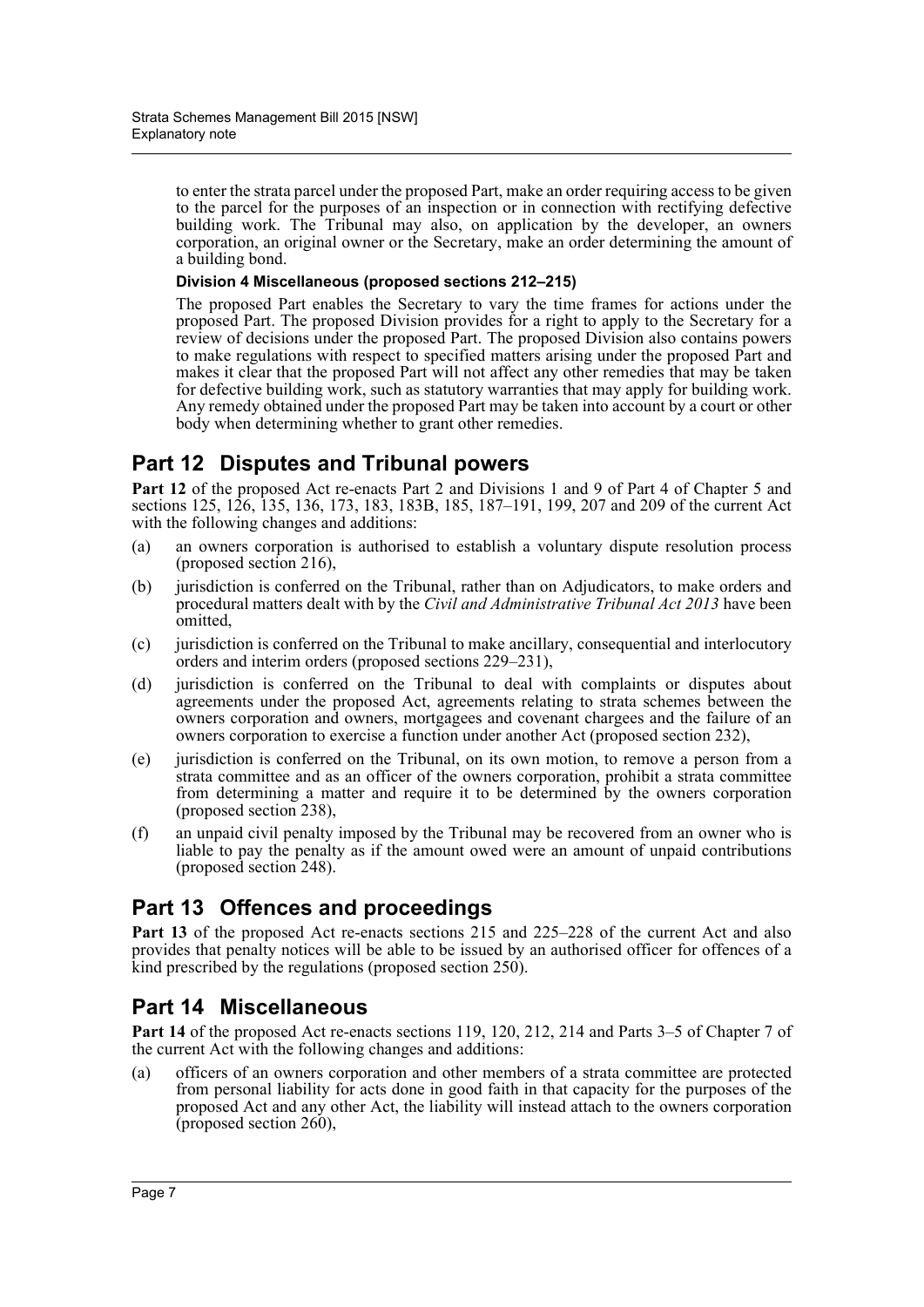- (b) an email address may be given as an address for service under the proposed Act (proposed section 261),
- (c) there is an additional general provision providing for the giving of documents under the proposed Act or regulations (proposed section 264),
- (d) the regulations may exclude a particular class or classes of strata scheme from all or any of the provisions of proposed Part 12 (proposed section 271).

#### **Schedule 1 Meeting procedures of owners corporation**

**Schedule 1** to the proposed Act re-enacts Parts 2 (other than Division 2) and 3 of Schedule 2 to the current Act with the following changes and additions:

- (a) an owner or other person may request that a motion be included on the agenda for a general meeting of the owners corporation even though the owner or person cannot vote because of unpaid strata contributions (proposed clause  $\overline{4}$ ),
- (b) provisions relating to the nomination of persons as officers of the owners corporation are included in the proposed Schedule (proposed clause 5),
- (c) the agenda for the annual general meeting of an owners corporation must include consideration of building defects and rectification until the end of any applicable statutory warranty (proposed clause 6),
- (d) the notice of an annual general meeting of an owners corporation that has a strata managing agent must include a motion to consider the report as to commissions and training services by the agent (proposed clause 9),
- (e) the notice of an annual general meeting must include a motion to decide how to deal with overdue contributions payable to the owners corporation (proposed clause 9),
- (f) the notice of an annual general meeting is no longer required to be accompanied by a copy of the last financial statements prepared by the owners corporation, but these must be provided on request to a lot owner or mortgagee or covenant chargee of a lot (proposed clause 10),
- (g) a copy of the agenda for a meeting must be given to each tenant of a lot at least 7 days before the meeting (proposed clause 11),
- (h) the developer or lessor of a leasehold strata scheme is not entitled to vote or exercise a proxy vote on a matter concerning building defects or rectification of building defects (proposed clause 15),
- (i) if there is no quorum for business at a meeting, the chairperson may, after half an hour, declare that the persons present constitute a quorum for that purpose (proposed clause 17),
- (j) a tenant is entitled to attend a meeting but not to vote (unless a proxy holder) and may be excluded from a meeting when financial matters are being discussed or determined (proposed clause 21),
- $(k)$  the number of proxies that may be held by one person is limited to 1 if a strata scheme has 20 lots or fewer or not more than 5% of the total number of lots in any other case, except where the proxies are held as the co-owner of a lot (proposed clause  $2\dot{6}$ ),
- (l) a provision of a contract for the sale of a lot, and any provision of an associated contract or arrangement, that requires the owner of a lot to vote as directed at a meeting of an owners corporation or to give a proxy will be void and unenforceable (proposed clause 27),
- (m) the owners corporation may determine that a vote at a meeting may be made other than in person and regulations may provide for the manner of such votes (proposed clause 28),
- (n) voting may be carried out by secret ballot (proposed clause 29).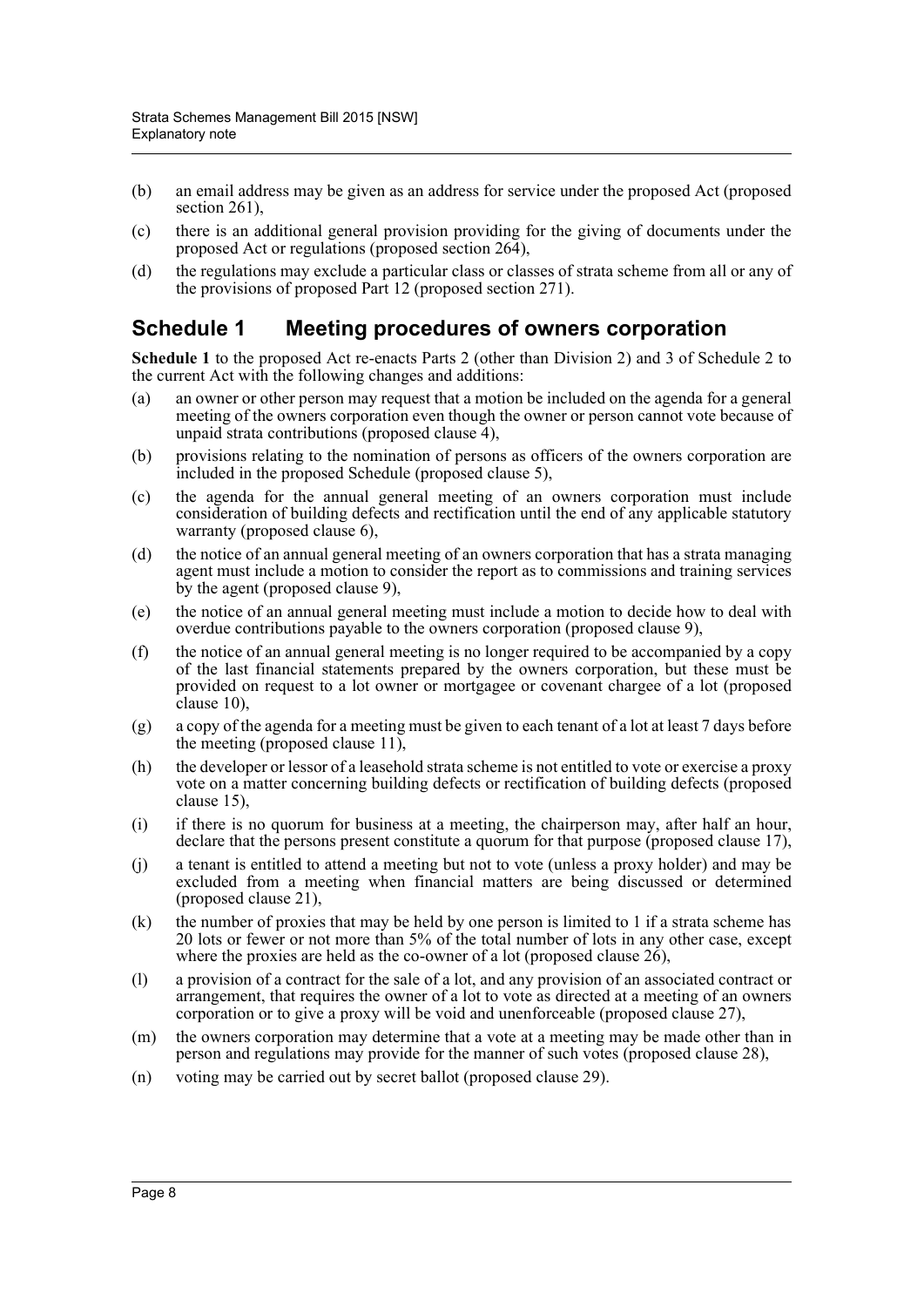## **Schedule 2 Meeting procedures of strata committees**

**Schedule 2** to the proposed Act re-enacts Parts 2 and 3 of Schedule 3 to the current Act with the following changes and additions:

- (a) the strata committee may determine that a vote at a meeting of the committee may be made other than in person and regulations may provide for the manner of such votes (proposed clause 10),
- (b) members of a strata committee must disclose any pecuniary interest in a matter that is being or is about to be considered at a meeting of the committee and, unless the committee otherwise determines, must not be present for any deliberations on the matter or vote on the matter (proposed clause 18).

### **Schedule 3 Savings, transitional and other provisions**

**Schedule 3** to the proposed Act contains savings and transitional provisions consequent on the enactment of the proposed Act.

# **Schedule 4 Amendment of Acts**

**Schedule 4** to the proposed Act contains amendments to other Acts consequent on the enactment of the proposed Act.

**Schedule 4.3** enables an owners corporation to obtain a garnishee order against rent that is payable for a lot in a strata plan, if the owners corporation has obtained a judgment debt for an unpaid contribution against the owner of the lot and the rent is held in the trust account of a real estate agent for the benefit of the judgment debtor.

**Schedule 4.16 [3]** enables an owners corporation, or an association in a community scheme, and a local council to enter into an agreement in relation to a strata parking area or community scheme parking area in the relevant strata scheme or community scheme. The council under such an agreement would erect parking signs and provide parking enforcement services. It will be an offence to park contrary to signs or contrary to marked parking spaces in any such parking area. An agreement must comply with guidelines under the *Local Government Act 1993* and applicable regulations authorised by proposed section 271 of the proposed Act.

**Schedule 4.23** enables the parking offences created under the provisions inserted by **Schedule 4.16 [3]** to be dealt with by penalty notice.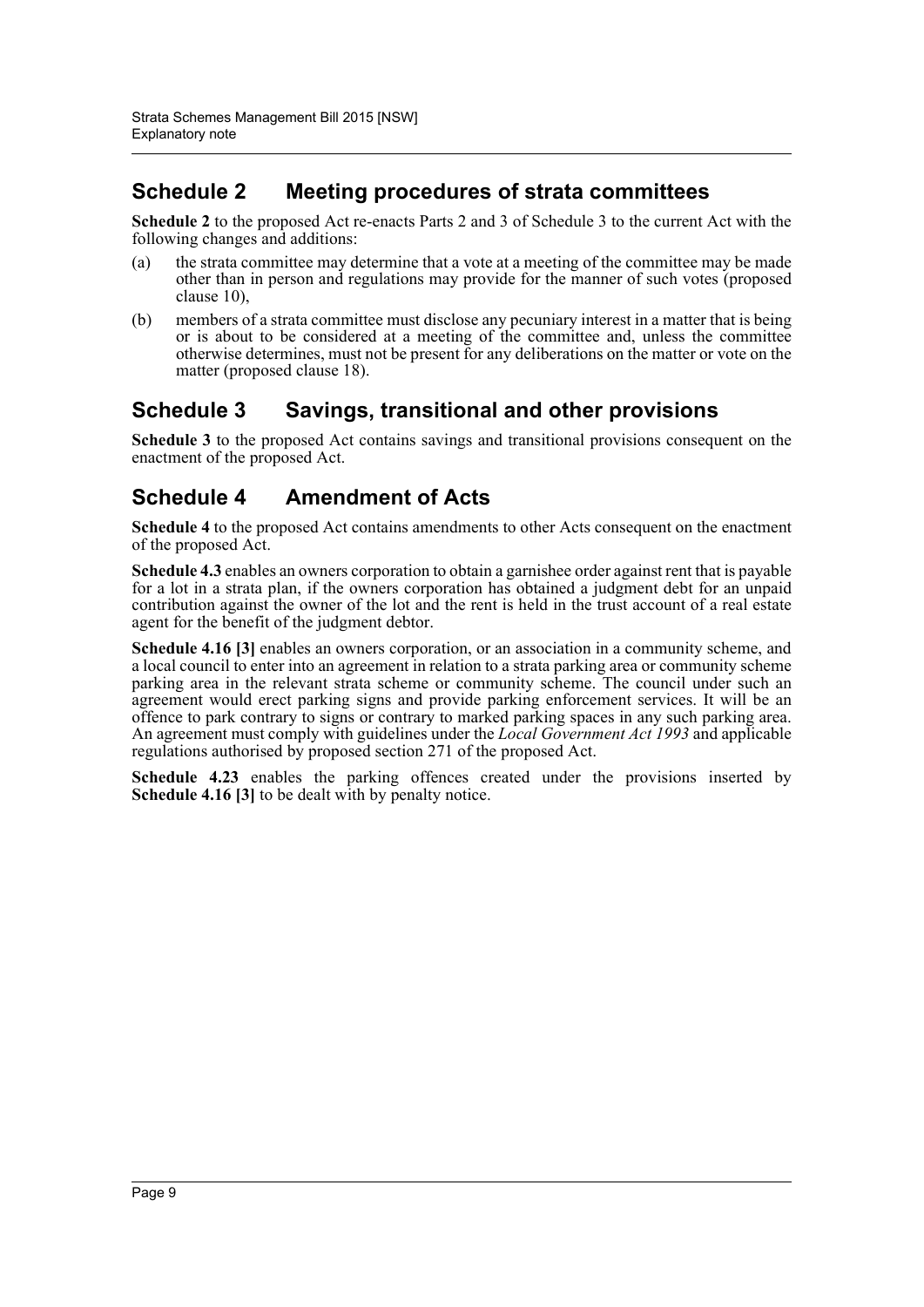First print



New South Wales

# **Strata Schemes Management Bill 2015**

# **Contents**

|        |                                 |                            |                                                                                                                               | Page                                                                                |
|--------|---------------------------------|----------------------------|-------------------------------------------------------------------------------------------------------------------------------|-------------------------------------------------------------------------------------|
| Part 1 | <b>Preliminary</b>              |                            |                                                                                                                               |                                                                                     |
|        | 1<br>2<br>3<br>4<br>5<br>6<br>7 | Name of Act<br>Definitions | Commencement<br>Objects of Act<br>Resolutions of owners corporations<br>Meaning of "large strata scheme"<br>Connected persons | $\overline{2}$<br>$\overline{2}$<br>$\overline{2}$<br>$\overline{2}$<br>6<br>6<br>6 |
| Part 2 |                                 |                            | Managing body for strata schemes—owners corporation                                                                           |                                                                                     |
|        | <b>Division 1</b>               |                            | <b>Constitution of owners corporation</b>                                                                                     |                                                                                     |
|        | 8                               |                            | Constitution of owners corporation                                                                                            | $\overline{7}$                                                                      |
|        | <b>Division 2</b>               |                            | <b>Management of strata schemes</b>                                                                                           |                                                                                     |
|        | 9<br>10                         |                            | Owners corporation responsible for management of strata scheme<br>Functions of owners corporation generally                   | 7<br>$\overline{7}$                                                                 |
|        | 11                              | corporation                | Other management bodies and persons who assist the owners                                                                     | $\overline{7}$                                                                      |
|        | 12                              | of functions               | Owners corporation may employ persons to assist in exercise                                                                   | 8                                                                                   |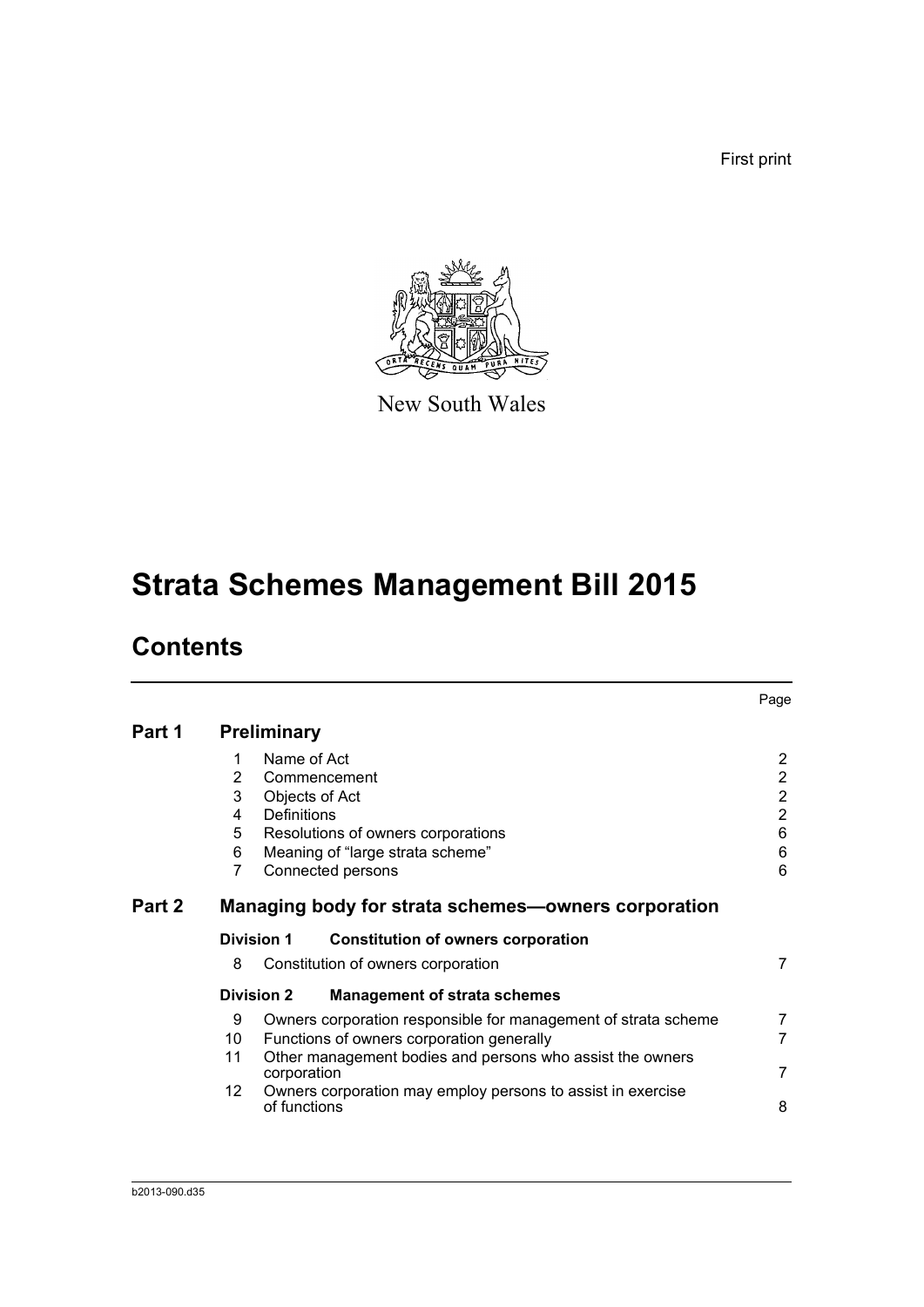|        |                                                            |                   |                                                                                                | Page            |  |  |  |  |
|--------|------------------------------------------------------------|-------------------|------------------------------------------------------------------------------------------------|-----------------|--|--|--|--|
|        | 13                                                         |                   | Functions that may only be delegated to member of strata committee<br>or strata managing agent | 8               |  |  |  |  |
|        | <b>Division 3</b><br><b>Meetings of owners corporation</b> |                   |                                                                                                |                 |  |  |  |  |
|        | 14                                                         |                   | First AGM must be held within 2 months after initial period                                    | 8               |  |  |  |  |
|        | 15                                                         |                   | Agenda for first AGM                                                                           | 9               |  |  |  |  |
|        | 16                                                         |                   | Documents and records to be provided to owners corporation at                                  |                 |  |  |  |  |
|        |                                                            | first AGM         |                                                                                                | 9               |  |  |  |  |
|        | 17                                                         |                   | Tribunal may order initial documents to be provided                                            | 10              |  |  |  |  |
|        | 18<br>19                                                   |                   | AGM must be held                                                                               | 10<br>10        |  |  |  |  |
|        | 20                                                         |                   | Other general meetings<br>Tribunal may appoint person to hold first AGM and other meetings     | 10              |  |  |  |  |
|        | 21                                                         |                   | Unanimous or special resolutions to be amended or revoked in                                   |                 |  |  |  |  |
|        |                                                            | same way          |                                                                                                | 10              |  |  |  |  |
|        | 22                                                         |                   | Notice to be given to owners corporation of right to cast vote at meeting                      | 11              |  |  |  |  |
|        | 23                                                         |                   | Meeting procedures and voting                                                                  | 12 <sup>2</sup> |  |  |  |  |
|        | 24                                                         |                   | Order invalidating resolution of owners corporation                                            | 12 <sup>2</sup> |  |  |  |  |
|        | 25                                                         | not given         | Order where voting rights denied or due notice of item of business                             | 12 <sup>2</sup> |  |  |  |  |
|        |                                                            |                   |                                                                                                |                 |  |  |  |  |
|        |                                                            | <b>Division 4</b> | Limitation on functions during initial period                                                  |                 |  |  |  |  |
|        | 26                                                         |                   | Restrictions on powers of owners corporation during initial period                             | 13              |  |  |  |  |
|        | 27                                                         |                   | Order to authorise certain acts during initial period                                          | 14              |  |  |  |  |
|        |                                                            | <b>Division 5</b> | Effect of termination order on owners corporation                                              |                 |  |  |  |  |
|        | 28                                                         |                   | Termination of strata scheme                                                                   | 14              |  |  |  |  |
| Part 3 |                                                            |                   | Strata committee of owners corporation                                                         |                 |  |  |  |  |
|        |                                                            | <b>Division 1</b> | <b>Constitution of strata committee</b>                                                        |                 |  |  |  |  |
|        | 29                                                         |                   | Owners corporation to appoint strata committee                                                 | 15              |  |  |  |  |
|        | 30                                                         |                   | Members of strata committee                                                                    | 15              |  |  |  |  |
|        | 31                                                         | committee         | Persons who are eligible to be appointed or elected to strata                                  | 15              |  |  |  |  |
|        | 32                                                         |                   | Persons who are not eligible to be appointed or elected to strata                              |                 |  |  |  |  |
|        |                                                            | committee         |                                                                                                | 16              |  |  |  |  |
|        | 33                                                         |                   | Tenant representatives                                                                         | 16              |  |  |  |  |
|        | 34                                                         |                   | Acting members of strata committee                                                             | 17              |  |  |  |  |
|        | 35                                                         |                   | Vacation of office of elected member of strata committee                                       | 17              |  |  |  |  |
|        |                                                            | <b>Division 2</b> | <b>Functions of strata committee</b>                                                           |                 |  |  |  |  |
|        | 36                                                         |                   | Functions of strata committee                                                                  | 18              |  |  |  |  |
|        | 37                                                         |                   | Duty of members of strata committee                                                            | 18              |  |  |  |  |
|        | 38                                                         | or defects        | Acts and proceedings of strata committee valid despite vacancies                               | 18              |  |  |  |  |
|        |                                                            | Division 3        | <b>Meetings of strata committee</b>                                                            |                 |  |  |  |  |
|        | 39                                                         |                   | Convening meetings                                                                             | 19              |  |  |  |  |
|        | 40                                                         |                   | Meeting procedures and voting                                                                  | 19              |  |  |  |  |
|        |                                                            | <b>Division 4</b> | <b>Office holders</b>                                                                          |                 |  |  |  |  |
|        | 41                                                         |                   | Strata committee to appoint officers                                                           | 19              |  |  |  |  |
|        |                                                            |                   |                                                                                                |                 |  |  |  |  |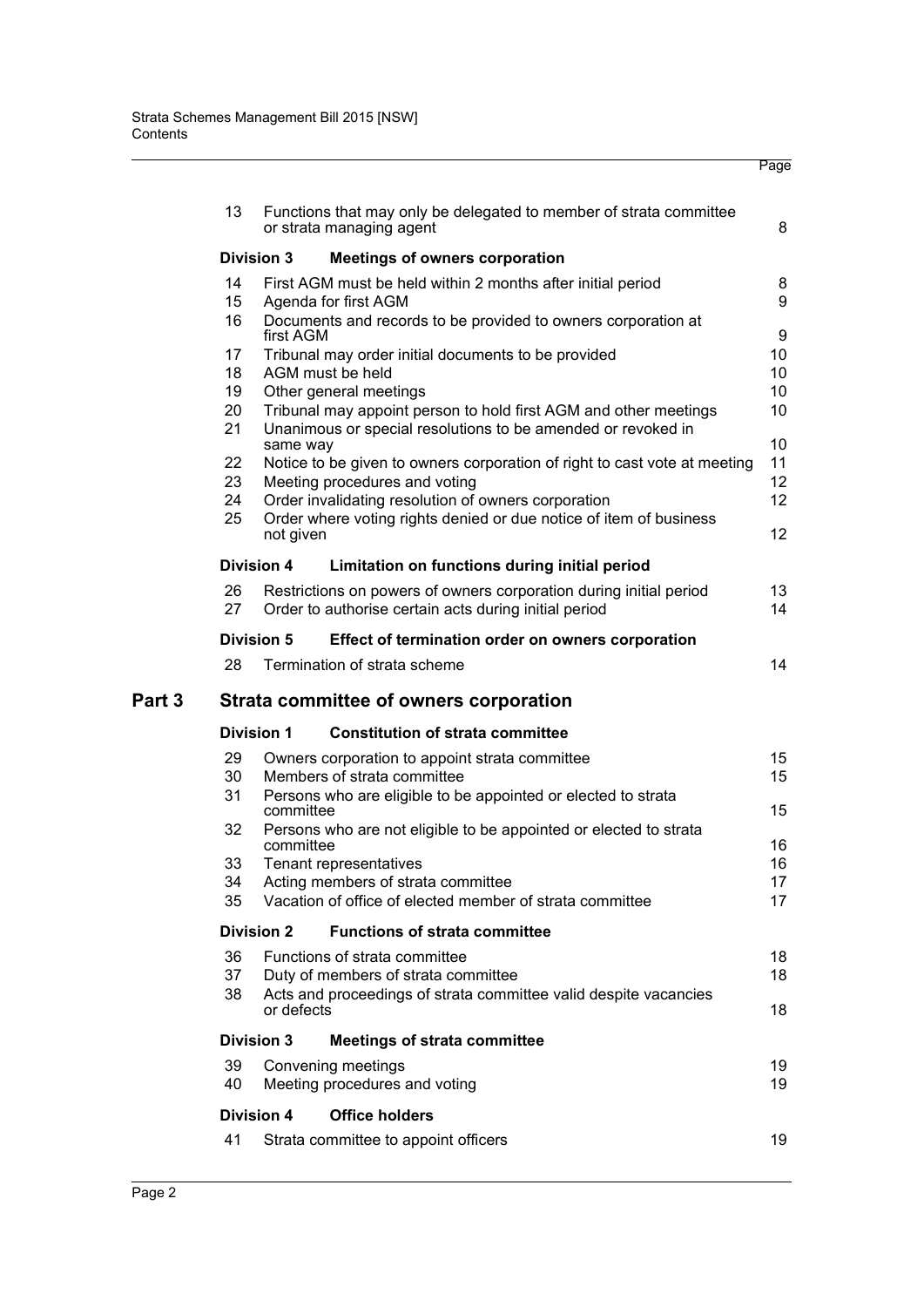|        | 42 | Functions of chairperson of owners corporation                                                          | 19 |
|--------|----|---------------------------------------------------------------------------------------------------------|----|
|        | 43 | Functions of secretary of owners corporation                                                            | 19 |
|        | 44 | Functions of treasurer of owners corporation                                                            | 20 |
|        | 45 | Vacation of office by officer                                                                           | 20 |
|        | 46 | Payment of officers of owners corporation                                                               | 21 |
|        | 47 | Original owner to exercise officers' functions before appointment<br>of officers                        | 21 |
|        | 48 | Tribunal may order meeting if no officers or strata committee                                           | 21 |
| Part 4 |    | Strata managing agents and building managers                                                            |    |
|        |    | <b>Division 1</b><br>Appointment of strata managing agents                                              |    |
|        | 49 | Appointment of strata managing agents                                                                   | 22 |
|        | 50 | Term of appointment of strata managing agents                                                           | 22 |
|        | 51 | Transfer of functions of strata managing agent                                                          | 23 |
|        |    | <b>Division 2</b><br>Functions of strata managing agent                                                 |    |
|        | 52 | Owners corporation may delegate functions to strata managing agent                                      | 23 |
|        | 53 | Exercise of delegated functions by strata managing agent                                                | 23 |
|        | 54 | Functions of officers and strata committee may be given to strata<br>managing agent                     | 23 |
|        | 55 | Strata managing agent to record exercise of functions                                                   | 24 |
|        | 56 | Exercise of functions of strata managing agent appointed by Tribunal                                    | 24 |
|        | 57 | Breaches by strata managing agent                                                                       | 24 |
|        |    | <b>Division 3</b><br>Accountability of strata managing agent                                            |    |
|        | 58 | Strata managing agent may be required to provide information about<br>trust account and other accounts  | 25 |
|        | 59 | Provision of information about money received and other transactions                                    | 25 |
|        | 60 | Disclosure of commissions and training services                                                         | 26 |
|        | 61 | Procedure for requiring information from strata managing agent                                          | 26 |
|        | 62 | Offences                                                                                                | 26 |
|        | 63 | Responsibility for providing information if a strata managing agent<br>ceases to hold a licence or dies | 27 |
|        | 64 | Exemption for information relating to certain transactions                                              | 27 |
|        | 65 | Provision of other Act requiring agents to provide information not                                      |    |
|        |    | to apply to affairs of owners corporation                                                               | 27 |
|        |    | <b>Division 4</b><br><b>Building managers</b>                                                           |    |
|        | 66 | <b>Building managers</b>                                                                                | 27 |
|        | 67 | Appointment of building managers                                                                        | 28 |
|        | 68 | Term of appointment of building managers                                                                | 28 |
|        | 69 | Transfer of functions of building manager                                                               | 28 |
|        | 70 | Functions of building manager                                                                           | 28 |
|        |    | <b>Division 5</b><br><b>General</b>                                                                     |    |
|        | 71 | Interests must be disclosed by potential strata managing agents                                         |    |
|        |    | or building managers                                                                                    | 29 |
|        | 72 | Strata managing agent and building manager agreements may be<br>terminated or varied by Tribunal        | 29 |
|        |    |                                                                                                         |    |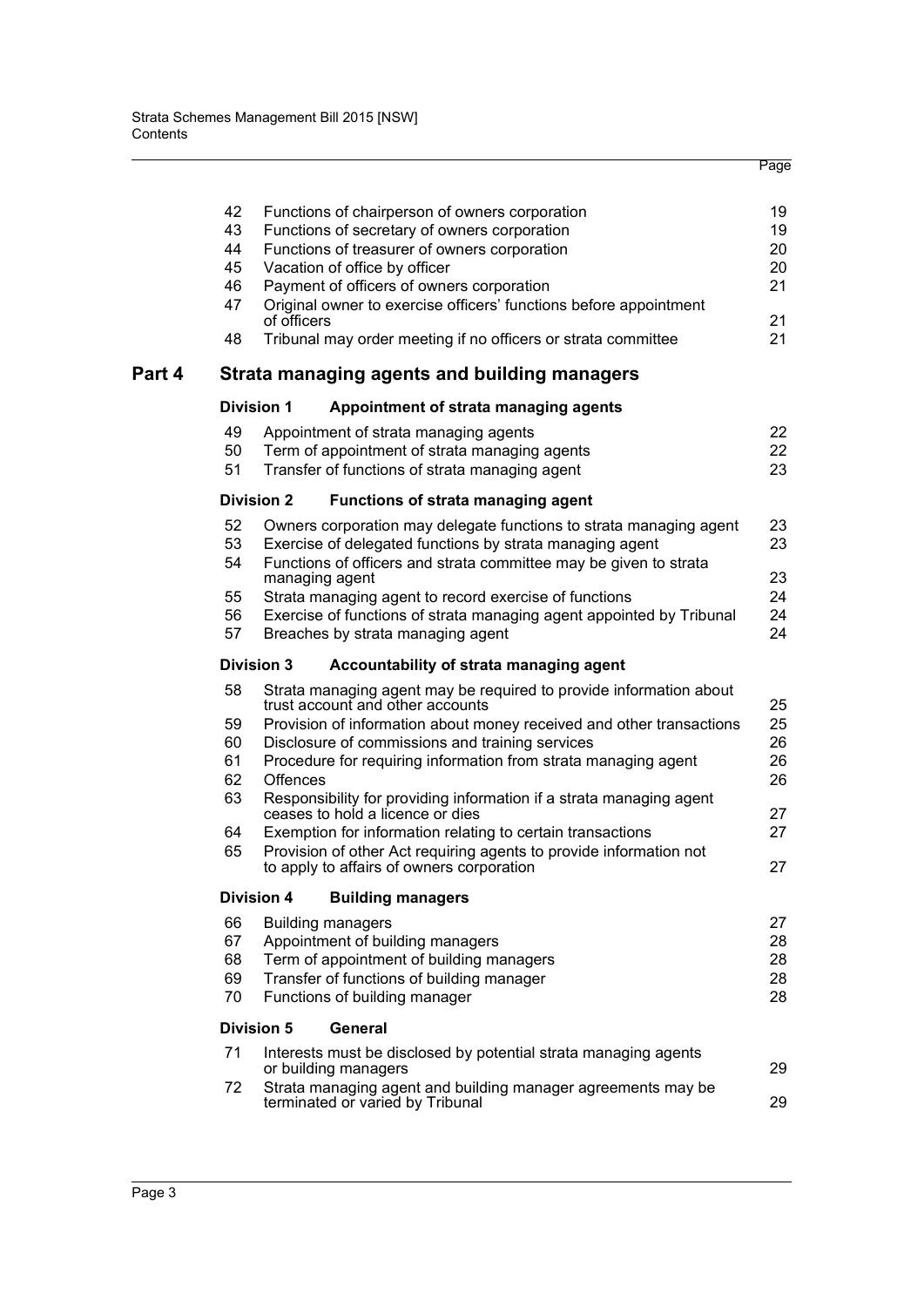#### **[Part 5 Financial management](#page-48-0)**

| <b>Division 1</b> | Funds and accounts of owners corporation                                                              |    |  |  |  |
|-------------------|-------------------------------------------------------------------------------------------------------|----|--|--|--|
| 73                | Administrative fund                                                                                   | 30 |  |  |  |
| 74                | Capital works fund                                                                                    | 30 |  |  |  |
| 75                | Investment of money in administrative fund or capital works fund                                      | 31 |  |  |  |
| 76                | Use of administrative fund or capital works fund for purposes of<br>other fund                        | 31 |  |  |  |
| 77                | Distribution of surplus money in administrative fund or capital works fund                            | 32 |  |  |  |
| 78                | Accounts of owners corporation                                                                        | 32 |  |  |  |
| <b>Division 2</b> | <b>Contributions by owners</b>                                                                        |    |  |  |  |
| 79                | Estimates to be prepared of contributions to administrative and<br>capital works funds                | 32 |  |  |  |
| 80                | Owners corporation to prepare 10-year capital works fund plan                                         | 33 |  |  |  |
| 81                | Owners corporation to set contributions to administrative and<br>capital works funds                  | 34 |  |  |  |
| 82                | Individual contributions may be larger if greater insurance costs                                     | 34 |  |  |  |
| 83                | Levying of contributions                                                                              | 34 |  |  |  |
| 84                | Liability of persons other than owners for contributions                                              | 35 |  |  |  |
| 85                | Interest, discounts on contributions and payment plans                                                | 35 |  |  |  |
| 86                | Recovery of unpaid contributions and interest                                                         | 35 |  |  |  |
| 87                | Orders varying contributions or payment methods                                                       | 36 |  |  |  |
| 88                | Effect of order varying contributions where payments have been made                                   | 36 |  |  |  |
| 89                | Order requiring original owner to pay compensation for inadequate<br>estimates and levies             | 36 |  |  |  |
| 90                | Contributions for legal costs awarded in proceedings between<br>owners and owners corporation         | 37 |  |  |  |
| 91                | Information about contributions payable for retirement village                                        | 37 |  |  |  |
| <b>Division 3</b> | Financial statements and accounting records of owners<br>corporation                                  |    |  |  |  |
| 92                | Owners corporation must prepare financial statements and statements<br>of key financial information   | 37 |  |  |  |
| 93                | Requirements for financial statements                                                                 | 37 |  |  |  |
| 94                | Statement of key financial information                                                                | 38 |  |  |  |
| 95                | Auditing of accounts and financial statements                                                         | 39 |  |  |  |
| Division 4        | <b>Accounting records</b>                                                                             |    |  |  |  |
| 96                | Accounting records must be kept by owners corporation                                                 | 39 |  |  |  |
| 97                | Receipts                                                                                              | 39 |  |  |  |
| 98                | <b>Transaction records</b>                                                                            | 39 |  |  |  |
| 99                | Levy register                                                                                         | 40 |  |  |  |
| <b>Division 5</b> | <b>Financial functions generally</b>                                                                  |    |  |  |  |
| 100               | Power to borrow money                                                                                 | 40 |  |  |  |
| 101               | Persons who can exercise functions relating to the finances and<br>accounts of the owners corporation | 40 |  |  |  |
| 102               | Limits on spending by large strata schemes                                                            | 41 |  |  |  |
| 103               | Legal services to be approved by general meeting                                                      | 41 |  |  |  |
| 104               | Restrictions on payment of expenses incurred in Tribunal proceedings                                  | 42 |  |  |  |
| 105               | Disclosure of matters relating to legal costs<br>42                                                   |    |  |  |  |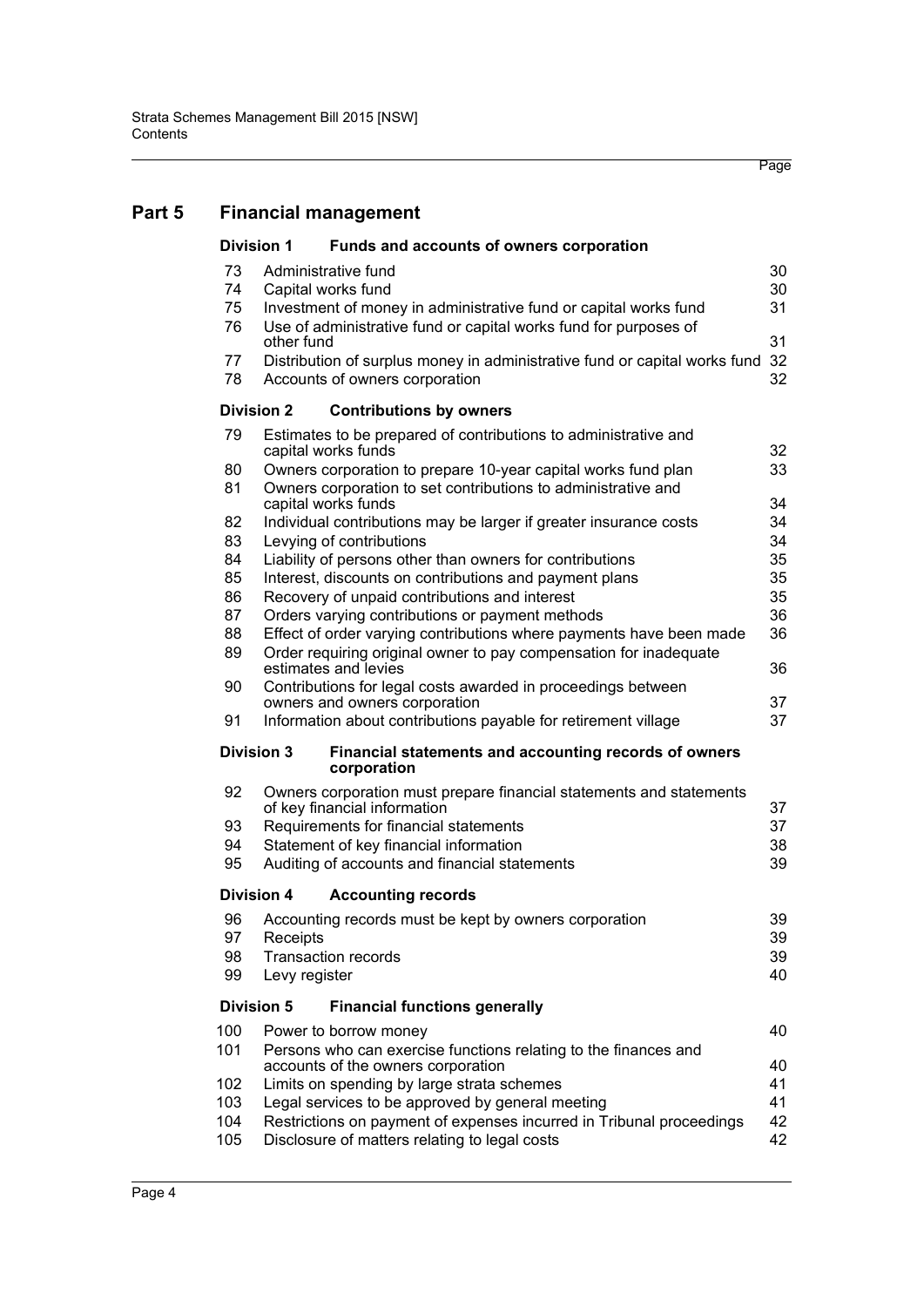#### [Part 6 Property management](#page-61-0)

| <b>Division 1</b> |                | <b>Common property</b>                                                   |    |
|-------------------|----------------|--------------------------------------------------------------------------|----|
| 106               |                | Duty of owners corporation to maintain and repair property               | 43 |
| 107               |                | Common property memorandum                                               | 43 |
| 108               |                | Changes to common property                                               | 44 |
| 109               |                | Cosmetic work by owners                                                  | 44 |
| 110               |                | Minor renovations by owners                                              | 45 |
| 111               |                | Work by owners of lots affecting common property                         | 46 |
| 112               |                | Owners corporation may grant licence to use common property              | 46 |
| 113               |                | Agreement for payment to owner of consideration on transfer or           |    |
|                   |                | lease of common property                                                 | 47 |
| 114               |                | Functions subject to strata development contract                         | 47 |
| 115               |                | Initial maintenance schedule must be prepared                            | 47 |
| <b>Division 2</b> |                | Dealings with property                                                   |    |
| 116               |                | Powers to deal with property                                             | 47 |
| <b>Division 3</b> |                | Work carried out by owners corporation                                   |    |
| 117               |                | Provision of amenities and services to lot                               | 48 |
| 118               |                | Window safety devices-child safety                                       | 48 |
| 119               |                | Work to rectify certain defects                                          | 48 |
| 120               |                | Owners corporation may carry out work required to be carried out         |    |
|                   | by others      |                                                                          | 49 |
| 121               |                | Provision of letterbox                                                   | 49 |
| Division 4        |                | Powers to enter premises and carry out work                              |    |
| 122               |                | Power of owners corporation to enter property in order to carry out work | 49 |
| 123               |                | Access for fire safety inspections                                       | 50 |
| 124               |                | Orders by Tribunal relating to entry to carry out work or inspections    | 50 |
| <b>Division 5</b> |                | Goods left on common property                                            |    |
| 125               |                | Disposal of abandoned goods on common property                           | 50 |
| Division 6        |                | <b>Orders about property</b>                                             |    |
| 126               |                | Orders relating to alterations and repairs to common property and        |    |
|                   | other property |                                                                          | 51 |
| 127               |                | Order relating to cosmetic work or minor renovations                     | 51 |
| 128               |                | Order consequent on alteration of building                               | 51 |
| 129               |                | Orders relating to window safety devices                                 | 52 |
| 130               |                | Orders relating to personal property                                     | 52 |
| 131               |                | Order granting certain licences                                          | 52 |
| 132               |                | Rectification where work done by owner                                   | 52 |
|                   |                | <b>By-laws for strata schemes</b>                                        |    |
| <b>Division 1</b> |                | Interpretation                                                           |    |
| 133               | Definitions    |                                                                          | 54 |
| <b>Division 2</b> |                | <b>Establishment and effect of by-laws</b>                               |    |
| 134               |                | By-laws that apply to strata schemes                                     | 54 |

Part 7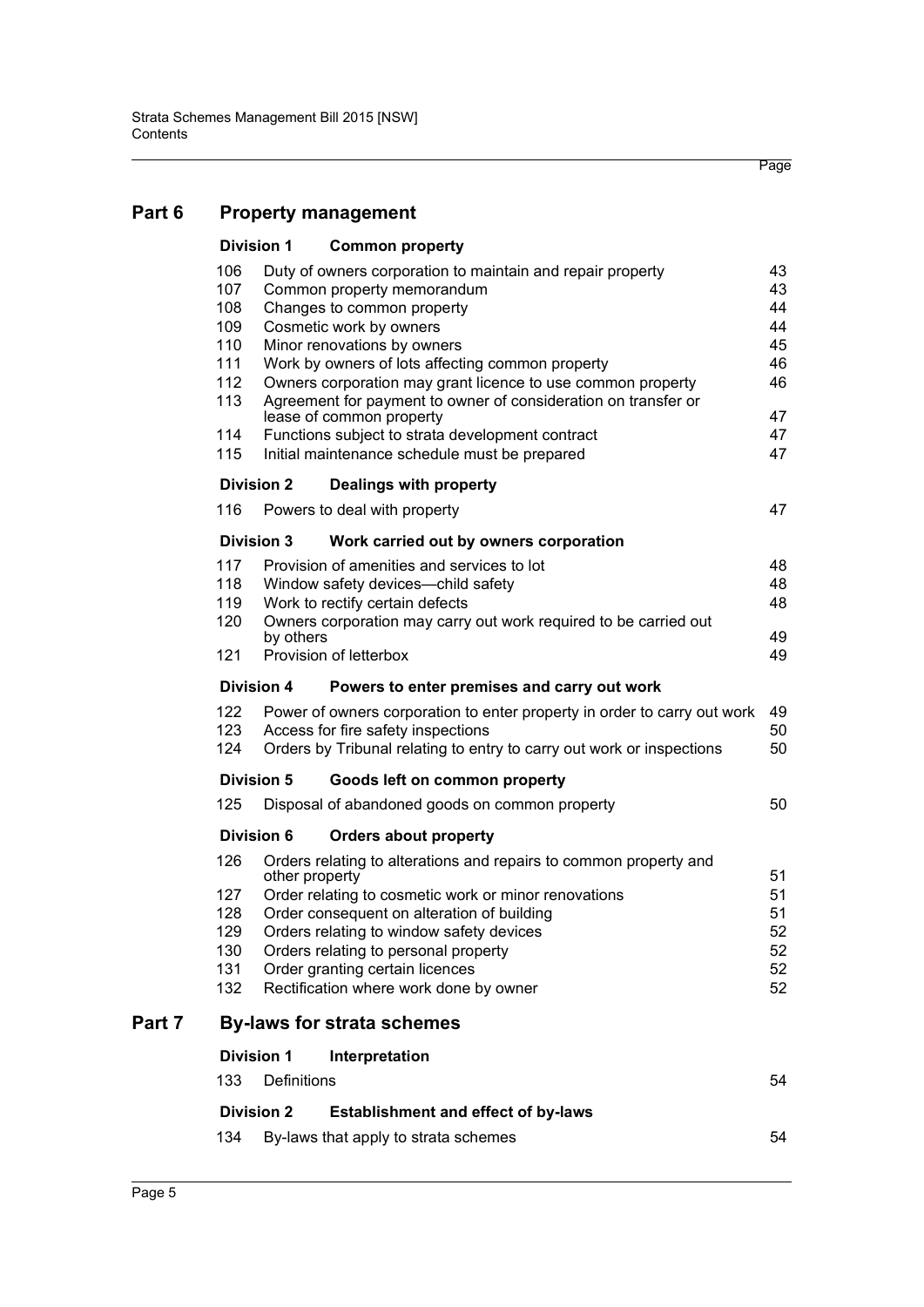|        | 135<br>136<br>137<br>138<br>139<br>140<br>141<br><b>Division 3</b> | Occupancy limits<br>Model by-laws | Requirement to comply with by-laws<br>Matters by-laws can provide for<br>Restrictions on by-laws<br>Restrictions on by-laws during initial period<br>Procedure for changes to by-laws<br>By-laws conferring rights or privileges over common          | 54<br>55<br>55<br>55<br>55<br>56<br>56 |
|--------|--------------------------------------------------------------------|-----------------------------------|-------------------------------------------------------------------------------------------------------------------------------------------------------------------------------------------------------------------------------------------------------|----------------------------------------|
|        |                                                                    |                                   | property                                                                                                                                                                                                                                              |                                        |
|        | 142<br>143                                                         |                                   | Common property rights by-law<br>Requirements and effect of common property rights by-laws                                                                                                                                                            | 57<br>57                               |
|        | 144                                                                | property                          | Common property rights by-law must provide for maintenance of                                                                                                                                                                                         | 57                                     |
|        | 145                                                                |                                   | Common property rights by-law binding on owners for time being                                                                                                                                                                                        | 58                                     |
|        | <b>Division 4</b>                                                  |                                   | <b>Enforcement of by-laws</b>                                                                                                                                                                                                                         |                                        |
|        | 146<br>147                                                         |                                   | Notice by owners corporation to owner or occupier<br>Civil penalty for breach of by-laws                                                                                                                                                              | 58<br>58                               |
|        | <b>Division 5</b>                                                  |                                   | <b>Orders about by-laws</b>                                                                                                                                                                                                                           |                                        |
|        | 148<br>149<br>150                                                  |                                   | Order revoking amendment of by-law or reviving repealed by-law<br>Order with respect to common property rights by-laws<br>Order invalidating by-law                                                                                                   | 59<br>59<br>60                         |
| Part 8 |                                                                    |                                   | Obligations of owners, occupiers and others relating to lots                                                                                                                                                                                          |                                        |
|        | <b>Division 1</b>                                                  |                                   | <b>Obligations relating to lots</b>                                                                                                                                                                                                                   |                                        |
|        | 151<br>152<br>153                                                  |                                   | Owners, occupiers and other persons not to interfere with support or<br>shelter provided by lot or with services<br>Owner must notify owners corporation of alteration to lot structure<br>Owners, occupiers and other persons not to create nuisance | 61<br>61<br>61                         |
|        | <b>Division 2</b>                                                  |                                   | <b>Agents for owners</b>                                                                                                                                                                                                                              |                                        |
|        | 154                                                                |                                   | Appointment of agents by corporations to exercise functions in                                                                                                                                                                                        |                                        |
|        | 155                                                                | relation to lots                  | Owner may appoint agent if not able to deal with notices                                                                                                                                                                                              | 61<br>62                               |
|        | <b>Division 3</b>                                                  |                                   | Keeping of animals on lots                                                                                                                                                                                                                            |                                        |
|        | 156<br>157<br>158<br>159                                           | Effect of orders                  | Order for removal of an animal not permitted under by-laws<br>Order permitting keeping of animal<br>Order for removal of an animal permitted under by-laws                                                                                            | 62<br>62<br>63<br>63                   |
| Part 9 |                                                                    | <b>Insurance</b>                  |                                                                                                                                                                                                                                                       |                                        |
|        | <b>Division 1</b>                                                  |                                   | <b>Owners corporation insurance obligations</b>                                                                                                                                                                                                       |                                        |
|        | 160<br>161<br>162<br>163                                           |                                   | Owners corporation to insure building<br>Requirements for damage policy<br>Insurance premiums where strata scheme is for part only of building<br>Use of insurance money by owners corporation                                                        | 64<br>64<br>65<br>65                   |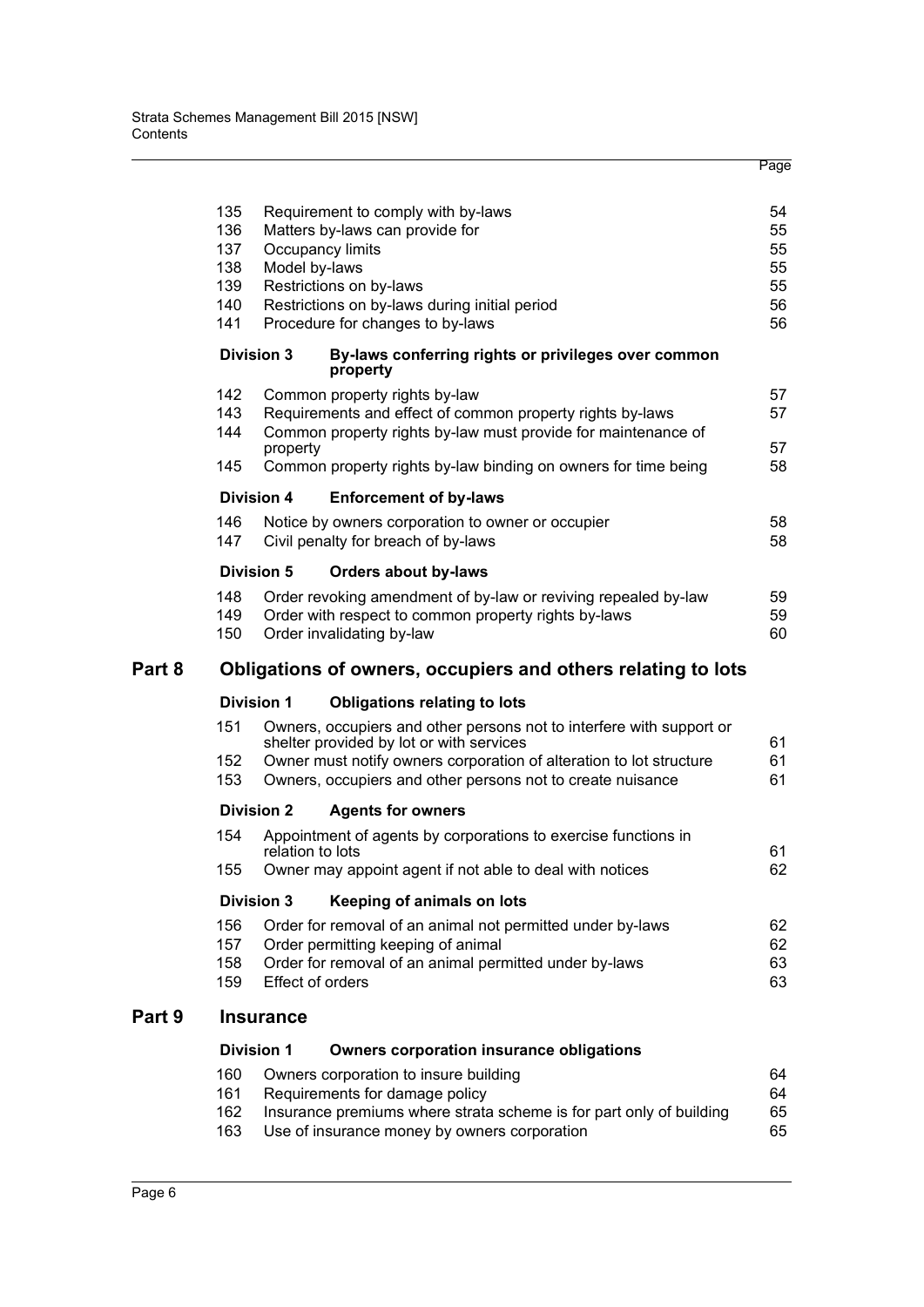|         |            |                         |                                                                                                                            | Page     |
|---------|------------|-------------------------|----------------------------------------------------------------------------------------------------------------------------|----------|
|         |            |                         |                                                                                                                            |          |
|         | 164        |                         | Other mandatory insurance requirements for owners corporation                                                              | 65       |
|         | 165        |                         | Owners corporation may take out other insurance                                                                            | 66       |
|         | 166        |                         | Strata managing agent to obtain insurance quotations                                                                       | 66       |
|         |            | <b>Division 2</b>       | Insurance claims and other matters affecting insurance                                                                     |          |
|         | 167        |                         | Part does not limit owner's insurance rights                                                                               | 66       |
|         | 168<br>169 |                         | Insurable interests<br>Insurance of mortgaged lot                                                                          | 67<br>67 |
|         | 170        |                         | Insurance claim where owner at fault                                                                                       | 67       |
|         | 171        |                         | Action against owners corporation by owner                                                                                 | 67       |
|         |            | <b>Division 3</b>       | <b>Orders about insurance</b>                                                                                              |          |
|         | 172        |                         | Exemption by Tribunal from building insurance requirements                                                                 | 68       |
|         | 173<br>174 |                         | Effect of exemption from building insurance requirements<br>Order to make or pursue insurance claim                        | 68<br>68 |
|         | 175        |                         | Orders requiring damage policy                                                                                             | 68       |
| Part 10 |            |                         | Records and information about strata schemes                                                                               |          |
|         |            | <b>Division 1</b>       | Strata roll and other records                                                                                              |          |
|         | 176        | Form of records         |                                                                                                                            | 70       |
|         | 177        |                         | Owners corporation must prepare strata roll                                                                                | 70       |
|         | 178        |                         | Content of strata roll                                                                                                     | 70       |
|         | 179        |                         | Notices and orders to be kept                                                                                              | 71       |
|         | 180<br>181 |                         | Certain records to be retained for prescribed period<br>Owners corporation may require certain persons to produce records, | 71       |
|         |            |                         | accounts and property of the owners corporation                                                                            | 71       |
|         |            | <b>Division 2</b>       | Provision of information about strata schemes                                                                              |          |
|         | 182        |                         | Requests for inspection of records of owners corporation                                                                   | 72       |
|         | 183        |                         | Inspection of owners corporation documents                                                                                 | 73       |
|         | 184        | relating to lot         | Certificate by owners corporation as to financial and other matters                                                        | 73       |
|         | 185        |                         | Strata information certificate is evidence of matters stated in it                                                         | 75       |
|         | 186        |                         | Provision of strata scheme information to tenants                                                                          | 75       |
|         |            | <b>Division 3</b>       | Orders about strata roll and records                                                                                       |          |
|         | 187        |                         | Order confirming information for strata roll                                                                               | 75       |
|         | 188        |                         | Order to supply information or documents                                                                                   | 75       |
| Part 11 |            | <b>Building defects</b> |                                                                                                                            |          |
|         |            | <b>Division 1</b>       | <b>Preliminary</b>                                                                                                         |          |
|         | 189        | <b>Definitions</b>      |                                                                                                                            | 77       |
|         | 190<br>191 |                         | Interpretation provisions-building work<br>Building work to which Part applies                                             | 77<br>77 |
|         | 192        |                         | Owners corporation decisions                                                                                               | 78       |
|         |            | <b>Division 2</b>       | <b>Inspection reports</b>                                                                                                  |          |
|         | 193        |                         | <b>Building inspectors</b>                                                                                                 | 78       |
|         | 194        |                         | Obligations of developer                                                                                                   | 78       |
|         |            |                         |                                                                                                                            |          |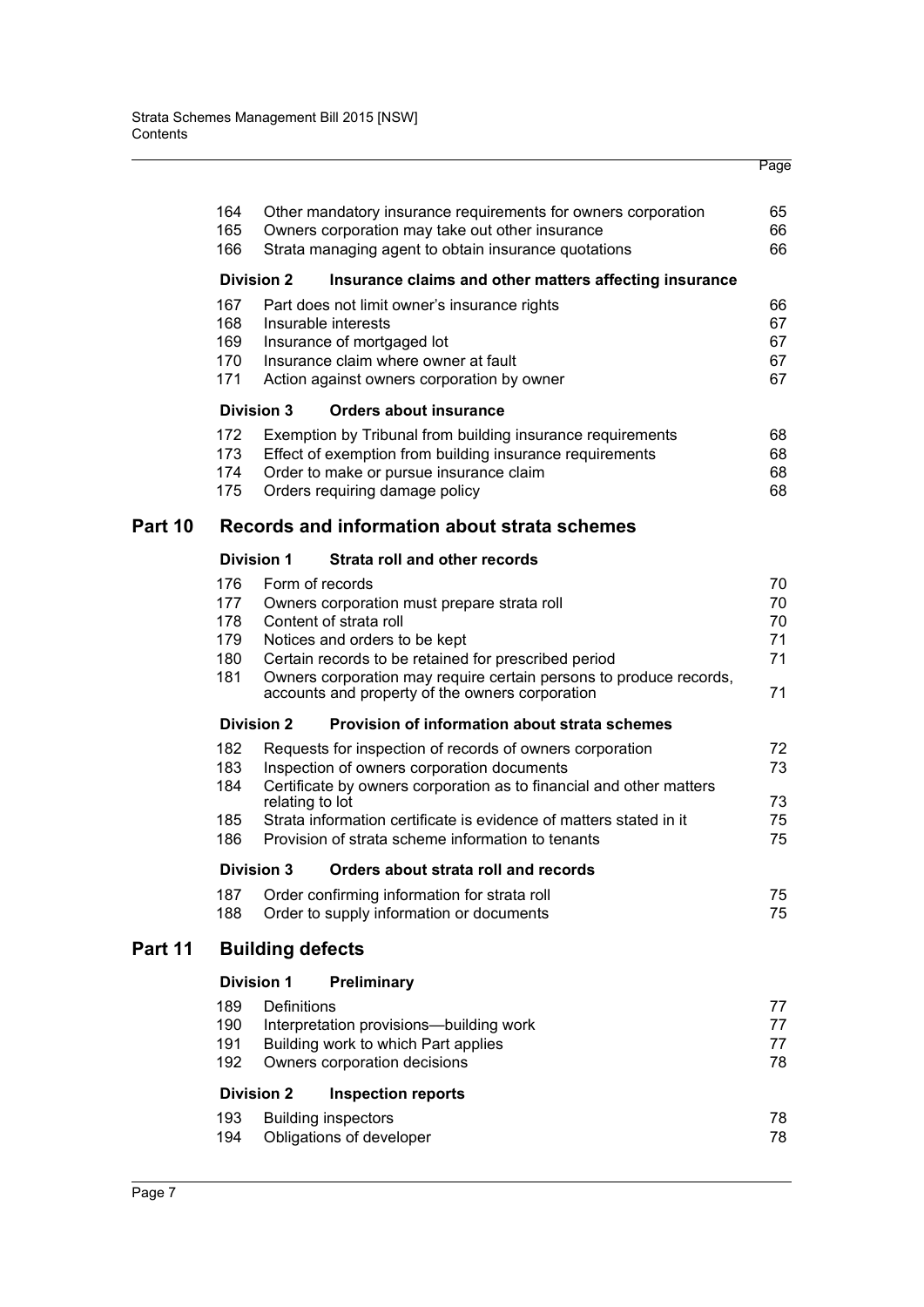|         | 195<br>196<br>197<br>198<br>199<br>200<br>201<br>202<br>203<br>204<br>205<br>206 | Approval of building inspector appointment by owners corporation<br>When building inspector for interim inspection arranged by Secretary<br>Building inspector must not be connected with developer<br>Obligations of building inspector<br>Interim report<br>Obligation to arrange final inspection and report<br>Final report<br>Persons who are to be provided with copies or notice of reports<br>Powers of building inspector<br>Costs of reports and appointment<br>Effect of inspection report<br>Rectification of defects | 79<br>79<br>80<br>80<br>80<br>81<br>81<br>82<br>82<br>82<br>82<br>83 |
|---------|----------------------------------------------------------------------------------|-----------------------------------------------------------------------------------------------------------------------------------------------------------------------------------------------------------------------------------------------------------------------------------------------------------------------------------------------------------------------------------------------------------------------------------------------------------------------------------------------------------------------------------|----------------------------------------------------------------------|
|         |                                                                                  | <b>Division 3</b><br><b>Building bonds</b>                                                                                                                                                                                                                                                                                                                                                                                                                                                                                        |                                                                      |
|         | 207<br>208<br>209<br>210<br>211                                                  | Bond to be given<br>Form of building bond<br>When amount secured by building bond payable<br>Use of amounts secured by building bond<br>Tribunal may make orders as to access and contract price                                                                                                                                                                                                                                                                                                                                  | 83<br>84<br>84<br>84<br>85                                           |
|         |                                                                                  | <b>Division 4</b><br><b>Miscellaneous</b>                                                                                                                                                                                                                                                                                                                                                                                                                                                                                         |                                                                      |
|         | 212<br>213<br>214<br>215                                                         | Variation of times for reports and other matters<br>Review of decisions<br>Regulations<br>Relationship of Part to other remedies                                                                                                                                                                                                                                                                                                                                                                                                  | 85<br>86<br>87<br>88                                                 |
| Part 12 |                                                                                  | <b>Disputes and Tribunal powers</b>                                                                                                                                                                                                                                                                                                                                                                                                                                                                                               |                                                                      |
|         |                                                                                  | <b>Division 1</b><br>Internal dispute resolution                                                                                                                                                                                                                                                                                                                                                                                                                                                                                  |                                                                      |
|         | 216                                                                              | Internal dispute resolution procedures for strata schemes                                                                                                                                                                                                                                                                                                                                                                                                                                                                         | 92                                                                   |
|         |                                                                                  | <b>Division 2</b><br>Alternative dispute resolution by Secretary                                                                                                                                                                                                                                                                                                                                                                                                                                                                  |                                                                      |
|         | 217<br>218<br>219<br>220<br>221<br>222<br>223<br>224<br>225                      | Definitions<br>Matters that may be subject to mediation<br>Mediation involving disputes about part strata parcels<br>Representation of parties<br>Effect of Division on other agreements or arrangements<br>Privilege<br>Evidence of mediation sessions not admissible<br>Confidentiality<br>Exoneration from liability for mediators                                                                                                                                                                                             | 93<br>93<br>93<br>93<br>93<br>94<br>94<br>94<br>94                   |
|         |                                                                                  | <b>Division 3</b><br>Procedures for applications to Tribunal                                                                                                                                                                                                                                                                                                                                                                                                                                                                      |                                                                      |
|         | 226<br>227<br>228                                                                | Interested persons<br>Certain applications cannot be accepted without prior mediation<br>Notice of applications to Tribunal                                                                                                                                                                                                                                                                                                                                                                                                       | 95<br>95<br>96                                                       |
|         |                                                                                  | <b>Division 4</b><br>Orders that may be made by Tribunal                                                                                                                                                                                                                                                                                                                                                                                                                                                                          |                                                                      |
|         | 229<br>230                                                                       | General order-making power of Tribunal<br>Agreements and arrangements arising from mediation sessions                                                                                                                                                                                                                                                                                                                                                                                                                             | 96<br>96                                                             |
|         |                                                                                  |                                                                                                                                                                                                                                                                                                                                                                                                                                                                                                                                   |                                                                      |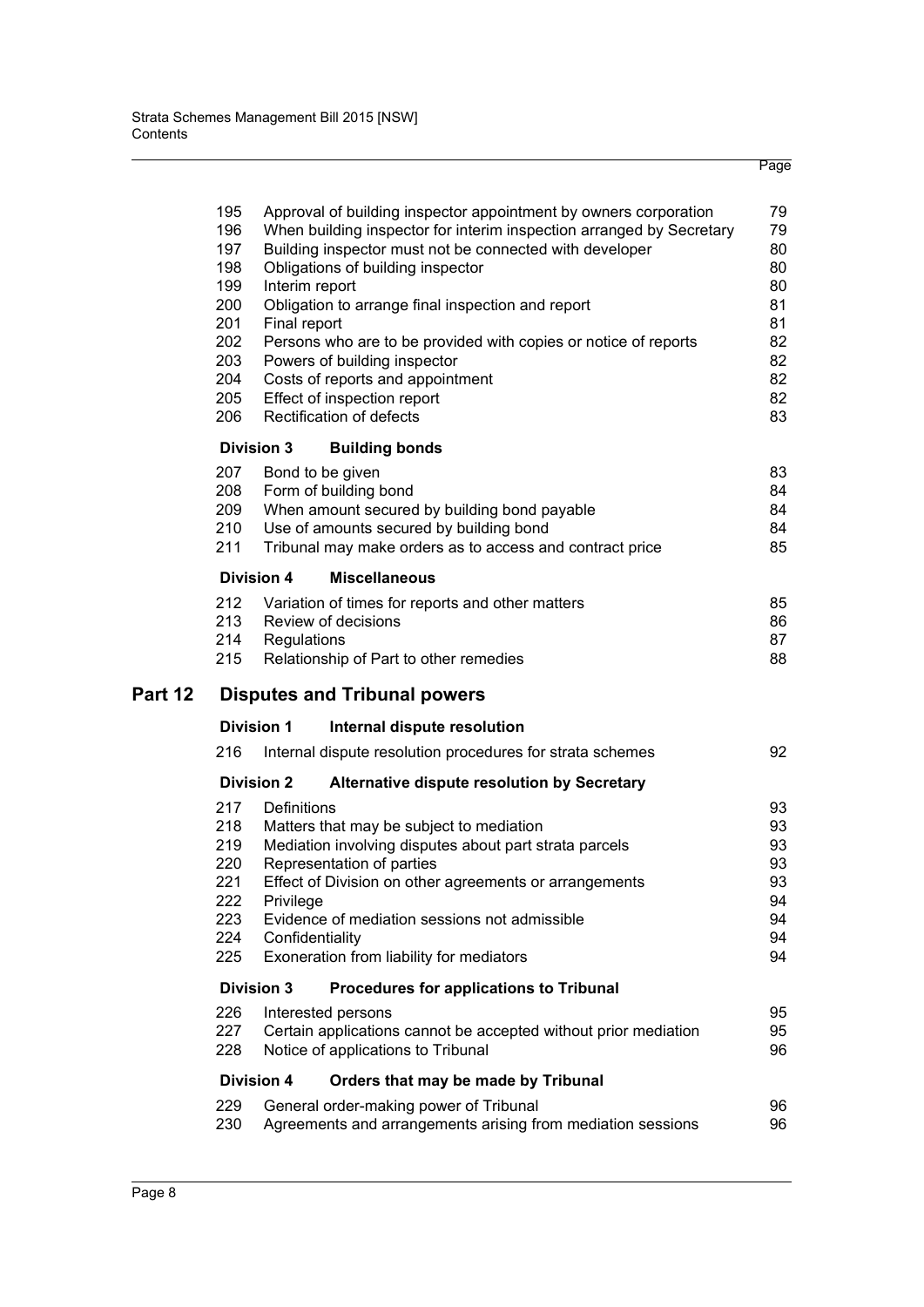|         |            |                                                                                | Page       |
|---------|------------|--------------------------------------------------------------------------------|------------|
|         |            |                                                                                |            |
|         | 231        | Interim orders                                                                 | 96         |
|         | 232        | Orders to settle disputes or rectify complaints                                | 97         |
|         | 233        | Order for settlement of dispute between strata schemes                         | 98         |
|         | 234        | Order enforcing positive covenant                                              | 98         |
|         | 235        | Orders enforcing restrictions on uses of utility lots                          | 99         |
|         | 236        | Order for reallocation of unit entitlements                                    | 99         |
|         | 237        | Orders for appointment of strata managing agent                                | 100        |
|         | 238        | Orders relating to strata committee and officers                               | 102        |
|         |            | <b>Division 5</b><br>General provisions relating to Tribunal powers and orders |            |
|         | 239        | Orders relating to title to land                                               | 102        |
|         | 240        | Tribunal may make order of another kind                                        | 102        |
|         | 241        | Tribunal may prohibit or direct taking of specific actions                     | 102        |
|         | 242        | Dismissal of application on certain grounds                                    | 102        |
|         | 243        | Copies of orders                                                               | 102        |
|         | 244        | Tribunal to be provided with strata report and inspections                     | 103        |
|         | 245        | Effect of certain orders imposing obligations on owners corporation            | 103        |
|         | 246        | Recording in Register of effect of certain orders                              | 103        |
|         | 247        | Changes to Register after orders allocating unit entitlements                  | 104        |
|         | 248        | Recovery of unpaid civil penalty                                               | 104        |
| Part 13 |            | <b>Offences and proceedings</b>                                                |            |
|         |            | <b>Division 1</b><br><b>Offences and enforcement</b>                           |            |
|         | 249        | <b>Investigations by Secretary</b>                                             | 105        |
|         | 250        | Penalty notices                                                                | 105        |
|         | 251        | Nature of proceedings for offences                                             | 106        |
|         | 252        | Proof of reasonable excuse                                                     | 106        |
|         |            | <b>Division 2</b><br><b>Other proceedings</b>                                  |            |
|         | 253        | Other rights and remedies not affected by this Act                             | 106        |
|         | 254        | Owners corporation may represent owners in certain proceedings                 | 106        |
|         | 255        | Structural defects-proceedings as agent                                        | 107        |
| Part 14 |            | <b>Miscellaneous</b>                                                           |            |
|         | 256        | <b>Functions of Secretary</b>                                                  | 108        |
|         | 257        | Delegation by Secretary                                                        | 108        |
|         | 258        | Tenancy notice to be given to owners corporation of leases                     |            |
|         |            | or subleases                                                                   | 108        |
|         | 259        | Notice to be given to owners corporation of mortgagee taking                   |            |
|         |            | possession of lot                                                              | 109        |
|         | 260        | Personal liability                                                             | 109        |
|         | 261        | Address for service                                                            | 109        |
|         | 262        | Service of documents on an owners corporation                                  | 109        |
|         | 263        | Service of documents by owners corporation and others                          | 109        |
|         | 264        | Service of documents                                                           | 110        |
|         | 265        | Change of owners corporation's address                                         | 111        |
|         | 266<br>267 | Dividing fences<br>Apportionment of statutory charges                          | 111<br>111 |
|         | 268        | Powers of entry by public authority or public officer                          | 112        |
|         |            |                                                                                |            |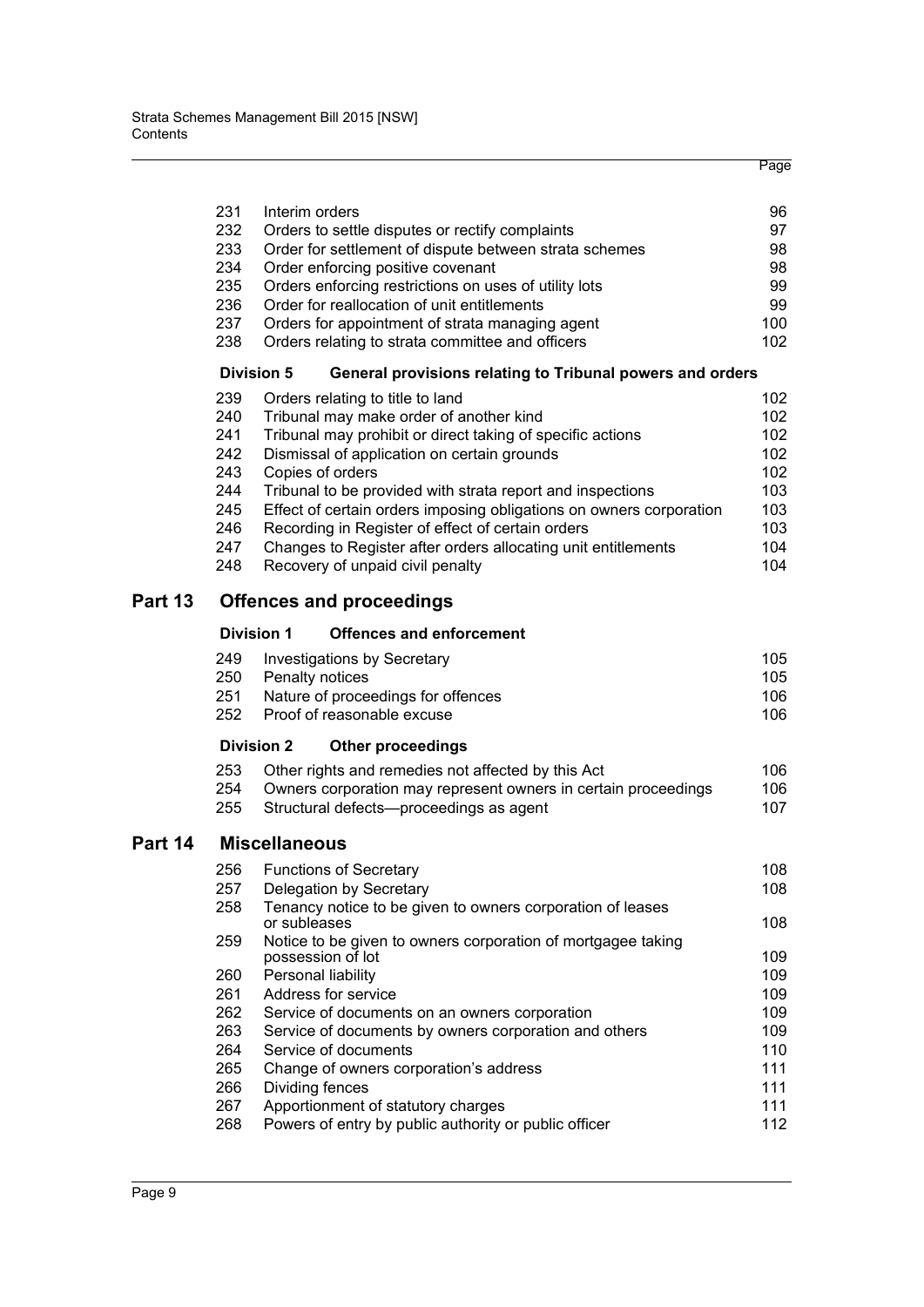|                   |                                                                  | Page |
|-------------------|------------------------------------------------------------------|------|
| 269               | Notices under Real Property Act 1900 to owners corporation taken |      |
|                   | to be notices to owners                                          | 112  |
| 270               | Contracting out prohibited                                       | 112  |
| 271               | Regulations                                                      | 112  |
| 272               | Persons who may keep seals of owners corporations                | 113  |
| 273               | Affixing of seal of owners corporation                           | 113  |
| 274               | Act to bind Crown                                                | 114  |
| 275               | Repeals                                                          | 114  |
| 276               | Review of Act                                                    | 114  |
| <b>Schedule 1</b> | Meeting procedures of owners corporation                         | 115  |
| <b>Schedule 2</b> | Meeting procedures of strata committees                          | 126  |
| <b>Schedule 3</b> | Savings, transitional and other provisions                       | 131  |
| <b>Schedule 4</b> | <b>Amendment of Acts</b>                                         | 134  |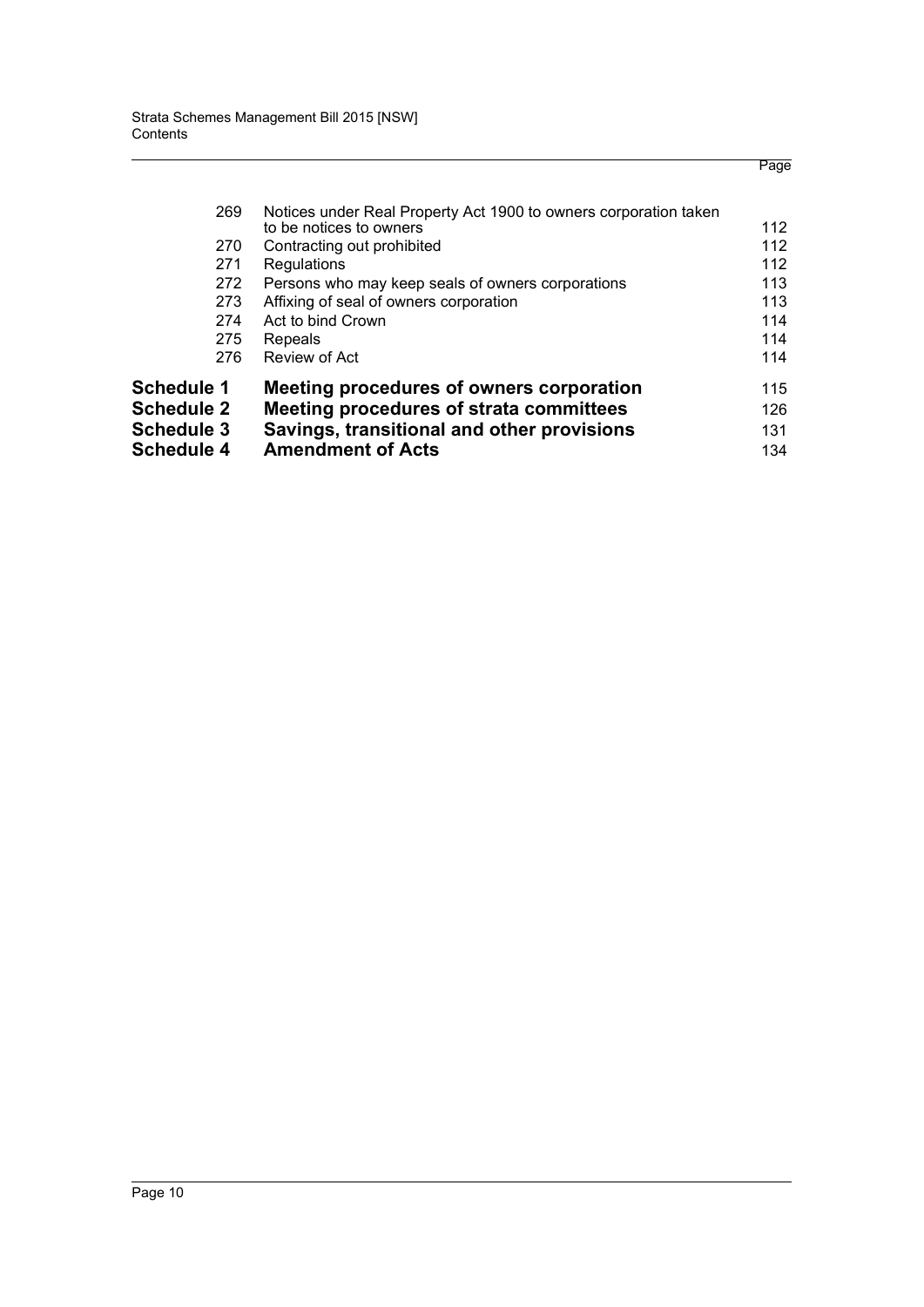

New South Wales

# **Strata Schemes Management Bill 2015**

No , 2015

#### **A Bill for**

An Act with respect to the management of strata schemes and disputes related to strata schemes and other matters; and to repeal the *Strata Schemes Management Act 1996*.

See also the *Strata Schemes Development Bill 2015*.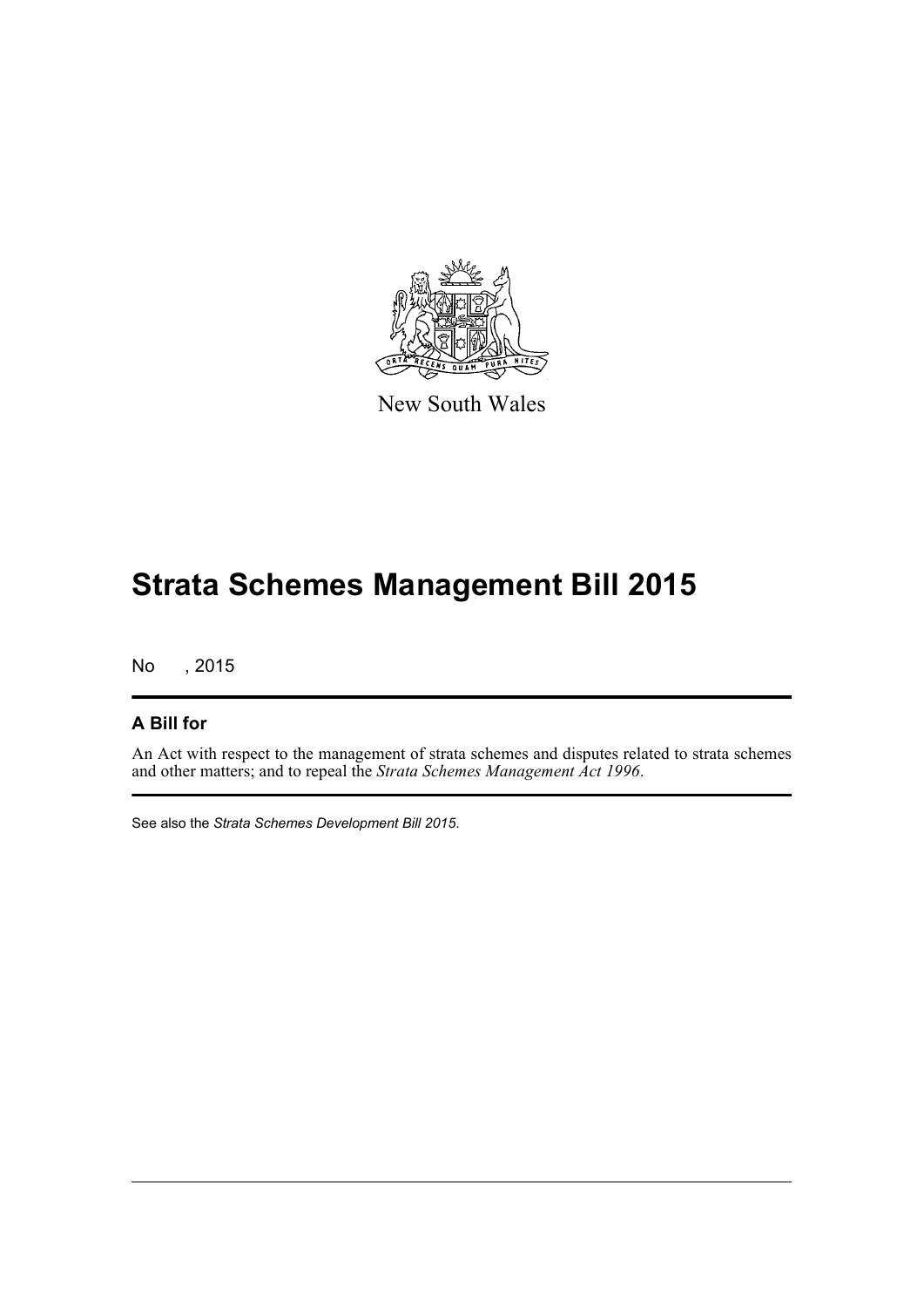<span id="page-20-4"></span><span id="page-20-3"></span><span id="page-20-2"></span><span id="page-20-1"></span><span id="page-20-0"></span>

|              |                       |                    | The Legislature of New South Wales enacts:                                                                                                                                                                 | $\mathbf{1}$   |
|--------------|-----------------------|--------------------|------------------------------------------------------------------------------------------------------------------------------------------------------------------------------------------------------------|----------------|
| Part 1       |                       |                    | <b>Preliminary</b>                                                                                                                                                                                         | 2              |
| 1            |                       | <b>Name of Act</b> |                                                                                                                                                                                                            | 3              |
|              |                       |                    | This Act is the Strata Schemes Management Act 2015.                                                                                                                                                        | 4              |
| $\mathbf{2}$ |                       |                    | <b>Commencement</b>                                                                                                                                                                                        | 5              |
|              |                       |                    | This Act commences on a day or days to be appointed by proclamation.                                                                                                                                       | 6              |
| 3            | <b>Objects of Act</b> |                    |                                                                                                                                                                                                            | $\overline{7}$ |
|              |                       |                    | The objects of this Act are as follows:                                                                                                                                                                    | 8              |
|              |                       | (a)                | to provide for the management of strata schemes,                                                                                                                                                           | 9              |
|              |                       | (b)                | to provide for the resolution of disputes arising from strata schemes.                                                                                                                                     | 10             |
| 4            |                       | <b>Definitions</b> |                                                                                                                                                                                                            | 11             |
|              | (1)                   |                    | In this Act:                                                                                                                                                                                               | 12             |
|              |                       |                    | <i>accounting records</i> means the accounting records required to be kept by an owners<br>corporation under section 96.                                                                                   | 13<br>14       |
|              |                       |                    | <i>administrative fund</i> of an owners corporation means the fund established by the<br>owners corporation under section 73.                                                                              | 15<br>16       |
|              |                       |                    | <i>aggregate unit entitlement</i> of lots in a strata scheme means the sum of the unit<br>entitlements of the lots.                                                                                        | 17<br>18       |
|              |                       |                    | <i>approved insurer</i> means:                                                                                                                                                                             | 19             |
|              |                       | (a)                | a general insurer within the meaning of the <i>Insurance Act 1973</i> of the<br>Commonwealth, or                                                                                                           | 20<br>21       |
|              |                       | (b)                | any other person prescribed by the regulations for the purposes of this<br>definition.                                                                                                                     | 22<br>23       |
|              |                       |                    | <b>building</b> , in relation to a strata scheme or a proposed strata scheme, means a building<br>containing a lot or proposed lot, or part of a lot or proposed lot, in the scheme or<br>proposed scheme. | 24<br>25<br>26 |
|              |                       |                    | <b>building management committee</b> means a building management committee<br>established for a building under a strata management statement for a strata scheme.                                          | 27<br>28       |
|              |                       |                    | <b>building manager</b> —see section 66.                                                                                                                                                                   | 29             |
|              |                       |                    | building manager agreement-see section 67.                                                                                                                                                                 | 30             |
|              |                       |                    | by-laws means the by-laws in force for a strata scheme.<br><i>capital works fund</i> of an owners corporation means the fund established by the                                                            | 31             |
|              |                       |                    | owners corporation under section 74.                                                                                                                                                                       | 32<br>33       |
|              |                       |                    | <i>change</i> a by-law—see section 133.                                                                                                                                                                    | 34             |
|              |                       |                    | <b><i>common property</i></b> , in relation to a strata scheme or a proposed strata scheme, has the<br>same meaning as it has in the Strata Schemes Development Act 2015.                                  | 35<br>36       |
|              |                       |                    | common property rights by-law—see section 142.                                                                                                                                                             | 37             |
|              |                       |                    | <b>community scheme</b> has the same meaning as it has in the <i>Community Land</i><br>Development Act 1989.                                                                                               | 38<br>39       |
|              |                       |                    | company nominee of a corporation means an individual for the time being authorised<br>under section 154 $(1)$ by the corporation.                                                                          | 40<br>41       |
|              |                       |                    | connected person-see section 7.                                                                                                                                                                            | 42             |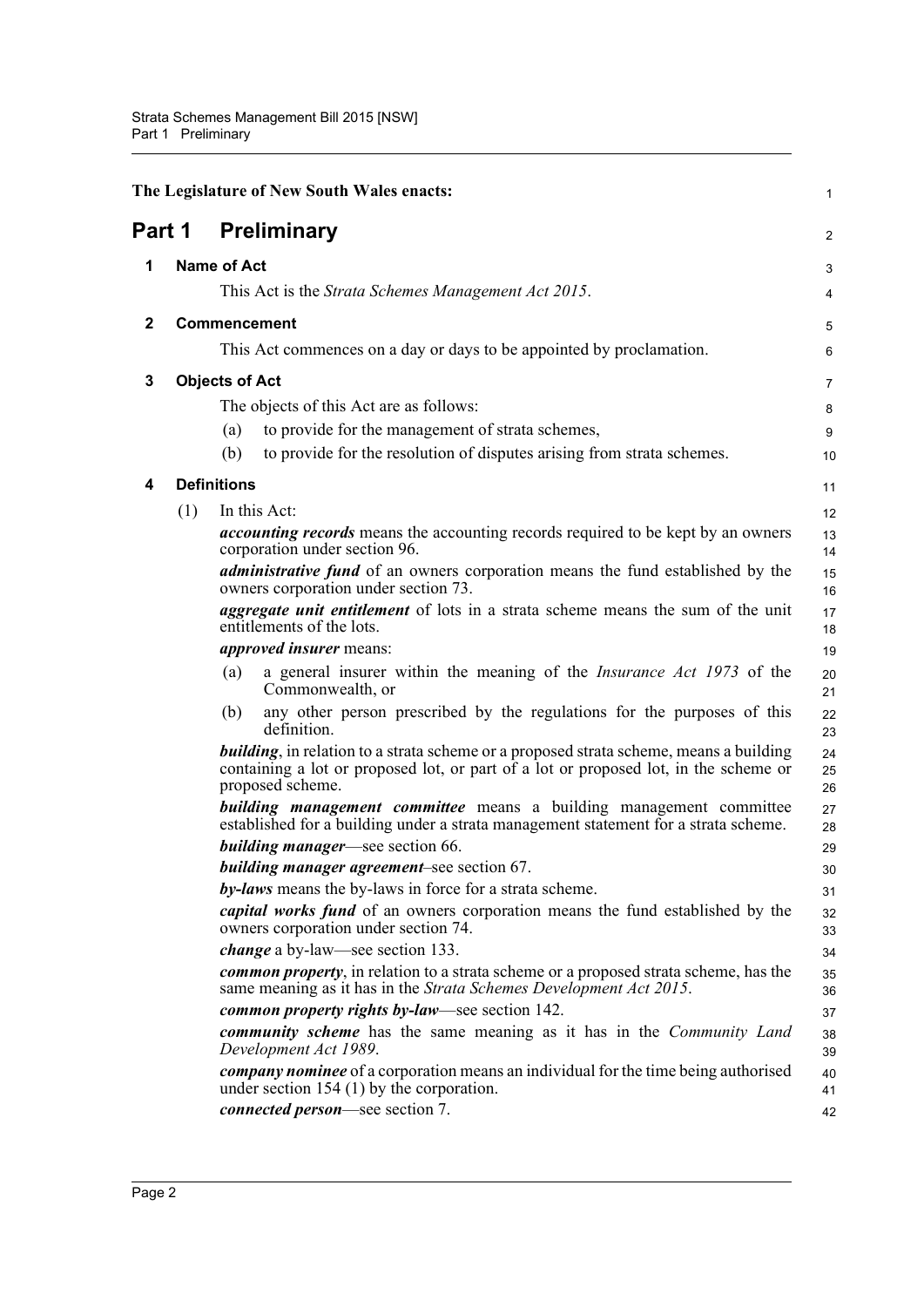*covenant chargee* of a lot or development lot in a leasehold strata scheme means a covenant chargee of a leasehold estate of the lot. *damage policy*—see section 160 (1). *defective building work*—see section 190. *developer* of the strata scheme constituted on registration of a strata plan proposed under a development scheme means the person who, for the time being, is: (a) the original owner of the strata scheme, or (b) a person, other than the original owner, who is the owner of a development lot within the strata plan. *development lot* means a lot in a strata plan or strata plan of subdivision that is identified by a strata development contract as a lot that is to be the subject of a strata plan of subdivision under the development scheme for the contract. *development scheme* means the scheme of development provided for, and represented by, a strata development contract. *financial statements* means the financial statements prepared by an owners corporation in accordance with Division 3 of Part 5. *floor* includes a stairway or ramp. *freehold strata scheme* has the same meaning as it has in the *Strata Schemes Development Act 2015*. *function* includes a power, authority or duty, and *exercise* a function includes perform a duty. *initial maintenance schedule* means the schedule prepared by the original owner under section 115. *initial period* of an owners corporation of a strata scheme means the period: (a) commencing on the day the owners corporation is constituted, and (b) ending on the day there are owners of lots in the strata scheme (other than the original owner) the sum of whose unit entitlements is at least one-third of the aggregate unit entitlement. *interested person*—see section 226. *large strata scheme*—see section 6. *leasehold strata scheme* has the same meaning as it has in the *Strata Schemes Development Act 2015*. *lessor* of a leasehold strata scheme has the same meaning as it has in the *Strata Schemes Development Act 2015*. *local council*, in relation to land, means: (a) the council of the area under the *Local Government Act 1993* in which the land is situated, or (b) a person declared by the regulations to be the local council for that land for the purposes of this Act or any specified provision of this Act. *lot*, in relation to a strata scheme, has the same meaning as it has in the *Strata Schemes Development Act 2015*. *minor renovations*—see section 110. *mortgage*, in relation to a lot in a strata scheme, has the same meaning as it has in the *Strata Schemes Development Act 2015*. *mortgagee*, in relation to a lot or development lot in a leasehold strata scheme, has the same meaning as it has in the *Strata Schemes Development Act 2015*. *occupier* of a lot means a person in lawful occupation of the lot. 1  $\overline{2}$  3 4 5 6 7 8 9 10 11 12 13 14 15 16 17 18 19 20 21 22 23 24  $25$ 26 27 28 29 30 31  $32$ 33 34 35 36 37 38 39 40 41 42 43 44 45 46 47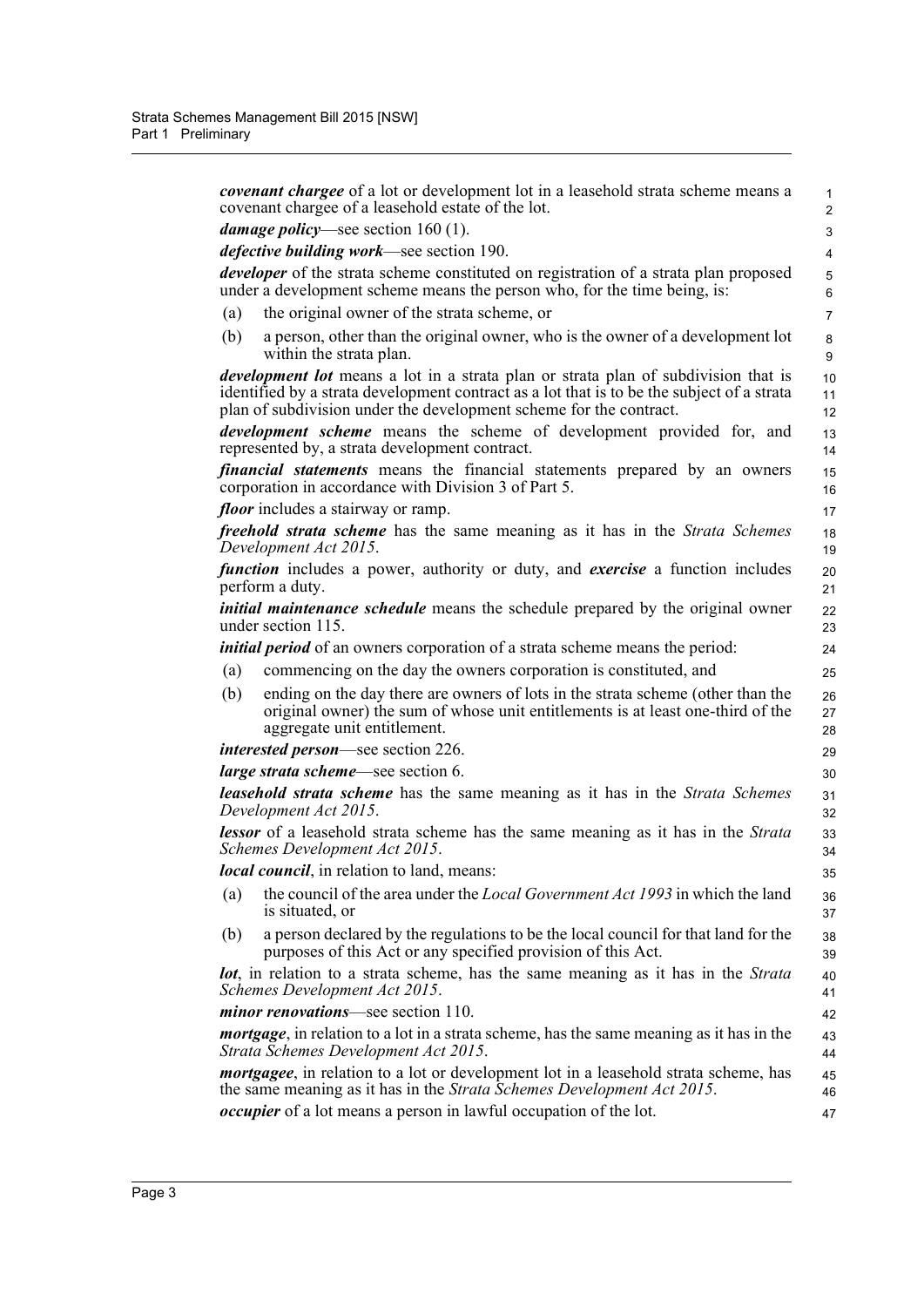*officer* of an owners corporation means the chairperson, secretary or treasurer of the owners corporation.

*on-site residential property manager* has the same meaning as it has in the *Property, Stock and Business Agents Act 2002*.

#### *original owner*:

- (a) of a freehold strata scheme means the person who held the fee simple in the parcel the subject of that scheme when the strata plan for the scheme was registered, or
- (b) of a leasehold strata scheme means the person who, immediately after registration of the strata plan for the scheme, is entitled to a leasehold estate in all the lots in the scheme or is entitled to a leasehold estate in 2 or more lots in the scheme with total unit entitlements exceeding more than two-thirds of the aggregate unit entitlement of the lots in the scheme.

*owner* of a lot in a strata scheme means:

13 14 15

> 47 48

- (a) except as provided by paragraph (b) or (c), each person for the time being recorded in the Register as entitled to an estate in fee simple in the lot (in the case of a freehold strata scheme) or as entitled to a leasehold estate in the lot (in the case of a leasehold strata scheme), or
- (b) except as provided by paragraph (c), each person whose name is entered on the strata roll in accordance with section 178 as being entitled to an estate in fee simple in the lot (in the case of a freehold strata scheme) or as entitled to a leasehold estate in the lot (in the case of a leasehold strata scheme), or
- (c) each person who is taken by section 43 (1) of the *Strata Schemes Development Act 2015* to be the owner of the lot.

*owners corporation* means an owners corporation constituted under section 8 for a strata scheme.

*parcel* means:

- (a) in relation to a strata scheme, the land from time to time comprising the lots and common property in the scheme, and
- (b) in relation to a plan lodged for registration as a strata plan, the land comprised in that plan.

*part strata parcel* has the same meaning as it has in the *Strata Schemes Development Act 2015*.

*person present* at a meeting includes a person who is not personally present but is able to vote at the meeting by another means specified under clause 28 of Schedule 1 or clause 10 of Schedule 2.

#### *planning approval* means:

- (a) a development consent within the meaning of the *Environmental Planning and Assessment Act 1979*, or
- (b) an approval under Part 3A or Part 5.1 of that Act.

*positive covenant* means a positive covenant imposed on land under section 88D or 88E of the *Conveyancing Act 1919*.

*precinct scheme* has the same meaning as it has in the *Community Land Development Act 1989*. 43 44

*public authority* means a public or local authority that is constituted by or under an Act. 45 46

*registered* means registered in the office of the Registrar-General. *registrar* means a registrar of the Tribunal.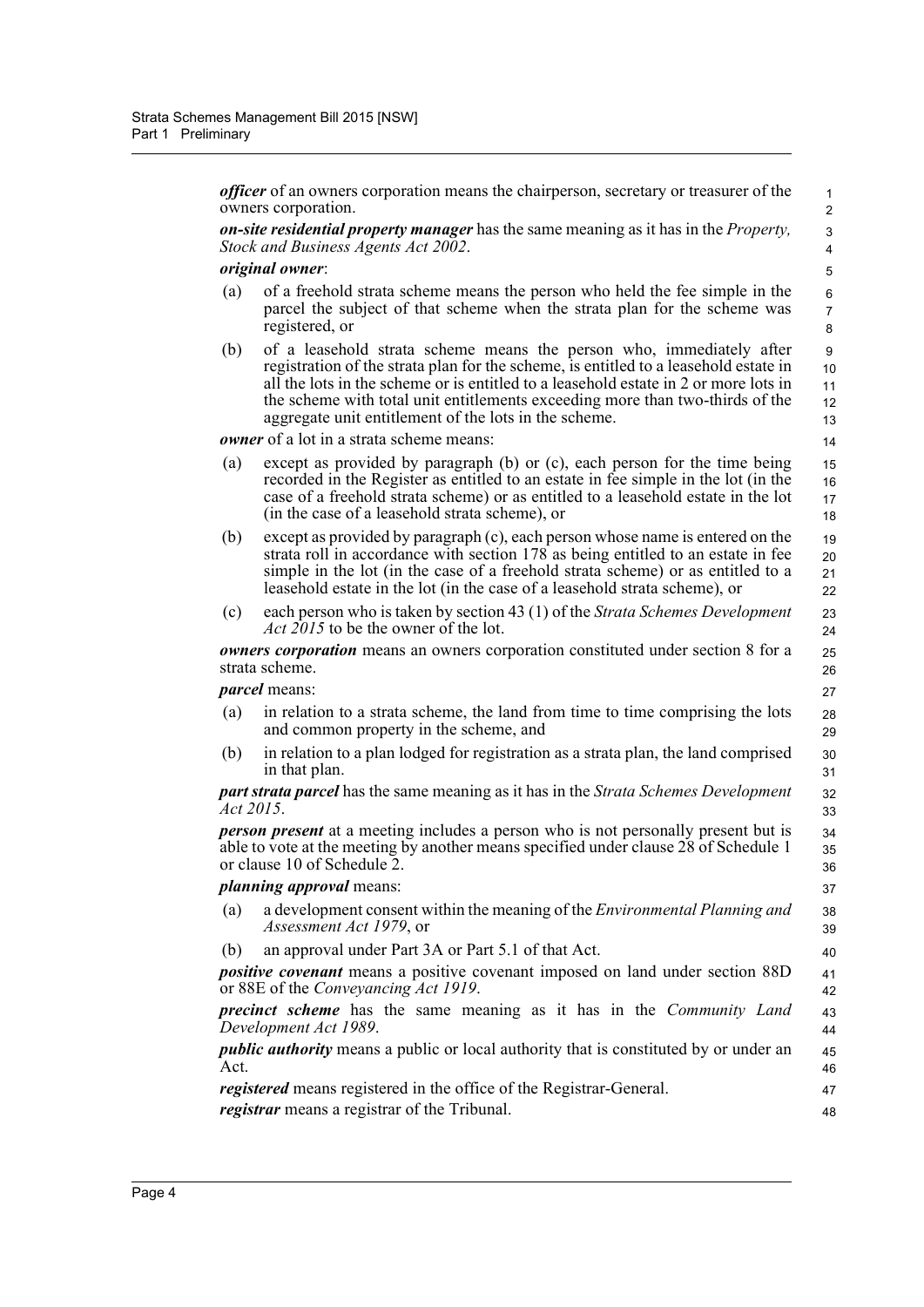|     | <i>retirement village</i> has the same meaning as it has in the <i>Retirement Villages</i><br>Act 1999.                                                                                                                              | $\mathbf 1$<br>$\overline{2}$ |
|-----|--------------------------------------------------------------------------------------------------------------------------------------------------------------------------------------------------------------------------------------|-------------------------------|
|     | <i>schedule of unit entitlement</i> , in relation to a strata scheme, has the same meaning as<br>it has in the Strata Schemes Development Act 2015.                                                                                  | 3<br>$\overline{4}$           |
|     | <b>Secretary</b> means the Secretary of the Department of Finance, Services and<br>Innovation.                                                                                                                                       | 5<br>6                        |
|     | special resolution—see section 5.                                                                                                                                                                                                    | $\overline{7}$                |
|     | <i>strata committee</i> of an owners corporation means the strata committee of that owners<br>corporation established under this Act.                                                                                                | 8<br>9                        |
|     | strata development contract has the same meaning as it has in the Strata Schemes<br>Development Act 2015.                                                                                                                            | 10<br>11                      |
|     | strata information certificate—see section 184 (1).                                                                                                                                                                                  | 12 <sup>2</sup>               |
|     | strata interest notice—see section $22(1)$ .                                                                                                                                                                                         | 13                            |
|     | strata management statement has the same meaning as it has in the Strata Schemes<br>Development Act 2015.                                                                                                                            | 14<br>15                      |
|     | strata managing agent means a person appointed as the strata managing agent for a<br>strata scheme.                                                                                                                                  | 16<br>17                      |
|     | strata plan has the same meaning as it has in the Strata Schemes Development<br>Act 2015.                                                                                                                                            | 18<br>19                      |
|     | strata roll for a strata scheme or a former strata scheme means the strata roll for that<br>scheme established under Division 1 of Part 10.                                                                                          | 20<br>21                      |
|     | strata scheme means a freehold strata scheme or a leasehold strata scheme.                                                                                                                                                           | 22                            |
|     | <i>tenancy notice</i> means a notice given to an owners corporation under section 258.                                                                                                                                               | 23                            |
|     | <i>tenant</i> of a lot means a lessee, sublessee or assignee of a lot, but does not include an<br>owner of the lot.                                                                                                                  | 24<br>25                      |
|     | <b>the Register</b> has the same meaning as it has in the Real Property Act 1900.                                                                                                                                                    | 26                            |
|     | <b>Tribunal</b> means the Civil and Administrative Tribunal.                                                                                                                                                                         | 27                            |
|     | <i>unanimous resolution</i> —see section 5.                                                                                                                                                                                          | 28                            |
|     | <i>unfinancial owner</i> means an owner of a lot in a strata scheme who has not paid all<br>contributions levied on the owner that are due and payable, and any other amounts<br>recoverable from the owner, in relation to the lot. | 29<br>30<br>31                |
|     | <i>unit entitlement</i> of a lot in a strata scheme means the unit entitlement of the lot<br>shown on the schedule of unit entitlement for the strata scheme.                                                                        | 32<br>33                      |
|     | <i>utility lot</i> means a lot designed to be used primarily for storage or accommodation of<br>boats, motor vehicles or goods and not for human occupation as a residence, office,<br>shop or the like.                             | 34<br>35<br>36                |
|     | <i>wall</i> includes a door, window or other structure dividing a lot:                                                                                                                                                               | 37                            |
|     | from common property or from another lot, or<br>(a)                                                                                                                                                                                  | 38                            |
|     | if the lot is a lot in a part strata parcel—from any part of a building that is not<br>(b)<br>within the parcel.                                                                                                                     | 39<br>40                      |
| (2) | A reference in this Act to the <i>registration of a strata plan or a strata plan of</i><br><i>subdivision</i> is a reference to the registration of a plan as any such plan under the<br>Strata Schemes Development Act 2015.        | 41<br>42<br>43                |
| (3) | This Act applies to a leasehold strata scheme in the same way as it applies to a<br>freehold strata scheme unless otherwise specified.                                                                                               | 44<br>45                      |
| (4) | Notes included in this Act do not form part of this Act.                                                                                                                                                                             | 46                            |
|     |                                                                                                                                                                                                                                      |                               |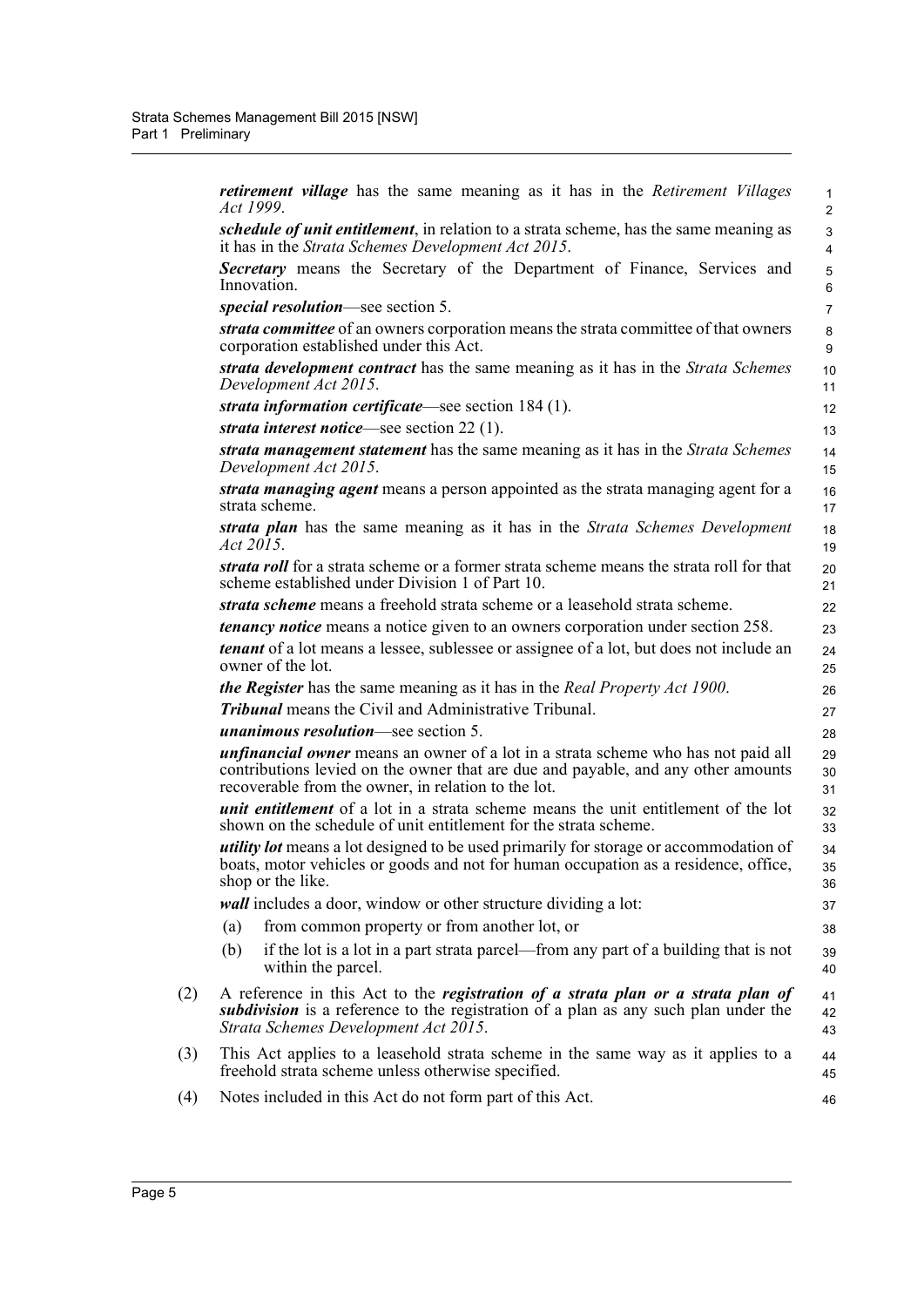<span id="page-24-2"></span><span id="page-24-1"></span><span id="page-24-0"></span>

| 5              |     | <b>Resolutions of owners corporations</b>                                                                                                                                                                                                                                                                                                                                                         | $\mathbf{1}$                       |  |  |  |  |  |
|----------------|-----|---------------------------------------------------------------------------------------------------------------------------------------------------------------------------------------------------------------------------------------------------------------------------------------------------------------------------------------------------------------------------------------------------|------------------------------------|--|--|--|--|--|
|                | (1) | In this Act, a resolution of an owners corporation is a <i>special resolution</i> if:                                                                                                                                                                                                                                                                                                             | 2                                  |  |  |  |  |  |
|                |     | it is passed at a properly convened general meeting, and<br>(a)                                                                                                                                                                                                                                                                                                                                   | 3                                  |  |  |  |  |  |
|                |     | (b)<br>not more than 25% of the value of votes cast are against the resolution.                                                                                                                                                                                                                                                                                                                   | 4                                  |  |  |  |  |  |
|                | (2) | For the purposes of determining a special resolution, the value of a vote in respect of<br>a lot is equal to the unit entitlement of the lot. However, if the total unit entitlement<br>of lots of the original owner is not less than half of the aggregate unit entitlement, the<br>value of the vote in respect of those lots is taken to be reduced by two-thirds (ignoring<br>any fraction). | 5<br>6<br>$\overline{7}$<br>8<br>9 |  |  |  |  |  |
|                | (3) | In this Act, a resolution of an owners corporation is a <i>unanimous resolution</i> if it is<br>passed at a properly convened general meeting and no vote is cast against the<br>resolution.                                                                                                                                                                                                      | 10<br>11<br>12                     |  |  |  |  |  |
|                |     | Note. A motion or election that is not required to be approved by a special resolution or<br>unanimous resolution is passed by a simple majority of votes (see clause 14 of Schedule 1).                                                                                                                                                                                                          | 13<br>14                           |  |  |  |  |  |
| 6              |     | Meaning of "large strata scheme"                                                                                                                                                                                                                                                                                                                                                                  | 15                                 |  |  |  |  |  |
|                | (1) | In this Act, <i>large strata scheme</i> means a strata scheme comprising more than 100 lots<br>or another number of lots prescribed by the regulations for the purposes of this<br>section.                                                                                                                                                                                                       | 16<br>17<br>18                     |  |  |  |  |  |
|                | (2) | When calculating the number of lots in a strata scheme for the purposes of this<br>section, utility lots and lots used for the purposes of parking are not to be included in<br>the calculation.                                                                                                                                                                                                  | 19<br>20<br>21                     |  |  |  |  |  |
|                | (3) | The regulations may contain provisions of a savings or transitional nature consequent<br>on a change in the kinds of schemes that are large strata schemes.                                                                                                                                                                                                                                       | 22<br>23                           |  |  |  |  |  |
| $\overline{7}$ |     | <b>Connected persons</b>                                                                                                                                                                                                                                                                                                                                                                          |                                    |  |  |  |  |  |
|                | (1) | For the purposes of this Act, a person (the <i>principal person</i> ) is <i>connected</i> with<br>another person if the other person:                                                                                                                                                                                                                                                             | 25<br>26                           |  |  |  |  |  |
|                |     | is a relative (within the meaning of the Local Government Act 1993) of the<br>(a)<br>principal person or, if the principal person is a corporation, is a relative of the<br>holder of an executive position in the corporation, or                                                                                                                                                                | 27<br>28<br>29                     |  |  |  |  |  |
|                |     | is employed or engaged by the principal person or is a business partner of the<br>(b)<br>principal person, or                                                                                                                                                                                                                                                                                     | 30<br>31                           |  |  |  |  |  |
|                |     | if the principal person is a corporation, holds an executive position in the<br>(c)<br>corporation, or                                                                                                                                                                                                                                                                                            | 32<br>33                           |  |  |  |  |  |
|                |     | is the employer of the principal person, or<br>(d)                                                                                                                                                                                                                                                                                                                                                | 34                                 |  |  |  |  |  |
|                |     | is employed or engaged by, or holds an executive position in, a corporation<br>(e)<br>that also employs or engages the principal person or in which the principal<br>person holds an executive position, or                                                                                                                                                                                       | 35<br>36<br>37                     |  |  |  |  |  |
|                |     | has any other connection or association with the principal person of a kind<br>(f)<br>prescribed by the regulations.                                                                                                                                                                                                                                                                              | 38<br>39                           |  |  |  |  |  |
|                | (2) | However, the principal person is not connected with a member of an owners<br>corporation, or the strata committee of an owners corporation, merely because of any<br>dealing, contact or arrangement the member has with the principal person in the<br>capacity of a member of the owners corporation or strata committee.                                                                       | 40<br>41<br>42<br>43               |  |  |  |  |  |
|                | (3) | In this section, <i>executive position</i> in a corporation means the position of director,<br>manager or secretary of the corporation, or any other executive position of the<br>corporation, however those positions are designated.                                                                                                                                                            | 44<br>45<br>46                     |  |  |  |  |  |
|                |     |                                                                                                                                                                                                                                                                                                                                                                                                   |                                    |  |  |  |  |  |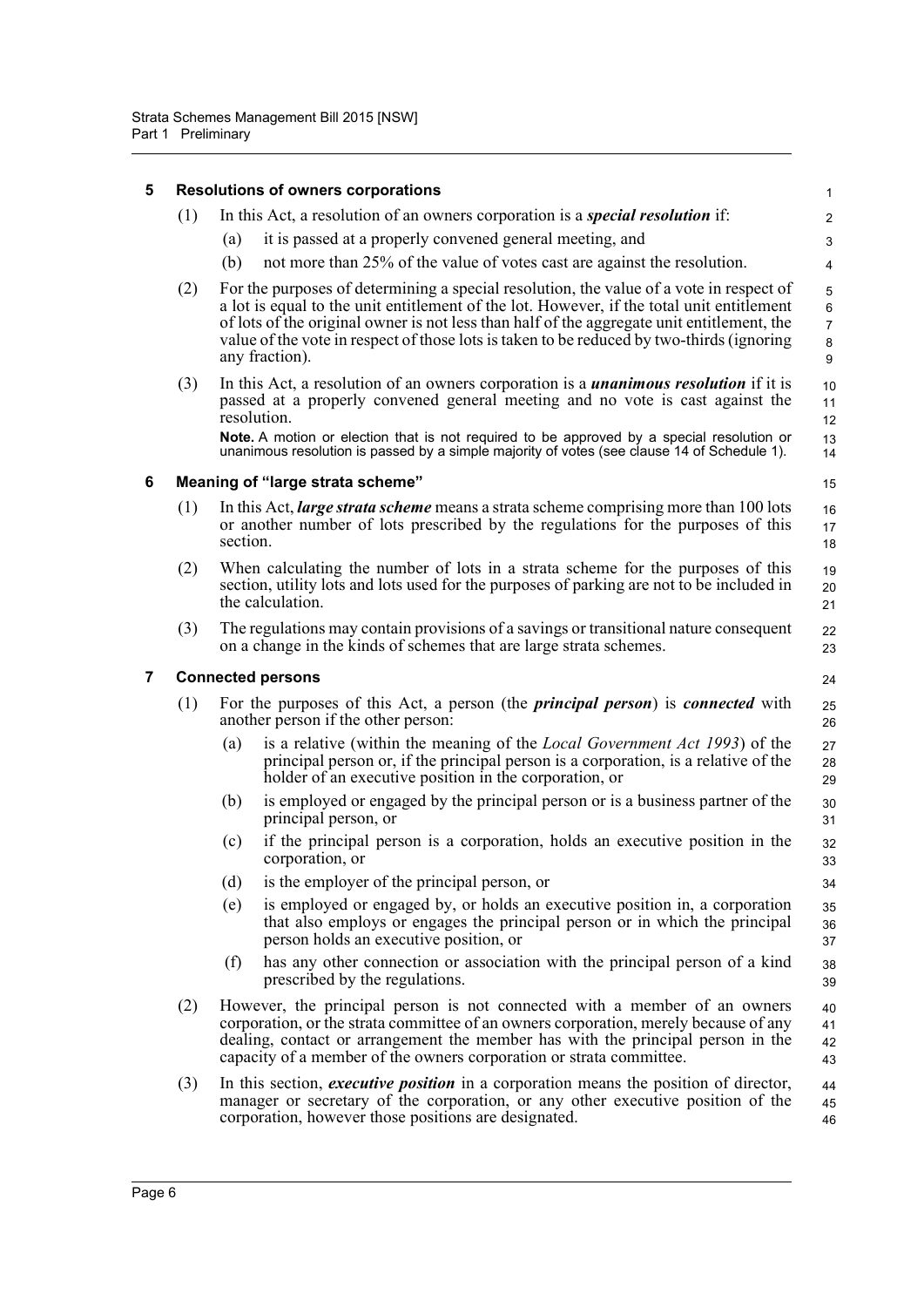<span id="page-25-6"></span><span id="page-25-5"></span><span id="page-25-4"></span><span id="page-25-3"></span><span id="page-25-2"></span><span id="page-25-1"></span><span id="page-25-0"></span>

| Part 2 |                   |                                                                | <b>Managing body for strata schemes-owners</b><br>corporation                                                                                                                                                                                                                                                                                                                                                                                                                                                               |                                          |  |  |  |
|--------|-------------------|----------------------------------------------------------------|-----------------------------------------------------------------------------------------------------------------------------------------------------------------------------------------------------------------------------------------------------------------------------------------------------------------------------------------------------------------------------------------------------------------------------------------------------------------------------------------------------------------------------|------------------------------------------|--|--|--|
|        | <b>Division 1</b> |                                                                | <b>Constitution of owners corporation</b>                                                                                                                                                                                                                                                                                                                                                                                                                                                                                   | 3                                        |  |  |  |
| 8      |                   | <b>Constitution of owners corporation</b>                      |                                                                                                                                                                                                                                                                                                                                                                                                                                                                                                                             |                                          |  |  |  |
|        | (1)               |                                                                | The owners of the lots from time to time in a strata scheme constitute a body<br>corporate under the name "The Owners—Strata Plan No X" (X being the registered<br>number of the strata plan to which that strata scheme relates).                                                                                                                                                                                                                                                                                          | $\mathbf 5$<br>$\,6\,$<br>$\overline{7}$ |  |  |  |
|        | (2)               |                                                                | An owners corporation is declared to be an excluded matter for the purposes of<br>section 5F of the <i>Corporations Act 2001</i> of the Commonwealth in relation to the<br>whole of the Corporations legislation.                                                                                                                                                                                                                                                                                                           | 8<br>$\boldsymbol{9}$<br>10              |  |  |  |
|        |                   |                                                                | Note. This subsection ensures that neither the Corporations Act 2001 of the Commonwealth<br>nor Part 3 of the Australian Securities and Investments Commission Act 2001 of the<br>Commonwealth will apply in relation to an owners corporation. Section 5F of the Corporations<br>Act 2001 of the Commonwealth provides that if a State law declares a matter to be an excluded<br>matter in relation to those Acts, then the provisions of those Acts will not apply in relation to<br>that matter in the State concerned. | 11<br>12<br>13<br>14<br>15<br>16         |  |  |  |
|        | <b>Division 2</b> | <b>Management of strata schemes</b>                            |                                                                                                                                                                                                                                                                                                                                                                                                                                                                                                                             |                                          |  |  |  |
| 9      |                   | Owners corporation responsible for management of strata scheme |                                                                                                                                                                                                                                                                                                                                                                                                                                                                                                                             |                                          |  |  |  |
|        | (1)               |                                                                | The owners corporation for a strata scheme has the principal responsibility for the<br>management of the scheme.                                                                                                                                                                                                                                                                                                                                                                                                            | 19<br>20                                 |  |  |  |
|        | (2)               |                                                                | The owners corporation has, for the benefit of the owners of lots in the strata scheme:                                                                                                                                                                                                                                                                                                                                                                                                                                     | 21                                       |  |  |  |
|        |                   | (a)                                                            | the management and control of the use of the common property of the strata<br>scheme, and                                                                                                                                                                                                                                                                                                                                                                                                                                   | 22<br>23                                 |  |  |  |
|        |                   | (b)                                                            | the administration of the strata scheme.                                                                                                                                                                                                                                                                                                                                                                                                                                                                                    | 24                                       |  |  |  |
|        | (3)               |                                                                | The owners corporation has responsibility for the following:                                                                                                                                                                                                                                                                                                                                                                                                                                                                | 25                                       |  |  |  |
|        |                   | (a)                                                            | managing the finances of the strata scheme (see Part 5),                                                                                                                                                                                                                                                                                                                                                                                                                                                                    | 26                                       |  |  |  |
|        |                   | (b)                                                            | keeping accounts and records for the strata scheme (see Parts 5 and 10),                                                                                                                                                                                                                                                                                                                                                                                                                                                    | 27                                       |  |  |  |
|        |                   | (c)                                                            | maintaining and repairing the common property of the strata scheme (see<br>Part $6$ ),                                                                                                                                                                                                                                                                                                                                                                                                                                      | 28<br>29                                 |  |  |  |
|        |                   | (d)                                                            | taking out insurance for the strata scheme (see Part 9).                                                                                                                                                                                                                                                                                                                                                                                                                                                                    | 30                                       |  |  |  |
| 10     |                   |                                                                | <b>Functions of owners corporation generally</b>                                                                                                                                                                                                                                                                                                                                                                                                                                                                            | 31                                       |  |  |  |
|        | (1)               |                                                                | An owners corporation has such other functions as may be conferred or imposed on<br>it by or under this or any other Act.                                                                                                                                                                                                                                                                                                                                                                                                   | 32<br>33                                 |  |  |  |
|        | (2)               |                                                                | An owners corporation must not delegate any of its functions to a person unless the<br>delegation is specifically authorised by this Act.                                                                                                                                                                                                                                                                                                                                                                                   | 34<br>35                                 |  |  |  |
| 11     |                   |                                                                | Other management bodies and persons who assist the owners corporation                                                                                                                                                                                                                                                                                                                                                                                                                                                       | 36                                       |  |  |  |
|        |                   |                                                                | The owners corporation for a strata scheme may be assisted in the carrying out of its<br>management functions under this Act by any one or more of the following:                                                                                                                                                                                                                                                                                                                                                           | 37<br>38                                 |  |  |  |
|        |                   | (a)                                                            | the strata committee of the owners corporation established in accordance with<br>this Act,                                                                                                                                                                                                                                                                                                                                                                                                                                  | 39<br>40                                 |  |  |  |
|        |                   | (b)                                                            | a strata managing agent for the scheme appointed in accordance with Part 4,                                                                                                                                                                                                                                                                                                                                                                                                                                                 | 41                                       |  |  |  |
|        |                   | (c)                                                            | a building manager for the scheme appointed in accordance with Part 4.                                                                                                                                                                                                                                                                                                                                                                                                                                                      | 42                                       |  |  |  |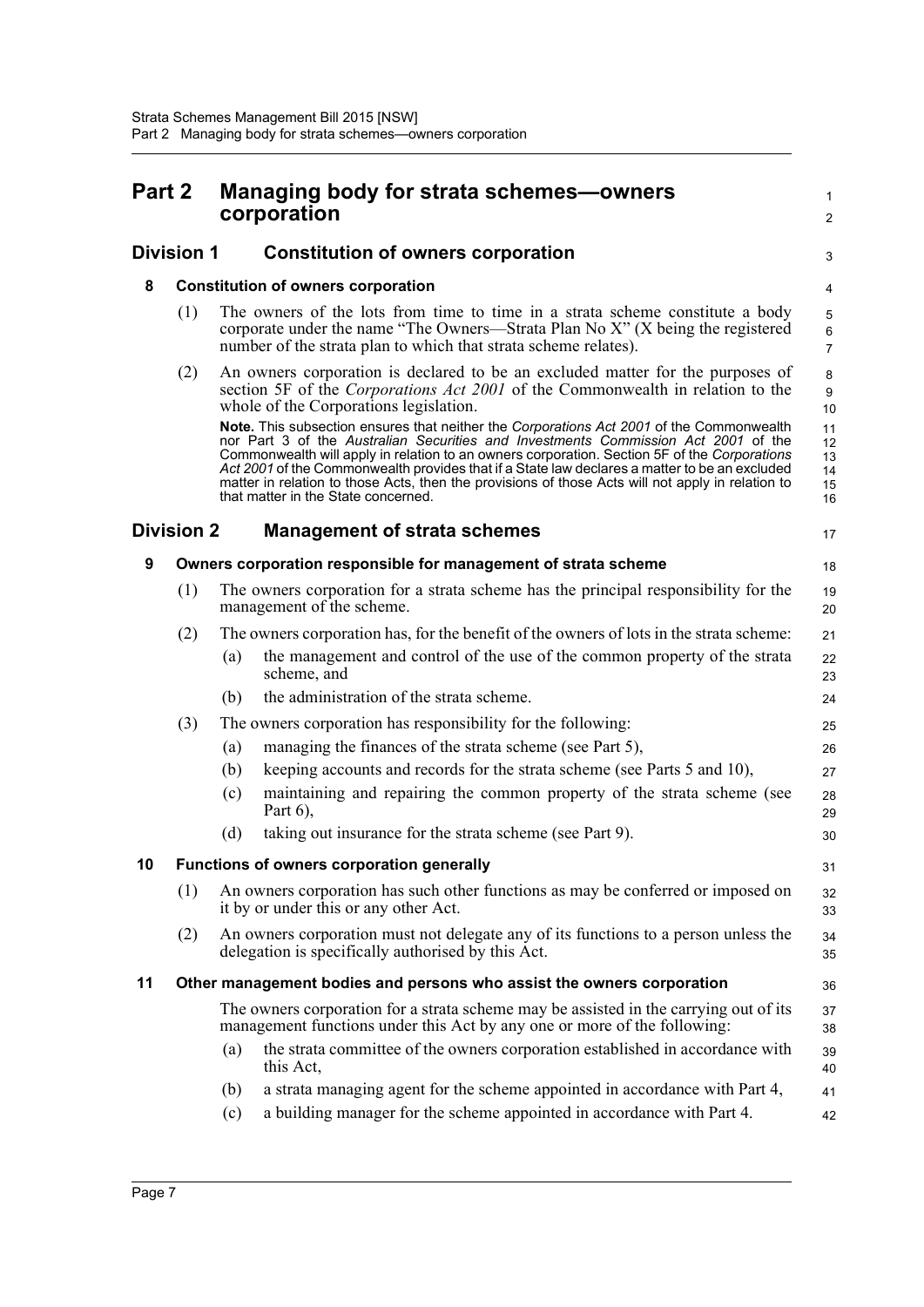<span id="page-26-3"></span><span id="page-26-2"></span><span id="page-26-1"></span><span id="page-26-0"></span>

| 12 | Owners corporation may employ persons to assist in exercise of functions |                |                                                                                                                                                                                                                                                                                                                                   |                              |  |
|----|--------------------------------------------------------------------------|----------------|-----------------------------------------------------------------------------------------------------------------------------------------------------------------------------------------------------------------------------------------------------------------------------------------------------------------------------------|------------------------------|--|
|    | (1)                                                                      |                | The owners corporation for a strata scheme may employ such persons as it thinks fit<br>to assist it in the exercise of any of its functions.                                                                                                                                                                                      | $\overline{2}$<br>3          |  |
|    | (2)<br>law for the exercise of that function.                            |                | The owners corporation must ensure that any person employed to assist it in the<br>exercise of a function has the qualifications (if any) required by this Act or any other                                                                                                                                                       | 4<br>$\mathbf 5$<br>$\,6\,$  |  |
| 13 |                                                                          | managing agent | Functions that may only be delegated to member of strata committee or strata                                                                                                                                                                                                                                                      | 7<br>8                       |  |
|    | (1)                                                                      |                | The following functions of an owners corporation, strata committee or officer of an<br>owners corporation may be delegated to or conferred only on a member of the strata<br>committee or a strata managing agent:                                                                                                                | $\boldsymbol{9}$<br>10<br>11 |  |
|    |                                                                          | (a)            | the preparation of estimates for the purposes of section 79,                                                                                                                                                                                                                                                                      | 12                           |  |
|    |                                                                          | (b)            | the levying of contributions,                                                                                                                                                                                                                                                                                                     | 13                           |  |
|    |                                                                          | (c)            | the receiving of, acknowledging of, banking of or accounting for money paid<br>to the owners corporation,                                                                                                                                                                                                                         | 14<br>15                     |  |
|    |                                                                          | (d)            | having custody of any money paid to the owners corporation or making<br>payments from any such money,                                                                                                                                                                                                                             | 16<br>17                     |  |
|    |                                                                          | (e)            | the taking out of insurance required or permitted by this Act,                                                                                                                                                                                                                                                                    | 18                           |  |
|    |                                                                          | (f)            | the conduct of meetings of the owners corporation and handling of<br>correspondence,                                                                                                                                                                                                                                              | 19<br>20                     |  |
|    |                                                                          | (g)            | the maintenance of records required to be kept under this Act,                                                                                                                                                                                                                                                                    | 21                           |  |
|    |                                                                          | (h)            | such other functions as may be prescribed by the regulations.                                                                                                                                                                                                                                                                     | 22                           |  |
|    | (2)                                                                      | persons.       | This section is subject to sections 56 and 101.<br>Note. Section 101 enables some of these functions to be exercised by certain other specified                                                                                                                                                                                   | 23<br>24<br>25               |  |
|    | <b>Division 3</b>                                                        |                | <b>Meetings of owners corporation</b>                                                                                                                                                                                                                                                                                             | 26                           |  |
| 14 |                                                                          |                | First AGM must be held within 2 months after initial period                                                                                                                                                                                                                                                                       | 27                           |  |
|    | (1)                                                                      |                | The original owner or, in the case of a leasehold strata scheme for which there is no<br>original owner, the lessor of the leasehold strata scheme must convene and hold a<br>meeting of the owners corporation, in accordance with this Act and the regulations,<br>not later than 2 months after the end of the initial period. | 28<br>29<br>30<br>31         |  |
|    |                                                                          |                | Maximum penalty: 10 penalty units.                                                                                                                                                                                                                                                                                                | 32                           |  |
|    | (2)                                                                      |                | An original owner or lessor who fails to comply with this section remains liable to<br>the penalty for that contravention even if the Tribunal makes an order under this<br>Division or a meeting is convened and held in accordance with the order or<br>otherwise.                                                              | 33<br>34<br>35<br>36         |  |
|    | (3)                                                                      |                | An original owner or lessor required to convene the first annual general meeting of<br>an owners corporation must give at least 14 days notice of the first annual general<br>meeting to:                                                                                                                                         | 37<br>38<br>39               |  |
|    |                                                                          | (a)            | each other owner and each first mortgagee and covenant chargee shown on the<br>strata roll, and                                                                                                                                                                                                                                   | 40<br>41                     |  |
|    |                                                                          | (b)            | each tenant of a lot in the strata scheme whose name has been notified under a<br>tenancy notice as a tenant of the lot to the owners corporation in accordance<br>with this Act.                                                                                                                                                 | 42<br>43<br>44               |  |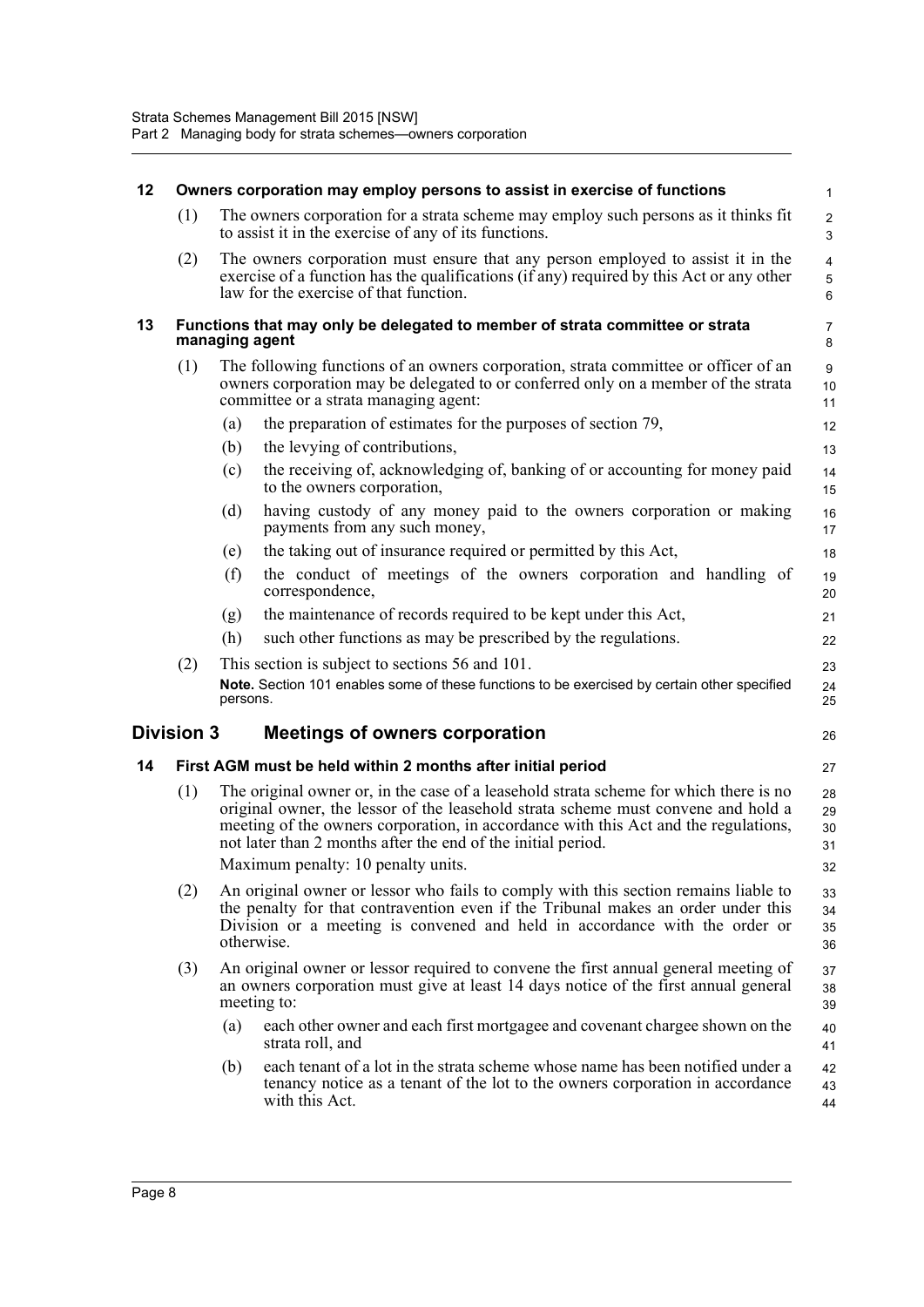#### <span id="page-27-0"></span>**15 Agenda for first AGM**

<span id="page-27-1"></span>

|    |                    | The agenda for the first annual general meeting of an owners corporation must<br>include the following items and may include other items:                                                                                                                                                                                                                                                       | $\overline{2}$<br>3        |
|----|--------------------|-------------------------------------------------------------------------------------------------------------------------------------------------------------------------------------------------------------------------------------------------------------------------------------------------------------------------------------------------------------------------------------------------|----------------------------|
|    | (a)                | to decide whether the amount of a contribution required to be made to the<br>administrative fund or capital works fund should be confirmed or varied,                                                                                                                                                                                                                                           | 4<br>5                     |
|    | (b)                | to discuss the preparation of the 10-year capital works fund plan,                                                                                                                                                                                                                                                                                                                              | 6                          |
|    | (c)                | to determine the number of members of the strata committee and to elect the<br>strata committee,                                                                                                                                                                                                                                                                                                | $\overline{7}$<br>$\bf 8$  |
|    | (d)                | to decide whether insurance taken out by the owners corporation should be<br>confirmed, varied or extended,                                                                                                                                                                                                                                                                                     | $\boldsymbol{9}$<br>10     |
|    | (e)                | to decide whether insurance referred to in section 165 (2) should be taken out<br>by the owners corporation,                                                                                                                                                                                                                                                                                    | 11<br>12                   |
|    | (f)                | to decide if any matter or class of matter is to be determined by the owners<br>corporation in general meeting,                                                                                                                                                                                                                                                                                 | 13<br>14                   |
|    | (g)                | to decide whether the by-laws for the strata scheme should be altered or added<br>to,                                                                                                                                                                                                                                                                                                           | 15<br>16                   |
|    | (h)                | to decide whether a strata managing agent should be appointed by the owners<br>corporation and, if appointed, what functions of the owners corporation should<br>be delegated to the strata managing agent,                                                                                                                                                                                     | 17<br>18<br>19             |
|    | (i)                | if there is a strata managing agent, a form of motion to consider the report by<br>the agent as to whether, and what, commissions have been paid to the agent or<br>are likely to be payable to the agent for the following 12 months,                                                                                                                                                          | 20<br>21<br>22             |
|    | (j)                | to decide whether a building manager should be appointed and, if appointed,<br>what functions the building manager should exercise,                                                                                                                                                                                                                                                             | 23<br>24                   |
|    | (k)                | to receive the documents required to be provided under section 16,                                                                                                                                                                                                                                                                                                                              | 25                         |
|    | (1)                | to consider the accounting records and last financial statements prepared,                                                                                                                                                                                                                                                                                                                      | 26                         |
|    | (m)                | to consider the initial maintenance schedule,                                                                                                                                                                                                                                                                                                                                                   | 27                         |
|    | (n)                | to consider building defects and rectification,                                                                                                                                                                                                                                                                                                                                                 | 28                         |
|    | $\left( 0 \right)$ | to appoint an auditor or to decide whether an auditor should be appointed,                                                                                                                                                                                                                                                                                                                      | 29                         |
|    | (p)                | any item prescribed by the regulations for the purposes of this section.                                                                                                                                                                                                                                                                                                                        | 30                         |
| 16 |                    | Documents and records to be provided to owners corporation at first AGM                                                                                                                                                                                                                                                                                                                         | 31                         |
|    | (1)                | An original owner or lessor of a strata scheme required to convene a meeting under<br>this Division must, not later than 48 hours before its first annual general meeting,<br>deliver to the owners corporation the following:                                                                                                                                                                  | 32<br>33<br>34             |
|    | (a)                | all plans, specifications, occupation certificates or other certificates (other than<br>certificates of title for lots), diagrams, depreciation schedules and other<br>documents (including policies of insurance) relating to the parcel or any<br>building on the parcel,                                                                                                                     | 35<br>36<br>37<br>38       |
|    | (b)                | without limiting paragraph (a), all planning approvals, complying<br>development certificates and related endorsed plans, approvals, "as built"<br>drawings, compliance certificates (within the meaning of the <i>Environmental</i><br>Planning and Assessment Act 1979), fire safety certificates and warranties<br>relating to the parcel or any building, plant or equipment on the parcel, | 39<br>40<br>41<br>42<br>43 |
|    | (c)                | the certificate of title for the common property, the strata roll and any notices<br>or other records relating to the strata scheme,                                                                                                                                                                                                                                                            | 44<br>45                   |
|    | (d)                | the initial maintenance schedule,                                                                                                                                                                                                                                                                                                                                                               | 46                         |
|    |                    |                                                                                                                                                                                                                                                                                                                                                                                                 |                            |

1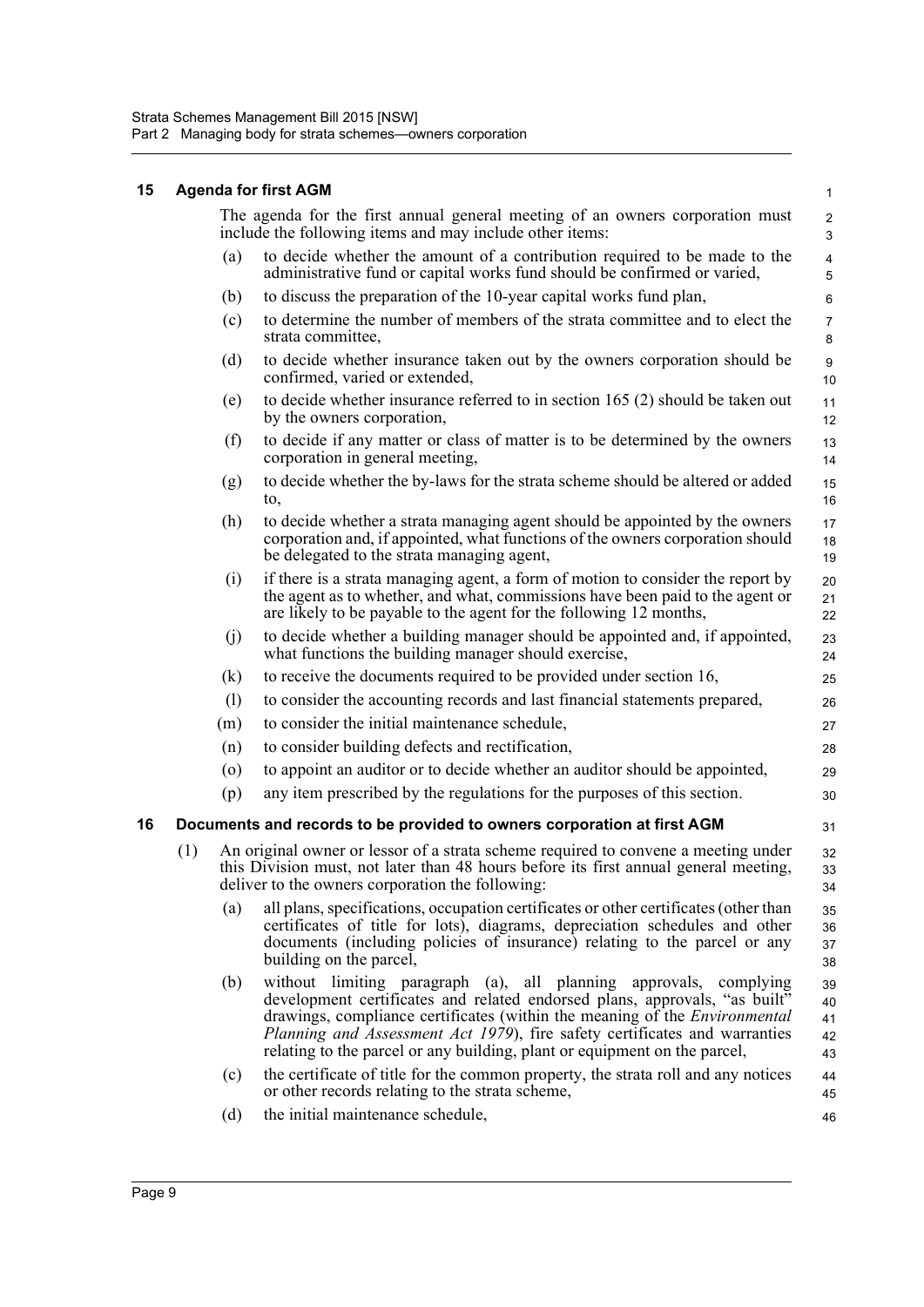<span id="page-28-4"></span><span id="page-28-3"></span><span id="page-28-2"></span><span id="page-28-1"></span><span id="page-28-0"></span>

|    |     | (e) | any interim report or final report of a building inspector prepared under Part 11<br>and relating to any building on the parcel,                                                                                                                                                                                   | 1<br>$\overline{2}$                    |
|----|-----|-----|--------------------------------------------------------------------------------------------------------------------------------------------------------------------------------------------------------------------------------------------------------------------------------------------------------------------|----------------------------------------|
|    |     | (f) | any other document or item relating to the parcel or any building, plant or<br>equipment on the parcel that is prescribed by the regulations for the purposes<br>of this section.                                                                                                                                  | 3<br>$\overline{\mathbf{4}}$<br>5      |
|    |     |     | Maximum penalty: 100 penalty units.                                                                                                                                                                                                                                                                                | 6                                      |
|    | (2) |     | An original owner or lessor is only required under this section to deliver to the<br>owners corporation a thing if that thing is in the possession or control of the original<br>owner or lessor or may be obtained by the original owner or lessor by taking<br>reasonable steps to do so.                        | $\overline{7}$<br>$\bf 8$<br>9<br>$10$ |
|    | (3) |     | This section does not require an original owner or lessor to deliver to the owners<br>corporation any documents that exclusively evidence rights or obligations of the<br>original owner or lessor and that are not capable of being used for the benefit of the<br>owners corporation or any of the other owners. | 11<br>12<br>13<br>14                   |
| 17 |     |     | Tribunal may order initial documents to be provided                                                                                                                                                                                                                                                                | 15                                     |
|    |     |     | The Tribunal may, on application by an owners corporation, order an original owner<br>or lessor required to convene a meeting under this Division to provide to the owners<br>corporation a thing that was required to be but was not delivered to the owners<br>corporation in accordance with this Division.     | 16<br>17<br>18<br>19                   |
| 18 |     |     | <b>AGM</b> must be held                                                                                                                                                                                                                                                                                            | 20                                     |
|    |     |     | An owners corporation must hold an annual general meeting once in each financial<br>year of the corporation.                                                                                                                                                                                                       | 21<br>22                               |
| 19 |     |     | Other general meetings                                                                                                                                                                                                                                                                                             | 23                                     |
|    | (1) |     | The secretary or a strata committee of an owners corporation may convene a general<br>meeting (that is not an annual general meeting) of the owners corporation at any time.                                                                                                                                       | 24<br>25                               |
|    | (2) |     | The secretary of the owners corporation, or another officer if the secretary is absent,<br>must convene a general meeting (that is not an annual general meeting) of the owners<br>corporation as soon as practicable, and not later than 14 days after, receiving a<br>qualified request.                         | 26<br>27<br>28<br>29                   |
|    | (3) |     | A meeting may be convened on a qualified request even if the first annual general<br>meeting has not been held.                                                                                                                                                                                                    | 30<br>31                               |
|    | (4) |     | A request is a <i>qualified request</i> for the purposes of this section if it is made by one<br>or more owners of a lot or lots in the strata scheme having a total unit entitlement of<br>at least one-quarter of the aggregate unit entitlements.                                                               | 32<br>33<br>34                         |
| 20 |     |     | Tribunal may appoint person to hold first AGM and other meetings                                                                                                                                                                                                                                                   | 35                                     |
|    | (1) |     | The Tribunal may, on application by an owners corporation or an owner or<br>mortgagee of a lot in a strata scheme, order a person to convene and hold a meeting<br>of the owners corporation within the time specified in the order if a meeting has not<br>been convened and held in accordance with this Act.    | 36<br>37<br>38<br>39                   |
|    | (2) |     | The person who is to convene and hold the meeting is to be a person nominated by<br>the applicant, or appointed by the Tribunal, who has consented to the nomination or<br>appointment.                                                                                                                            | 40<br>41<br>42                         |
| 21 |     |     | Unanimous or special resolutions to be amended or revoked in same way                                                                                                                                                                                                                                              | 43                                     |
|    | (1) |     | A unanimous resolution or special resolution of an owners corporation about a matter<br>that is required by or under this Act or the by-laws of a strata scheme to be                                                                                                                                              | 44<br>45                               |
|    |     |     |                                                                                                                                                                                                                                                                                                                    |                                        |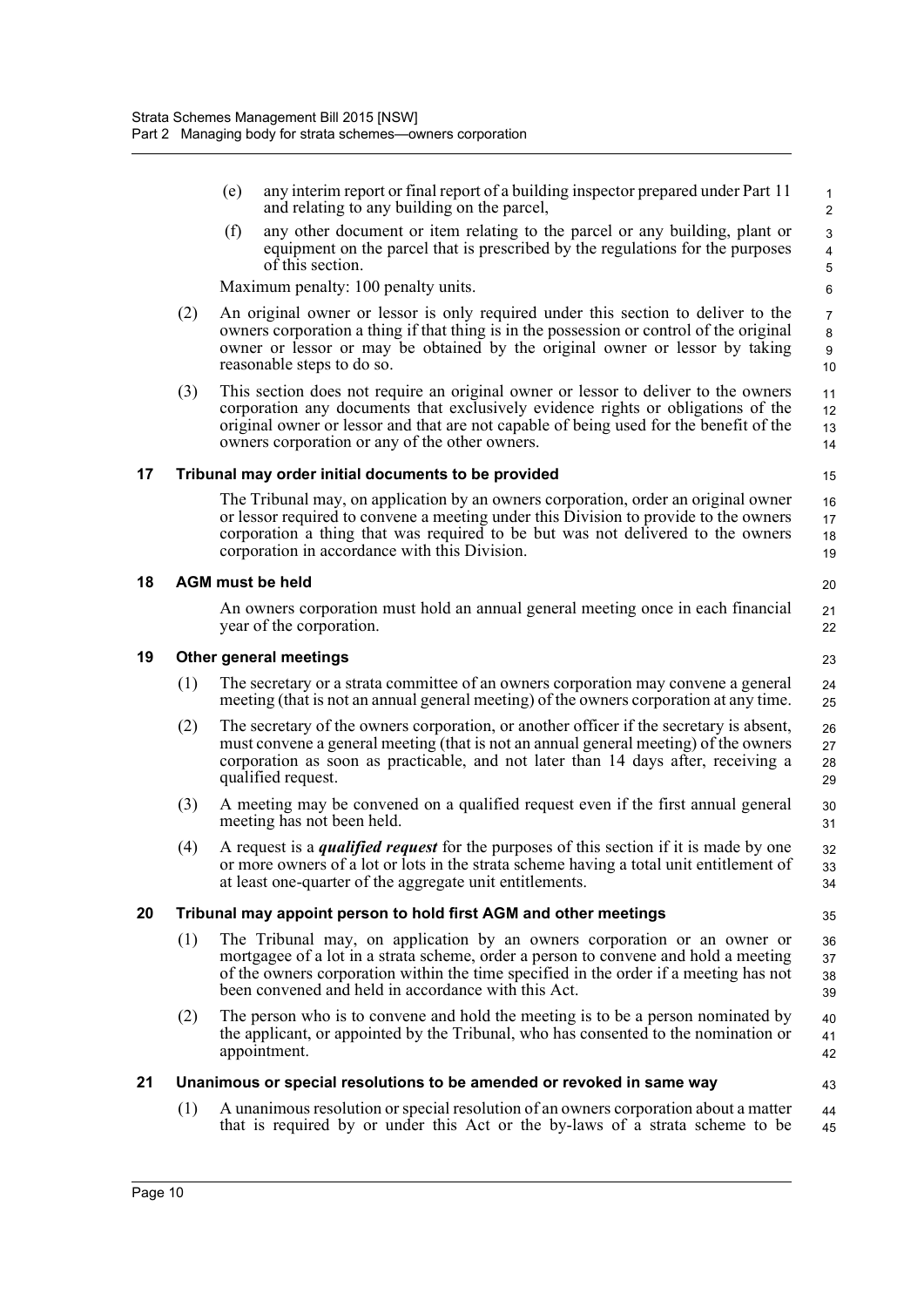<span id="page-29-0"></span>

|    |     |                                         | determined by a resolution of that kind cannot be amended or revoked other than by<br>a subsequent resolution of the same kind.                                                                                                                                                | $\mathbf{1}$<br>2                    |  |  |  |
|----|-----|-----------------------------------------|--------------------------------------------------------------------------------------------------------------------------------------------------------------------------------------------------------------------------------------------------------------------------------|--------------------------------------|--|--|--|
|    | (2) |                                         | However, a unanimous resolution of an owners corporation dealing with common<br>property may be amended by a special resolution.                                                                                                                                               | 3<br>$\overline{4}$                  |  |  |  |
| 22 |     |                                         | Notice to be given to owners corporation of right to cast vote at meeting                                                                                                                                                                                                      | 5                                    |  |  |  |
|    | (1) |                                         | Person with right to vote at meetings must notify owners corporation                                                                                                                                                                                                           | 6                                    |  |  |  |
|    |     | notice).                                | A person who has an interest in a lot that, subject to this Act, gives the person a right<br>to cast a vote either personally or by nominee at meetings of an owners corporation<br>must give the owners corporation written notice of that interest (a <i>strata interest</i> | $\overline{7}$<br>$\bf 8$<br>9<br>10 |  |  |  |
|    | (2) |                                         | <b>Contents of strata interest notice</b>                                                                                                                                                                                                                                      | 11                                   |  |  |  |
|    |     |                                         | The strata interest notice must specify the following information and, if the interest<br>is a mortgage, include confirmation by the mortgagor or be verified by statutory<br>declaration of the mortgagee:                                                                    | 12<br>13<br>14                       |  |  |  |
|    |     | (a)                                     | the person's full name and an address for service of notices,                                                                                                                                                                                                                  | 15                                   |  |  |  |
|    |     | (b)                                     | the lot concerned and the exact nature of the person's interest in it,                                                                                                                                                                                                         | 16                                   |  |  |  |
|    |     | (c)                                     | the date on which the person acquired the interest,                                                                                                                                                                                                                            | 17                                   |  |  |  |
|    |     | (d)                                     | if the voting entitlement conferred by the interest is one that, according to this<br>Act, is to be exercised by a nominee, the nominee's full name and address for<br>service of notices.                                                                                     | 18<br>19<br>20                       |  |  |  |
|    |     |                                         | Note. An address for service of notices may be an Australian postal address or an electronic<br>address, including an email address (see section 261).                                                                                                                         | 21<br>22                             |  |  |  |
|    | (3) | Other matters to be specified in notice |                                                                                                                                                                                                                                                                                |                                      |  |  |  |
|    |     |                                         | The strata interest notice must specify the manner in which the interest arose and be<br>verified by statutory declaration if any of the following applies to the interest:                                                                                                    | 24<br>25                             |  |  |  |
|    |     | (a)                                     | the interest is that of the executor or administrator of the estate of a deceased<br>person,                                                                                                                                                                                   | 26<br>27                             |  |  |  |
|    |     | (b)                                     | the interest is that of the liquidator or receiver in bankruptcy of any person,                                                                                                                                                                                                | 28                                   |  |  |  |
|    |     | (c)                                     | the interest has arisen by operation of law or the order of any court,                                                                                                                                                                                                         | 29                                   |  |  |  |
|    |     | (d)                                     | the interest has arisen in any manner otherwise than by transfer of the interest<br>from some other person or the discharge of a mortgage.                                                                                                                                     | 30<br>31                             |  |  |  |
|    | (4) |                                         | Owners corporation may require notice to be given                                                                                                                                                                                                                              | 32                                   |  |  |  |
|    |     |                                         | The secretary of the owners corporation, if of the opinion that a person obliged to<br>give notice under this section has not done so, may by a written notice given to the<br>person require the person:                                                                      | 33<br>34<br>35                       |  |  |  |
|    |     | (a)                                     | to state, within 14 days, whether or not the person is a person required to give<br>notice under this section, and                                                                                                                                                             | 36<br>37                             |  |  |  |
|    |     | (b)                                     | if the person is such a person, to give that notice.                                                                                                                                                                                                                           | 38                                   |  |  |  |
|    | (5) |                                         | Person prevented from casting vote if certain requirements not met                                                                                                                                                                                                             | 39                                   |  |  |  |
|    |     |                                         | A person is not entitled to cast a vote at a meeting of the owners corporation if the<br>person has not complied with a notice given to the person under subsection (4) or, in<br>the case of a vote to be tendered through a nominee, if the nominee's full name and          | 40<br>41<br>42                       |  |  |  |

address for service of notices have not been notified under this section.

43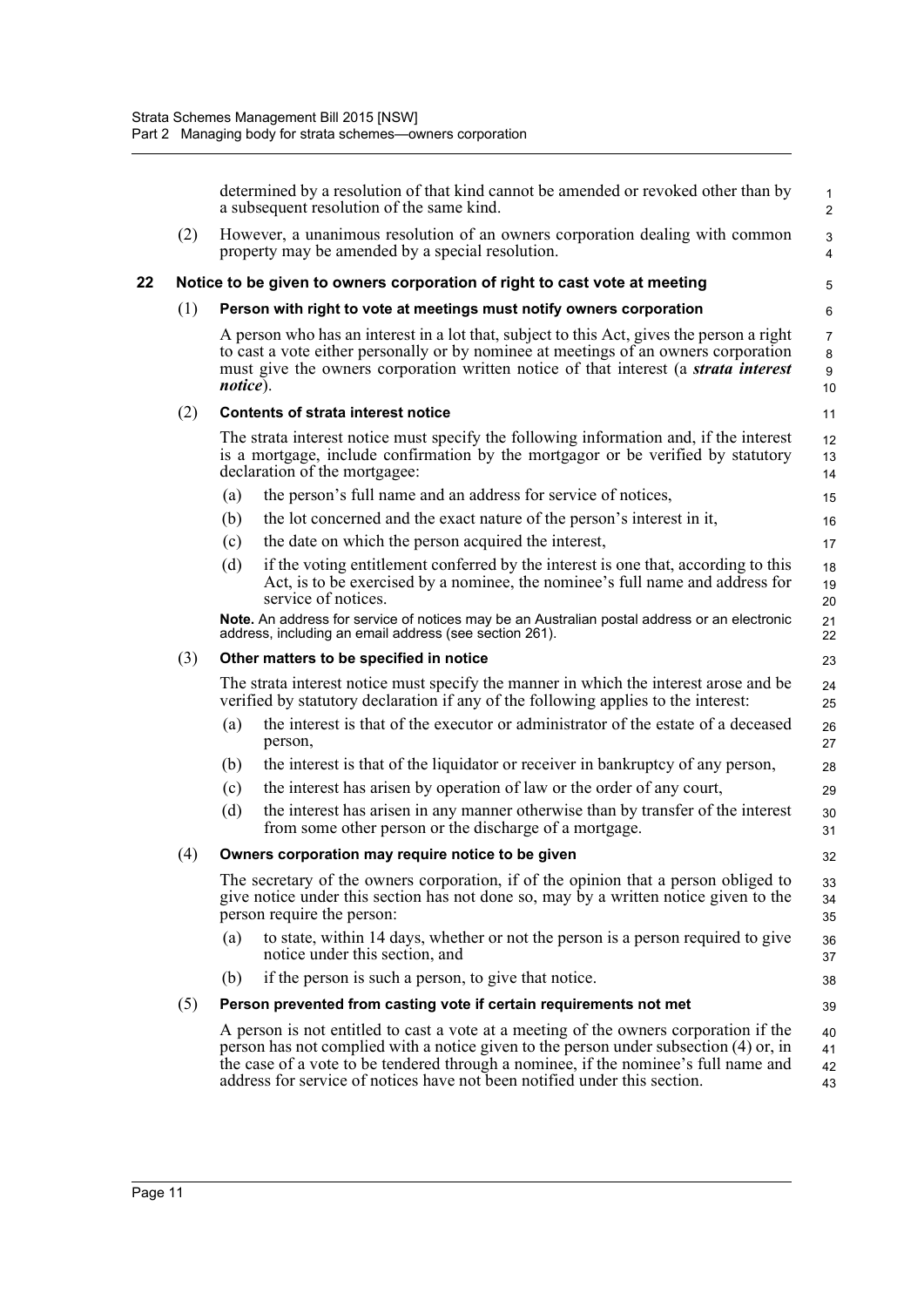<span id="page-30-2"></span><span id="page-30-1"></span><span id="page-30-0"></span>

|    | (6) | Changes in certain information to be notified                                                                                                                                                                                                                                                                                                                                                                                          | 1                          |
|----|-----|----------------------------------------------------------------------------------------------------------------------------------------------------------------------------------------------------------------------------------------------------------------------------------------------------------------------------------------------------------------------------------------------------------------------------------------|----------------------------|
|    |     | A person who has given notice under this section may by further notice advise any<br>change of nominee or of the person's or any nominee's address for service.                                                                                                                                                                                                                                                                        | $\overline{2}$<br>3        |
| 23 |     | <b>Meeting procedures and voting</b>                                                                                                                                                                                                                                                                                                                                                                                                   | 4                          |
|    |     | Other procedures for general meetings of the owners corporation and voting at those<br>meetings are set out in Schedule 1.                                                                                                                                                                                                                                                                                                             | 5<br>6                     |
| 24 |     | Order invalidating resolution of owners corporation                                                                                                                                                                                                                                                                                                                                                                                    | $\overline{7}$             |
|    | (1) | The Tribunal may, on application by an owner or first mortgagee of a lot in a strata<br>scheme, make an order invalidating any resolution of, or election held by, the persons<br>present at a meeting of the owners corporation if the Tribunal considers that the<br>provisions of this Act or the regulations have not been complied with in relation to<br>the meeting.                                                            | 8<br>9<br>10<br>11<br>12   |
|    | (2) | The Tribunal may, on application by an owner or first mortgagee of a lot in a strata<br>scheme, make an order invalidating any resolution of, or election held by, the persons<br>present at a meeting of the owners corporation if the Tribunal considers that the<br>provisions of Part 10 (other than Division 6 or 7) of the Strata Schemes Development<br><i>Act 2015</i> have not been complied with in relation to the meeting. | 13<br>14<br>15<br>16<br>17 |
|    | (3) | The Tribunal may refuse to make an order under this section only if it considers:                                                                                                                                                                                                                                                                                                                                                      | 18                         |
|    |     | that the failure to comply with the provisions of this Act or the regulations, or<br>(a)<br>of the Strata Schemes Development Act 2015, did not adversely affect any<br>person, and                                                                                                                                                                                                                                                    | 19<br>20<br>21             |
|    |     | (b)<br>that compliance with the provisions would not have resulted in a failure to pass<br>the resolution or affected the result of the election.                                                                                                                                                                                                                                                                                      | 22<br>23                   |
|    | (4) | The Tribunal may not make an order invalidating a resolution under subsection (2) if<br>an application for an order has been made under Division 6 of Part 10 of the Strata<br><i>Schemes Development Act 2015</i> in relation to the same or a related matter.                                                                                                                                                                        | 24<br>25<br>26             |
|    | (5) | The Tribunal may not make an order under this section invalidating a decision by an<br>owners corporation to approve, or not to approve, the appointment of a building<br>inspector under Part 11.                                                                                                                                                                                                                                     | 27<br>28<br>29             |
| 25 |     | Order where voting rights denied or due notice of item of business not given                                                                                                                                                                                                                                                                                                                                                           | 30                         |
|    | (1) | The Tribunal may, on application by a person entitled to vote on a motion for a<br>resolution of an owners corporation at a general meeting, order that a resolution<br>passed at the general meeting be treated as a nullity on and from the date of the order.                                                                                                                                                                       | 31<br>32<br>33             |
|    | (2) | The Tribunal must not make the order unless the Tribunal is satisfied that the<br>resolution would not have been passed but for the fact that the applicant for the order:                                                                                                                                                                                                                                                             | 34<br>35                   |
|    |     | was improperly denied a vote on the motion for the resolution, or<br>(a)                                                                                                                                                                                                                                                                                                                                                               | 36                         |
|    |     | (b)<br>was not given due notice of the item of business in relation to which the<br>resolution was passed.                                                                                                                                                                                                                                                                                                                             | 37<br>38                   |
|    | (3) | An application for an order may not be made unless:                                                                                                                                                                                                                                                                                                                                                                                    | 39                         |
|    |     | an application for mediation of the dispute was made not later than 28 days<br>(a)<br>after the date of the meeting at which the resolution was passed, or                                                                                                                                                                                                                                                                             | 40<br>41                   |
|    |     | if an application for mediation was not made, the application for the order was<br>(b)<br>made not later than 28 days after the date of the meeting at which the<br>resolution was passed.                                                                                                                                                                                                                                             | 42<br>43<br>44             |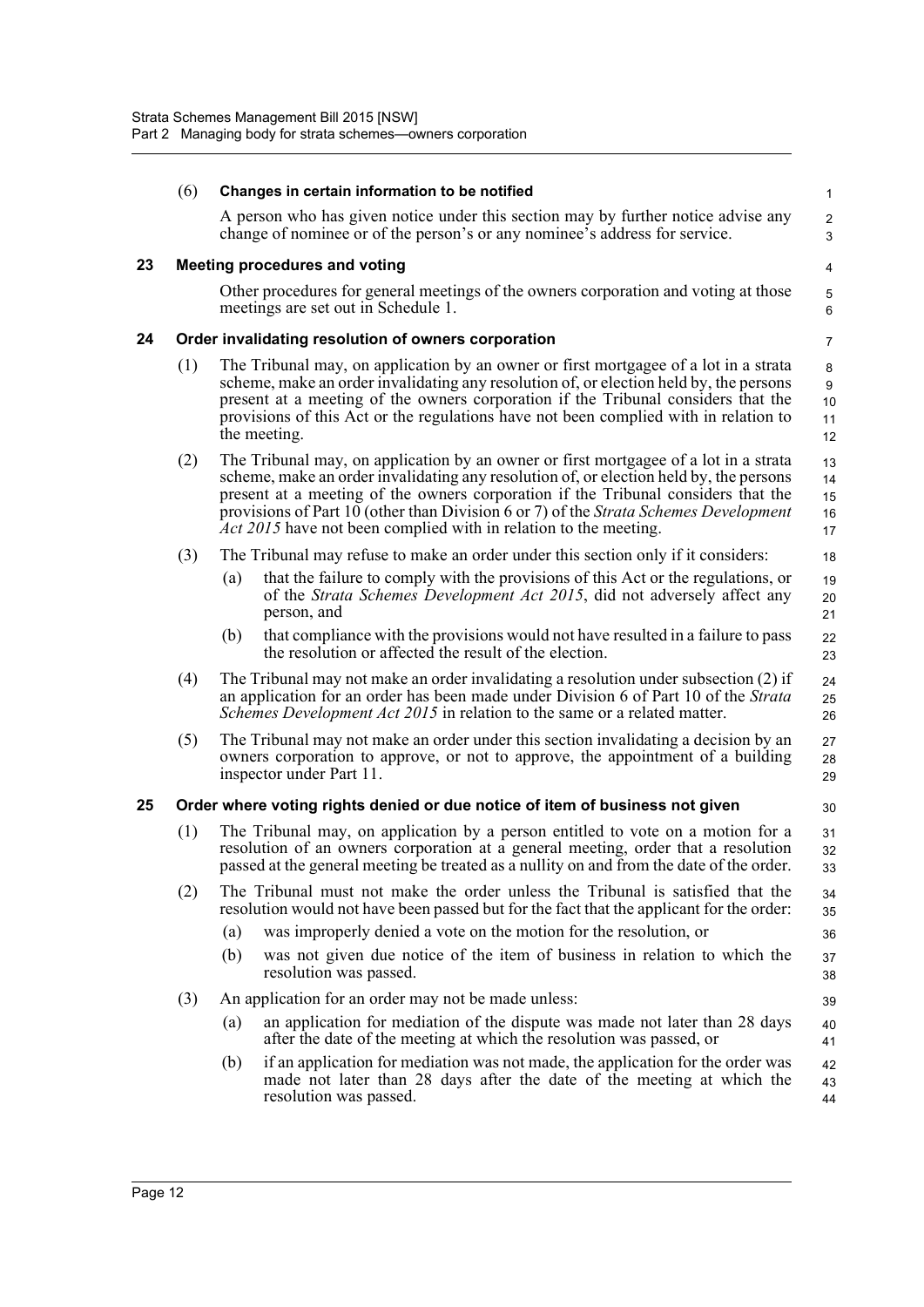<span id="page-31-1"></span><span id="page-31-0"></span>

| (4)<br>If a resolution that is to be treated as a nullity by an order changes the by-laws and<br>the order has been recorded in the Register under this Act, the by-laws have force and<br>effect on and from the date the order is so recorded to the same extent as they would<br>have had if the change had not been made.<br>(5)<br>Subsection (4) is subject to the by-laws having been or being changed in accordance<br>with this Act and to any relevant order made by a superior court.<br>(6)<br>The Tribunal may not make an order under this section if an application for an order<br>has been made under Division 6 of Part 10 of the <i>Strata Schemes Development</i><br><i>Act 2015</i> in relation to the same or a related matter.<br>The Tribunal may not make an order under this section invalidating a decision by an<br>(7)<br>owners corporation to approve, or not to approve, the appointment of a building<br>inspector under Part 11.<br><b>Division 4</b><br>Limitation on functions during initial period<br>26<br>Restrictions on powers of owners corporation during initial period<br>(1)<br>An owners corporation for a strata scheme must not, during the initial period, do any<br>of the following things unless the owners corporation is authorised to do so by an<br>order of the Tribunal under this Division:<br>alter any common property or erect any structure on the common property<br>(a)<br>otherwise than in accordance with a strata development contract,<br>incur a debt for an amount that exceeds the amount then available for<br>(b)<br>repayment of the debt from its administrative fund or its capital works fund,<br>appoint a strata managing agent or a building manager or other person to assist<br>(c)<br>it in the management or control of use of the common property, or the<br>maintenance or repair of the common property, for a period extending beyond<br>the holding of the first annual general meeting of the owners corporation,<br>(d)<br>borrow money or give securities.<br>(2)<br>An owners corporation may recover from the original owner:<br>as a debt, any amount for which the owners corporation is liable because of a<br>(a)<br>contravention of subsection $(1)$ (b), together with the expenses of the owners<br>corporation incurred in recovering that amount, and<br>as damages for breach of statutory duty, any loss suffered by the owners<br>(b)<br>corporation as a result of any other contravention of this section.<br>(3)<br>An owner may recover, as damages for breach of statutory duty, any loss that has<br>been suffered by the owner as a result of a contravention of this section (other than<br>subsection $(1)$ $(b)$ ).<br>It is a defence to an action under this section in debt or for damages if it is proved that<br>(4)<br>the original owner:<br>did not know of the contravention on which the action is based, or<br>(a)<br>was not in a position to influence the conduct of the owners corporation in<br>(b)<br>relation to the contravention, or<br>used due diligence to prevent the contravention.<br>(c)<br>A remedy available under this section does not affect any other remedy.<br>(5)<br>Note. Section 140 places restrictions on the making, amendment and repeal of by-laws during<br>the initial period. |  |  |                                                      |
|------------------------------------------------------------------------------------------------------------------------------------------------------------------------------------------------------------------------------------------------------------------------------------------------------------------------------------------------------------------------------------------------------------------------------------------------------------------------------------------------------------------------------------------------------------------------------------------------------------------------------------------------------------------------------------------------------------------------------------------------------------------------------------------------------------------------------------------------------------------------------------------------------------------------------------------------------------------------------------------------------------------------------------------------------------------------------------------------------------------------------------------------------------------------------------------------------------------------------------------------------------------------------------------------------------------------------------------------------------------------------------------------------------------------------------------------------------------------------------------------------------------------------------------------------------------------------------------------------------------------------------------------------------------------------------------------------------------------------------------------------------------------------------------------------------------------------------------------------------------------------------------------------------------------------------------------------------------------------------------------------------------------------------------------------------------------------------------------------------------------------------------------------------------------------------------------------------------------------------------------------------------------------------------------------------------------------------------------------------------------------------------------------------------------------------------------------------------------------------------------------------------------------------------------------------------------------------------------------------------------------------------------------------------------------------------------------------------------------------------------------------------------------------------------------------------------------------------------------------------------------------------------------------------------------------------------------------------------------------------------------------------------------------------------------------------------------------------------------------------------------------------------------------------------------------------------------------------------------------------------------------------------------------------------------------------------------------------------------|--|--|------------------------------------------------------|
|                                                                                                                                                                                                                                                                                                                                                                                                                                                                                                                                                                                                                                                                                                                                                                                                                                                                                                                                                                                                                                                                                                                                                                                                                                                                                                                                                                                                                                                                                                                                                                                                                                                                                                                                                                                                                                                                                                                                                                                                                                                                                                                                                                                                                                                                                                                                                                                                                                                                                                                                                                                                                                                                                                                                                                                                                                                                                                                                                                                                                                                                                                                                                                                                                                                                                                                                                      |  |  | 1<br>$\overline{2}$<br>$\mathsf 3$<br>$\overline{4}$ |
|                                                                                                                                                                                                                                                                                                                                                                                                                                                                                                                                                                                                                                                                                                                                                                                                                                                                                                                                                                                                                                                                                                                                                                                                                                                                                                                                                                                                                                                                                                                                                                                                                                                                                                                                                                                                                                                                                                                                                                                                                                                                                                                                                                                                                                                                                                                                                                                                                                                                                                                                                                                                                                                                                                                                                                                                                                                                                                                                                                                                                                                                                                                                                                                                                                                                                                                                                      |  |  | 5<br>$\,6\,$                                         |
|                                                                                                                                                                                                                                                                                                                                                                                                                                                                                                                                                                                                                                                                                                                                                                                                                                                                                                                                                                                                                                                                                                                                                                                                                                                                                                                                                                                                                                                                                                                                                                                                                                                                                                                                                                                                                                                                                                                                                                                                                                                                                                                                                                                                                                                                                                                                                                                                                                                                                                                                                                                                                                                                                                                                                                                                                                                                                                                                                                                                                                                                                                                                                                                                                                                                                                                                                      |  |  | $\overline{7}$<br>8<br>9                             |
|                                                                                                                                                                                                                                                                                                                                                                                                                                                                                                                                                                                                                                                                                                                                                                                                                                                                                                                                                                                                                                                                                                                                                                                                                                                                                                                                                                                                                                                                                                                                                                                                                                                                                                                                                                                                                                                                                                                                                                                                                                                                                                                                                                                                                                                                                                                                                                                                                                                                                                                                                                                                                                                                                                                                                                                                                                                                                                                                                                                                                                                                                                                                                                                                                                                                                                                                                      |  |  | 10<br>11<br>12                                       |
|                                                                                                                                                                                                                                                                                                                                                                                                                                                                                                                                                                                                                                                                                                                                                                                                                                                                                                                                                                                                                                                                                                                                                                                                                                                                                                                                                                                                                                                                                                                                                                                                                                                                                                                                                                                                                                                                                                                                                                                                                                                                                                                                                                                                                                                                                                                                                                                                                                                                                                                                                                                                                                                                                                                                                                                                                                                                                                                                                                                                                                                                                                                                                                                                                                                                                                                                                      |  |  | 13                                                   |
|                                                                                                                                                                                                                                                                                                                                                                                                                                                                                                                                                                                                                                                                                                                                                                                                                                                                                                                                                                                                                                                                                                                                                                                                                                                                                                                                                                                                                                                                                                                                                                                                                                                                                                                                                                                                                                                                                                                                                                                                                                                                                                                                                                                                                                                                                                                                                                                                                                                                                                                                                                                                                                                                                                                                                                                                                                                                                                                                                                                                                                                                                                                                                                                                                                                                                                                                                      |  |  | 14                                                   |
|                                                                                                                                                                                                                                                                                                                                                                                                                                                                                                                                                                                                                                                                                                                                                                                                                                                                                                                                                                                                                                                                                                                                                                                                                                                                                                                                                                                                                                                                                                                                                                                                                                                                                                                                                                                                                                                                                                                                                                                                                                                                                                                                                                                                                                                                                                                                                                                                                                                                                                                                                                                                                                                                                                                                                                                                                                                                                                                                                                                                                                                                                                                                                                                                                                                                                                                                                      |  |  | 15<br>16<br>17                                       |
|                                                                                                                                                                                                                                                                                                                                                                                                                                                                                                                                                                                                                                                                                                                                                                                                                                                                                                                                                                                                                                                                                                                                                                                                                                                                                                                                                                                                                                                                                                                                                                                                                                                                                                                                                                                                                                                                                                                                                                                                                                                                                                                                                                                                                                                                                                                                                                                                                                                                                                                                                                                                                                                                                                                                                                                                                                                                                                                                                                                                                                                                                                                                                                                                                                                                                                                                                      |  |  | 18<br>19                                             |
|                                                                                                                                                                                                                                                                                                                                                                                                                                                                                                                                                                                                                                                                                                                                                                                                                                                                                                                                                                                                                                                                                                                                                                                                                                                                                                                                                                                                                                                                                                                                                                                                                                                                                                                                                                                                                                                                                                                                                                                                                                                                                                                                                                                                                                                                                                                                                                                                                                                                                                                                                                                                                                                                                                                                                                                                                                                                                                                                                                                                                                                                                                                                                                                                                                                                                                                                                      |  |  | 20<br>21                                             |
|                                                                                                                                                                                                                                                                                                                                                                                                                                                                                                                                                                                                                                                                                                                                                                                                                                                                                                                                                                                                                                                                                                                                                                                                                                                                                                                                                                                                                                                                                                                                                                                                                                                                                                                                                                                                                                                                                                                                                                                                                                                                                                                                                                                                                                                                                                                                                                                                                                                                                                                                                                                                                                                                                                                                                                                                                                                                                                                                                                                                                                                                                                                                                                                                                                                                                                                                                      |  |  | 22<br>23<br>24<br>25                                 |
|                                                                                                                                                                                                                                                                                                                                                                                                                                                                                                                                                                                                                                                                                                                                                                                                                                                                                                                                                                                                                                                                                                                                                                                                                                                                                                                                                                                                                                                                                                                                                                                                                                                                                                                                                                                                                                                                                                                                                                                                                                                                                                                                                                                                                                                                                                                                                                                                                                                                                                                                                                                                                                                                                                                                                                                                                                                                                                                                                                                                                                                                                                                                                                                                                                                                                                                                                      |  |  | 26                                                   |
|                                                                                                                                                                                                                                                                                                                                                                                                                                                                                                                                                                                                                                                                                                                                                                                                                                                                                                                                                                                                                                                                                                                                                                                                                                                                                                                                                                                                                                                                                                                                                                                                                                                                                                                                                                                                                                                                                                                                                                                                                                                                                                                                                                                                                                                                                                                                                                                                                                                                                                                                                                                                                                                                                                                                                                                                                                                                                                                                                                                                                                                                                                                                                                                                                                                                                                                                                      |  |  | 27                                                   |
|                                                                                                                                                                                                                                                                                                                                                                                                                                                                                                                                                                                                                                                                                                                                                                                                                                                                                                                                                                                                                                                                                                                                                                                                                                                                                                                                                                                                                                                                                                                                                                                                                                                                                                                                                                                                                                                                                                                                                                                                                                                                                                                                                                                                                                                                                                                                                                                                                                                                                                                                                                                                                                                                                                                                                                                                                                                                                                                                                                                                                                                                                                                                                                                                                                                                                                                                                      |  |  | 28<br>29<br>30                                       |
|                                                                                                                                                                                                                                                                                                                                                                                                                                                                                                                                                                                                                                                                                                                                                                                                                                                                                                                                                                                                                                                                                                                                                                                                                                                                                                                                                                                                                                                                                                                                                                                                                                                                                                                                                                                                                                                                                                                                                                                                                                                                                                                                                                                                                                                                                                                                                                                                                                                                                                                                                                                                                                                                                                                                                                                                                                                                                                                                                                                                                                                                                                                                                                                                                                                                                                                                                      |  |  | 31<br>32                                             |
|                                                                                                                                                                                                                                                                                                                                                                                                                                                                                                                                                                                                                                                                                                                                                                                                                                                                                                                                                                                                                                                                                                                                                                                                                                                                                                                                                                                                                                                                                                                                                                                                                                                                                                                                                                                                                                                                                                                                                                                                                                                                                                                                                                                                                                                                                                                                                                                                                                                                                                                                                                                                                                                                                                                                                                                                                                                                                                                                                                                                                                                                                                                                                                                                                                                                                                                                                      |  |  | 33<br>34<br>35                                       |
|                                                                                                                                                                                                                                                                                                                                                                                                                                                                                                                                                                                                                                                                                                                                                                                                                                                                                                                                                                                                                                                                                                                                                                                                                                                                                                                                                                                                                                                                                                                                                                                                                                                                                                                                                                                                                                                                                                                                                                                                                                                                                                                                                                                                                                                                                                                                                                                                                                                                                                                                                                                                                                                                                                                                                                                                                                                                                                                                                                                                                                                                                                                                                                                                                                                                                                                                                      |  |  | 36<br>37                                             |
|                                                                                                                                                                                                                                                                                                                                                                                                                                                                                                                                                                                                                                                                                                                                                                                                                                                                                                                                                                                                                                                                                                                                                                                                                                                                                                                                                                                                                                                                                                                                                                                                                                                                                                                                                                                                                                                                                                                                                                                                                                                                                                                                                                                                                                                                                                                                                                                                                                                                                                                                                                                                                                                                                                                                                                                                                                                                                                                                                                                                                                                                                                                                                                                                                                                                                                                                                      |  |  | 38                                                   |
|                                                                                                                                                                                                                                                                                                                                                                                                                                                                                                                                                                                                                                                                                                                                                                                                                                                                                                                                                                                                                                                                                                                                                                                                                                                                                                                                                                                                                                                                                                                                                                                                                                                                                                                                                                                                                                                                                                                                                                                                                                                                                                                                                                                                                                                                                                                                                                                                                                                                                                                                                                                                                                                                                                                                                                                                                                                                                                                                                                                                                                                                                                                                                                                                                                                                                                                                                      |  |  | 39<br>40                                             |
|                                                                                                                                                                                                                                                                                                                                                                                                                                                                                                                                                                                                                                                                                                                                                                                                                                                                                                                                                                                                                                                                                                                                                                                                                                                                                                                                                                                                                                                                                                                                                                                                                                                                                                                                                                                                                                                                                                                                                                                                                                                                                                                                                                                                                                                                                                                                                                                                                                                                                                                                                                                                                                                                                                                                                                                                                                                                                                                                                                                                                                                                                                                                                                                                                                                                                                                                                      |  |  | 41                                                   |
|                                                                                                                                                                                                                                                                                                                                                                                                                                                                                                                                                                                                                                                                                                                                                                                                                                                                                                                                                                                                                                                                                                                                                                                                                                                                                                                                                                                                                                                                                                                                                                                                                                                                                                                                                                                                                                                                                                                                                                                                                                                                                                                                                                                                                                                                                                                                                                                                                                                                                                                                                                                                                                                                                                                                                                                                                                                                                                                                                                                                                                                                                                                                                                                                                                                                                                                                                      |  |  | 42<br>43<br>44                                       |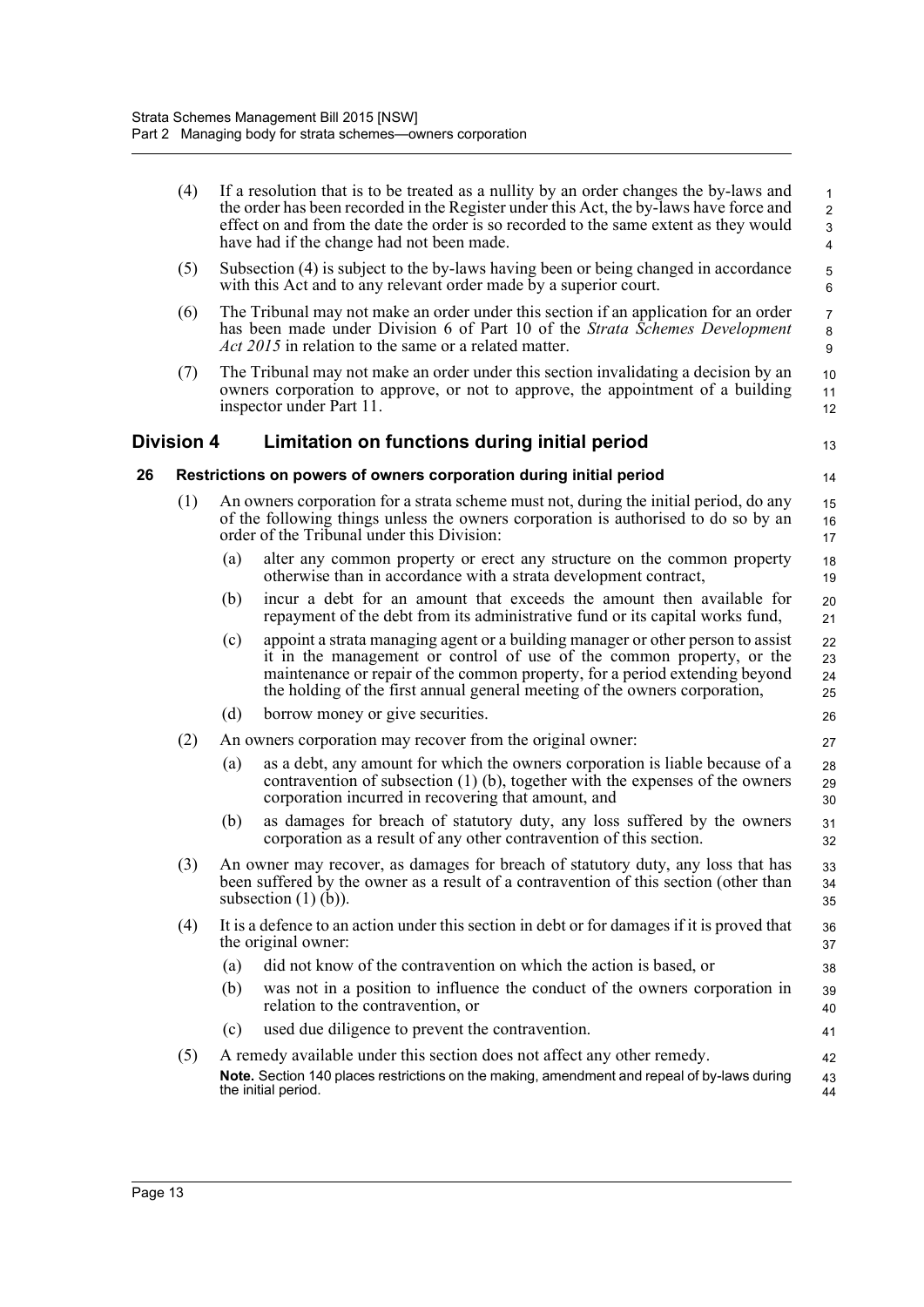<span id="page-32-2"></span><span id="page-32-1"></span><span id="page-32-0"></span>

| 27 |                                                                                                                                                                                                                                                                            |                                                                                                                                                                                                                                                                                                                                               | Order to authorise certain acts during initial period                                                                                                                                                          | $\mathbf{1}$              |  |
|----|----------------------------------------------------------------------------------------------------------------------------------------------------------------------------------------------------------------------------------------------------------------------------|-----------------------------------------------------------------------------------------------------------------------------------------------------------------------------------------------------------------------------------------------------------------------------------------------------------------------------------------------|----------------------------------------------------------------------------------------------------------------------------------------------------------------------------------------------------------------|---------------------------|--|
|    | (1)                                                                                                                                                                                                                                                                        |                                                                                                                                                                                                                                                                                                                                               | The Tribunal may, on application, make an order:                                                                                                                                                               | $\overline{2}$            |  |
|    |                                                                                                                                                                                                                                                                            | (a)                                                                                                                                                                                                                                                                                                                                           | waiving, varying or extinguishing a restriction relating to the initial period of<br>an owners corporation (whether or not imposed by this Act or the Strata<br>Schemes Development Act 2015), and             | 3<br>4<br>5               |  |
|    |                                                                                                                                                                                                                                                                            | (b)                                                                                                                                                                                                                                                                                                                                           | authorising any matter to be done in relation to the waiving, varying or<br>extinguishing of that restriction.                                                                                                 | $\,6\,$<br>$\overline{7}$ |  |
|    | (2)                                                                                                                                                                                                                                                                        |                                                                                                                                                                                                                                                                                                                                               | The application may be made by the owners corporation, the original owner or an<br>owner of a lot in the strata scheme or a proposed strata scheme.                                                            | 8<br>9                    |  |
|    | (3)                                                                                                                                                                                                                                                                        |                                                                                                                                                                                                                                                                                                                                               | Written notice of an application must be given to:                                                                                                                                                             | 10                        |  |
|    |                                                                                                                                                                                                                                                                            | (a)                                                                                                                                                                                                                                                                                                                                           | the owners corporation and each owner of a lot in the strata scheme or<br>proposed strata scheme to which the application relates, unless the owners<br>corporation or the owner is the applicant, and         | 11<br>12<br>13            |  |
|    |                                                                                                                                                                                                                                                                            | (b)                                                                                                                                                                                                                                                                                                                                           | each registered mortgagee of a lot in the strata scheme and any mortgagee<br>specified on the strata roll for the lot and any covenant chargee having the<br>benefit of a covenant charge affecting a lot, and | 14<br>15<br>16            |  |
|    |                                                                                                                                                                                                                                                                            | (c)                                                                                                                                                                                                                                                                                                                                           | any other persons that the Tribunal directs.                                                                                                                                                                   | 17                        |  |
|    | The Tribunal may order that notice of an application be dispensed with if the<br>(4)<br>Tribunal considers it appropriate in the circumstances of the case. Any person to<br>whom notice is given is entitled to appear and be heard on the hearing of the<br>application. |                                                                                                                                                                                                                                                                                                                                               |                                                                                                                                                                                                                |                           |  |
|    | (5)                                                                                                                                                                                                                                                                        |                                                                                                                                                                                                                                                                                                                                               | Notice of an application is not required to be given to a mortgagee specified on the<br>strata roll for a lot if the rights of the person as a mortgagee:                                                      | 22<br>23                  |  |
|    |                                                                                                                                                                                                                                                                            | (a)                                                                                                                                                                                                                                                                                                                                           | are suspended for the time being because of a sub-mortgage, particulars of<br>which are specified on the strata roll, or                                                                                       | 24<br>25                  |  |
|    |                                                                                                                                                                                                                                                                            | (b)                                                                                                                                                                                                                                                                                                                                           | have been terminated because of an instrument, particulars of which are<br>specified on the strata roll.                                                                                                       | 26<br>27                  |  |
|    | Division 5<br>Effect of termination order on owners corporation                                                                                                                                                                                                            |                                                                                                                                                                                                                                                                                                                                               |                                                                                                                                                                                                                |                           |  |
| 28 |                                                                                                                                                                                                                                                                            |                                                                                                                                                                                                                                                                                                                                               | <b>Termination of strata scheme</b>                                                                                                                                                                            | 29                        |  |
|    | (1)<br>An owners corporation for a strata scheme that is subject to an order under the Strata<br>Schemes Development Act 2015 for the termination of the strata scheme continues in<br>existence until it is wound up in accordance with the order.                        |                                                                                                                                                                                                                                                                                                                                               |                                                                                                                                                                                                                | 30<br>31<br>32            |  |
|    | (2)                                                                                                                                                                                                                                                                        | While it so continues in existence, the owners corporation is constituted of persons<br>who the order specifies are liable to contribute money required for the discharge of<br>the liabilities of the owners corporation and persons who the order specifies are<br>entitled to share in a distribution of assets of the owners corporation. |                                                                                                                                                                                                                |                           |  |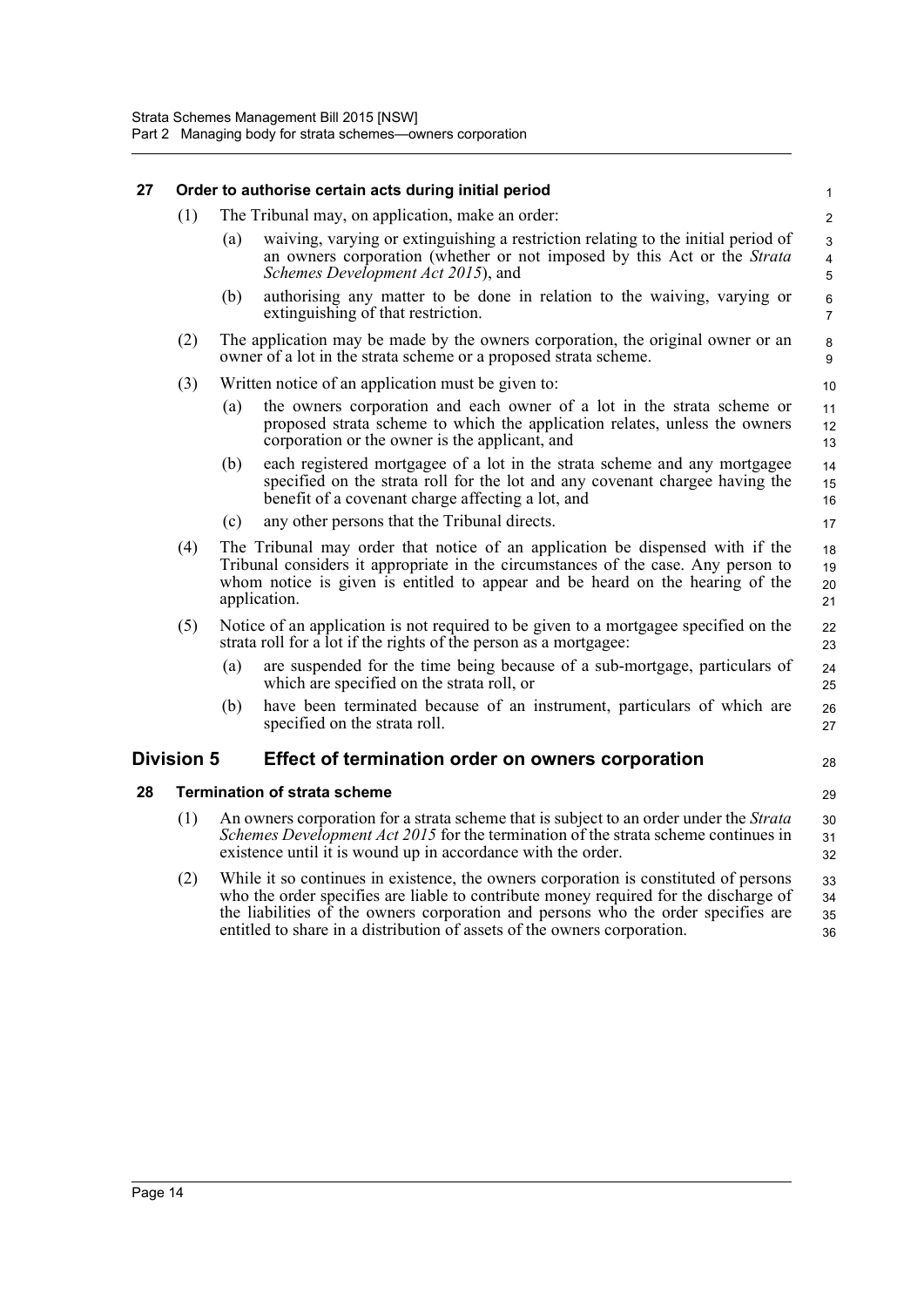<span id="page-33-4"></span><span id="page-33-3"></span><span id="page-33-2"></span><span id="page-33-1"></span><span id="page-33-0"></span>

| Part 3            |     |          | Strata committee of owners corporation                                                                                                                                                                                                                                                                      | 1                    |
|-------------------|-----|----------|-------------------------------------------------------------------------------------------------------------------------------------------------------------------------------------------------------------------------------------------------------------------------------------------------------------|----------------------|
| <b>Division 1</b> |     |          | <b>Constitution of strata committee</b>                                                                                                                                                                                                                                                                     | $\overline{c}$       |
| 29                |     |          | Owners corporation to appoint strata committee                                                                                                                                                                                                                                                              | 3                    |
|                   | (1) |          | An owners corporation must appoint a strata committee of the owners corporation in<br>accordance with this Act.                                                                                                                                                                                             | 4<br>5               |
|                   | (2) |          | The owners corporation may appoint the strata committee before the first annual<br>general meeting of the owners corporation.                                                                                                                                                                               | 6<br>$\overline{7}$  |
|                   | (3) |          | The members of the strata committee must be elected at the first annual general<br>meeting of the owners corporation whether or not members were appointed before<br>that meeting.                                                                                                                          | $\bf 8$<br>9<br>10   |
|                   | (4) |          | If there is no strata committee of an owners corporation, the strata scheme must be<br>administered by the owners corporation, but nothing in this subsection prevents a<br>strata managing agent appointed under this Act from exercising any functions<br>conferred on the agent.                         | 11<br>12<br>13<br>14 |
| 30                |     |          | <b>Members of strata committee</b>                                                                                                                                                                                                                                                                          | 15                   |
|                   | (1) |          | The strata committee of an owners corporation is to consist of the number of persons<br>determined by the owners corporation (not being more than 9).                                                                                                                                                       | 16<br>17             |
|                   | (2) |          | The strata committee of a large strata scheme must consist of at least 3 members.                                                                                                                                                                                                                           | 18                   |
|                   | (3) | persons: | A strata committee for a strata scheme comprising 2 lots is to consist of the following                                                                                                                                                                                                                     | 19<br>20             |
|                   |     | (a)      | the owner of each lot who is a sole owner or the company nominee of a lot if<br>the sole owner is a corporation,                                                                                                                                                                                            | 21<br>22             |
|                   |     | (b)      | for each lot that is owned by co-owners, the co-owner nominated by the other<br>co-owners or (if the co-owner nominated is a corporation) the company<br>nominee of that co-owner, or if there is no such nomination, the co-owner first<br>named on the strata roll.                                       | 23<br>24<br>25<br>26 |
|                   | (4) |          | The elected members of a strata committee must be elected at each annual general<br>meeting of the owners corporation.                                                                                                                                                                                      | 27<br>28             |
|                   | (5) |          | Nomination for election as a member of a strata committee (other than a tenant<br>representative) may be made before or at the meeting at which the election is held.                                                                                                                                       | 29<br>30             |
|                   | (6) |          | The regulations may provide for the procedures for nomination of members of the<br>strata committee.                                                                                                                                                                                                        | 31<br>32             |
| 31                |     |          | Persons who are eligible to be appointed or elected to strata committee                                                                                                                                                                                                                                     | 33                   |
|                   | (1) |          | The following persons are eligible for appointment or election to the strata committee<br>of an owners corporation:                                                                                                                                                                                         | 34<br>35             |
|                   |     | (a)      | an individual who is a sole owner of a lot in the strata scheme,                                                                                                                                                                                                                                            | 36                   |
|                   |     | (b)      | a company nominee of a corporation that is a sole owner of a lot in the strata<br>scheme,                                                                                                                                                                                                                   | 37<br>38             |
|                   |     | (c)      | an individual who is a co-owner of a lot or a company nominee of a<br>corporation that is a co-owner of a lot in the strata scheme, if the person is<br>nominated for election by an owner who is not a co-owner of the lot or by a<br>co-owner of the lot who is not a candidate for election as a member, | 39<br>40<br>41<br>42 |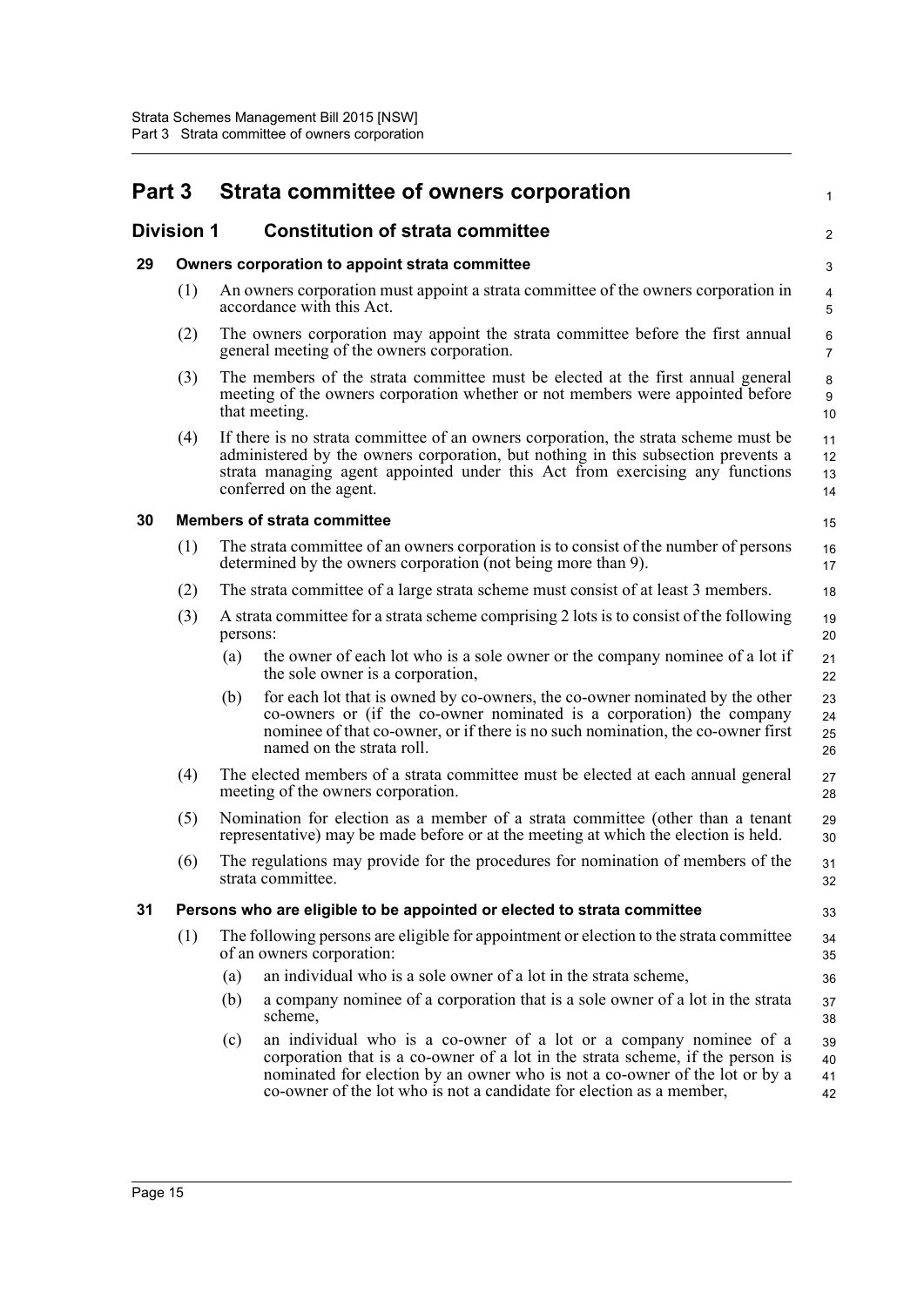<span id="page-34-1"></span><span id="page-34-0"></span>

|    |     | (d) | an individual who is not an owner of a lot in the strata scheme, if the person is<br>nominated for election by an owner of a lot who is not a member, or is not<br>seeking election as a member, of the strata committee.                                                                                                   | 1<br>$\sqrt{2}$<br>3                             |
|----|-----|-----|-----------------------------------------------------------------------------------------------------------------------------------------------------------------------------------------------------------------------------------------------------------------------------------------------------------------------------|--------------------------------------------------|
|    | (2) |     | To avoid doubt, an individual who is a sole owner of a lot may nominate himself or<br>herself, and an owner that is a corporation may nominate the corporation's company<br>nominee, for election as a member of the strata committee.                                                                                      | $\overline{\mathbf{4}}$<br>$\sqrt{5}$<br>$\,6\,$ |
|    | (3) |     | A sole owner of a lot in a strata scheme may not nominate more than one person for<br>election as a member of the strata committee, except as provided by subsection (5).                                                                                                                                                   | $\overline{7}$<br>8                              |
|    | (4) |     | Only one co-owner (including a company nominee of a co-owner) of the same lot<br>may be a member of a strata committee at the same time, except as provided by<br>subsection $(5)$ .                                                                                                                                        | $\boldsymbol{9}$<br>10<br>11                     |
|    | (5) |     | A person who is an owner of more than one lot in the strata scheme may nominate<br>one person for election as a member of the strata committee for each lot for which<br>the person is an owner.                                                                                                                            | 12<br>13<br>14                                   |
| 32 |     |     | Persons who are not eligible to be appointed or elected to strata committee                                                                                                                                                                                                                                                 | 15                                               |
|    | (1) |     | The following persons are not eligible for appointment or election to a strata<br>committee or to act as members of a strata committee unless they are also the owners<br>of lots in the strata scheme:                                                                                                                     | 16<br>17<br>18                                   |
|    |     | (a) | the building manager for the strata scheme,                                                                                                                                                                                                                                                                                 | 19                                               |
|    |     | (b) | a person who acts as an agent for the leasing of a lot or lots in the strata scheme<br>to tenants,                                                                                                                                                                                                                          | 20<br>21                                         |
|    |     | (c) | a person who is connected with the original owner of the strata scheme or the<br>building manager for the scheme, unless the person discloses that connection<br>at the meeting at which the election is held and before the election is held or<br>before the person is appointed to act as a member,                      | 22<br>23<br>24<br>25                             |
|    |     | (d) | any other person prescribed by the regulations for the purposes of this section.                                                                                                                                                                                                                                            | 26                                               |
|    | (2) |     | An owner of a lot in a strata scheme who was an unfinancial owner at the date notice<br>was given of the meeting at which the election of a strata committee is to be held and<br>who did not pay the amounts owing by the owner before the meeting is not eligible<br>for appointment or election to the strata committee. | 27<br>28<br>29<br>30                             |
|    | (3) |     | A person who becomes ineligible for appointment or election to a strata committee<br>after being appointed or elected to the strata committee must disclose that fact to the<br>secretary or chairperson of the owners corporation as soon as possible after becoming<br>aware of that fact.                                | 31<br>32<br>33<br>34                             |
|    | (4) |     | A disclosure by a person under this section, other than a disclosure that is made at a<br>meeting of an owners corporation or strata committee, is to be made by written notice<br>given to the secretary or chairperson.                                                                                                   | 35<br>36<br>37                                   |
| 33 |     |     | <b>Tenant representatives</b>                                                                                                                                                                                                                                                                                               | 38                                               |
|    | (1) |     | This section applies to a strata scheme if there are tenants (being tenants notified in<br>a tenancy notice given in accordance with this Act) for at least half of the number of<br>lots in the scheme.                                                                                                                    | 39<br>40<br>41                                   |
|    | (2) |     | The tenants of lots in a strata scheme (being tenants notified in a tenancy notice given<br>in accordance with this Act) may nominate one tenant representative for the strata<br>committee.                                                                                                                                | 42<br>43<br>44                                   |
|    | (3) |     | The tenant representative on a strata committee, in that capacity:                                                                                                                                                                                                                                                          | 45                                               |
|    |     | (a) | is not entitled to vote on decisions of the committee or to put a motion or<br>nominate a person for office, and                                                                                                                                                                                                            | 46<br>47                                         |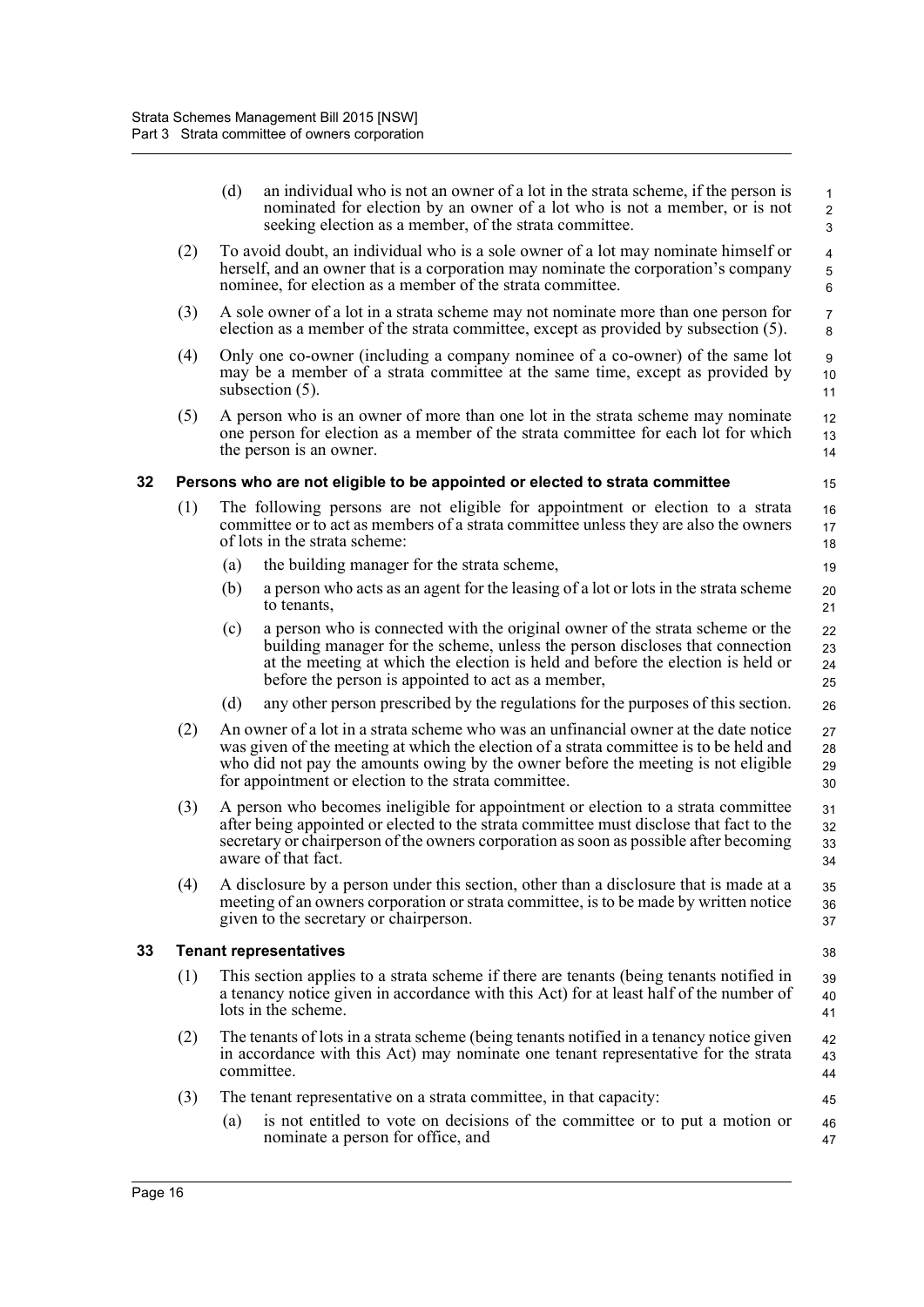<span id="page-35-1"></span><span id="page-35-0"></span>

|    |     | (b)                                                                 | is not entitled to act as an officer of the owners corporation for committee<br>purposes, and                                                                                                                                                                                                                                     | 1<br>$\overline{c}$               |  |  |  |
|----|-----|---------------------------------------------------------------------|-----------------------------------------------------------------------------------------------------------------------------------------------------------------------------------------------------------------------------------------------------------------------------------------------------------------------------------|-----------------------------------|--|--|--|
|    |     | (c)                                                                 | cannot be counted in determining whether there is a quorum of the committee.                                                                                                                                                                                                                                                      | 3                                 |  |  |  |
|    | (4) |                                                                     | The strata committee, at any meeting or for the purpose of all meetings, may<br>determine that a tenant representative is not entitled to be present when the following<br>matters are being discussed or determined:                                                                                                             | $\overline{4}$<br>$\sqrt{5}$<br>6 |  |  |  |
|    |     | (a)                                                                 | financial statements and auditor's reports,                                                                                                                                                                                                                                                                                       | 7                                 |  |  |  |
|    |     | (b)                                                                 | levying of contributions,                                                                                                                                                                                                                                                                                                         | 8                                 |  |  |  |
|    |     | (c)                                                                 | recovery of unpaid contributions,                                                                                                                                                                                                                                                                                                 | 9                                 |  |  |  |
|    |     | (d)                                                                 | a strata renewal proposal under Part 10 of the Strata Schemes Development<br><i>Act 2015</i> or any related matter,                                                                                                                                                                                                               | 10<br>11                          |  |  |  |
|    |     | (e)                                                                 | any other financial matter specified by the regulations.                                                                                                                                                                                                                                                                          | 12                                |  |  |  |
|    | (5) |                                                                     | The regulations may provide for the procedures for nomination of a tenant<br>representative, including the term for which a tenant representative is appointed, the<br>notification of an appointment and the end of an appointment.                                                                                              | 13<br>14<br>15                    |  |  |  |
| 34 |     |                                                                     | Acting members of strata committee                                                                                                                                                                                                                                                                                                | 16                                |  |  |  |
|    | (1) |                                                                     | A member of a strata committee may, with the consent of the strata committee,<br>appoint an owner or company nominee of a corporation that is an owner who is<br>eligible to be a member to act in his or her place as a member at any meeting of the<br>strata committee.                                                        | 17<br>18<br>19<br>20              |  |  |  |
|    | (2) |                                                                     | The owner or company nominee appointed is, while so acting as a member, taken to<br>be a member.                                                                                                                                                                                                                                  | 21<br>22                          |  |  |  |
|    | (3) |                                                                     | An owner or company nominee of a corporation may be appointed whether or not he<br>or she is already a member of the strata committee.                                                                                                                                                                                            | 23<br>24                          |  |  |  |
|    | (4) | to act.                                                             | If a person so appointed is a member of the strata committee, the person may, at any<br>meeting of the strata committee, separately vote in the person's capacity as such a<br>member and on behalf of the member in whose place the person has been appointed                                                                    | 25<br>26<br>27<br>28              |  |  |  |
| 35 |     |                                                                     | Vacation of office of elected member of strata committee                                                                                                                                                                                                                                                                          | 29                                |  |  |  |
|    | (1) | An elected member of a strata committee vacates office as a member: |                                                                                                                                                                                                                                                                                                                                   |                                   |  |  |  |
|    |     | (a)                                                                 | if the person was eligible to be a member at the time of election and the person<br>ceases to be so eligible (other than because the person is an unfinancial owner),<br>$\Omega$                                                                                                                                                 | 31<br>32<br>33                    |  |  |  |
|    |     | (b)                                                                 | if the person was not an owner at the time of election or was a company<br>nominee and the individual who nominated the person for election or the<br>corporation for which the person is a company nominee ceases to be an owner<br>or gives written notice to the owners corporation that the person's office is<br>vacated, or | 34<br>35<br>36<br>37<br>38        |  |  |  |
|    |     | (c)                                                                 | on the receipt by the owners corporation from the person of notice in writing<br>of the person's resignation as a member, or                                                                                                                                                                                                      | 39<br>40                          |  |  |  |
|    |     | (d)                                                                 | at the end of the next meeting at which a new strata committee is elected by<br>the owners corporation, or                                                                                                                                                                                                                        | 41<br>42                          |  |  |  |
|    |     | (e)                                                                 | if the owners corporation, in accordance with a special resolution, determines<br>that the person's office as a member is vacated, or                                                                                                                                                                                             | 43<br>44                          |  |  |  |
|    |     | (f)                                                                 | if the person dies.                                                                                                                                                                                                                                                                                                               | 45                                |  |  |  |
|    |     |                                                                     |                                                                                                                                                                                                                                                                                                                                   |                                   |  |  |  |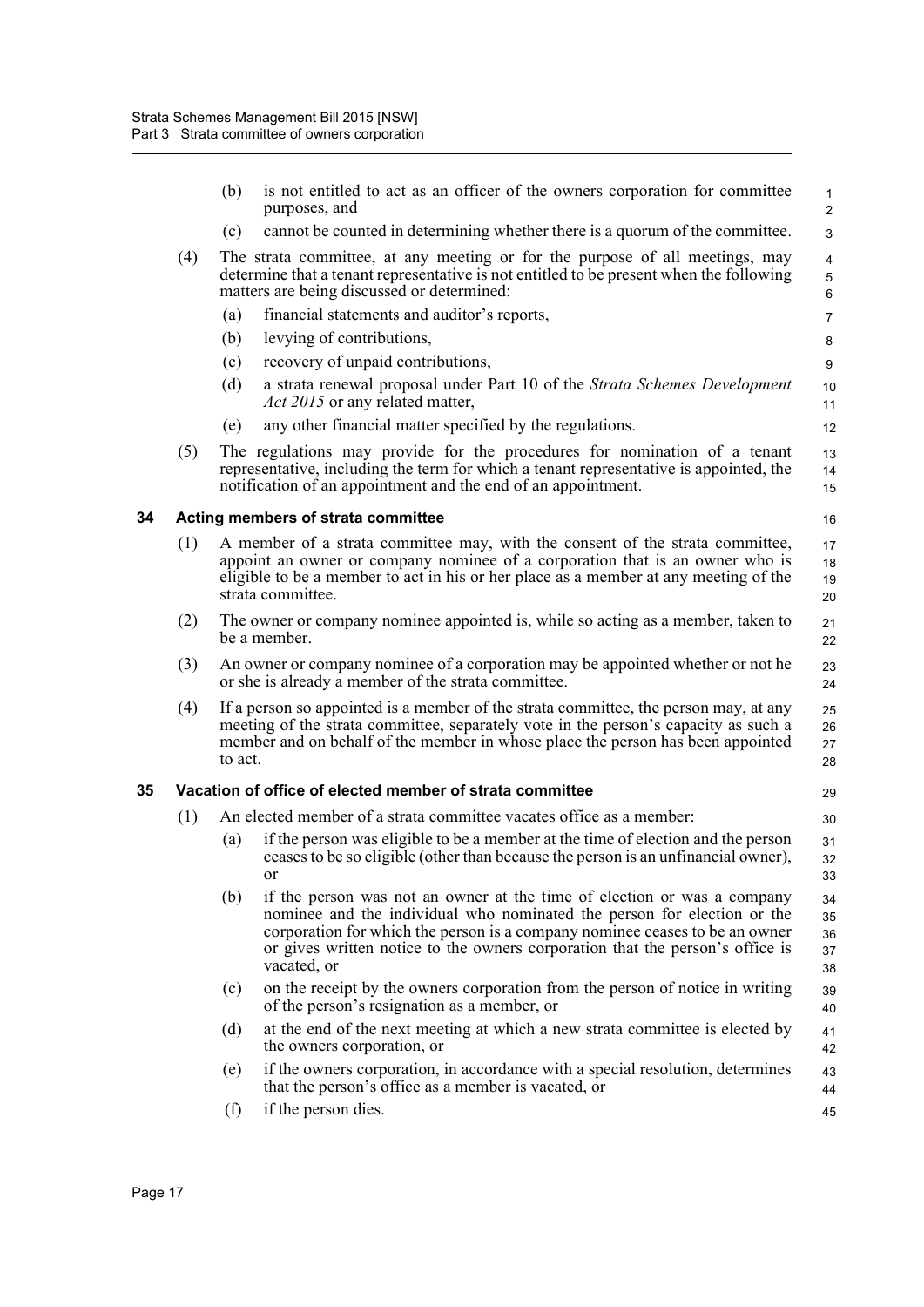|    | (2)        |     | A strata committee may appoint a person eligible for election as a member to fill a<br>vacancy in the office of a member of the strata committee, other than a vacancy<br>arising under subsection $(1)$ (d) or a vacancy in the office of an officer of the owners<br>corporation. Any person so appointed holds office, subject to this section, for the<br>balance of his or her predecessor's term of office.<br>Note. Section 45 (2) provides for the filling of vacancies in the office of members who are<br>officers of the owners corporation. | $\mathbf{1}$<br>$\overline{2}$<br>3<br>4<br>5<br>6<br>$\overline{7}$ |
|----|------------|-----|---------------------------------------------------------------------------------------------------------------------------------------------------------------------------------------------------------------------------------------------------------------------------------------------------------------------------------------------------------------------------------------------------------------------------------------------------------------------------------------------------------------------------------------------------------|----------------------------------------------------------------------|
|    | (3)        |     | A special resolution that determines that the office of a member is vacated may relate<br>to more than one member of a strata committee or to all members of a strata<br>committee.                                                                                                                                                                                                                                                                                                                                                                     | 8<br>9<br>10                                                         |
|    | Division 2 |     | <b>Functions of strata committee</b>                                                                                                                                                                                                                                                                                                                                                                                                                                                                                                                    | 11                                                                   |
| 36 |            |     | <b>Functions of strata committee</b>                                                                                                                                                                                                                                                                                                                                                                                                                                                                                                                    | 12                                                                   |
|    | (1)        |     | A strata committee has the functions conferred on it by or under this or any other Act.                                                                                                                                                                                                                                                                                                                                                                                                                                                                 | 13                                                                   |
|    | (2)        |     | A decision of a strata committee is taken to be the decision of the owners corporation.<br>However, in the event of a disagreement between the owners corporation and the<br>strata committee, the decision of the owners corporation prevails.                                                                                                                                                                                                                                                                                                         | 14<br>15<br>16                                                       |
|    | (3)        |     | The following decisions cannot be made by the strata committee:                                                                                                                                                                                                                                                                                                                                                                                                                                                                                         | 17                                                                   |
|    |            | (a) | a decision that is required by or under any Act to be made by the owners<br>corporation by unanimous resolution or special resolution or in general<br>meeting,                                                                                                                                                                                                                                                                                                                                                                                         | 18<br>19<br>20                                                       |
|    |            | (b) | a decision on any matter or type of matter that the owners corporation has<br>determined in general meeting is to be decided only by the owners corporation<br>in general meeting.                                                                                                                                                                                                                                                                                                                                                                      | 21<br>22<br>23                                                       |
|    | (4)        |     | An owners corporation may in general meeting continue to exercise all or any of the<br>functions conferred on it by this Act or the by-laws even though a strata committee<br>holds office.                                                                                                                                                                                                                                                                                                                                                             | 24<br>25<br>26                                                       |
| 37 |            |     | Duty of members of strata committee                                                                                                                                                                                                                                                                                                                                                                                                                                                                                                                     | 27                                                                   |
|    |            |     | It is the duty of each member of a strata committee of an owners corporation to carry<br>out his or her functions for the benefit, so far as practicable, of the owners corporation<br>and with due care and diligence.<br>Note. Section 260 provides protection from personal liability for members of strata committees<br>who act in good faith.                                                                                                                                                                                                     | 28<br>29<br>30<br>31<br>32                                           |
| 38 |            |     | Acts and proceedings of strata committee valid despite vacancies or defects                                                                                                                                                                                                                                                                                                                                                                                                                                                                             | 33                                                                   |
|    | (1)        |     | This section applies if, when any act or proceeding of a strata committee was done,<br>taken or commenced there was:                                                                                                                                                                                                                                                                                                                                                                                                                                    | 34<br>35                                                             |
|    |            | (a) | a vacancy in the office of an officer of the owners corporation or any other<br>member of the strata committee, or                                                                                                                                                                                                                                                                                                                                                                                                                                      | 36<br>37                                                             |
|    |            | (b) | any defect in the appointment, or any disqualification, of any such officer or<br>member.                                                                                                                                                                                                                                                                                                                                                                                                                                                               | 38<br>39                                                             |
|    | (2)        |     | Any act or proceeding of a strata committee done in good faith is as valid as if the<br>vacancy, defect or disqualification did not exist and the strata committee were fully<br>and properly constituted.                                                                                                                                                                                                                                                                                                                                              | 40<br>41<br>42                                                       |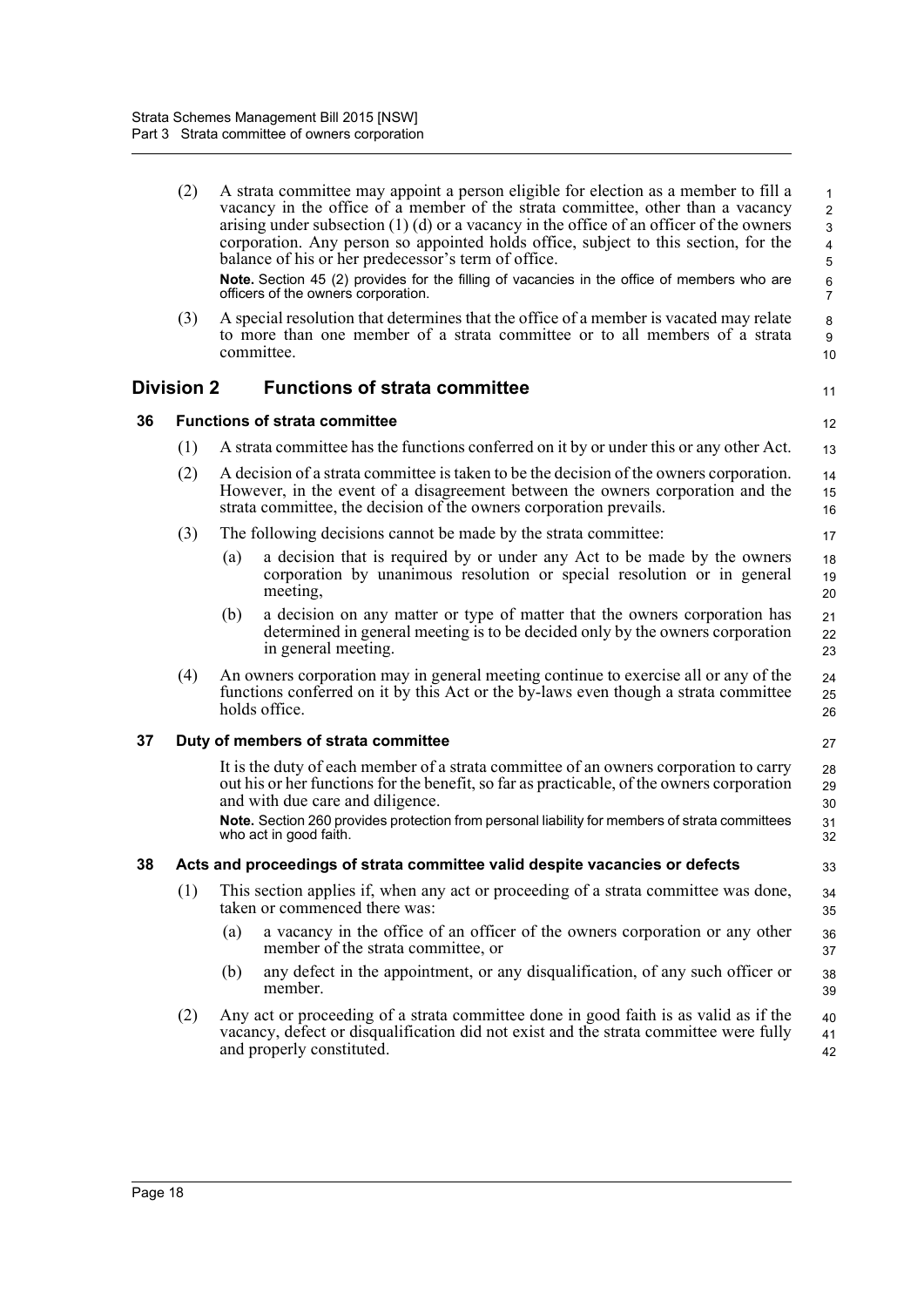|    | <b>Division 3</b> |     | <b>Meetings of strata committee</b>                                                                                                                                                                                                 | $\mathbf{1}$                   |
|----|-------------------|-----|-------------------------------------------------------------------------------------------------------------------------------------------------------------------------------------------------------------------------------------|--------------------------------|
| 39 |                   |     | <b>Convening meetings</b>                                                                                                                                                                                                           | $\overline{c}$                 |
|    | (1)               |     | The secretary of the owners corporation may convene a meeting of the strata<br>committee at any time.                                                                                                                               | 3<br>4                         |
|    | (2)               |     | The secretary of the owners corporation, or any other member of the strata<br>committee, must convene a meeting of the committee if requested to do so by at least<br>one-third of the members of the committee.                    | 5<br>$\,6\,$<br>$\overline{7}$ |
|    | (3)               |     | The meeting must be held:                                                                                                                                                                                                           | 8                              |
|    |                   | (a) | in the case of a large strata scheme, not later than 28 days after the request is<br>made, or                                                                                                                                       | 9<br>10                        |
|    |                   | (b) | in the case of any other strata scheme, not later than 14 days after the request<br>is made.                                                                                                                                        | 11<br>12                       |
| 40 |                   |     | <b>Meeting procedures and voting</b>                                                                                                                                                                                                | 13                             |
|    |                   |     | Other procedures for meetings of a strata committee and voting at those meetings are<br>set out in Schedule 2.                                                                                                                      | 14<br>15                       |
|    | <b>Division 4</b> |     | <b>Office holders</b>                                                                                                                                                                                                               | 16                             |
| 41 |                   |     | <b>Strata committee to appoint officers</b>                                                                                                                                                                                         | 17                             |
|    | (1)               |     | The members of a strata committee must, at the first meeting of the strata committee<br>after they assume office as members, appoint a chairperson, secretary and treasurer<br>of the strata committee in accordance with this Act. | 18<br>19<br>20                 |
|    | (2)               |     | The chairperson, secretary and treasurer of the strata committee are also,<br>respectively, the chairperson, secretary and treasurer of the owners corporation.                                                                     | 21<br>22                       |
|    | (3)               |     | A person may be appointed to one or more of the offices of chairperson, secretary<br>and treasurer.                                                                                                                                 | 23<br>24                       |
|    | (4)               |     | Nomination for election as an officer of the owners corporation may be made before<br>or at the meeting at which the election is held.                                                                                              | 25<br>26                       |
|    | (5)               |     | The regulations may provide for the procedures for nomination of officers of the<br>strata committee.                                                                                                                               | 27<br>28                       |
| 42 |                   |     | Functions of chairperson of owners corporation                                                                                                                                                                                      | 29                             |
|    |                   |     | The functions of the chairperson of an owners corporation include the following:                                                                                                                                                    | 30                             |
|    |                   | (a) | to preside at meetings of the owners corporation and the strata committee of<br>the owners corporation,                                                                                                                             | 31<br>32                       |
|    |                   | (b) | to make determinations as to quorums and procedural matters at meetings of<br>the owners corporation and the strata committee of the owners corporation.                                                                            | 33<br>34                       |
| 43 |                   |     | Functions of secretary of owners corporation                                                                                                                                                                                        | 35                             |
|    |                   |     | The functions of a secretary of an owners corporation include the following:                                                                                                                                                        | 36                             |
|    |                   | (a) | to prepare and distribute minutes of meetings of the owners corporation and<br>submit a motion for confirmation of the minutes of any meeting of the owners<br>corporation at the next such meeting,                                | 37<br>38<br>39                 |
|    |                   | (b) | to give on behalf of the owners corporation and the strata committee of the<br>owners corporation notices required to be given under this Act,                                                                                      | 40<br>41                       |
|    |                   | (c) | to maintain the strata roll,                                                                                                                                                                                                        | 42                             |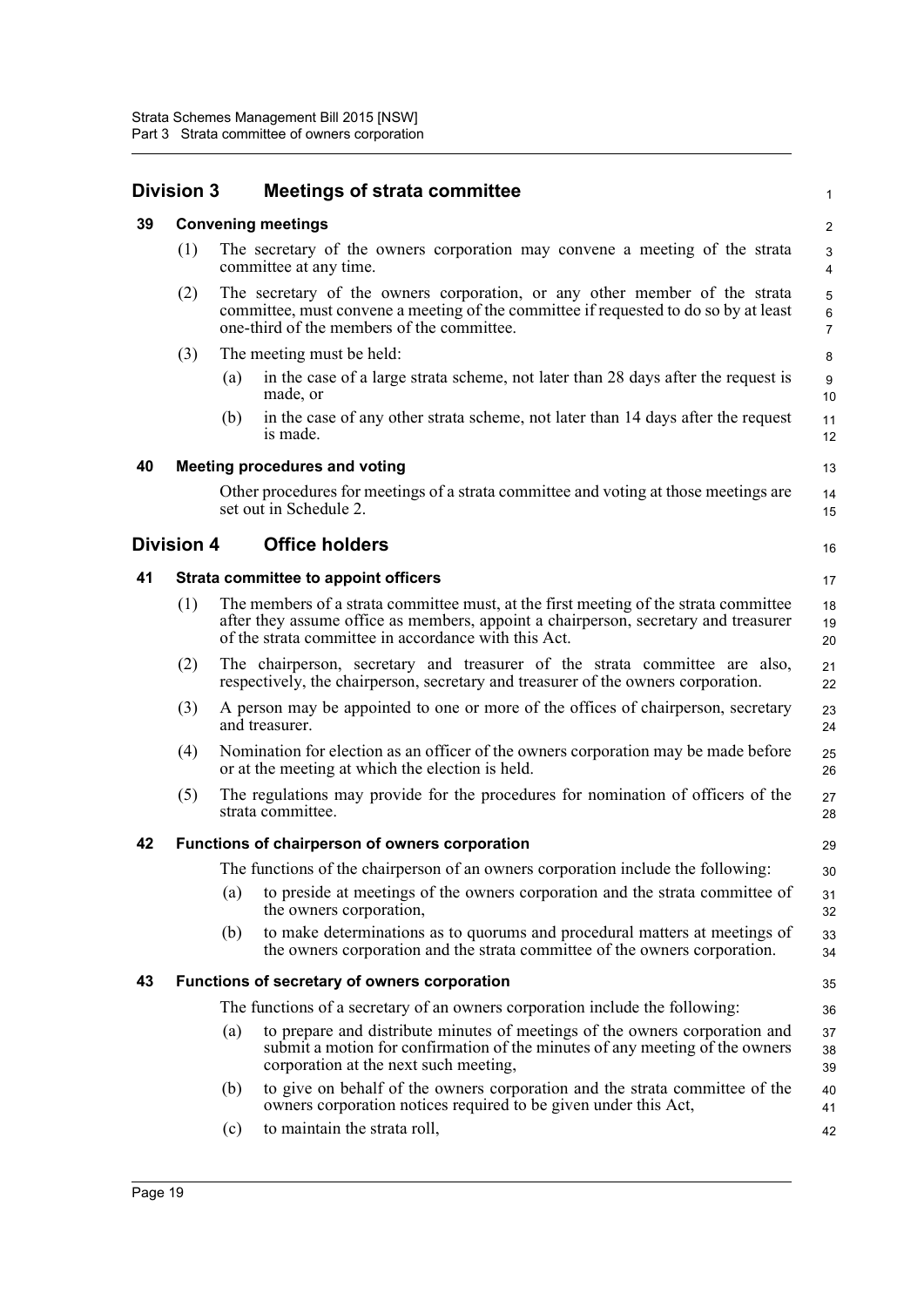|    |     | (d) | to enable the inspection of documents on behalf of the owners corporation in<br>accordance with this Act,                                                                                                                                                                                                      | 1<br>$\overline{2}$            |
|----|-----|-----|----------------------------------------------------------------------------------------------------------------------------------------------------------------------------------------------------------------------------------------------------------------------------------------------------------------|--------------------------------|
|    |     | (e) | to answer communications addressed to the owners corporation,                                                                                                                                                                                                                                                  | 3                              |
|    |     | (f) | to convene meetings of the strata committee and (apart from its first annual<br>general meeting) of the owners corporation,                                                                                                                                                                                    | 4<br>5                         |
|    |     | (g) | to attend to matters of an administrative or secretarial nature in connection<br>with the exercise of functions by the owners corporation or the strata<br>committee of the owners corporation,                                                                                                                | $\,6\,$<br>$\overline{7}$<br>8 |
|    |     | (h) | any other functions conferred on the secretary under any other Act or law.                                                                                                                                                                                                                                     | 9                              |
| 44 |     |     | Functions of treasurer of owners corporation                                                                                                                                                                                                                                                                   | 10                             |
|    | (1) |     | <b>General functions</b>                                                                                                                                                                                                                                                                                       | 11                             |
|    |     |     | The functions of a treasurer of an owners corporation include the following:                                                                                                                                                                                                                                   | 12                             |
|    |     | (a) | to notify owners of any contributions levied in accordance with this Act,                                                                                                                                                                                                                                      | 13                             |
|    |     | (b) | to receive, acknowledge, bank and account for any money paid to the owners<br>corporation,                                                                                                                                                                                                                     | 14<br>15                       |
|    |     | (c) | to prepare any strata information certificate,                                                                                                                                                                                                                                                                 | 16                             |
|    |     | (d) | to keep the accounting records and prepare the financial statements.                                                                                                                                                                                                                                           | 17                             |
|    | (2) |     | Delegation by treasurer of functions                                                                                                                                                                                                                                                                           | 18                             |
|    |     |     | The treasurer of an owners corporation may delegate the exercise of any of the<br>treasurer's functions (other than this power of delegation) to another member of the<br>strata committee of the owners corporation if:                                                                                       | 19<br>20<br>21                 |
|    |     | (a) | the delegation is specifically approved by the strata committee, and                                                                                                                                                                                                                                           | 22                             |
|    |     | (b) | the strata committee specifically approves of the function being delegated to<br>that member, and                                                                                                                                                                                                              | 23<br>24                       |
|    |     | (c) | the delegation is subject to any limitations as to time or otherwise that the<br>strata committee requires.                                                                                                                                                                                                    | 25<br>26                       |
|    | (3) |     | While a delegate is acting in accordance with the terms of the delegation, the delegate<br>is taken to be the treasurer of the owners corporation.                                                                                                                                                             | 27<br>28                       |
|    | (4) |     | Strata committee may require treasurer to exercise functions jointly                                                                                                                                                                                                                                           | 29                             |
|    |     |     | The strata committee of an owners corporation may, by a written notice given to the<br>treasurer of the owners corporation, order the treasurer not to exercise any of the<br>treasurer's functions that are specified in the notice unless the treasurer does so<br>jointly with another person so specified. | 30<br>31<br>32<br>33           |
| 45 |     |     | Vacation of office by officer                                                                                                                                                                                                                                                                                  | 34                             |
|    | (1) |     | An officer of an owners corporation vacates office as an officer:                                                                                                                                                                                                                                              | 35                             |
|    |     | (a) | if the person ceases to be a member of the strata committee, or                                                                                                                                                                                                                                                | 36                             |
|    |     | (b) | on the receipt by the owners corporation from the person of written notice of<br>the person's resignation as an officer, or                                                                                                                                                                                    | 37<br>38                       |
|    |     | (c) | if another person is appointed by the strata committee to hold that office, or                                                                                                                                                                                                                                 | 39                             |
|    |     | (d) | if the owners corporation, by special resolution, declares that the person's<br>office is vacated, or                                                                                                                                                                                                          | 40<br>41                       |
|    |     | (e) | if the person dies.                                                                                                                                                                                                                                                                                            | 42                             |
|    |     |     |                                                                                                                                                                                                                                                                                                                |                                |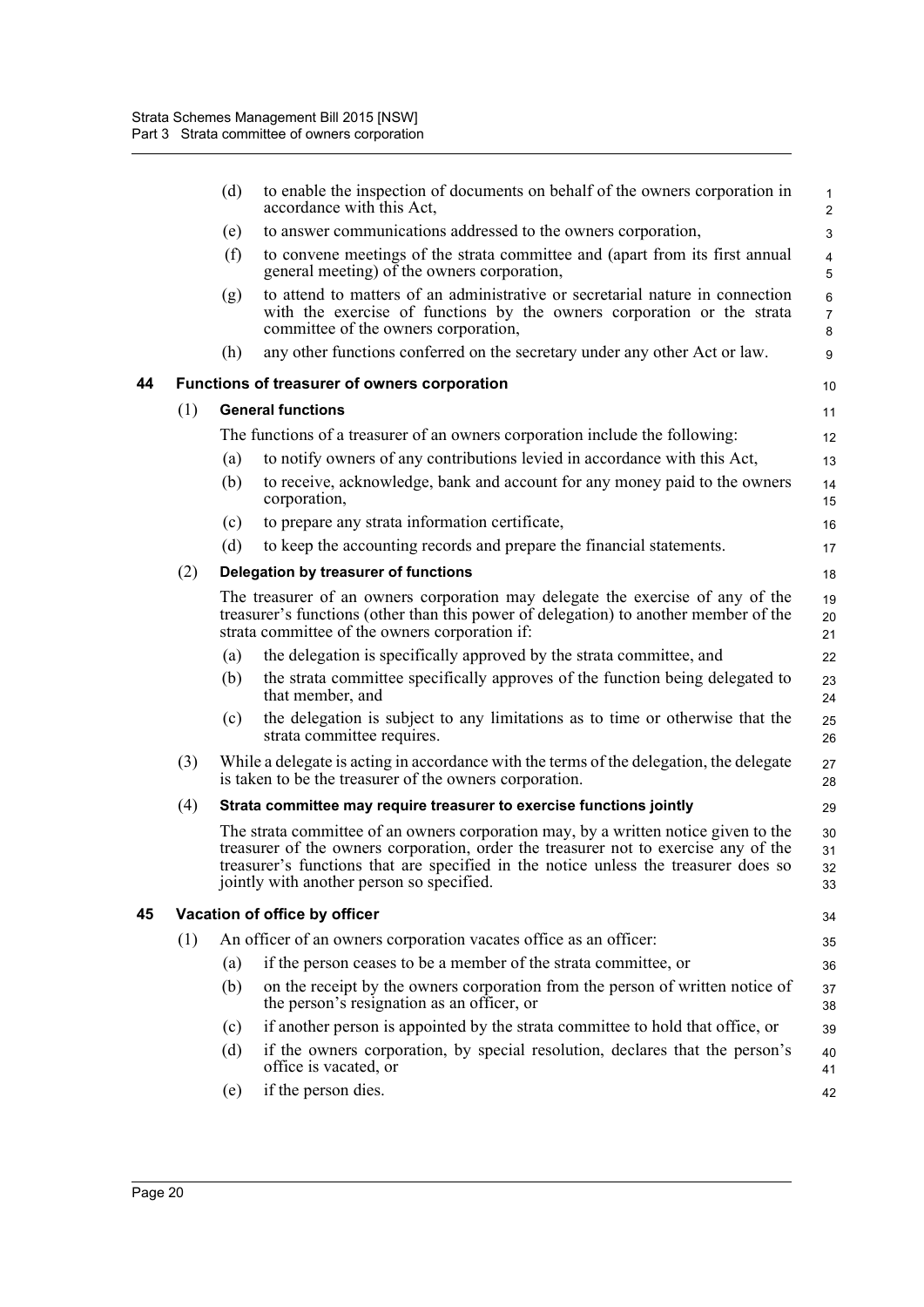(2) A strata committee is to appoint a person who is a member of the strata committee, or who is eligible to be a member of the strata committee, to fill a vacancy in the office of an officer of an owners corporation, other than a vacancy referred to in section 35 (1) (d). Any person so appointed holds office, subject to this section, for the balance of his or her predecessor's term of office.

12

17

25 26

## **46 Payment of officers of owners corporation**

An owners corporation may pay to a person who is an officer of the owners corporation or another member of the strata committee of the owners corporation an amount determined by the owners corporation at an annual general meeting in recognition of services performed by the person for the owners corporation in the period since the last annual general meeting.

#### **47 Original owner to exercise officers' functions before appointment of officers**

The functions of the chairperson, secretary and treasurer of an owners corporation are to be exercised by the original owner of the strata scheme, or an agent of the original owner authorised in writing, until the offices are filled or until the end of the first annual general meeting of the owners corporation, whichever first occurs. 13 14 15 16

#### **48 Tribunal may order meeting if no officers or strata committee**

- (1) The Tribunal may, on application by an owner, mortgagee or covenant chargee of a lot in a strata scheme, make an order appointing a person to convene and hold a meeting of the owners corporation if there is not a chairperson, secretary and treasurer of the owners corporation, or if no strata committee exists, after the first annual general meeting of the owners corporation has been held. 18 19 20 21 22
- (2) The Tribunal may make any other ancillary orders it thinks fit, including the following orders: 23 24
	- (a) orders relating to giving notice of the meeting,
	- (b) orders relating to the person who is to preside at the meeting.
- (3) The person who is to convene and hold the meeting is to be a person nominated by the applicant, or appointed by the Tribunal, who has consented to the nomination or appointment. 27 28 29
- (4) The meeting is to be convened and held within the time (if any) specified in the order. 30
- (5) A person appointed by an order under this section to preside at a meeting is taken, while so presiding, to be the chairperson of the owners corporation. 31 32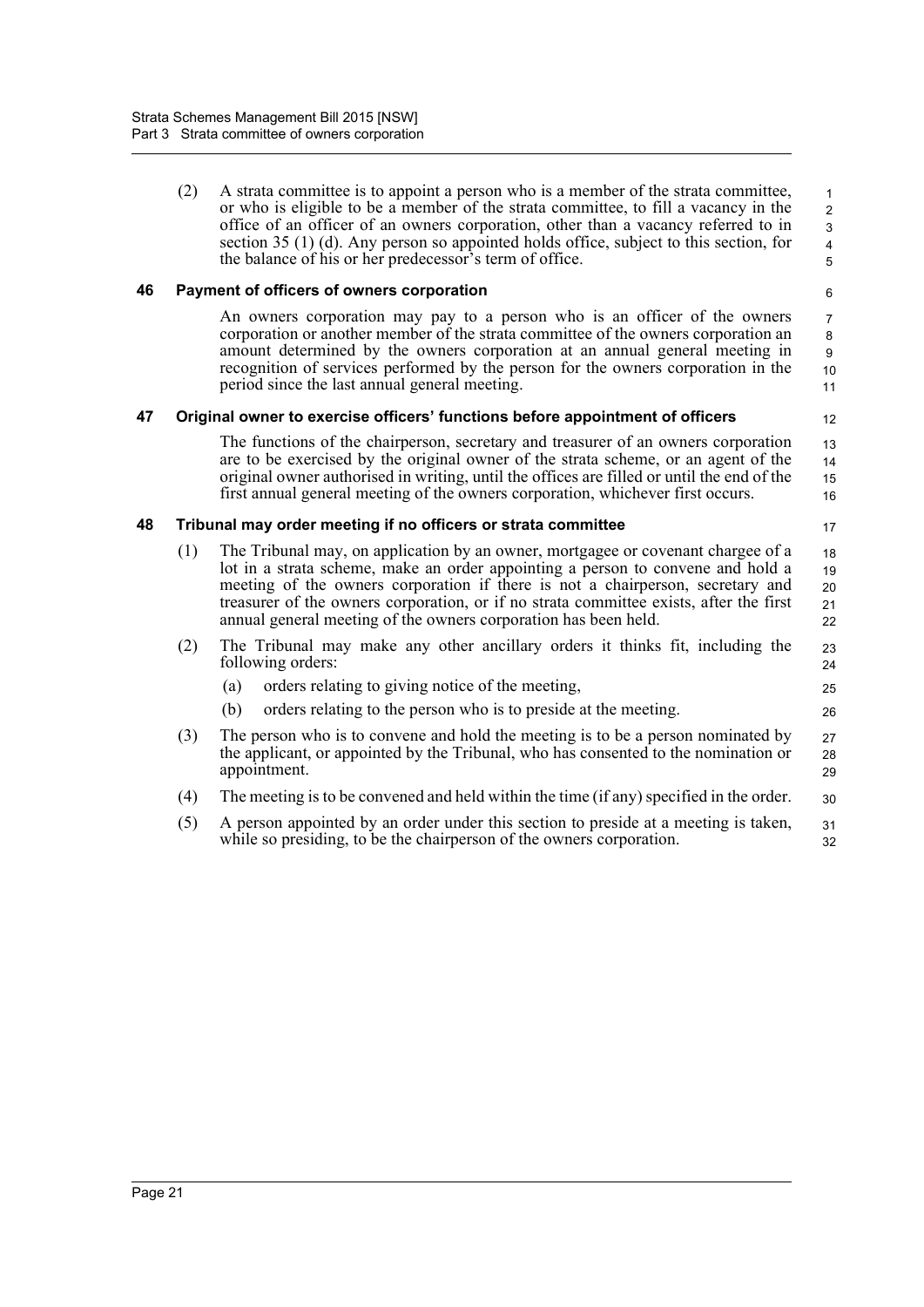| Part 4            |     | Strata managing agents and building managers                                                                                                                                                                                                                                                      | $\mathbf{1}$         |
|-------------------|-----|---------------------------------------------------------------------------------------------------------------------------------------------------------------------------------------------------------------------------------------------------------------------------------------------------|----------------------|
| <b>Division 1</b> |     | Appointment of strata managing agents                                                                                                                                                                                                                                                             | 2                    |
| 49                |     | Appointment of strata managing agents                                                                                                                                                                                                                                                             | 3                    |
|                   | (1) | An owners corporation for a strata scheme may appoint a person who is the holder of<br>a strata managing agent's licence under the <i>Property</i> , Stock and Business Agents<br><i>Act 2002</i> to be the strata managing agent of the scheme.                                                  | 4<br>5<br>6          |
|                   | (2) | The appointment is to be made by instrument in writing authorised by a resolution at<br>a general meeting of the owners corporation.                                                                                                                                                              | $\overline{7}$<br>8  |
|                   | (3) | The developer of a strata scheme, or a person connected with the developer, is not<br>entitled to be appointed as the strata managing agent of the scheme until after the end<br>of the period of 10 years commencing on the date of registration of the strata plan.                             | 9<br>10<br>11        |
|                   | (4) | A reference in this section to a strata managing agent's licence under the <i>Property</i> ,<br>Stock and Business Agents Act 2002 includes a reference to a corporation licence<br>under that Act that authorises the holder to act as, or carry on the business of, a strata<br>managing agent. | 12<br>13<br>14<br>15 |
|                   | (5) | An owner who is seeking appointment as a strata managing agent is not entitled to<br>vote or cast a proxy vote on the appointment at a meeting of the owners corporation.                                                                                                                         | 16<br>17             |
| 50                |     | Term of appointment of strata managing agents                                                                                                                                                                                                                                                     | 18                   |
|                   | (1) | The term of appointment (including any additional term under an option to renew) of<br>a strata managing agent for a strata scheme expires (if the term of the appointment<br>does not end earlier or is not ended earlier for any other reason):                                                 | 19<br>20<br>21       |
|                   |     | if the strata managing agent is appointed by the owners corporation at the first<br>(a)<br>annual general meeting, at the end of the period of 12 months following that<br>appointment, or                                                                                                        | 22<br>23<br>24       |
|                   |     | in any other case, at the end of the period of 3 years following the appointment.<br>(b)                                                                                                                                                                                                          | 25                   |
|                   | (2) | A person may be reappointed by the owners corporation by resolution at a general<br>meeting as the strata managing agent for a strata scheme at the end of the person's<br>term of appointment.                                                                                                   | 26<br>27<br>28       |
|                   | (3) | The appointment of a strata managing agent may be terminated in accordance with<br>the instrument of appointment if authorised by a resolution at a general meeting of<br>the owners corporation.                                                                                                 | 29<br>30<br>31       |
|                   | (4) | The term of appointment of a strata managing agent may be extended by the strata<br>committee for successive periods of up to 1 month after it would otherwise expire<br>pending a decision as to the reappointment of the strata managing agent.                                                 | 32<br>33<br>34       |
|                   | (5) | A strata managing agent must give the owners corporation written notice of the end<br>of a term of appointment:                                                                                                                                                                                   | 35<br>36             |
|                   |     | at least 3 months before the end of the term of appointment, and<br>(a)                                                                                                                                                                                                                           | 37                   |
|                   |     | at least 7 days before the end of each extension of a term permitted by this<br>(b)<br>section.                                                                                                                                                                                                   | 38<br>39             |
|                   | (6) | In this section, a reference to the <i>appointment</i> of a strata managing agent includes a<br>reference to the reappointment of a strata managing agent.                                                                                                                                        | 40<br>41             |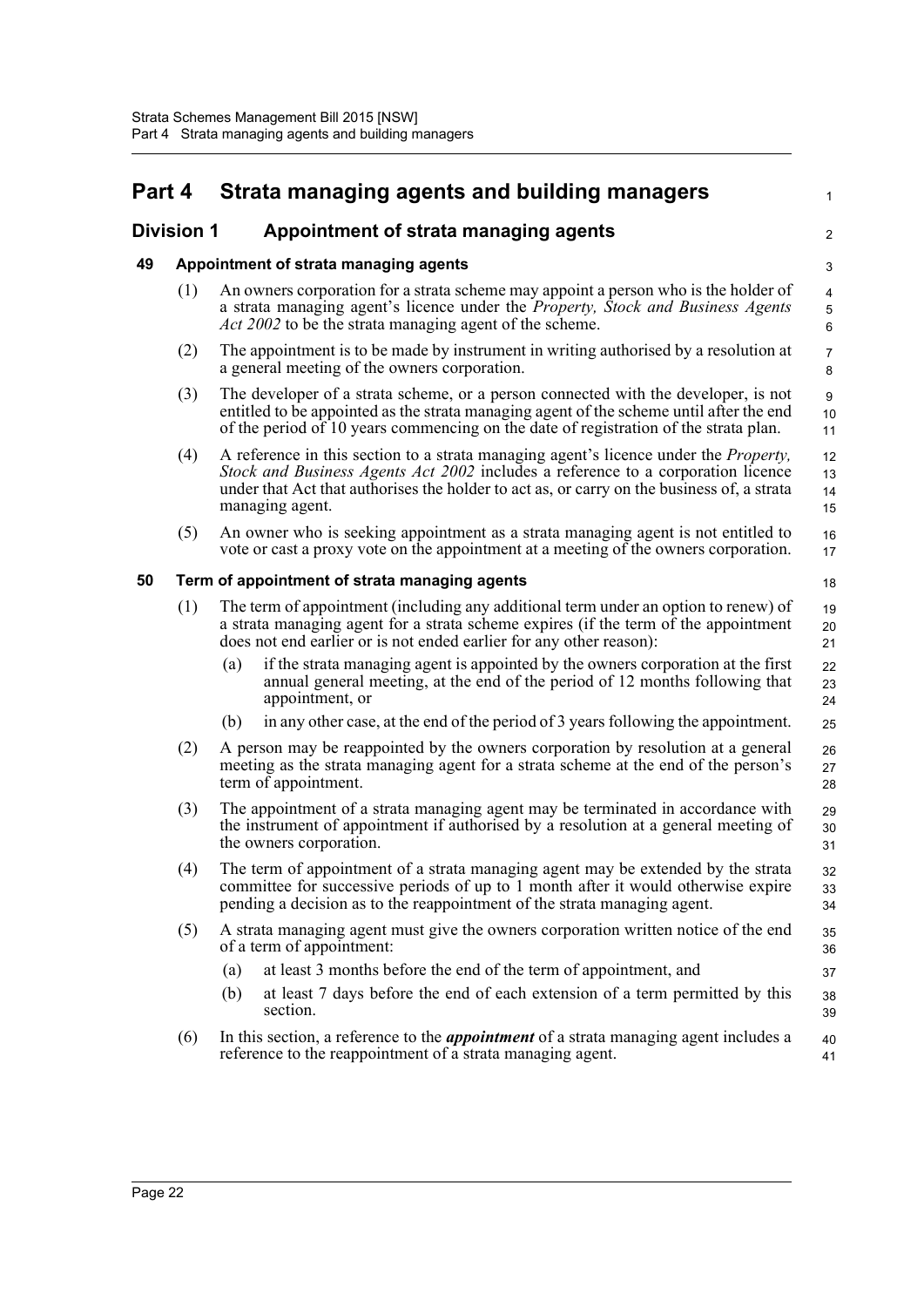| 51 | Transfer of functions of strata managing agent |                                                                                                                                                                                                                                                          |                                                 |  |  |
|----|------------------------------------------------|----------------------------------------------------------------------------------------------------------------------------------------------------------------------------------------------------------------------------------------------------------|-------------------------------------------------|--|--|
|    | (1)                                            | A strata managing agent may transfer his or her functions as a strata managing agent,<br>but only if the transfer is authorised by a resolution at a general meeting of the owners<br>corporation for the strata scheme.                                 | $\overline{c}$<br>$\mathsf 3$<br>$\overline{4}$ |  |  |
|    | (2)                                            | A person to whom the functions are transferred is taken to be appointed under this<br>Division as a strata managing agent for the strata scheme.                                                                                                         | $\mathbf 5$<br>$\,6\,$                          |  |  |
|    | (3)                                            | The term of appointment as a strata managing agent of the person to whom the<br>functions are transferred ends on the same day as the term of the person by whom the<br>functions were transferred would have ended if the transfer had not taken place. | $\overline{7}$<br>8<br>9                        |  |  |
|    | <b>Division 2</b>                              | <b>Functions of strata managing agent</b>                                                                                                                                                                                                                | 10                                              |  |  |
| 52 |                                                | Owners corporation may delegate functions to strata managing agent                                                                                                                                                                                       | 11                                              |  |  |
|    | (1)                                            | An owners corporation may, by the instrument appointing a strata managing agent or<br>some other instrument, delegate to the strata managing agent:                                                                                                      | 12<br>13                                        |  |  |
|    |                                                | all of its functions, or<br>(a)                                                                                                                                                                                                                          | 14                                              |  |  |
|    |                                                | any one or more of its functions specified in the instrument, or<br>(b)                                                                                                                                                                                  | 15                                              |  |  |
|    |                                                | all of its functions except those specified in the instrument.<br>(c)                                                                                                                                                                                    | 16                                              |  |  |
|    | (2)                                            | An owners corporation must not delegate to a strata managing agent its power to<br>make:                                                                                                                                                                 | 17<br>18                                        |  |  |
|    |                                                | a delegation under this section, or<br>(a)                                                                                                                                                                                                               | 19                                              |  |  |
|    |                                                | a decision on a matter that is required to be decided by the owners corporation,<br>(b)<br>or                                                                                                                                                            | 20<br>21                                        |  |  |
|    |                                                | a determination relating to the levying or payment of contributions.<br>(c)                                                                                                                                                                              | 22                                              |  |  |
|    | (3)                                            | A delegation may be made subject to the conditions or limitations as to the exercise<br>of all or any of the functions, or as to time or circumstances, that may be specified in<br>the instrument of delegation.                                        | 23<br>24<br>25                                  |  |  |
|    | (4)                                            | An owners corporation may delegate the functions only if authorised to do so by a<br>resolution at a general meeting.                                                                                                                                    |                                                 |  |  |
|    | (5)                                            | An owners corporation may, if authorised to do so by a resolution at a general<br>meeting, revoke or vary a delegation under this section.                                                                                                               | 28<br>29                                        |  |  |
| 53 |                                                | Exercise of delegated functions by strata managing agent                                                                                                                                                                                                 | 30                                              |  |  |
|    | (1)                                            | A function delegated under this Division may, while the delegation remains<br>unrevoked, be exercised from time to time in accordance with the delegation.                                                                                               | 31<br>32                                        |  |  |
|    | (2)                                            | Despite any delegation made under this Division, the owners corporation may<br>continue to exercise all or any of the functions delegated.                                                                                                               | 33<br>34                                        |  |  |
|    | (3)                                            | Any act or thing done or suffered by a strata managing agent while acting in the<br>exercise of a delegation under this Division:                                                                                                                        | 35<br>36                                        |  |  |
|    |                                                | has the same effect as if it had been done or suffered by the owners<br>(a)<br>corporation, and                                                                                                                                                          | 37<br>38                                        |  |  |
|    |                                                | is taken to have been done or suffered by the owners corporation.<br>(b)                                                                                                                                                                                 | 39                                              |  |  |
|    | (4)                                            | This section is subject to section 56.                                                                                                                                                                                                                   | 40                                              |  |  |
| 54 |                                                | Functions of officers and strata committee may be given to strata managing agent                                                                                                                                                                         | 41                                              |  |  |
|    | (1)                                            | The instrument of appointment of a strata managing agent may provide that the strata<br>managing agent has and may exercise all the functions of the chairperson, secretary,                                                                             | 42<br>43                                        |  |  |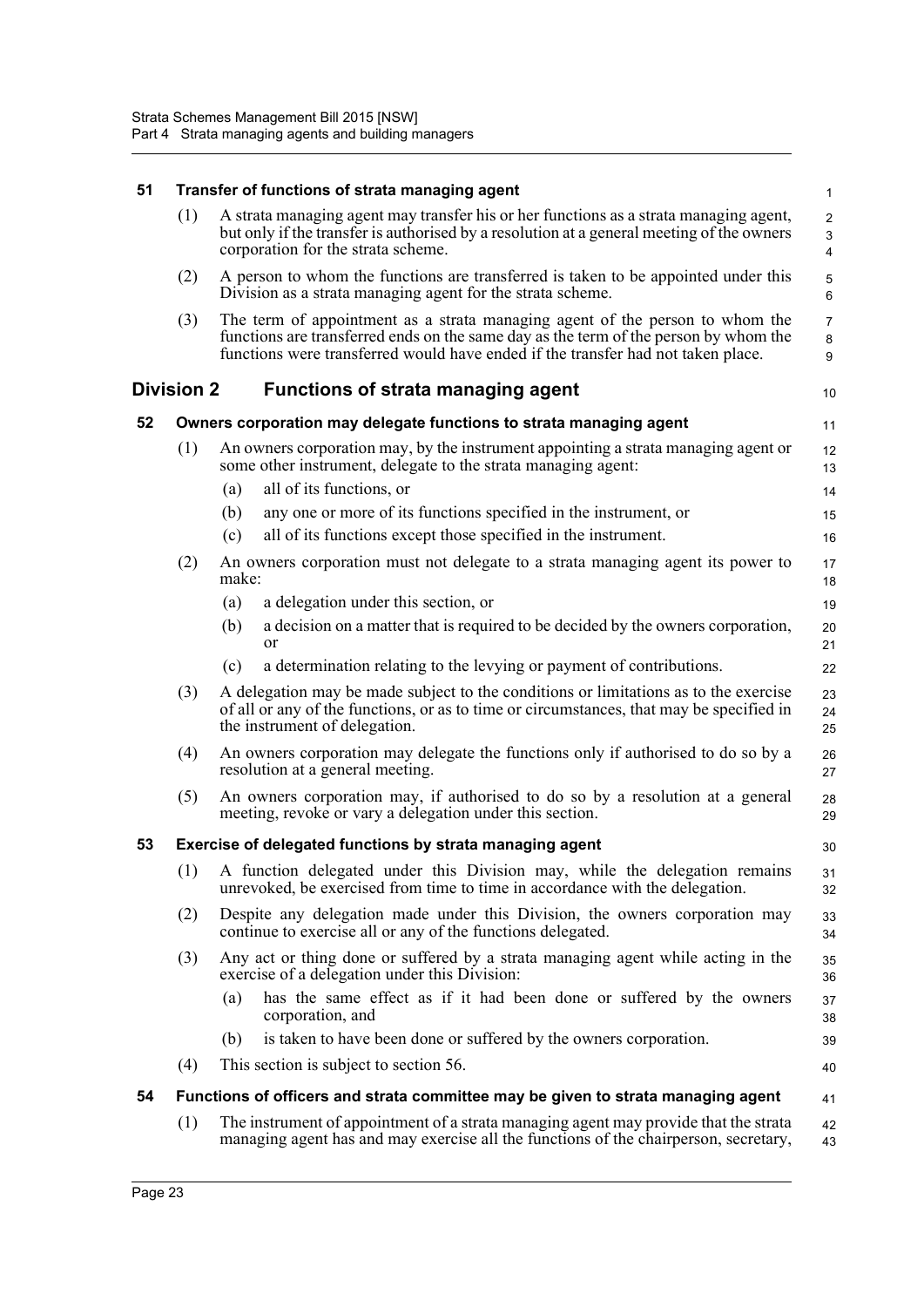|    |     | treasurer or strata committee of an owners corporation or the functions of those<br>officers or the strata committee specified in the instrument.                                                                                                                                                                                                                                               | $\mathbf{1}$<br>2          |
|----|-----|-------------------------------------------------------------------------------------------------------------------------------------------------------------------------------------------------------------------------------------------------------------------------------------------------------------------------------------------------------------------------------------------------|----------------------------|
|    | (2) | However, the chairperson, secretary, treasurer and strata committee of an owners<br>corporation may continue to exercise all or any of the functions that the strata<br>managing agent is authorised to exercise.                                                                                                                                                                               | 3<br>$\overline{4}$<br>5   |
|    | (3) | Any act or thing done or suffered by a strata managing agent in the exercise of any<br>function of the chairperson, secretary, treasurer or strata committee conferred on the<br>strata managing agent in accordance with this section:                                                                                                                                                         | 6<br>$\overline{7}$<br>8   |
|    |     | has the same effect as if it had been done or suffered by the chairperson,<br>(a)<br>secretary, treasurer or strata committee, and                                                                                                                                                                                                                                                              | $\boldsymbol{9}$<br>10     |
|    |     | is taken to have been done or suffered by the chairperson, secretary, treasurer<br>(b)<br>or strata committee.                                                                                                                                                                                                                                                                                  | 11<br>12                   |
|    | (4) | This section is subject to section 56.                                                                                                                                                                                                                                                                                                                                                          | 13                         |
| 55 |     | Strata managing agent to record exercise of functions                                                                                                                                                                                                                                                                                                                                           | 14                         |
|    | (1) | A strata managing agent who exercises a function of the owners corporation or of an<br>officer of the owners corporation must, immediately after its exercise, make a record<br>specifying the function and the manner in which it was exercised.                                                                                                                                               | 15<br>16<br>17             |
|    | (2) | The strata managing agent must give a copy of the records kept for the preceding<br>12 months to the owners corporation at least once each year.                                                                                                                                                                                                                                                | 18<br>19                   |
| 56 |     | Exercise of functions of strata managing agent appointed by Tribunal                                                                                                                                                                                                                                                                                                                            | 20                         |
|    |     | If a strata managing agent is appointed by the Tribunal, or by an owners corporation<br>on an order of the Tribunal, to exercise a function:                                                                                                                                                                                                                                                    | 21<br>22                   |
|    |     | the function cannot, while the strata managing agent holds office, be exercised<br>(a)<br>by any other person, and                                                                                                                                                                                                                                                                              | 23<br>24                   |
|    |     | (b)<br>anything done or suffered by the strata managing agent in the exercise of the<br>function has the same effect as it would have if it had been done or suffered by<br>the person who, but for paragraph (a), could have exercised it.                                                                                                                                                     | 25<br>26<br>27             |
| 57 |     | Breaches by strata managing agent                                                                                                                                                                                                                                                                                                                                                               | 28                         |
|    | (1) | If a strata managing agent has been delegated a function by an owners corporation<br>and a breach of the duty by the owners corporation would constitute an offence under<br>a provision of this Act, the agent is guilty of an offence under that provision (instead<br>of the owners corporation) for any breach of the duty by the agent occurring while<br>the delegation remains in force. | 29<br>30<br>31<br>32<br>33 |
|    | (2) | A strata managing agent must not, in connection with the provision of services as a<br>strata managing agent or the exercise of functions as a strata managing agent, request<br>or accept a gift or other benefit from another person for himself or herself or for<br>another person.                                                                                                         | 34<br>35<br>36<br>37       |
|    |     | Maximum penalty: 20 penalty units.                                                                                                                                                                                                                                                                                                                                                              | 38                         |
|    | (3) | Subsection $(2)$ does not apply to:                                                                                                                                                                                                                                                                                                                                                             | 39                         |
|    |     | (a)<br>remuneration paid to a strata managing agent or an employee or contractor of<br>a strata managing agent by an owners corporation, or                                                                                                                                                                                                                                                     | 40<br>41                   |
|    |     | (b)<br>a monetary commission provided to a strata managing agent, if the provision<br>of such a commission is in accordance with the terms of appointment of the<br>strata managing agent by the owners corporation or has been otherwise<br>approved by the owners corporation, or                                                                                                             | 42<br>43<br>44<br>45       |
|    |     |                                                                                                                                                                                                                                                                                                                                                                                                 |                            |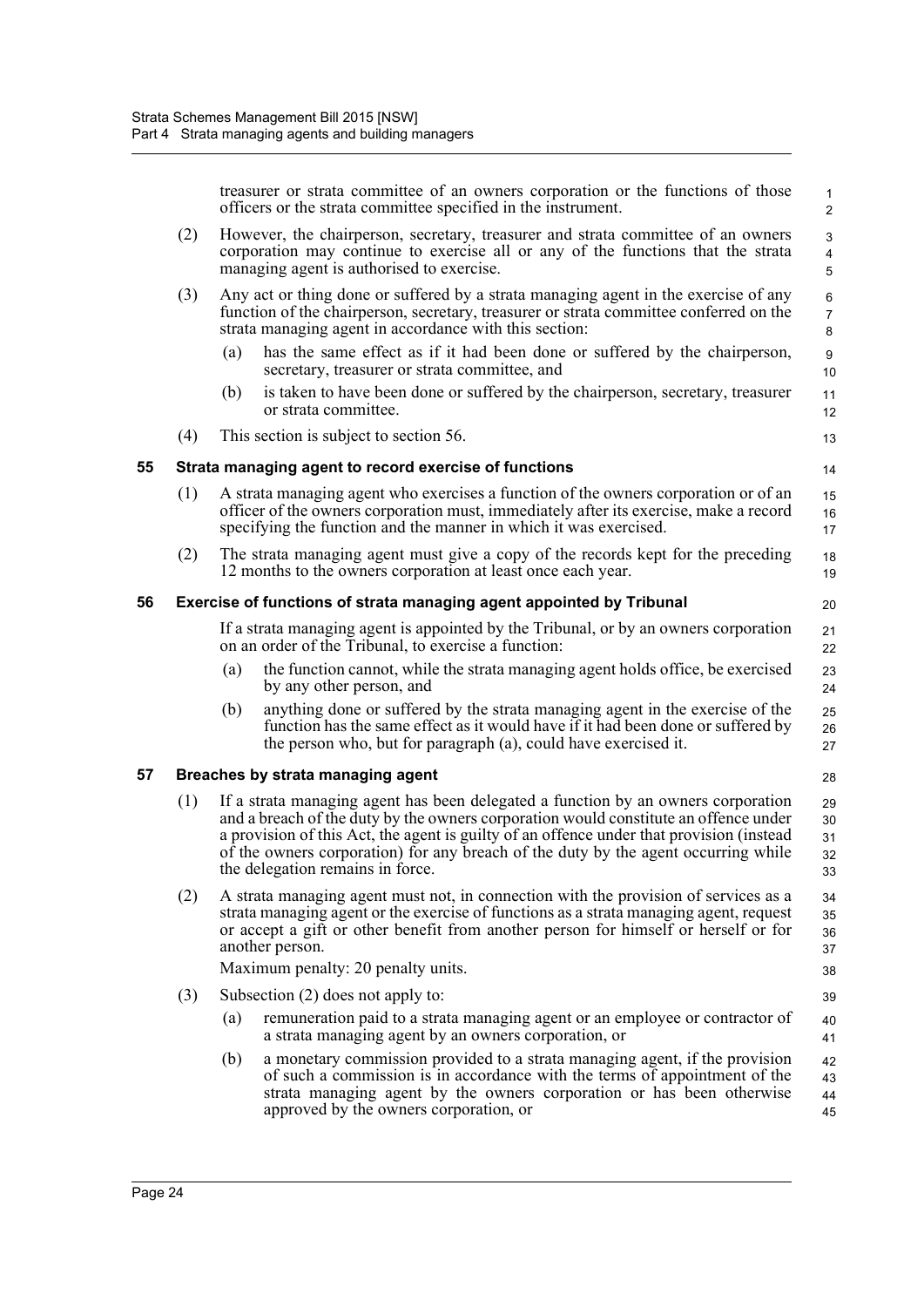|    |            | (c)<br>(d) | a training service provided to, or paid for, a strata managing agent, if it was<br>related to strata management functions and the provision or payment is in<br>accordance with the terms of appointment of the strata managing agent by the<br>owners corporation or has been otherwise approved by the owners<br>corporation, or<br>a gift or other benefit that has a value that is less than the amount prescribed | $\mathbf{1}$<br>$\overline{2}$<br>3<br>$\overline{4}$<br>5<br>6 |
|----|------------|------------|------------------------------------------------------------------------------------------------------------------------------------------------------------------------------------------------------------------------------------------------------------------------------------------------------------------------------------------------------------------------------------------------------------------------|-----------------------------------------------------------------|
|    |            |            | by the regulations for the purposes of this subsection.                                                                                                                                                                                                                                                                                                                                                                | $\overline{7}$                                                  |
|    | (4)        |            | In this section:                                                                                                                                                                                                                                                                                                                                                                                                       | 8                                                               |
|    |            |            | <b>gift</b> has the same meaning as it has in Part 6 of the <i>Election Funding, Expenditure</i><br>and Disclosures Act 1981.                                                                                                                                                                                                                                                                                          | 9<br>10                                                         |
|    |            |            | <i>training service</i> means a training course or service (including attendance at industry<br>events such as conferences).                                                                                                                                                                                                                                                                                           | 11<br>12                                                        |
|    | Division 3 |            | Accountability of strata managing agent                                                                                                                                                                                                                                                                                                                                                                                | 13                                                              |
| 58 |            |            | Strata managing agent may be required to provide information about trust account<br>and other accounts                                                                                                                                                                                                                                                                                                                 | 14<br>15                                                        |
|    | (1)        |            | An owners corporation may require a strata managing agent to provide the following                                                                                                                                                                                                                                                                                                                                     | 16                                                              |
|    |            |            | information relating to the trust account that the agent is required to operate under the<br>Property, Stock and Business Agents Act 2002:                                                                                                                                                                                                                                                                             | 17<br>18                                                        |
|    |            | (a)        | the name and number of the account,                                                                                                                                                                                                                                                                                                                                                                                    | 19                                                              |
|    |            | (b)        | the name of the authorised deposit-taking institution in which the account is<br>current,                                                                                                                                                                                                                                                                                                                              | 20<br>21                                                        |
|    |            | (c)        | the balance in the account standing to the credit of the owners corporation on<br>a specified date,                                                                                                                                                                                                                                                                                                                    | 22<br>23                                                        |
|    |            | (d)        | particulars of all cheques drawn on the account on behalf of the owners<br>corporation as at that date and not presented and duly paid.                                                                                                                                                                                                                                                                                | 24<br>25                                                        |
|    | (2)        |            | An owners corporation may require a strata managing agent to provide the following<br>information relating to any other accounts on which the agent operates in the exercise<br>of functions of the owners corporation:                                                                                                                                                                                                | 26<br>27<br>28                                                  |
|    |            | (a)        | the names and numbers of the accounts,                                                                                                                                                                                                                                                                                                                                                                                 | 29                                                              |
|    |            | (b)        | the names of the authorised deposit-taking institutions in which the accounts<br>are current,                                                                                                                                                                                                                                                                                                                          | 30<br>31                                                        |
|    |            | (c)        | the balance in each of the accounts standing to the credit of the owners<br>corporation on a specified date,                                                                                                                                                                                                                                                                                                           | 32<br>33                                                        |
|    |            | (d)        | particulars of all cheques drawn on each of the accounts as at that date and not<br>presented and duly paid.                                                                                                                                                                                                                                                                                                           | 34<br>35                                                        |
| 59 |            |            | Provision of information about money received and other transactions                                                                                                                                                                                                                                                                                                                                                   | 36                                                              |
|    | (1)        |            | An owners corporation may require a strata managing agent to provide:                                                                                                                                                                                                                                                                                                                                                  | 37                                                              |
|    |            | (a)        | full particulars relating to the payment of money to, or the receipt of money<br>by, the agent on behalf of the owners corporation, and                                                                                                                                                                                                                                                                                | 38<br>39                                                        |
|    |            | (b)        | if the money is not still held by the agent, the manner and time of disposal of<br>the money.                                                                                                                                                                                                                                                                                                                          | 40<br>41                                                        |
|    | (2)        |            | An owners corporation may require a strata managing agent to provide full<br>particulars of any specified transaction that has been entered into by the agent on<br>behalf of the owners corporation.                                                                                                                                                                                                                  | 42<br>43<br>44                                                  |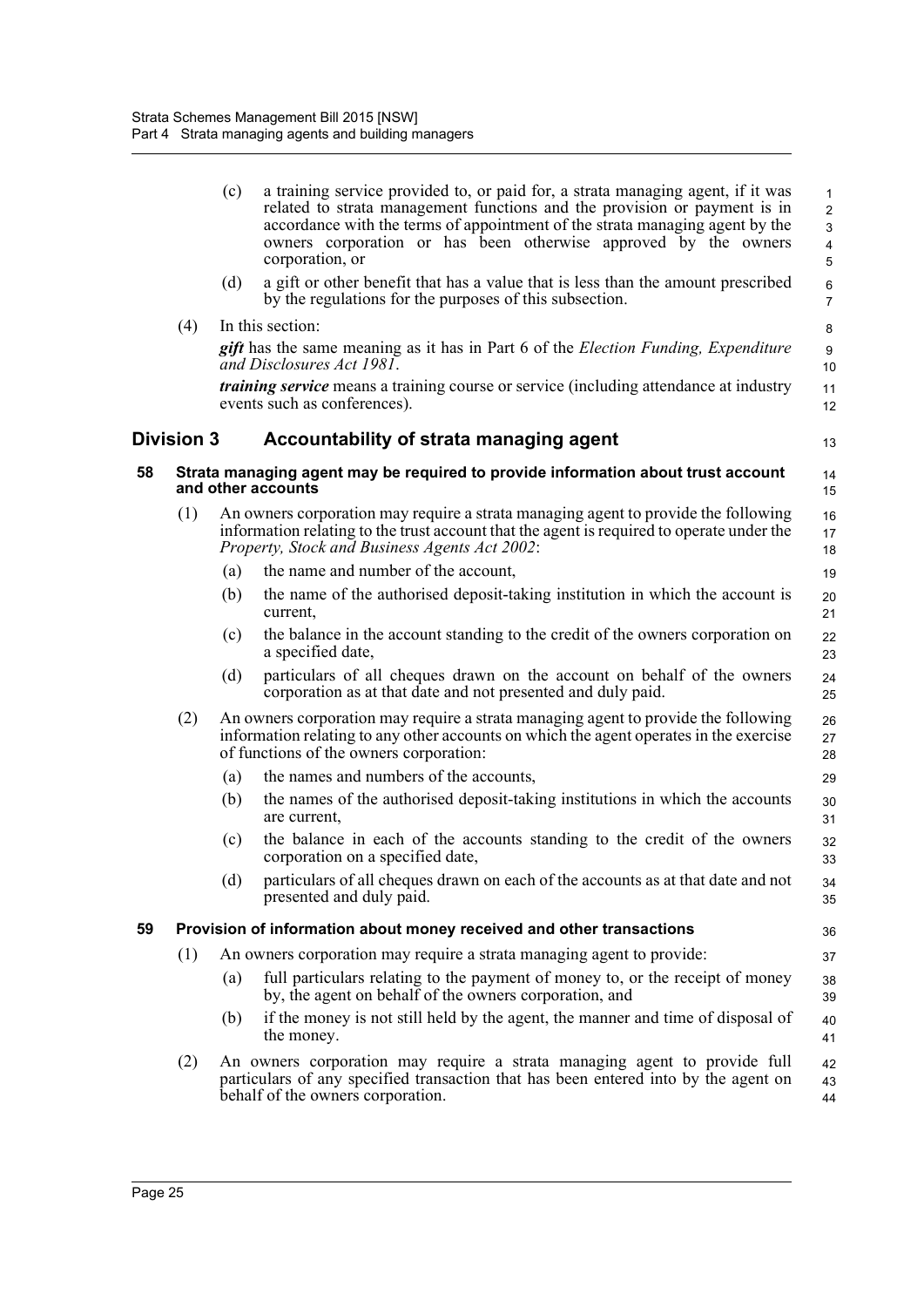| 60 |                 |                                    | Disclosure of commissions and training services                                                                                                                                                                                                                                                                                                                                                                  | $\mathbf{1}$                                                       |  |  |
|----|-----------------|------------------------------------|------------------------------------------------------------------------------------------------------------------------------------------------------------------------------------------------------------------------------------------------------------------------------------------------------------------------------------------------------------------------------------------------------------------|--------------------------------------------------------------------|--|--|
|    | (1)             |                                    | A strata managing agent for a strata scheme must report the following at the annual<br>general meeting of the owners corporation for the scheme:                                                                                                                                                                                                                                                                 | $\overline{c}$<br>$\mathsf 3$                                      |  |  |
|    |                 | (a)                                | whether any commissions or training services have been provided to or paid<br>for the agent (other than by the owners corporation) in connection with the<br>exercise by the agent of functions for the scheme during the preceding<br>12 months and particulars of any such commissions or training services,                                                                                                   | $\overline{\mathbf{4}}$<br>$\sqrt{5}$<br>$\,6\,$<br>$\overline{7}$ |  |  |
|    |                 | (b)                                | any such commissions or training services and the estimated amount or value<br>of any such commissions or training services that the agent believes are likely<br>to be provided to or paid for the agent in the following 12 months.                                                                                                                                                                            | 8<br>$\boldsymbol{9}$<br>10                                        |  |  |
|    |                 | Maximum penalty: 20 penalty units. |                                                                                                                                                                                                                                                                                                                                                                                                                  |                                                                    |  |  |
|    |                 |                                    | Note. It will be an offence for an agent to receive commissions or training services that are not<br>of a kind permitted by the agent's terms of appointment or approved by the owners corporation<br>(see section 57).                                                                                                                                                                                          | 12<br>13<br>14                                                     |  |  |
|    | (2)             |                                    | A strata managing agent must, as soon as practicable after becoming aware that<br>commissions or training services provided to or paid for the agent (other than by the<br>owners corporation) differ from the commissions or training services or any estimate<br>of them disclosed at the annual general meeting, disclose to the strata committee the<br>variation and give an explanation for the variation. | 15<br>16<br>17<br>18<br>19                                         |  |  |
|    |                 |                                    | Maximum penalty: 20 penalty units.                                                                                                                                                                                                                                                                                                                                                                               | 20                                                                 |  |  |
|    | (3)             |                                    | The Tribunal may, on application by an owners corporation, order a strata managing<br>agent to pay to the owners corporation:                                                                                                                                                                                                                                                                                    | 21<br>22                                                           |  |  |
|    |                 | (a)                                | the whole or part of the amount or value of any commissions or training<br>services provided to or paid for the agent and not disclosed in accordance with<br>this section, or                                                                                                                                                                                                                                   | 23<br>24<br>25                                                     |  |  |
|    |                 | (b)                                | the whole or part of the amount or value of any commissions or training<br>services provided to or paid for the agent that are not of a kind or an amount<br>disclosed by the agent under this section, if the Tribunal is satisfied that the<br>disclosure of those things at the previous annual general meeting was not made<br>in good faith.                                                                | 26<br>27<br>28<br>29<br>30                                         |  |  |
|    | (4)             |                                    | In this section:                                                                                                                                                                                                                                                                                                                                                                                                 | 31                                                                 |  |  |
|    |                 |                                    | <i>training service</i> means a training course or service (including attendance at industry<br>events such as conferences).                                                                                                                                                                                                                                                                                     | 32<br>33                                                           |  |  |
| 61 |                 |                                    | Procedure for requiring information from strata managing agent                                                                                                                                                                                                                                                                                                                                                   | 34                                                                 |  |  |
|    | (1)             |                                    | An owners corporation is to require information from a strata managing agent under<br>this Division by written notice given to the strata managing agent.                                                                                                                                                                                                                                                        | 35<br>36                                                           |  |  |
|    | (2)             |                                    | The notice must specify a member of the strata committee to whom the information<br>is to be delivered.                                                                                                                                                                                                                                                                                                          | 37<br>38                                                           |  |  |
| 62 | <b>Offences</b> |                                    |                                                                                                                                                                                                                                                                                                                                                                                                                  | 39                                                                 |  |  |
|    | (1)             |                                    | A strata managing agent must comply with a notice to provide information under this<br>Division by giving a written statement, containing the information required, within<br>14 days after the notice is given.                                                                                                                                                                                                 | 40<br>41<br>42                                                     |  |  |
|    |                 |                                    | Maximum penalty: 20 penalty units.                                                                                                                                                                                                                                                                                                                                                                               | 43                                                                 |  |  |
|    | (2)             |                                    | A person is not guilty of failing to comply with the notice if reasonable cause for the<br>failure is shown.                                                                                                                                                                                                                                                                                                     | 44<br>45                                                           |  |  |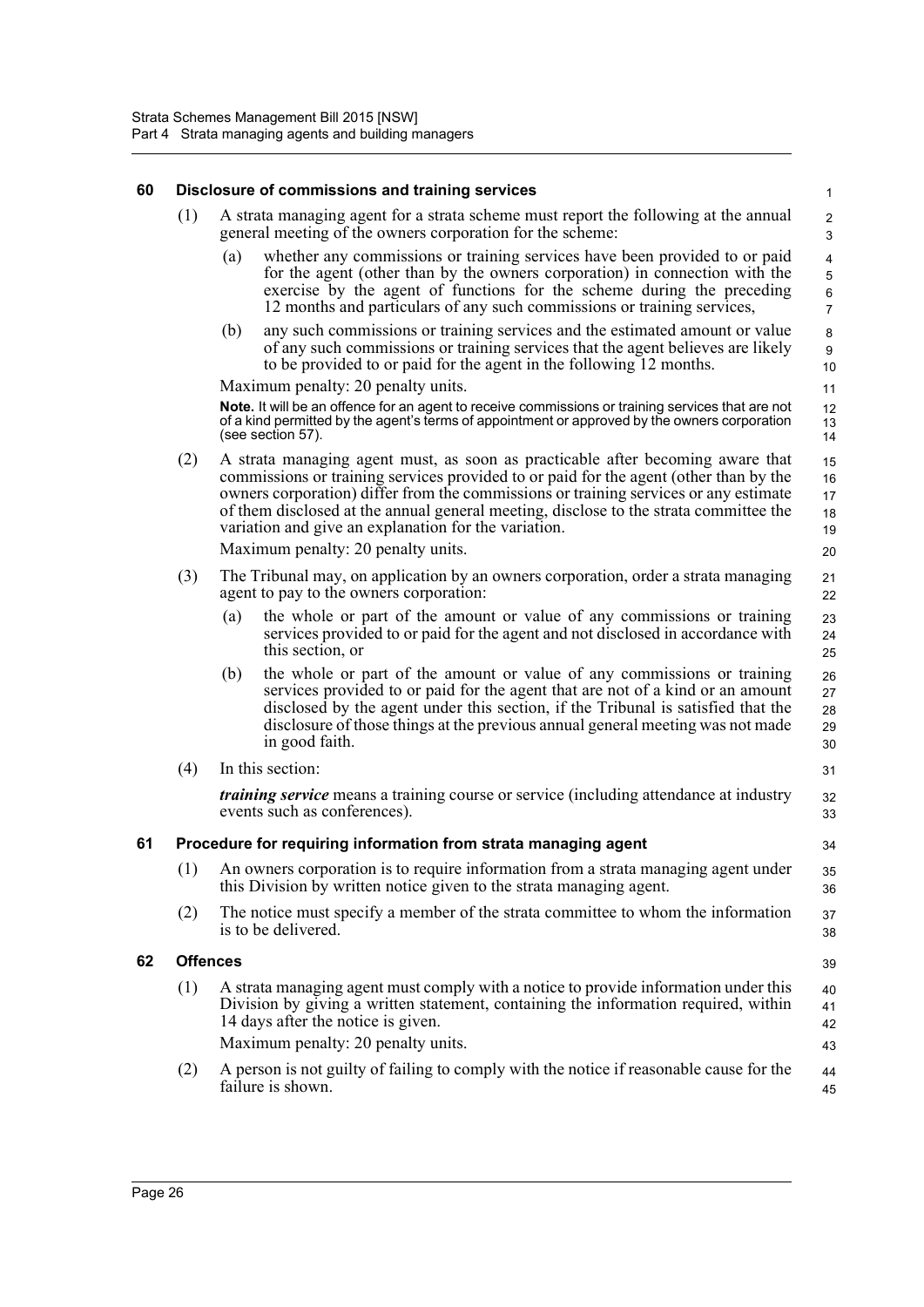|    | (3)        |                 | A strata managing agent must not knowingly provide information that is false or<br>misleading in a material particular in a statement given in response to a notice to<br>provide information under this Division.<br>Maximum penalty: 20 penalty units.                                                                                                                          | $\mathbf{1}$<br>$\overline{c}$<br>3<br>4 |
|----|------------|-----------------|-----------------------------------------------------------------------------------------------------------------------------------------------------------------------------------------------------------------------------------------------------------------------------------------------------------------------------------------------------------------------------------|------------------------------------------|
| 63 |            | licence or dies | Responsibility for providing information if a strata managing agent ceases to hold a                                                                                                                                                                                                                                                                                              | 5<br>6                                   |
|    |            | (a)             | If a strata managing agent ceases to hold a licence under the <i>Property</i> , <i>Stock and</i><br><i>Business Agents Act 2002</i> to carry on business as a strata managing agent or dies:<br>this Division (except section 59) applies to any person who is required by that<br>Act to maintain a trust account in connection with the business of the former<br>licensee, and | $\overline{7}$<br>8<br>9<br>10<br>11     |
|    |            | (b)             | this Division (except section 58 $(1)$ ) and section 188 apply to any person who<br>is required by that Act to preserve records kept by the former licensee,<br>and so apply as if the person concerned were the strata managing agent.                                                                                                                                           | 12<br>13<br>14                           |
| 64 |            |                 | <b>Exemption for information relating to certain transactions</b>                                                                                                                                                                                                                                                                                                                 | 15                                       |
|    |            |                 | A strata managing agent or other person is not required to provide information under<br>this Division in relation to a transaction that took place more than 5 years before<br>notice requiring the information was given.                                                                                                                                                        | 16<br>17<br>18                           |
| 65 |            |                 | Provision of other Act requiring agents to provide information not to apply to affairs<br>of owners corporation                                                                                                                                                                                                                                                                   | 19<br>20                                 |
|    |            |                 | Section 101 of the <i>Property, Stock and Business Agents Act 2002</i> does not apply to<br>or in respect of a transaction if information about the transaction may be required to<br>be provided to an owners corporation under this Division.                                                                                                                                   | 21<br>22<br>23                           |
|    |            |                 | Note. Section 101 of the Property, Stock and Business Agents Act 2002 enables a person<br>directly concerned in a transaction with a licensee under that Act to require an itemised<br>account of the transaction from the licensee.                                                                                                                                              | 24<br>25<br>26                           |
|    | Division 4 |                 | <b>Building managers</b>                                                                                                                                                                                                                                                                                                                                                          | 27                                       |
| 66 |            |                 | <b>Building managers</b>                                                                                                                                                                                                                                                                                                                                                          | 28                                       |
|    | (1)        |                 | A <b>building manager</b> is a person who assists in exercising any one or more of the<br>following functions of the owners corporation:                                                                                                                                                                                                                                          | 29<br>30                                 |
|    |            | (a)             | managing common property,                                                                                                                                                                                                                                                                                                                                                         | 31                                       |
|    |            | (b)             | controlling the use of common property by persons other than the owners and<br>occupiers of lots,                                                                                                                                                                                                                                                                                 | 32<br>33                                 |
|    |            | (c)             | maintaining and repairing common property.                                                                                                                                                                                                                                                                                                                                        | 34                                       |
|    | (2)        |                 | However, a person is not a building manager if the person exercises those functions<br>only on a voluntary or casual basis or as a member of the strata committee.                                                                                                                                                                                                                | 35<br>36                                 |
|    | (3)        | manager.        | A person may be both a building manager and an on-site residential property                                                                                                                                                                                                                                                                                                       | 37<br>38                                 |
|    | (4)        |                 | A building manager may be a person who is entitled to exclusive possession (whether<br>or not jointly with any other person) of a lot or common property in a strata scheme.                                                                                                                                                                                                      | 39<br>40                                 |
|    | (5)        |                 | For the purposes of this Act, a person is taken to be a building manager for a strata<br>scheme if the person meets the description of a building manager set out in this<br>section, regardless of whether the title given to the person's position is building<br>manager, caretaker, resident manager or any other title.                                                      | 41<br>42<br>43<br>44                     |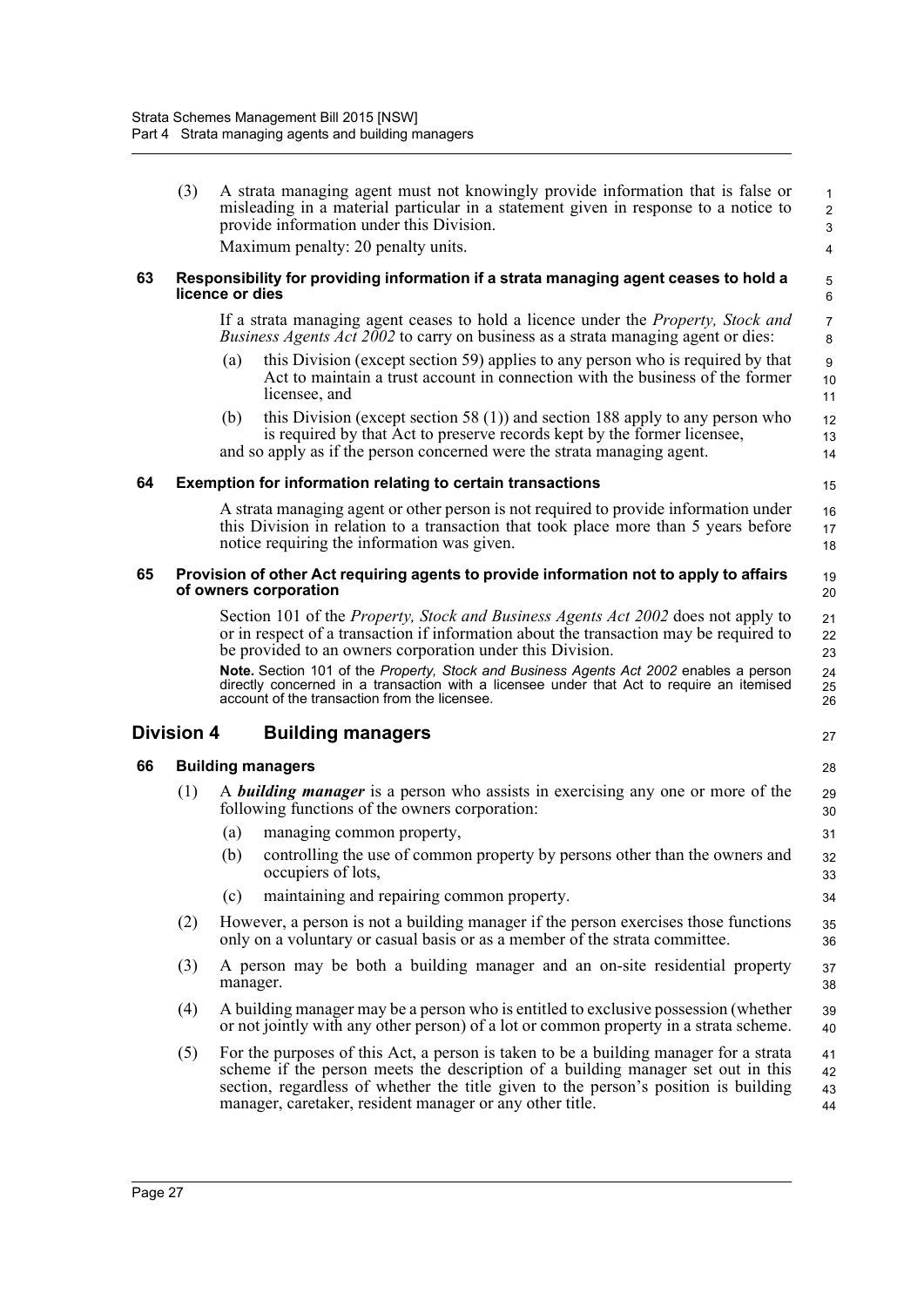#### **67 Appointment of building managers** (1) A building manager may be appointed for a strata scheme. (2) The appointment is to be made by instrument in writing (a *building manager agreement*) executed before or after the strata scheme commenced by the building manager and: (a) by the original owner, if executed before the strata scheme commenced, or (b) under the authority of a resolution passed at a general meeting of the owners corporation of the strata scheme, if executed after the strata scheme commenced. **68 Term of appointment of building managers** (1) A building manager agreement (including any additional term under any option to renew it) expires (if the term of the appointment does not end earlier or is not ended earlier for any other reason): (a) at the conclusion of the first annual general meeting of the owners corporation, if the agreement was executed before the meeting, or (b) when 10 years have expired after it commenced to authorise the building manager to act under it, in any other case. (2) A person may be reappointed as building manager for a strata scheme at the end of the person's building manager agreement. (3) The appointment of a building manager may be terminated in accordance with the building manager agreement, if authorised by a resolution at a general meeting of the owners corporation. **69 Transfer of functions of building manager** (1) A building manager may transfer his or her functions as a building manager to another person, but only if the transfer is authorised by a resolution at a general meeting of the owners corporation. (2) A person to whom those functions are transferred is taken to be appointed as a building manager by the building manager agreement. (3) The term of appointment as a building manager of the person to whom the functions are transferred ends on the same day as the term of the person by whom the functions were transferred would have ended if the transfer had not taken place. **70 Functions of building manager** (1) A building manager may, in accordance with the building manager agreement appointing the building manager, assist in exercising one or more of the functions of the owners corporation of managing and controlling the use of common property (otherwise than by the owners or occupiers of lots) and of maintaining and repairing common property. (2) However, the owners corporation may continue to exercise all or any of those functions, subject to the building manager agreement. (3) A person is not a strata managing agent for the purposes of this or any other Act only because the person is a building manager acting in accordance with a building manager agreement. 1  $\overline{2}$  3 4 5 6 7 8 9 10 11 12 13 14 15 16 17 18 19 20 21 22 23 24  $25$ 26 27 28 29 30 31 32 33 34 35 36 37 38 39 40 41 42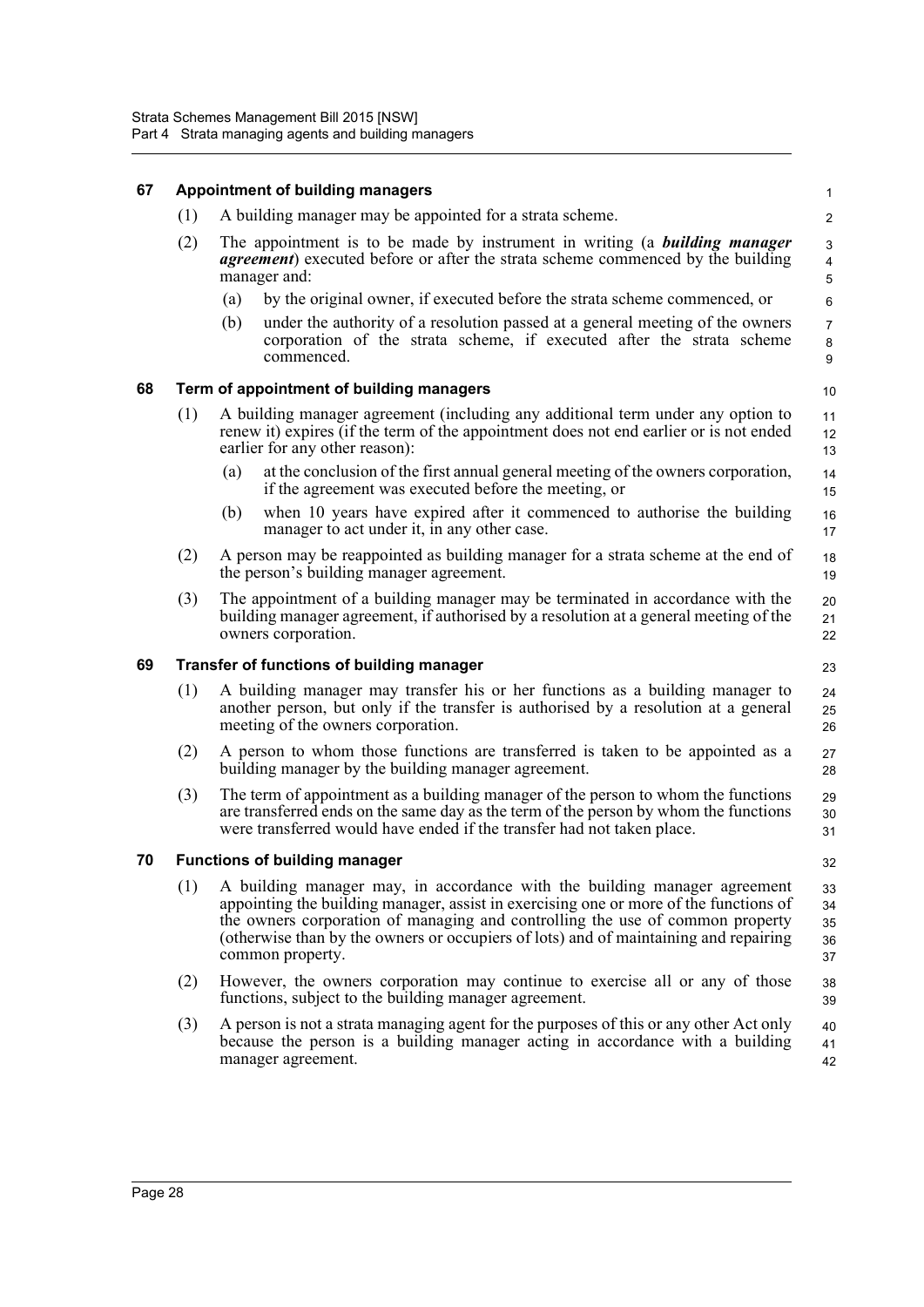|    | <b>Division 5</b> |          | General                                                                                                                                                                                                                                                                                                                                      | 1                                                         |
|----|-------------------|----------|----------------------------------------------------------------------------------------------------------------------------------------------------------------------------------------------------------------------------------------------------------------------------------------------------------------------------------------------|-----------------------------------------------------------|
| 71 |                   | managers | Interests must be disclosed by potential strata managing agents or building                                                                                                                                                                                                                                                                  | 2<br>3                                                    |
|    | (1)               |          | A person appointed as the strata managing agent or building manager for a strata<br>scheme who has an interest that must be disclosed under this section must disclose<br>the interest to the owners corporation before the appointment of the person.<br>Maximum penalty: 50 penalty units.                                                 | $\overline{4}$<br>$\sqrt{5}$<br>$\,6\,$<br>$\overline{7}$ |
|    | (2)               | person:  | The following are interests that must be disclosed to the owners corporation by a                                                                                                                                                                                                                                                            | $\bf 8$<br>9                                              |
|    |                   | (a)      | that the person is connected with the original owner,                                                                                                                                                                                                                                                                                        | 10                                                        |
|    |                   | (b)      | any direct or indirect pecuniary interest in the strata scheme (other than an<br>interest arising only from the prospective appointment).                                                                                                                                                                                                    | 11<br>12                                                  |
| 72 |                   |          | Strata managing agent and building manager agreements may be terminated or<br>varied by Tribunal                                                                                                                                                                                                                                             | 13<br>14                                                  |
|    | (1)               |          | The Tribunal may, on application by an owners corporation for a strata scheme, make<br>any of the following orders in respect of an agreement for the appointment of a strata<br>managing agent or building manager for the scheme:                                                                                                          | 15<br>16<br>17                                            |
|    |                   | (a)      | an order terminating the agreement,                                                                                                                                                                                                                                                                                                          | 18                                                        |
|    |                   | (b)      | an order requiring the payment of compensation to a party to the agreement,                                                                                                                                                                                                                                                                  | 19                                                        |
|    |                   | (c)      | an order varying the term, or varying or declaring void any of the conditions,<br>of the agreement,                                                                                                                                                                                                                                          | 20<br>21                                                  |
|    |                   | (d)      | an order that a party to the agreement take any action or not take any action<br>under the agreement,                                                                                                                                                                                                                                        | 22<br>23                                                  |
|    |                   | (e)      | an order dismissing the application.                                                                                                                                                                                                                                                                                                         | 24                                                        |
|    | (2)               |          | If the Tribunal makes an order terminating the agreement, the Tribunal may also<br>order the strata managing agent or building manager to return to the owners<br>corporation, within the period specified in the order, any documents or other records<br>relating to the strata scheme that are in the possession of the agent or manager. | 25<br>26<br>27<br>28                                      |
|    | (3)               |          | The Tribunal may make an order under this section on any of the following grounds:                                                                                                                                                                                                                                                           | 29                                                        |
|    |                   | (a)      | that the strata managing agent or building manager has refused or failed to<br>perform the agreement or has performed it unsatisfactorily,                                                                                                                                                                                                   | 30<br>31                                                  |
|    |                   | (b)      | that charges payable by the owners corporation under the agreement are<br>unfair.                                                                                                                                                                                                                                                            | 32<br>33                                                  |
|    |                   | (c)      | that the strata managing agent has contravened section 58 (2),                                                                                                                                                                                                                                                                               | 34                                                        |
|    |                   | (d)      | that the strata managing agent has failed to disclose commissions or training<br>services (including estimated commissions or value of training services or<br>variations and explanations for variations) in accordance with section 60 or<br>has failed to make the disclosures in good faith,                                             | 35<br>36<br>37<br>38                                      |
|    |                   | (e)      | that the strata managing agent or building manager has failed to disclose an<br>interest under section 71,                                                                                                                                                                                                                                   | 39<br>40                                                  |
|    |                   | (f)      | that the agreement is, in the circumstances of the case, otherwise harsh,<br>oppressive, unconscionable or unreasonable.                                                                                                                                                                                                                     | 41<br>42                                                  |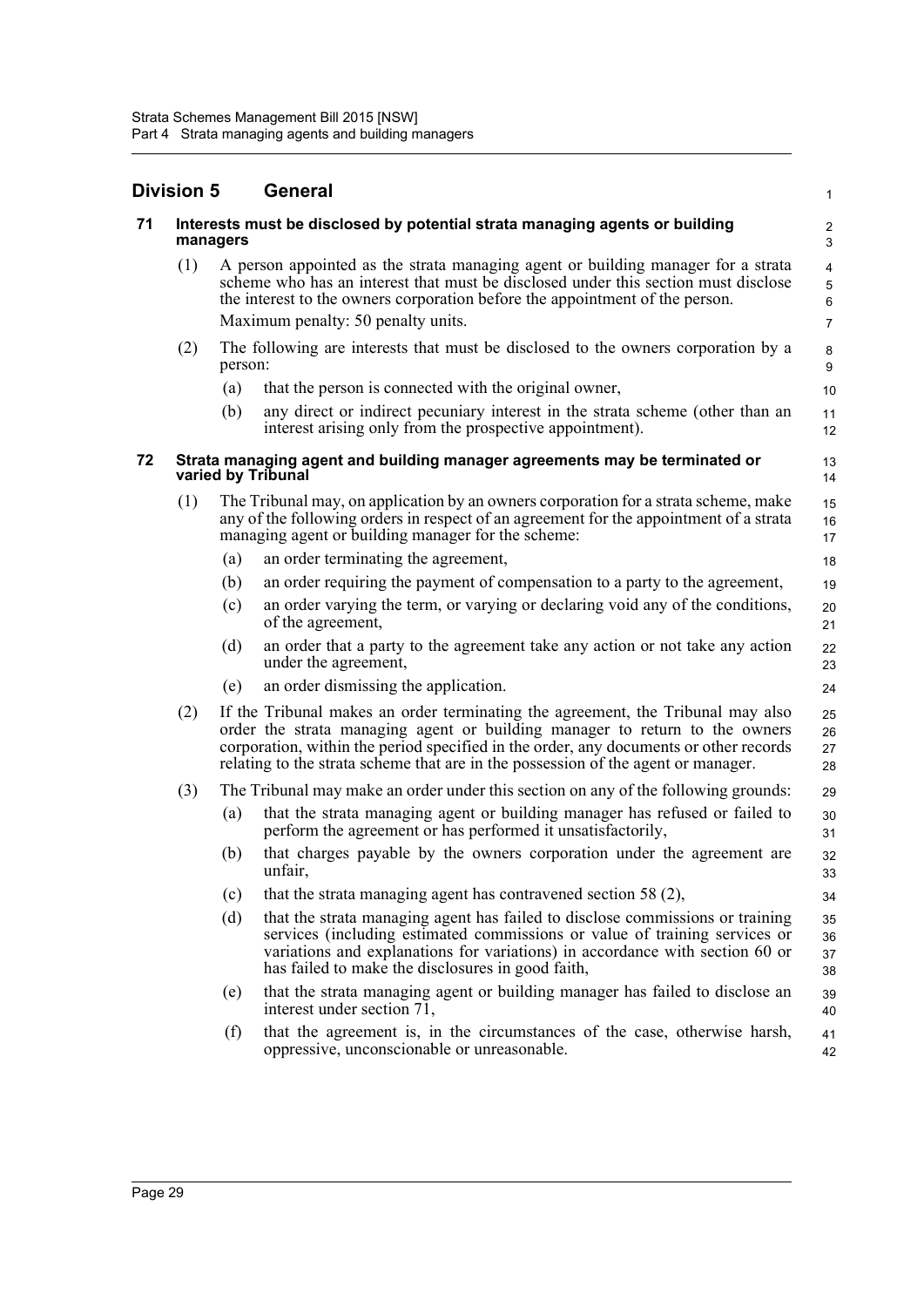| Part 5 |                   |       | <b>Financial management</b>                                                                                                                                                                                            | $\mathbf{1}$   |
|--------|-------------------|-------|------------------------------------------------------------------------------------------------------------------------------------------------------------------------------------------------------------------------|----------------|
|        | <b>Division 1</b> |       | <b>Funds and accounts of owners corporation</b>                                                                                                                                                                        | 2              |
| 73     |                   |       | <b>Administrative fund</b>                                                                                                                                                                                             | 3              |
|        | (1)               |       | <b>Establishment of fund</b>                                                                                                                                                                                           | 4              |
|        |                   |       | An owners corporation must establish an administrative fund.                                                                                                                                                           | 5              |
|        | (2)               |       | Amounts payable to fund                                                                                                                                                                                                | 6              |
|        |                   |       | An owners corporation must pay the following amounts into the administrative fund:                                                                                                                                     | $\overline{7}$ |
|        |                   | (a)   | the contributions levied on, and paid by, owners for payment into the fund,                                                                                                                                            | 8              |
|        |                   | (b)   | the proceeds of the disposal of any personal property of the owners<br>corporation,                                                                                                                                    | 9<br>10        |
|        |                   | (c)   | any fees paid to the owners corporation for inspection of its records and the<br>provision of information and certificates relating to its records,                                                                    | 11<br>12       |
|        |                   | (d)   | any monetary penalty payable to the owners corporation under this Act,                                                                                                                                                 | 13             |
|        |                   | (e)   | the proceeds of any investment of the fund.                                                                                                                                                                            | 14             |
|        | (3)               | fund: | An owners corporation may also pay the following amounts into the administrative                                                                                                                                       | 15<br>16       |
|        |                   | (a)   | any amounts paid to the owners corporation by way of discharge of insurance<br>claims,                                                                                                                                 | 17<br>18       |
|        |                   | (b)   | any income of the owners corporation (other than proceeds of any investment<br>of the capital works fund),                                                                                                             | 19<br>20       |
|        |                   | (c)   | any amount that may be, but is not required to be, paid into the fund under this<br>Act.                                                                                                                               | 21<br>22       |
|        | (4)               |       | Amounts payable from fund                                                                                                                                                                                              | 23             |
|        |                   |       | An owners corporation may pay money from its administrative fund only for the<br>following purposes:                                                                                                                   | 24<br>25       |
|        |                   | (a)   | payments of the kind for which estimates have been made under section 79 (1),                                                                                                                                          | 26             |
|        |                   | (b)   | payments made in accordance with this Division on a distribution of a surplus<br>in the fund,                                                                                                                          | 27<br>28       |
|        |                   | (c)   | payments to a member of the strata committee of the owners corporation in<br>accordance with this Act,                                                                                                                 | 29<br>30       |
|        |                   | (d)   | other payments in connection with exercising its functions under this Act or<br>the by-laws, or the Strata Schemes Development Act 2015, except payments<br>that are permitted to be made from the capital works fund, | 31<br>32<br>33 |
|        |                   | (e)   | any monetary penalty payable by the owners corporation under this Act,                                                                                                                                                 | 34             |
|        |                   | (f)   | the transfer of money to the capital works fund or to pay expenditure that<br>should have been paid from the capital works fund.                                                                                       | 35<br>36       |
| 74     |                   |       | <b>Capital works fund</b>                                                                                                                                                                                              | 37             |
|        | (1)               |       | <b>Establishment of fund</b>                                                                                                                                                                                           | 38             |
|        |                   |       | An owners corporation must establish a capital works fund.                                                                                                                                                             | 39             |
|        | (2)               |       | Amounts payable to fund                                                                                                                                                                                                | 40             |
|        |                   | (a)   | An owners corporation must pay the following amounts into the capital works fund:<br>the contributions levied on, and paid by, owners for payment into the fund,                                                       | 41<br>42       |
|        |                   |       |                                                                                                                                                                                                                        |                |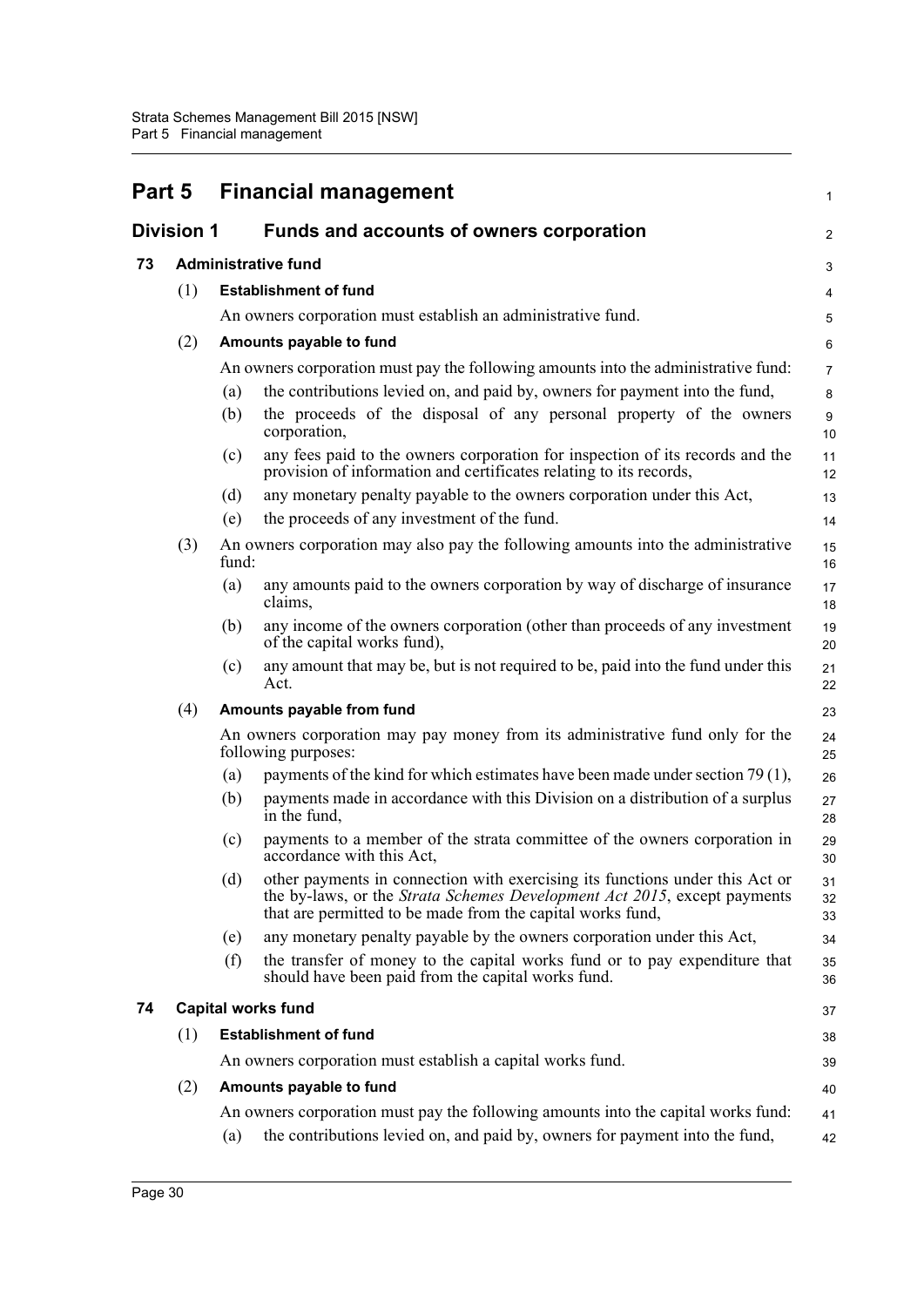|    |     | (b)       | any amounts paid to the owners corporation by way of discharge of insurance<br>claims, unless paid into the administrative fund,                                                                                       | $\mathbf{1}$<br>$\overline{2}$ |
|----|-----|-----------|------------------------------------------------------------------------------------------------------------------------------------------------------------------------------------------------------------------------|--------------------------------|
|    |     | (c)       | any amounts paid to the owners corporation under Part 11,                                                                                                                                                              | 3                              |
|    |     | (d)       | any amount received by the owners corporation that is not required or<br>permitted to be paid into the administrative fund,                                                                                            | 4<br>5                         |
|    |     | (e)       | the proceeds of any investment of the fund.                                                                                                                                                                            | 6                              |
|    | (3) | fund:     | An owners corporation may also pay the following amounts into the capital works                                                                                                                                        | $\overline{7}$<br>8            |
|    |     | (a)       | any income of the owners corporation,                                                                                                                                                                                  | 9                              |
|    |     | (b)       | any amount that may be, but is not required to be, paid into the fund under this<br>Act.                                                                                                                               | 10<br>11                       |
|    | (4) |           | Amounts payable from fund                                                                                                                                                                                              | 12                             |
|    |     |           | An owners corporation may pay money from its capital works fund only for the<br>following purposes:                                                                                                                    | 13<br>14                       |
|    |     | (a)       | payments of the kind for which estimates have been made under section 79 (2),                                                                                                                                          | 15                             |
|    |     | (b)       | payments made in accordance with this Division on a distribution of a surplus<br>in the fund,                                                                                                                          | 16<br>17                       |
|    |     | (c)       | payments of amounts for the purposes of Part 11,                                                                                                                                                                       | 18                             |
|    |     | (d)       | the transfer of money to the administrative fund or to pay expenditure that<br>should have been paid from the administrative fund.                                                                                     | 19<br>20                       |
|    | (5) |           | <b>Exemption</b>                                                                                                                                                                                                       | 21                             |
|    |     |           | An owners corporation for a strata scheme comprising 2 lots need not establish a<br>capital works fund if:                                                                                                             | 22<br>23                       |
|    |     | (a)       | the owners corporation so determines by unanimous resolution, and                                                                                                                                                      | 24                             |
|    |     | (b)       | the buildings comprised in one of those lots are physically detached from the<br>buildings comprised in the other lot, and                                                                                             | 25<br>26                       |
|    |     | (c)       | no building or part of a building in the strata scheme is situated outside those<br>lots.                                                                                                                              | 27<br>28                       |
| 75 |     |           | Investment of money in administrative fund or capital works fund                                                                                                                                                       | 29                             |
|    | (1) |           | An owners corporation may invest any money in its administrative fund or capital<br>works fund in any manner permitted by law for the investment of trust funds or in<br>any investment prescribed by the regulations. | 30<br>31<br>32                 |
|    | (2) |           | Any interest received on an investment made under this section forms part of the fund<br>to which the investment belongs.                                                                                              | 33<br>34                       |
| 76 |     |           | Use of administrative fund or capital works fund for purposes of other fund                                                                                                                                            | 35                             |
|    | (1) | $2$ lots: | This section applies if the owners corporation for a strata scheme having more than                                                                                                                                    | 36<br>37                       |
|    |     | (a)       | transfers money from the administrative fund to the capital works fund or uses<br>the administrative fund to meet expenditure that should have been met from<br>the capital works fund, or                             | 38<br>39<br>40                 |
|    |     | (b)       | transfers money from the capital works fund to the administrative fund or uses<br>the capital works fund to reimburse expenditure that should have been met<br>from the administrative fund.                           | 41<br>42<br>43                 |
|    |     |           |                                                                                                                                                                                                                        |                                |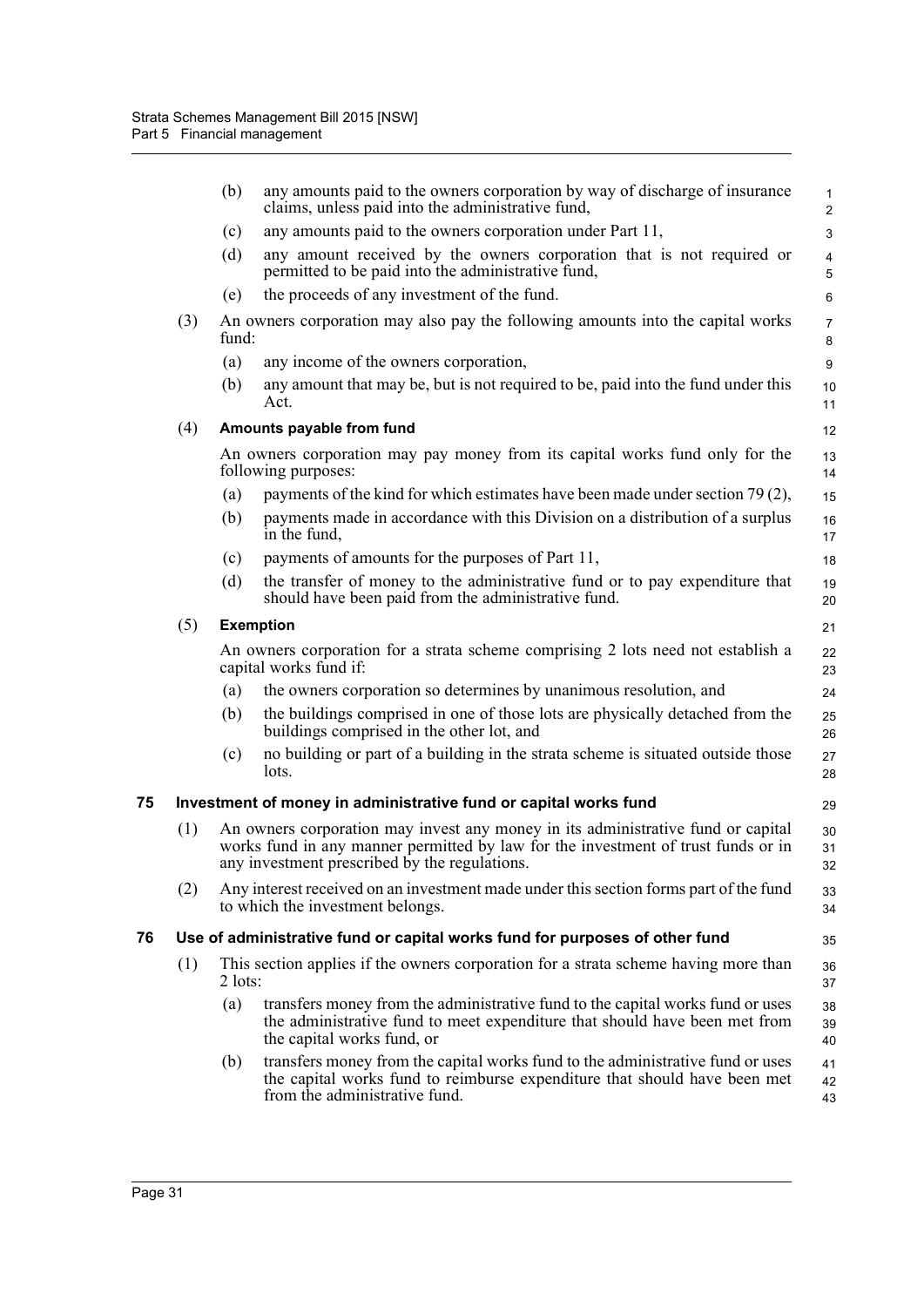- (2) The owners corporation must, not later than 3 months after the transfer or use, determine the amount to be levied as a contribution to the fund from which the transfer or use was made to reimburse the amounts paid from the fund. Section 81 (3) and (5) apply to a contribution determined under this subsection. **77 Distribution of surplus money in administrative fund or capital works fund** (1) An owners corporation for a strata scheme may, in accordance with a unanimous resolution, distribute between the owners any money in its administrative fund or capital works fund that is not, in the opinion of the owners corporation, required for the purposes of either fund. (2) A distribution to an owner of a lot or other person entitled to receive it under this section must be made in the same proportion that the unit entitlement of the lot bears to the aggregate unit entitlement. (3) Any money distributed under this section in relation to a lot that is subject to a mortgage or covenant charge shown on the strata roll is to be paid: (a) in accordance with the joint directions of the owner of the lot and the mortgagee or covenant chargee, or (b) if they cannot agree—in accordance with an order under this section. (4) The Tribunal may, on application by an owners corporation, an owner of a lot that is subject to a mortgage or covenant charge, or the mortgagee or covenant chargee concerned, make an order as to the payment of money under subsection (3). (5) An application under this section is to be made to, and determined by, the Supreme Court (and not the Tribunal) if: (a) the title to land is in question otherwise than incidentally, or 1  $\overline{2}$  3 4 5 6 7 8 9 10 11 12 13 14 15 16 17 18 19 20 21 22 23 24
	- (b) the matter is incidental to other proceedings being dealt with by the Court.

## **78 Accounts of owners corporation**

- (1) An owners corporation must pay any amounts that are received by it and are not otherwise invested in accordance with this Act into an account established in an authorised deposit-taking institution in the name of the owners corporation. 26 27 28
- (2) This section does not apply to an owners corporation that has appointed a strata managing agent to whom the duty of the owners corporation under this section is delegated in accordance with this Act.  $29$ 30 31

# **Division 2 Contributions by owners**

#### **79 Estimates to be prepared of contributions to administrative and capital works funds** 33

- (1) An owners corporation must, not later than 14 days after the constitution of the owners corporation and at each annual general meeting after that, estimate how much money it will need to credit to its administrative fund for actual and expected expenditure: 34 35 36 37
	- (a) to maintain in good condition on a day-to-day basis the common property and any personal property vested in the owners corporation, and 38 39
	- (b) to provide for insurance premiums, and
	- (c) to meet other recurrent expenses.

**Note.** Recurrent expenses would include such regular expenses as insurance, water charges, electricity charges, carpet cleaning, lawn mowing services and the like and minor expenses relating to maintenance of the common property. 42 43 44

25

32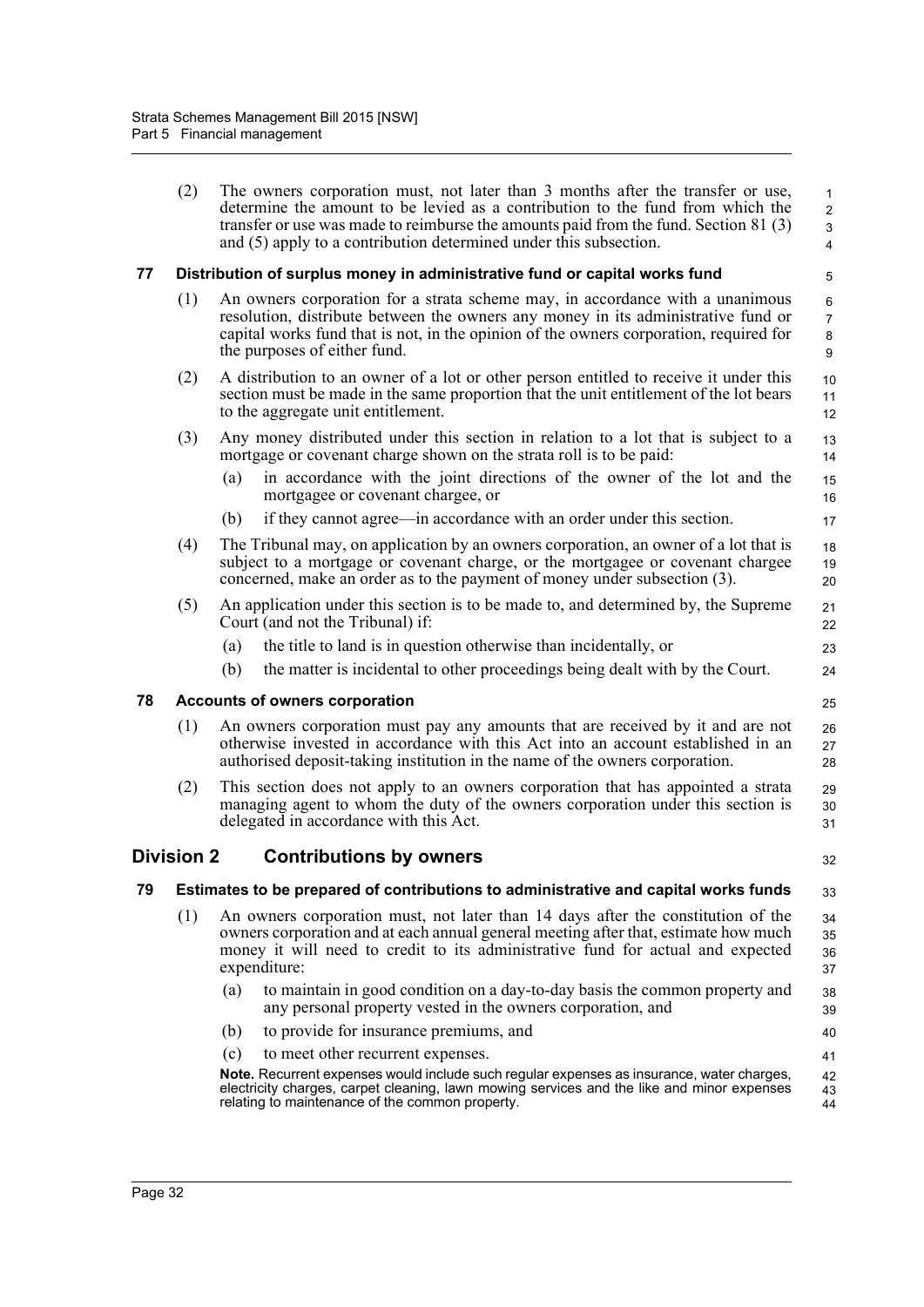|    | (2) |     | An owners corporation must, at each annual general meeting, estimate how much<br>money it will need to credit to its capital works fund for actual and expected<br>expenditure:                                                                                                                | $\mathbf{1}$<br>$\overline{c}$<br>3 |
|----|-----|-----|------------------------------------------------------------------------------------------------------------------------------------------------------------------------------------------------------------------------------------------------------------------------------------------------|-------------------------------------|
|    |     | (a) | for painting or repainting any part of the common property which is a building<br>or other structure, and                                                                                                                                                                                      | $\overline{\mathbf{4}}$<br>5        |
|    |     | (b) | to acquire personal property, and                                                                                                                                                                                                                                                              | 6                                   |
|    |     | (c) | to renew or replace personal property, and                                                                                                                                                                                                                                                     | 7                                   |
|    |     | (d) | to renew or replace fixtures and fittings that are part of the common property,<br>and                                                                                                                                                                                                         | 8<br>9                              |
|    |     | (e) | to replace or repair the common property, and                                                                                                                                                                                                                                                  | 10                                  |
|    |     | (f) | to meet other expenses of a capital nature.                                                                                                                                                                                                                                                    | 11                                  |
|    |     |     | Note. Expenses of a capital nature would include expenses in relation to major repairs or<br>improvements to the common property or personal property of the owners corporation, such<br>as replacement of roofing, guttering or fences and the like.                                          | 12<br>13<br>14                      |
|    | (3) |     | When estimating amounts needed to be credited to the administrative fund or the<br>capital works fund, the owners corporation must have before it, and take into<br>account, a statement of the existing financial situation of the strata scheme and an<br>estimate of receipts and payments. | 15<br>16<br>17<br>18                |
|    | (4) |     | An estimate prepared before the first annual general meeting of an owners<br>corporation is to take into account the initial maintenance schedule provided by the<br>original owner for that meeting.                                                                                          | 19<br>20<br>21                      |
|    | (5) |     | In estimating amounts to be credited to the capital works fund, an owners corporation<br>is to take into account anticipated major expenditure identified in the 10-year plan for<br>the capital works fund proposed under this Division.                                                      | 22<br>23<br>24                      |
|    | (6) |     | An owners corporation of a large strata scheme must include in the estimates<br>prepared at an annual general meeting:                                                                                                                                                                         | 25<br>26                            |
|    |     | (a) | specific amounts in relation to each item or matter on which the owners<br>corporation intends to spend money, or on which the owners corporation is<br>aware money will be likely to be spent, in the period until the next annual<br>general meeting, and                                    | 27<br>28<br>29<br>30                |
|    |     | (b) | a note as to any difference between the estimates and the 10-year plan for the<br>capital works fund prepared under this Division and the reasons for the<br>difference.                                                                                                                       | 31<br>32<br>33                      |
| 80 |     |     | Owners corporation to prepare 10-year capital works fund plan                                                                                                                                                                                                                                  | 34                                  |
|    |     |     | (1) An owners corporation is to prepare a plan of anticipated major expenditure to be met<br>from the capital works fund for a 10-year period commencing on the first annual<br>general meeting of the owners corporation.                                                                     | 35<br>36<br>37                      |
|    | (2) |     | An owners corporation is to prepare a plan for each 10-year period following the<br>10-year period to which the first plan applied. The plan is to be prepared for the<br>annual general meeting at which the period covered by the previous plan expires.                                     | 38<br>39<br>40                      |
|    | (3) |     | An owners corporation may, by resolution at a general meeting, review, revise or<br>replace a 10-year plan prepared under this section and must review the plan at least<br>once every 5 years.                                                                                                | 41<br>42<br>43                      |
|    | (4) |     | A plan under this section is to include the following:                                                                                                                                                                                                                                         | 44                                  |
|    |     | (a) | details of proposed work or maintenance,                                                                                                                                                                                                                                                       | 45                                  |
|    |     | (b) | the timing and anticipated costs of any proposed work,                                                                                                                                                                                                                                         | 46                                  |
|    |     | (c) | the source of funding for any proposed work,                                                                                                                                                                                                                                                   | 47                                  |
|    |     |     |                                                                                                                                                                                                                                                                                                |                                     |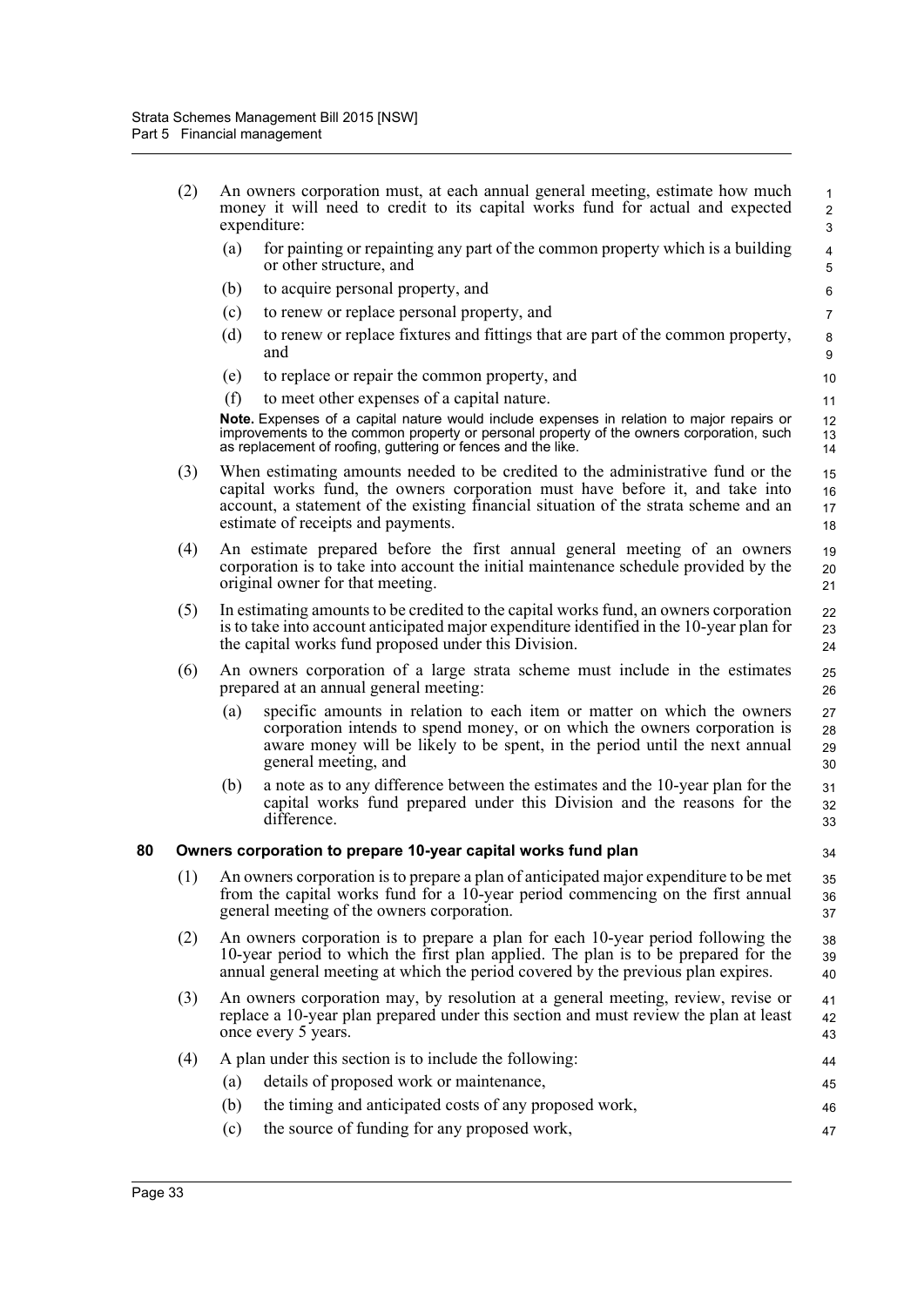|    |     | (d)<br>any other matter the owners corporation thinks fit,                                                                                                                                                                                                                                                                                                                       | $\mathbf{1}$                      |
|----|-----|----------------------------------------------------------------------------------------------------------------------------------------------------------------------------------------------------------------------------------------------------------------------------------------------------------------------------------------------------------------------------------|-----------------------------------|
|    |     | any other matter prescribed by the regulations for the purposes of this section.<br>(e)                                                                                                                                                                                                                                                                                          | $\overline{2}$                    |
|    | (5) | A plan under this section is to be finalised by the end of the next annual general<br>meeting of the owners corporation after the annual general meeting for which the<br>plan is prepared.                                                                                                                                                                                      | 3<br>$\overline{\mathbf{4}}$<br>5 |
|    | (6) | An owners corporation may engage expert assistance in the preparation of a plan<br>under this section.                                                                                                                                                                                                                                                                           | 6<br>$\overline{7}$               |
|    | (7) | An owners corporation is, so far as practicable (and subject to any adjustment under<br>this section), to implement each plan prepared under this section.                                                                                                                                                                                                                       | 8<br>9                            |
| 81 |     | Owners corporation to set contributions to administrative and capital works funds                                                                                                                                                                                                                                                                                                | 10                                |
|    | (1) | The owners corporation must determine the amounts to be levied as a contribution to<br>the administrative fund and the capital works fund to raise the amounts estimated as<br>needing to be credited to those funds.                                                                                                                                                            | 11<br>12<br>13                    |
|    | (2) | That determination must be made at the same meeting at which those estimated<br>amounts are determined.                                                                                                                                                                                                                                                                          | 14<br>15                          |
|    | (3) | The owners corporation must levy on each person liable for it such a contribution.                                                                                                                                                                                                                                                                                               | 16                                |
|    | (4) | If the owners corporation is subsequently faced with other expenses it cannot at once<br>meet from either fund, it must levy on each owner of a lot in the strata scheme a<br>contribution to the administrative fund or capital works fund, determined at a general<br>meeting of the owners corporation, in order to meet the expenses.                                        | 17<br>18<br>19<br>20              |
|    | (5) | A contribution is, if an owners corporation so determines, payable by the regular<br>periodic instalments specified in the determination setting the amount of the<br>contribution.                                                                                                                                                                                              | 21<br>22<br>23                    |
| 82 |     | Individual contributions may be larger if greater insurance costs                                                                                                                                                                                                                                                                                                                | 24                                |
|    |     |                                                                                                                                                                                                                                                                                                                                                                                  |                                   |
|    | (1) | If the use to which a lot in a strata scheme is put causes an insurance premium for the<br>strata scheme to be greater than it would be if it were not put to that use, so much of<br>a contribution payable by the owner of the lot as is attributable to insurance<br>premiums may, with the consent of the owner, be increased to reflect the extra<br>amount of the premium. | 25<br>26<br>27<br>28<br>29        |
|    | (2) | The Tribunal may, on application, make an order for payment of contributions of a<br>different amount to one or more contributions levied or proposed by an owners<br>corporation on an owner if the Tribunal is of the opinion that the owner's consent has<br>been unreasonably refused under this section.                                                                    | 30<br>31<br>32<br>33              |
|    | (3) | An application for an order under this section may be made by the lessor of a<br>leasehold strata scheme, an owners corporation, an owner of a lot or a mortgagee in<br>possession.                                                                                                                                                                                              | 34<br>35<br>36                    |
| 83 |     | <b>Levying of contributions</b>                                                                                                                                                                                                                                                                                                                                                  | 37                                |
|    | (1) | An owners corporation levies a contribution required to be paid to the administrative<br>fund or capital works fund by an owner of a lot by giving the owner written notice of<br>the contribution payable.                                                                                                                                                                      | 38<br>39<br>40                    |
|    | (2) | Contributions levied by an owners corporation must be levied in respect of each lot<br>and are payable (subject to this section and section 82) by the owners in shares<br>proportional to the unit entitlements of their respective lots.                                                                                                                                       | 41<br>42<br>43                    |
|    | (3) | Any contribution levied by an owners corporation becomes due and payable to the<br>owners corporation on the date set out in the notice of the contribution. The date must<br>be at least 30 days after the notice is given.                                                                                                                                                     | 44<br>45<br>46                    |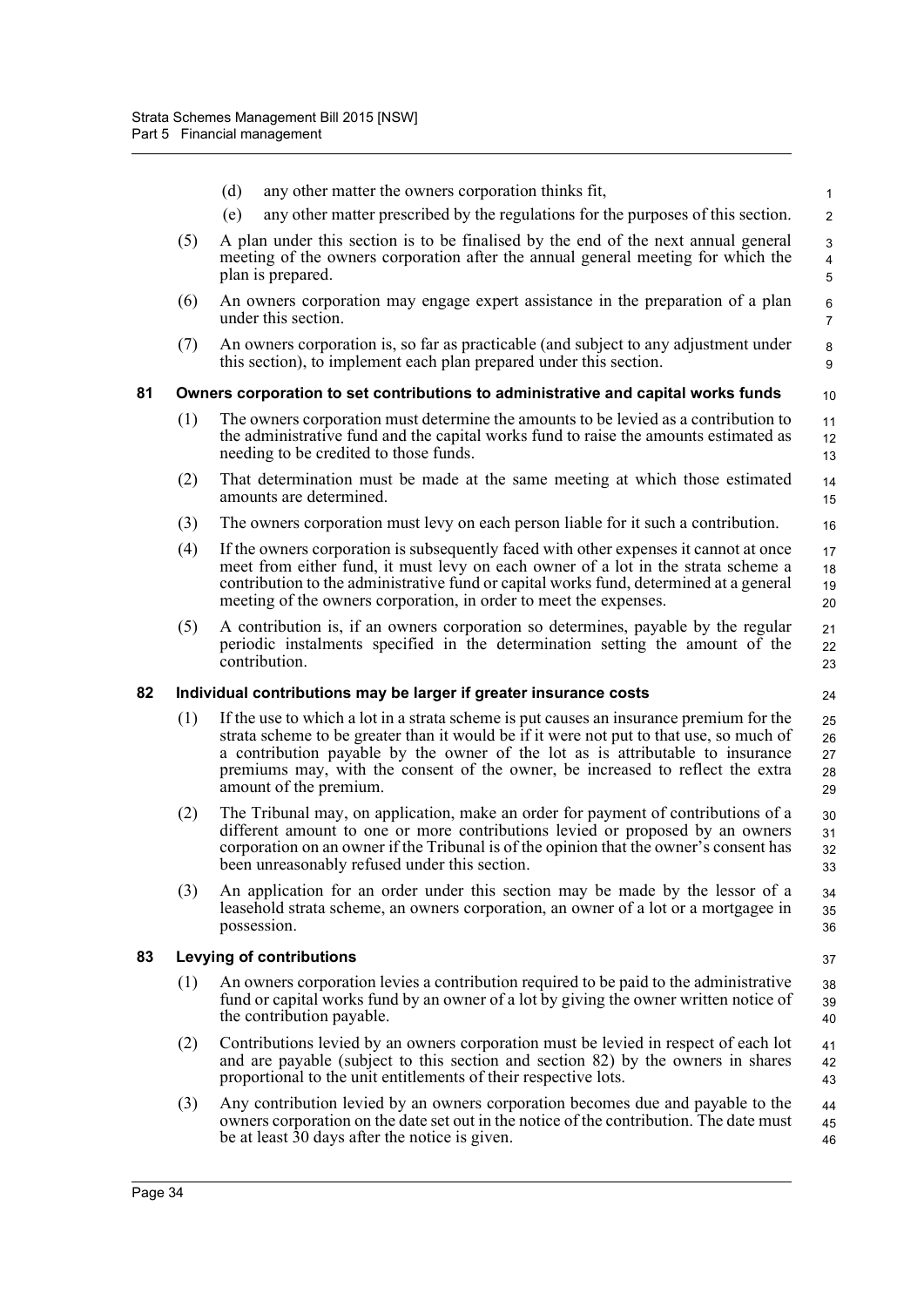|    | (4) | Regular periodic contributions to the administrative fund and capital works fund of<br>an owners corporation are taken to have been duly levied on an owner of a lot even<br>though notice levying the contributions was not given to the owner.                                                                                    | $\mathbf{1}$<br>$\overline{2}$<br>3 |
|----|-----|-------------------------------------------------------------------------------------------------------------------------------------------------------------------------------------------------------------------------------------------------------------------------------------------------------------------------------------|-------------------------------------|
| 84 |     | Liability of persons other than owners for contributions                                                                                                                                                                                                                                                                            | 4                                   |
|    | (1) | If, at the time a person becomes the owner of a lot, another person is liable to pay a<br>contribution in respect of the lot, the owner is jointly and severally liable with the<br>other person for the payment of the contribution and any interest on the contribution.                                                          | 5<br>6<br>$\overline{7}$            |
|    | (2) | A mortgagee or covenant chargee in possession of a lot is jointly and severally liable<br>with the owner of the lot:                                                                                                                                                                                                                | $\bf 8$<br>9                        |
|    |     | for any regular periodic contributions to the administrative fund or capital<br>(a)<br>works fund together with any interest on those contributions, and                                                                                                                                                                            | 10<br>11                            |
|    |     | for any other contribution together with interest on that contribution taken to<br>(b)<br>recover unpaid contributions, if the mortgage or covenant chargee has been<br>given written notice of the levy of the contribution, and                                                                                                   | 12<br>13<br>14                      |
|    |     | for any costs payable as a debtor in respect of enforcement action to recover<br>(c)<br>unpaid contributions.                                                                                                                                                                                                                       | 15<br>16                            |
|    | (3) | Subsection (2) does not affect the liability of an owner of a lot for any contribution<br>levied under this section.                                                                                                                                                                                                                | 17<br>18                            |
| 85 |     | Interest, discounts on contributions and payment plans                                                                                                                                                                                                                                                                              | 19                                  |
|    | (1) | A contribution, if not paid when it becomes due and payable, bears until paid simple<br>interest at an annual rate of 10% or, if the regulations provide for another rate, that<br>other rate.                                                                                                                                      | 20<br>21<br>22                      |
|    | (2) | Interest is not payable if the contribution is paid not later than one month after it<br>becomes due and payable.                                                                                                                                                                                                                   | 23<br>24                            |
|    | (3) | However, an owners corporation may by resolution determine (either generally or in<br>a particular case) that a contribution is to bear no interest.                                                                                                                                                                                | 25<br>26                            |
|    | (4) | An owners corporation may, by resolution at a general meeting, determine (either<br>generally or in a particular case) that a person may pay 10% less of a contribution<br>levied if the person pays the contribution before the date on which it becomes due<br>and payable.                                                       | 27<br>28<br>29<br>30                |
|    | (5) | An owners corporation may, by resolution at a general meeting, agree to enter into<br>payment plans, either generally or in particular cases, for the payment of overdue<br>contributions. A payment plan is to be limited to a period of 12 months but a further<br>plan may be agreed to by the owners corporation by resolution. | 31<br>32<br>33<br>34                |
|    | (6) | The regulations may prescribe requirements for payment plans.                                                                                                                                                                                                                                                                       | 35                                  |
|    | (7) | The existence of a payment plan does not limit any right of the owners corporation<br>to take action to recover the amount of unpaid contributions.                                                                                                                                                                                 | 36<br>37                            |
|    | (8) | The Tribunal may, on application by an owner, order that no interest is chargeable on<br>a specified contribution if the Tribunal is satisfied that the owners corporation should<br>reasonably have made a determination not to charge interest for the late contribution.                                                         | 38<br>39<br>40                      |
| 86 |     | Recovery of unpaid contributions and interest                                                                                                                                                                                                                                                                                       | 41                                  |
|    | (1) | The Tribunal may, on application by an owners corporation, order an owner of a lot<br>in the strata scheme, or other person, to pay any of the following that are payable by<br>the owner or other person under this Act:                                                                                                           | 42<br>43<br>44                      |
|    |     | a contribution not paid at the end of one month after it becomes due and<br>(a)<br>payable,                                                                                                                                                                                                                                         | 45<br>46                            |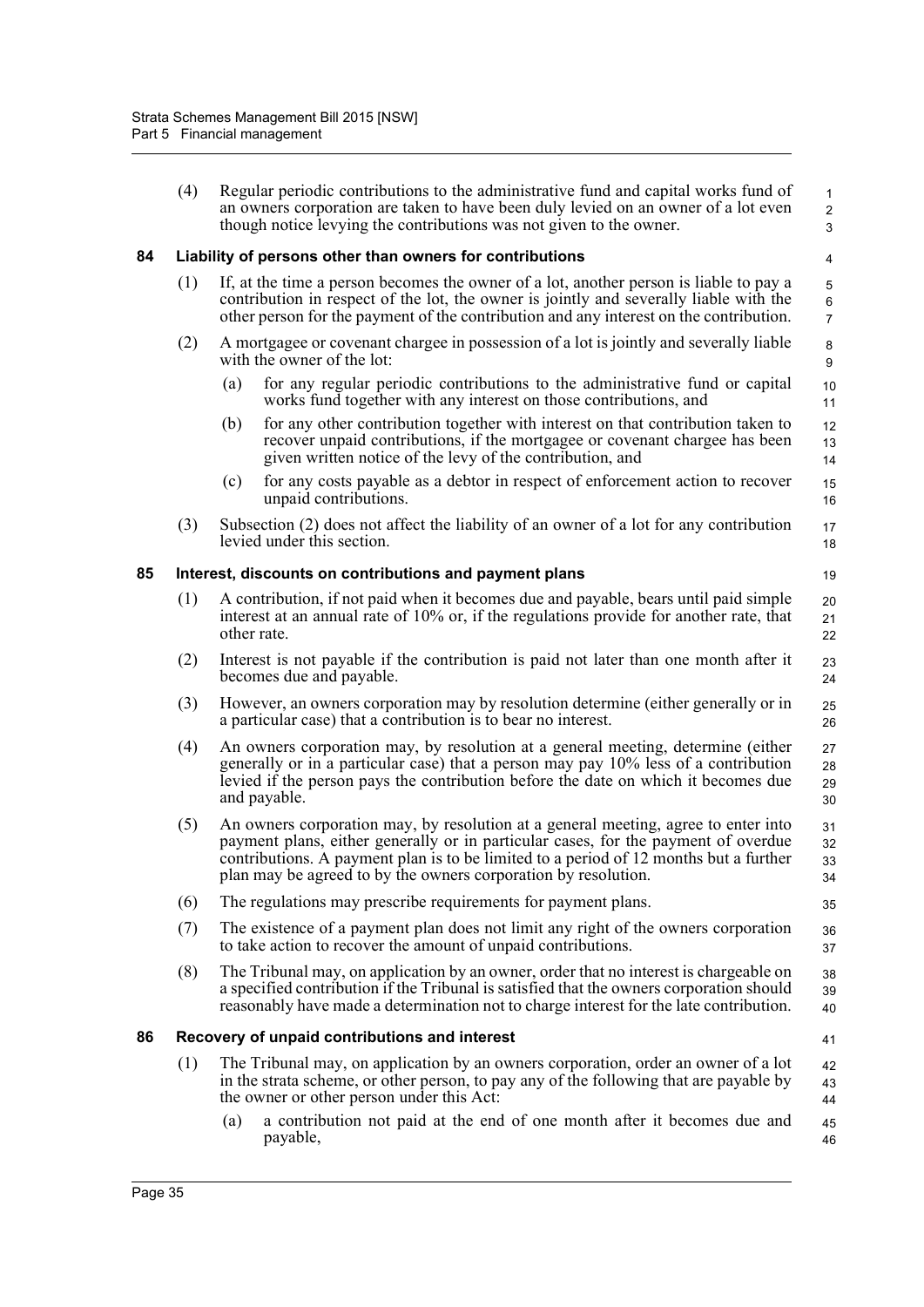|    |        | (b)      | any interest payable on an unpaid contribution,                                                                                                                                                                                                                                                                                                                                                                                                                                           | $\mathbf{1}$                     |
|----|--------|----------|-------------------------------------------------------------------------------------------------------------------------------------------------------------------------------------------------------------------------------------------------------------------------------------------------------------------------------------------------------------------------------------------------------------------------------------------------------------------------------------------|----------------------------------|
|    |        | (c)      | the expenses of the owners corporation incurred in recovering any such<br>amounts.                                                                                                                                                                                                                                                                                                                                                                                                        | $\overline{2}$<br>$\mathfrak{S}$ |
|    |        |          | Note. Section 78 of the Civil and Administrative Tribunal Act 2013 provides for the recovery<br>as a judgment debt of amounts ordered to be paid by the Tribunal.                                                                                                                                                                                                                                                                                                                         | $\overline{\mathbf{4}}$<br>5     |
|    | (2)    |          | An owners corporation may, without obtaining an order under this section, recover<br>as a debt in a court of competent jurisdiction any of the following:                                                                                                                                                                                                                                                                                                                                 | 6<br>$\overline{7}$              |
|    |        | (a)      | a contribution not paid at the end of one month after it becomes due and<br>payable,                                                                                                                                                                                                                                                                                                                                                                                                      | 8<br>$\boldsymbol{9}$            |
|    |        | (b)      | any interest payable on an unpaid contribution,                                                                                                                                                                                                                                                                                                                                                                                                                                           | 10                               |
|    |        | (c)      | the expenses of the owners corporation incurred in recovering any such<br>amounts.                                                                                                                                                                                                                                                                                                                                                                                                        | 11<br>12                         |
|    | (3)    | belongs. | Interest paid or recovered forms part of the fund to which the relevant contribution                                                                                                                                                                                                                                                                                                                                                                                                      | 13<br>14                         |
|    | (4)    |          | An owners corporation must not take action to recover an amount under this section<br>unless it has given the person against whom the action is to be taken at least 21 days<br>notice of the action.                                                                                                                                                                                                                                                                                     | 15<br>16<br>17                   |
|    | (5)    |          | The notice of the action must set out the following:                                                                                                                                                                                                                                                                                                                                                                                                                                      | 18                               |
|    |        | (a)      | the amount of the contribution, interest or expenses sought to be recovered,                                                                                                                                                                                                                                                                                                                                                                                                              | 19                               |
|    |        | (b)      | the recovery action proposed,                                                                                                                                                                                                                                                                                                                                                                                                                                                             | 20                               |
|    |        | (c)      | any other matter prescribed by the regulations for the purposes of this<br>subsection.                                                                                                                                                                                                                                                                                                                                                                                                    | 21<br>22                         |
| 87 |        |          | Orders varying contributions or payment methods                                                                                                                                                                                                                                                                                                                                                                                                                                           | 23                               |
|    | (1)    |          | The Tribunal may, on application, make either or both of the following orders if the<br>Tribunal considers that any amount levied or proposed to be levied by way of<br>contributions is inadequate or excessive or that the manner of payment of<br>contributions is unreasonable:                                                                                                                                                                                                       | 24<br>25<br>26<br>27             |
|    |        | (a)      | an order for payment of contributions of a different amount,                                                                                                                                                                                                                                                                                                                                                                                                                              | 28                               |
|    |        | (b)      | an order for payment of contributions in a different manner.                                                                                                                                                                                                                                                                                                                                                                                                                              | 29                               |
|    | (2)    |          | An application for an order may be made by the lessor of a leasehold strata scheme,<br>an owners corporation, an owner or a mortgagee in possession.                                                                                                                                                                                                                                                                                                                                      | 30<br>31                         |
| 88 |        |          | Effect of order varying contributions where payments have been made                                                                                                                                                                                                                                                                                                                                                                                                                       | 32                               |
|    |        |          | If a contribution that is the subject of an order by the Tribunal under this Division has<br>been wholly or partly paid:                                                                                                                                                                                                                                                                                                                                                                  | 33<br>34                         |
|    |        | (a)      | an order to pay more has effect as if the owners corporation had decided to<br>levy a contribution equal to the difference, and                                                                                                                                                                                                                                                                                                                                                           | 35<br>36                         |
|    |        | (b)      | an order to pay less imposes a duty on the owners corporation to refund the<br>difference.                                                                                                                                                                                                                                                                                                                                                                                                | 37<br>38                         |
| 89 | levies |          | Order requiring original owner to pay compensation for inadequate estimates and                                                                                                                                                                                                                                                                                                                                                                                                           | 39<br>40                         |
|    | (1)    |          | The Tribunal may, on application by the owners corporation for or an owner of a lot<br>in the strata scheme, order the original owner of the strata scheme to pay<br>compensation to the owners corporation if the Tribunal determines that the estimates<br>and levies determined during the initial period for the purposes of determining and<br>meeting expenditures relating to the scheme were inadequate to meet the actual or<br>expected expenditures of the owners corporation. | 41<br>42<br>43<br>44<br>45<br>46 |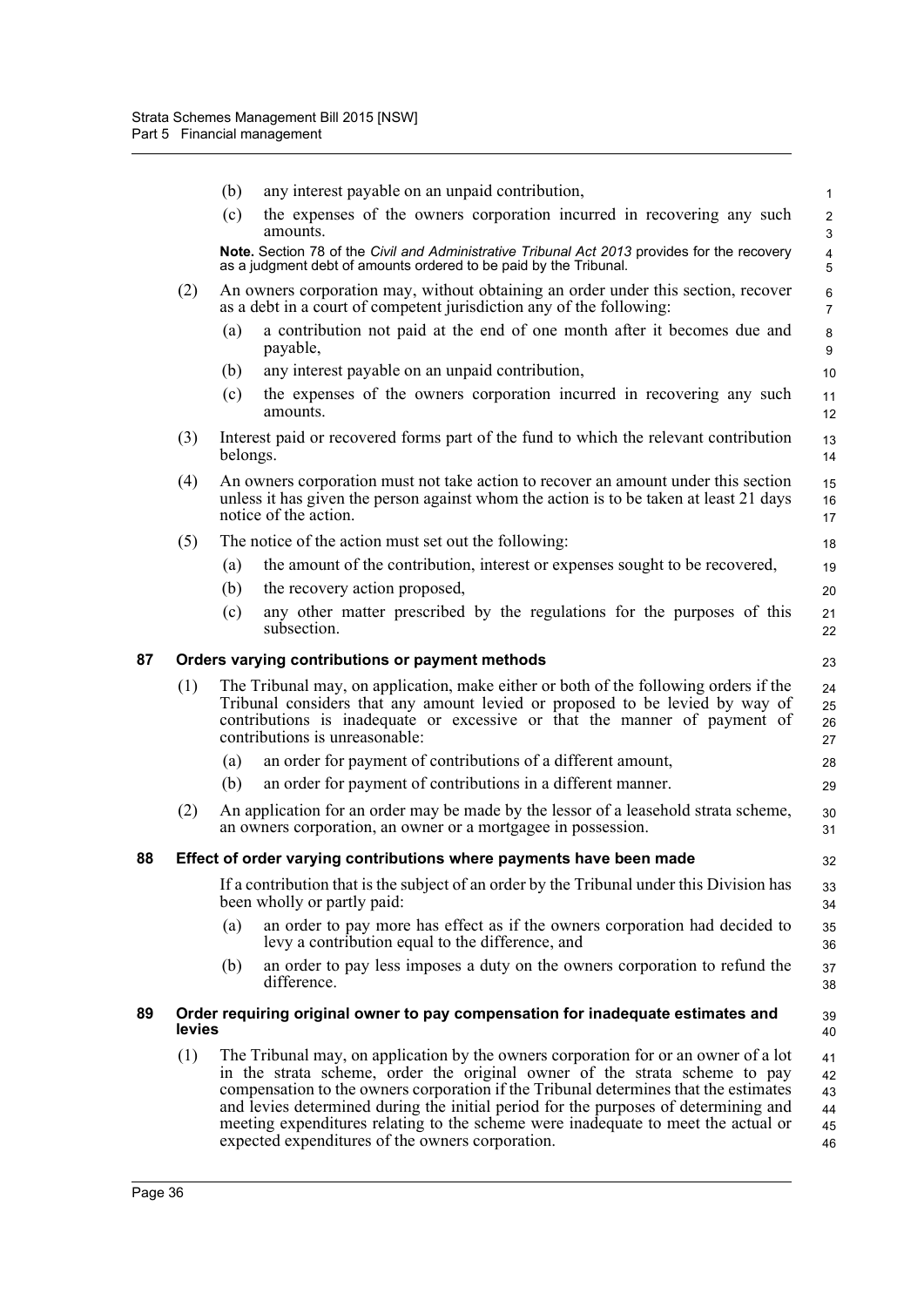|    | (2)                                                                                                 |             | The Tribunal must not make an order under this section if the original owner satisfies<br>the Tribunal that the original owner used due care and diligence in determining the<br>estimates and levies.                                                                                                                                | 1<br>$\overline{2}$<br>3                  |  |  |
|----|-----------------------------------------------------------------------------------------------------|-------------|---------------------------------------------------------------------------------------------------------------------------------------------------------------------------------------------------------------------------------------------------------------------------------------------------------------------------------------|-------------------------------------------|--|--|
|    | (3)                                                                                                 |             | An application under this section must be made not later than 3 years after the end of<br>the initial period.                                                                                                                                                                                                                         | $\overline{\mathbf{4}}$<br>$\overline{5}$ |  |  |
| 90 |                                                                                                     | corporation | Contributions for legal costs awarded in proceedings between owners and owners                                                                                                                                                                                                                                                        | 6<br>7                                    |  |  |
|    | (1)                                                                                                 |             | This section applies to proceedings brought by one or more owners of lots against an<br>owners corporation or by an owners corporation against one or more owners of lots<br>(including one or more owners joined in third party proceedings).                                                                                        | 8<br>$\boldsymbol{9}$<br>10               |  |  |
|    | (2)                                                                                                 |             | The court may order in the proceedings that any money (including costs) payable by<br>an owners corporation under an order made in the proceedings must be paid from<br>contributions levied only in relation to the lots and in the proportions that are<br>specified in the order.                                                  | 11<br>12<br>13<br>14                      |  |  |
|    | (3)                                                                                                 |             | The owners corporation must, for the purpose of paying the money ordered to be paid<br>by it, levy contributions in accordance with the terms of the order and must pay the<br>money out of the contributions paid in accordance with that levy.                                                                                      | 15<br>16<br>17                            |  |  |
|    | (4)                                                                                                 |             | This Division (other than provisions relating to the amount of contributions) applies<br>to and in respect of contributions levied under this section in the same way as it<br>applies to other contributions levied under this Division.                                                                                             | 18<br>19<br>20                            |  |  |
| 91 | Information about contributions payable for retirement village<br>21                                |             |                                                                                                                                                                                                                                                                                                                                       |                                           |  |  |
|    |                                                                                                     |             | An owners corporation of a strata scheme for a retirement village (within the<br>meaning of the <i>Retirement Villages Act 1999</i> ) must, if requested by the operator of<br>the retirement village, give a statement in writing specifying the amount of current<br>contributions levied on a particular lot in the strata scheme. | 22<br>23<br>24<br>25                      |  |  |
|    | Division 3                                                                                          |             | Financial statements and accounting records of owners<br>corporation                                                                                                                                                                                                                                                                  | 26<br>27                                  |  |  |
| 92 | Owners corporation must prepare financial statements and statements of key<br>financial information |             |                                                                                                                                                                                                                                                                                                                                       | 28<br>29                                  |  |  |
|    | (1)                                                                                                 |             | An owners corporation must cause financial statements, and a statement of key<br>financial information, to be prepared for each reporting period for the administrative<br>fund, the capital works fund and any other fund kept by the owners corporation.                                                                            | 30<br>31<br>32                            |  |  |
|    | (2)                                                                                                 |             | The <i>reporting period</i> for financial statements or a statement of key financial<br>information prepared under this Division is:                                                                                                                                                                                                  | 33<br>34                                  |  |  |
|    |                                                                                                     | (a)         | the period that commences on the date of registration of the strata plan and<br>ends on a date that is not earlier than 2 months before the date of the first<br>annual general meeting, and                                                                                                                                          | 35<br>36<br>37                            |  |  |
|    |                                                                                                     | (b)         | each period that commences on the date up to which those statements were last<br>prepared under this Division and ends on a date that is not earlier than<br>2 months before the next succeeding annual general meeting.                                                                                                              | 38<br>39<br>40                            |  |  |
| 93 |                                                                                                     |             | <b>Requirements for financial statements</b>                                                                                                                                                                                                                                                                                          | 41                                        |  |  |
|    | (1)                                                                                                 |             | The financial statements are to be prepared on a cash or accrual basis and to comprise<br>only the following matters:                                                                                                                                                                                                                 | 42<br>43                                  |  |  |
|    |                                                                                                     | (a)         | a statement of income and expenditure for the administrative fund,                                                                                                                                                                                                                                                                    | 44                                        |  |  |
|    |                                                                                                     | (b)         | a statement of income and expenditure for the capital works fund,                                                                                                                                                                                                                                                                     | 45                                        |  |  |

Page 37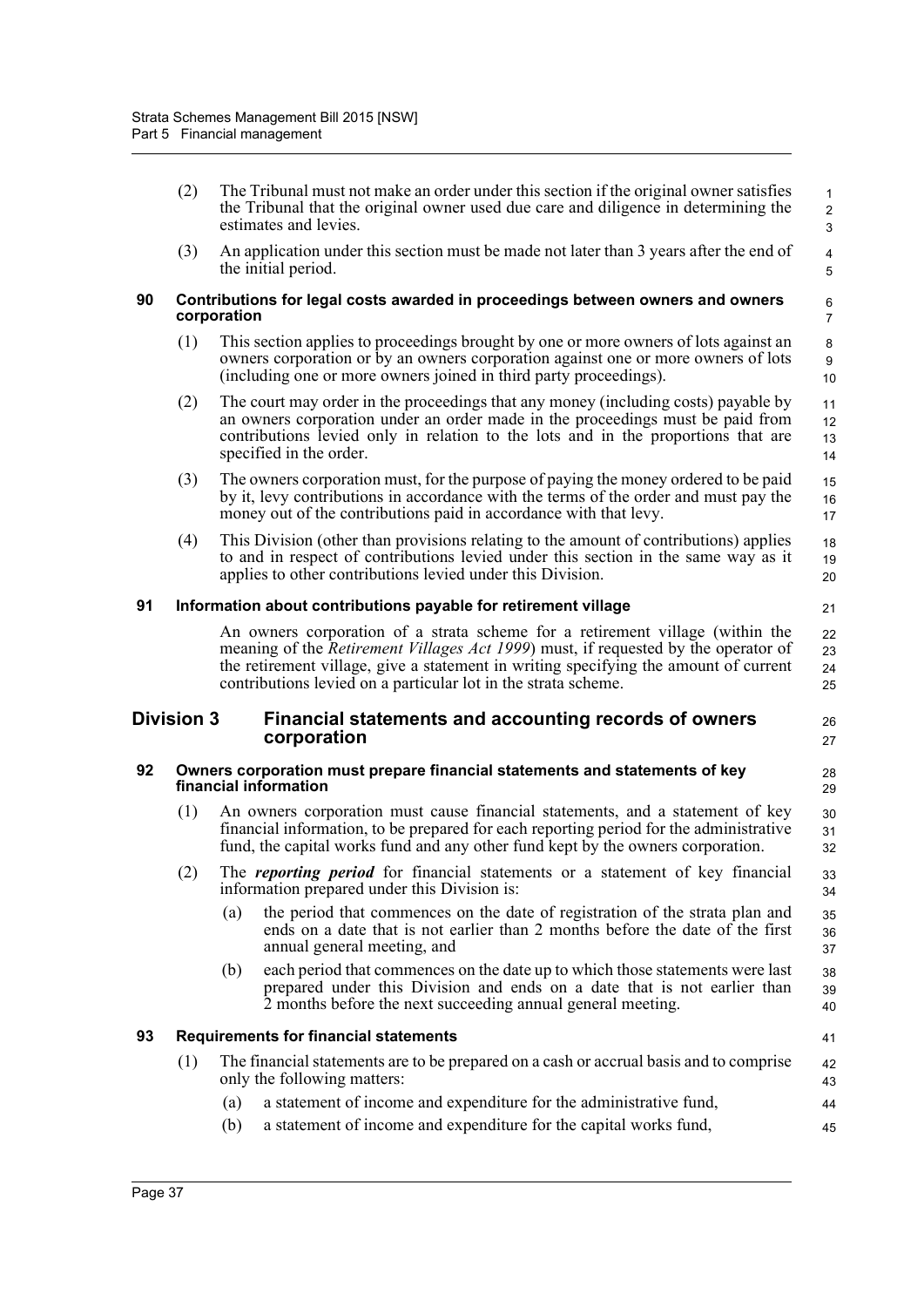|    |     | (c) | a statement of income and expenditure for any other fund kept by the owners<br>corporation.                                                                                                | $\mathbf{1}$<br>$\overline{2}$              |
|----|-----|-----|--------------------------------------------------------------------------------------------------------------------------------------------------------------------------------------------|---------------------------------------------|
|    | (2) |     | The financial statement for an administrative fund or capital works fund must specify<br>the following:                                                                                    | $\ensuremath{\mathsf{3}}$<br>$\overline{4}$ |
|    |     | (a) | the fund, and the reporting period, for which it is prepared,                                                                                                                              | $\sqrt{5}$                                  |
|    |     | (b) | the balance carried forward in the fund from the previous period,                                                                                                                          | 6                                           |
|    |     | (c) | the particulars and amount of each item of income of the fund received during<br>the current period,                                                                                       | $\overline{7}$<br>8                         |
|    |     | (d) | the particulars and amount of each item of expenditure from the fund during<br>the current period,                                                                                         | $\boldsymbol{9}$<br>10                      |
|    |     | (e) | the amount of the contribution to the fund determined for each person liable to<br>make such a contribution,                                                                               | 11<br>12                                    |
|    |     | (f) | the balance outstanding for each such contribution,                                                                                                                                        | 13                                          |
|    |     | (g) | the cash in the fund at the end of the current period,                                                                                                                                     | 14                                          |
|    |     | (h) | the balance of the fund,                                                                                                                                                                   | 15                                          |
|    |     | (i) | in respect of each liability to contribute to the fund—any unpaid arrears and<br>any balance outstanding.                                                                                  | 16<br>17                                    |
|    |     | (j) | the extent to which, at the end of the current period, the fund is in debit or<br>credit.                                                                                                  | 18<br>19                                    |
|    | (3) |     | The financial statements for any other fund must specify the following:                                                                                                                    | 20                                          |
|    |     | (a) | the fund, and the reporting period, for which it is prepared,                                                                                                                              | 21                                          |
|    |     | (b) | the balance carried forward in the fund from the previous period,                                                                                                                          | 22                                          |
|    |     | (c) | the particulars and amount of each item of income of the fund received during<br>the current period,                                                                                       | 23<br>24                                    |
|    |     | (d) | the particulars and amount of each item of expenditure from the fund during<br>the current period,                                                                                         | 25<br>26                                    |
|    |     | (e) | the cash in the fund at the end of the current period,                                                                                                                                     | 27                                          |
|    |     | (f) | the balance of the fund,                                                                                                                                                                   | 28                                          |
|    |     | (g) | the extent to which, at the end of the current period, the fund is in debit or<br>credit.                                                                                                  | 29<br>30                                    |
| 94 |     |     | <b>Statement of key financial information</b>                                                                                                                                              | 31                                          |
|    |     |     | (1) The statement of key financial information for an administrative fund or capital<br>works fund must be in the form prescribed by the regulations and specify the<br>following matters: | 32<br>33<br>34                              |
|    |     | (a) | the fund, and the reporting period, for which it is prepared,                                                                                                                              | 35                                          |
|    |     | (b) | the balance carried forward in the fund from the previous period,                                                                                                                          | 36                                          |
|    |     | (c) | the total income of the fund received during the period,                                                                                                                                   | 37                                          |
|    |     | (d) | the total interest earned by the fund during the period,                                                                                                                                   | 38                                          |
|    |     | (e) | the total contributions paid to the fund during the period and the total of all<br>arrears in contributions payable to the fund,                                                           | 39<br>40                                    |
|    |     | (f) | the total expenditure for maintenance from the fund during the period,                                                                                                                     | 41                                          |
|    |     | (g) | the total expenditure for administration costs from the fund during the period,                                                                                                            | 42                                          |
|    |     | (h) | the balance of the fund,                                                                                                                                                                   | 43                                          |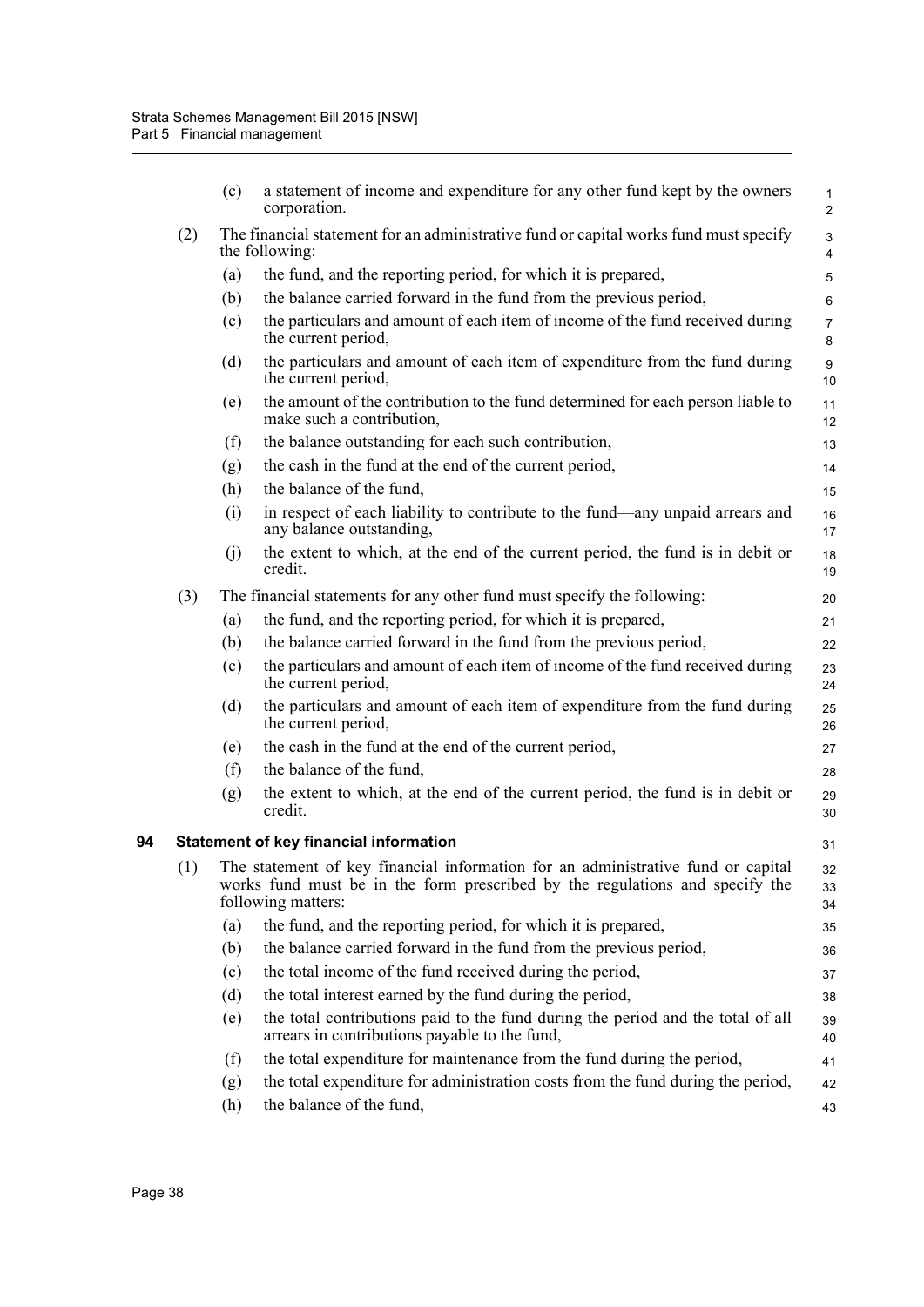|    |                   | (i)       | the principal items of expenditure for maintenance proposed during the next<br>year.                                                                                                                                                                                                                                                                               | $\mathbf{1}$<br>$\overline{2}$ |
|----|-------------------|-----------|--------------------------------------------------------------------------------------------------------------------------------------------------------------------------------------------------------------------------------------------------------------------------------------------------------------------------------------------------------------------|--------------------------------|
|    | (2)               |           | The statement of key financial information for any other fund must be in the form<br>prescribed by the regulations and specify the following matters:                                                                                                                                                                                                              | 3<br>4                         |
|    |                   | (a)       | the fund, and the reporting period, for which it is prepared,                                                                                                                                                                                                                                                                                                      | 5                              |
|    |                   | (b)       | the balance carried forward in the fund from the previous period,                                                                                                                                                                                                                                                                                                  | 6                              |
|    |                   | (c)       | the total income of the fund received during the period,                                                                                                                                                                                                                                                                                                           | $\overline{7}$                 |
|    |                   | (d)       | the total interest earned by the fund during the period,                                                                                                                                                                                                                                                                                                           | 8                              |
|    |                   | (e)       | the balance of the fund.                                                                                                                                                                                                                                                                                                                                           | 9                              |
| 95 |                   |           | Auditing of accounts and financial statements                                                                                                                                                                                                                                                                                                                      | 10                             |
|    | (1)               |           | The owners corporation for a large strata scheme, or a strata scheme for which the<br>annual budget exceeds \$250,000 (or another amount prescribed for the purposes of<br>this section by the regulations), must ensure that the accounts and financial<br>statements of the owners corporation are audited before presentation to the annual<br>general meeting. | 11<br>12<br>13<br>14<br>15     |
|    | (2)               |           | The owners corporation for any other strata scheme may determine that the accounts<br>and financial statements of the owners corporation are to be audited.                                                                                                                                                                                                        | 16<br>17                       |
|    | (3)               |           | An audit of the accounts and financial statements of an owners corporation under this<br>section must be carried out in accordance with the Australian Auditing Standards.                                                                                                                                                                                         | 18<br>19                       |
|    | (4)               |           | The regulations may specify the manner in which the annual budget of a strata<br>scheme is to be determined for the purposes of this section.                                                                                                                                                                                                                      | 20<br>21                       |
|    | <b>Division 4</b> |           | <b>Accounting records</b>                                                                                                                                                                                                                                                                                                                                          | 22                             |
| 96 |                   |           | Accounting records must be kept by owners corporation                                                                                                                                                                                                                                                                                                              | 23                             |
|    | (1)               | Division. | An owners corporation must keep accounting records in accordance with this<br>Maximum penalty: 5 penalty units.                                                                                                                                                                                                                                                    | 24<br>25                       |
|    |                   |           |                                                                                                                                                                                                                                                                                                                                                                    | 26                             |
|    | (2)               |           | The accounting records may be made and stored in the form determined by the<br>owners corporation.                                                                                                                                                                                                                                                                 | 27<br>28                       |
|    | (3)               |           | Separate accounting records must be kept for the administrative fund, the capital<br>works fund and any other fund kept by the owners corporation.                                                                                                                                                                                                                 | 29<br>30                       |
|    | (4)               |           | The regulations may prescribe accounting records that are required to be kept by an<br>owners corporation.                                                                                                                                                                                                                                                         | 31<br>32                       |
| 97 | <b>Receipts</b>   |           |                                                                                                                                                                                                                                                                                                                                                                    | 33                             |
|    | (1)               |           | The treasurer of an owners corporation must, if requested to do so, issue a receipt for                                                                                                                                                                                                                                                                            | 34                             |
|    |                   |           | each payment received by the treasurer for the owners corporation and must cause a<br>record to be kept of the details of such receipts.                                                                                                                                                                                                                           | 35<br>36                       |
|    | (2)               |           | Each receipt must contain the information prescribed by the regulations for the<br>purposes of this section.                                                                                                                                                                                                                                                       | 37<br>38                       |
| 98 |                   |           | <b>Transaction records</b>                                                                                                                                                                                                                                                                                                                                         | 39                             |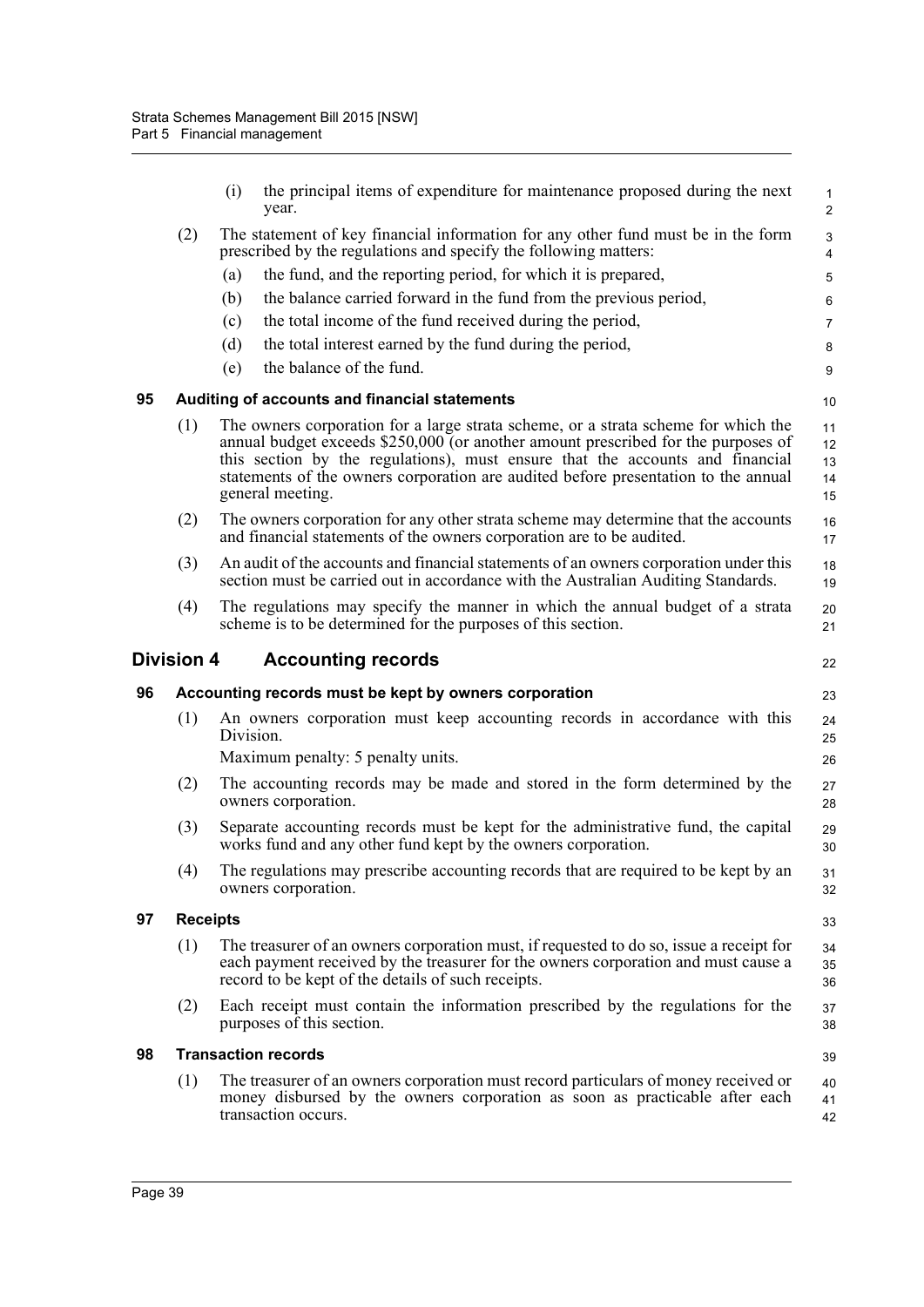|     | (2)               |               | The treasurer must balance the records of transactions and carry the balance forward<br>at the end of each prescribed period.                                                                                                                                                                                                                                                        | $\mathbf{1}$<br>$\overline{2}$    |
|-----|-------------------|---------------|--------------------------------------------------------------------------------------------------------------------------------------------------------------------------------------------------------------------------------------------------------------------------------------------------------------------------------------------------------------------------------------|-----------------------------------|
|     | (3)               |               | At the end of each prescribed period, the treasurer must compare the entries in the<br>records of transactions with the banking records for the account of the owners<br>corporation and enter in the records of transactions:                                                                                                                                                       | 3<br>$\overline{\mathbf{4}}$<br>5 |
|     |                   | (a)           | the amounts credited to the account and appearing in the banking records for<br>which no receipt had been given, and                                                                                                                                                                                                                                                                 | $\,6\,$<br>$\overline{7}$         |
|     |                   | (b)           | the amounts debited to the account and appearing in the banking records for<br>which no cheque had been drawn.                                                                                                                                                                                                                                                                       | 8<br>9                            |
|     | (4)               |               | Any necessary reconciliation (showing the balance in the account of the owners<br>corporation as indicated in the banking records, and adding any money received but<br>not banked and deducting any cheques drawn but not presented for payment) must<br>be entered by the treasurer in the record of transactions at the end of the entries for<br>the relevant prescribed period. | 10<br>11<br>12<br>13<br>14        |
|     | (5)               |               | In this section:                                                                                                                                                                                                                                                                                                                                                                     | 15                                |
|     |                   |               | <i>prescribed period</i> means 12 months or, if an annual general meeting of the owners<br>corporation determines a shorter period, that shorter period.                                                                                                                                                                                                                             | 16<br>17                          |
| 99  |                   | Levy register |                                                                                                                                                                                                                                                                                                                                                                                      | 18                                |
|     |                   |               | The treasurer of an owners corporation must keep a levy register that includes, for<br>each lot in the strata scheme (other than a utility lot), the following particulars in<br>relation to contributions payable:                                                                                                                                                                  | 19<br>20<br>21                    |
|     |                   | (a)           | the date on which the contribution is due and payable,                                                                                                                                                                                                                                                                                                                               | 22                                |
|     |                   | (b)           | the type of contribution and the period in respect of which it is to be made,                                                                                                                                                                                                                                                                                                        | 23                                |
|     |                   | (c)           | the amount of the contribution levied shown as a debit,                                                                                                                                                                                                                                                                                                                              | 24                                |
|     |                   | (d)           | the amount of each payment shown as a credit,                                                                                                                                                                                                                                                                                                                                        | 25                                |
|     |                   | (e)           | the date on which each payment relating to the contribution is made,                                                                                                                                                                                                                                                                                                                 | 26                                |
|     |                   | (f)           | whether a payment made was made in cash or in some other specified manner,                                                                                                                                                                                                                                                                                                           | 27                                |
|     |                   | (g)           | whether an amount paid comprised full payment or part payment,                                                                                                                                                                                                                                                                                                                       | 28                                |
|     |                   | (h)           | details of any discount given for early payment,                                                                                                                                                                                                                                                                                                                                     | 29                                |
|     |                   | (i)           | the balance of the account.                                                                                                                                                                                                                                                                                                                                                          | 30                                |
|     | <b>Division 5</b> |               | <b>Financial functions generally</b>                                                                                                                                                                                                                                                                                                                                                 | 31                                |
| 100 |                   |               | Power to borrow money                                                                                                                                                                                                                                                                                                                                                                | 32                                |
|     | (1)               |               | An owners corporation may borrow money and secure the repayment of money and<br>of any interest in any manner agreed between the owners corporation and the lender,<br>otherwise than by charging the repayment on the common property.                                                                                                                                              | 33<br>34<br>35                    |
|     | (2)               |               | An owners corporation must not borrow money, or secure the payment of money and<br>interest, unless a resolution approving the relevant loan has been passed at a general<br>meeting of the owners corporation.                                                                                                                                                                      | 36<br>37<br>38                    |
| 101 |                   |               | Persons who can exercise functions relating to the finances and accounts of the<br>owners corporation                                                                                                                                                                                                                                                                                | 39<br>40                          |
|     |                   |               | A person must not exercise any of the functions of an owners corporation or the<br>treasurer of an owners corporation relating to the receipt or expenditure of, or                                                                                                                                                                                                                  | 41<br>42                          |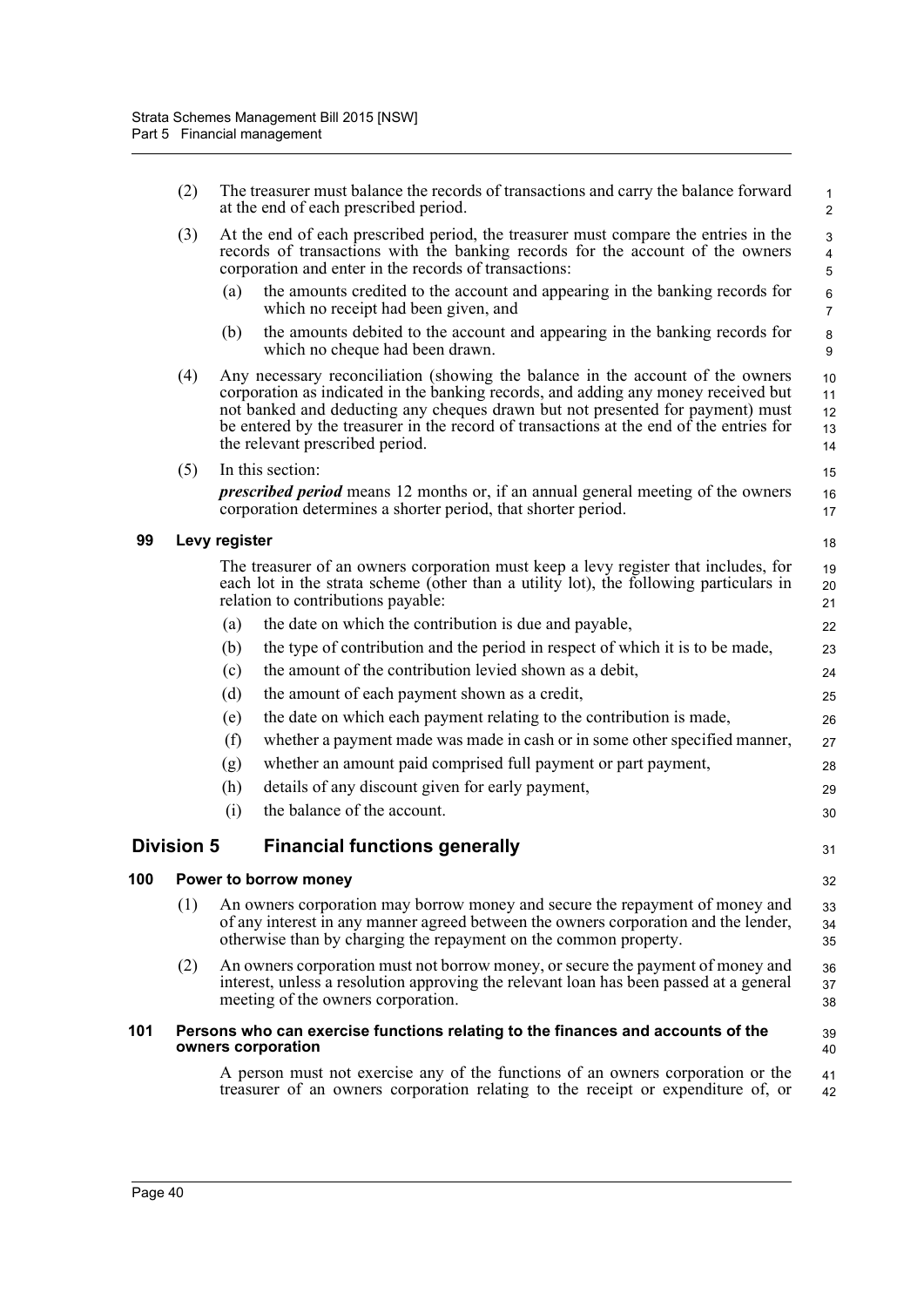|     |     |         | accounting for, money of the owners corporation or the keeping of the books of<br>account of the owners corporation unless the person is:                                                                                                                                              | $\mathbf{1}$<br>$\overline{c}$ |
|-----|-----|---------|----------------------------------------------------------------------------------------------------------------------------------------------------------------------------------------------------------------------------------------------------------------------------------------|--------------------------------|
|     |     | (a)     | the treasurer of the owners corporation, or                                                                                                                                                                                                                                            | 3                              |
|     |     | (b)     | a strata managing agent who is empowered to exercise the function, or                                                                                                                                                                                                                  | 4                              |
|     |     | (c)     | a person with whom the treasurer of the owners corporation is required by a<br>decision of the strata committee to exercise the function jointly, and who is<br>enabling the treasurer to comply with the decision, or                                                                 | 5<br>6<br>$\overline{7}$       |
|     |     | (d)     | a member of CPA Australia, or a member of the Institute of Chartered<br>Accountants Australia and New Zealand, authorised by the owners<br>corporation to exercise the function, or                                                                                                    | 8<br>9<br>10                   |
|     |     | (e)     | a member of the Institute of Public Accountants authorised by the owners<br>corporation to exercise the function, or                                                                                                                                                                   | 11<br>12                       |
|     |     | (f)     | during the initial period only—a person authorised by the owners corporation<br>to exercise the function.                                                                                                                                                                              | 13<br>14                       |
|     |     |         | Maximum penalty: 5 penalty units.                                                                                                                                                                                                                                                      | 15                             |
| 102 |     |         | Limits on spending by large strata schemes                                                                                                                                                                                                                                             | 16                             |
|     | (1) |         | An owners corporation for a large strata scheme must obtain at least 2 quotations in<br>relation to proposed expenditure in respect of any one item or matter if the proposed<br>expenditure will exceed the amount prescribed by the regulations for the purposes of<br>this section. | 17<br>18<br>19<br>20           |
|     | (2) |         | An owners corporation for a large strata scheme must not spend on an item or matter<br>an amount greater than the amount specified for the item or matter (plus 10%) in<br>estimates provided for that item or matter at an annual general meeting.                                    | 21<br>22<br>23                 |
|     | (3) | matter. | The owners corporation may by a resolution passed at a general meeting remove the<br>limitation imposed by subsection (2) generally or in relation to any particular item or                                                                                                           | 24<br>25<br>26                 |
|     | (4) |         | This section does not apply to expenditure for emergency purposes, including (but<br>not limited to) the following:                                                                                                                                                                    | 27<br>28                       |
|     |     | (a)     | burst or blocked water or sewerage pipes,                                                                                                                                                                                                                                              | 29                             |
|     |     | (b)     | serious damage caused by fire or storm or any other natural disaster,                                                                                                                                                                                                                  | 30                             |
|     |     | (c)     | unexpected electrical or security system failure,                                                                                                                                                                                                                                      | 31                             |
|     |     | (d)     | glass breakages that affect the security of any building in the strata scheme or<br>could result in damage to the inside of any such building.                                                                                                                                         | 32<br>33                       |
| 103 |     |         | Legal services to be approved by general meeting                                                                                                                                                                                                                                       | 34                             |
|     | (1) |         | An owners corporation or strata committee of an owners corporation must not obtain<br>legal services for which any payment may be required unless a resolution approving<br>the obtaining of those services is passed at a general meeting of the owners<br>corporation.               | 35<br>36<br>37<br>38           |
|     | (2) |         | An owners corporation or strata committee may obtain legal services without<br>obtaining approval under this section if:                                                                                                                                                               | 39<br>40                       |
|     |     | (a)     | it is of the opinion that urgent action is necessary to protect the interests of the<br>owners corporation, and                                                                                                                                                                        | 41<br>42                       |
|     |     | (b)     | the cost of the legal services does not exceed \$10,000 or another amount<br>prescribed by the regulations for the purposes of this subsection.                                                                                                                                        | 43<br>44                       |
|     | (3) |         | Approval under this section is not required for the following:                                                                                                                                                                                                                         | 45                             |
|     |     | (a)     | to obtain legal advice before commencing legal action,                                                                                                                                                                                                                                 | 46                             |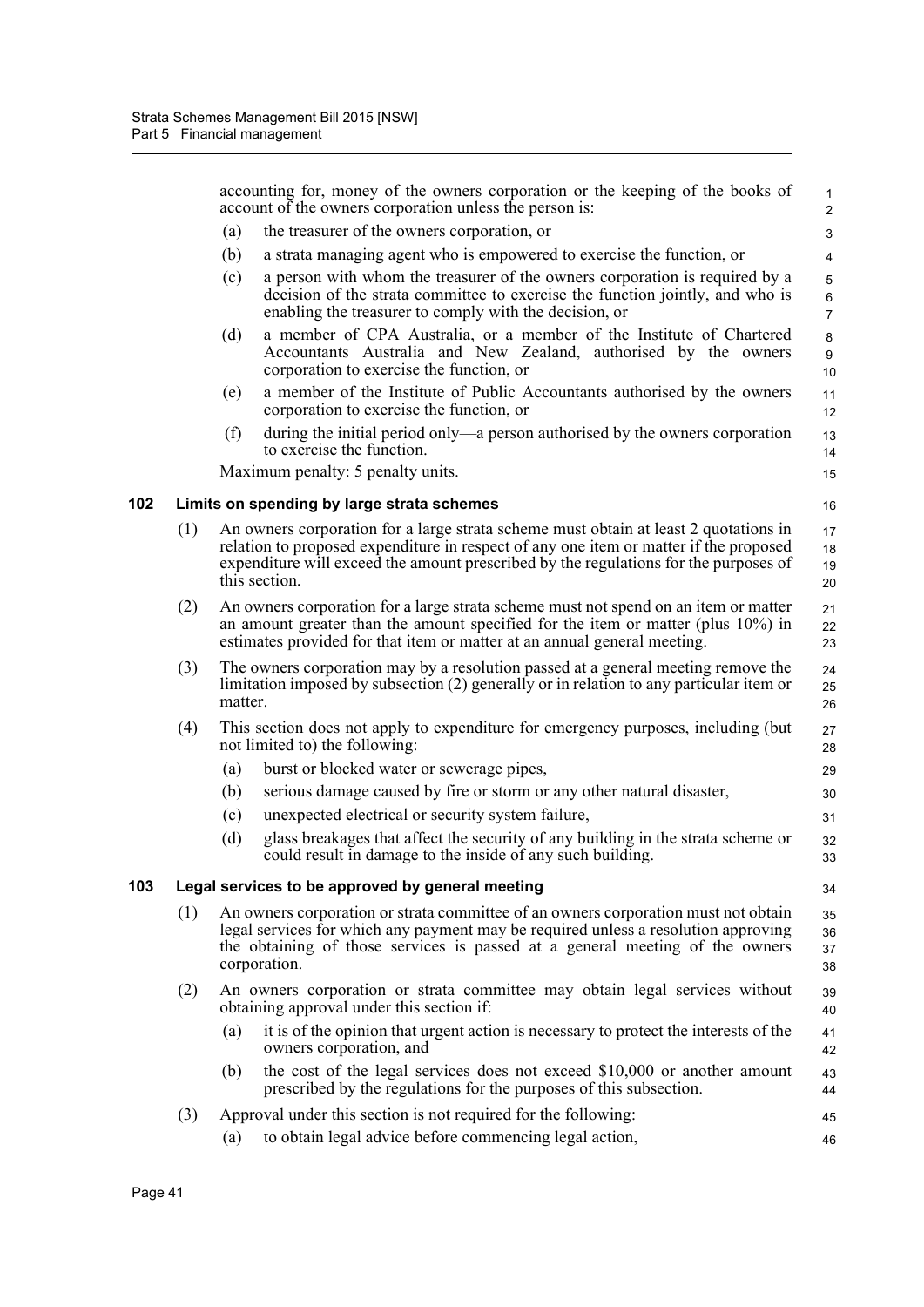|     |     | (b) | to take legal action to recover unpaid contributions, interest on unpaid<br>contributions or related expenses,                                                                                                                                                                                                                                                                                                      | 1<br>$\overline{2}$                         |
|-----|-----|-----|---------------------------------------------------------------------------------------------------------------------------------------------------------------------------------------------------------------------------------------------------------------------------------------------------------------------------------------------------------------------------------------------------------------------|---------------------------------------------|
|     |     | (c) | to take any other legal action prescribed by the regulations for the purposes of<br>this section.                                                                                                                                                                                                                                                                                                                   | $\ensuremath{\mathsf{3}}$<br>$\overline{4}$ |
|     | (4) |     | A failure by an owners corporation or the strata committee of an owners corporation<br>to obtain an approval under this section does not affect the validity of any<br>proceedings or other legal action taken by the owners corporation.                                                                                                                                                                           | $\,$ 5 $\,$<br>$\,6\,$<br>$\overline{7}$    |
|     | (5) |     | In this Division:                                                                                                                                                                                                                                                                                                                                                                                                   | 8                                           |
|     |     |     | <b>legal services</b> includes obtaining legal advice and taking legal action.                                                                                                                                                                                                                                                                                                                                      | 9                                           |
| 104 |     |     | Restrictions on payment of expenses incurred in Tribunal proceedings                                                                                                                                                                                                                                                                                                                                                | 10                                          |
|     | (1) |     | An owners corporation cannot, in respect of its costs and expenses in proceedings<br>brought by or against it for an order by the Tribunal, levy a contribution on another<br>party who is successful in the proceedings.                                                                                                                                                                                           | 11<br>12<br>13                              |
|     | (2) |     | An owners corporation that is unsuccessful in proceedings brought by or against it<br>for an order by the Tribunal cannot pay any part of its costs and expenses in the<br>proceedings from its administrative fund or capital works fund, but may make a levy<br>for the purpose.                                                                                                                                  | 14<br>15<br>16<br>17                        |
|     | (3) |     | In this section, a reference to <i>proceedings</i> includes a reference to proceedings on<br>appeal from the Tribunal.                                                                                                                                                                                                                                                                                              | 18<br>19                                    |
| 105 |     |     | Disclosure of matters relating to legal costs                                                                                                                                                                                                                                                                                                                                                                       | 20                                          |
|     |     |     | If a disclosure under another Act is made to an owners corporation in respect of the<br>costs of legal services to be provided to the owners corporation and the legal services<br>are services for which approval is required under section 103, the owners corporation<br>must give a copy of the disclosure to each owner and strata committee member not<br>later than 14 days after the disclosure being made. | 21<br>22<br>23<br>24<br>25                  |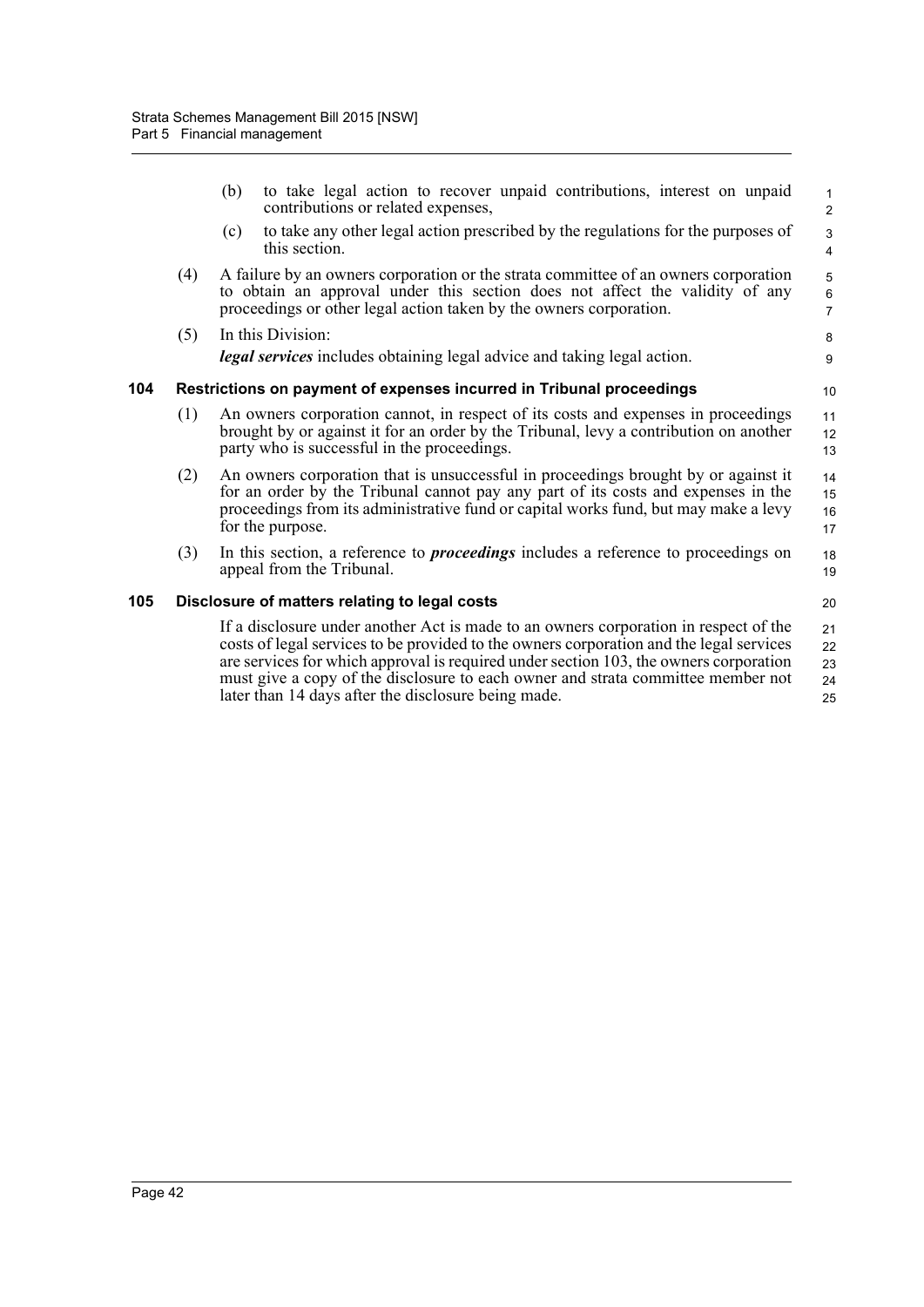| Part 6 | <b>Property management</b> |
|--------|----------------------------|
|--------|----------------------------|

# **Division 1 Common property**

|     | <b>Division 1</b> | <b>Common property</b>                                                                                                                                                                                                                                                                                                                                                                        | $\overline{2}$             |
|-----|-------------------|-----------------------------------------------------------------------------------------------------------------------------------------------------------------------------------------------------------------------------------------------------------------------------------------------------------------------------------------------------------------------------------------------|----------------------------|
| 106 |                   | Duty of owners corporation to maintain and repair property                                                                                                                                                                                                                                                                                                                                    | 3                          |
|     | (1)               | An owners corporation for a strata scheme must properly maintain and keep in a state<br>of good and serviceable repair the common property and any personal property<br>vested in the owners corporation.                                                                                                                                                                                     | 4<br>5<br>$\,6\,$          |
|     | (2)               | An owners corporation must renew or replace any fixtures or fittings comprised in<br>the common property and any personal property vested in the owners corporation.                                                                                                                                                                                                                          | $\overline{7}$<br>8        |
|     | (3)               | This section does not apply to a particular item of property if the owners corporation<br>determines by special resolution that:                                                                                                                                                                                                                                                              | 9<br>10                    |
|     |                   | it is inappropriate to maintain, renew, replace or repair the property, and<br>(a)<br>its decision will not affect the safety of any building, structure or common<br>(b)<br>property in the strata scheme or detract from the appearance of any property in<br>the strata scheme.                                                                                                            | 11<br>12<br>13<br>14       |
|     | (4)               | If an owners corporation has taken action against an owner or other person in respect<br>of damage to the common property, it may defer compliance with subsection (1)<br>or $(2)$ in relation to the damage to the property until the completion of the action if<br>the failure to comply will not affect the safety of any building, structure or common<br>property in the strata scheme. | 15<br>16<br>17<br>18<br>19 |
|     | (5)               | An owner of a lot in a strata scheme may recover from the owners corporation, as<br>damages for breach of statutory duty, any reasonably foreseeable loss suffered by the<br>owner as a result of a contravention of this section by the owners corporation.                                                                                                                                  | 20<br>21<br>22             |
|     | (6)               | An owner may not bring an action under this section for breach of a statutory duty<br>more than 2 years after the owner first becomes aware of the loss.                                                                                                                                                                                                                                      | 23<br>24                   |
|     | (7)               | This section is subject to the provisions of any common property memorandum<br>adopted by the by-laws for the strata scheme under this Division, any common<br>property rights by-law or any by-law made under section 108.                                                                                                                                                                   | 25<br>26<br>27             |
|     | (8)               | This section does not affect any duty or right of the owners corporation under any<br>other law.                                                                                                                                                                                                                                                                                              | 28<br>29                   |
| 107 |                   | Common property memorandum                                                                                                                                                                                                                                                                                                                                                                    | 30                         |
|     | (1)               | The by-laws for a strata scheme may adopt a common property memorandum<br>prescribed by the regulations for the purposes of this section.                                                                                                                                                                                                                                                     | 31<br>32                   |
|     | (2)               | The common property memorandum is to specify whether an owner of a lot or the<br>owners corporation is responsible for the maintenance, repair or replacement of any<br>part of the common property.                                                                                                                                                                                          | 33<br>34<br>35             |
|     | (3)               | The by-laws may modify the common property memorandum only to provide that it<br>does not apply to specified items, being items that are not common property for the<br>purposes of the particular strata scheme or that are the subject of a common property<br>rights by-law or a by-law made under section 108.                                                                            | 36<br>37<br>38<br>39       |
|     | (4)               | The provisions of a common property rights by-law or a by-law made under<br>section 108 for a strata scheme prevail, to the extent of any inconsistency, over the<br>provisions of a common property memorandum adopted by the by-laws of the strata<br>scheme.                                                                                                                               | 40<br>41<br>42<br>43       |
|     |                   |                                                                                                                                                                                                                                                                                                                                                                                               |                            |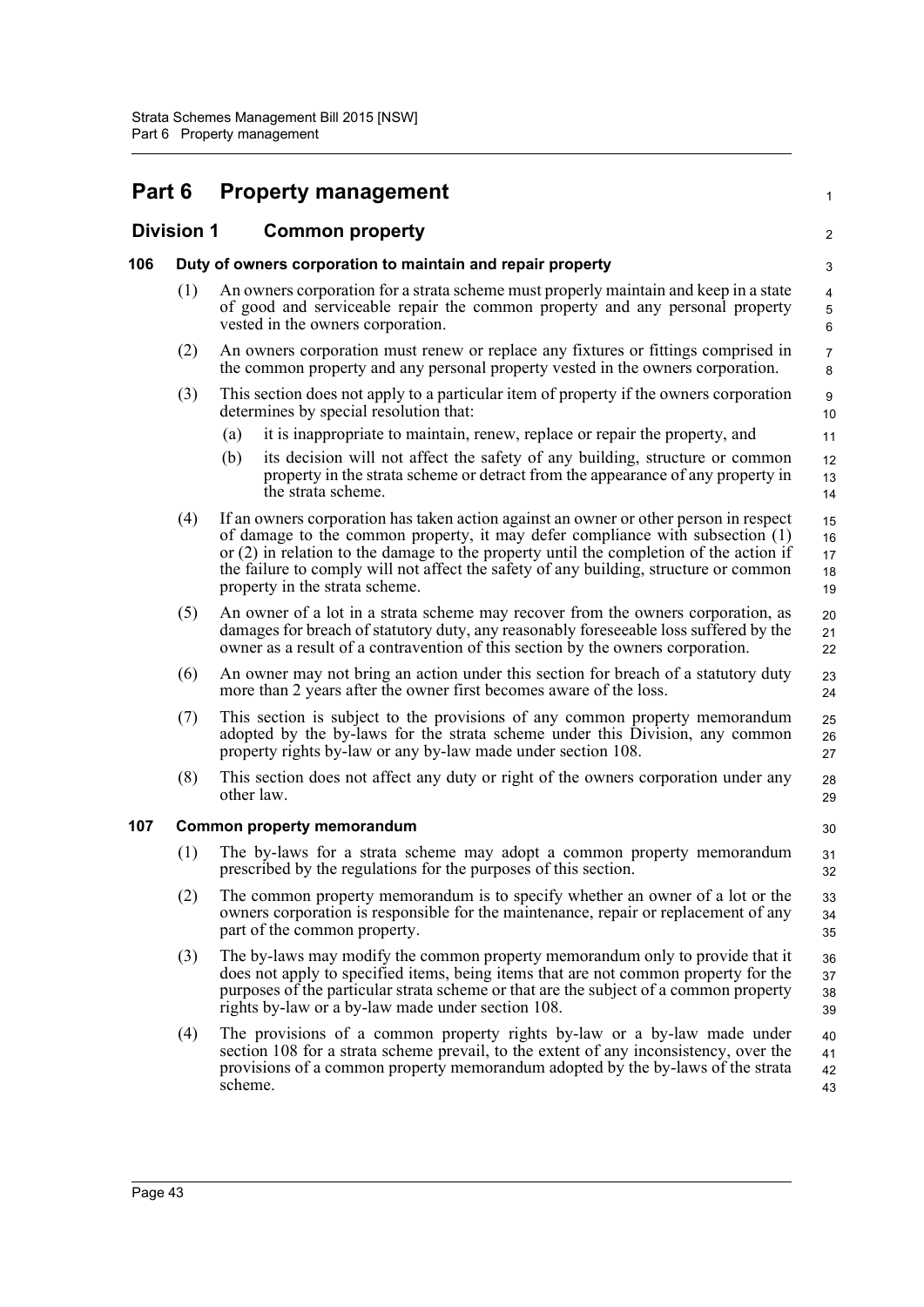#### **108 Changes to common property** (1) **Procedure for authorising changes to common property** An owners corporation or an owner of a lot in a strata scheme may add to the common property, alter the common property or erect a new structure on common property for the purpose of improving or enhancing the common property. (2) Any such action may be taken by the owners corporation or owner only if a special resolution has first been passed by the owners corporation that specifically authorises the taking of the particular action proposed. (3) **Ongoing maintenance** A special resolution under this section that authorises action to be taken in relation to the common property by an owner of a lot may specify whether the ongoing maintenance of the common property once the action has been taken is the responsibility of the owners corporation or the owner. (4) If a special resolution under this section does not specify who has the ongoing maintenance of the common property concerned, the owners corporation has the responsibility for the ongoing maintenance. (5) A special resolution under this section that allows an owner of a lot to take action in relation to certain common property and provides that the ongoing maintenance of that common property after the action is taken is the responsibility of the owner has no effect unless: (a) the owners corporation obtains the written consent of the owner to the making of a by-law to provide for the maintenance of the common property by the owner, and (b) the owners corporation makes the by-law. (6) The by-law: (a) may require, for the maintenance of the common property, the payment of money by the owner at specified times or as determined by the owners corporation, and (b) must not be amended or repealed unless the owners corporation has obtained the written consent of the owner concerned. (7) Sections 143 (2), 144 (2) and (3) and 145 apply to a by-law made for the purposes of this section in the same way as they apply to a common property rights by-law. **Note.** A new by-law or other changes to the by-laws for a strata scheme must be approved by a special resolution of the owners corporation (see section 141). **109 Cosmetic work by owners** (1) The owner of a lot in a strata scheme may carry out cosmetic work to common property in connection with the owner's lot without the approval of the owners corporation. (2) *Cosmetic work* includes but is not limited to work for the following purposes: (a) installing or replacing hooks, nails or screws for hanging paintings and other things on walls, (b) installing or replacing handrails, (c) painting, (d) filling minor holes and cracks in internal walls, (e) laying carpet, (f) installing or replacing built-in wardrobes, 1  $\overline{2}$  3 4 5 6 7 8  $\overline{Q}$ 10 11 12 13 14 15 16 17 18 19 20 21 22 23 24 25 26 27 28 29 30 31 32 33 34 35 36 37 38 39 40 41 42 43 44 45 46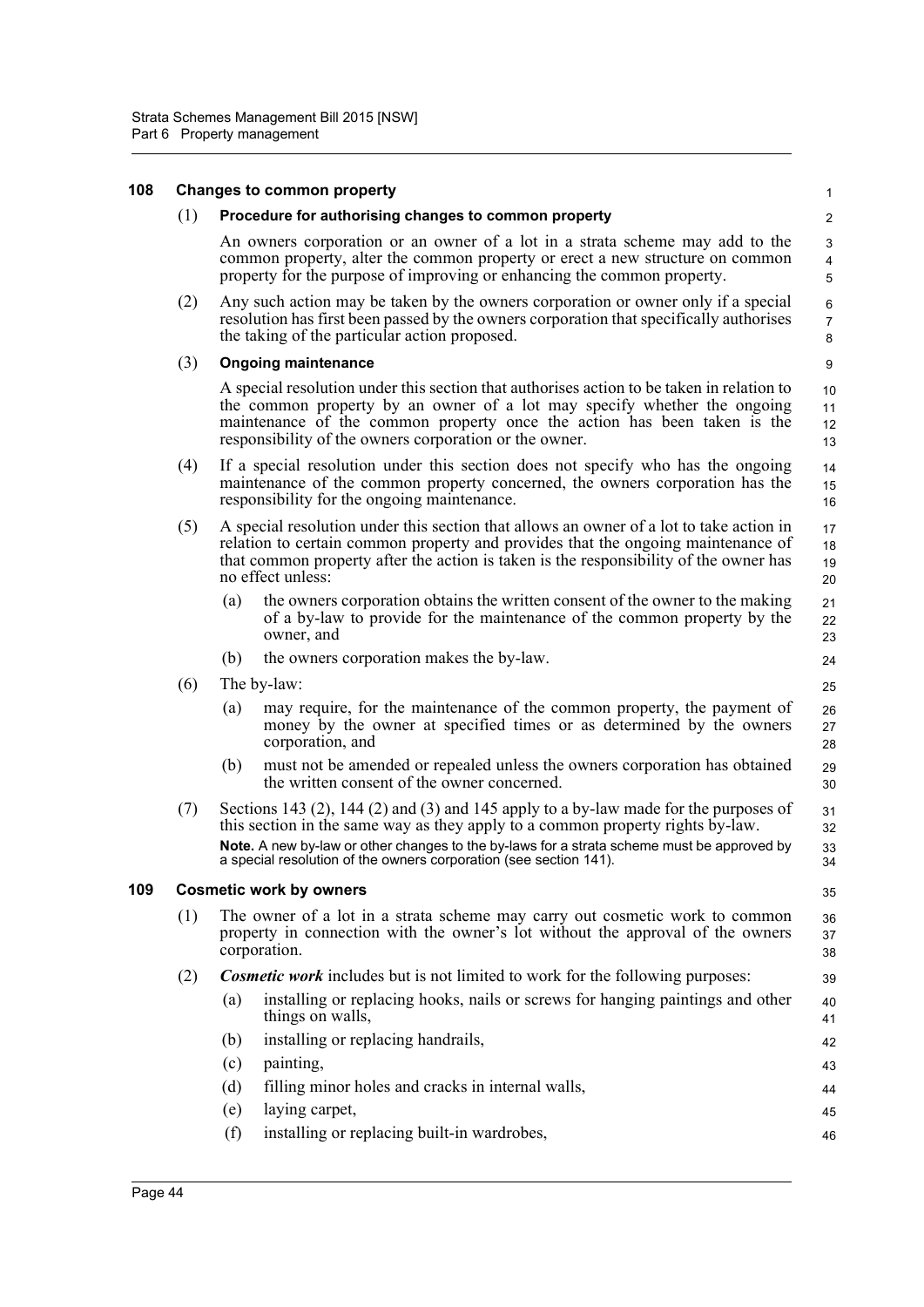|     | (g)                                                                                                                                                                                                                                                                                                            | installing or replacing internal blinds and curtains,                                                                                                    | $\mathbf{1}$        |  |
|-----|----------------------------------------------------------------------------------------------------------------------------------------------------------------------------------------------------------------------------------------------------------------------------------------------------------------|----------------------------------------------------------------------------------------------------------------------------------------------------------|---------------------|--|
|     | (h)                                                                                                                                                                                                                                                                                                            | any other work prescribed by the regulations for the purposes of this<br>subsection.                                                                     | $\overline{c}$<br>3 |  |
| (3) | An owner of a lot must ensure that:<br>4                                                                                                                                                                                                                                                                       |                                                                                                                                                          |                     |  |
|     | (a)                                                                                                                                                                                                                                                                                                            | any damage caused to any part of the common property by the carrying out of<br>cosmetic work by or on behalf of the owner is repaired, and               | 5<br>6              |  |
|     | (b)                                                                                                                                                                                                                                                                                                            | the cosmetic work and any repairs are carried out in a competent and proper<br>manner.                                                                   | $\overline{7}$<br>8 |  |
| (4) | The by-laws of a strata scheme may specify additional work that is to be cosmetic<br>work for the purposes of this section.                                                                                                                                                                                    |                                                                                                                                                          |                     |  |
| (5) | This section does not apply to the following work:<br>11                                                                                                                                                                                                                                                       |                                                                                                                                                          |                     |  |
|     | (a)                                                                                                                                                                                                                                                                                                            | work that consists of minor renovations for the purposes of section 110,                                                                                 | 12                  |  |
|     | (b)                                                                                                                                                                                                                                                                                                            | work involving structural changes,                                                                                                                       | 13                  |  |
|     | (c)                                                                                                                                                                                                                                                                                                            | work that changes the external appearance of a lot, including the installation<br>of an external access ramp,                                            | 14<br>15            |  |
|     | (d)                                                                                                                                                                                                                                                                                                            | work that detrimentally affects the safety of a lot or common property,<br>including fire safety systems,                                                | 16<br>17            |  |
|     | (e)                                                                                                                                                                                                                                                                                                            | work involving waterproofing or the plumbing or exhaust system of a building<br>in a strata scheme,                                                      | 18<br>19            |  |
|     | (f)                                                                                                                                                                                                                                                                                                            | work involving reconfiguring walls,                                                                                                                      | 20                  |  |
|     | (g)                                                                                                                                                                                                                                                                                                            | work for which consent or another approval is required under any other Act,                                                                              | 21                  |  |
|     | (h)                                                                                                                                                                                                                                                                                                            | any other work prescribed by the regulations for the purposes of this<br>subsection.                                                                     | 22<br>23            |  |
| (6) | section.                                                                                                                                                                                                                                                                                                       | Section 108 does not apply to cosmetic work carried out in accordance with this                                                                          |                     |  |
|     |                                                                                                                                                                                                                                                                                                                | Minor renovations by owners                                                                                                                              | 26                  |  |
| (1) | The owner of a lot in a strata scheme may carry out work for the purposes of minor<br>renovations to common property in connection with the owner's lot with the approval<br>of the owners corporation given by resolution at a general meeting. A special<br>resolution authorising the work is not required. |                                                                                                                                                          |                     |  |
| (2) |                                                                                                                                                                                                                                                                                                                | The approval may be subject to reasonable conditions imposed by the owners<br>corporation and cannot be unreasonably withheld by the owners corporation. |                     |  |
| (3) | Minor renovations include but are not limited to work for the purposes of the<br>following:                                                                                                                                                                                                                    |                                                                                                                                                          |                     |  |
|     | (a)                                                                                                                                                                                                                                                                                                            | renovating a kitchen,                                                                                                                                    | 35                  |  |
|     | (b)                                                                                                                                                                                                                                                                                                            | changing recessed light fittings,                                                                                                                        | 36                  |  |
|     | (c)                                                                                                                                                                                                                                                                                                            | installing or replacing wood or other hard floors,                                                                                                       | 37                  |  |
|     | (d)                                                                                                                                                                                                                                                                                                            | installing or replacing wiring or cabling or power or access points,                                                                                     | 38                  |  |
|     | (e)                                                                                                                                                                                                                                                                                                            | work involving reconfiguring walls,                                                                                                                      | 39                  |  |
|     | (f)                                                                                                                                                                                                                                                                                                            | any other work prescribed by the regulations for the purposes of this<br>subsection.                                                                     | 40<br>41            |  |
|     |                                                                                                                                                                                                                                                                                                                |                                                                                                                                                          |                     |  |

**110 Minor renovations by owners**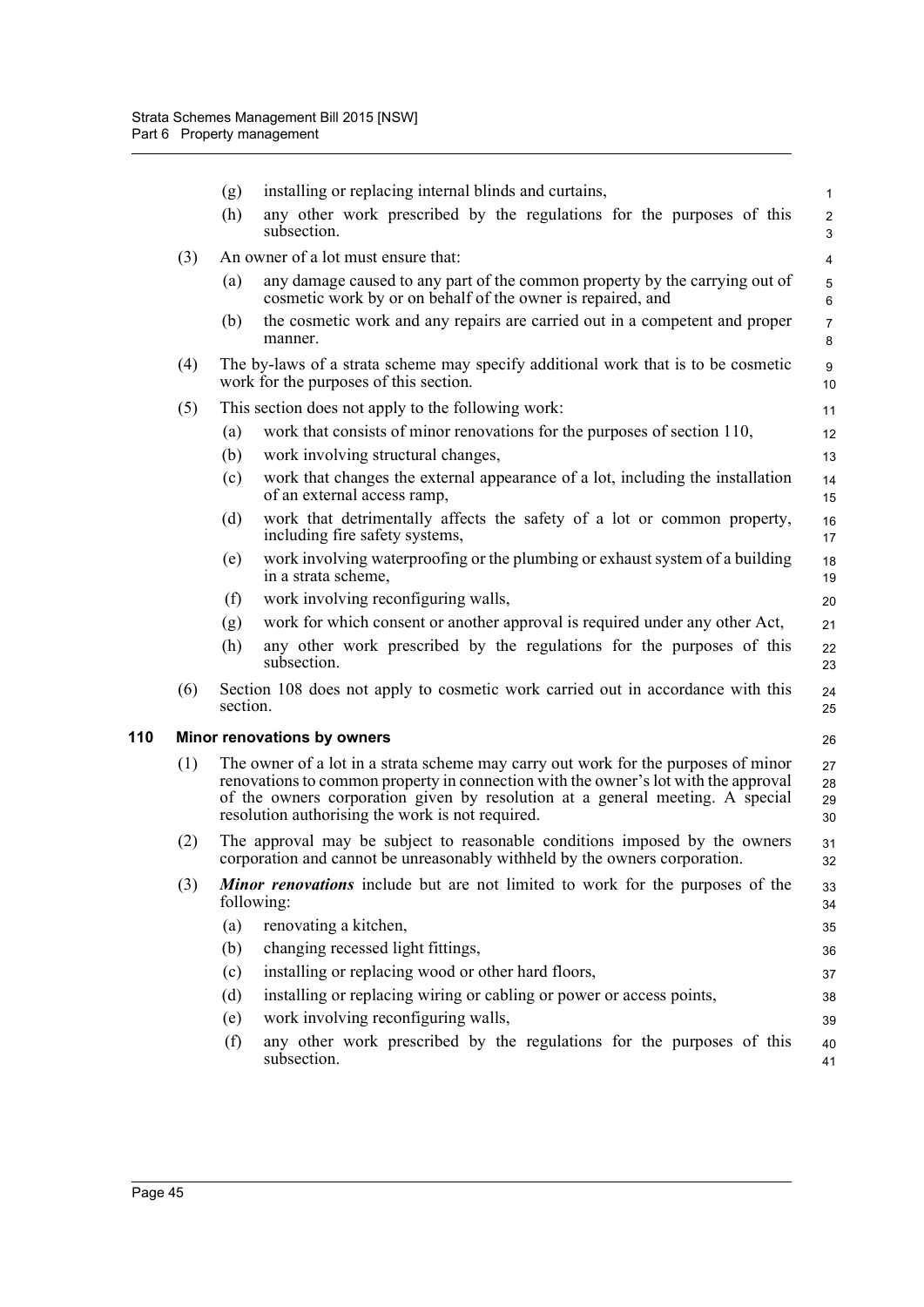|     | (4)                                                               |          | Before obtaining the approval of the owners corporation, an owner of a lot must give<br>written notice of proposed minor renovations to the owners corporation, including<br>the following:                                                                                                     | $\mathbf{1}$<br>$\overline{c}$<br>$\mathsf 3$ |  |  |  |  |
|-----|-------------------------------------------------------------------|----------|-------------------------------------------------------------------------------------------------------------------------------------------------------------------------------------------------------------------------------------------------------------------------------------------------|-----------------------------------------------|--|--|--|--|
|     |                                                                   | (a)      | details of the work, including copies of any plans,                                                                                                                                                                                                                                             | 4                                             |  |  |  |  |
|     |                                                                   | (b)      | duration and times of the work,                                                                                                                                                                                                                                                                 | 5                                             |  |  |  |  |
|     |                                                                   | (c)      | details of the persons carrying out the work, including qualifications to carry<br>out the work,                                                                                                                                                                                                | $\,6\,$<br>$\overline{7}$                     |  |  |  |  |
|     |                                                                   | (d)      | arrangements to manage any resulting rubbish or debris.                                                                                                                                                                                                                                         | 8                                             |  |  |  |  |
|     | (5)                                                               |          | An owner of a lot must ensure that:                                                                                                                                                                                                                                                             | 9                                             |  |  |  |  |
|     |                                                                   | (a)      | any damage caused to any part of the common property by the carrying out of<br>minor renovations by or on behalf of the owner is repaired, and                                                                                                                                                  | 10<br>11                                      |  |  |  |  |
|     |                                                                   | (b)      | the minor renovations and any repairs are carried out in a competent and<br>proper manner.                                                                                                                                                                                                      | 12<br>13                                      |  |  |  |  |
|     | (6)                                                               |          | The by-laws of a strata scheme may provide for the following:                                                                                                                                                                                                                                   | 14                                            |  |  |  |  |
|     |                                                                   | (a)      | additional work that is to be a minor renovation for the purposes of this<br>section,                                                                                                                                                                                                           | 15<br>16                                      |  |  |  |  |
|     |                                                                   | (b)      | permitting the owners corporation to delegate its functions under this section<br>to the strata committee.                                                                                                                                                                                      | 17<br>18                                      |  |  |  |  |
|     | (7)                                                               |          | This section does not apply to the following work:                                                                                                                                                                                                                                              | 19                                            |  |  |  |  |
|     |                                                                   | (a)      | work that consists of cosmetic work for the purposes of section 109,                                                                                                                                                                                                                            | 20                                            |  |  |  |  |
|     |                                                                   | (b)      | work involving structural changes,                                                                                                                                                                                                                                                              | 21                                            |  |  |  |  |
|     |                                                                   | (c)      | work that changes the external appearance of a lot, including the installation<br>of an external access ramp,                                                                                                                                                                                   | 22<br>23                                      |  |  |  |  |
|     |                                                                   | (d)      | work involving waterproofing,                                                                                                                                                                                                                                                                   | 24                                            |  |  |  |  |
|     |                                                                   | (e)      | work for which consent or another approval is required under any other Act,                                                                                                                                                                                                                     | 25                                            |  |  |  |  |
|     |                                                                   | (f)      | work that is authorised by a by-law made under this Part or a common property<br>rights by-law,                                                                                                                                                                                                 | 26<br>27                                      |  |  |  |  |
|     |                                                                   | (g)      | any other work prescribed by the regulations for the purposes of this<br>subsection.                                                                                                                                                                                                            | 28<br>29                                      |  |  |  |  |
|     | (8)                                                               | section. | Section 108 does not apply to minor renovations carried out in accordance with this                                                                                                                                                                                                             | 30<br>31                                      |  |  |  |  |
|     |                                                                   |          | Note. Section 132 enables rectification orders to be made against owners of lots for damage<br>caused by work done by owners.                                                                                                                                                                   | 32<br>33                                      |  |  |  |  |
| 111 | Work by owners of lots affecting common property<br>34            |          |                                                                                                                                                                                                                                                                                                 |                                               |  |  |  |  |
|     |                                                                   |          | An owner of a lot in a strata scheme must not carry out work on the common property<br>unless the owner is authorised to do so:                                                                                                                                                                 | 35<br>36                                      |  |  |  |  |
|     |                                                                   | (a)      | under this Part, or                                                                                                                                                                                                                                                                             | 37                                            |  |  |  |  |
|     |                                                                   | (b)      | under a by-law made under this Part or a common property rights by-law, or                                                                                                                                                                                                                      | 38                                            |  |  |  |  |
|     |                                                                   | (c)      | by an approval of the owners corporation given by special resolution or in any<br>other manner authorised by the by-laws.                                                                                                                                                                       | 39<br>40                                      |  |  |  |  |
| 112 | Owners corporation may grant licence to use common property<br>41 |          |                                                                                                                                                                                                                                                                                                 |                                               |  |  |  |  |
|     | (1)                                                               |          | An owners corporation may grant a licence to an owner or occupier of a lot in the<br>strata scheme or another person to use common property in a particular manner or for<br>particular purposes if the owners corporation has approved the granting of the licence<br>by a special resolution. | 42<br>43<br>44<br>45                          |  |  |  |  |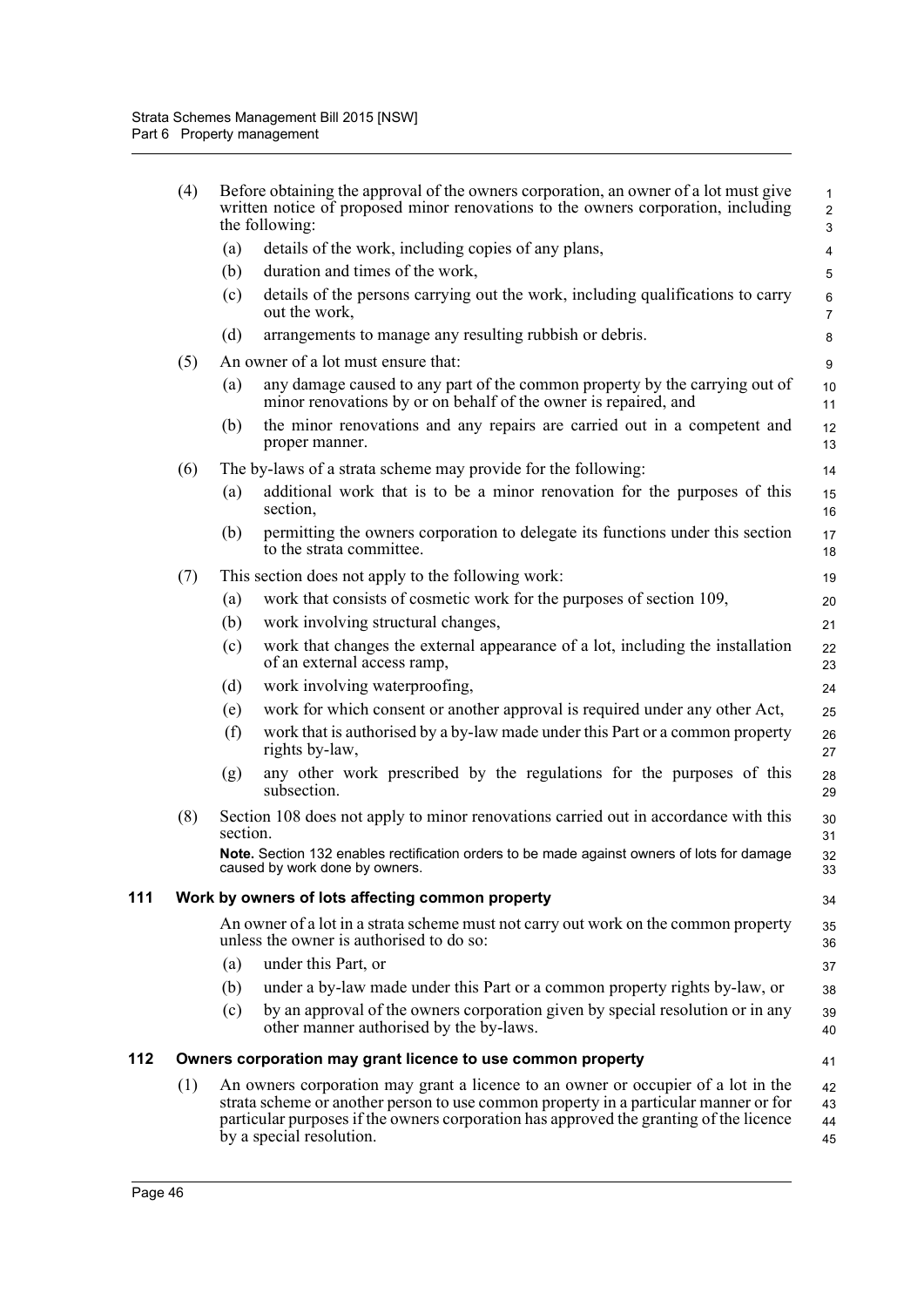|     | (2)                                                                                        | A licence may be granted subject to terms and conditions.                                                                                                                                                                                                                                                                                  | 1                                 |  |  |
|-----|--------------------------------------------------------------------------------------------|--------------------------------------------------------------------------------------------------------------------------------------------------------------------------------------------------------------------------------------------------------------------------------------------------------------------------------------------|-----------------------------------|--|--|
|     |                                                                                            | Note. Division 3 of Part 7 enables owners corporations to make common property rights<br>by-laws granting exclusive use rights and special privileges (including licences) in relation to<br>common property.                                                                                                                              | $\overline{\mathbf{c}}$<br>3<br>4 |  |  |
|     | (3)                                                                                        | Without limiting this section, a licence may be granted under an agreement with the<br>local council for a strata parking area under section 650A of the <i>Local Government</i><br>Act 1993.                                                                                                                                              | 5<br>6<br>$\overline{7}$          |  |  |
| 113 | Agreement for payment to owner of consideration on transfer or lease of common<br>property |                                                                                                                                                                                                                                                                                                                                            |                                   |  |  |
|     |                                                                                            | An owners corporation may, in accordance with a special resolution, make an<br>agreement with an owner for the payment to the owner of:                                                                                                                                                                                                    | 10<br>11                          |  |  |
|     |                                                                                            | the whole or any part of the consideration under any transaction proposed to<br>(a)<br>be entered into by the owners corporation under Division 6 of Part 2 of the<br>Strata Schemes Development Act 2015, or                                                                                                                              | 12<br>13<br>14                    |  |  |
|     |                                                                                            | any money payable to the owners corporation under a common property rights<br>(b)<br>by-law.                                                                                                                                                                                                                                               | 15<br>16                          |  |  |
| 114 |                                                                                            | Functions subject to strata development contract                                                                                                                                                                                                                                                                                           | 17                                |  |  |
|     |                                                                                            | The exercise by an owners corporation of functions under this Act is subject to the<br>provisions of any strata development contract affecting common property for the<br>strata scheme concerned and to the operation of this Act and the Strata Schemes<br>Development Act 2015 in relation to the strata development contract.          | 18<br>19<br>20<br>21              |  |  |
| 115 |                                                                                            | Initial maintenance schedule must be prepared                                                                                                                                                                                                                                                                                              | 22                                |  |  |
|     | (1)                                                                                        | The original owner must cause an initial maintenance schedule to be prepared for the<br>maintenance of the common property of a strata scheme.<br>Note. The purpose of the initial maintenance schedule is to provide information to the owners<br>corporation about obligations and costs relating to the maintenance of common property. | 23<br>24<br>25<br>26              |  |  |
|     | (2)                                                                                        | The initial maintenance schedule must comply with the requirements prescribed by<br>the regulations for the purposes of this subsection.                                                                                                                                                                                                   | 27<br>28                          |  |  |
|     | (3)                                                                                        | An owners corporation is not required by this Act to comply with the initial<br>maintenance schedule for the maintenance of common property vested in it.                                                                                                                                                                                  | 29<br>30                          |  |  |
|     | (4)                                                                                        | The initial maintenance schedule may be considered in any proceedings for the<br>purpose of determining whether or not a defect in or damage to a building could have<br>been avoided by the taking of specified action.                                                                                                                   | 31<br>32<br>33                    |  |  |
|     | <b>Division 2</b>                                                                          | <b>Dealings with property</b>                                                                                                                                                                                                                                                                                                              | 34                                |  |  |
| 116 |                                                                                            | Powers to deal with property                                                                                                                                                                                                                                                                                                               | 35                                |  |  |
|     | (1)                                                                                        | An owners corporation may dispose of or otherwise deal with any lot vested in the<br>owners corporation as a result of a subdivision effected under section 13 of the Strata<br>Schemes Development Act 2015.                                                                                                                              | 36<br>37<br>38                    |  |  |
|     | (2)                                                                                        | The owners corporation may acquire or dispose of personal property or otherwise<br>deal with personal property of the owners corporation.                                                                                                                                                                                                  | 39<br>40                          |  |  |
|     | (3)                                                                                        | Section 50 (1) (d) of the <i>Interpretation Act 1987</i> does not apply to an owners<br>corporation.                                                                                                                                                                                                                                       | 41<br>42                          |  |  |
|     |                                                                                            | Note. Section 50 (1) (d) of the Interpretation Act 1987 provides that a statutory corporation<br>may, for the purpose of enabling it to exercise its functions, purchase, exchange, take on<br>lease, hold, dispose of and otherwise deal with property.                                                                                   | 43<br>44<br>45                    |  |  |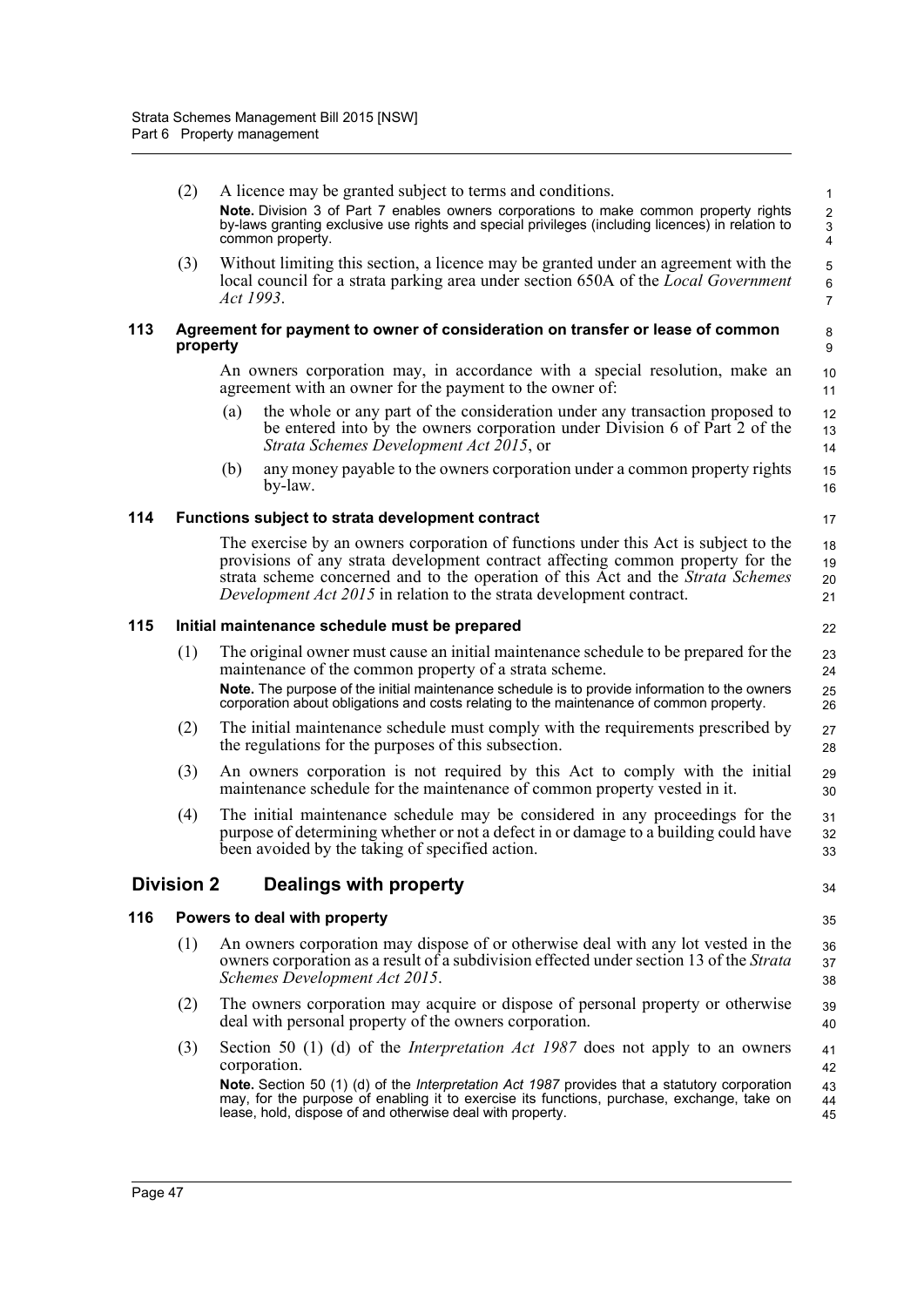|     | <b>Division 3</b>                                                        |         | Work carried out by owners corporation                                                                                                                                                                                                                                                           | 1                             |  |
|-----|--------------------------------------------------------------------------|---------|--------------------------------------------------------------------------------------------------------------------------------------------------------------------------------------------------------------------------------------------------------------------------------------------------|-------------------------------|--|
| 117 | Provision of amenities and services to lot                               |         |                                                                                                                                                                                                                                                                                                  |                               |  |
|     |                                                                          |         | An owners corporation may enter into an agreement with an owner or occupier of a<br>lot to provide amenities or services to the lot or to the owner or occupier of the lot.                                                                                                                      | 3<br>$\overline{4}$           |  |
| 118 | Window safety devices-child safety                                       |         |                                                                                                                                                                                                                                                                                                  | 5                             |  |
|     | (1)<br>the strata scheme that are windows to which this section applies. |         | An owners corporation for a strata scheme to which this section applies must ensure<br>that there are complying window safety devices for all windows of each building in<br>Maximum penalty: 5 penalty units.                                                                                   | 6<br>$\overline{7}$<br>8<br>9 |  |
|     | (2)                                                                      |         | An owners corporation is to carry out work related to its functions under this section<br>at its own expense and may, for the purposes of this section, carry out work on any<br>part of the parcel.                                                                                             | 10<br>11<br>12                |  |
|     | (3)                                                                      |         | An owner of a lot in a strata scheme to which this section applies may install a<br>complying window safety device on a window to which this section applies (other<br>than a window on another owner's lot).                                                                                    | 13<br>14<br>15                |  |
|     | (4)                                                                      |         | An owner of a lot who installs a window safety device under this section must:                                                                                                                                                                                                                   | 16                            |  |
|     |                                                                          | (a)     | repair any damage caused to any part of the common property by the<br>installation of the device, and                                                                                                                                                                                            | 17<br>18                      |  |
|     |                                                                          | (b)     | ensure that the device is installed in a competent and proper manner and has<br>an appearance, after it has been installed, in keeping with the appearance of the<br>building.                                                                                                                   | 19<br>20<br>21                |  |
|     | (5)                                                                      | scheme. | An owners corporation or an owner of a lot may carry out work authorised by this<br>section despite any other provision of this Act, the regulations or any by-law of the                                                                                                                        | 22<br>23<br>24                |  |
|     | (6)                                                                      |         | The regulations may make provision for or with respect to the following:                                                                                                                                                                                                                         | 25                            |  |
|     |                                                                          | (a)     | the strata schemes and windows to which this section applies,                                                                                                                                                                                                                                    | 26                            |  |
|     |                                                                          | (b)     | the devices or other things that are complying window safety devices for the<br>purposes of this section,                                                                                                                                                                                        | 27<br>28                      |  |
|     |                                                                          | (c)     | notification to the owners corporation by owners who install window safety<br>devices.                                                                                                                                                                                                           | 29<br>30                      |  |
|     | (7)                                                                      |         | A regulation may apply this section to a window located on any part of a parcel.                                                                                                                                                                                                                 | 31                            |  |
| 119 | Work to rectify certain defects                                          |         |                                                                                                                                                                                                                                                                                                  |                               |  |
|     | (1)                                                                      |         | An owners corporation for a strata scheme may carry out work that is necessary to<br>rectify any of the following defects:                                                                                                                                                                       | 33<br>34                      |  |
|     |                                                                          | (a)     | any structural defect in any part of a building comprised in a lot in the scheme<br>that affects or is likely to affect the support or shelter provided by that lot for<br>another lot in the building or the common property,                                                                   | 35<br>36<br>37                |  |
|     |                                                                          | (b)     | any defect in any pipe, wire, cable or duct that provides, or through which<br>passes, any water, sewage, drainage, gas, electricity, garbage, artificially<br>heated or cooled air, heating oil or other service (including telephone, internet,<br>radio or television services) within a lot. | 38<br>39<br>40<br>41          |  |
|     | (2)                                                                      |         | An owners corporation may carry out the work at its own expense if the cost of the<br>work cannot be recovered from some other person.                                                                                                                                                           | 42<br>43                      |  |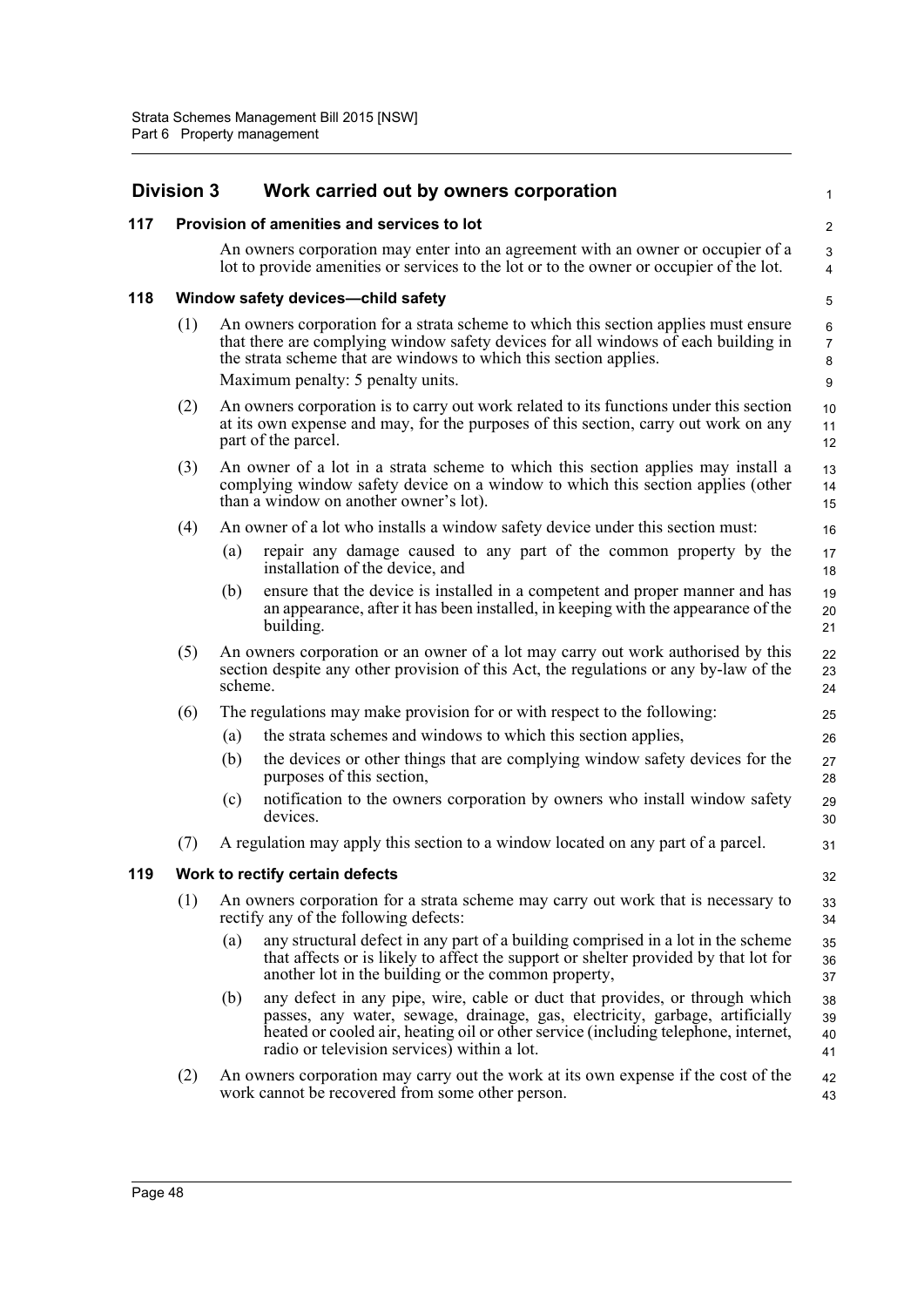#### **120 Owners corporation may carry out work required to be carried out by others**

14

19

23 24  $25$ 

26

29

30

31

## (1) **Work required by public authority**

If an owner of a lot in a strata scheme fails to carry out work that is required to be carried out under a notice given to the owner by a public authority, the owners corporation may carry out the work and recover the cost of carrying out the work from the owner or any person who, after the work is carried out, becomes the owner.

#### (2) **Work required to be carried out under term or condition of by-law**

If a person who is the owner, mortgagee or covenant chargee in possession, tenant or occupier of a lot in the strata scheme fails to carry out work that is required to be carried out by the person under a term or condition of a by-law of the scheme, the owners corporation may carry out the work and recover the cost of carrying out the work from that person, the owner of the lot (if the person is not the owner) or any person who, after the work is carried out, becomes the owner of that lot. 10 11 12 13

#### (3) **Work that is duty of owner or occupier to carry out**

If a person who is the owner, mortgagee or covenant chargee in possession, tenant or occupier of a lot in the strata scheme fails to carry out work in order to remedy a breach of a duty imposed by Part 8, the owners corporation may carry out the work and recover the cost of the work from that person. 15 16 17 18

#### (4) **Work required to be carried out under order**

If a person fails to carry out work required to be carried out under an order made under this Act, the owners corporation may carry out the work and recover the cost of carrying out the work from the person against whom the order was made. 20 21 22

#### (5) **Recovery of costs as a debt**

The costs incurred by an owners corporation in carrying out any work referred to in this section may be recovered by the owners corporation as a debt.

## **121 Provision of letterbox**

- (1) An owners corporation must construct and maintain at or near the street alignment of the parcel a letterbox suitable to receive mail and other documents. 27 28
- (2) The name of the owners corporation is to be clearly shown on the letterbox.

# **Division 4 Powers to enter premises and carry out work**

# **122 Power of owners corporation to enter property in order to carry out work**

- (1) An owners corporation for a strata scheme may, by its agents, employees or contractors, enter on any part of the parcel of the scheme for the purpose of carrying out the following work: 32 33 34
	- (a) work required or authorised to be carried out by the owners corporation in accordance with this Act (including work relating to window safety devices and rectification work carried out under Part 11), 35 36 37
	- (b) work required to be carried out by the owners corporation by a notice given to it by a public authority, 38 39
	- (c) work required or authorised to be carried out by the owners corporation by an order under this Act. 40 41
- (2) An owners corporation for a strata scheme may, by its agents, employees or contractors, enter on any part of the parcel for the purpose of determining whether any work is required to be carried out by the owners corporation in accordance with this Act. 42 43 44 45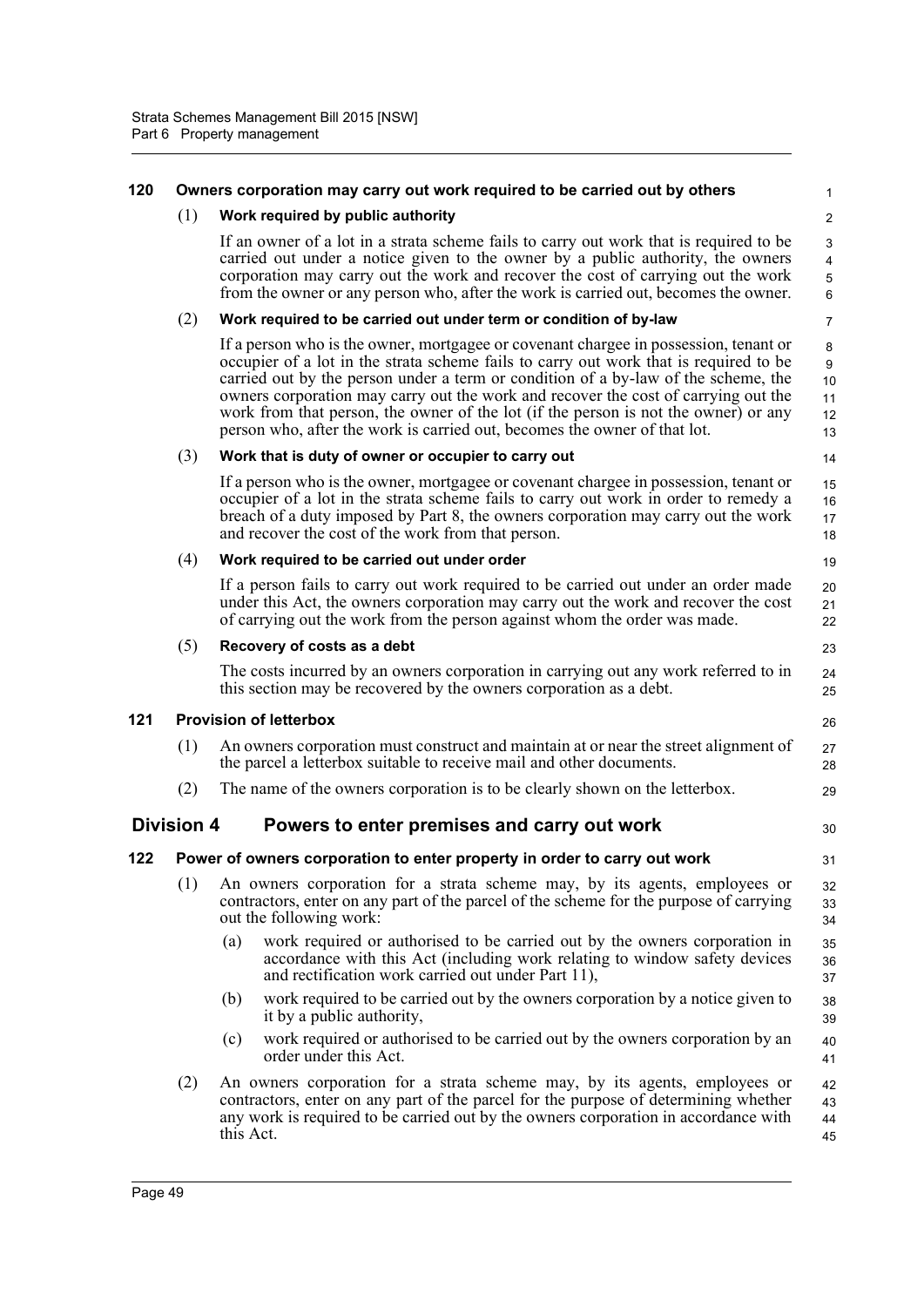(3) In an emergency, the owners corporation may enter any part of the parcel for those purposes at any time.

28

38

45

- (4) In a case that is not an emergency, the owners corporation may enter any part of the parcel for those purposes with the consent of any occupier of that part of the parcel or, if the occupier does not consent, in accordance with an order of the Tribunal under this Division.
- (5) A person must not obstruct or hinder an owners corporation in the exercise of its functions under this section.

Maximum penalty: 5 penalty units.

(6) An owners corporation is liable for any damage to a lot or any of its contents caused by or arising out of the carrying out of any work, or the exercise of a power of entry, referred to in this section unless the damage arose because the owners corporation was obstructed or hindered.

## **123 Access for fire safety inspections**

- (1) A person authorised to carry out an inspection under the *Environmental Planning and Assessment Act 1979* of a building or premises that is part of a strata scheme for purposes relating to fire safety may give a written notice to the owners corporation requiring the owners corporation to ensure that access is provided, within a period or at a time specified in the notice, to the common property of the strata scheme and, if so specified, some or all of the lots in the strata scheme. 15 16 17 18 19 20
- (2) An owners corporation must comply with a requirement of a notice given to the owners corporation under this section.

Maximum penalty: 20 penalty units.

(3) It is a defence to a prosecution for an offence against this section consisting of a failure to ensure that access is provided to a lot in a strata scheme if the owners corporation establishes that the owner or occupier of the lot refused to allow the access or could not be contacted by the owners corporation.

# **124 Orders by Tribunal relating to entry to carry out work or inspections**

- (1) The Tribunal may, on application by an owners corporation for a strata scheme, make an order requiring the occupier of a lot or part of a lot in the scheme to allow access to the lot for any of the following purposes: 29 30 31
	- (a) to enable the owners corporation to carry out work referred to in section 118, 119, 120 or 122 or to determine whether such work needs to be carried out,
	- (b) to enable an entry or inspection referred to in section 122 or 123 or Part 11 to be carried out.
- (2) This section does not limit the power of an owners corporation to enter a lot under this Division in an emergency without applying for an order. 37

# **Division 5 Goods left on common property**

## **125 Disposal of abandoned goods on common property**

- The regulations may make provision for or with respect to the following matters:
- (a) conferring power on an owners corporation to store or dispose of, or authorise the disposal of, goods left on common property,
- (b) notices to owners and other persons as to disposal or proposed disposal of goods by an owners corporation, 43 44
- (c) the passing of title to any goods on disposal by an owners corporation,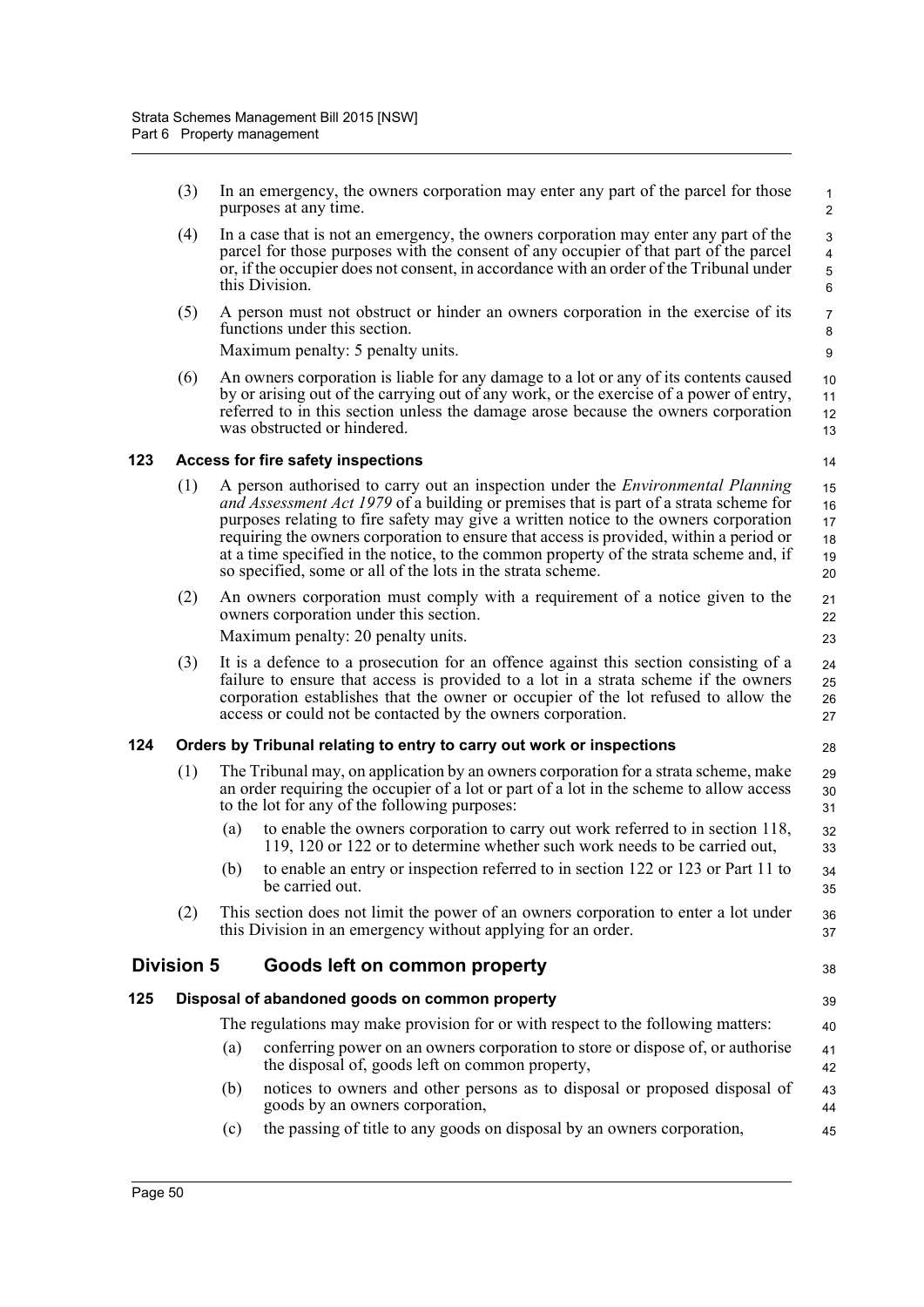(d) the payment of the proceeds of disposal of goods by an owners corporation, (e) conferring jurisdiction on the Tribunal to make directions and orders relating to the disposal of goods, including orders for the payment of compensation and as to the payment of the costs of disposing of goods. **Division 6 Orders about property 126 Orders relating to alterations and repairs to common property and other property** (1) **Order requiring owners corporation to carry out work on common property** The Tribunal may, on application by a lessor of a leasehold strata scheme or an owner of a lot in a strata scheme, order the owners corporation to consent to work proposed to be carried out by an owner of a lot if the Tribunal considers that the owners corporation has unreasonably refused its consent and the work relates to any of the following: (a) minor renovations or other alterations to common property directly affecting the owner's lot, (b) carrying out repairs to common property or any other property of the owners corporation directly affecting the owner's lot. (2) **Order consenting to owner's work on owners corporation property** The Tribunal may, on application by a lessor of a leasehold strata scheme or an owner of a lot in a strata scheme, make an order (a *work approval order*) approving of minor renovations or alterations or repairs already made by an owner to common property or any other property of the owners corporation directly affecting the owner's lot if the Tribunal considers that the owners corporation unreasonably refused its consent to the minor renovations or alterations or repairs. (3) A work approval order is taken to be the consent of the owners corporation to the renovations, alterations or repairs and may provide that it has effect from a day specified in the order that occurred before the order was made. (4) In deciding whether to grant a work approval order or to provide for the order to have effect from a day that occurred before the date of the order, the Tribunal may take into account the conduct of the parties in the proceedings, for example, if an owner did not first seek the consent of the owners corporation before carrying out the renovations, alterations or repairs. (5) **Responsibility for ongoing repair and maintenance of affected property** The Tribunal may specify in an order under this section whether the owners corporation or the owner of the lot has the ongoing responsibility for the repair and maintenance of any additional property arising out of a minor renovation or alteration or repair to common property approved under the order. (6) If an order provides for the owner of a lot to have the ongoing responsibility for the repair and maintenance of any such additional property, the order also has effect in relation to any subsequent owner of the lot. **127 Order relating to cosmetic work or minor renovations** The Tribunal may, on application by an owner of a lot in a strata scheme, make an 1 2 3 4 5 6 7 8 9 10 11 12 13 14 15 16 17 18 19 20 21 22 23 24 25 26 27 28 29 30 31 32 33 34 35 36 37 38 39 40 41

## **128 Order consequent on alteration of building**

or a minor renovation for the purposes of section 110.

(1) The Tribunal may, on application by a lessor of a leasehold strata scheme, an owners corporation or an owner of a lot in a strata scheme, make an order directing an owner 45 46

order declaring that specified work is cosmetic work for the purposes of section 109

42 43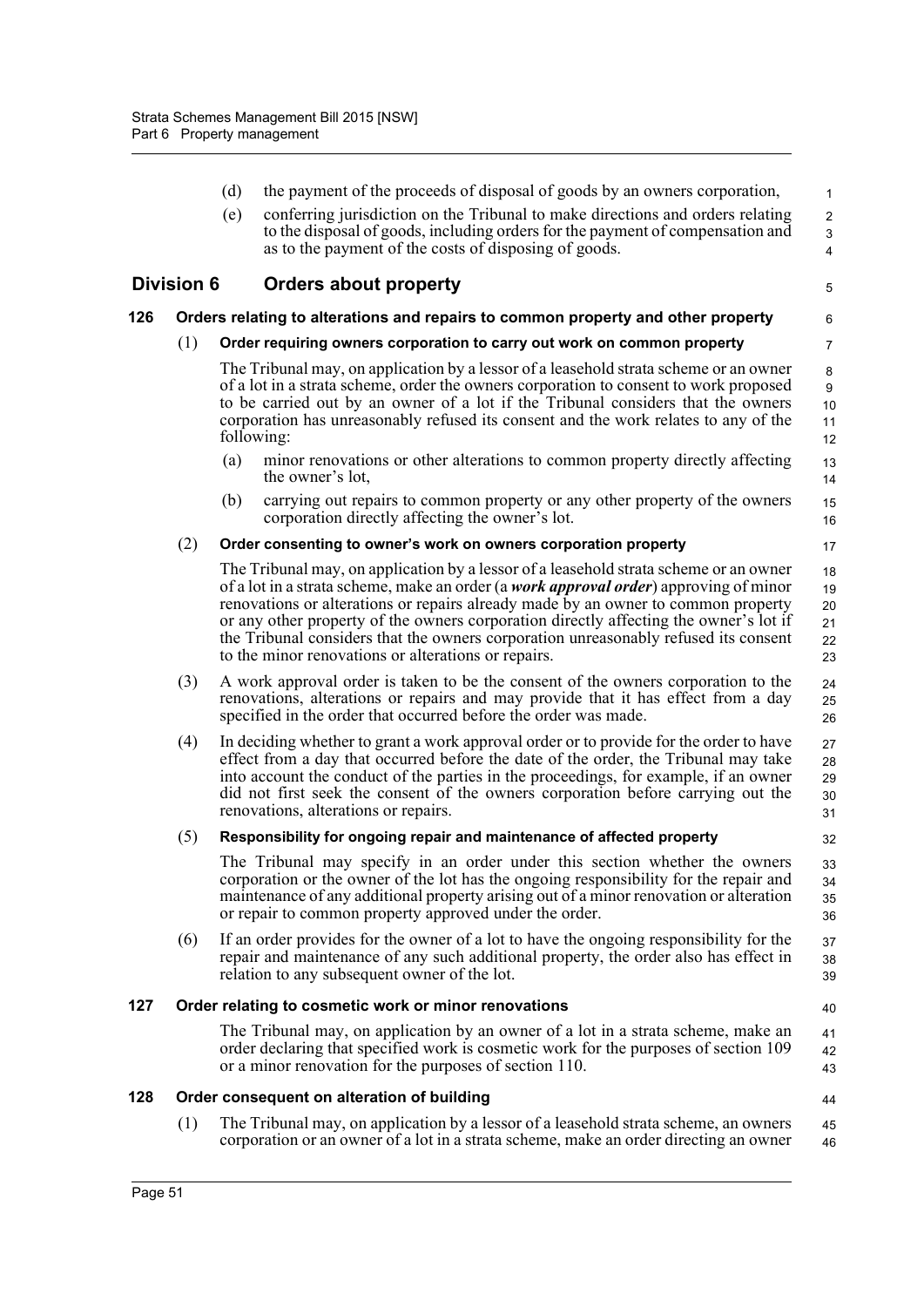to lodge in the office of the Registrar-General the plan and certificate referred to in section 19 of the *Strata Schemes Development Act 2015* if the Tribunal is satisfied that the owner has failed to comply with that provision. (2) The order must specify the time within which the plan and certificate must be lodged. **129 Orders relating to window safety devices** (1) The Tribunal may, on application by an interested person (other than an owners corporation), order an owners corporation to exercise a function under section 118 if the Tribunal considers that the owners corporation has failed to do so. (2) For the purposes of this section, an owners corporation is taken to have failed to exercise a function if application is made to it to exercise the function and it fails for 2 months after the making of the application to exercise the function. (3) The Tribunal may, on application by an owners corporation, order an owner of a lot in the strata scheme to comply with section 118 (4) if the Tribunal considers that the owner has failed to do so. **130 Orders relating to personal property** (1) The Tribunal may, on application by an owner of a lot in a strata scheme, make one of the following orders if the Tribunal considers that an acquisition, or a proposed acquisition, by the owners corporation of personal property is unreasonable: (a) that the personal property acquired be sold or otherwise disposed of by the owners corporation within a specified time, (b) that the personal property not be acquired. (2) The Tribunal may, on application by an owner of a lot in a strata scheme, order the owners corporation to acquire personal property if the Tribunal considers that the owners corporation has unreasonably refused to acquire the personal property. **131 Order granting certain licences** (1) The Tribunal may, on application by an owner of a lot in a strata scheme, order that the owner and any occupier of the lot may use specified common property in the manner, for the purposes, and on the terms and conditions (if any), that are specified in the order. (2) The Tribunal must not make the order unless satisfied: (a) that the lot would otherwise be incapable of reasonable use and enjoyment by the current owner or occupier of the lot or generally by an owner or occupier of the lot, and (b) that the owners corporation has refused to grant a licence to use common property in a manner, for purposes, and on terms and conditions that would enable the current owner or occupier, or generally any owner or occupier, reasonably to use and enjoy that lot, and (c) in the case of a leasehold strata scheme, that the lessor of the scheme has, before the making of the order, been given an opportunity to make representations to the Tribunal with respect to the application for the order. (3) An order under this section, when recorded under section 246, has effect as if its terms were a by-law (but subject to any relevant order made by a superior court). **132 Rectification where work done by owner** (1) The Tribunal may, on application by an owners corporation for a strata scheme, make 1  $\overline{2}$  3 4 5 6 7 8 9 10 11 12 13 14 15 16 17 18 19 20 21 22 23 24 25 26 27 28 29 30 31 32 33 34 35 36 37 38 39 40 41 42 43 44

either of the following orders if the Tribunal is satisfied that work carried out by or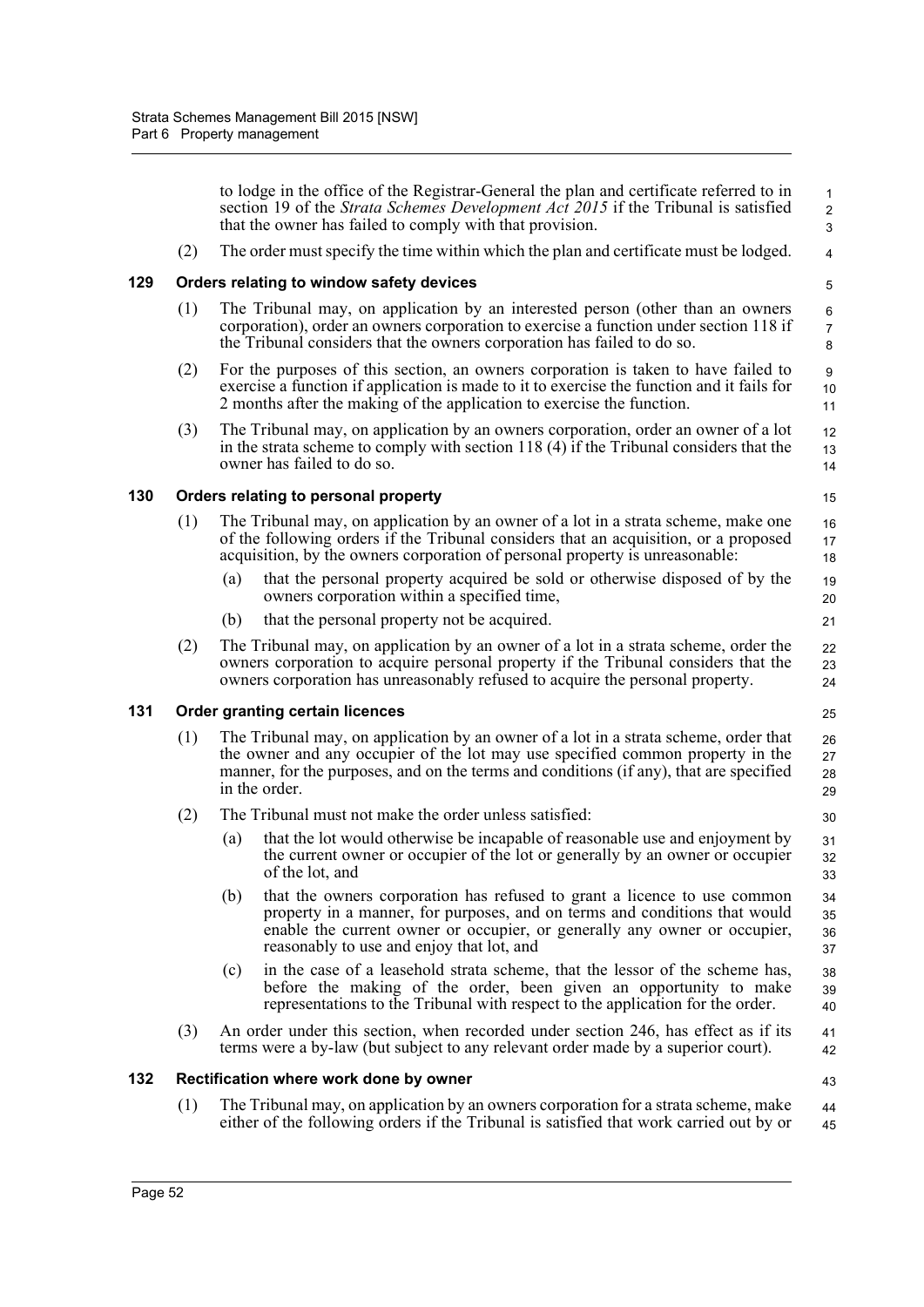|     |                                                                                                                                                                                                                                                                      | for an owner or occupier on any part of the parcel of the scheme has caused damage<br>to common property or another lot:                                                                                                |                    |  |
|-----|----------------------------------------------------------------------------------------------------------------------------------------------------------------------------------------------------------------------------------------------------------------------|-------------------------------------------------------------------------------------------------------------------------------------------------------------------------------------------------------------------------|--------------------|--|
|     | (a)                                                                                                                                                                                                                                                                  | an order that the owner or occupier performs the work or takes other steps as<br>specified in the order to repair the damage,                                                                                           | 3<br>4             |  |
|     | (b)                                                                                                                                                                                                                                                                  | an order that the owner or occupier pay to the owners corporation or the owner<br>of the lot a specified amount for the cost of repairs of the damage and any<br>associated costs, including insurance and legal costs. | 5<br>6<br>7        |  |
| (2) | An amount payable by an owner or occupier to an owners corporation under this<br>section is payable, and may be recovered, under this Act as if it were an amount of<br>unpaid contributions.<br>Note. Section 86 provides for the recovery of unpaid contributions. |                                                                                                                                                                                                                         | 8<br>9<br>10<br>11 |  |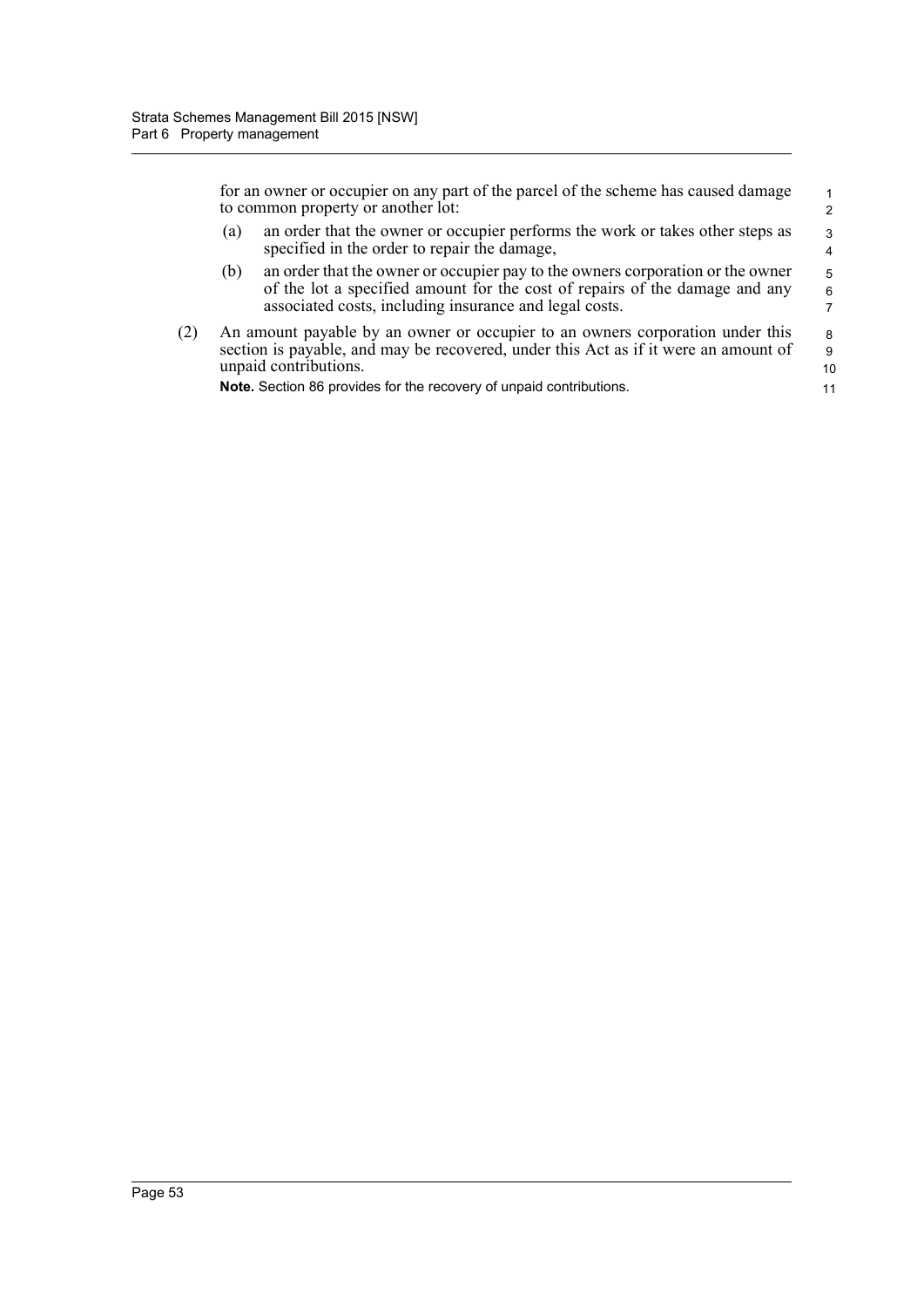| Part 7 |                   | <b>By-laws for strata schemes</b>                                                                                                                                                                                                                                                                                                                                                                                                                                                               | 1                                |  |
|--------|-------------------|-------------------------------------------------------------------------------------------------------------------------------------------------------------------------------------------------------------------------------------------------------------------------------------------------------------------------------------------------------------------------------------------------------------------------------------------------------------------------------------------------|----------------------------------|--|
|        | <b>Division 1</b> | Interpretation                                                                                                                                                                                                                                                                                                                                                                                                                                                                                  | 2                                |  |
| 133    |                   | <b>Definitions</b>                                                                                                                                                                                                                                                                                                                                                                                                                                                                              |                                  |  |
|        |                   | In this Part:                                                                                                                                                                                                                                                                                                                                                                                                                                                                                   | 4                                |  |
|        |                   | <i>change</i> the by-laws for a strata scheme means amend or repeal the by-laws or add to<br>the by-laws.                                                                                                                                                                                                                                                                                                                                                                                       | 5<br>6                           |  |
|        |                   | <i>previous law means:</i>                                                                                                                                                                                                                                                                                                                                                                                                                                                                      | $\overline{7}$                   |  |
|        |                   | Division 3 of Part 5 of Chapter 2 of the Strata Schemes Management Act 1996,<br>(a)<br>as in force immediately before its repeal, or                                                                                                                                                                                                                                                                                                                                                            | $\bf 8$<br>9                     |  |
|        |                   | Division 1 of Part 2 of the Strata Schemes (Freehold Development) Act 1973,<br>(b)<br>as in force immediately before its repeal, or                                                                                                                                                                                                                                                                                                                                                             | 10<br>11                         |  |
|        |                   | Division 1 of Part 2 of the Strata Schemes (Leasehold Development) Act 1986,<br>(c)<br>as in force immediately before its repeal.                                                                                                                                                                                                                                                                                                                                                               | 12<br>13                         |  |
|        | <b>Division 2</b> | <b>Establishment and effect of by-laws</b>                                                                                                                                                                                                                                                                                                                                                                                                                                                      | 14                               |  |
| 134    |                   | By-laws that apply to strata schemes                                                                                                                                                                                                                                                                                                                                                                                                                                                            | 15                               |  |
|        | (1)               | <b>New strata schemes</b>                                                                                                                                                                                                                                                                                                                                                                                                                                                                       | 16                               |  |
|        |                   | The by-laws in force for a strata scheme that came into existence after the<br>commencement of this section are the by-laws adopted by or lodged with the strata<br>plan registered by the Registrar-General for the strata scheme, as changed in<br>accordance with this Act.                                                                                                                                                                                                                  | 17<br>18<br>19<br>20             |  |
|        | (2)               | Strata schemes 1997 to commencement of section                                                                                                                                                                                                                                                                                                                                                                                                                                                  | 21                               |  |
|        |                   | The by-laws in force for a strata scheme that came into existence after the<br>commencement of the Strata Schemes Management Act 1996 and before the<br>commencement of this section are the by-laws adopted by or lodged with the strata<br>plan registered by the Registrar-General for the strata scheme, including any changes<br>to the by-laws made in accordance with that Act or in accordance with this Act.<br>Note. The Strata Schemes Management Act 1996 commenced on 1 July 1997. | 22<br>23<br>24<br>25<br>26<br>27 |  |
|        | (3)               | Strata schemes before 1996                                                                                                                                                                                                                                                                                                                                                                                                                                                                      | 28                               |  |
|        |                   | The by-laws in force for a strata scheme that was in existence before the<br>commencement of the <i>Strata Schemes Management Act 1996</i> are the by-laws set out<br>in the regulations for the purposes of this section, including any changes to the<br>by-laws made in accordance with a previous law or in accordance with this Act.                                                                                                                                                       | 29<br>30<br>31<br>32             |  |
| 135    |                   | Requirement to comply with by-laws                                                                                                                                                                                                                                                                                                                                                                                                                                                              | 33                               |  |
|        | (1)               | The by-laws for a strata scheme bind the owners corporation and the owners of lots<br>in the strata scheme and any mortgagee or covenant chargee in possession, or tenant<br>or occupier, of a lot to the same extent as if the by-laws:                                                                                                                                                                                                                                                        | 34<br>35<br>36                   |  |
|        |                   | had been signed and sealed by the owners corporation and each owner and<br>(a)<br>each such mortgagee, covenant chargee, tenant and occupier, and                                                                                                                                                                                                                                                                                                                                               | 37<br>38                         |  |
|        |                   | contained mutual covenants to observe and perform all the provisions of the<br>(b)<br>by-laws.                                                                                                                                                                                                                                                                                                                                                                                                  | 39<br>40                         |  |
|        | (2)               | There is an implied covenant by the tenant of a lot or common property to comply<br>with the by-laws for the strata scheme.                                                                                                                                                                                                                                                                                                                                                                     | 41<br>42                         |  |
|        |                   | Note. The effect of having been taken to have signed and sealed a by-law is that the person<br>is always taken to have known about it.                                                                                                                                                                                                                                                                                                                                                          | 43<br>44                         |  |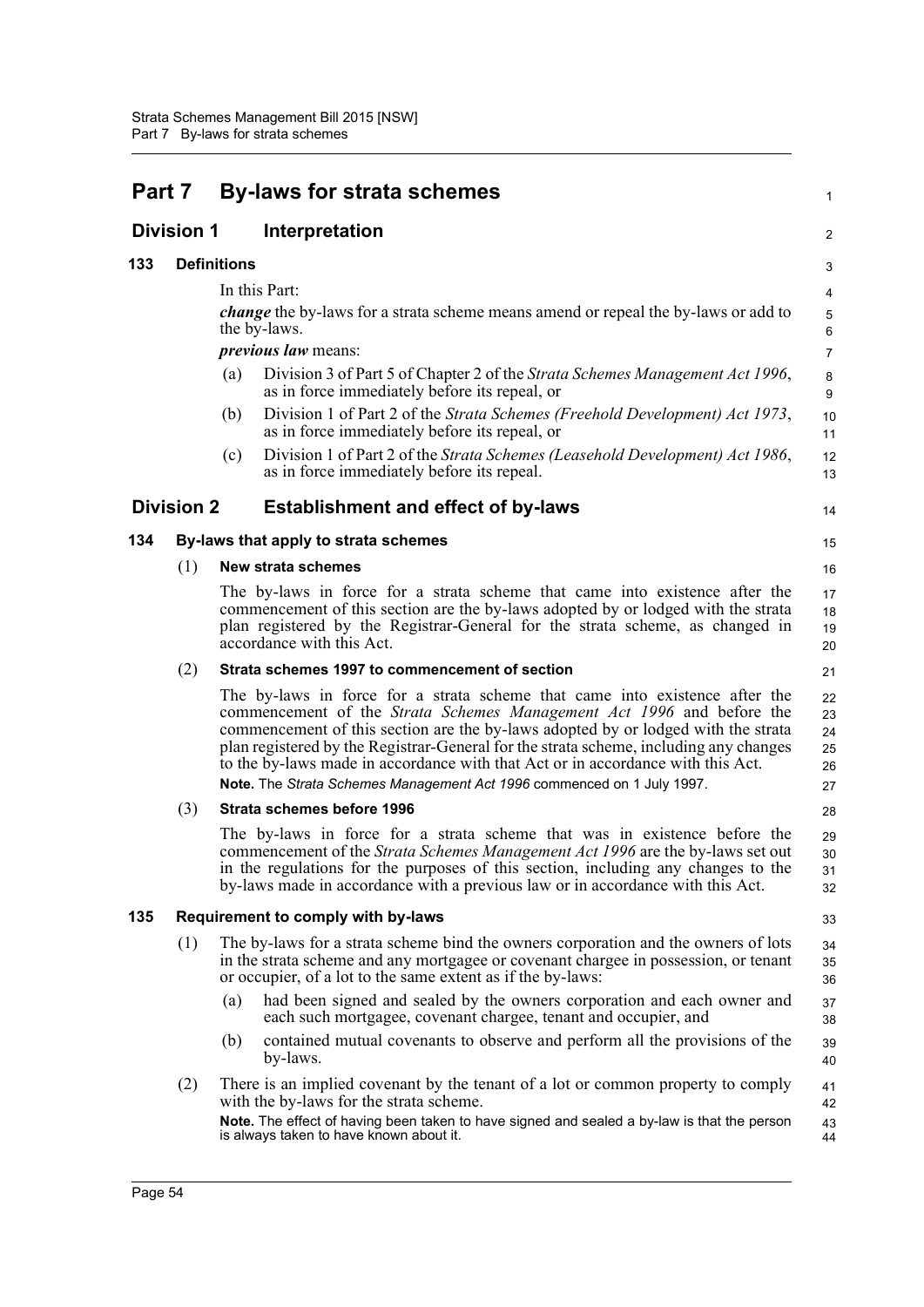| 136 |     | Matters by-laws can provide for                                                                                                                                                                                                                                                                                                                     | $\mathbf{1}$                 |
|-----|-----|-----------------------------------------------------------------------------------------------------------------------------------------------------------------------------------------------------------------------------------------------------------------------------------------------------------------------------------------------------|------------------------------|
|     | (1) | By-laws may be made in relation to the management, administration, control, use or<br>enjoyment of the lots or the common property and lots of a strata scheme.                                                                                                                                                                                     | $\overline{c}$<br>3          |
|     | (2) | A by-law has no force or effect to the extent that it is inconsistent with this or any<br>other Act or law.                                                                                                                                                                                                                                         | $\overline{\mathbf{4}}$<br>5 |
| 137 |     | <b>Occupancy limits</b>                                                                                                                                                                                                                                                                                                                             | $\,6\,$                      |
|     | (1) | A by-law may limit the number of adults who may reside in a lot by reference to the<br>number of bedrooms of the residence.                                                                                                                                                                                                                         | $\overline{7}$<br>8          |
|     | (2) | The limit may not be fewer than 2 adults per bedroom.                                                                                                                                                                                                                                                                                               | 9                            |
|     | (3) | The by-law has no effect:                                                                                                                                                                                                                                                                                                                           | 10                           |
|     |     | to the extent to which it is inconsistent with any planning approval or other law<br>(a)<br>applicable to the lot, or                                                                                                                                                                                                                               | 11<br>12                     |
|     |     | in any other circumstances prescribed by the regulations for the purposes of<br>(b)<br>this section.                                                                                                                                                                                                                                                | 13<br>14                     |
|     | (4) | To avoid doubt, the Tribunal may make an order under Division 5 about a by-law<br>made under this section.                                                                                                                                                                                                                                          | 15<br>16                     |
|     | (5) | The regulations may provide for the circumstances when a person is a resident of a<br>lot for the purposes of a by-law made under this section.                                                                                                                                                                                                     | 17<br>18                     |
|     | (6) | For the purposes of this section, a <b>bedroom</b> is a room approved for use as a bedroom<br>under, or indicated as a bedroom in any plans the subject of, a planning approval and<br>includes any other room prescribed by the regulations as a bedroom for the purposes<br>of this section.                                                      | 19<br>20<br>21<br>22         |
| 138 |     | <b>Model by-laws</b>                                                                                                                                                                                                                                                                                                                                | 23                           |
|     |     | The regulations may prescribe model by-laws that may be adopted as the by-laws for<br>a strata scheme.                                                                                                                                                                                                                                              | 24<br>25                     |
| 139 |     | <b>Restrictions on by-laws</b>                                                                                                                                                                                                                                                                                                                      | 26                           |
|     | (1) | By-law cannot be unjust                                                                                                                                                                                                                                                                                                                             | 27                           |
|     |     | A by-law must not be harsh, unconscionable or oppressive.<br>Note. Any such by-law may be invalidated by the Tribunal (see section 150).                                                                                                                                                                                                            | 28<br>29                     |
|     | (2) | By-law cannot prevent dealing relating to lot                                                                                                                                                                                                                                                                                                       | 30                           |
|     |     | No by-law is capable of operating to prohibit or restrict the devolution of a lot or a<br>transfer, lease, mortgage or other dealing relating to a lot.                                                                                                                                                                                             | 31<br>32                     |
|     | (3) | By-law resulting from order cannot be changed                                                                                                                                                                                                                                                                                                       | 33                           |
|     |     | If an order made by the Tribunal under this Act has effect as if its terms were a<br>by-law, that by-law is not capable of being amended or repealed except by a by-law<br>made in accordance with a unanimous resolution of the owners corporation and, in<br>the case of a leasehold strata scheme, with the consent of the lessor of the scheme. | 34<br>35<br>36<br>37         |
|     | (4) | By-law cannot restrict children                                                                                                                                                                                                                                                                                                                     | 38                           |
|     |     | A by-law for a residential strata scheme has no force or effect to the extent to which<br>it purports to prohibit or restrict persons under 18 years of age occupying a lot. This<br>subsection does not apply to a by-law for a strata scheme for a retirement village or<br>housing exclusively for aged persons.                                 | 39<br>40<br>41<br>42         |
|     |     |                                                                                                                                                                                                                                                                                                                                                     |                              |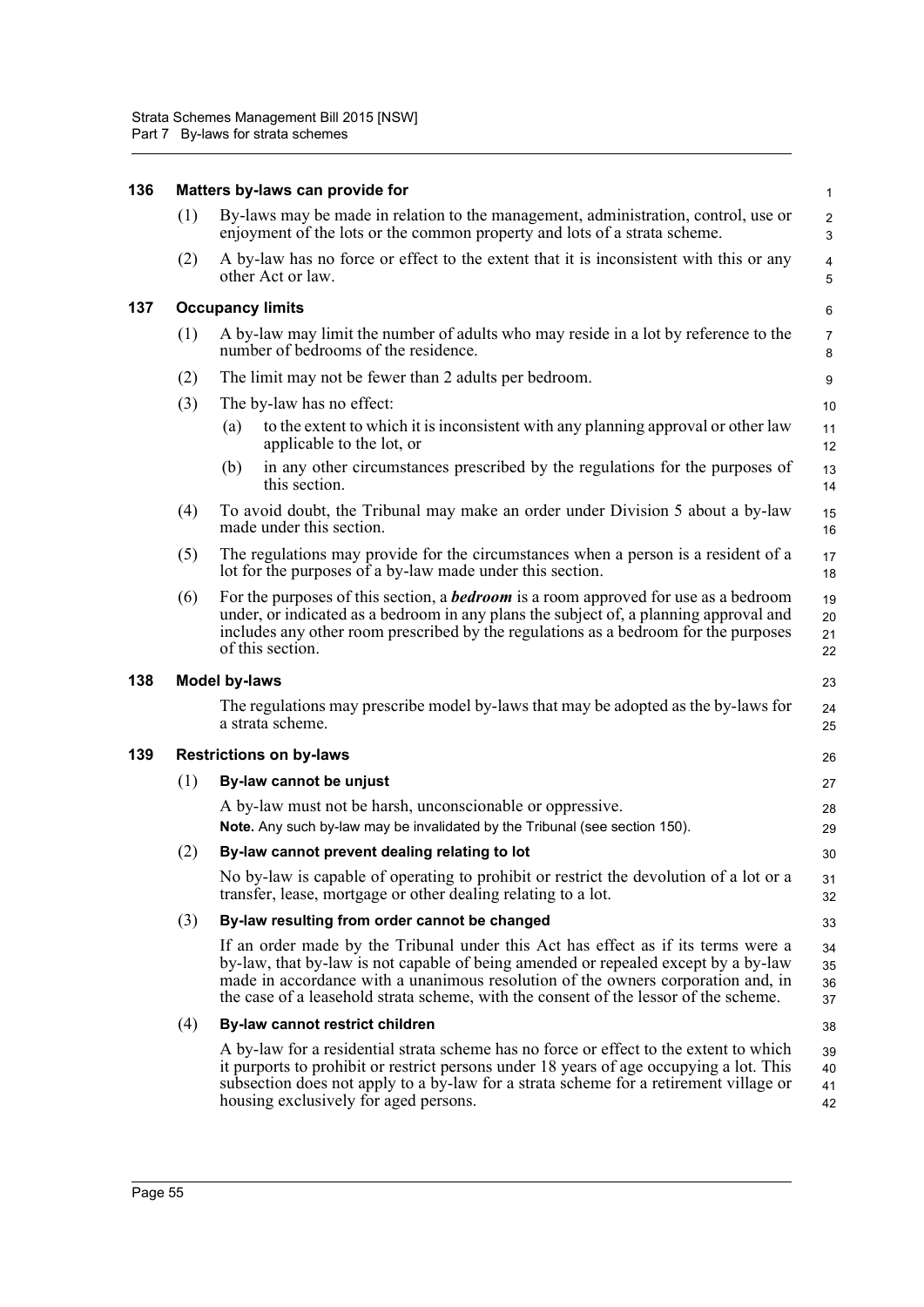|     | (5) |         | By-law cannot prevent keeping of assistance animal                                                                                                                                                                                                                                                                                                                                                           | $\mathbf{1}$                                                           |
|-----|-----|---------|--------------------------------------------------------------------------------------------------------------------------------------------------------------------------------------------------------------------------------------------------------------------------------------------------------------------------------------------------------------------------------------------------------------|------------------------------------------------------------------------|
|     |     |         | A by-law has no force or effect to the extent to which it purports to prohibit or restrict<br>the keeping on a lot of an assistance animal (as referred to in section 9 of the<br>Disability Discrimination Act 1992 of the Commonwealth) used by an owner or<br>occupier of the lot as an assistance animal or the use of an assistance animal for that<br>purpose by a person on a lot or common property. | $\overline{2}$<br>3<br>$\overline{\mathbf{4}}$<br>$\mathbf 5$<br>$\,6$ |
|     | (6) |         | A by-law may require a person who keeps an assistance animal on a lot to produce<br>evidence to the owners corporation that the animal is an assistance animal as referred<br>to in section 9 of the <i>Disability Discrimination Act 1992</i> of the Commonwealth.                                                                                                                                          | $\overline{7}$<br>$\bf 8$<br>9                                         |
|     | (7) | by-laws | Community management and precinct management statements prevail over                                                                                                                                                                                                                                                                                                                                         | 10<br>11                                                               |
|     |     |         | A community management statement or a precinct management statement prevails<br>to the extent of any inconsistency with a by-law for a strata scheme that is also part<br>of a community scheme or precinct scheme.                                                                                                                                                                                          | 12<br>13<br>14                                                         |
| 140 |     |         | Restrictions on by-laws during initial period                                                                                                                                                                                                                                                                                                                                                                | 15                                                                     |
|     | (1) |         | An owners corporation for a strata scheme must not, during the initial period, change<br>the by-laws so that a right is conferred or an obligation is imposed on one or more,<br>but not all, owners or in respect of one or more, but not all, lots in the scheme.                                                                                                                                          | 16<br>17<br>18                                                         |
|     | (2) |         | An owners corporation may recover from the original owner of the strata scheme, as<br>damages for breach of statutory duty, any loss suffered by the owners corporation as<br>a result of a contravention of this section.                                                                                                                                                                                   | 19<br>20<br>21                                                         |
|     | (3) |         | An owner of a lot in a strata scheme may recover, as damages for breach of statutory<br>duty, any loss suffered by the owner as a result of a contravention of this section.                                                                                                                                                                                                                                 | 22<br>23                                                               |
|     | (4) |         | It is a defence to an action under this section for damages if it is proved that the<br>original owner:                                                                                                                                                                                                                                                                                                      | 24<br>25                                                               |
|     |     | (a)     | did not know of the contravention on which the action is based, or                                                                                                                                                                                                                                                                                                                                           | 26                                                                     |
|     |     | (b)     | was not in a position to influence the conduct of the owners corporation in<br>relation to the contravention, or                                                                                                                                                                                                                                                                                             | 27<br>28                                                               |
|     |     | (c)     | used due diligence to prevent the contravention.                                                                                                                                                                                                                                                                                                                                                             | 29                                                                     |
|     | (5) |         | A remedy available under this section does not affect any other remedy.                                                                                                                                                                                                                                                                                                                                      | 30                                                                     |
| 141 |     |         | Procedure for changes to by-laws                                                                                                                                                                                                                                                                                                                                                                             | 31                                                                     |
|     | (1) |         | An owners corporation may, in accordance with a special resolution of the owners<br>corporation, change the by-laws of the strata scheme.                                                                                                                                                                                                                                                                    | 32<br>33                                                               |
|     | (2) |         | A change to the by-laws of a strata scheme has no effect until:                                                                                                                                                                                                                                                                                                                                              | 34                                                                     |
|     |     | (a)     | the owners corporation has lodged a notification with the Registrar-General in<br>the manner approved by the Registrar-General, and                                                                                                                                                                                                                                                                          | 35<br>36                                                               |
|     |     | (b)     | the Registrar-General has made an appropriate recording of the notification in<br>the folio of the Register for the common property.                                                                                                                                                                                                                                                                         | 37<br>38                                                               |
|     | (3) |         | The secretary of the owners corporation must keep a consolidated up to date copy of<br>the by-laws for the strata scheme.                                                                                                                                                                                                                                                                                    | 39<br>40                                                               |
|     | (4) |         | A notification cannot be lodged in the Registrar-General's office more than 6 months<br>after the passing of the resolution to make the by-law.                                                                                                                                                                                                                                                              | 41<br>42                                                               |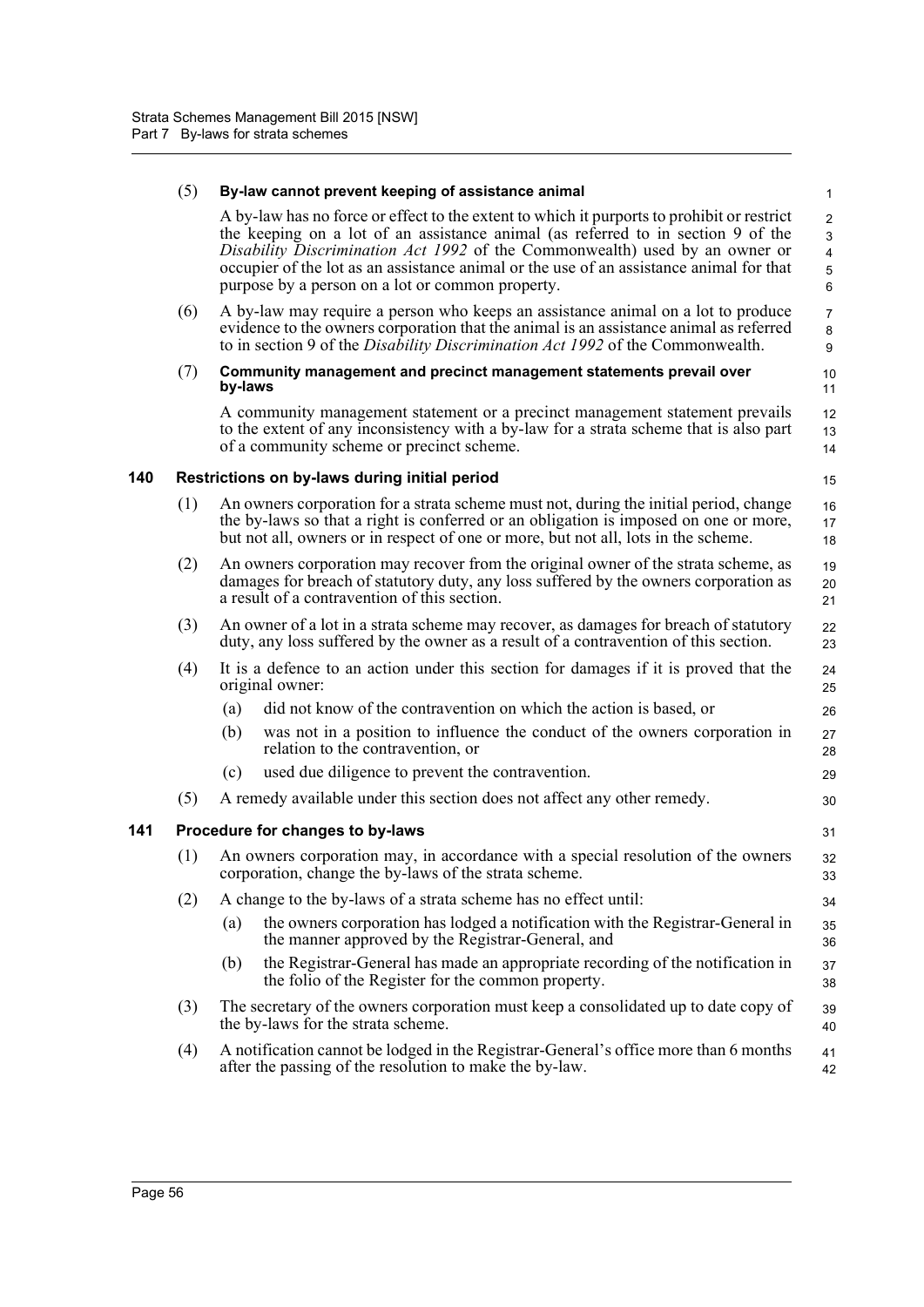# **Division 3 By-laws conferring rights or privileges over common property**

 2 3

1

# **142 Common property rights by-law**

For the purposes of this Act, a *common property rights by-law* is a by-law that confers on the owner or owners of a specified lot or lots in the strata scheme:

- (a) a right of exclusive use and enjoyment of the whole or any specified part of the common property, or
- (b) special privileges in respect of the whole or any specified part of the common property (including, for example, a licence to use the whole or any specified part of the common property in a particular manner or for particular purposes), or that changes such a by-law.

# **143 Requirements and effect of common property rights by-laws**

(1) An owners corporation may make a common property rights by-law only with the written consent of each owner on whom the by-law confers rights or special privileges.

**Note.** Any addition to the by-laws will require a special resolution (see section 141).

- (2) A common property rights by-law may confer rights or special privileges subject to conditions specified in the by-law (such as a condition requiring the payment of money by the owner or owners concerned, at specified times or as determined by the owners corporation). 17 18 19 20
- (3) A common property rights by-law may be made even though the person on whom the right of exclusive use and enjoyment or the special privileges are to be conferred had that exclusive use or enjoyment or enjoyed those special privileges before the making of the by-law.
- (4) After 2 years from the making, or purported making, of a common property rights by-law, it is conclusively presumed that all conditions and preliminary steps precedent to the making of the by-law were complied with and performed.

# **144 Common property rights by-law must provide for maintenance of property**

- (1) A common property rights by-law must:
	- (a) provide that the owners corporation is to continue to be responsible for the proper maintenance of, and keeping in a state of good and serviceable repair, the common property or the relevant part of it, or
	- (b) impose on the owner or owners of the lots the responsibility for that maintenance and upkeep.
- (2) Any money payable under a common property rights by-law by more than one owner to the owners corporation or to any person for or towards the maintenance or upkeep of any common property is payable by those owners proportionately according to the relative proportions of their respective unit entitlements of their lots unless the by-law otherwise provides. 35 36 37 38 39
- (3) To the extent to which a common property rights by-law makes a person directly responsible for the proper maintenance of, and keeping in a state of good and serviceable repair, any common property, it discharges the owners corporation from its obligations to maintain and repair the property under this Act. 40 41 42 43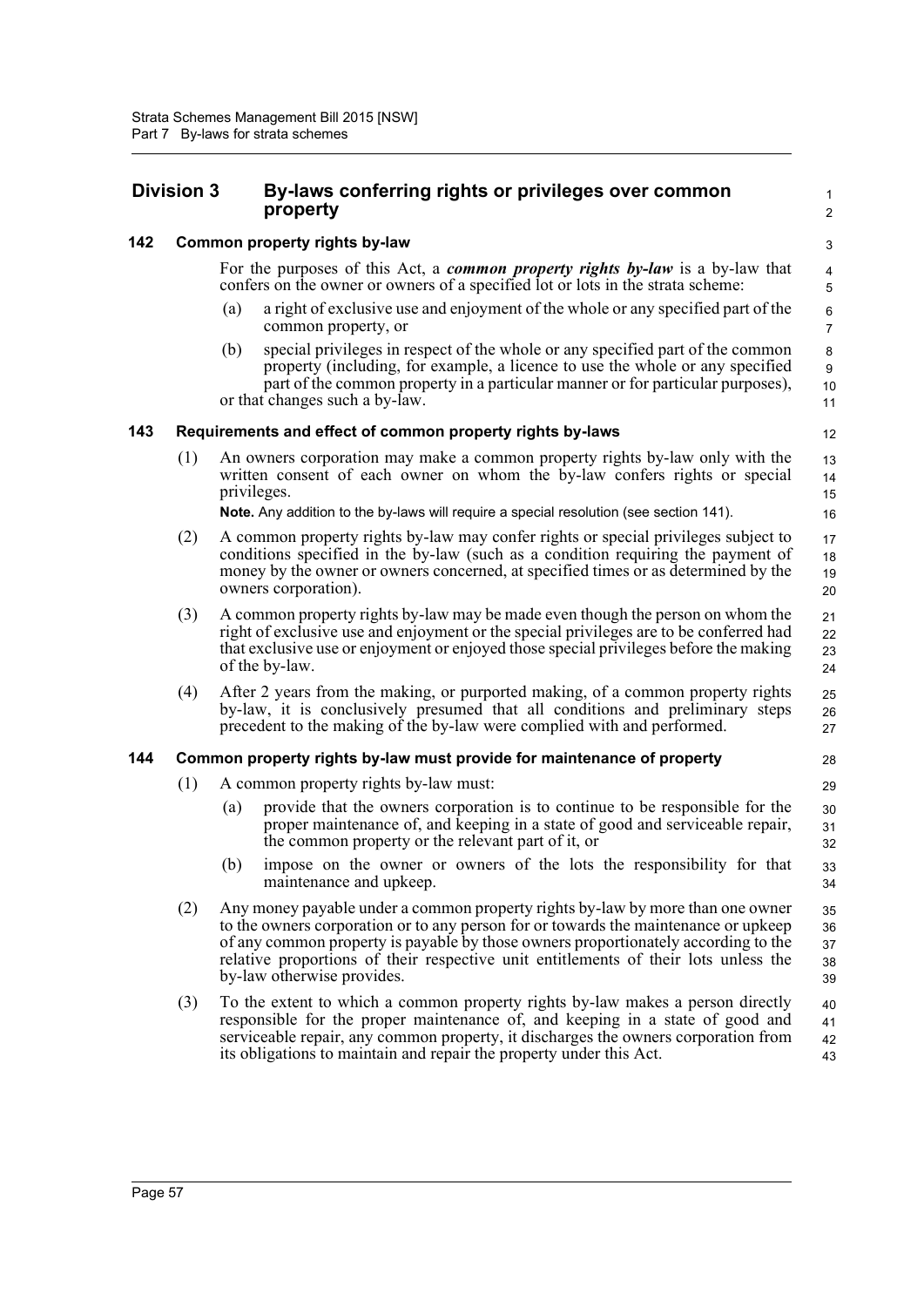| 145 |                   | Common property rights by-law binding on owners for time being                                                                                                                                                                                                                                                                     | $\mathbf{1}$                                   |
|-----|-------------------|------------------------------------------------------------------------------------------------------------------------------------------------------------------------------------------------------------------------------------------------------------------------------------------------------------------------------------|------------------------------------------------|
|     | (1)               | A common property rights by-law, while it remains in force, continues to operate for<br>the benefit of, and is binding on, the owner or owners for the time being of the lot or<br>lots specified in the by-law.                                                                                                                   | $\overline{c}$<br>3<br>$\overline{\mathbf{4}}$ |
|     | (2)               | If a person becomes the owner of a lot when, under a by-law or under this subsection,<br>a former owner is liable to pay money to the owners corporation, the person who<br>becomes the owner is jointly and severally liable with the former owner to pay the<br>money to the owners corporation.                                 | 5<br>$\,6\,$<br>$\overline{7}$<br>8            |
|     | (3)               | Any money payable by an owner to the owners corporation under a common property<br>rights by-law or under subsection (2) may be recovered, as a debt in a court of<br>competent jurisdiction, by the owners corporation.                                                                                                           | 9<br>10<br>11                                  |
|     | <b>Division 4</b> | <b>Enforcement of by-laws</b>                                                                                                                                                                                                                                                                                                      | 12                                             |
| 146 |                   | Notice by owners corporation to owner or occupier                                                                                                                                                                                                                                                                                  | 13                                             |
|     | (1)               | An owners corporation for a strata scheme may give a notice, in a form approved by<br>the Secretary, to the owner or occupier of a lot in the scheme requiring the owner or<br>occupier to comply with a specified by-law if the owners corporation is satisfied that<br>the owner or occupier has contravened that by-law.        | 14<br>15<br>16<br>17                           |
|     | (2)               | The notice must contain a copy of the specified by-law.                                                                                                                                                                                                                                                                            | 18                                             |
|     | (3)               | A notice must not be given unless a resolution approving the issue of the notice, or<br>the issue of notices for the type of contravention concerned, has first been passed by<br>the owners corporation at a general meeting or by the strata committee of the owners<br>corporation.                                             | 19<br>20<br>21<br>22                           |
|     | (4)               | Subsection (3) does not apply to the giving of a notice by a strata managing agent if<br>that function has been delegated to the strata managing agent in accordance with this<br>Act.                                                                                                                                             | 23<br>24<br>25                                 |
| 147 |                   | Civil penalty for breach of by-laws                                                                                                                                                                                                                                                                                                | 26                                             |
|     | (1)               | The Tribunal may, on application by an owners corporation, order a person to pay a<br>monetary penalty of up to 10 penalty units if the Tribunal is satisfied that:                                                                                                                                                                | 27<br>28                                       |
|     |                   | the owners corporation gave a notice under this Division to the person<br>(a)<br>requiring the person to comply with a by-law, and                                                                                                                                                                                                 | 29<br>30                                       |
|     |                   | the person has since contravened the by-law.<br>(b)                                                                                                                                                                                                                                                                                | 31                                             |
|     | (2)               | The Tribunal may, on application by an owners corporation, order a person to pay a<br>monetary penalty of up to 20 penalty units if the Tribunal is satisfied that the person<br>has contravened a by-law within 12 months after the Tribunal had imposed a<br>monetary penalty on the person for a previous breach of the by-law. | 32<br>33<br>34<br>35                           |
|     | (3)               | Despite subsections $(1)$ and $(2)$ , the Tribunal may, in dealing with a contravention of<br>a by-law made under section 137, impose a monetary penalty of up to 50 penalty<br>units under subsection (1) and a monetary penalty of up to 100 penalty units under<br>subsection $(2)$ .                                           | 36<br>37<br>38<br>39                           |
|     | (4)               | An application for an order under subsection (1) must be made not later than<br>12 months after the notice was given.                                                                                                                                                                                                              | 40<br>41                                       |
|     | (5)               | An owners corporation is not required to give notice under this Division before<br>applying for an order under subsection (2).                                                                                                                                                                                                     | 42<br>43                                       |
|     |                   |                                                                                                                                                                                                                                                                                                                                    |                                                |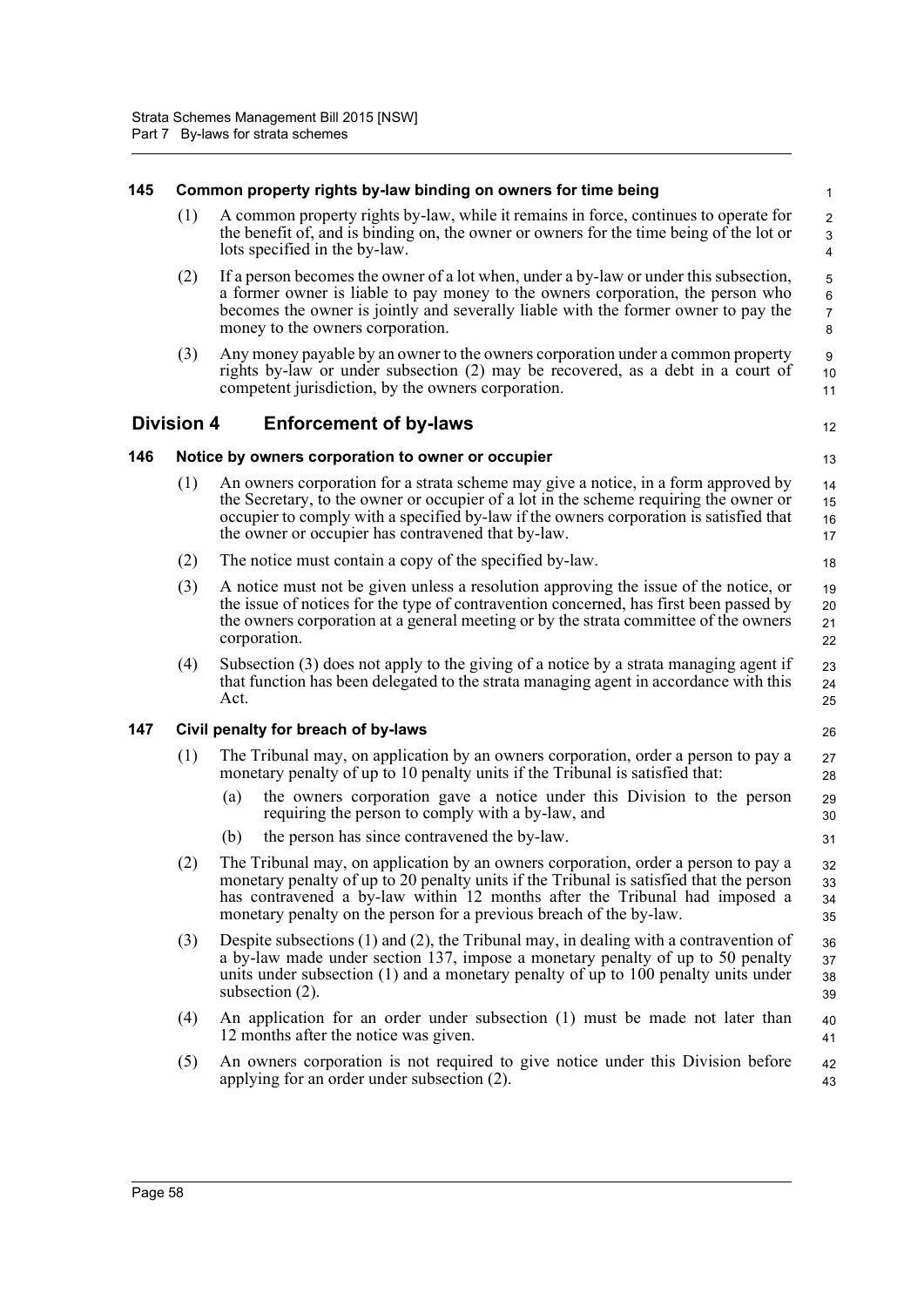(6) A monetary penalty is payable to the owners corporation, unless the Tribunal otherwise orders. **Note.** The penalty may be registered as a judgment debt and will be enforceable accordingly (see section 78 of the *Civil and Administrative Tribunal Act 2013*). **Division 5 Orders about by-laws 148 Order revoking amendment of by-law or reviving repealed by-law** (1) The Tribunal may, on application by a person entitled to vote on the amendment or repeal of a by-law or addition of a new by-law or the lessor of a leasehold strata scheme, make one of the following orders: (a) an order that the amendment be revoked, (b) an order that the repealed by-law be revived, (c) an order that the additional by-law be repealed. (2) The Tribunal may make an order only if the Tribunal considers that, having regard to the interest of all owners of lots in a strata scheme in the use and enjoyment of their lots or the common property, the change to the by-laws should not have been made by the owners corporation. (3) An order under this section, when recorded under section 246, has effect as if its terms were a by-law (but subject to any relevant order made by a superior court). (4) When making an order under this section in relation to a common property rights by-law, the Tribunal may direct the payment by the owners corporation of compensation to the owner of the lot, or owners of the lots, referred to in the by-law. **Note.** Section 78 of the *Civil and Administrative Tribunal Act 2013* provides for the recovery as a judgment debt of amounts ordered to be paid by the Tribunal. (5) An order under this section operates on and from the date on which it is so recorded or from an earlier date specified in the order. **149 Order with respect to common property rights by-laws** (1) The Tribunal may make an order prescribing a change to a by-law if the Tribunal finds: (a) on application made by an owner of a lot in a strata scheme, that the owners corporation has unreasonably refused to make a common property rights by-law, or (b) on application made by an owner or owners corporation, that an owner of a lot, or the lessor of a leasehold strata scheme, has unreasonably refused to consent to the terms of a proposed common property rights by-law, or to the proposed amendment or repeal of a common property rights by-law, or (c) on application made by any interested person, that the conditions of a common property rights by-law relating to the maintenance or upkeep of any common property are unjust. (2) In considering whether to make an order, the Tribunal must have regard to: (a) the interests of all owners in the use and enjoyment of their lots and common property, and (b) the rights and reasonable expectations of any owner deriving or anticipating a benefit under a common property rights by-law. (3) The Tribunal must not determine an application by an owner on the ground that the owners corporation has unreasonably refused to make a common property rights by-law by an order prescribing the making of a by-law in terms to which the applicant 1  $\overline{2}$  3 4 5 6 7 8 9 10 11 12 13 14 15 16 17 18 19 20 21  $22$ 23  $24$ 25 26 27 28 29 30 31 32 33 34 35 36 37 38 39  $40$ 41 42 43 44 45 46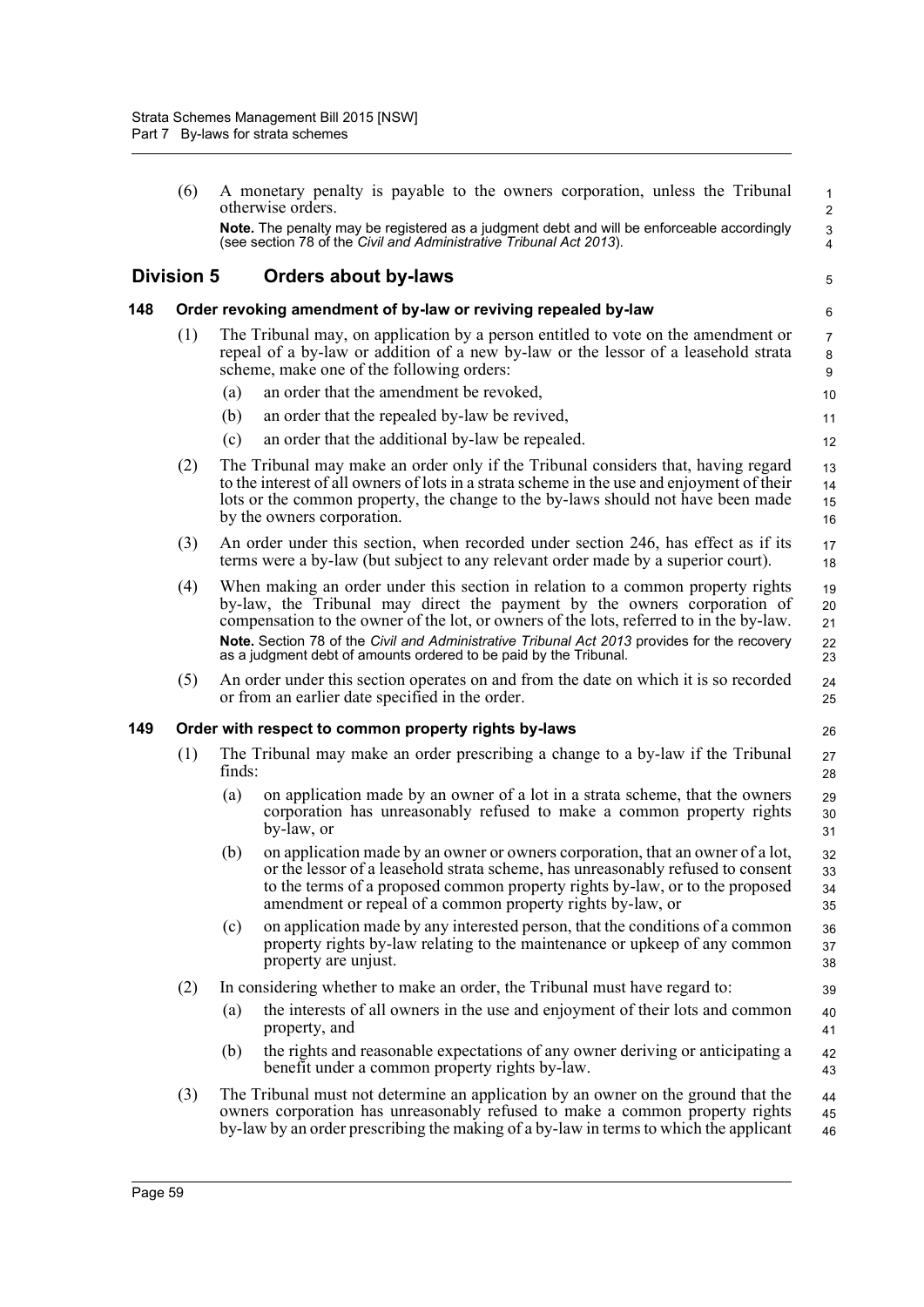or, in the case of a leasehold strata scheme, the lessor of the scheme is not prepared to consent.

- (4) The Tribunal may determine that an owner has unreasonably refused consent even though the owner already has the exclusive use or privileges that are the subject of the proposed by-law.
- (5) An order under this section, when recorded under section 246, has effect as if its terms were a by-law (but subject to any relevant order made by a superior court).
- (6) An order under this section operates on and from the date on which it is so recorded or from an earlier date specified in the order.

#### **150 Order invalidating by-law**

10

- (1) The Tribunal may, on the application of a person entitled to vote on the motion to make a by-law or the lessor of a leasehold strata scheme, make an order declaring a by-law to be invalid if the Tribunal considers that an owners corporation did not have the power to make the by-law or that the by-law is harsh, unconscionable or oppressive. 11 12 13 14 15
- (2) The order, when recorded under section 246, has effect as if its terms were a by-law repealing the by-law declared invalid by the order (but subject to any relevant order made by a superior court). 16 17 18
- (3) An order under this section operates on and from the date on which it is so recorded or from an earlier date specified in the order. 19 20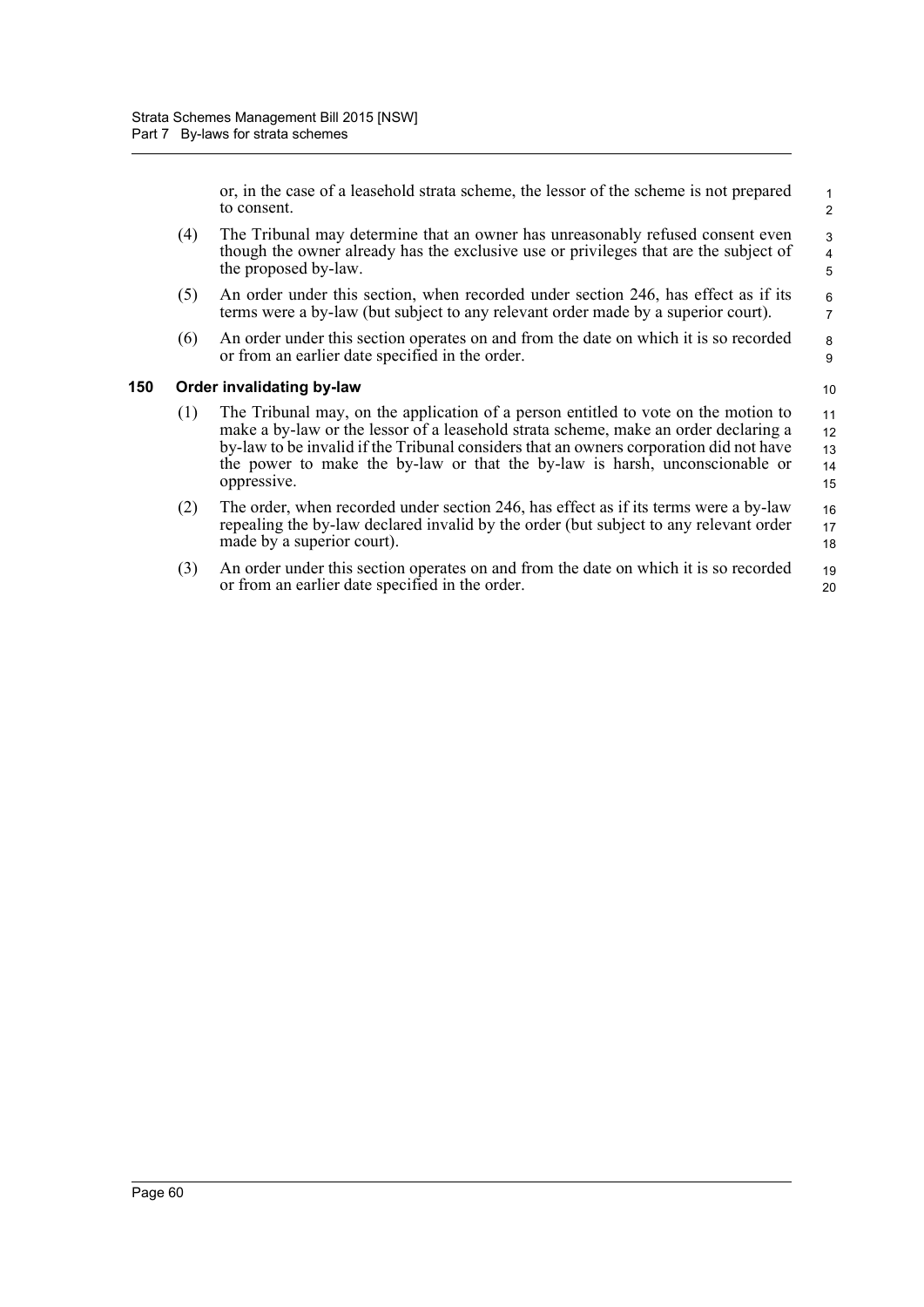# **Part 8 Obligations of owners, occupiers and others relating to lots**

# **Division 1 Obligations relating to lots**

#### **151 Owners, occupiers and other persons not to interfere with support or shelter provided by lot or with services**

An owner, mortgagee or covenant chargee in possession, tenant or occupier of a lot in a strata scheme must not do anything or permit anything to be done on or in relation to that lot so that:

- (a) any support or shelter provided by that lot for another lot or common property is interfered with, or
- (b) the passage or provision of water, sewage, drainage, gas, electricity, garbage, artificially heated or cooled air, heating oil and other services (including telephone, internet, radio and television services) through or by means of any pipes, wires, cables or ducts for the time being in the lot is interfered with.

#### **152 Owner must notify owners corporation of alteration to lot structure**

The owner of a lot in a strata scheme must not alter the structure of a lot without giving to the owners corporation, not later than 14 days before commencement of the alteration, a written notice describing the proposed alteration.

**Note.** The right of an owner to alter the structure of a lot is also subject to other provisions of this Act relating to approvals that are required to carry out work affecting the common property.

#### **153 Owners, occupiers and other persons not to create nuisance**

- (1) An owner, mortgagee or covenant chargee in possession, tenant or occupier of a lot in a strata scheme must not:
	- (a) use or enjoy the lot, or permit the lot to be used or enjoyed, in a manner or for a purpose that causes a nuisance or hazard to the occupier of any other lot (whether that person is an owner or not), or
	- (b) use or enjoy the common property in a manner or for a purpose that interferes unreasonably with the use or enjoyment of the common property by the occupier of any other lot (whether that person is an owner or not) or by any other person entitled to the use and enjoyment of the common property, or 27 28 29 30
	- (c) use or enjoy the common property in a manner or for a purpose that interferes unreasonably with the use or enjoyment of any other lot by the occupier of the lot (whether that person is an owner or not) or by any other person entitled to the use and enjoyment of the lot.

**Note.** Depending on the circumstances in which it occurs, the penetration of smoke from smoking into a lot or common property may cause a nuisance or hazard and may interfere unreasonably with the use or enjoyment of the common property or another lot.

(2) This section does not operate to prevent the due exercise of rights conferred on a developer by the operation of section 82 of the *Strata Schemes Development Act 2015*. 38 39 40

**Note.** Division 1 of Part 6 contains provisions about the circumstances in which owners of lots may carry out work that affects common property.

## **Division 2 Agents for owners**

43

41 42

44

 1  $\overline{2}$ 

3

### **154 Appointment of agents by corporations to exercise functions in relation to lots**

(1) A corporation may authorise an individual (a *company nominee*) to exercise on its behalf any function conferred by or under this Act on the corporation as owner or 45 46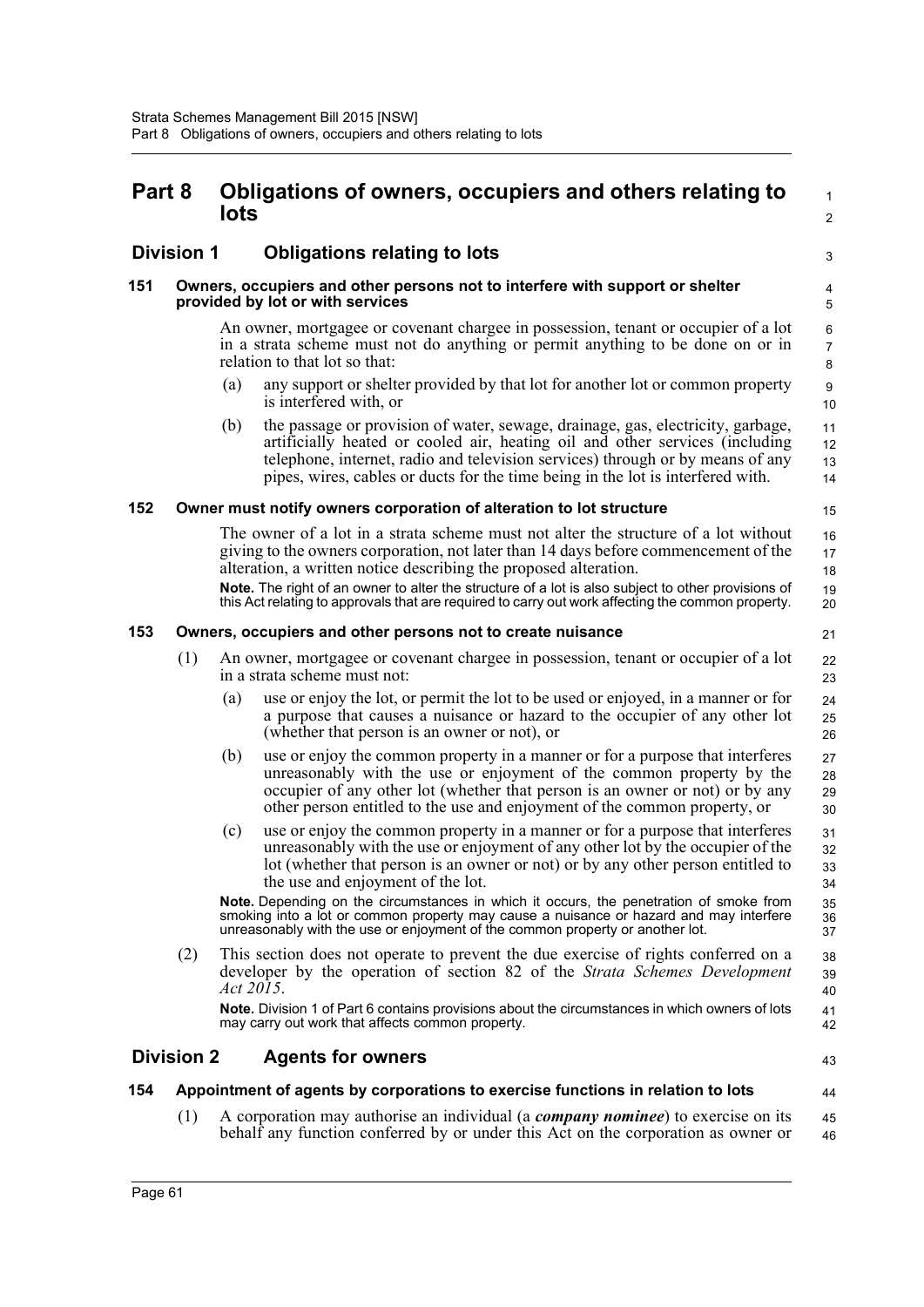mortgagee of a lot or as a covenant chargee having the benefit of a covenant charge affecting a lot. The corporation may revoke the authority of any individual so authorised.

- (2) A function exercised with respect to a lot by a company nominee of an owner, mortgagee or covenant chargee is taken to have been exercised with respect to the lot by the owner, mortgagee or covenant chargee.
- (3) This section does not affect any liability or obligation imposed by or under this Act on a corporation which is an owner or mortgagee of a lot or a covenant chargee.
- (4) A document under the seal of a corporation purporting to be an authorisation under this section or to be a revocation of an authorisation is admissible in evidence and is, unless the contrary is proved, taken to be an authorisation or revocation.

#### **155 Owner may appoint agent if not able to deal with notices**

- (1) An owner of a lot in a strata scheme may appoint an agent to receive notices and other documents under this Act if the owner is unable to deal with those notices because of intellectual impairment or physical impairment, illiteracy or an inability to read or write English sufficiently well or absence from the lot. 13 14 15 16
- (2) A person must not be appointed as an agent unless the person is a resident of Australia. 17 18
- (3) An appointment of an agent may be made at any time and may be revoked at any time. 19 20
- (4) However, the appointment or revocation has no effect until communicated to the owners corporation and recorded in the strata roll. 21 22
- (5) If an agent for an owner has been so appointed and the name and address for service of the agent is recorded on the strata roll, notices or other documents required to be given to the owner under this Act are to be given to the agent. 23 24 25

## **Division 3 Keeping of animals on lots**

26 27

34

38

12

### **156 Order for removal of an animal not permitted under by-laws**

- (1) The Tribunal may, on application by an interested person, order a person to cause an animal to be removed from a parcel within a specified time, and to be kept away from the parcel, if the Tribunal considers that the person is keeping an animal on the parcel in contravention of the by-laws. 28 29 30 31
- (2) An order under this section ceases to have effect if the keeping of the animal is subsequently authorised in accordance with the by-laws. 32 33

### **157 Order permitting keeping of animal**

- (1) The Tribunal may, on application by the owner or occupier (with the consent of the owner) of a lot in a strata scheme, make an order declaring that the applicant may keep an animal on the lot or common property. 35 36 37
- (2) The Tribunal must not make the order unless it is satisfied that:
	- (a) the by-laws permit the keeping of an animal with the approval of the owners corporation and provide that the owners corporation cannot unreasonably withhold consent to the keeping of an animal, and 39 40 41
	- (b) the owners corporation has unreasonably withheld its approval to the keeping of the animal on the lot or common property. 42 43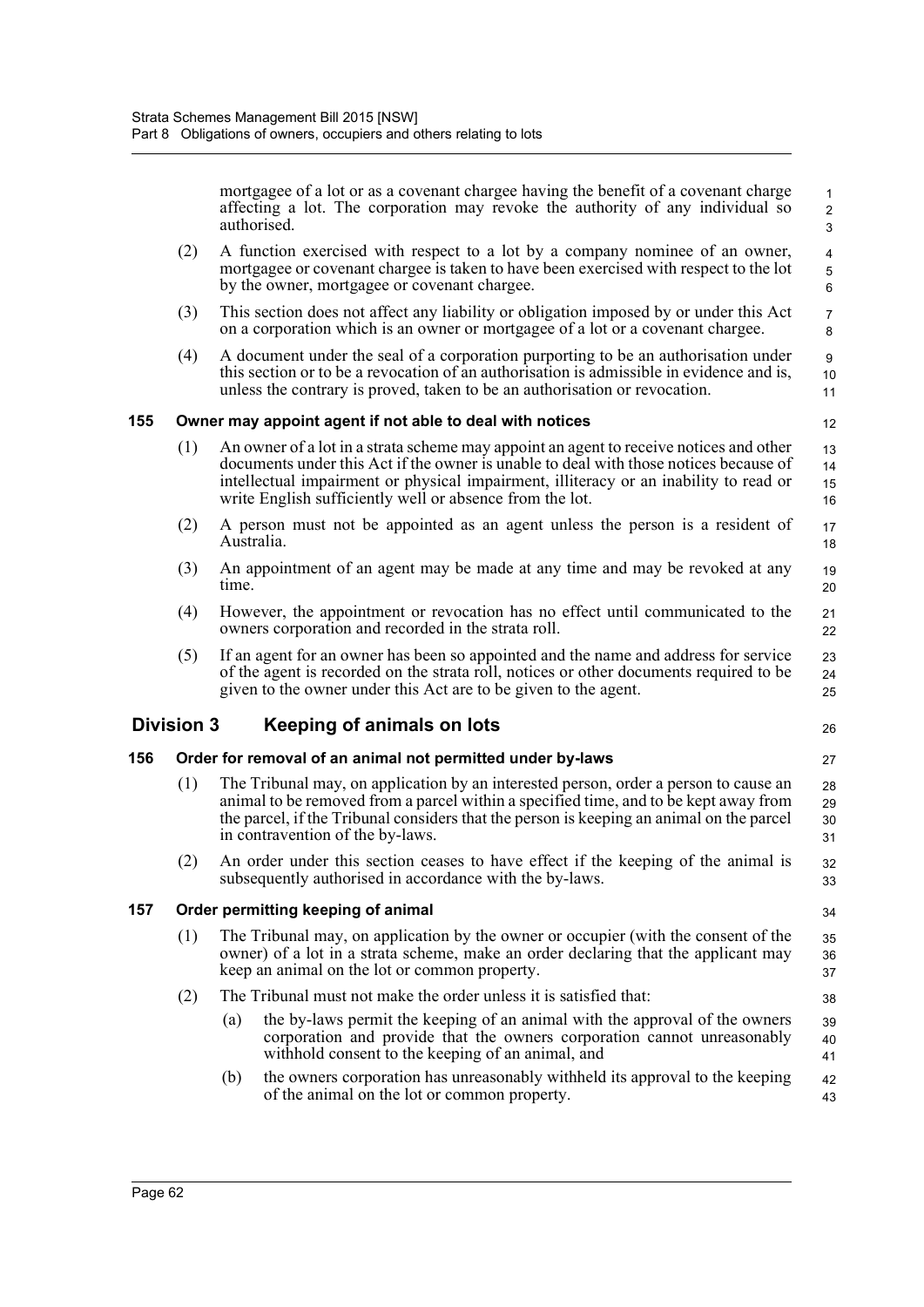#### **158 Order for removal of an animal permitted under by-laws**

| (1) | The Tribunal may, on application by an interested person, make an order against a<br>person who is keeping an animal on a lot or common property in accordance with the<br>by-laws for a strata scheme, if the Tribunal considers that the animal causes a<br>nuisance or hazard to the owner or occupier of another lot or unreasonably interferes<br>with the use or enjoyment of another lot or of the common property. | $\overline{2}$<br>$\mathbf{3}$<br>$\overline{4}$<br>-5<br>6 |
|-----|----------------------------------------------------------------------------------------------------------------------------------------------------------------------------------------------------------------------------------------------------------------------------------------------------------------------------------------------------------------------------------------------------------------------------|-------------------------------------------------------------|
|-----|----------------------------------------------------------------------------------------------------------------------------------------------------------------------------------------------------------------------------------------------------------------------------------------------------------------------------------------------------------------------------------------------------------------------------|-------------------------------------------------------------|

1

12

19

- (2) The Tribunal may order that the person:
	- (a) cause the animal to be removed from the parcel within a specified time, and be kept away from the parcel, or
	- (b) within a time specified in the order, take such action as, in the opinion of the Tribunal, will terminate the nuisance or hazard or unreasonable interference.

#### **159 Effect of orders**

An order under this Division binds the following persons, despite any by-law of the strata scheme: 13 14

- (a) each owner and occupier of a lot in the strata scheme and the owners corporation for the strata scheme, 15 16
- (b) each person who is bound by the strata management statement for the building and its site, 17 18
- (c) in the case of a leasehold strata scheme, the lessor of the scheme.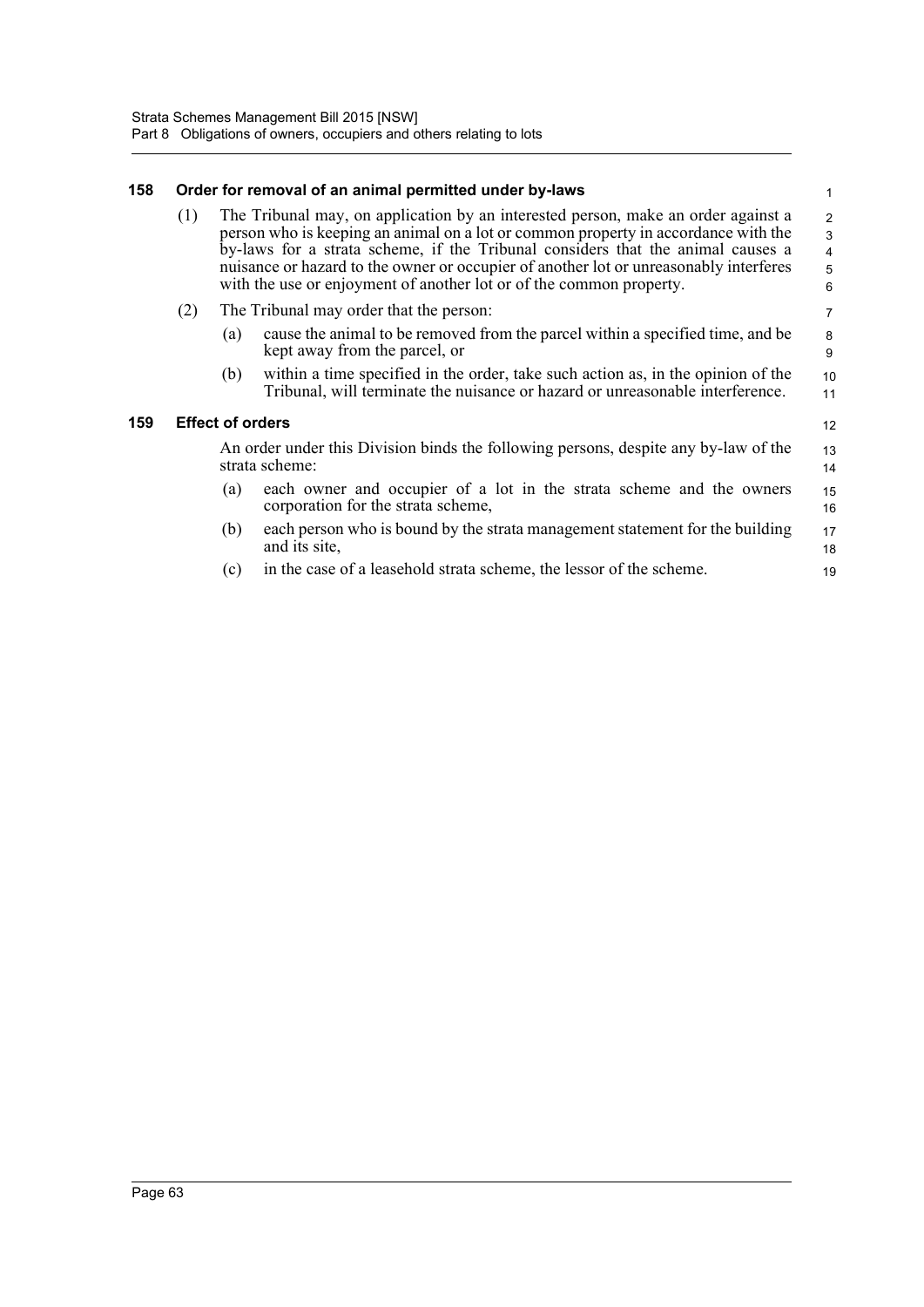#### **Part 9 Insurance Division 1 Owners corporation insurance obligations 160 Owners corporation to insure building** (1) The owners corporation for a strata scheme for the whole of a building must insure the building and keep the building insured under a contract of insurance, in accordance with this Division, that insures the building if it is destroyed or damaged by fire, lightning, explosion or any other occurrence specified in the policy (a *damage policy*). Maximum penalty: 5 penalty units. (2) The owners corporation for each strata scheme for part of a building and any other person in whom is vested an estate in fee simple in part of the building that is not included in the parcel of the strata scheme must insure the building and keep the building insured under a damage policy. Maximum penalty: 5 penalty units. (3) In any proceedings for an offence under subsection (2), it is a defence to establish that the defendant was willing to join in the insurance of a building under a damage policy but that the policy could not be taken out because another person specified in that subsection was unwilling to join in the application for that policy. (4) This section does not apply to an owners corporation for a strata scheme comprising 2 lots if: (a) the owners corporation so determines by unanimous resolution, and (b) the buildings comprised in one of those lots are physically detached from the buildings comprised in the other lot, and (c) no building or part of a building in the strata scheme is situated outside those lots. (5) A damage policy may consist of one or more policies of insurance. **161 Requirements for damage policy** (1) **General requirements** The damage policy for a building must be with an approved insurer, be in the name of the owners corporation, and any other person required to insure under section 160 and provide for the following: (a) the building is to be insured for at least the amount determined in accordance with the regulations, (b) if the building is destroyed, the building is to be rebuilt or replaced so that the condition of every part of the rebuilt or replacement building is not worse or less extensive than that part when new, (c) if the building is damaged but not destroyed, the damaged part of the building is to be repaired or restored so that the condition of the repaired or restored part is not worse or less extensive than that part when new, (d) expenses incurred in removing debris are payable, (e) the remuneration of architects and other persons whose services are necessary as an incident to the rebuilding, replacement, repair or restoration is payable. (2) **Limited sum liability** Instead of providing for work and payments being made if a building is destroyed or damaged, the damage policy may limit the liability of the insurer in that event to an 1 2 3 4 5 6 7 8 9 10 11 12 13 14 15 16 17 18 19 20 21 22 23 24 25 26 27 28 29 30 31 32 33 34 35 36 37 38 39 40 41 42 43 44 45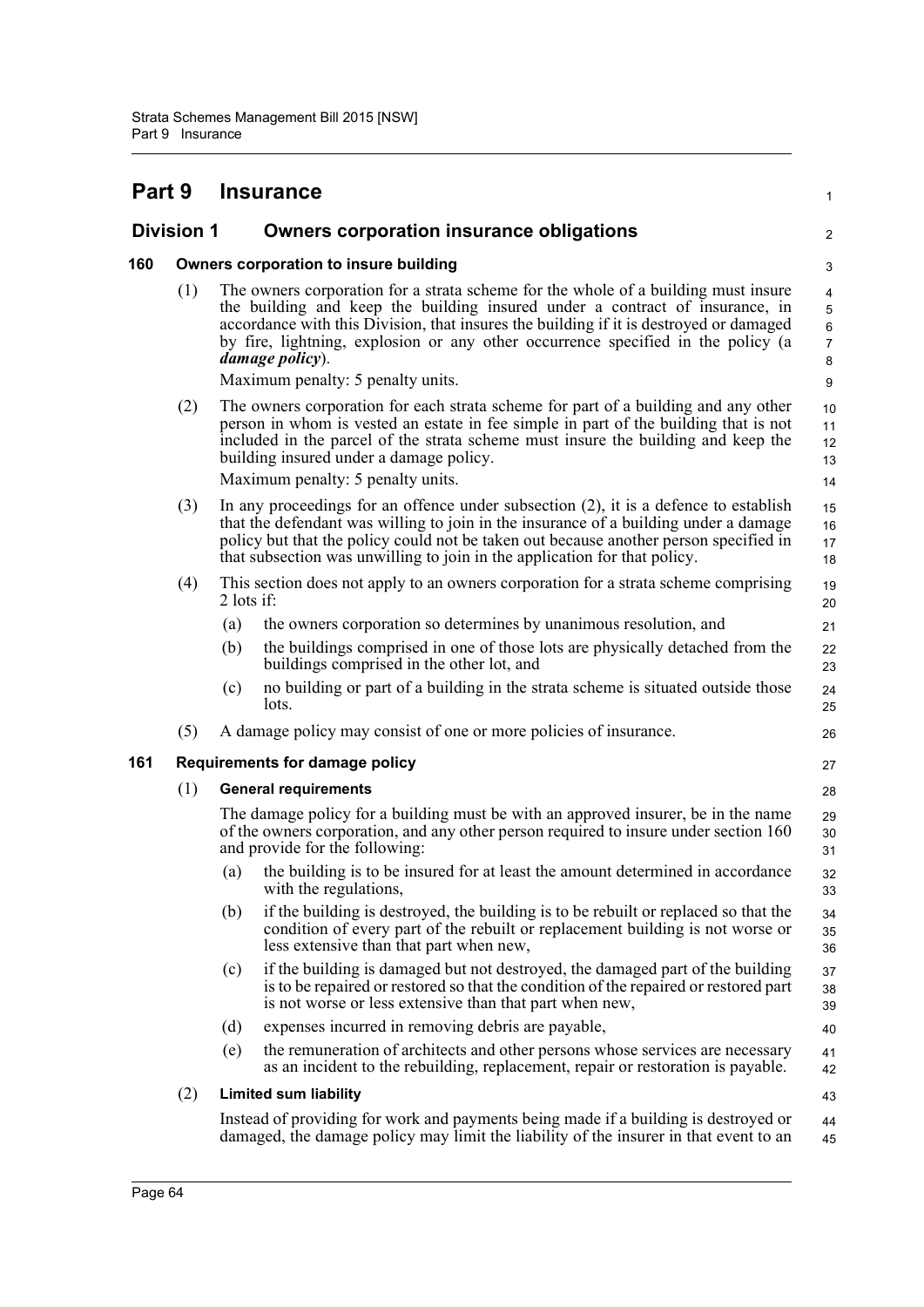|     |     | amount specified in the policy. The amount must not be less than an amount<br>calculated in accordance with the regulations.                                                                                                                                                                                                                                                                         | $\mathbf{1}$<br>2          |
|-----|-----|------------------------------------------------------------------------------------------------------------------------------------------------------------------------------------------------------------------------------------------------------------------------------------------------------------------------------------------------------------------------------------------------------|----------------------------|
|     | (3) | Parts of building to be covered                                                                                                                                                                                                                                                                                                                                                                      | 3                          |
|     |     | The parts of a building to be covered by a damage policy include the following:                                                                                                                                                                                                                                                                                                                      | 4                          |
|     |     | owners' improvements and owners' fixtures forming part of the building,<br>(a)                                                                                                                                                                                                                                                                                                                       | 5                          |
|     |     | (b)<br>a building consisting entirely of common property,                                                                                                                                                                                                                                                                                                                                            | $\,6\,$                    |
|     |     | anything prescribed by the regulations as forming part of a building for the<br>(c)                                                                                                                                                                                                                                                                                                                  | $\overline{7}$             |
|     |     | purposes of this section.                                                                                                                                                                                                                                                                                                                                                                            | 8                          |
|     | (4) | Parts of building not required to be covered                                                                                                                                                                                                                                                                                                                                                         | $\boldsymbol{9}$           |
|     |     | The following parts of a building are not required to be covered by a damage policy:                                                                                                                                                                                                                                                                                                                 | 10                         |
|     |     | fixtures removable by a tenant at the expiration of a tenancy,<br>(a)                                                                                                                                                                                                                                                                                                                                | 11                         |
|     |     | owners' improvements and fixtures comprising paint, wallpaper and<br>(b)<br>temporary wall, floor and ceiling coverings,                                                                                                                                                                                                                                                                             | 12<br>13                   |
|     |     | anything prescribed by the regulations as not forming part of a building for the<br>(c)<br>purposes of this section.                                                                                                                                                                                                                                                                                 | 14<br>15                   |
| 162 |     | Insurance premiums where strata scheme is for part only of building                                                                                                                                                                                                                                                                                                                                  | 16                         |
|     | (1) | This section applies if a requirement is imposed on an owners corporation for a strata<br>scheme for part of a building and any other person to insure the building under a<br>damage policy.                                                                                                                                                                                                        | 17<br>18<br>19             |
|     | (2) | The premium for a damage policy is to be paid by the owners corporation or other<br>person according to the proportion that the replacement value of the part (or parts) of<br>the building subject to the strata scheme or held in fee simple by the other person<br>bears to the replacement value of the whole building.                                                                          | 20<br>21<br>22<br>23       |
|     | (3) | The Tribunal may, on application by an owners corporation or other person liable to<br>pay a proportion of a premium, determine the replacement value and proportion<br>payable. The determination is binding on each person liable to pay a proportion.                                                                                                                                             | 24<br>25<br>26             |
|     | (4) | The Tribunal may, on application by any person liable under this section to pay a<br>proportion of a premium, make an order adjusting the proportion payable by a person<br>to reflect that the use to which a part of a building in which that person has the fee<br>simple is put causes an insurance premium under this section to be greater than it<br>would be if it were not put to that use. | 27<br>28<br>29<br>30<br>31 |
| 163 |     | Use of insurance money by owners corporation                                                                                                                                                                                                                                                                                                                                                         | 32                         |
|     | (1) | An owners corporation that receives money from an insurer for the destruction of or<br>damage to a building must immediately apply that money in rebuilding, replacing,<br>repairing or restoring the building.                                                                                                                                                                                      | 33<br>34<br>35             |
|     | (2) | This section does not apply to an owners corporation if the owners corporation<br>determines, by unanimous resolution, that the money is not to be so applied.                                                                                                                                                                                                                                       | 36<br>37                   |
|     | (3) | This section is subject to any order made under the <i>Strata Schemes Development</i><br>Act 2015.                                                                                                                                                                                                                                                                                                   | 38<br>39                   |
| 164 |     | Other mandatory insurance requirements for owners corporation                                                                                                                                                                                                                                                                                                                                        | 40                         |
|     | (1) | An owners corporation must take out the following insurance with an approved<br>insurer, in addition to any other requirements of this Part:                                                                                                                                                                                                                                                         | 41<br>42                   |
|     |     | insurance in respect of any occurrence against which it is required by law to<br>(a)<br>insure, including any insurance required by the <i>Workers Compensation</i>                                                                                                                                                                                                                                  | 43<br>44                   |
|     |     |                                                                                                                                                                                                                                                                                                                                                                                                      |                            |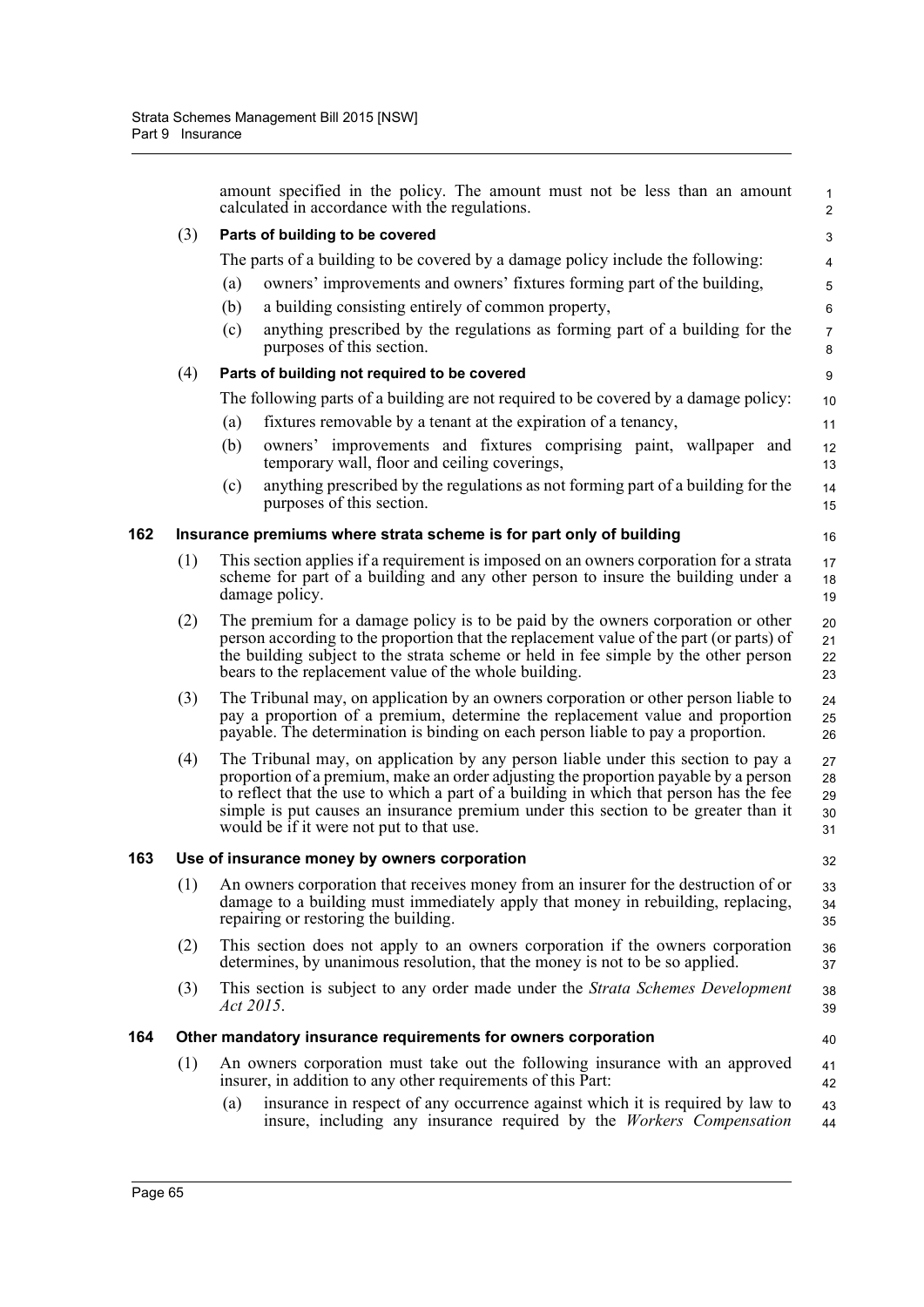*Act 1987* and the *Workplace Injury Management and Workers Compensation Act 1998* to be taken out,

30

33

38 39

- (b) insurance in respect of damage to property, death or bodily injury for which the owners corporation could become liable in damages,
- (c) insurance against the possibility of the owners becoming jointly liable because of a claim arising in respect of any other occurrence against which the owners corporation, in accordance with a special resolution, decides to insure,
- (d) insurance against any damages for which the owners corporation could become liable because, without fee or reward or any expectation of fee or reward, a person acting on behalf of the owners corporation does work in a building or on the common property in the strata scheme,
- (e) insurance of any other class prescribed by the regulations for the purposes of this subsection.

Maximum penalty: 5 penalty units.

- (2) Insurance taken out in accordance with subsection (1) (b) must be for a cover of not less than \$10,000,000 for each event for which any claim or claims may be made or, if the regulations provide for another amount, that other amount.
- (3) The regulations may provide that the amount is to be calculated or determined in the manner prescribed by the regulations. 18 19

### **165 Owners corporation may take out other insurance**

- (1) An owners corporation may insure any property that it is not required to insure by this Part and in which it has an insurable interest.
- (2) An owners corporation may take out insurance, at its own expense, in respect of any of the following:
	- (a) damage to property, death or bodily injury for which a person holding the office of chairperson, secretary or treasurer of the owners corporation or of a member of the strata committee of the owners corporation could become liable in damages because of an act or omission, committed or omitted in good faith, in performing the functions of that office, 25 26 27 28 29
	- (b) misappropriation of money or other property of the owners corporation.
- (3) Any insurance taken out under this section must be taken out with an approved insurer. 31 32

#### **166 Strata managing agent to obtain insurance quotations**

A strata managing agent must provide the owners corporation with not less than 3 quotations from different providers for each type of insurance proposed by the agent to the owners corporation or provide written reasons to the owners corporation if less than 3 quotations are provided.  $34$  $35$ 36 37

### **Division 2 Insurance claims and other matters affecting insurance**

### **167 Part does not limit owner's insurance rights**

- (1) This Part does not limit any right of an owner of a lot in a strata scheme to take out insurance. 40 41
- (2) Insurance taken out by an owner of a lot in a strata scheme does not affect, and is not to be taken into consideration in determining, the amount payable to an owners corporation under a contract of insurance entered into between it and an insurer in accordance with this Part. This subsection has effect despite anything contained in the relevant contract of insurance. 42 43 44 45 46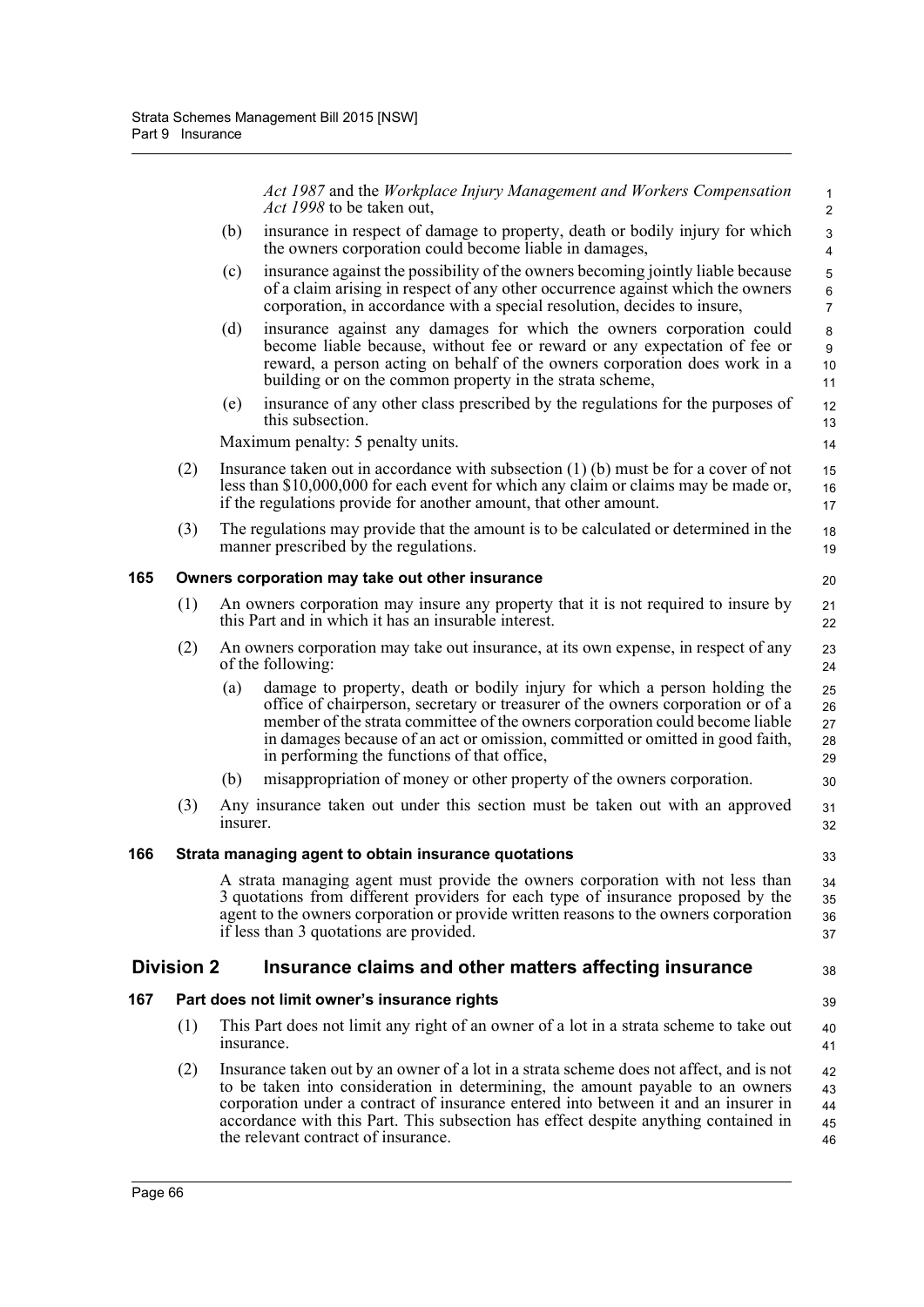#### **168 Insurable interests**

| (1) | A person (including an owners corporation) is taken to have an insurable interest in<br>the subject-matter of a contract of insurance entered into by the person in accordance<br>with this Part. |
|-----|---------------------------------------------------------------------------------------------------------------------------------------------------------------------------------------------------|
|-----|---------------------------------------------------------------------------------------------------------------------------------------------------------------------------------------------------|

- (2) The owner of a lot is taken to have an insurable interest in a building comprised in the lot while the building is subject to a determination referred to in section 160 (4).
- (3) This section applies despite the provisions of section 23 of the *Imperial Acts Application Act 1969* or any other law relating to insurance.

#### **169 Insurance of mortgaged lot**

- (1) An owner of a lot in a strata scheme may take out insurance in respect of damage to the lot for an amount equal to the amount secured at the date of the contract of insurance by mortgages of and any covenant charges affecting the lot.
- (2) The following provisions apply to the payment of an amount under the contract (subject to the terms of the contract): 13 14
	- (a) any payment to be made by the insurer in respect of damage must be made to the mortgagees and any covenant chargees whose interests are noted in the contract in order of their respective priorities,
	- (b) the amount must be the amount stated in the contract, the amount of the loss, or an amount sufficient, at the date of the loss, to discharge mortgages of and any covenant charges affecting the lot, whichever is the least amount,
	- (c) if the amount paid by the insurer equals the amount necessary to discharge a mortgage of the lot, the insurer is entitled to an assignment of that mortgage,
	- (d) if the amount paid by the insurer is less than the amount necessary to discharge a mortgage of the lot, the insurer is entitled to a sub-mortgage of that mortgage to secure the amount paid on terms and conditions agreed on as provided by subsection (3) or, failing agreement, on the same terms and conditions as those contained in the mortgage by the owner. 23 24 25 26 27
- (3) For the purposes of subsection (2) (d), any insurer and mortgagee may at any time, whether before or after a contract of insurance referred to in subsection (1) has been entered into by an owner of a lot, agree on the terms and conditions of the sub-mortgage. 28 29 30 31
- (4) The contract of insurance is not liable to be brought into contribution with any other such contract of insurance except another contract of insurance that is in respect of damage to the same lot and relates to the same debt. 32 33 34

#### **170 Insurance claim where owner at fault**

35

40

If an insurer of an owners corporation accepts a claim by the owners corporation based on an act or omission by an owner of a lot in the strata scheme, the insurer has no right of subrogation in relation to the owner based on that act or omission unless it is proved that the act or omission was wilful. 36 37 38 39

#### **171 Action against owners corporation by owner**

An owner of a lot may bring any action against the owners corporation of which the owner is a member that the owner might have brought against the owners corporation if the owner had not been such a member. 41 42 43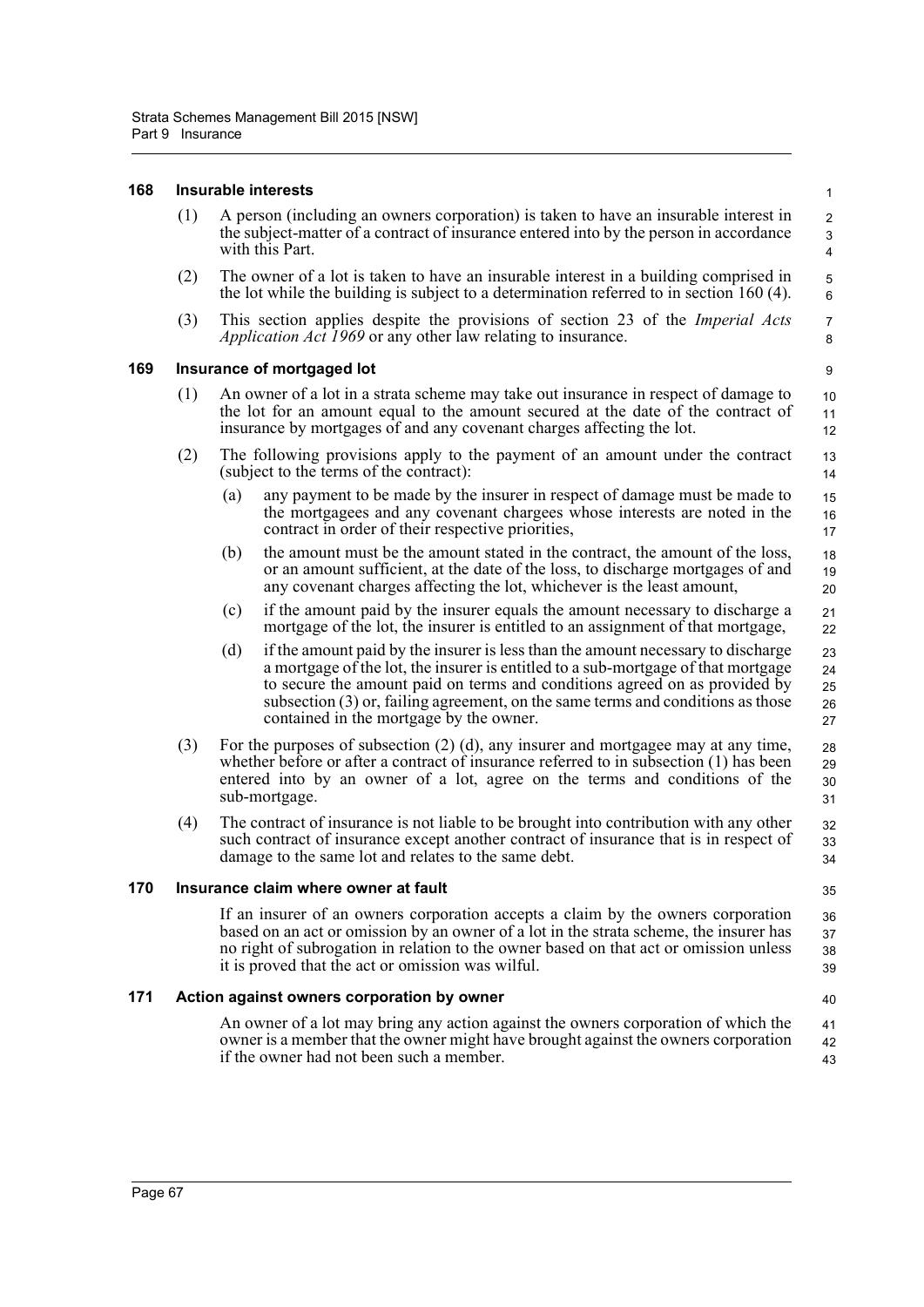|     | <b>Division 3</b>                       |     | <b>Orders about insurance</b>                                                                                                                                                                                                                                                                                                                                | $\mathbf{1}$             |  |  |
|-----|-----------------------------------------|-----|--------------------------------------------------------------------------------------------------------------------------------------------------------------------------------------------------------------------------------------------------------------------------------------------------------------------------------------------------------------|--------------------------|--|--|
| 172 |                                         |     | <b>Exemption by Tribunal from building insurance requirements</b>                                                                                                                                                                                                                                                                                            | 2                        |  |  |
|     | (1)                                     |     | The Tribunal may, on application by a person required by this Part to insure a<br>building or structure, by order exempt the applicant:                                                                                                                                                                                                                      | 3<br>4                   |  |  |
|     |                                         | (a) | from compliance with the requirements to insure unconditionally, or                                                                                                                                                                                                                                                                                          | 5                        |  |  |
|     |                                         | (b) | with the written consent of the applicant, from compliance with those<br>requirements subject to a condition that the applicant takes out insurance for<br>the building that is specified in the order.                                                                                                                                                      | 6<br>$\overline{7}$<br>8 |  |  |
|     | (2)                                     |     | The Tribunal must not make an order unless:                                                                                                                                                                                                                                                                                                                  | 9                        |  |  |
|     |                                         | (a) | it is of the opinion that compliance with the requirements to insure is<br>unnecessary or impracticable, and                                                                                                                                                                                                                                                 | 10<br>11                 |  |  |
|     |                                         | (b) | each other person required to insure the building has consented in writing to<br>the making of the order or has, before the making of the order, been given an<br>opportunity to make representations to the Tribunal with respect to the<br>application for the order.                                                                                      | 12<br>13<br>14<br>15     |  |  |
|     | (3)                                     |     | An owners corporation may apply for an order, or give a consent for the purposes of<br>this section, only in accordance with a unanimous resolution.                                                                                                                                                                                                         | 16<br>17                 |  |  |
|     | (4)                                     |     | If an owners corporation is required by a positive covenant to insure the building, an<br>order must not be made until:                                                                                                                                                                                                                                      | 18<br>19                 |  |  |
|     |                                         | (a) | at least 21 days after the Tribunal has given notice to the authority having the<br>benefit of the covenant of the intention to make the order, and                                                                                                                                                                                                          | 20<br>21                 |  |  |
|     |                                         | (b) | the Tribunal has considered any representations made during the 21-day<br>period to the Tribunal by the authority in relation to the intended order.                                                                                                                                                                                                         | 22<br>23                 |  |  |
| 173 |                                         |     | Effect of exemption from building insurance requirements                                                                                                                                                                                                                                                                                                     | 24                       |  |  |
|     | (1)                                     |     | A person exempted by the Tribunal from the requirement to insure a building is not<br>under a duty to comply with the requirement or any corresponding requirement of a<br>positive covenant.                                                                                                                                                                | 25<br>26<br>27           |  |  |
|     | (2)                                     |     | However, if the exemption was granted subject to a condition, the person is under the<br>duty, if in breach of that condition.                                                                                                                                                                                                                               | 28<br>29                 |  |  |
| 174 | Order to make or pursue insurance claim |     |                                                                                                                                                                                                                                                                                                                                                              |                          |  |  |
|     | (1)                                     |     | The Tribunal may, on application, order any person who is entitled to the benefit of<br>insurance taken out under this Act to make or pursue an insurance claim in relation<br>to damage to the building or any other property to which the insurance relates, if the<br>Tribunal considers the person has unreasonably refused to make or pursue the claim. | 31<br>32<br>33<br>34     |  |  |
|     | (2)                                     |     | An application for an order may be made by any of the following:                                                                                                                                                                                                                                                                                             | 35                       |  |  |
|     |                                         | (a) | an owner or tenant of a lot in the strata scheme for the building or part of the<br>building,                                                                                                                                                                                                                                                                | 36<br>37                 |  |  |
|     |                                         | (b) | the lessor of a leasehold strata scheme for the building or part of the building,                                                                                                                                                                                                                                                                            | 38                       |  |  |
|     |                                         | (c) | if part of the building is included in a part strata parcel, any person in whom is<br>vested an estate in fee simple or a leasehold estate, registered under the Real<br><i>Property Act 1900</i> in any part of the building or its site that is not included in<br>a part strata parcel.                                                                   | 39<br>40<br>41<br>42     |  |  |
| 175 |                                         |     | Orders requiring damage policy                                                                                                                                                                                                                                                                                                                               | 43                       |  |  |
|     | (1)                                     |     | The Tribunal may, on application, order that a damage policy must be taken out for<br>a specified amount, if the Tribunal is satisfied that there is a dispute about the amount                                                                                                                                                                              | 44<br>45                 |  |  |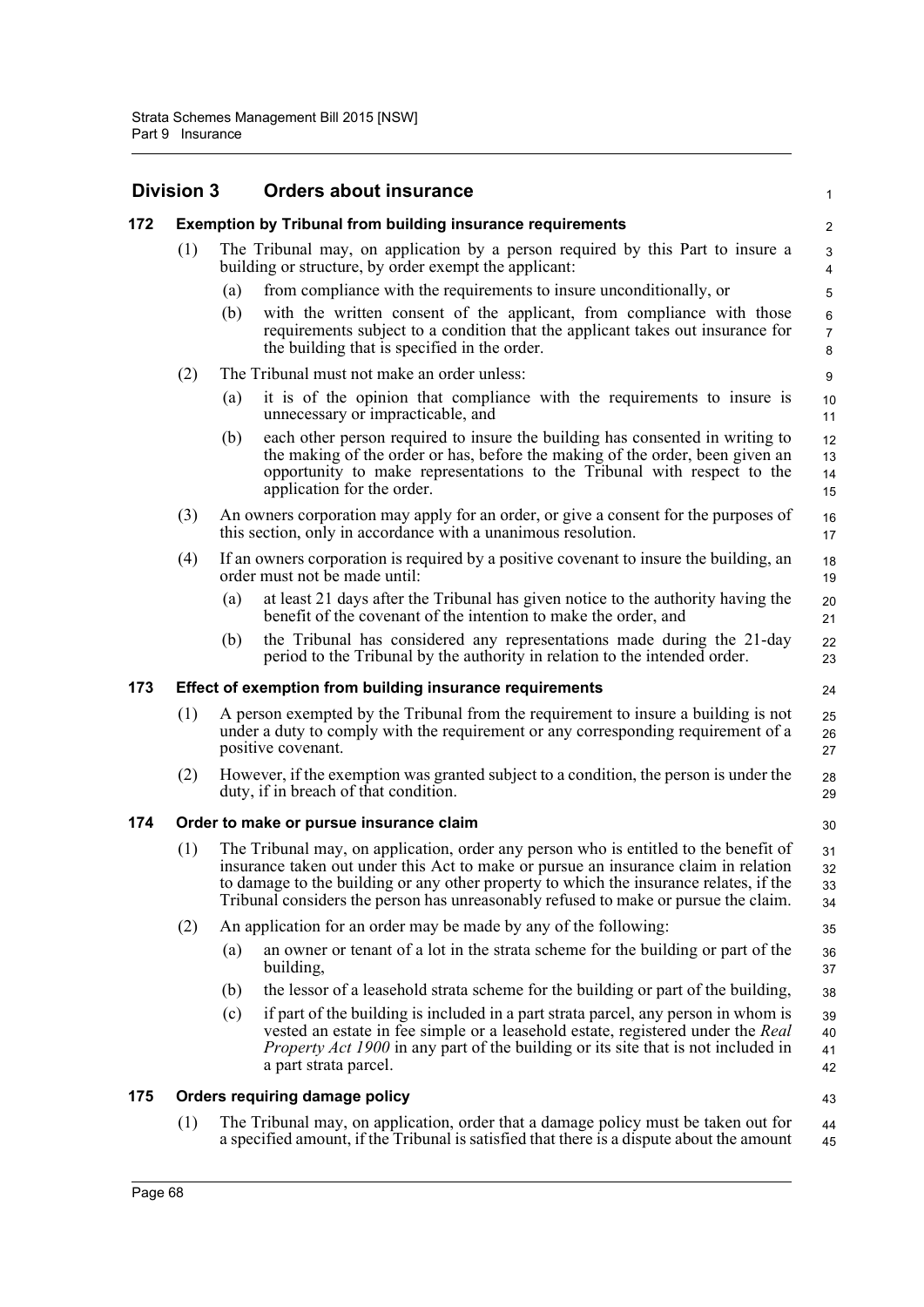for which any such insurance should be taken out or the proportions in which the premium should be paid.

16 17

- (2) The order may require insurance to be taken out in accordance with the order for a period of up to 90 days, but does not affect the requirement made by this Act to keep the building insured after that period.
- (3) The Tribunal may, on application, order that the amount of any insurance taken out for a damage policy or under section 164 (1) (c) must be varied to a specified amount, if the Tribunal considers that the amount of the current insurance is unreasonable.
- (4) An order must specify by whom the insurance is to be taken out or varied and (if the building is included in a part strata parcel) the proportions in which the premium is to be paid.
- (5) An application for an order under this section may be made by any of the following:
	- (a) an owner or a mortgagee of a lot shown on the strata roll, or a person having an interest in a lot, in a strata scheme for the whole or any part of the building concerned, 13 14 15
	- (b) the lessor of a leasehold strata scheme for the building or any part of the building concerned or by any owner or sublessee of the common property,
	- (c) if part of the building is included in a part strata parcel, any person in whom is vested (or who has an interest in) an estate in fee simple in any part of the building or its site that is not included in a part strata parcel or any mortgagee under a mortgage registered under the *Real Property Act 1900* of any such estate or interest, 18 19 20 21 22
	- (d) an authority having the benefit of a positive covenant affecting the building or its site.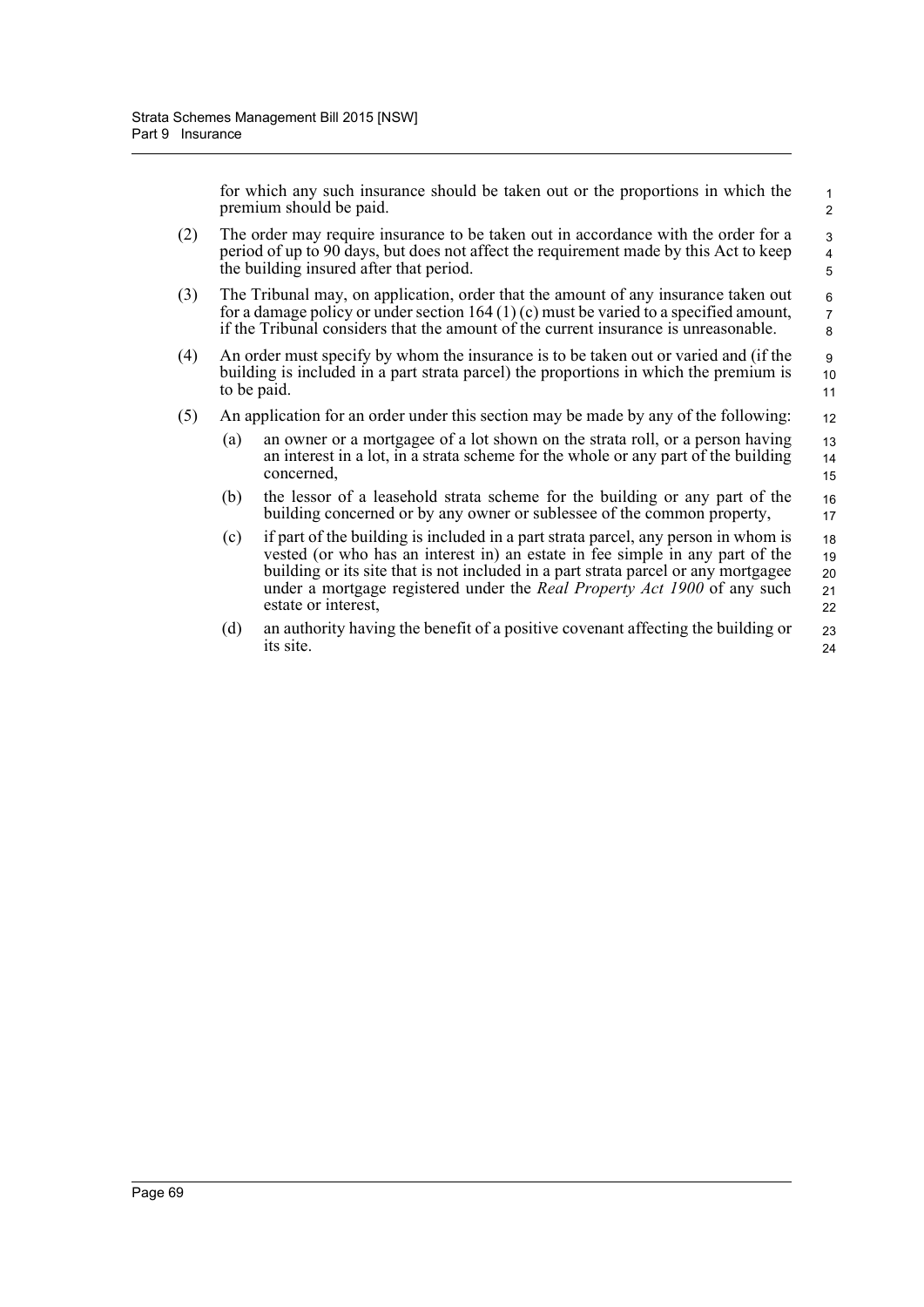|     |                   |                 | Part 10 Records and information about strata schemes                                                                                                                                                       | $\mathbf{1}$             |
|-----|-------------------|-----------------|------------------------------------------------------------------------------------------------------------------------------------------------------------------------------------------------------------|--------------------------|
|     | <b>Division 1</b> |                 | <b>Strata roll and other records</b>                                                                                                                                                                       | 2                        |
| 176 |                   | Form of records |                                                                                                                                                                                                            | 3                        |
|     |                   |                 | A strata roll or any other record required to be made or stored by an owners<br>corporation may be made or stored in the form determined by the owners<br>corporation.                                     | $\overline{4}$<br>5<br>6 |
| 177 |                   |                 | Owners corporation must prepare strata roll                                                                                                                                                                | $\overline{7}$           |
|     |                   | Division.       | An owners corporation must prepare and maintain a strata roll in accordance with this<br>Maximum penalty: 5 penalty units.                                                                                 | 8<br>9<br>10             |
| 178 |                   |                 | <b>Content of strata roll</b>                                                                                                                                                                              | 11                       |
|     | (1)               |                 | Information about lots                                                                                                                                                                                     | 12                       |
|     |                   |                 | The following information must be recorded in the strata roll in relation to a<br>particular lot in the strata scheme:                                                                                     | 13<br>14                 |
|     |                   | (a)             | the name of the holder of the estate in fee simple in the lot (in the case of a<br>freehold strata scheme) or the holder of the leasehold estate in the lot (in the<br>case of a leasehold strata scheme), | 15<br>16<br>17           |
|     |                   | (b)             | an address for service of notices,                                                                                                                                                                         | 18                       |
|     |                   | (c)             | an Australian postal address, and an email address if the holder has one, if not<br>provided as the address for service,                                                                                   | 19<br>20                 |
|     |                   | (d)             | the name of the holder's agent (if any) appointed in accordance with this Act<br>and the agent's address for service of notices,                                                                           | 21<br>22                 |
|     |                   | (e)             | information provided under a strata interest notice,                                                                                                                                                       | 23                       |
|     |                   | (f)             | information provided under a tenancy notice.                                                                                                                                                               | 24                       |
|     | (2)               |                 | Information about common property and strata scheme                                                                                                                                                        | 25                       |
|     |                   |                 | The following information must be recorded in the strata roll in relation to the<br>common property of the strata scheme and the scheme in general:                                                        | 26<br>27                 |
|     |                   | (a)             | the strata plan number and the address of the strata scheme building,                                                                                                                                      | 28                       |
|     |                   | (b)             | the names of the original owner and any strata managing agent of the owners<br>corporation and their addresses for service of notices,                                                                     | 29<br>30                 |
|     |                   | (c)             | the aggregate unit entitlement of the scheme and the unit entitlement of each<br>lot.                                                                                                                      | 31<br>32                 |
|     |                   | (d)             | particulars of insurance taken out by the owners corporation, including the<br>following:                                                                                                                  | 33<br>34                 |
|     |                   |                 | (i)<br>the name of the insurance company,                                                                                                                                                                  | 35                       |
|     |                   |                 | the number of the insurance policy,<br>(ii)                                                                                                                                                                | 36                       |
|     |                   |                 | the nature of the risk insured,<br>(iii)                                                                                                                                                                   | 37                       |
|     |                   |                 | the amount of the insurance,<br>(iv)<br>the due date for payment of the premium,<br>(v)                                                                                                                    | 38                       |
|     |                   |                 | the date on which the premium was last paid,<br>(vi)                                                                                                                                                       | 39<br>40                 |
|     |                   | (e)             | the by-laws for the time being in force for the strata scheme,                                                                                                                                             | 41                       |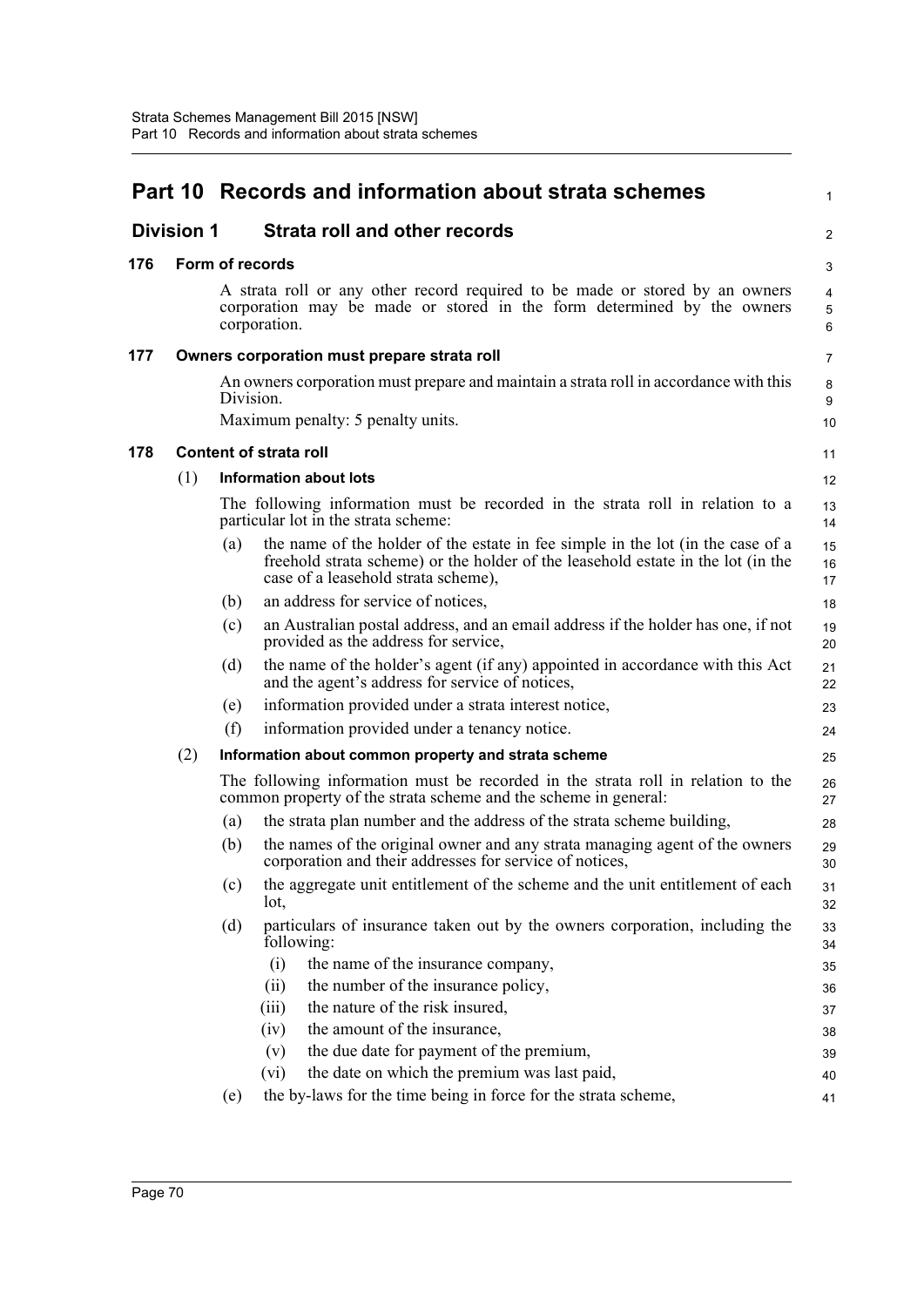|     |     | (f) | if the scheme was registered before the commencement of Part 10 of the Strata<br>Schemes Development Act 2015, whether that Part applies to the scheme.                                                                                                                                                                                                                                                                                                                    | $\mathbf{1}$<br>$\overline{2}$                    |
|-----|-----|-----|----------------------------------------------------------------------------------------------------------------------------------------------------------------------------------------------------------------------------------------------------------------------------------------------------------------------------------------------------------------------------------------------------------------------------------------------------------------------------|---------------------------------------------------|
|     | (3) |     | Sources of information for strata roll                                                                                                                                                                                                                                                                                                                                                                                                                                     | 3                                                 |
|     |     |     | The owners corporation may make or amend entries in the strata roll on the basis of<br>information contained in the Register or provided under a strata interest notice or a<br>tenancy notice (to the extent that information so provided is not inconsistent with<br>information contained in the Register). Information provided under any such notice<br>may be presumed to be consistent with information contained in the Register until<br>the contrary is evident. | 4<br>$\mathbf 5$<br>6<br>$\overline{7}$<br>8<br>9 |
| 179 |     |     | Notices and orders to be kept                                                                                                                                                                                                                                                                                                                                                                                                                                              | 10                                                |
|     |     |     | An owners corporation must cause the following to be recorded:                                                                                                                                                                                                                                                                                                                                                                                                             | 11                                                |
|     |     | (a) | particulars of any notice given to the owners corporation under this or any<br>other Act, any order under this Act given to the owners corporation and any<br>order made by a court or tribunal and given to the owners corporation,                                                                                                                                                                                                                                       | 12<br>13<br>14                                    |
|     |     | (b) | the date on which it was given and the manner in which it was given,                                                                                                                                                                                                                                                                                                                                                                                                       | 15                                                |
|     |     | (c) | the part of the parcel to which it relates,                                                                                                                                                                                                                                                                                                                                                                                                                                | 16                                                |
|     |     | (d) | the date by which compliance is required,                                                                                                                                                                                                                                                                                                                                                                                                                                  | 17                                                |
|     |     | (e) | the date on which it is complied with.                                                                                                                                                                                                                                                                                                                                                                                                                                     | 18                                                |
|     |     |     | Maximum penalty: 5 penalty units.                                                                                                                                                                                                                                                                                                                                                                                                                                          | 19                                                |
| 180 |     |     | Certain records to be retained for prescribed period                                                                                                                                                                                                                                                                                                                                                                                                                       | 20                                                |
|     | (1) |     | An owners corporation must cause the following to be retained for 7 years:                                                                                                                                                                                                                                                                                                                                                                                                 | 21                                                |
|     |     | (a) | any records, notices and orders required to be kept under this Division or<br>Part 10 of the Strata Schemes Development Act 2015,                                                                                                                                                                                                                                                                                                                                          | 22<br>23                                          |
|     |     | (b) | minutes of meetings required to be kept under Schedule 1 or Schedule 2,                                                                                                                                                                                                                                                                                                                                                                                                    | 24                                                |
|     |     | (c) | its financial statements and accounting records,                                                                                                                                                                                                                                                                                                                                                                                                                           | 25                                                |
|     |     | (d) | copies of correspondence received and sent by the owners corporation,                                                                                                                                                                                                                                                                                                                                                                                                      | 26                                                |
|     |     | (e) | notices of meetings of the owners corporation and its strata committee,                                                                                                                                                                                                                                                                                                                                                                                                    | 27                                                |
|     |     | (f) | proxies delivered to the owners corporation,                                                                                                                                                                                                                                                                                                                                                                                                                               | 28                                                |
|     |     | (g) | voting papers relating to motions for resolutions by the owners corporation<br>and to the election of officers or the establishment of a strata renewal<br>committee (under Part 10 of the Strata Schemes Development Act 2015),                                                                                                                                                                                                                                           | 29<br>30<br>31                                    |
|     |     |     | (h) a copy of any signed strata managing agent agreement or building manager<br>agreement entered into by the owners corporation,                                                                                                                                                                                                                                                                                                                                          | 32<br>33                                          |
|     |     | (i) | records given to the owners corporation by the strata managing agent relating<br>to the exercise of functions by the agent,                                                                                                                                                                                                                                                                                                                                                | 34<br>35                                          |
|     |     | (i) | any other documents prescribed by the regulations for the purposes of this<br>section.                                                                                                                                                                                                                                                                                                                                                                                     | 36<br>37                                          |
|     |     |     | Maximum penalty: 5 penalty units.                                                                                                                                                                                                                                                                                                                                                                                                                                          | 38                                                |
|     | (2) |     | The regulations may prescribe a different period for which any or all of the things<br>referred to in subsection (1) are required to be retained.                                                                                                                                                                                                                                                                                                                          | 39<br>40                                          |
| 181 |     |     | Owners corporation may require certain persons to produce records, accounts and<br>property of the owners corporation                                                                                                                                                                                                                                                                                                                                                      | 41<br>42                                          |
|     | (1) |     | If the strata committee of an owners corporation gives a notice to a person who has<br>possession or control of property (including records) of the owners corporation<br>requiring the person to deliver the property to the strata committee, the person must,                                                                                                                                                                                                           | 43<br>44<br>45                                    |
|     |     |     |                                                                                                                                                                                                                                                                                                                                                                                                                                                                            |                                                   |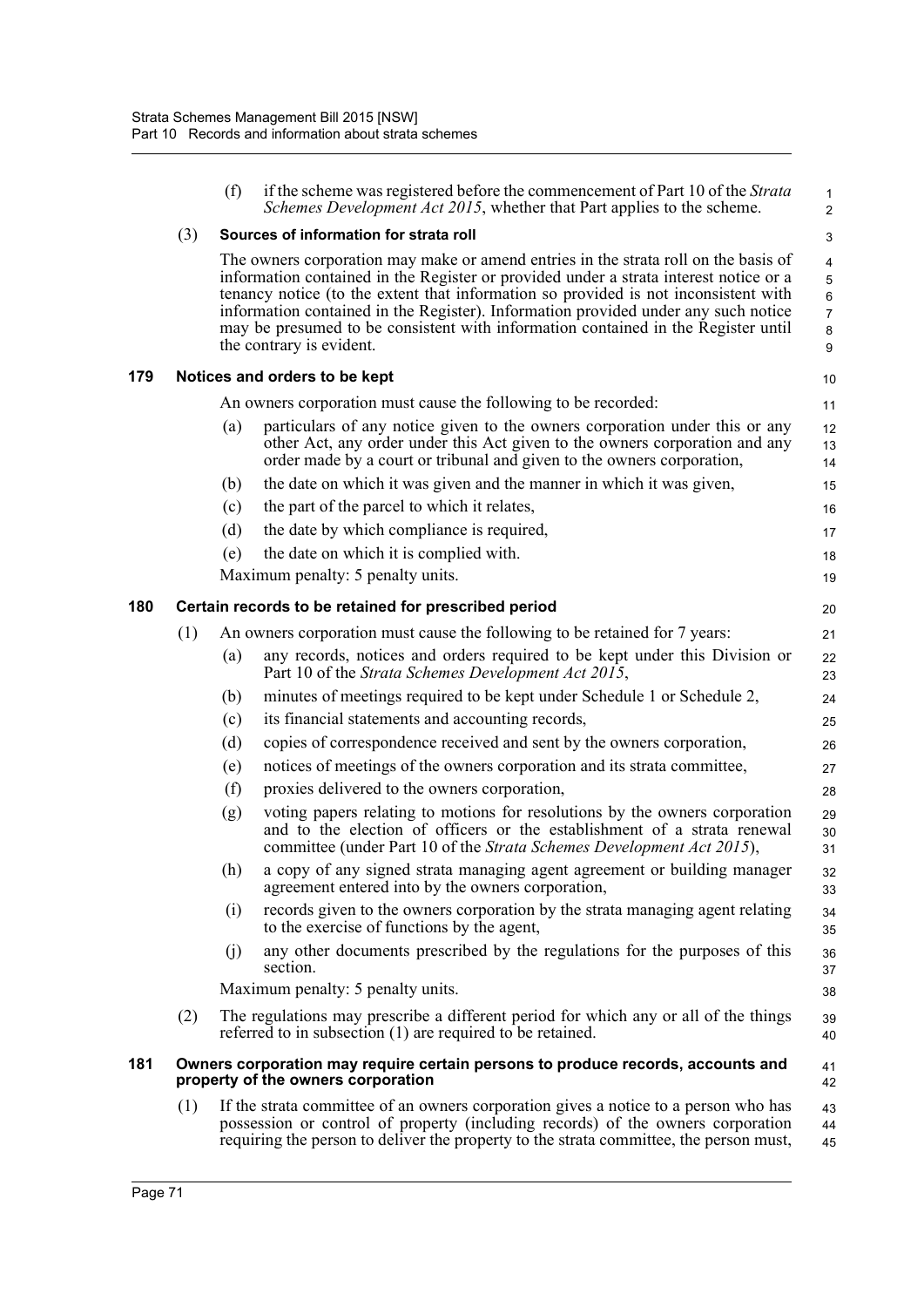|     |                   |           | not later than 14 days after the notice is given, deliver that property to a member of<br>the strata committee specified in the notice.                                                                                                                                                                                                                                                                                                                                                           | $\mathbf{1}$<br>$\overline{c}$                                     |
|-----|-------------------|-----------|---------------------------------------------------------------------------------------------------------------------------------------------------------------------------------------------------------------------------------------------------------------------------------------------------------------------------------------------------------------------------------------------------------------------------------------------------------------------------------------------------|--------------------------------------------------------------------|
|     |                   |           | Maximum penalty: 20 penalty units.                                                                                                                                                                                                                                                                                                                                                                                                                                                                | $\mathsf 3$                                                        |
|     | (2)               |           | If the strata committee of an owners corporation gives a notice to a person who has<br>possession or control of property (including records) of the owners corporation<br>advising of the decision of the owners corporation to terminate the person's<br>appointment as strata managing agent, the person must, not later than 14 days after<br>the notice is given, deliver that property to a member of the strata committee<br>specified in the notice.<br>Maximum penalty: 20 penalty units. | 4<br>5<br>$\,6\,$<br>$\overline{7}$<br>8<br>$\boldsymbol{9}$<br>10 |
|     | (3)               |           | This section does not take away or affect any just claim or lien which a strata<br>managing agent may have against or on any records or other property of an owners<br>corporation.                                                                                                                                                                                                                                                                                                               | 11<br>12<br>13                                                     |
|     | (4)               | Act 2002. | This section does not affect the operation of the <i>Property</i> , <i>Stock and Business Agents</i>                                                                                                                                                                                                                                                                                                                                                                                              | 14<br>15                                                           |
|     |                   |           | Note. The Property, Stock and Business Agents Act 2002 contains requirements relating to<br>the keeping of records under that Act.                                                                                                                                                                                                                                                                                                                                                                | 16<br>17                                                           |
|     | <b>Division 2</b> |           | <b>Provision of information about strata schemes</b>                                                                                                                                                                                                                                                                                                                                                                                                                                              | 18                                                                 |
| 182 |                   |           | Requests for inspection of records of owners corporation                                                                                                                                                                                                                                                                                                                                                                                                                                          | 19                                                                 |
|     | (1)               |           | Persons who may inspect                                                                                                                                                                                                                                                                                                                                                                                                                                                                           | 20                                                                 |
|     |                   |           | An owner, mortgagee or covenant chargee of a lot in a strata scheme, or a person<br>authorised by the owner, mortgagee or covenant chargee, may request the owners<br>corporation to allow an inspection to be carried out under this section.                                                                                                                                                                                                                                                    | 21<br>22<br>23                                                     |
|     | (2)               |           | Form of request                                                                                                                                                                                                                                                                                                                                                                                                                                                                                   | 24                                                                 |
|     |                   |           | The request must be made by written notice given to the owners corporation and be<br>accompanied by the fee prescribed by the regulations.                                                                                                                                                                                                                                                                                                                                                        | 25<br>26                                                           |
|     | (3)               |           | Items to be made available for inspection                                                                                                                                                                                                                                                                                                                                                                                                                                                         | 27                                                                 |
|     |                   |           | The owners corporation must make the following items available for inspection by<br>the person who makes the request or the person's agent:                                                                                                                                                                                                                                                                                                                                                       | 28<br>29                                                           |
|     |                   | (a)       | the strata roll,                                                                                                                                                                                                                                                                                                                                                                                                                                                                                  | 30                                                                 |
|     |                   | (b)       | any other records or documents required to be kept under this Part,                                                                                                                                                                                                                                                                                                                                                                                                                               | 31                                                                 |
|     |                   | (c)       | the plans, specifications, certificates, diagrams and other documents required<br>to be delivered to the owners corporation before its first annual general<br>meeting by the original owner or the lessor of a leasehold strata scheme,                                                                                                                                                                                                                                                          | 32<br>33<br>34                                                     |
|     |                   | (d)       | if in its custody or under its control, the certificate of title comprising the<br>common property or, in the case of a leasehold strata scheme, the certificate of<br>title for the lease of the common property,                                                                                                                                                                                                                                                                                | 35<br>36<br>37                                                     |
|     |                   | (e)       | any applicable 10-year capital works fund plan,                                                                                                                                                                                                                                                                                                                                                                                                                                                   | 38                                                                 |
|     |                   | (f)       | the last financial statements prepared,                                                                                                                                                                                                                                                                                                                                                                                                                                                           | 39                                                                 |
|     |                   | (g)       | every current policy of insurance taken out by the owners corporation and the<br>receipt for the premium last paid for each such policy,                                                                                                                                                                                                                                                                                                                                                          | 40<br>41                                                           |
|     |                   | (h)       | if a strata managing agent has been appointed, a copy of the instrument of<br>appointment,                                                                                                                                                                                                                                                                                                                                                                                                        | 42<br>43                                                           |
|     |                   | (i)       | if a strata renewal plan has been given to owners for their consideration under<br>Part 10 of the <i>Strata Schemes Development Act 2015</i> , a copy of the plan,                                                                                                                                                                                                                                                                                                                                | 44<br>45                                                           |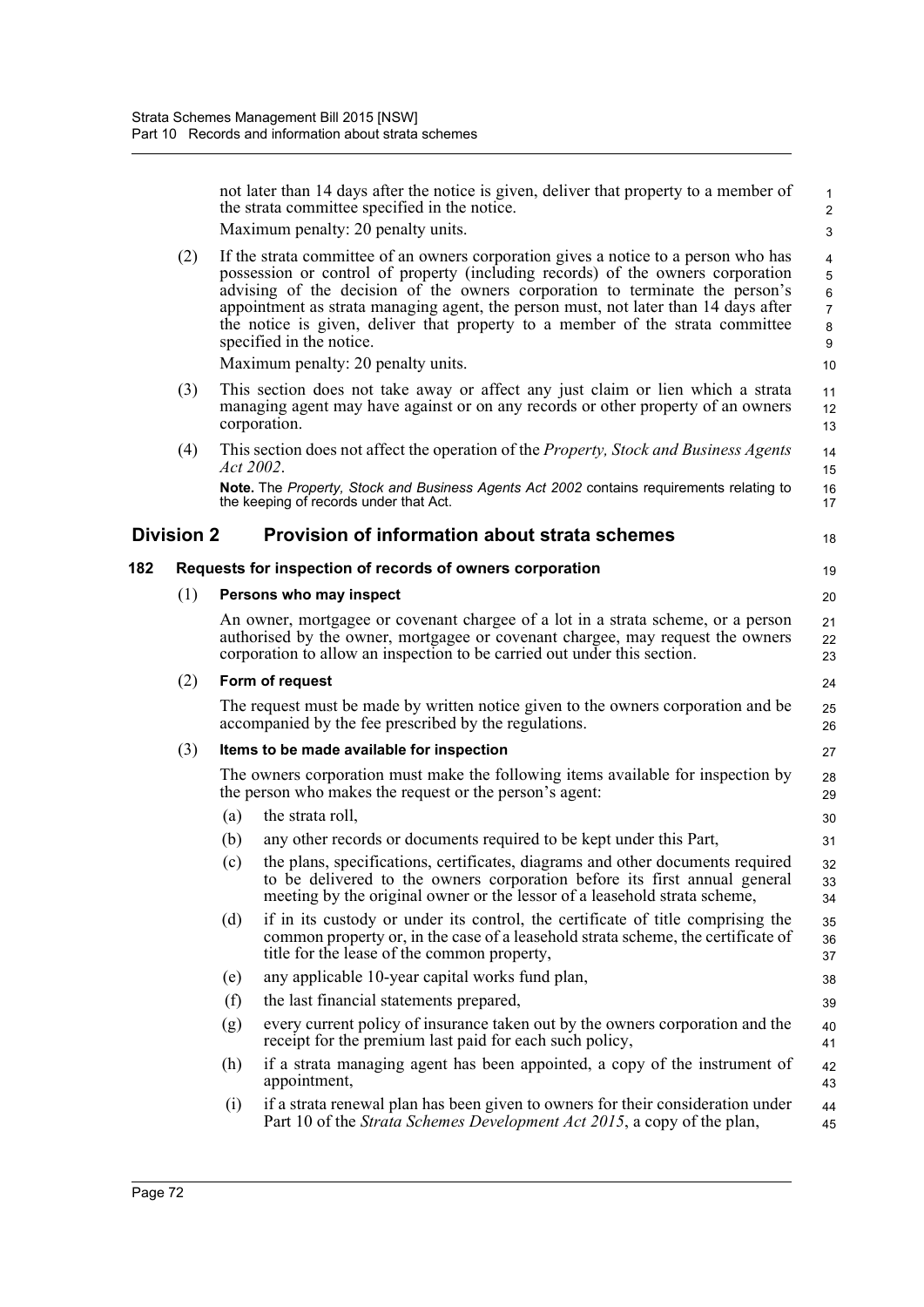|     |     | (j) | any other record or document in the custody or under the control of the owners<br>corporation,                                                                                                                                                                                                                                                                                                                                                 | 1<br>2                                                 |
|-----|-----|-----|------------------------------------------------------------------------------------------------------------------------------------------------------------------------------------------------------------------------------------------------------------------------------------------------------------------------------------------------------------------------------------------------------------------------------------------------|--------------------------------------------------------|
|     |     | (k) | if the duties of the owners corporation under this subsection have been<br>delegated to a strata managing agent, any other records (including records of<br>the strata managing agent) relating to the strata scheme that are prescribed by<br>the regulations,                                                                                                                                                                                | 3<br>$\overline{\mathbf{4}}$<br>$\mathbf 5$<br>$\,6\,$ |
|     |     | (1) | if a building manager agreement is in force or has been entered into but has not<br>yet commenced, a copy of the building manager agreement,                                                                                                                                                                                                                                                                                                   | $\overline{7}$<br>8                                    |
|     |     | (m) | particulars of any service agreement entered into by the owners corporation,                                                                                                                                                                                                                                                                                                                                                                   | $\boldsymbol{9}$                                       |
|     |     | (n) | particulars of any agreement entered into with a local council for a strata<br>parking area,                                                                                                                                                                                                                                                                                                                                                   | $10$<br>11                                             |
|     |     | (0) | if the request is made within 5 years after the end of the initial period,<br>particulars of any orders made under section 27 and copies of any related<br>contracts or other documents.                                                                                                                                                                                                                                                       | 12<br>13<br>14                                         |
|     |     |     | Maximum penalty: 5 penalty units.                                                                                                                                                                                                                                                                                                                                                                                                              | 15                                                     |
|     | (4) |     | <b>Meeting inspections</b>                                                                                                                                                                                                                                                                                                                                                                                                                     | 16                                                     |
|     |     |     | For the purpose of complying with requirements for the giving of notice of a meeting<br>of the owners corporation, the original owner (whether or not having ceased to be an<br>owner) or an agent authorised in writing by the original owner is entitled to inspect<br>the strata roll without payment on making a written application.                                                                                                      | 17<br>18<br>19<br>20                                   |
| 183 |     |     | Inspection of owners corporation documents                                                                                                                                                                                                                                                                                                                                                                                                     | 21                                                     |
|     | (1) |     | An inspection under this Division is to take place at the time and place, or by the<br>means, agreed on and, failing agreement, at the parcel at a time and on a date, or by<br>the means, fixed by the owners corporation under this section.                                                                                                                                                                                                 | 22<br>23<br>24                                         |
|     | (2) |     | If an applicant and the owners corporation fail to reach an agreement within 3 days<br>after the owners corporation receives the application, the owners corporation must<br>immediately give the applicant a written notice fixing a specified time (between 9 am<br>and 8 pm) on a specified date (not later than 10 days after the owners corporation<br>receives the application), or a specified means, for the inspection to take place. | 25<br>26<br>27<br>28<br>29                             |
|     | (3) |     | The means for inspecting documents may be in person or through electronic access<br>to the documents or any other means agreed on or fixed under this section.                                                                                                                                                                                                                                                                                 | 30<br>31                                               |
|     | (4) |     | A person entitled to inspect a document may take extracts from, or make a copy of,<br>the document but must not, without the consent of the owners corporation, remove<br>the document from the custody of the owners corporation.                                                                                                                                                                                                             | 32<br>33<br>34                                         |
| 184 |     |     | Certificate by owners corporation as to financial and other matters relating to lot                                                                                                                                                                                                                                                                                                                                                            | 35                                                     |
|     | (1) |     | Persons who may request certificate                                                                                                                                                                                                                                                                                                                                                                                                            | 36                                                     |
|     |     |     | An owner, mortgagee or covenant chargee of a lot in a strata scheme, or a person<br>authorised by the owner, mortgagee or covenant chargee, may request the owners<br>corporation for the strata scheme to give a certificate under this section (a <i>strata</i><br><i>information certificate</i> ) in relation to a particular lot.                                                                                                         | 37<br>38<br>39<br>40                                   |
|     | (2) |     | Form of request                                                                                                                                                                                                                                                                                                                                                                                                                                | 41                                                     |
|     |     |     | The request must be made by written notice given to the owners corporation and be<br>accompanied by the fee prescribed by the regulations.                                                                                                                                                                                                                                                                                                     | 42<br>43                                               |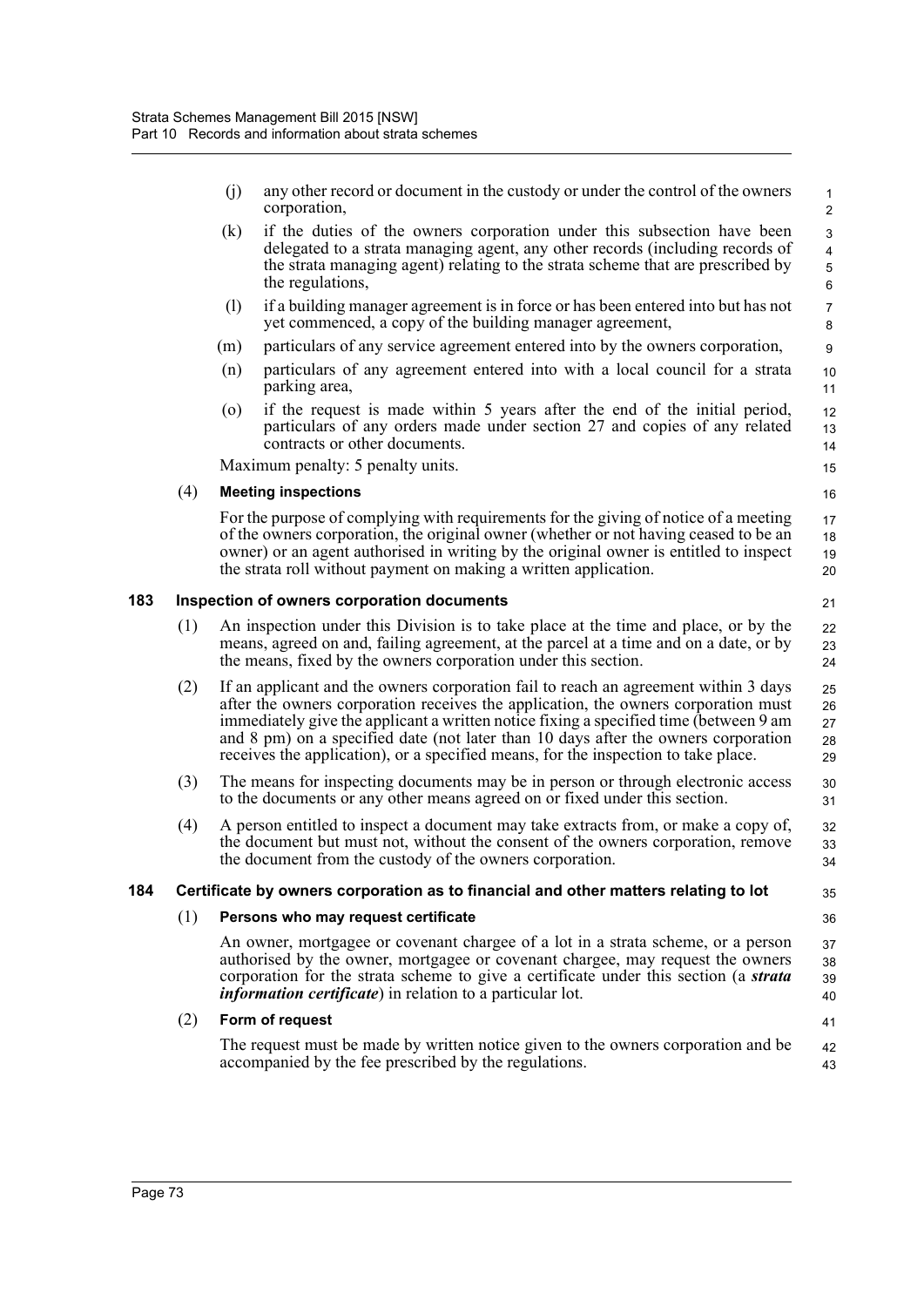| (3) |     | Information relating to lot to be included in strata information certificate                                                                                                                                                                              | $\mathbf{1}$             |
|-----|-----|-----------------------------------------------------------------------------------------------------------------------------------------------------------------------------------------------------------------------------------------------------------|--------------------------|
|     |     | The strata information certificate must specify the following information in respect<br>of the lot and the strata scheme:                                                                                                                                 | 2<br>3                   |
|     | (a) | the amount of any regular periodic contributions for the lot determined by the<br>owners corporation under this Act, the periods for which those contributions<br>are payable and any discounts applicable for early payment,                             | $\overline{4}$<br>5<br>6 |
|     | (b) | whether there is any amount unpaid of any contributions determined for the lot<br>and, if so, the amount unpaid and, in the case of a contribution levied for the<br>capital works fund, the date on which the contribution was levied,                   | $\overline{7}$<br>8<br>9 |
|     | (c) | whether there is any amount unpaid by an owner under a common property<br>rights by-law or a by-law made under section 108,                                                                                                                               | 10<br>11                 |
|     | (d) | whether there is any amount unpaid of any contribution levied under<br>section 81 (4) for the lot and, if so, the amount unpaid and the date on which<br>it was levied,                                                                                   | 12<br>13<br>14           |
|     | (e) | any amount and rate of interest payable in relation to any unpaid contribution<br>referred to in this subsection,                                                                                                                                         | 15<br>16                 |
|     | (f) | whether there is any amount recoverable from the owner of that lot for work<br>carried out by the owners corporation,                                                                                                                                     | 17<br>18                 |
|     | (g) | the proposals for funding the matters set out in the 10-year capital works fund<br>plan,                                                                                                                                                                  | 19<br>20                 |
|     | (h) | whether or not a strata renewal committee has been established in relation to<br>the strata scheme under the Strata Schemes Development Act 2015,                                                                                                         | 21<br>22                 |
|     | (i) | any other information that is required to complete the certificate.                                                                                                                                                                                       | 23                       |
| (4) |     | Information relating to management of strata scheme to be included in strata<br>information certificate                                                                                                                                                   | 24<br>25                 |
|     |     | The strata information certificate must state, as at the date of the certificate, the name<br>and address of each member of the strata committee and of any strata managing agent<br>and building manager appointed under this Act for the strata scheme. | 26<br>27<br>28           |
| (5) |     | Extra information required in relation to community schemes                                                                                                                                                                                               | 29                       |
|     |     | If the strata scheme is part of a community scheme, the strata information certificate<br>must also include the following information:                                                                                                                    | 30<br>31                 |
|     | (a) | the amount of any regular periodic contributions required to be made to the<br>administrative fund and the capital works fund of the community association<br>and the respective periods to which they relate,                                            | 32<br>33<br>34           |
|     | (b) | the amount of any such contribution that has not been paid,                                                                                                                                                                                               | 35                       |
|     | (c) | the date on which any regular periodic contribution to the administrative fund,<br>and the capital works fund, of the association was levied,                                                                                                             | 36<br>37                 |
|     | (d) | if the strata scheme is also part of a precinct scheme—the same information in<br>relation to the precinct scheme as is required by this section in relation to the<br>community scheme.                                                                  | 38<br>39<br>40           |
| (6) |     | Form of strata information certificate                                                                                                                                                                                                                    | 41                       |
|     |     | The strata information certificate must be in the form prescribed by the regulations.                                                                                                                                                                     | 42                       |
| (7) |     | When strata information certificate must be given                                                                                                                                                                                                         | 43                       |
|     |     | An owners corporation must give a strata information certificate under this section<br>not later than 14 days after receipt by it of an application for the certificate.<br>Maximum penalty: 5 penalty units.                                             | 44<br>45                 |
|     |     |                                                                                                                                                                                                                                                           | 46                       |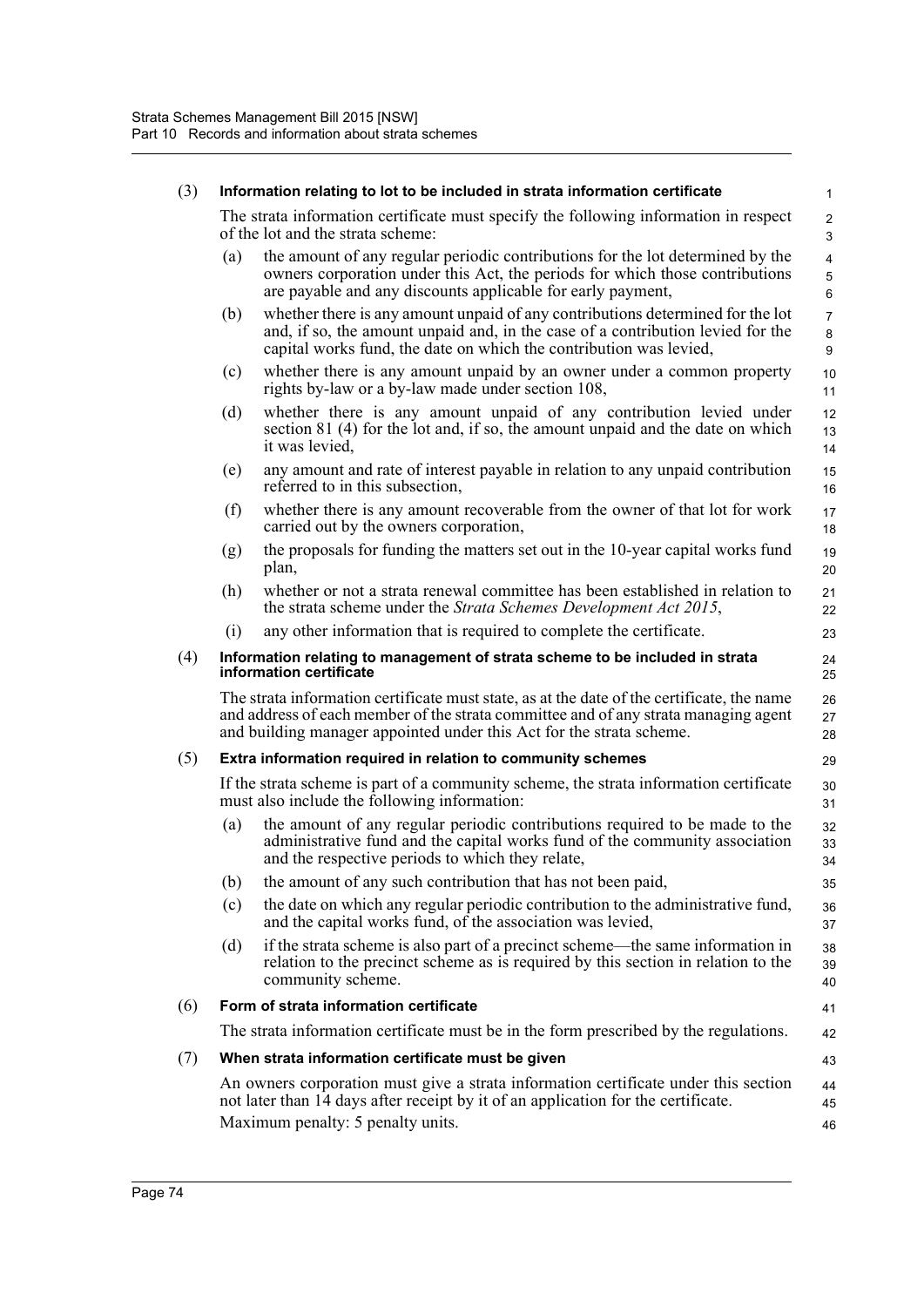| 185 |                   |           | Strata information certificate is evidence of matters stated in it                                                                                                                                                                                                                                                                                                                                                                    | $\mathbf{1}$                          |
|-----|-------------------|-----------|---------------------------------------------------------------------------------------------------------------------------------------------------------------------------------------------------------------------------------------------------------------------------------------------------------------------------------------------------------------------------------------------------------------------------------------|---------------------------------------|
|     |                   |           | A strata information certificate is conclusive evidence, as at the date of the certificate,<br>of the matters stated in it in favour of a person (whether or not the applicant for the<br>certificate or a person referred to in the certificate) taking for valuable consideration:                                                                                                                                                  | $\overline{c}$<br>3<br>$\overline{4}$ |
|     |                   | (a)       | an estate or interest in a lot in a freehold strata scheme to which the certificate<br>relates, or                                                                                                                                                                                                                                                                                                                                    | 5<br>$\,6\,$                          |
|     |                   | (b)       | an estate or interest in a lease of a lot in a leasehold strata scheme to which the<br>certificate relates.                                                                                                                                                                                                                                                                                                                           | $\overline{7}$<br>8                   |
| 186 |                   |           | Provision of strata scheme information to tenants                                                                                                                                                                                                                                                                                                                                                                                     | 9                                     |
|     | (1)               |           | The lessor or sub-lessor of a lot or common property in a strata scheme must give the<br>tenant of the lot or common property a copy of the by-laws and any strata<br>management statement affecting the lot or common property, not later than 14 days<br>after the tenant becomes entitled to possession of the lot.                                                                                                                | 10<br>11<br>12<br>13                  |
|     |                   |           | Maximum penalty: 5 penalty units.                                                                                                                                                                                                                                                                                                                                                                                                     | 14                                    |
|     | (2)               |           | The lessor or sub-lessor of a lot or common property in a strata scheme must, if the<br>by-laws of the strata scheme are, or any strata management statement affecting the<br>lot or common property is, changed, give the tenant of the lot or common property a<br>copy of the changed by-laws not more than 14 days after the change takes effect.<br>Maximum penalty: 5 penalty units.                                            | 15<br>16<br>17<br>18<br>19            |
|     | (3)               |           | This section does not apply to a strata scheme that is part of a community scheme.                                                                                                                                                                                                                                                                                                                                                    | 20                                    |
|     | <b>Division 3</b> |           | Orders about strata roll and records                                                                                                                                                                                                                                                                                                                                                                                                  | 21                                    |
| 187 |                   |           | Order confirming information for strata roll                                                                                                                                                                                                                                                                                                                                                                                          | 22                                    |
|     | (1)               |           | The Tribunal may, on application by an owners corporation, owner or other person<br>having or acquiring an estate or interest in a lot in a strata scheme, order an owners<br>corporation to enter information contained in a strata interest notice in the strata roll<br>if a person fails to provide the required written confirmation of the notice.                                                                              | 23<br>24<br>25<br>26                  |
|     | (2)               |           | In making the order, the Tribunal may amend the information in the strata interest<br>notice to which the order relates in any manner the Tribunal thinks fit.                                                                                                                                                                                                                                                                        | 27<br>28                              |
|     | (3)               |           | The Tribunal must dismiss an application for an order if the Tribunal considers that<br>the rights of any person would be prejudiced if the order were made.                                                                                                                                                                                                                                                                          | 29<br>30                              |
|     | (4)               |           | A copy of an order under this section given to an owners corporation is taken to be a<br>strata interest notice given to the owners corporation and information entered on a<br>strata roll in accordance with the order is taken to have been entered from a notice<br>with any written confirmation required.                                                                                                                       | 31<br>32<br>33<br>34                  |
| 188 |                   |           | Order to supply information or documents                                                                                                                                                                                                                                                                                                                                                                                              | 35                                    |
|     | (1)               | this Act. | The Tribunal may, on application by a person, order an owners corporation, strata<br>managing agent, officer or former strata managing agent of an owners corporation to<br>supply to the applicant information that the Tribunal considers that the owners<br>corporation, strata managing agent, officer or former strata managing agent has<br>wrongfully withheld from the applicant and to which the applicant is entitled under | 36<br>37<br>38<br>39<br>40<br>41      |
|     | (2)               |           | The Tribunal may, on application by a person, order an owners corporation, strata<br>managing agent, officer or former strata managing agent of an owners corporation to<br>supply or make available to the applicant a record or document if:                                                                                                                                                                                        | 42<br>43<br>44                        |
|     |                   | (a)       | the Tribunal considers that the owners corporation, strata managing agent,<br>officer or former strata managing agent has wrongfully failed to make the                                                                                                                                                                                                                                                                               | 45<br>46                              |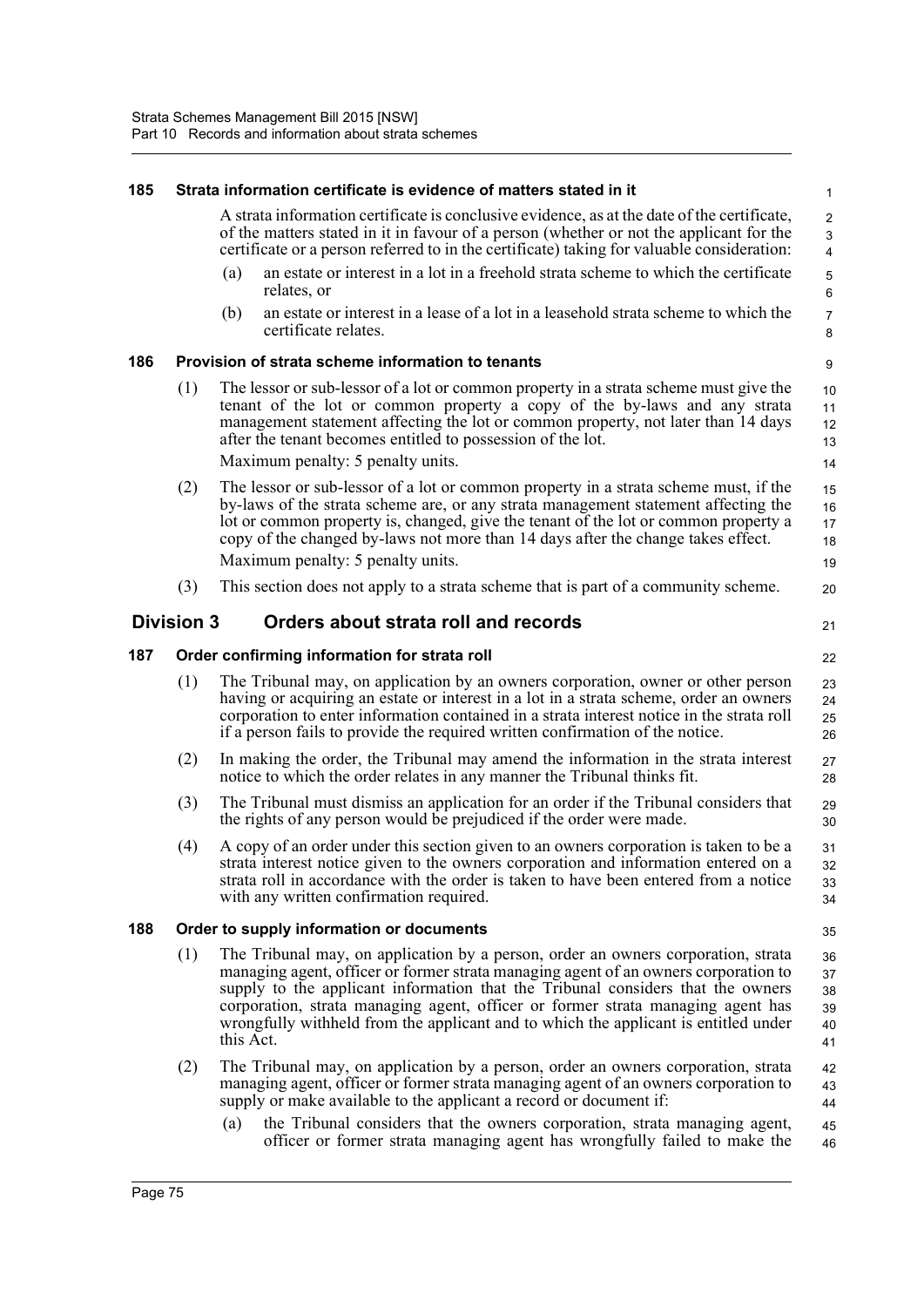|     |            | record or document available for inspection by the applicant or the applicant's<br>agent, and | $\overline{1}$<br>$\mathcal{P}$ |
|-----|------------|-----------------------------------------------------------------------------------------------|---------------------------------|
|     | (h)        | the applicant is entitled under this Act to inspect the record or document.                   | $\mathcal{R}$                   |
| (3) | available. | The order may specify the manner in which information is to be supplied or made               | $\overline{4}$<br>.5            |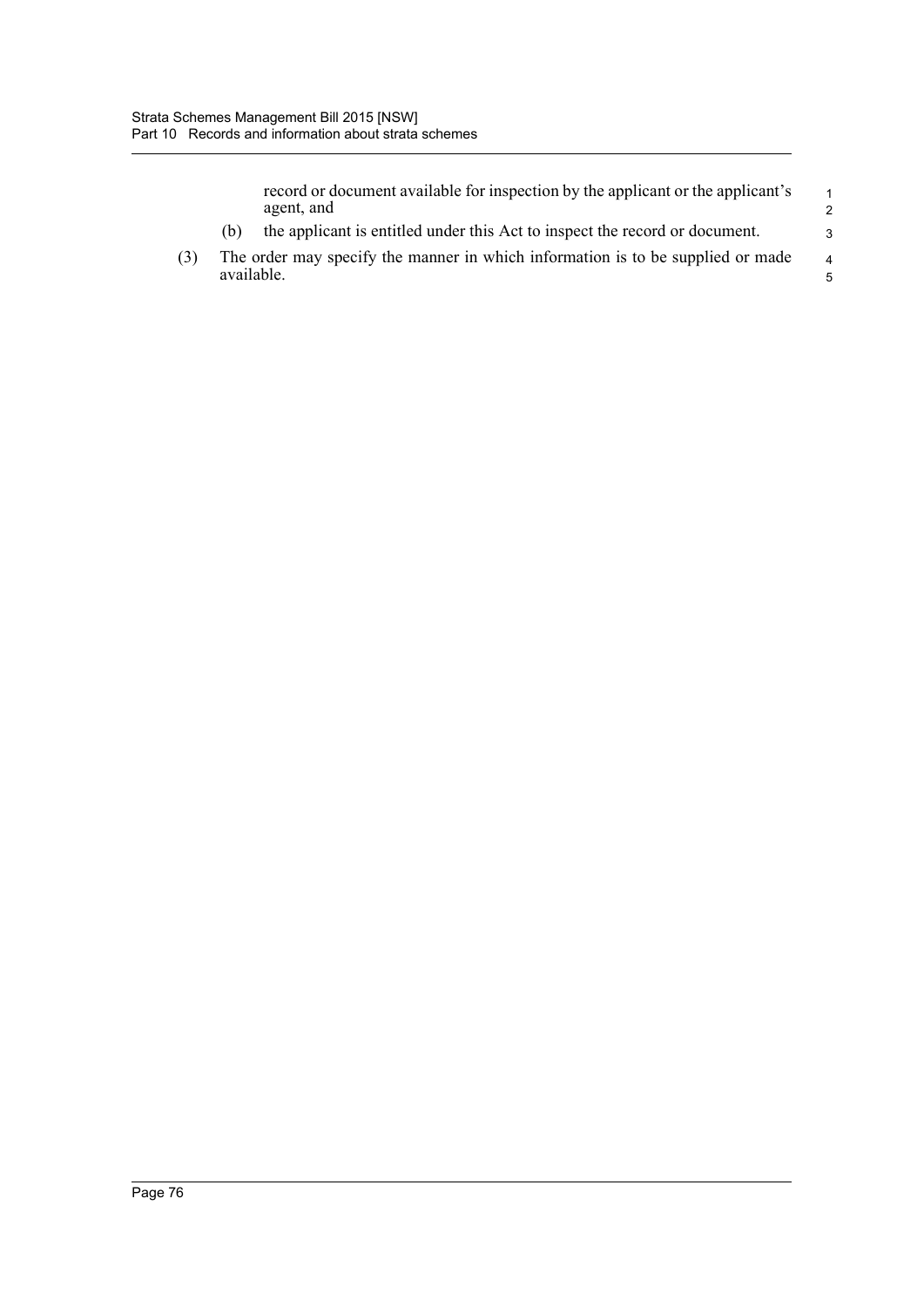|                   |                    | Part 11 Building defects                                                                                                                                                                                                                                                                                                                                                                                                                                            | 1                                |
|-------------------|--------------------|---------------------------------------------------------------------------------------------------------------------------------------------------------------------------------------------------------------------------------------------------------------------------------------------------------------------------------------------------------------------------------------------------------------------------------------------------------------------|----------------------------------|
| <b>Division 1</b> |                    | Preliminary                                                                                                                                                                                                                                                                                                                                                                                                                                                         | 2                                |
| 189               | <b>Definitions</b> |                                                                                                                                                                                                                                                                                                                                                                                                                                                                     | 3                                |
|                   |                    | In this Part:                                                                                                                                                                                                                                                                                                                                                                                                                                                       | 4                                |
|                   |                    | <i>building bond</i> —see section $207(1)$ .                                                                                                                                                                                                                                                                                                                                                                                                                        | 5                                |
|                   |                    | <i>building inspector</i> —see section $193$ (1).                                                                                                                                                                                                                                                                                                                                                                                                                   | 6                                |
|                   |                    | contract price means the price determined as the contract price in accordance with<br>the regulations.                                                                                                                                                                                                                                                                                                                                                              | $\overline{7}$<br>8              |
|                   |                    | <i>developer</i> means the developer of the strata scheme by whom or on whose behalf<br>building work to which this Part applies was carried out.                                                                                                                                                                                                                                                                                                                   | 9<br>10                          |
|                   |                    | <i>final report</i> means a report prepared under section 201.                                                                                                                                                                                                                                                                                                                                                                                                      | 11                               |
|                   |                    | <i>interim report</i> means a report prepared under section 199.                                                                                                                                                                                                                                                                                                                                                                                                    | 12                               |
|                   |                    | residential building work has the same meaning as it has in the <i>Home Building</i><br>Act 1989.                                                                                                                                                                                                                                                                                                                                                                   | 13<br>14                         |
| 190               |                    | Interpretation provisions-building work                                                                                                                                                                                                                                                                                                                                                                                                                             | 15                               |
|                   | (1)                | In this Part:                                                                                                                                                                                                                                                                                                                                                                                                                                                       | 16                               |
|                   |                    | builder responsible for defective building work means:                                                                                                                                                                                                                                                                                                                                                                                                              | 17                               |
|                   |                    | the person (the <i>principal contractor</i> ) who contracted to do the building work<br>(a)<br>and who contracted with another person (a <b>subcontractor</b> ) to do the work for<br>the principal contractor, or                                                                                                                                                                                                                                                  | 18<br>19<br>20                   |
|                   |                    | the principal contractor, if the principal contractor did not contract with a<br>(b)<br>subcontractor to do the work.                                                                                                                                                                                                                                                                                                                                               | 21<br>22                         |
|                   |                    | <b>building work</b> means any work involved in, or involved in co-ordinating or<br>supervising any work involved in:                                                                                                                                                                                                                                                                                                                                               | 23<br>24                         |
|                   |                    | the construction of a building, or<br>(a)                                                                                                                                                                                                                                                                                                                                                                                                                           | 25                               |
|                   |                    | the making of alterations or additions to a building, or<br>(b)                                                                                                                                                                                                                                                                                                                                                                                                     | 26                               |
|                   |                    | the repairing, renovation, decoration or protective treatment of a building.<br>(c)                                                                                                                                                                                                                                                                                                                                                                                 | 27                               |
|                   |                    | <i>defective building work</i> means building work that:                                                                                                                                                                                                                                                                                                                                                                                                            | 28                               |
|                   |                    | is residential building work done in such a way that it constitutes a breach of<br>(a)<br>a statutory warranty applicable to the work under Part 2C of the <i>Home</i><br>Building Act 1989, or                                                                                                                                                                                                                                                                     | 29<br>30<br>31                   |
|                   |                    | is building work done in such a way that it would constitute such a breach if<br>(b)<br>the building work were residential building work.                                                                                                                                                                                                                                                                                                                           | 32<br>33                         |
|                   | (2)                | For the purposes of this Part, the <i>completion of building work</i> to which this Part<br>applies occurs on the date specified for the completion of residential building work<br>for the construction of a new building for a strata scheme in the Home Building Act<br>1989 (whether or not the work is residential building work) or on the occurrence of<br>some other event that is prescribed by the regulations as constituting completion of<br>the work. | 34<br>35<br>36<br>37<br>38<br>39 |
| 191               |                    | <b>Building work to which Part applies</b>                                                                                                                                                                                                                                                                                                                                                                                                                          | 40                               |
|                   | (1)                | This Part applies to building work carried out on a building, or a part of a building,<br>that is part of the parcel of a strata scheme, being work that is:                                                                                                                                                                                                                                                                                                        | 41<br>42                         |
|                   |                    | residential building work, or<br>(a)                                                                                                                                                                                                                                                                                                                                                                                                                                | 43                               |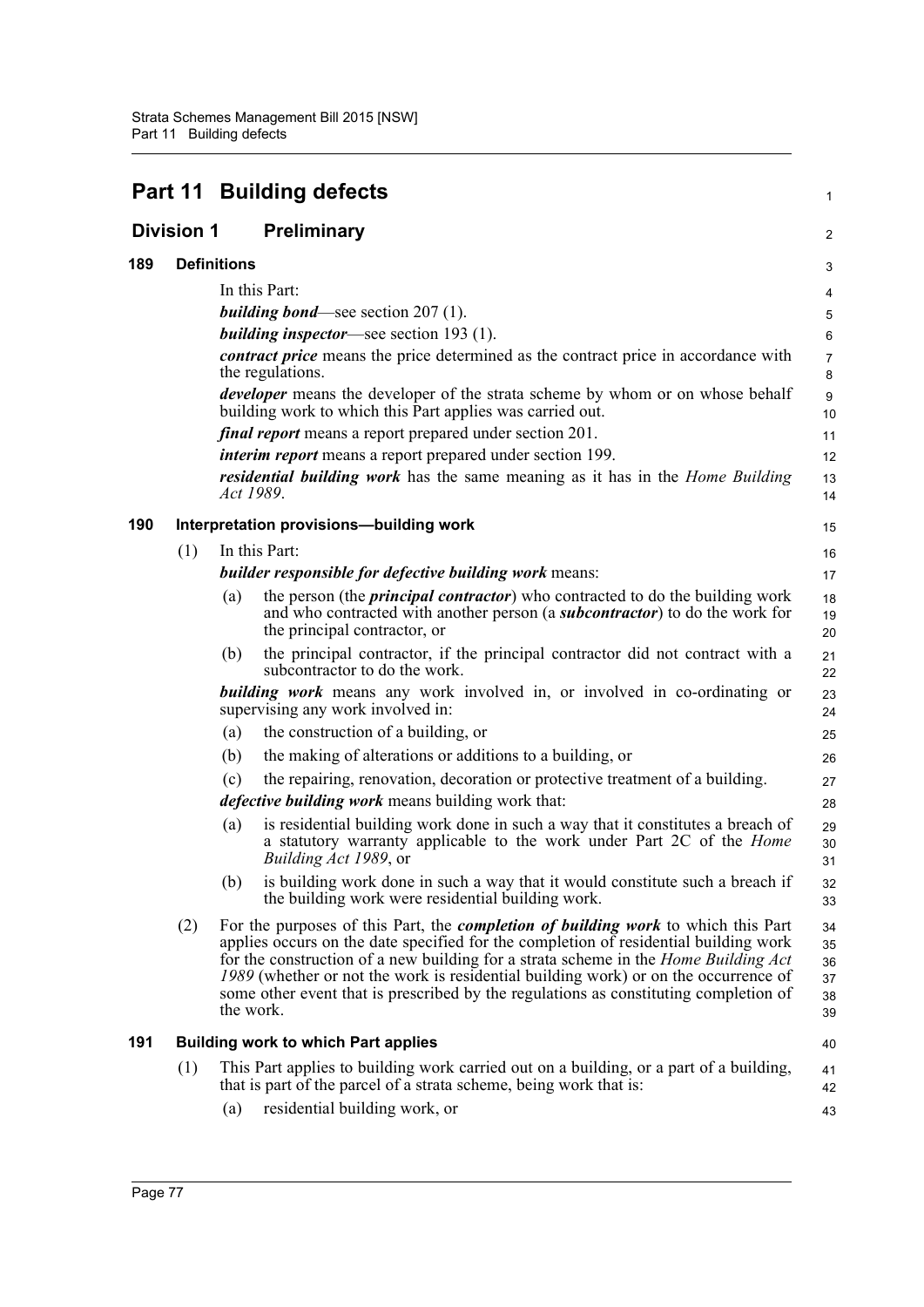|     |                                     | (b)<br>carried out on a building, or a part of a building, used or proposed to be used<br>for mixed use purposes that include residential purposes.<br>Note. The parcel of a strata scheme includes common property and lots in a strata scheme.                                                                                                 | $\mathbf{1}$<br>2<br>3 |  |  |
|-----|-------------------------------------|--------------------------------------------------------------------------------------------------------------------------------------------------------------------------------------------------------------------------------------------------------------------------------------------------------------------------------------------------|------------------------|--|--|
|     | (2)                                 | This Part applies to building work only if the building work was carried out for the<br>purposes of, or contemporaneously with, the registration of a strata plan or a strata<br>plan of subdivision of a development lot.                                                                                                                       | 4<br>$\mathbf 5$<br>6  |  |  |
|     | (3)                                 | This Part does not apply to building work if the work is subject to the requirement to<br>obtain insurance under the Home Building Compensation Fund in relation to the<br>work or is not subject to that requirement only because the contract price does not<br>exceed the amount referred to in section 92 (3) of the Home Building Act 1989. | 7<br>8<br>9<br>10      |  |  |
|     | (4)                                 | The regulations may prescribe additional building work to which this Part does not<br>apply.                                                                                                                                                                                                                                                     | 11<br>12               |  |  |
|     | (5)                                 | In this section:                                                                                                                                                                                                                                                                                                                                 | 13                     |  |  |
|     |                                     | insurance under the Home Building Compensation Fund means insurance under a<br>contract of insurance required to be entered into by or under Part 6 of the <i>Home</i><br>Building Act 1989.                                                                                                                                                     | 14<br>15<br>16         |  |  |
| 192 | <b>Owners corporation decisions</b> |                                                                                                                                                                                                                                                                                                                                                  |                        |  |  |
|     |                                     | The approval or consent of an owners corporation under this Part is to be given by a<br>resolution of the owners corporation at a general meeting.                                                                                                                                                                                               | 18<br>19               |  |  |
|     |                                     | Note. A resolution at a meeting is to be determined by a simple majority (see clause 14 (1) of<br>Schedule 1). A developer, or lessor of a leasehold strata scheme, is not entitled to vote, or<br>exercise a proxy vote, on a matter concerning building defects (see clause 15 of Schedule 1).                                                 | 20<br>21<br>22         |  |  |
|     | <b>Division 2</b>                   | <b>Inspection reports</b>                                                                                                                                                                                                                                                                                                                        | 23                     |  |  |
| 193 |                                     | <b>Building inspectors</b>                                                                                                                                                                                                                                                                                                                       | 24                     |  |  |
|     | (1)                                 | In this Part, <b>building inspector</b> means a person appointed for the purposes of this Part<br>as a building inspector for building work.                                                                                                                                                                                                     | 25<br>26               |  |  |
|     | (2)                                 | A person is qualified to be appointed as a building inspector only if the person is a<br>member of a class of persons prescribed by the regulations for the purposes of this<br>section.                                                                                                                                                         | 27<br>28<br>29         |  |  |
| 194 |                                     | <b>Obligations of developer</b>                                                                                                                                                                                                                                                                                                                  | 30                     |  |  |
|     | (1)                                 | If the initial period of a strata scheme ends not later than 12 months after the<br>completion of building work, the developer of the strata scheme must within that<br>period of 12 months:                                                                                                                                                     | 31<br>32<br>33         |  |  |
|     |                                     | appoint a qualified person as a building inspector to carry out an inspection of,<br>(a)                                                                                                                                                                                                                                                         | 34<br>35               |  |  |
|     |                                     | and to report on, the building work and give the Secretary written notice of the<br>appointment not later than 14 days after making the appointment, or                                                                                                                                                                                          | 36                     |  |  |
|     |                                     | if the developer fails for any reason to appoint a building inspector within that<br>(b)<br>period of 12 months, give the Secretary written notice of the fact not later than<br>21 days after the end of that period.                                                                                                                           | 37<br>38<br>39         |  |  |
|     |                                     | Maximum penalty: 200 penalty units.                                                                                                                                                                                                                                                                                                              | 40                     |  |  |
|     | (2)                                 | If the initial period for a strata scheme does not end within 12 months after the<br>completion of building work, the developer of the strata scheme must give the<br>Secretary written notice of that fact not later than 21 days after the end of that period.<br>Maximum penalty: 200 penalty units.                                          | 41<br>42<br>43         |  |  |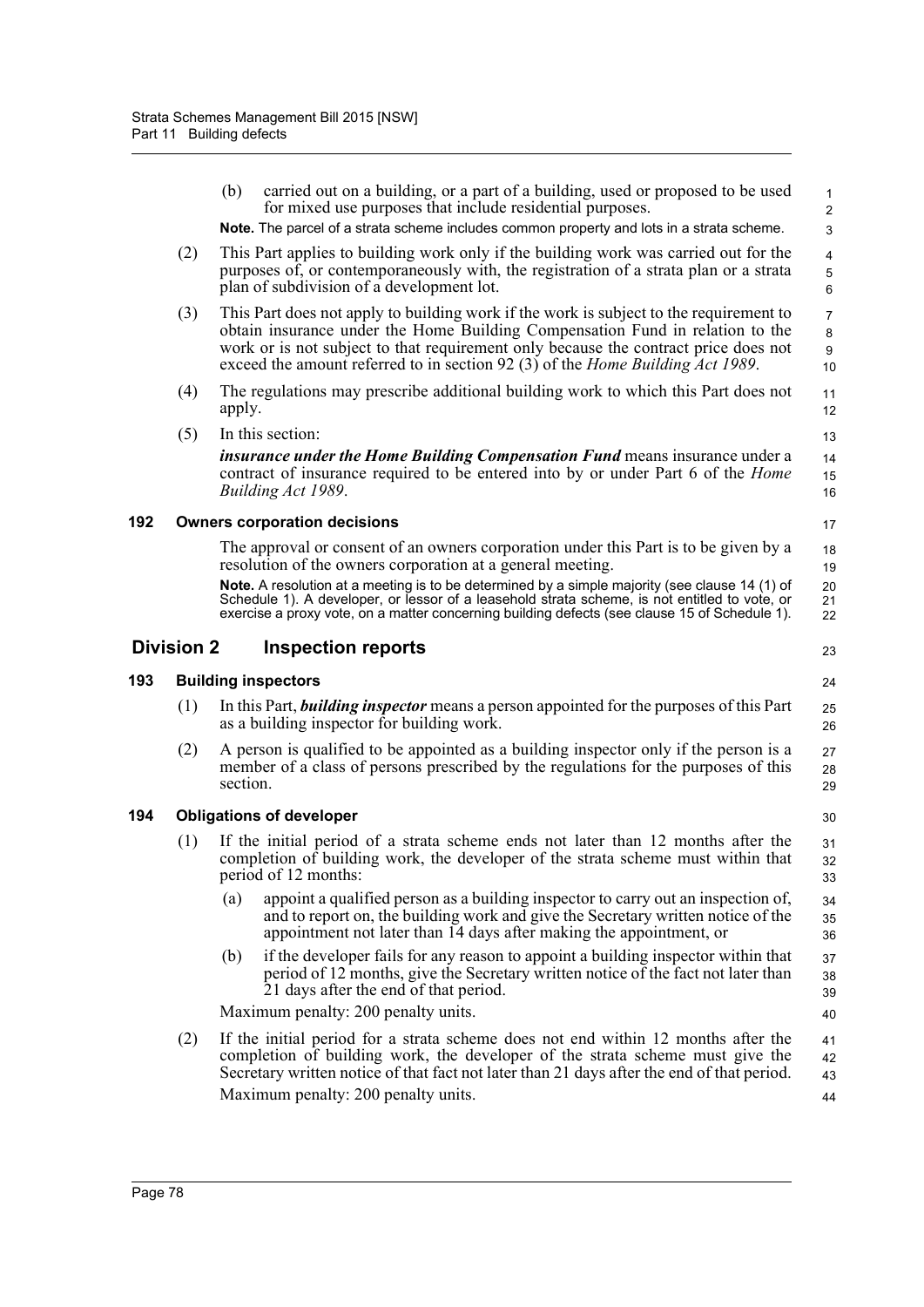| 195 |     |     | Approval of building inspector appointment by owners corporation                                                                                                                                                                                                                                                                                                                                                                                                                                                                                                                                          | $\mathbf{1}$                                                              |
|-----|-----|-----|-----------------------------------------------------------------------------------------------------------------------------------------------------------------------------------------------------------------------------------------------------------------------------------------------------------------------------------------------------------------------------------------------------------------------------------------------------------------------------------------------------------------------------------------------------------------------------------------------------------|---------------------------------------------------------------------------|
|     | (1) |     | The developer of a strata scheme must not appoint a building inspector under section<br>194 to carry out an inspection and to report on building work unless the appointment<br>is approved by the owners corporation by a resolution at a general meeting of the<br>owners corporation.<br>Maximum penalty: 200 penalty units.                                                                                                                                                                                                                                                                           | $\overline{c}$<br>$\mathbf{3}$<br>$\overline{\mathbf{4}}$<br>5<br>$\,6\,$ |
|     | (2) |     | If a building inspector proposed to be appointed by a developer to carry out any such<br>inspection has been employed by, or by a contractor of, the developer at any time<br>within the prescribed period preceding the proposed appointment, the developer and<br>the proposed building inspector must disclose that fact to the owners corporation<br>before the owners corporation determines whether or not to approve the appointment.<br>Maximum penalty: 200 penalty units.<br>Note. Notice of other connections is also required to be given to the owners corporation under<br>section 197 (4). | 7<br>8<br>9<br>10<br>11<br>12<br>13<br>14                                 |
|     | (3) |     | An owners corporation may refuse to approve the appointment of a building<br>inspector on any grounds.                                                                                                                                                                                                                                                                                                                                                                                                                                                                                                    | 15<br>16                                                                  |
|     | (4) |     | The owners corporation must, not later than 14 days after deciding to approve or<br>refuse to approve the appointment of a building inspector by a developer, give the<br>developer and the Secretary written notice of the decision.                                                                                                                                                                                                                                                                                                                                                                     | 17<br>18<br>19                                                            |
|     |     |     | Maximum penalty: 5 penalty units.                                                                                                                                                                                                                                                                                                                                                                                                                                                                                                                                                                         | 20                                                                        |
| 196 |     |     | When building inspector for interim inspection arranged by Secretary                                                                                                                                                                                                                                                                                                                                                                                                                                                                                                                                      | 21                                                                        |
|     | (1) |     | On notification by a developer that the developer has not appointed a building<br>inspector in accordance with section 194 or if the Secretary otherwise becomes aware<br>that a developer has not done so:                                                                                                                                                                                                                                                                                                                                                                                               | 22<br>23<br>24                                                            |
|     |     | (a) | the Secretary is to arrange for the appointment of a qualified person as a<br>building inspector to carry out an inspection of, and to report on, the building<br>work in accordance with this Part, and                                                                                                                                                                                                                                                                                                                                                                                                  | 25<br>26<br>27                                                            |
|     |     | (b) | must give written notice of the appointment to the developer and the owners<br>corporation as soon as practicable after the appointment is made.<br>Note. The regulations may provide for a fee for an appointment by the Secretary, see<br>section 204.                                                                                                                                                                                                                                                                                                                                                  | 28<br>29<br>30<br>31                                                      |
|     | (2) |     | An owner of a lot in a strata scheme who objects to an approval of the appointment<br>of a building inspector by the owners corporation may, not later than 14 days after<br>the approval, give the Secretary written notice of the objection and the grounds for<br>the objection.                                                                                                                                                                                                                                                                                                                       | 32<br>33<br>34<br>35                                                      |
|     | (3) |     | On receiving the objection, the Secretary may, if the Secretary thinks it appropriate<br>in the circumstances and the building inspector has not carried out an interim<br>inspection:                                                                                                                                                                                                                                                                                                                                                                                                                    | 36<br>37<br>38                                                            |
|     |     | (a) | arrange for the appointment of another qualified person as the building<br>inspector to carry out an inspection of, and to report on, the building work in<br>accordance with this Part, and                                                                                                                                                                                                                                                                                                                                                                                                              | 39<br>40<br>41                                                            |
|     |     | (b) | give written notice of the appointment to the developer and the owners<br>corporation as soon as practicable after the appointment is made.                                                                                                                                                                                                                                                                                                                                                                                                                                                               | 42<br>43                                                                  |
|     | (4) |     | The Secretary must give written notice of a decision not to arrange the appointment<br>of a building inspector to the person who made the objection, the developer, the<br>owners corporation and the building inspector approved by the owners corporation.                                                                                                                                                                                                                                                                                                                                              | 44<br>45<br>46                                                            |
|     | (5) |     | The appointment of a building inspector arranged by the Secretary under this Part is<br>not required to be approved by the owners corporation.                                                                                                                                                                                                                                                                                                                                                                                                                                                            | 47<br>48                                                                  |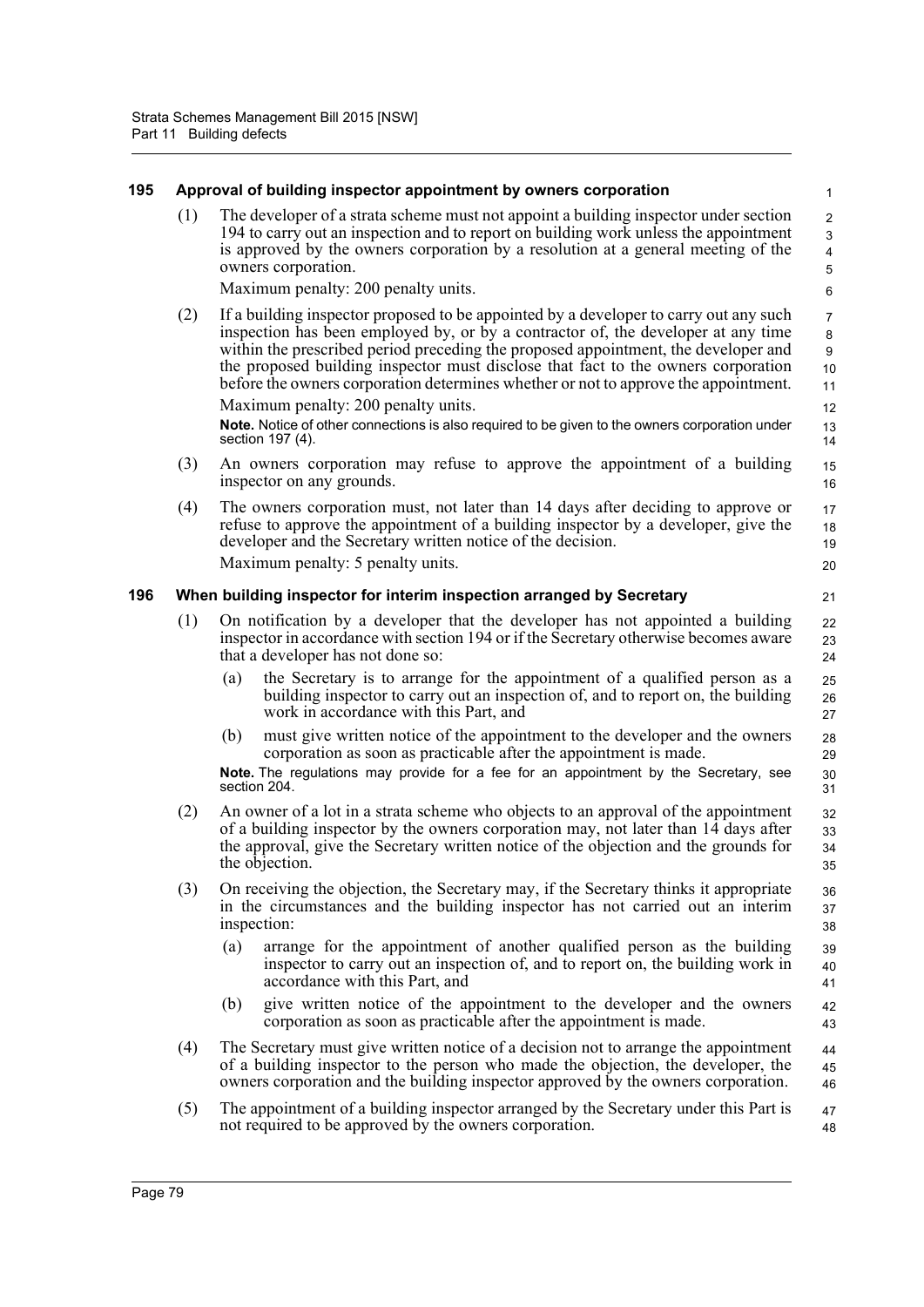| 197 |     | Building inspector must not be connected with developer                                                                                                                                                                                                                                                                                                                                                                         | 1                                                 |
|-----|-----|---------------------------------------------------------------------------------------------------------------------------------------------------------------------------------------------------------------------------------------------------------------------------------------------------------------------------------------------------------------------------------------------------------------------------------|---------------------------------------------------|
|     | (1) | The developer of a strata scheme must not appoint a building inspector to inspect<br>building work for the scheme if the building inspector is, or was at any time in the<br>2 years immediately before the appointment, connected with the developer.<br>Maximum penalty: 200 penalty units.                                                                                                                                   | $\overline{a}$<br>$\mathsf 3$<br>4<br>$\mathbf 5$ |
|     | (2) | In addition to the circumstances set out in section 7, a building inspector is <i>connected</i><br>with a developer if the inspector:                                                                                                                                                                                                                                                                                           | 6<br>$\overline{7}$                               |
|     |     | has been involved in the design or any aspect of the construction or<br>(a)<br>certification of the building work or any part of the building work to be<br>reported on, or                                                                                                                                                                                                                                                     | 8<br>$\boldsymbol{9}$<br>10                       |
|     |     | is connected with any person who has been so involved, or<br>(b)                                                                                                                                                                                                                                                                                                                                                                | 11                                                |
|     |     | has a pecuniary interest in any aspect of the building work.<br>(c)                                                                                                                                                                                                                                                                                                                                                             | 12                                                |
|     | (3) | A building inspector is not connected with a developer merely because the inspector<br>has been or is appointed by the developer to carry out a report under this Part on other<br>building work.                                                                                                                                                                                                                               | 13<br>14<br>15                                    |
|     | (4) | A person who is connected with a developer of a strata scheme and who is proposed<br>for appointment as a building inspector under this Part in connection with that<br>scheme must give written notice of the connection to the person making or arranging<br>the appointment, and to the owners corporation before the appointment.                                                                                           | 16<br>17<br>18<br>19                              |
|     |     | Maximum penalty: 100 penalty units.                                                                                                                                                                                                                                                                                                                                                                                             | 20                                                |
| 198 |     | <b>Obligations of building inspector</b>                                                                                                                                                                                                                                                                                                                                                                                        | 21                                                |
|     | (1) | A building inspector carrying out functions under this Part cannot and does not<br>represent the interests of the developer of a strata scheme and has a duty to act<br>impartially in carrying out the functions of a building inspector under this Part. This<br>subsection has effect despite any condition of the appointment of the building<br>inspector and whether or not the inspector was appointed by the developer. | 22<br>23<br>24<br>25<br>26                        |
|     | (2) | A building inspector must not, on an understanding that the building inspector will<br>act otherwise than impartially in the course of the building inspector's functions as a<br>building inspector under this Act, seek or accept, or offer or agree to accept, any<br>benefit of any kind, whether on the building inspector's own behalf or on behalf of<br>any other person.                                               | 27<br>28<br>29<br>30<br>31                        |
|     |     | Maximum penalty: 200 penalty units.                                                                                                                                                                                                                                                                                                                                                                                             | 32                                                |
|     | (3) | A person must not, on an understanding that a building inspector will act otherwise<br>than impartially in the exercise of the building inspector's functions as a building<br>inspector under this Act, give, or offer to give, any benefit of any kind, whether to<br>the building inspector or any other person.<br>Maximum penalty: 200 penalty units.                                                                      | 33<br>34<br>35<br>36<br>37                        |
| 199 |     | Interim report                                                                                                                                                                                                                                                                                                                                                                                                                  | 38                                                |
|     | (1) | A building inspector appointed under this Division is to carry out an inspection of the<br>building work, and provide an interim report, not earlier than 15 months and not later<br>than 18 months after the completion of the building work.                                                                                                                                                                                  | 39<br>40<br>41                                    |
|     | (2) | The interim report must:                                                                                                                                                                                                                                                                                                                                                                                                        | 42                                                |
|     |     | be in the form and contain the matters prescribed by the regulations for the<br>(a)<br>purposes of this section, and                                                                                                                                                                                                                                                                                                            | 43<br>44                                          |
|     |     | without limiting paragraph (a), identify any defective building work of a kind<br>(b)<br>required by the regulations to be reported on, and                                                                                                                                                                                                                                                                                     | 45<br>46                                          |
|     |     |                                                                                                                                                                                                                                                                                                                                                                                                                                 |                                                   |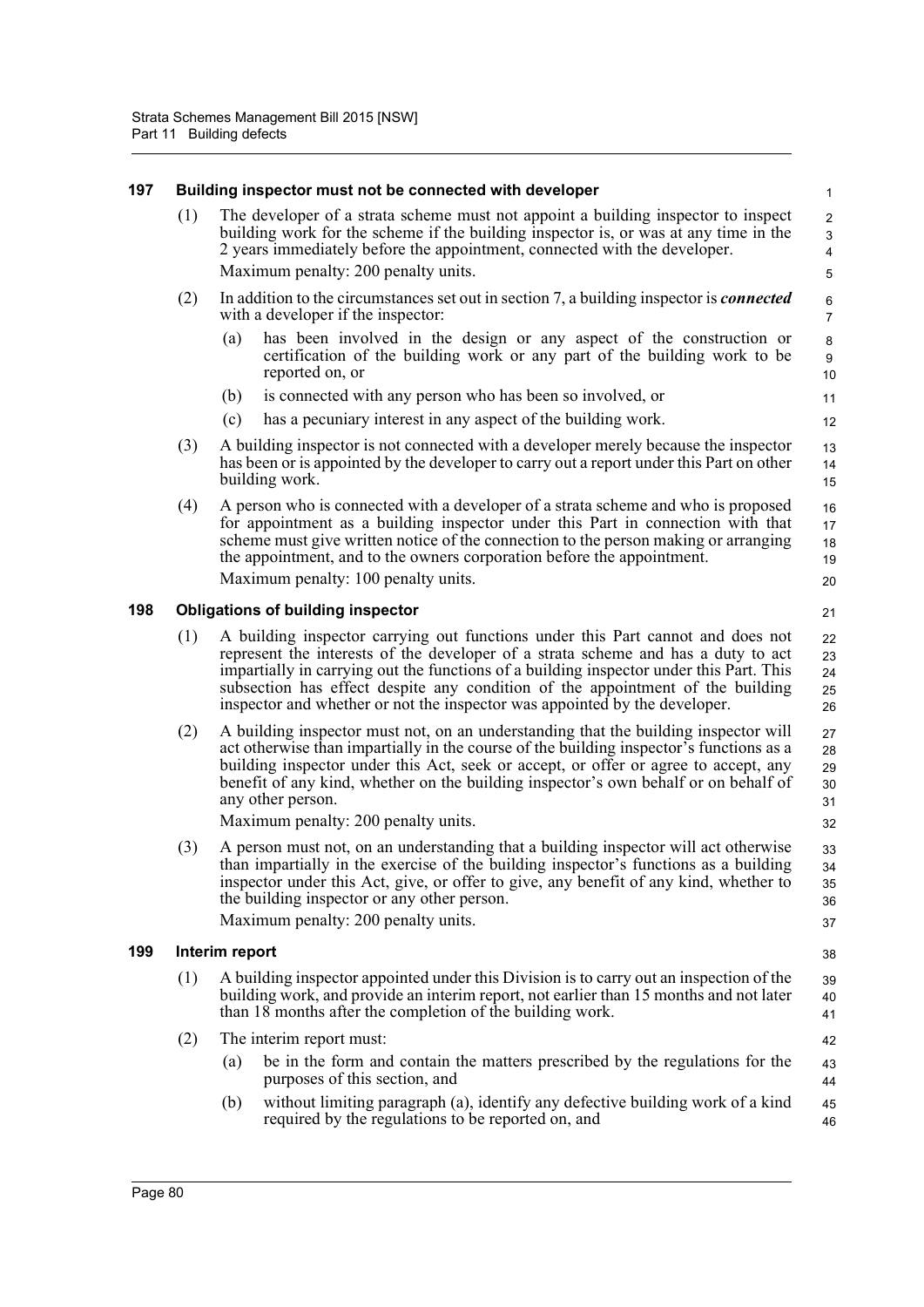|     |                                                                              | (c)                                                                                                                                                                                                              | if reasonably practicable, identify the cause of that defective building work.                                                                                                                                                                                                                                                  | $\mathbf{1}$                    |  |  |  |  |  |
|-----|------------------------------------------------------------------------------|------------------------------------------------------------------------------------------------------------------------------------------------------------------------------------------------------------------|---------------------------------------------------------------------------------------------------------------------------------------------------------------------------------------------------------------------------------------------------------------------------------------------------------------------------------|---------------------------------|--|--|--|--|--|
| 200 |                                                                              | Obligation to arrange final inspection and report                                                                                                                                                                |                                                                                                                                                                                                                                                                                                                                 |                                 |  |  |  |  |  |
|     | (1)                                                                          |                                                                                                                                                                                                                  | The developer of a strata scheme must, not later than 18 months after completion of<br>the building work:                                                                                                                                                                                                                       | 3<br>$\overline{\mathbf{4}}$    |  |  |  |  |  |
|     |                                                                              | (a)                                                                                                                                                                                                              | arrange for the building inspector who prepared the interim report on the<br>building work to carry out a final inspection of, and provide a final report on,<br>the building work and give written notice to the Secretary of the arrangement<br>not later than 14 days after making the arrangement, or                       | 5<br>6<br>$\boldsymbol{7}$<br>8 |  |  |  |  |  |
|     |                                                                              | (b)                                                                                                                                                                                                              | if the original building inspector is not available, give the Secretary written<br>notice of that fact not later than 14 days after becoming aware that the building<br>inspector is not available, or                                                                                                                          | 9<br>10<br>11                   |  |  |  |  |  |
|     |                                                                              | (c)                                                                                                                                                                                                              | make an application to the Secretary under this section.                                                                                                                                                                                                                                                                        | 12                              |  |  |  |  |  |
|     |                                                                              |                                                                                                                                                                                                                  | Maximum penalty: 200 penalty units.                                                                                                                                                                                                                                                                                             | 13                              |  |  |  |  |  |
|     | (2)                                                                          |                                                                                                                                                                                                                  | On notification under this section that the original building inspector is not available<br>or if the Secretary otherwise becomes aware that a developer has not complied with<br>subsection $(1)$ , the Secretary:                                                                                                             | 14<br>15<br>16                  |  |  |  |  |  |
|     |                                                                              | (a)                                                                                                                                                                                                              | is to arrange for the appointment of a qualified person as a building inspector<br>to carry out the final inspection of, and provide the final report on, the building<br>work, and                                                                                                                                             | 17<br>18<br>19                  |  |  |  |  |  |
|     |                                                                              | (b)                                                                                                                                                                                                              | must give written notice to the developer and the owners corporation of the<br>appointment as soon as practicable after it is made.                                                                                                                                                                                             | 20<br>21                        |  |  |  |  |  |
|     | (3)                                                                          |                                                                                                                                                                                                                  | The Secretary is not required to arrange for a final inspection and report under this<br>section if the interim report was prepared by a building inspector arranged by the<br>Secretary and the report did not identify any defective building work.                                                                           | 22<br>23<br>24                  |  |  |  |  |  |
|     | (4)                                                                          |                                                                                                                                                                                                                  | The Secretary may, on application by a developer, determine that the developer is not<br>required to arrange for a final report under this section if the interim report did not<br>identify any defective building work and the Secretary thinks it appropriate in the<br>circumstances of the case to make the determination. | 25<br>26<br>27<br>28            |  |  |  |  |  |
|     | (5)                                                                          | The Secretary must give written notice of any decision that a final inspection and<br>report is not required to the owners corporation and the developer not later than<br>$28$ days after the decision is made. |                                                                                                                                                                                                                                                                                                                                 | 29<br>30<br>31                  |  |  |  |  |  |
|     | (6)                                                                          | In any case in which a final report is not required, the interim report is taken to be the<br>final report for the purposes of this Part.                                                                        |                                                                                                                                                                                                                                                                                                                                 | 32<br>33                        |  |  |  |  |  |
| 201 |                                                                              | <b>Final report</b>                                                                                                                                                                                              |                                                                                                                                                                                                                                                                                                                                 | 34                              |  |  |  |  |  |
|     | (1)<br>and not later than 2 years after the completion of the building work. |                                                                                                                                                                                                                  | A building inspector appointed to carry out a final inspection is to carry out a final<br>inspection of the building work, and provide a final report, not earlier than 21 months                                                                                                                                               | 35<br>36<br>37                  |  |  |  |  |  |
|     | (2)                                                                          |                                                                                                                                                                                                                  | The final report must:                                                                                                                                                                                                                                                                                                          | 38                              |  |  |  |  |  |
|     |                                                                              | (a)                                                                                                                                                                                                              | be in the form and contain the matters prescribed by the regulations for the<br>purposes of this section, and                                                                                                                                                                                                                   | 39<br>40                        |  |  |  |  |  |
|     |                                                                              | (b)                                                                                                                                                                                                              | without limiting paragraph (a), identify defective building work identified in<br>the interim report that has not been rectified, and                                                                                                                                                                                           | 41<br>42                        |  |  |  |  |  |
|     |                                                                              | (c)                                                                                                                                                                                                              | identify any defective building work arising from rectification of defective<br>building work previously identified in the interim report, and                                                                                                                                                                                  | 43<br>44                        |  |  |  |  |  |
|     |                                                                              | (d)                                                                                                                                                                                                              | specify how the defective building work identified in the report should be<br>rectified.                                                                                                                                                                                                                                        | 45<br>46                        |  |  |  |  |  |
|     |                                                                              |                                                                                                                                                                                                                  |                                                                                                                                                                                                                                                                                                                                 |                                 |  |  |  |  |  |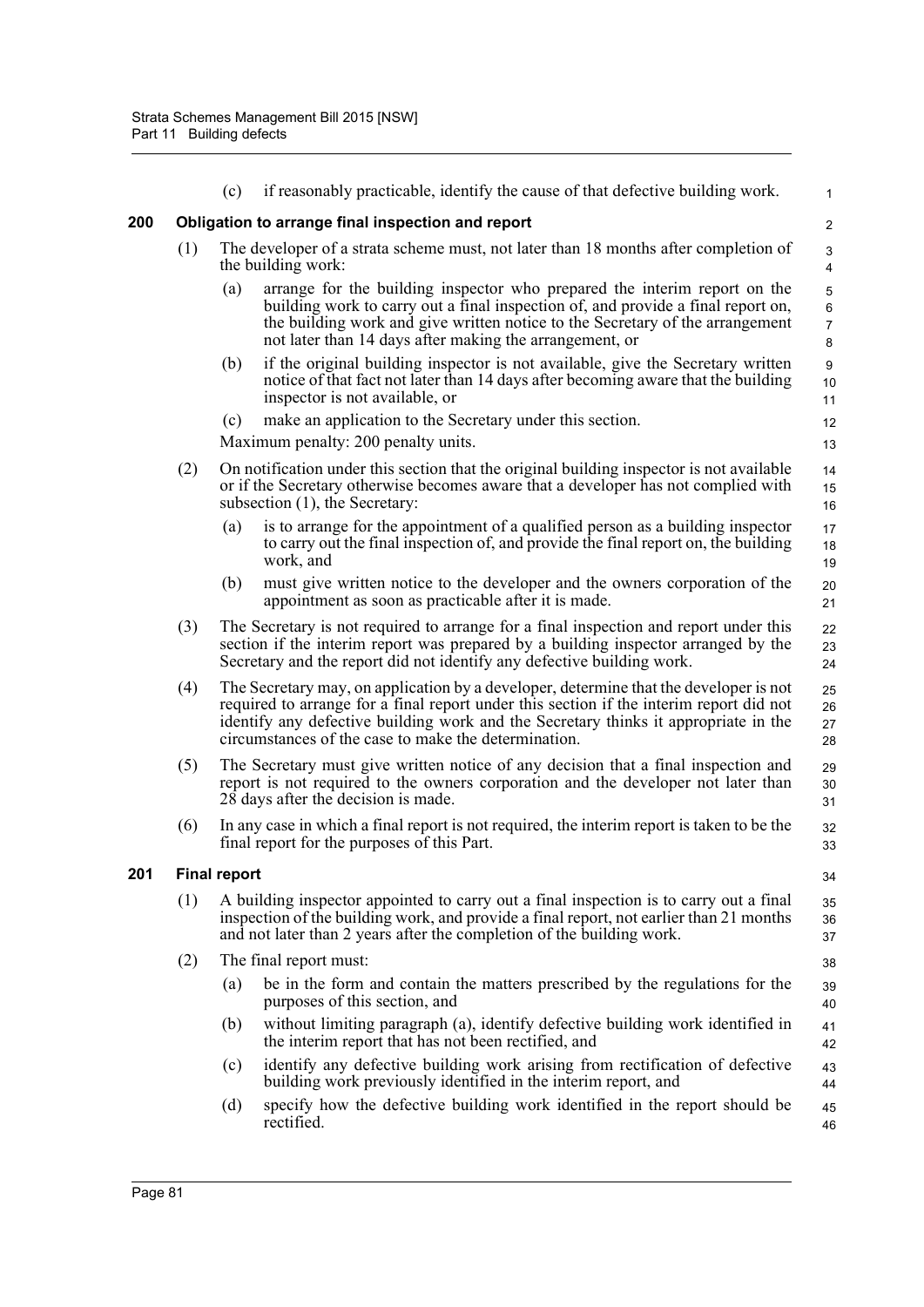|     | (3) | The final report must not contain matters that relate to defective building work not<br>identified in the interim report, other than work arising from rectification of defective<br>building work identified in the interim report.                                                                                                                                               | $\mathbf{1}$<br>$\overline{c}$<br>3 |  |  |  |  |  |  |
|-----|-----|------------------------------------------------------------------------------------------------------------------------------------------------------------------------------------------------------------------------------------------------------------------------------------------------------------------------------------------------------------------------------------|-------------------------------------|--|--|--|--|--|--|
| 202 |     | Persons who are to be provided with copies or notice of reports<br>4                                                                                                                                                                                                                                                                                                               |                                     |  |  |  |  |  |  |
|     | (1) | A building inspector must give a copy of an interim report or a final report to the<br>following persons not later than 14 days after completing the report:                                                                                                                                                                                                                       | $\mathbf 5$<br>6                    |  |  |  |  |  |  |
|     |     | the developer,<br>(a)                                                                                                                                                                                                                                                                                                                                                              | $\overline{7}$                      |  |  |  |  |  |  |
|     |     | (b)<br>the owners corporation, if the initial period has ended,                                                                                                                                                                                                                                                                                                                    | 8                                   |  |  |  |  |  |  |
|     |     | (c)<br>the Secretary,                                                                                                                                                                                                                                                                                                                                                              | 9                                   |  |  |  |  |  |  |
|     |     | (d)<br>the builder responsible for any defective building work identified in the report.                                                                                                                                                                                                                                                                                           | 10                                  |  |  |  |  |  |  |
|     | (2) | An owners corporation must give written notice to the owners of lots in the strata<br>scheme of the receipt of an interim report or a final report on building work in<br>connection with the scheme not later than 14 days after receiving the report.                                                                                                                            | 11<br>12<br>13                      |  |  |  |  |  |  |
|     | (3) | The notice must contain the particulars, if any, prescribed by the regulations for the<br>purposes of this section.<br>Maximum penalty: 5 penalty units.                                                                                                                                                                                                                           | 14<br>15<br>16                      |  |  |  |  |  |  |
| 203 |     | Powers of building inspector                                                                                                                                                                                                                                                                                                                                                       | 17                                  |  |  |  |  |  |  |
|     | (1) | A building inspector appointed to prepare a report under this Division may enter and<br>inspect any part of the parcel of the strata scheme.                                                                                                                                                                                                                                       | 18<br>19                            |  |  |  |  |  |  |
|     | (2) | The building inspector must give at least 14 days written notice to the owners<br>corporation and the owner and any occupier of any affected lot of an intention to<br>enter any part of the parcel of the strata scheme.                                                                                                                                                          | 20<br>21<br>22                      |  |  |  |  |  |  |
|     | (3) | The owners corporation, any person who has exclusive use of common property, a<br>strata managing agent, any building manager or manager of the common property<br>and any owner or occupier of a lot must provide any assistance that is reasonable to<br>enable an inspection to be carried out in accordance with this Division.                                                | 23<br>24<br>25<br>26                |  |  |  |  |  |  |
|     | (4) | A person must not, without reasonable excuse, refuse a building inspector access to<br>any part of the parcel of a strata scheme or a lot in the strata scheme, or obstruct or<br>hinder a building inspector, in the exercise of the inspector's functions under this<br>Act.                                                                                                     | 27<br>28<br>29<br>30                |  |  |  |  |  |  |
|     |     | Maximum penalty: 10 penalty units.                                                                                                                                                                                                                                                                                                                                                 | 31                                  |  |  |  |  |  |  |
| 204 |     | <b>Costs of reports and appointment</b>                                                                                                                                                                                                                                                                                                                                            | 32                                  |  |  |  |  |  |  |
|     | (1) | The costs of obtaining an inspection and report by a building inspector under this<br>Division are to be borne by the developer, whether or not the building inspector was<br>appointed by the developer.                                                                                                                                                                          | 33<br>34<br>35                      |  |  |  |  |  |  |
|     | (2) | The regulations may provide for the fees that may be charged for an inspection or a<br>report under this Division.                                                                                                                                                                                                                                                                 | 36<br>37                            |  |  |  |  |  |  |
|     | (3) | The regulations may provide for a fee for the arrangement by the Secretary of the<br>appointment of a building inspector under this Division.                                                                                                                                                                                                                                      | 38<br>39                            |  |  |  |  |  |  |
| 205 |     | <b>Effect of inspection report</b>                                                                                                                                                                                                                                                                                                                                                 | 40                                  |  |  |  |  |  |  |
|     | (1) | A report prepared under this Division must be considered by the Tribunal for the<br>purposes of determining a building claim under Part 3A of the <i>Home Building</i><br>Act 1989 and by any other court in proceedings relating to the building work the<br>subject of the report, if the report is brought to the attention of the Tribunal or the<br>court in the proceedings. | 41<br>42<br>43<br>44<br>45          |  |  |  |  |  |  |
|     |     |                                                                                                                                                                                                                                                                                                                                                                                    |                                     |  |  |  |  |  |  |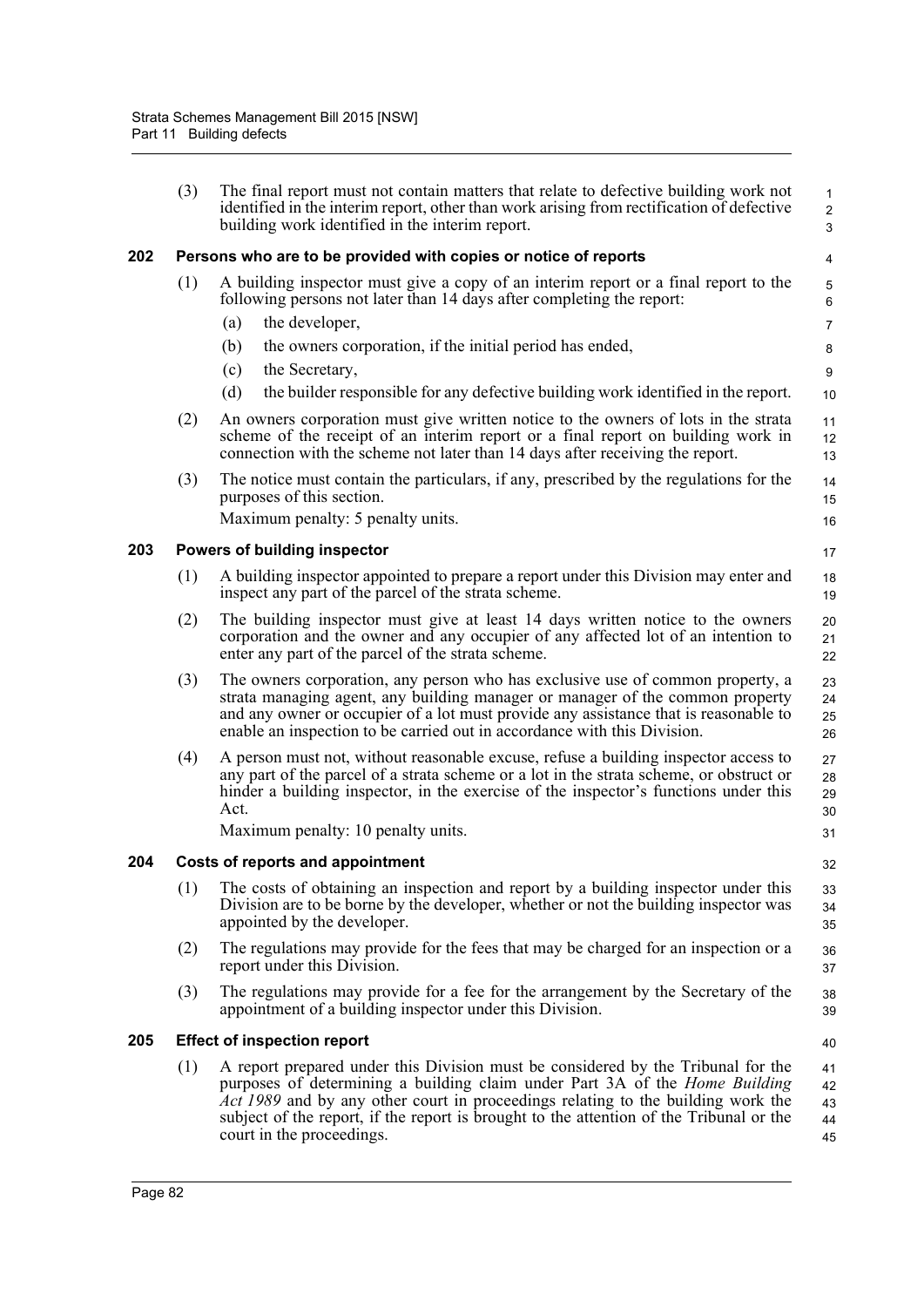|     | (2)               | The report does not bind the Tribunal or court.                                                                                                                                                                                                                                                                                                                                                                                    | $\mathbf{1}$                                       |
|-----|-------------------|------------------------------------------------------------------------------------------------------------------------------------------------------------------------------------------------------------------------------------------------------------------------------------------------------------------------------------------------------------------------------------------------------------------------------------|----------------------------------------------------|
| 206 |                   | <b>Rectification of defects</b>                                                                                                                                                                                                                                                                                                                                                                                                    | $\overline{2}$                                     |
|     | (1)               | The builder who is responsible for defective building work, or an employee, agent or<br>contractor of any such person, (the <b>builder</b> ) may, at any time after the completion of<br>the building work, enter any part of the parcel of the strata scheme that the person<br>may reasonably require for the purpose of or in connection with rectifying the<br>building work.                                                  | 3<br>4<br>$\,$ 5 $\,$<br>$\,6\,$<br>$\overline{7}$ |
|     |                   | Note. See sections 122 and 123 for other powers to enter the parcel of a strata scheme.                                                                                                                                                                                                                                                                                                                                            | 8                                                  |
|     | (2)               | The builder must give at least 14 days written notice to the owners corporation, the<br>developer and the owner and any occupier of any affected lot of an intention to enter<br>any part of the strata parcel for the purpose of or in connection with rectifying<br>defective building work.                                                                                                                                     | 9<br>10<br>11<br>12                                |
|     | (3)               | A builder who enters a lot after giving notice in accordance with this section may<br>enter the lot only at a time that is reasonable in the circumstances or at a time agreed<br>with the owner or, if the owner is not the occupier of the lot, the occupier.                                                                                                                                                                    | 13<br>14<br>15                                     |
|     | (4)               | The builder is not bound by any provision of a report under this Division for the<br>purpose of or in connection with rectifying defective building work.                                                                                                                                                                                                                                                                          | 16<br>17                                           |
|     | (5)               | A person must not, without reasonable excuse, refuse access to a builder to any part<br>of the parcel of the strata scheme or a lot in a strata scheme if that access is permitted<br>by this section.                                                                                                                                                                                                                             | 18<br>19<br>20                                     |
|     |                   | Maximum penalty: 10 penalty units.                                                                                                                                                                                                                                                                                                                                                                                                 | 21                                                 |
|     | (6)               | The duty under section 18BA of the <i>Home Building Act 1989</i> to allow reasonable<br>access does not require a builder to be given reasonable access to the parcel of a strata<br>scheme at any time while a building inspector is carrying out a final inspection under<br>this Part on any part of the parcel.                                                                                                                | 22<br>23<br>24<br>25                               |
|     | (7)               | If the builder who is responsible for defective building work is unavailable because<br>the builder has died, is insolvent, has ceased to exist or is unavailable for any other<br>reason prescribed by the regulations for the purposes of this section, the developer<br>may appoint another person to rectify building work under this section. Any such<br>person is taken to be the builder for the purposes of this section. | 26<br>27<br>28<br>29<br>30                         |
|     | <b>Division 3</b> | <b>Building bonds</b>                                                                                                                                                                                                                                                                                                                                                                                                              | 31                                                 |
| 207 |                   | Bond to be given                                                                                                                                                                                                                                                                                                                                                                                                                   | 32                                                 |
|     | (1)               | The developer of a strata scheme must give the Secretary a security (a <b>building bond</b> )<br>for building work to which this Part applies before an occupation certificate is issued<br>under the Environmental Planning and Assessment Act 1979 for any part of a<br>building for which the building work was done.                                                                                                           | 33<br>34<br>35<br>36                               |
|     | (2)               | The amount secured by a building bond is to be 2% of the contract price for the<br>building work.                                                                                                                                                                                                                                                                                                                                  | 37<br>38                                           |
|     | (3)               | The purpose of the building bond is to secure funding for the payment (up to the<br>amount of the bond) of the costs of rectifying defective building work identified in a<br>final report under this Part.                                                                                                                                                                                                                        | 39<br>40<br>41                                     |
|     | (4)               | If the building work to which this Part applies comprises only part of the building<br>work to which a contract price applies, the amount secured is to be 2% of the part of<br>the contract price applicable to the building work to which this Part applies.                                                                                                                                                                     | 42<br>43<br>44                                     |
|     | (5)               | A developer must not fail to comply with this section.<br>Maximum penalty: 200 penalty units.                                                                                                                                                                                                                                                                                                                                      | 45<br>46                                           |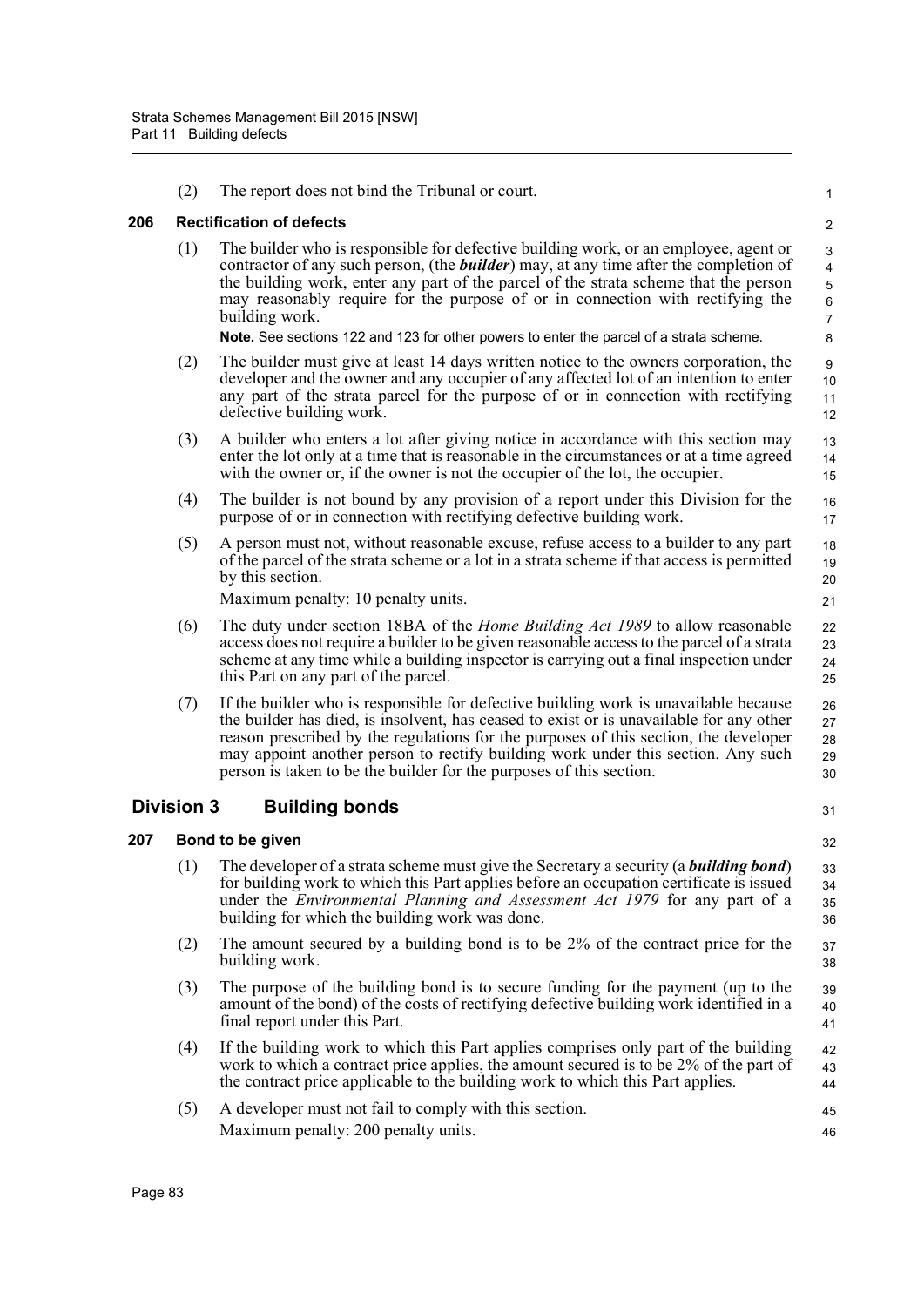| 208 |     |                                               | Form of building bond                                                                                                                                                                                                                                                                                                              | $\mathbf{1}$            |  |  |  |
|-----|-----|-----------------------------------------------|------------------------------------------------------------------------------------------------------------------------------------------------------------------------------------------------------------------------------------------------------------------------------------------------------------------------------------|-------------------------|--|--|--|
|     |     |                                               | A building bond may be in one or more of the following forms:                                                                                                                                                                                                                                                                      | $\overline{2}$          |  |  |  |
|     |     | (a)                                           | a bank guarantee,                                                                                                                                                                                                                                                                                                                  | 3                       |  |  |  |
|     |     | (b)                                           | a bond,                                                                                                                                                                                                                                                                                                                            | $\overline{\mathbf{4}}$ |  |  |  |
|     |     | (c)                                           | another form of security that is prescribed by the regulations for the purposes<br>of this section.                                                                                                                                                                                                                                | 5<br>6                  |  |  |  |
| 209 |     |                                               | When amount secured by building bond payable                                                                                                                                                                                                                                                                                       | 7                       |  |  |  |
|     | (1) |                                               | The whole or part of the amount secured by a building bond may be claimed or<br>realised by the Secretary for payment as follows:                                                                                                                                                                                                  | 8<br>9                  |  |  |  |
|     |     | (a)                                           | to the owners corporation to meet the costs of rectifying defective building<br>work identified in the final report on the work, if the report identifies the<br>defective building work,                                                                                                                                          | 10<br>11<br>12          |  |  |  |
|     |     | (b)                                           | to the owners corporation, with the consent of the developer, on application to<br>the Secretary by the owners corporation and the developer.                                                                                                                                                                                      | 13<br>14                |  |  |  |
|     | (2) |                                               | An application under subsection $(1)$ (b) must be made within the period prescribed<br>by the regulations for the purposes of this section.                                                                                                                                                                                        | 15<br>16                |  |  |  |
|     | (3) |                                               | A building bond must be claimed or realised under this section:                                                                                                                                                                                                                                                                    | 17                      |  |  |  |
|     |     | (a)                                           | 2 years after the date of completion of building work for which it is given, or                                                                                                                                                                                                                                                    | 18                      |  |  |  |
|     |     | (b)                                           | within 60 days after the final report on the building work is given to the<br>Secretary by the building inspector,<br>whichever is the later.                                                                                                                                                                                      | 19<br>20<br>21          |  |  |  |
|     | (4) |                                               | The developer must take any necessary steps to enable the Secretary to claim or<br>realise an amount of building bond given by the developer and required for payment<br>in accordance with this Division.                                                                                                                         | 22<br>23<br>24          |  |  |  |
|     |     |                                               | Maximum penalty: 10 penalty units.                                                                                                                                                                                                                                                                                                 | 25                      |  |  |  |
|     | (5) |                                               | The Secretary may refuse to claim or realise an amount, or reduce the amount<br>otherwise payable, under this section if the Secretary is satisfied that the developer<br>or the builder responsible for defective building work was unreasonably refused<br>access to the strata parcel for the purposes of rectifying that work. | 26<br>27<br>28<br>29    |  |  |  |
|     | (6) | scheme.                                       | The Secretary must give the owners corporation and the developer of a strata scheme<br>written notice of any proposed payment under this section in relation to the strata                                                                                                                                                         | 30<br>31<br>32          |  |  |  |
| 210 |     | Use of amounts secured by building bond<br>33 |                                                                                                                                                                                                                                                                                                                                    |                         |  |  |  |
|     | (1) |                                               | Purposes for which bond amount may be used                                                                                                                                                                                                                                                                                         | 34                      |  |  |  |
|     |     |                                               | An owners corporation for a strata scheme that is paid the whole or part of an amount<br>secured by a building bond must, within a reasonable time, use the amount paid:                                                                                                                                                           | 35<br>36                |  |  |  |
|     |     | (a)                                           | for or in connection with rectifying the defective building work identified in<br>the final report (whether or not the work affects the common property or any<br>other part of the parcel), or                                                                                                                                    | 37<br>38<br>39          |  |  |  |
|     |     | (b)                                           | for costs related to the rectification.                                                                                                                                                                                                                                                                                            | 40                      |  |  |  |
|     | (2) |                                               | An amount secured by a building bond cannot be used to meet the costs of an<br>inspection or a report under Division 2, including any fee for the appointment of a<br>building inspector by the Secretary, except in the circumstances (if any) specified by<br>the regulations for the purposes of this section.                  | 41<br>42<br>43<br>44    |  |  |  |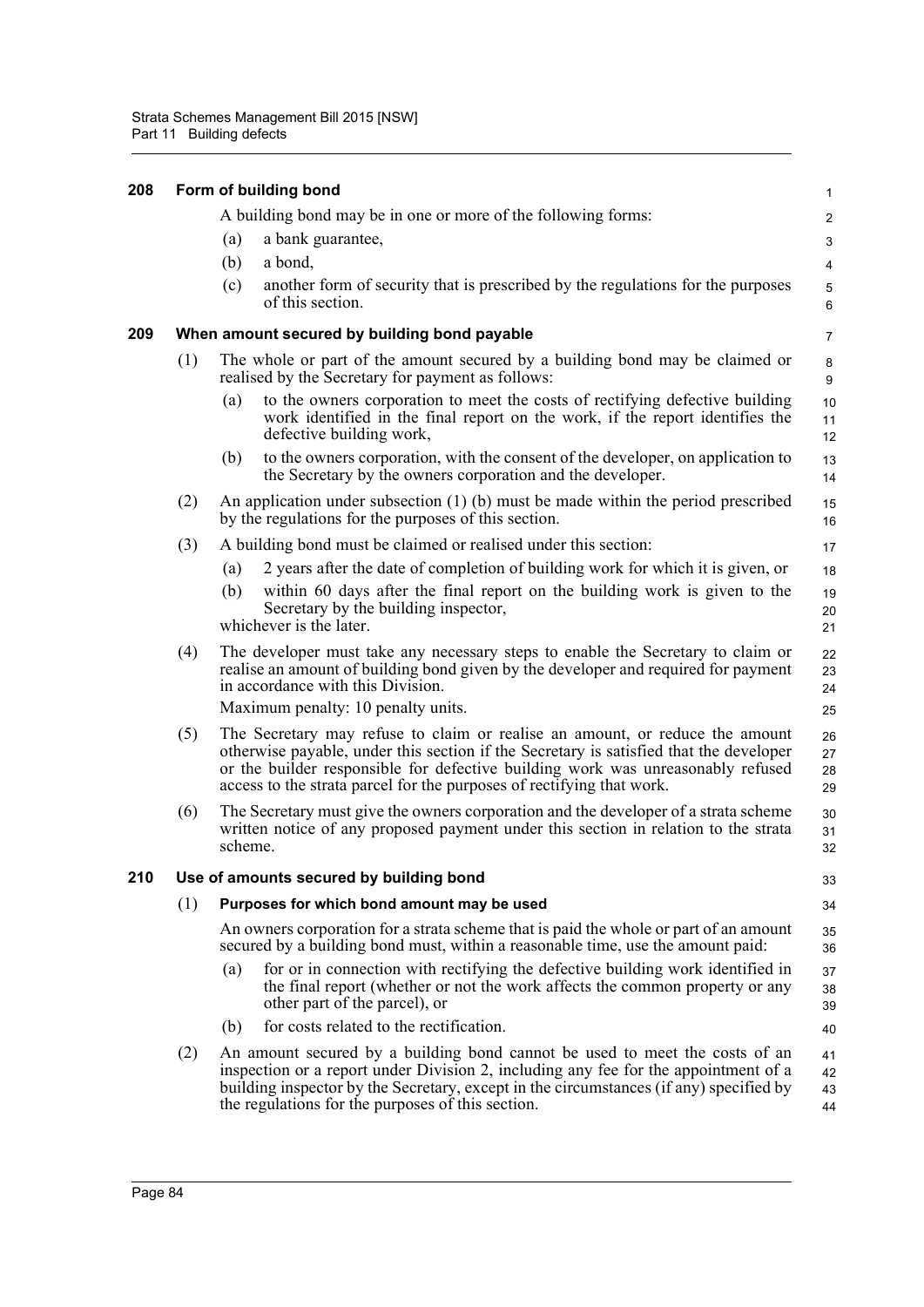|     | (3)               | Repayment of excess amounts to developer                                                                                                                                                                                                                                                                                                                                  | $\mathbf{1}$                                        |
|-----|-------------------|---------------------------------------------------------------------------------------------------------------------------------------------------------------------------------------------------------------------------------------------------------------------------------------------------------------------------------------------------------------------------|-----------------------------------------------------|
|     |                   | An owners corporation must repay to the developer any amount of a building bond<br>that is not required for a purpose specified in subsection (1) and must give the<br>developer written notice of the completion of the rectification of the defective<br>building work.                                                                                                 | $\overline{2}$<br>3<br>$\overline{\mathbf{4}}$<br>5 |
|     |                   | Maximum penalty: 10 penalty units.                                                                                                                                                                                                                                                                                                                                        | 6                                                   |
|     | (4)               | Owner not entitled to building bond                                                                                                                                                                                                                                                                                                                                       | $\overline{7}$                                      |
|     |                   | This Act does not confer on the owner of a lot any entitlement to be paid any part of<br>an amount secured by a building bond that is paid in respect of defective building<br>work affecting the owner's lot.                                                                                                                                                            | 8<br>9<br>10                                        |
|     | (5)               | Payments with consent not affected                                                                                                                                                                                                                                                                                                                                        | 11                                                  |
|     |                   | This section does not prevent the owners corporation from retaining any part of a<br>building bond, and using it for any purposes, with the consent of the developer.                                                                                                                                                                                                     | 12<br>13                                            |
| 211 |                   | Tribunal may make orders as to access and contract price                                                                                                                                                                                                                                                                                                                  | 14                                                  |
|     | (1)               | The Tribunal may, on application, make an order requiring the occupier of a lot or<br>part of a lot in a strata scheme or any other person to allow access to the lot or any<br>other part of the parcel for the purpose of or in connection with an inspection under<br>this Part or rectifying defective building work.                                                 | 15<br>16<br>17<br>18                                |
|     | (2)               | An application under subsection $(1)$ may be made by an owners corporation, the<br>developer, a building inspector or a person entitled to enter any part of a parcel of a<br>strata scheme under section 203 or 206.                                                                                                                                                     | 19<br>20<br>21                                      |
|     | (3)               | The Tribunal may, on application by an owners corporation, the developer or the<br>Secretary, make an order specifying the amount of the contract price of building<br>work for the purpose only of determining the amount of a building bond.                                                                                                                            | 22<br>23<br>24                                      |
|     | (4)               | An application under this section is to be made to, and determined by, the Supreme<br>Court (and not the Tribunal) if the matter is incidental to other proceedings being<br>dealt with by the Court.                                                                                                                                                                     | 25<br>26<br>27                                      |
|     | (5)               | A determination under this section of the amount of the contract price of building<br>work does not bind a court or tribunal in any other proceedings.                                                                                                                                                                                                                    | 28<br>29                                            |
|     | <b>Division 4</b> | <b>Miscellaneous</b>                                                                                                                                                                                                                                                                                                                                                      | 30                                                  |
| 212 |                   | Variation of times for reports and other matters                                                                                                                                                                                                                                                                                                                          | 31                                                  |
|     | (1)               | The Secretary may, on the Secretary's own motion or on application by the<br>developer, owners corporation or a building inspector, vary the period within which<br>an interim report or a final report is to be provided, or any other action is to be done,<br>under this Part, if the Secretary considers it appropriate to do so in the circumstances<br>of the case. | 32<br>33<br>34<br>35<br>36                          |
|     | (2)               | The Secretary must give written notice to the developer, owners corporation or<br>building inspector of the following:                                                                                                                                                                                                                                                    | 37<br>38                                            |
|     |                   | any application under this section,<br>(a)                                                                                                                                                                                                                                                                                                                                | 39                                                  |
|     |                   | a decision by the Secretary under this section.<br>(b)                                                                                                                                                                                                                                                                                                                    | 40                                                  |
|     | (3)               | The Secretary is not required to give notice of an application to any person who made<br>the application.                                                                                                                                                                                                                                                                 | 41<br>42                                            |
|     |                   |                                                                                                                                                                                                                                                                                                                                                                           |                                                     |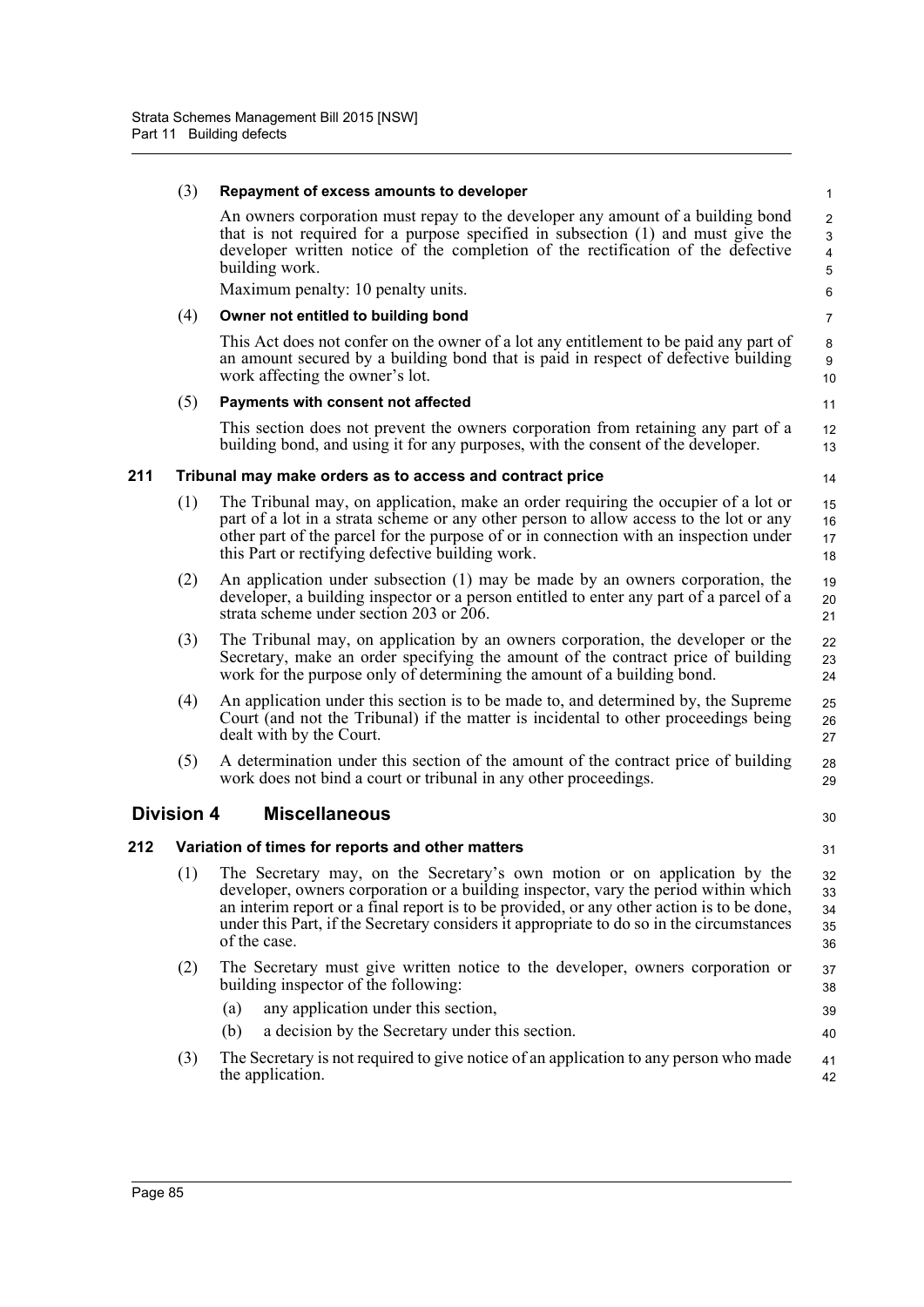| 213 | <b>Review of decisions</b> |                                                                                                                                                                                                                                       |                |  |
|-----|----------------------------|---------------------------------------------------------------------------------------------------------------------------------------------------------------------------------------------------------------------------------------|----------------|--|
|     | (1)                        | <b>Right to apply for review</b>                                                                                                                                                                                                      |                |  |
|     |                            | An interested person may apply to the Secretary for a review of a reviewable<br>decision.                                                                                                                                             |                |  |
|     | (2)                        | The following persons are interested persons in relation to a reviewable decision:                                                                                                                                                    | 5              |  |
|     |                            | the developer of a strata scheme to which the decision is related,<br>(a)                                                                                                                                                             | $6\phantom{1}$ |  |
|     |                            | the owners corporation of a strata scheme to which the decision is related,<br>(b)                                                                                                                                                    | $\overline{7}$ |  |
|     |                            | the owner of a lot in a strata scheme to which the decision is related,<br>(c)                                                                                                                                                        | 8              |  |
|     |                            | any other person prescribed by the regulations for the purposes of this section.<br>(d)                                                                                                                                               | 9              |  |
|     | (3)                        | <b>Reviewable decisions</b>                                                                                                                                                                                                           |                |  |
|     |                            | The regulations may prescribe decisions under this Part that are to be the reviewable<br>decisions for the purposes of this section.                                                                                                  | 11<br>12       |  |
|     | (4)                        | <b>Applications</b>                                                                                                                                                                                                                   |                |  |
|     |                            | An application for a review is to be made in accordance with the regulations.                                                                                                                                                         | 14             |  |
|     | (5)                        | Individuals who may carry out reviews                                                                                                                                                                                                 | 15             |  |
|     |                            | An application for a review of a decision is to be dealt with by an individual other<br>than the person who made the decision who is (if the reviewer is not the Secretary)<br>approved by the Secretary.                             |                |  |
|     | (6)                        | The reviewer must be, as far as practicable, an individual:                                                                                                                                                                           | 19             |  |
|     |                            | who was not substantially involved in the process of making the decision<br>(a)<br>under review, and                                                                                                                                  | 20<br>21       |  |
|     |                            | who is a member of staff of the Department of Finance, Services and<br>(b)<br>Innovation, and                                                                                                                                         | 22<br>23       |  |
|     |                            | who is suitably qualified to deal with the issues raised by the application.<br>(c)                                                                                                                                                   | 24             |  |
|     | (7)                        | Powers on review                                                                                                                                                                                                                      | 25             |  |
|     |                            | In reviewing a decision, the reviewer is to consider any relevant material submitted<br>by the applicant.                                                                                                                             | 26<br>27       |  |
|     | (8)                        | Following the review of the decision, the reviewer may:                                                                                                                                                                               | 28             |  |
|     |                            | affirm the decision, or<br>(a)                                                                                                                                                                                                        | 29             |  |
|     |                            | (b)<br>vary the decision, or                                                                                                                                                                                                          | 30             |  |
|     |                            | set aside the decision and make a decision in substitution for the decision that<br>(c)<br>is set aside.                                                                                                                              | 31<br>32       |  |
|     | (9)                        | In exercising a function under subsection $(8)$ , a reviewer is taken for all purposes to<br>have the right to exercise the same functions in law that the person who made the<br>decision had in making the decision being reviewed. |                |  |
|     | (10)                       | Reviewer to notify relevant decision maker of decision                                                                                                                                                                                | 36             |  |
|     |                            | A reviewer must notify the Secretary of the result of, and the reasons for, his or her<br>decision under subsection $(8)$ as soon as is practicable after making the decision.                                                        | 37<br>38       |  |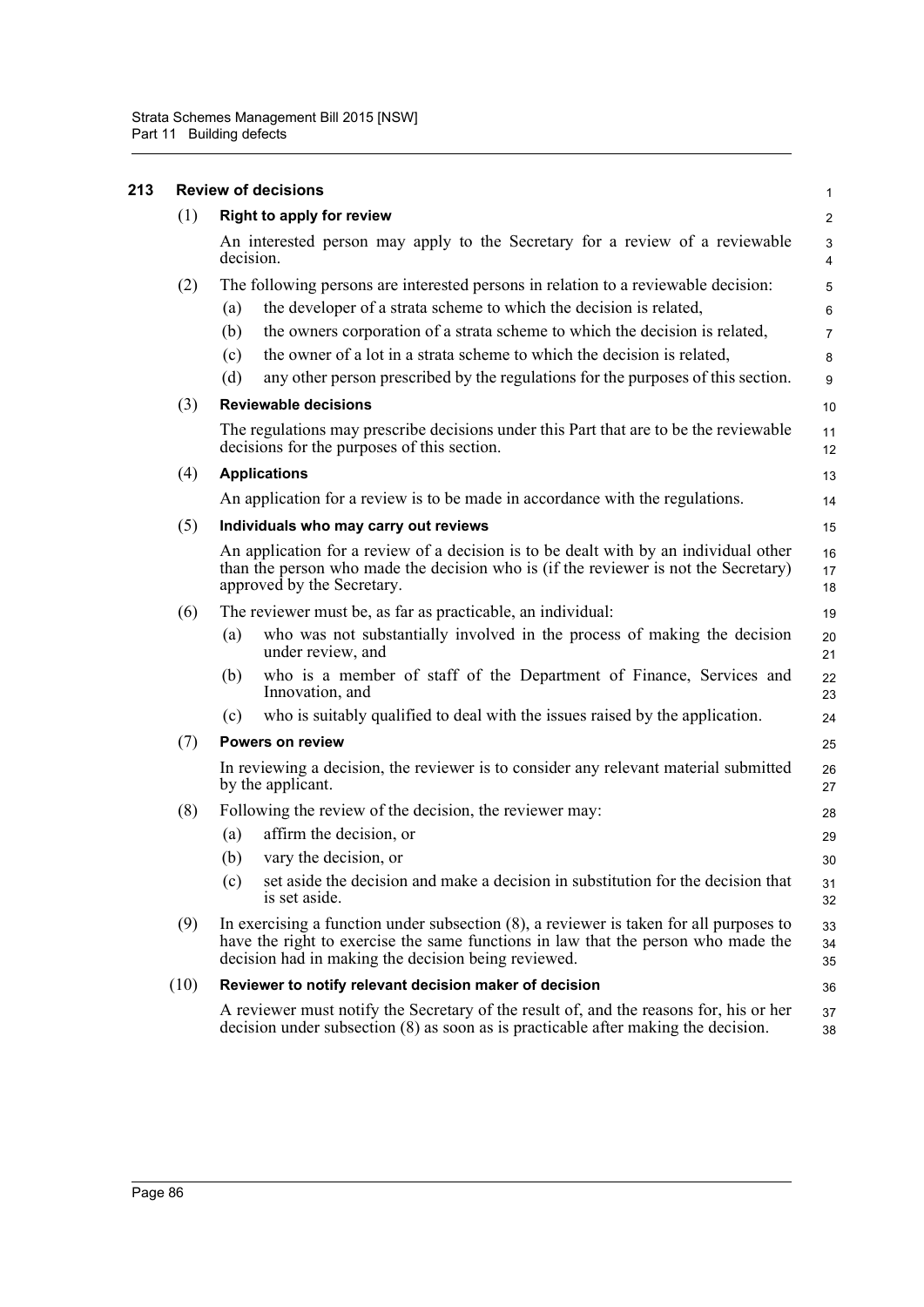|     | (11) | <b>Statement of reasons</b>                                                                                                                                                                 |                                                                                                                                                                                    |                       |  |
|-----|------|---------------------------------------------------------------------------------------------------------------------------------------------------------------------------------------------|------------------------------------------------------------------------------------------------------------------------------------------------------------------------------------|-----------------------|--|
|     |      | For the purposes of this section, an applicant is notified of the reasons for a decision<br>in a review only if the applicant is given a statement of reasons setting out the<br>following: |                                                                                                                                                                                    |                       |  |
|     |      | (a)                                                                                                                                                                                         | the findings on material questions of fact, referring to the evidence or other<br>material on which those findings were based,                                                     | 5<br>$\,6\,$          |  |
|     |      | (b)                                                                                                                                                                                         | the understanding of the reviewer of the applicable law,                                                                                                                           | $\overline{7}$        |  |
|     |      | (c)                                                                                                                                                                                         | the reasoning processes that led the reviewer to the conclusions the reviewer<br>made.                                                                                             | 8<br>$\boldsymbol{9}$ |  |
|     | (12) | Status of decisions made on review                                                                                                                                                          |                                                                                                                                                                                    |                       |  |
|     |      | For the purposes of this Act, a reviewable decision that is affirmed, varied or set aside<br>and substituted under this section is:                                                         |                                                                                                                                                                                    |                       |  |
|     |      | (a)                                                                                                                                                                                         | taken to have been made by the person who made the original decision (as<br>affirmed, varied or substituted by the reviewer), and                                                  | 13<br>14              |  |
|     |      | (b)                                                                                                                                                                                         | taken to have been made on the date under which the applicant is given a<br>notice of the decision under this section.                                                             | 15<br>16              |  |
|     | (13) |                                                                                                                                                                                             | No reviews of decisions previously reviewed under this section                                                                                                                     | 17                    |  |
|     |      |                                                                                                                                                                                             | A person is not entitled to a review under this section of any decision previously<br>reviewed under this section or a decision made under subsection (8).                         | 18<br>19              |  |
| 214 |      | <b>Regulations</b>                                                                                                                                                                          |                                                                                                                                                                                    | 20                    |  |
|     | (1)  |                                                                                                                                                                                             | Regulations may be made for or with respect to the following:                                                                                                                      | 21                    |  |
|     |      | (a)                                                                                                                                                                                         | building bonds,                                                                                                                                                                    | 22                    |  |
|     |      | (b)                                                                                                                                                                                         | the appointment of a building inspector by the Secretary if a building inspector<br>is no longer available or is not qualified or is otherwise not suitable,                       | 23<br>24              |  |
|     |      | (c)                                                                                                                                                                                         | additional circumstances in which the Secretary, rather than the developer, is<br>to appoint a building inspector,                                                                 | 25<br>26              |  |
|     |      | (d)                                                                                                                                                                                         | information required to be provided to the Secretary by the developer or the<br>owners corporation in relation to building inspectors and other matters arising<br>from this Part, | 27<br>28<br>29        |  |
|     |      | (e)                                                                                                                                                                                         | nomination of building inspectors for approval by owners corporations,                                                                                                             | 30                    |  |
|     |      | (f)                                                                                                                                                                                         | matters to be disclosed to the owners corporation by a developer seeking<br>approval of a building inspector and the period within which disclosure is to<br>be made.              | 31<br>32<br>33        |  |
|     |      | (g)                                                                                                                                                                                         | meetings of owners corporations to consider the approval of the appointment<br>of a building inspector,                                                                            | 34<br>35              |  |
|     |      | (h)                                                                                                                                                                                         | the provision of information to a building inspector for the purposes of an<br>inspection or report,                                                                               | 36<br>37              |  |
|     |      | (i)                                                                                                                                                                                         | applications to the Secretary for a determination that a final inspection and<br>report are not required,                                                                          | 38<br>39              |  |
|     |      | (i)                                                                                                                                                                                         | requirements to be observed in relation to the conduct of a review under<br>section 213.                                                                                           | 40<br>41              |  |
|     | (2)  |                                                                                                                                                                                             | Without limiting subsection $(1)$ (a), the regulations may provide for the following:                                                                                              | 42                    |  |
|     |      | (a)                                                                                                                                                                                         | requirements for the provision and maintenance of a building bond,                                                                                                                 | 43                    |  |
|     |      | (b)                                                                                                                                                                                         | requirements for additional information or documents to be provided relating<br>to the amount of a building bond,                                                                  | 44<br>45              |  |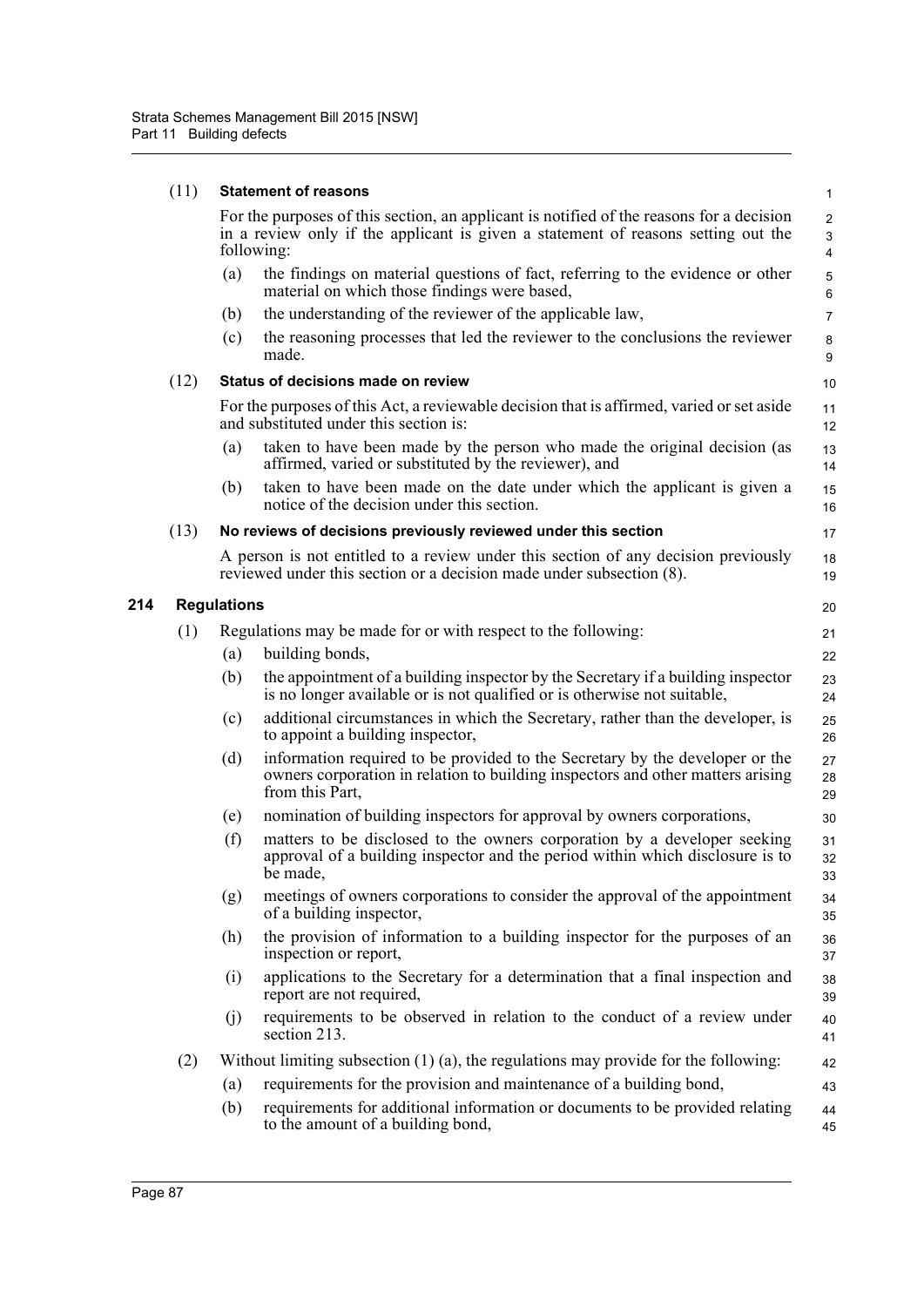|     |     | (c)                                                                                                                                                                                                                                                                                              | how the contract price is to be determined for the purposes of the amount of a<br>building bond,                                                                                                                                              | $\mathbf{1}$<br>$\overline{2}$ |  |
|-----|-----|--------------------------------------------------------------------------------------------------------------------------------------------------------------------------------------------------------------------------------------------------------------------------------------------------|-----------------------------------------------------------------------------------------------------------------------------------------------------------------------------------------------------------------------------------------------|--------------------------------|--|
|     |     | (d)                                                                                                                                                                                                                                                                                              | when a building bond lapses or need not be maintained,                                                                                                                                                                                        | 3                              |  |
|     |     | (e)                                                                                                                                                                                                                                                                                              | procedures relating to applications for, and the payment of, amounts secured<br>by a building bond,                                                                                                                                           | 4<br>5                         |  |
|     |     | (f)                                                                                                                                                                                                                                                                                              | the period of notice to be given of a proposed payment of an amount secured<br>by a building bond,                                                                                                                                            | 6<br>$\overline{7}$            |  |
|     |     | (g)                                                                                                                                                                                                                                                                                              | fees relating to the provision of building bonds under this Part.                                                                                                                                                                             | 8                              |  |
| 215 |     |                                                                                                                                                                                                                                                                                                  | <b>Relationship of Part to other remedies</b>                                                                                                                                                                                                 | 9                              |  |
|     | (1) |                                                                                                                                                                                                                                                                                                  | A building bond is payable in respect of defective building work under this Part<br>whether or not:                                                                                                                                           | 10<br>11                       |  |
|     |     | (a)                                                                                                                                                                                                                                                                                              | Part 2C of the <i>Home Building Act 1989</i> applies to the work, or                                                                                                                                                                          | 12                             |  |
|     |     | (b)                                                                                                                                                                                                                                                                                              | the developer is liable to the owners corporation or the owner of a lot in respect<br>of the work.                                                                                                                                            | 13<br>14                       |  |
|     | (2) | A developer may recover the amount of any building bond paid to an owners<br>corporation in respect of defective building work for which the developer is not<br>otherwise liable from any person against whom the developer has a cause of action<br>in respect of the defective building work. |                                                                                                                                                                                                                                               |                                |  |
|     | (3) |                                                                                                                                                                                                                                                                                                  | Any thing done or omitted to be done under this Part does not affect any action that<br>may be taken, or remedy that may be sought, by or in respect of building work under<br>any other law.                                                 | 19<br>20<br>21                 |  |
|     | (4) |                                                                                                                                                                                                                                                                                                  | However, any court, tribunal or other body may take into account any payment made,<br>rectification work done or any other action taken in relation to building work under<br>this Part when it is determining a matter relating to the work. | 22<br>23<br>24                 |  |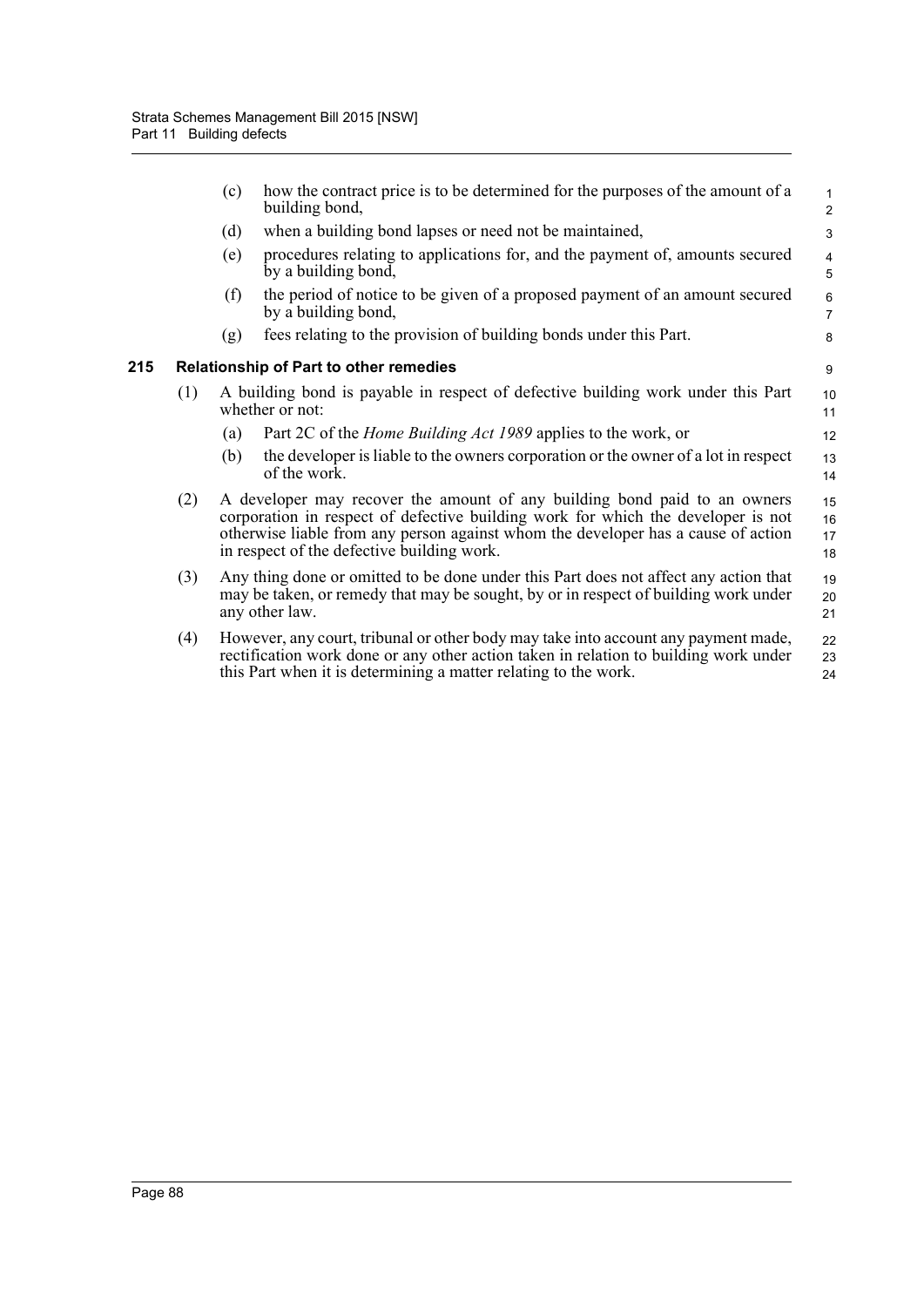# **Part 12 Disputes and Tribunal powers**

**Introductory note.** This Part gives power to the Tribunal to make orders to settle disputes about certain matters relating to the operation and management of a strata scheme. It also contains general provisions about the powers of the Tribunal and some other order-making powers of the Tribunal.

Initially, an application for an order is processed by the registrar. The registrar must refuse to deal with a matter if satisfied that mediation was appropriate and was not attempted.

A person may either apply to the Secretary for mediation of a matter or make other arrangements for mediation. If mediation of a matter is unsuccessful or a matter is not appropriate for mediation, the registrar may accept the application for the order.

The following table describes the types of orders that may be made and who may apply for them.

| To do what?                                                                                                                                                                                   | Who may apply?                                                                      | <b>Section</b> |  |  |  |  |
|-----------------------------------------------------------------------------------------------------------------------------------------------------------------------------------------------|-------------------------------------------------------------------------------------|----------------|--|--|--|--|
| Orders relating to meetings and decisions of owners corporation                                                                                                                               |                                                                                     |                |  |  |  |  |
| To require original owner to provide things to<br>owners corporation                                                                                                                          | Owners corporation                                                                  | 17             |  |  |  |  |
| To require meeting to be held                                                                                                                                                                 | Owner<br>Owners corporation<br>Mortgagee                                            | 20             |  |  |  |  |
| To invalidate resolution or election                                                                                                                                                          | Owner<br>First mortgagee of lot                                                     | 24             |  |  |  |  |
| To nullify resolution of owners corporation on<br>ground that person was denied vote or notice<br>was not given                                                                               | Person entitled to vote on resolution                                               | 25             |  |  |  |  |
| To require meeting to be held if no officers or<br>committee after first AGM                                                                                                                  | Owner<br>Mortgagee<br>Covenant chargee                                              | 48             |  |  |  |  |
| Orders relating to covenants and other restrictions                                                                                                                                           |                                                                                     |                |  |  |  |  |
| To waive, vary or extinguish restriction<br>relating to initial period or to authorise any<br>matter to be done in relation to the waiving,<br>varying or extinguishing of such a restriction | Owners corporation<br>Original owner<br>Owner                                       | 27             |  |  |  |  |
| To comply with obligation imposed by<br>positive covenant                                                                                                                                     | Authority having benefit of positive covenant                                       | 234            |  |  |  |  |
| To refrain from breaching restriction on use of<br>utility lot                                                                                                                                | Owners corporation<br>Lessor of leasehold strata scheme<br>Owner<br>Occupier of lot | 235            |  |  |  |  |
| To refrain from breaching restriction on use of<br>utility lot within area of local council                                                                                                   | Relevant local council                                                              | 235            |  |  |  |  |
| Orders relating to strata managing agents and building managers                                                                                                                               |                                                                                     |                |  |  |  |  |
| To terminate strata managing agent or<br>building manager agreement or make other<br>order about an agreement                                                                                 | Owners corporation                                                                  | 72             |  |  |  |  |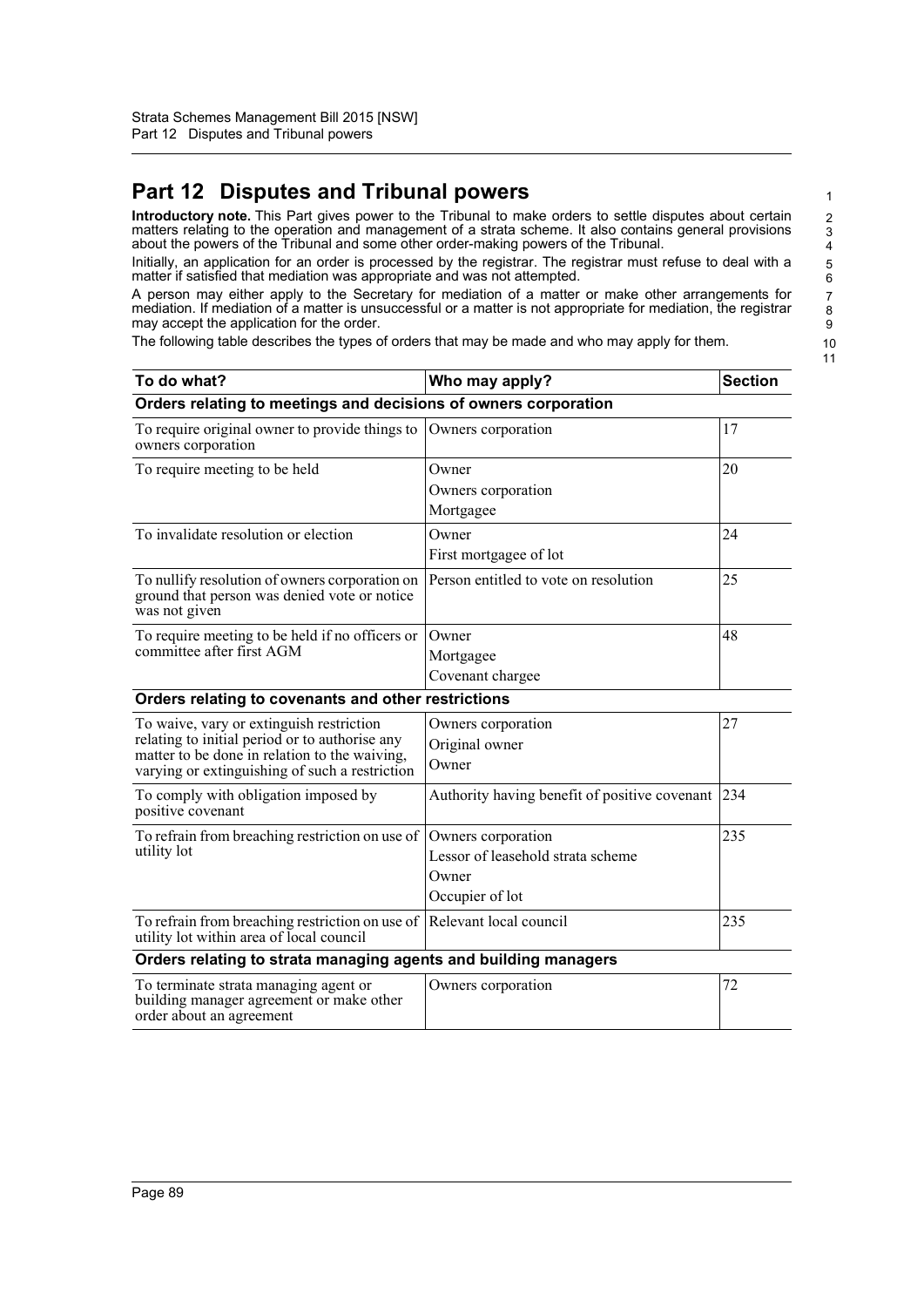| To do what?                                                                         | Who may apply?                                                                                                                          | <b>Section</b> |
|-------------------------------------------------------------------------------------|-----------------------------------------------------------------------------------------------------------------------------------------|----------------|
| To appoint strata managing agent                                                    | Person who obtained order under this Act that<br>imposed duty on owners corporation or office<br>holder that has not been complied with | 237            |
|                                                                                     | Person having estate or interest in lot or, in the<br>case of leasehold strata scheme. lease of lot                                     |                |
|                                                                                     | Authority having benefit of positive covenant<br>that imposes duty on owners corporation                                                |                |
|                                                                                     | Judgment creditor to whom owners<br>corporation owes judgment debt                                                                      |                |
| Orders relating to contributions and funds                                          |                                                                                                                                         |                |
| To allocate payment of surplus money                                                | Owners corporation                                                                                                                      | 77             |
|                                                                                     | Covenant chargee                                                                                                                        |                |
|                                                                                     | Owner                                                                                                                                   |                |
|                                                                                     | Mortgagee                                                                                                                               |                |
| To alter amount of contributions                                                    | Owners corporation                                                                                                                      | 82             |
|                                                                                     | Lessor of leasehold strata scheme                                                                                                       |                |
|                                                                                     | Owner                                                                                                                                   |                |
|                                                                                     | Mortgagee in possession                                                                                                                 |                |
| To prevent owners corporation charging<br>interest for late payment of contribution | Owner                                                                                                                                   | 85             |
| To require original owner to compensate for                                         | Owners corporation                                                                                                                      | 89             |
| inadequate estimates/contributions                                                  | Owner                                                                                                                                   |                |
| Orders relating to property                                                         |                                                                                                                                         |                |
| To require occupier of lot to allow owners<br>corporation to enter lot              | Owners corporation                                                                                                                      | 124            |
| To get consent to existing or proposed<br>alterations or repair of common property  | Lessor of leasehold strata scheme<br>Owner                                                                                              | 126            |
| To declare work to be cosmetic work or minor<br>renovation                          | Owner                                                                                                                                   | 127            |
| To direct owner to lodge documents under                                            | Owners corporation                                                                                                                      | 128            |
| section 19 of Strata Schemes Development Act                                        | Lessor of leasehold strata scheme                                                                                                       |                |
| 2015                                                                                | Owner                                                                                                                                   |                |
| To require owner to comply with window<br>safety device obligation                  | Owners corporation                                                                                                                      | 129            |
| To require owners corporation to carry out<br>window safety device function         | Interested person (other than owners<br>corporation)                                                                                    | 129            |
| To require owners corporation to dispose of<br>personal property                    | Owner                                                                                                                                   | 130            |
| To prevent owners corporation acquiring<br>personal property                        | Owner                                                                                                                                   | 130            |
| To require owners corporation to acquire<br>personal property                       | Owner                                                                                                                                   | 130            |
| To use specified common property for<br>specified purposes                          | Owner                                                                                                                                   | 131            |
| To require owner or occupier to repair damage<br>or compensate for damage           | Owners corporation                                                                                                                      | 132            |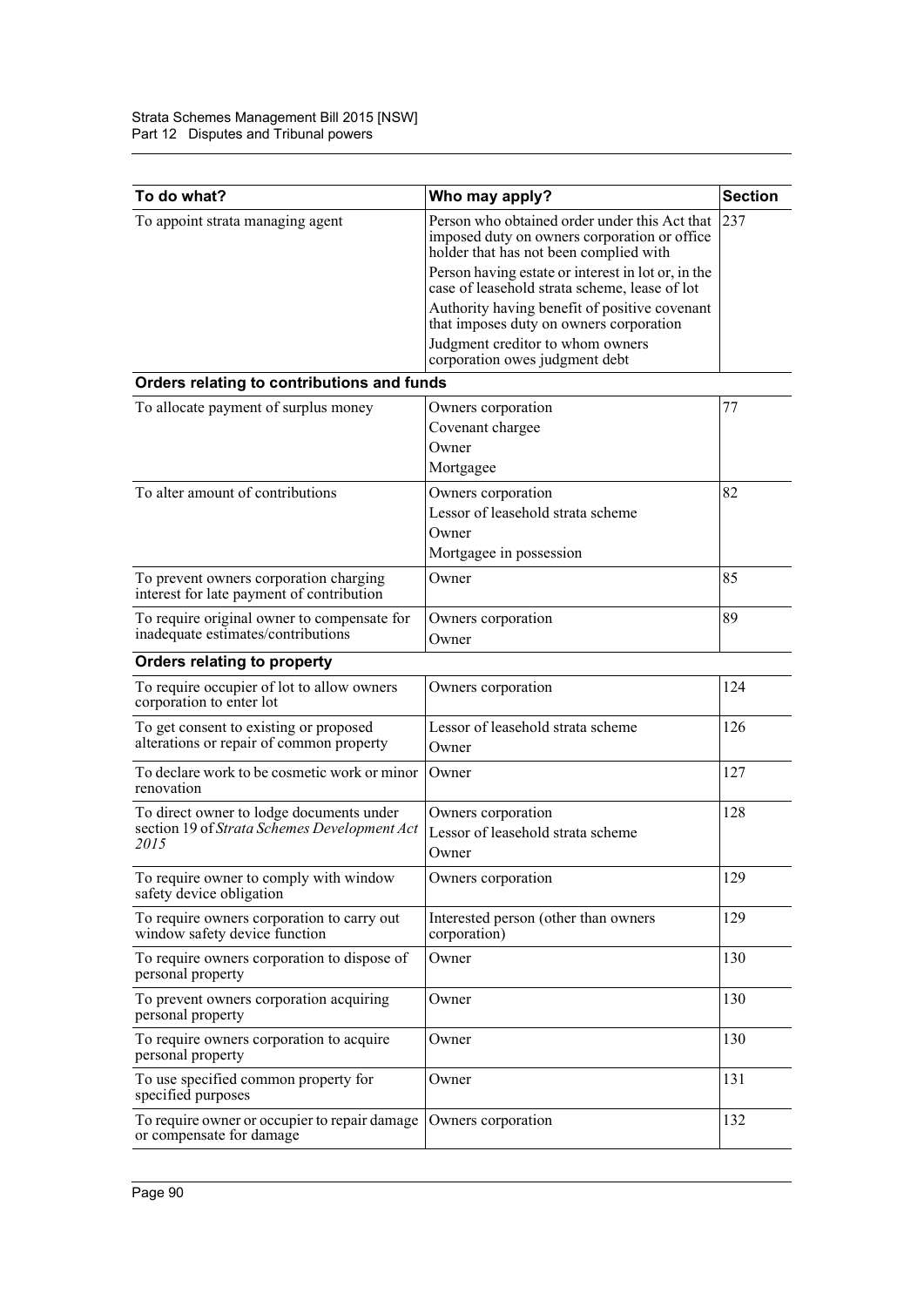| To do what?                                                                        | Who may apply?                                                                                                                                                                                            | <b>Section</b> |
|------------------------------------------------------------------------------------|-----------------------------------------------------------------------------------------------------------------------------------------------------------------------------------------------------------|----------------|
| To reallocate unit entitlements                                                    | Owners corporation<br>Lessor of leasehold strata scheme                                                                                                                                                   | 236            |
|                                                                                    | Owner of lot (whether or not development lot)                                                                                                                                                             |                |
|                                                                                    | Local council                                                                                                                                                                                             |                |
|                                                                                    | Public authority or statutory body representing<br>the Crown, that is empowered to impose a rate,<br>tax or other charge by reference to a valuation<br>of land                                           |                |
| Orders relating to by-laws                                                         |                                                                                                                                                                                                           |                |
| To revoke amendment to by-laws, revive<br>repealed by-law or repeal new by-law     | Person entitled to vote on motion relating to<br>by-law                                                                                                                                                   | 148            |
|                                                                                    | Lessor of leasehold strata scheme                                                                                                                                                                         |                |
| To change by-law conferring exclusive rights<br>or privileges over common property | Owners corporation<br>Lessor of leasehold strata scheme                                                                                                                                                   | 149            |
|                                                                                    | Owner<br>Interested person                                                                                                                                                                                |                |
| To invalidate by-law                                                               | Person entitled to vote on motion relating to<br>by-law                                                                                                                                                   | 150            |
|                                                                                    | Lessor of leasehold strata scheme                                                                                                                                                                         |                |
| Order relating to keeping of animals                                               |                                                                                                                                                                                                           |                |
| To require removal of animal wrongly kept on<br>lot                                | Interested person                                                                                                                                                                                         | 156            |
| To allow person to keep animal on lot                                              | Owner<br>Occupier                                                                                                                                                                                         | 157            |
| To remove animal causing nuisance or hazard                                        | Interested person                                                                                                                                                                                         | 158            |
| To terminate nuisance, hazard or unreasonable<br>nuisance caused by animal         | Interested person                                                                                                                                                                                         | 158            |
| <b>Orders relating to insurance</b>                                                |                                                                                                                                                                                                           |                |
| To adjust proportion of insurance premium to<br>be paid                            | Person liable to pay premium                                                                                                                                                                              | 162            |
| To exempt from requirement to insure                                               | Person required to insure                                                                                                                                                                                 | 172            |
| To require person to make or pursue insurance                                      | Owner                                                                                                                                                                                                     | 174            |
| claim                                                                              | Lessor of a leasehold strata scheme                                                                                                                                                                       |                |
|                                                                                    | Sublessee in a leasehold strata scheme                                                                                                                                                                    |                |
|                                                                                    | Person in whom is vested estate in fee simple<br>or a leasehold estate (in case where part of<br>building is included in part strata parcel) of<br>part of building not included in part strata<br>parcel |                |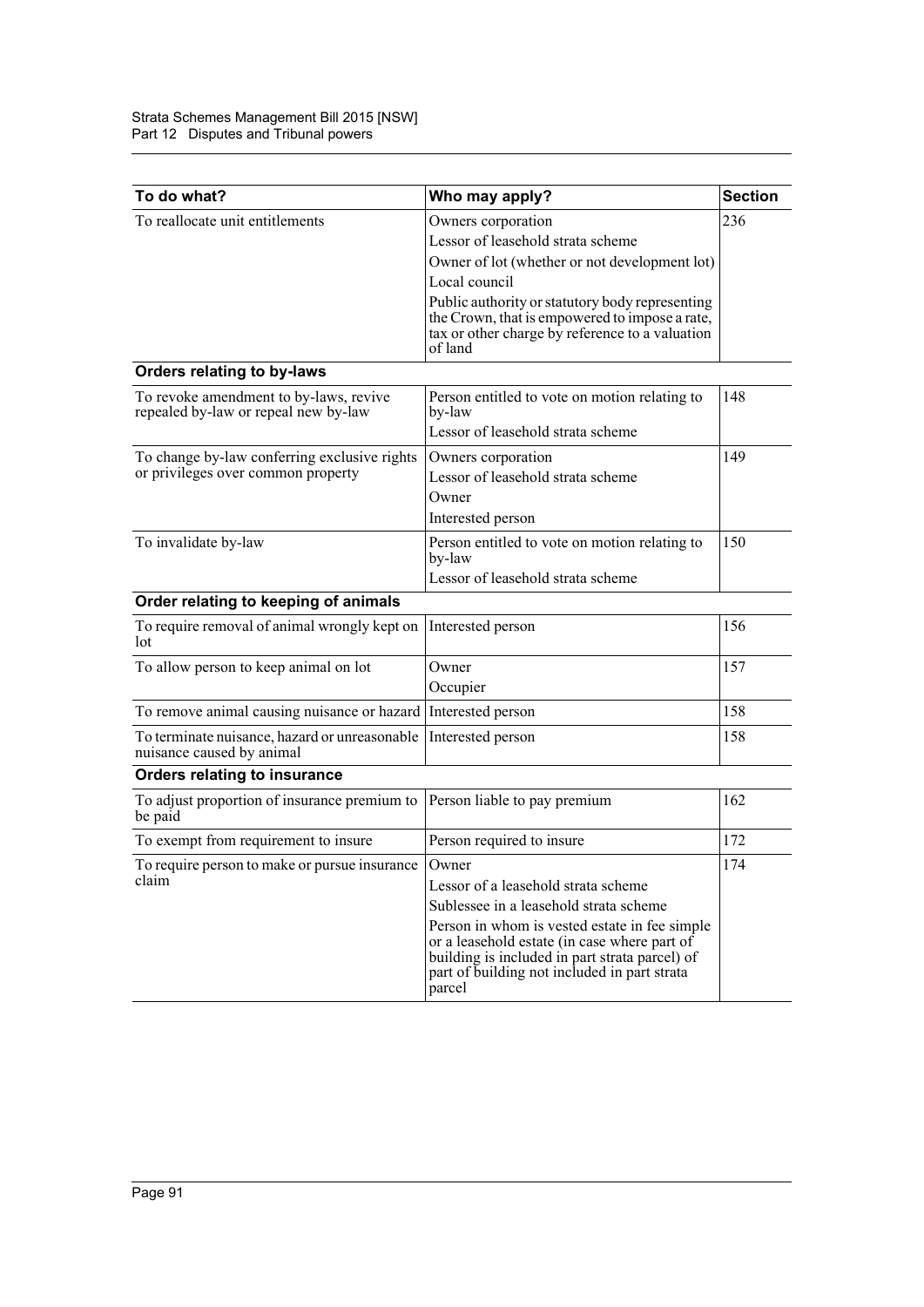| To do what?                                                                                                               | Who may apply?                                                                                                                                                                                            | <b>Section</b> |
|---------------------------------------------------------------------------------------------------------------------------|-----------------------------------------------------------------------------------------------------------------------------------------------------------------------------------------------------------|----------------|
| To require insurance to be taken out                                                                                      | Owner<br>Enrolled mortgagee or person having interest<br>in lot                                                                                                                                           | 175            |
|                                                                                                                           | Lessor of leasehold strata scheme                                                                                                                                                                         |                |
|                                                                                                                           | Sublessee of common property in a leasehold<br>strata scheme                                                                                                                                              |                |
|                                                                                                                           | Person in whom is vested estate in fee simple<br>or a leasehold estate (in case where part of<br>building is included in part strata parcel) of<br>part of building not included in part strata<br>parcel |                |
|                                                                                                                           | Authority having benefit of a positive<br>covenant affecting building or site                                                                                                                             |                |
| Orders relating to records of owners corporation                                                                          |                                                                                                                                                                                                           |                |
| To allow owners corporation to enter<br>information on strata roll                                                        | Owners corporation<br>Owner                                                                                                                                                                               | 187            |
|                                                                                                                           | Person having or acquiring estate or interest in<br>lot                                                                                                                                                   |                |
| To require owners corporation, strata<br>managing agent or office holder to supply<br>records or documents for inspection | Person entitled to inspect records or<br>documents                                                                                                                                                        | 188            |
| Orders relating to defective building work                                                                                |                                                                                                                                                                                                           |                |
| To permit access to lot for inspection or<br>building work                                                                | Owners corporation<br>Developer                                                                                                                                                                           | 211            |
|                                                                                                                           | Building inspector                                                                                                                                                                                        |                |
|                                                                                                                           | Person entitled to enter                                                                                                                                                                                  |                |
|                                                                                                                           | Secretary                                                                                                                                                                                                 |                |
| To specify contract price                                                                                                 | Owners corporation                                                                                                                                                                                        | 211            |
|                                                                                                                           | Developer                                                                                                                                                                                                 |                |
|                                                                                                                           | Secretary                                                                                                                                                                                                 |                |
| General orders for settlement of disputes                                                                                 |                                                                                                                                                                                                           |                |
| To resolve dispute or complaint                                                                                           | Interested person                                                                                                                                                                                         | 232            |
|                                                                                                                           | Original owner                                                                                                                                                                                            |                |
|                                                                                                                           | <b>Building manager</b>                                                                                                                                                                                   |                |
| To resolve dispute between contiguous strata<br>schemes                                                                   | Owners corporation                                                                                                                                                                                        | 233            |
| Orders relating to strata committee                                                                                       |                                                                                                                                                                                                           |                |
| To remove person from strata committee                                                                                    | Interested person                                                                                                                                                                                         | 238            |
| To remove person from office                                                                                              | Interested person                                                                                                                                                                                         | 238            |
| To prohibit strata committee from determining<br>a matter                                                                 | Interested person                                                                                                                                                                                         | 238            |

# **Division 1 Internal dispute resolution**

# **216 Internal dispute resolution procedures for strata schemes**

(1) An owners corporation for a strata scheme may establish, by any means it thinks fit, a voluntary process for resolving disputes between any one or more owners of lots in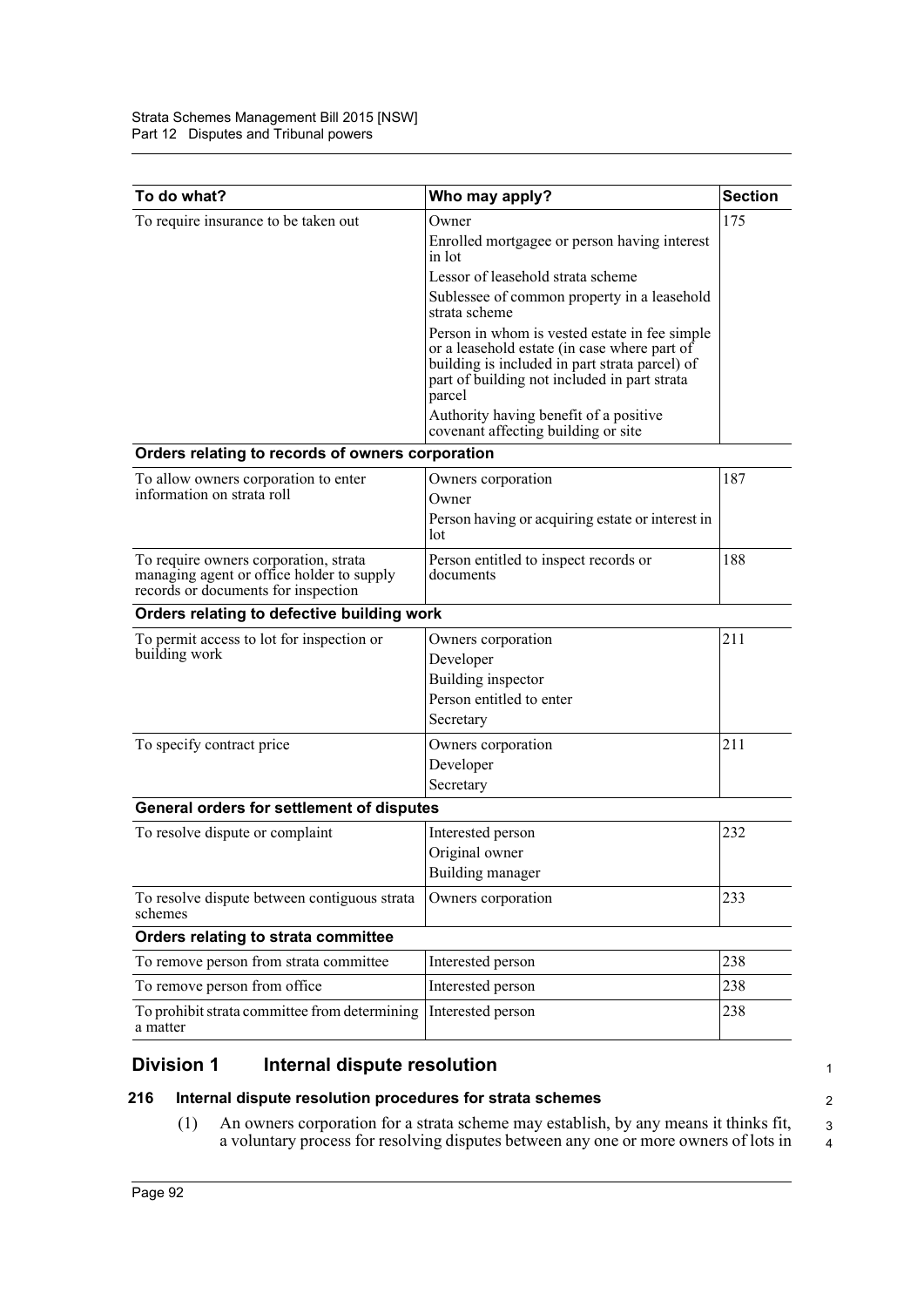the scheme, other interested persons, the owners corporation, the strata committee, the strata managing agent and the building manager.

17 18 19

28

32 33 34

37

40

(2) The fact that a person has or has not participated in any such process, or the fact that a person has done or omitted to do anything in the course of or as a result of any such process, is not to be considered for the purposes of any mediation or other proceedings under this Act and does not prevent mediation occurring, or proceedings being taken, in any such case.

# **Division 2 Alternative dispute resolution by Secretary**

# **217 Definitions**

In this Part:

*mediation* means a structured negotiation process in which the mediator, as a neutral and independent party, assists the parties to a dispute to achieve their own resolution of the dispute.

*mediation session* means a meeting arranged for the mediation of a matter under this Part and, for the purposes of the provisions of this Division relating to privilege, disclosure and admissibility, includes steps taken in the course of arranging or following-up a session. 15 16

*mediator* means the Secretary or any person approved by the Secretary in writing to be a mediator for the purposes of this Division.

## **218 Matters that may be subject to mediation**

- (1) A person may apply to the Secretary for mediation of any matter for which an order may be sought from the Tribunal under this Act.
- (2) On receipt of an application for mediation, the Secretary must, if the Secretary thinks the circumstances of the case are appropriate, arrange for mediation in accordance with the regulations.
- (3) The Secretary may dismiss an application for mediation if the Secretary believes that the application is frivolous, vexatious, misconceived or lacking in substance. 26 27

#### **219 Mediation involving disputes about part strata parcels**

| The Secretary may arrange mediation under section 218 of a dispute or complaint           | 29 |
|-------------------------------------------------------------------------------------------|----|
| relating to the management of a building or its site where part of the building is a part | 30 |
| strata parcel only:                                                                       | 31 |

- (a) if any applicable strata management statement provides for the mediation, or determination by the Tribunal, of disputes, or
- (b) with the consent of all parties to the dispute,

but is not required to arrange mediation before exercising any other function under this Act, the by-laws or a strata management statement. 35 36

#### **220 Representation of parties**

A party to a dispute is not entitled to be represented by another person at a mediation session under this Division unless all the other parties consent to the representation. 38 39

## **221 Effect of Division on other agreements or arrangements**

This Division does not affect the enforceability of any other agreement or arrangement that may be made, whether or not arising out of a mediation session, in relation to the matters the subject of a mediation session. 41 42 43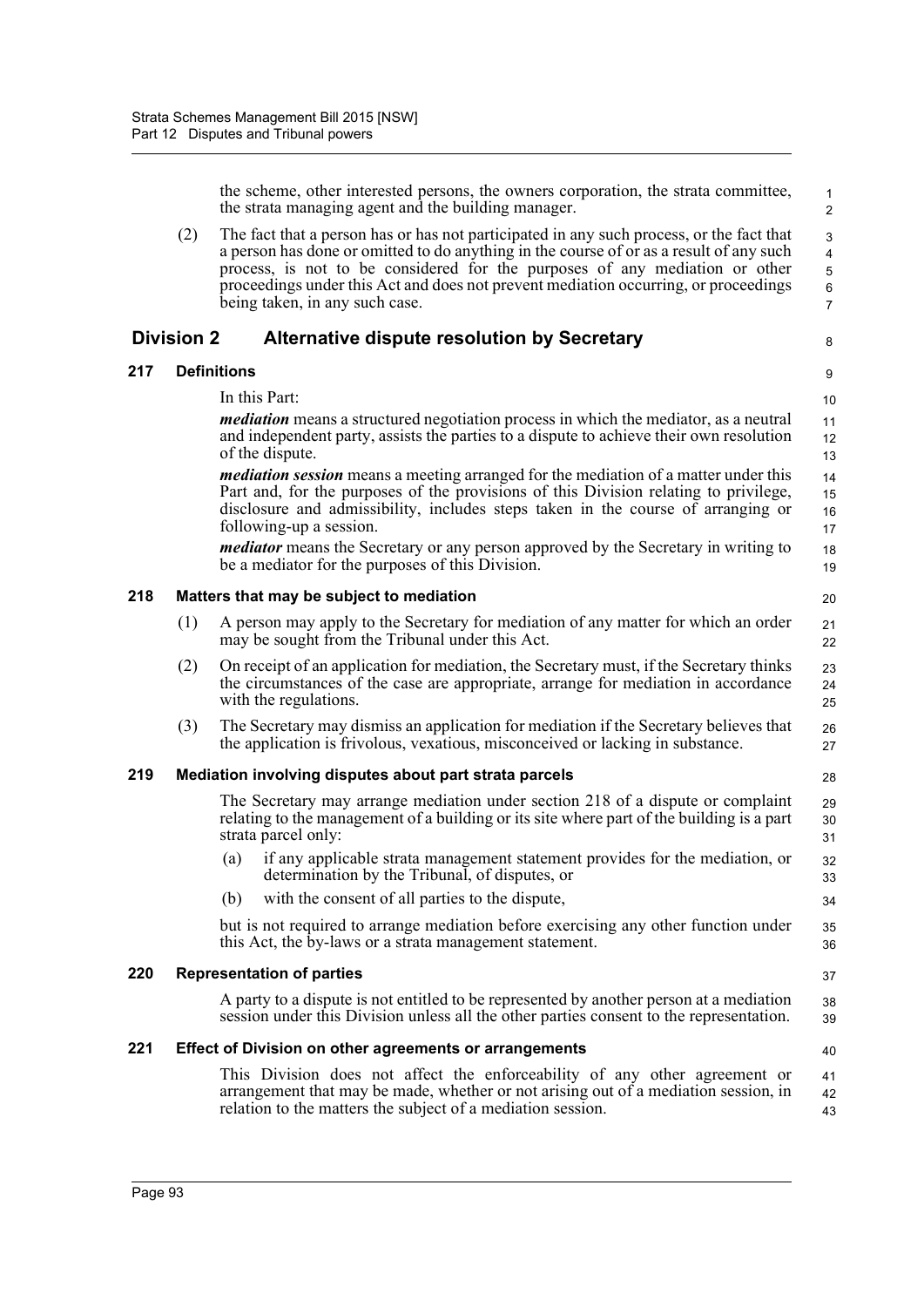# **222 Privilege**

| 222 | <b>Privilege</b> |                 |                                                                                                                                                                                                                                                                                                                                                                                                  | $\mathbf{1}$               |
|-----|------------------|-----------------|--------------------------------------------------------------------------------------------------------------------------------------------------------------------------------------------------------------------------------------------------------------------------------------------------------------------------------------------------------------------------------------------------|----------------------------|
|     | (1)              |                 | The same privilege with respect to defamation as exists with respect to judicial<br>proceedings and a document produced in judicial proceedings exists with respect to:                                                                                                                                                                                                                          | $\overline{c}$<br>3        |
|     |                  | (a)             | a mediation session, and                                                                                                                                                                                                                                                                                                                                                                         | 4                          |
|     |                  | (b)             | a document or other material sent to, or produced at an office of, the Secretary<br>for the purpose of enabling a mediation session to be arranged.                                                                                                                                                                                                                                              | 5<br>$\,6\,$               |
|     | (2)              |                 | The privilege conferred only extends to a publication made:                                                                                                                                                                                                                                                                                                                                      | $\overline{7}$             |
|     |                  | (a)             | at a mediation session, or                                                                                                                                                                                                                                                                                                                                                                       | 8                          |
|     |                  | (b)             | as provided by subsection $(1)$ (b), or                                                                                                                                                                                                                                                                                                                                                          | 9                          |
|     |                  | (c)             | as a disclosure permitted by this Division.                                                                                                                                                                                                                                                                                                                                                      | 10                         |
| 223 |                  |                 | Evidence of mediation sessions not admissible                                                                                                                                                                                                                                                                                                                                                    | 11                         |
|     | (1)              |                 | Evidence of anything said or of any admission made in a mediation session is not<br>admissible in any proceedings before any court, tribunal or body.                                                                                                                                                                                                                                            | 12<br>13                   |
|     | (2)              |                 | A document prepared for the purposes of, or in the course of, or as a result of, a<br>mediation session, or any copy of any such document, is not admissible in evidence<br>in any proceedings before any court, tribunal or body.                                                                                                                                                               | 14<br>15<br>16             |
|     | (3)              |                 | This section does not apply to any evidence or document:                                                                                                                                                                                                                                                                                                                                         | 17                         |
|     |                  | (a)             | if the persons in attendance at, or identified during, the mediation session and,<br>in the case of a document, all persons identified in the document, consent to<br>the admission of the evidence or document, or                                                                                                                                                                              | 18<br>19<br>20             |
|     |                  | (b)             | in proceedings instituted with respect to any act or omission in connection<br>with which a disclosure has been made under this Division on the ground<br>specified in section $224$ (c).                                                                                                                                                                                                        | 21<br>22<br>23             |
| 224 |                  | Confidentiality |                                                                                                                                                                                                                                                                                                                                                                                                  | 24                         |
|     |                  |                 | A mediator may disclose information obtained in connection with the administration<br>or execution of this Division only in one or more of the following circumstances:                                                                                                                                                                                                                          | 25<br>26                   |
|     |                  | (a)             | with the consent of the person from whom the information was obtained,                                                                                                                                                                                                                                                                                                                           | 27                         |
|     |                  | (b)             | in connection with the administration or execution of this Division,                                                                                                                                                                                                                                                                                                                             | 28                         |
|     |                  | (c)             | if there are reasonable grounds to believe that the disclosure is necessary to<br>prevent or minimise the danger of injury to any person or damage to any<br>property,                                                                                                                                                                                                                           | 29<br>30<br>31             |
|     |                  | (d)             | if the disclosure is reasonably required for the purpose of referring any party<br>or parties to a mediation session to any person, agency, organisation or other<br>body and the disclosure is made with the consent of the parties to the mediation<br>session for the purpose of aiding in the resolution of a dispute between those<br>parties or assisting the parties in any other manner, | 32<br>33<br>34<br>35<br>36 |
|     |                  | (e)             | in accordance with a requirement imposed by or under a law of the State (other<br>than a requirement imposed by a subpoena or other compulsory process) or the<br>Commonwealth.                                                                                                                                                                                                                  | 37<br>38<br>39             |
| 225 |                  |                 | <b>Exoneration from liability for mediators</b>                                                                                                                                                                                                                                                                                                                                                  | 40                         |
|     |                  |                 | No matter or thing done or omitted to be done by a mediator subjects the mediator to<br>any action, liability, claim or demand if the matter or thing was done or omitted to be<br>done in good faith for the purposes of a mediation session under this Division.                                                                                                                               | 41<br>42<br>43             |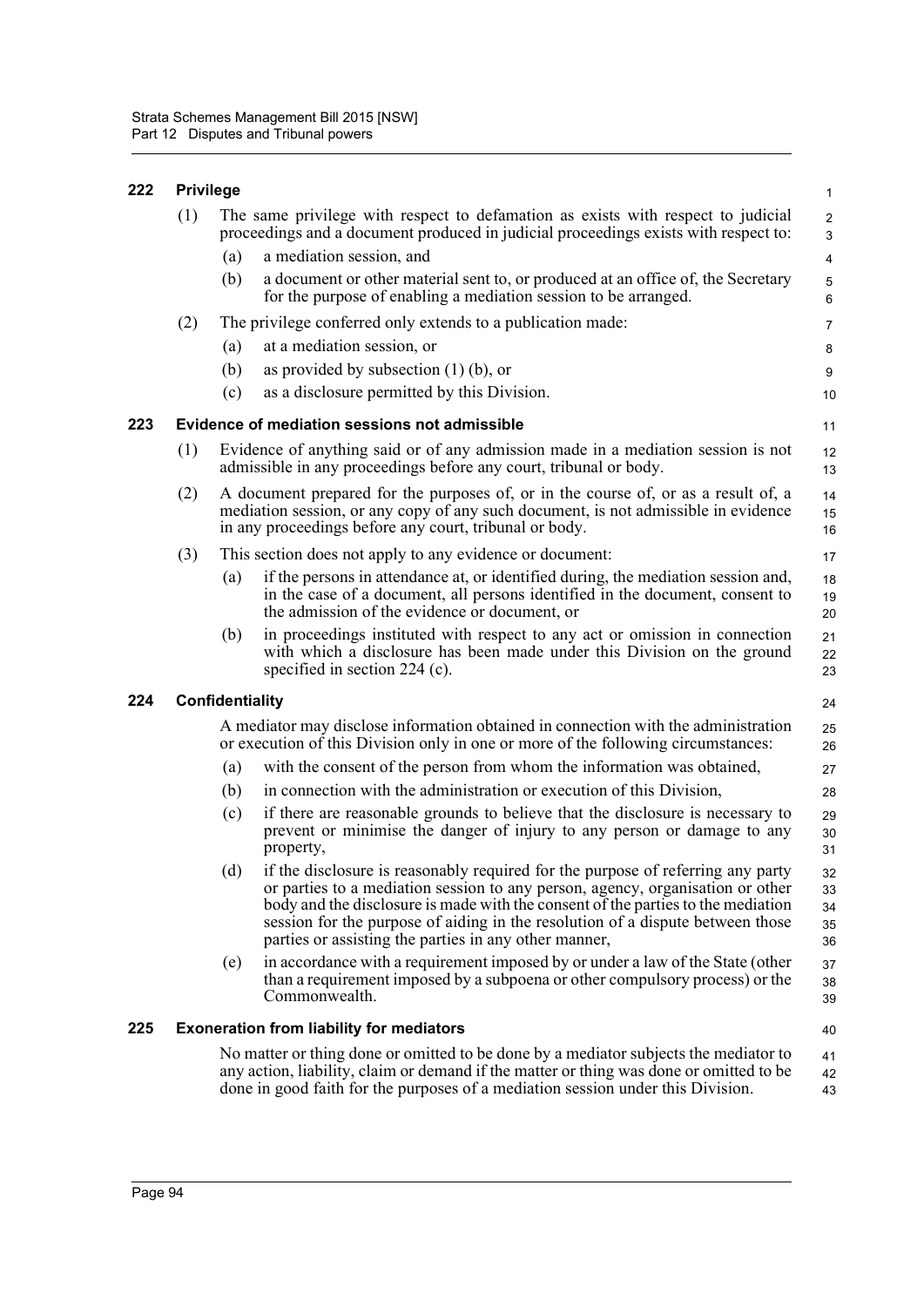| <b>Division 3</b>                                               |     | <b>Procedures for applications to Tribunal</b>                                                                                                                                                                    | $\mathbf{1}$                                                                                                                                                                                                                                                                                                                                                                                                                                                                                                                                                                                                                                                                                                                                                       |
|-----------------------------------------------------------------|-----|-------------------------------------------------------------------------------------------------------------------------------------------------------------------------------------------------------------------|--------------------------------------------------------------------------------------------------------------------------------------------------------------------------------------------------------------------------------------------------------------------------------------------------------------------------------------------------------------------------------------------------------------------------------------------------------------------------------------------------------------------------------------------------------------------------------------------------------------------------------------------------------------------------------------------------------------------------------------------------------------------|
|                                                                 |     |                                                                                                                                                                                                                   | $\overline{2}$                                                                                                                                                                                                                                                                                                                                                                                                                                                                                                                                                                                                                                                                                                                                                     |
| (1)                                                             |     |                                                                                                                                                                                                                   | 3<br>4                                                                                                                                                                                                                                                                                                                                                                                                                                                                                                                                                                                                                                                                                                                                                             |
|                                                                 | (a) | the owners corporation,                                                                                                                                                                                           | 5                                                                                                                                                                                                                                                                                                                                                                                                                                                                                                                                                                                                                                                                                                                                                                  |
|                                                                 | (b) | an officer of the owners corporation,                                                                                                                                                                             | 6                                                                                                                                                                                                                                                                                                                                                                                                                                                                                                                                                                                                                                                                                                                                                                  |
|                                                                 | (c) | a strata managing agent for the scheme,                                                                                                                                                                           | $\overline{7}$                                                                                                                                                                                                                                                                                                                                                                                                                                                                                                                                                                                                                                                                                                                                                     |
|                                                                 | (d) | an owner of a lot in the scheme, a person having an estate or interest in a lot or<br>an occupier of a lot,                                                                                                       | 8<br>9                                                                                                                                                                                                                                                                                                                                                                                                                                                                                                                                                                                                                                                                                                                                                             |
|                                                                 | (e) | if the strata scheme is a leasehold strata scheme, the lessor of the scheme.                                                                                                                                      | 10                                                                                                                                                                                                                                                                                                                                                                                                                                                                                                                                                                                                                                                                                                                                                                 |
| (2)                                                             |     |                                                                                                                                                                                                                   | 11<br>12<br>13                                                                                                                                                                                                                                                                                                                                                                                                                                                                                                                                                                                                                                                                                                                                                     |
|                                                                 | (a) | the owners corporation or a strata managing agent for, an owner of a lot in, a<br>person having any other estate or interest in a lot in, or an occupier of a lot in,<br>any other scheme affecting the building, | 14<br>15<br>16                                                                                                                                                                                                                                                                                                                                                                                                                                                                                                                                                                                                                                                                                                                                                     |
|                                                                 | (b) | any other person for the time being bound by any strata management statement<br>for the building.                                                                                                                 | 17<br>18                                                                                                                                                                                                                                                                                                                                                                                                                                                                                                                                                                                                                                                                                                                                                           |
| Certain applications cannot be accepted without prior mediation |     |                                                                                                                                                                                                                   | 19                                                                                                                                                                                                                                                                                                                                                                                                                                                                                                                                                                                                                                                                                                                                                                 |
| (1)                                                             |     |                                                                                                                                                                                                                   | 20                                                                                                                                                                                                                                                                                                                                                                                                                                                                                                                                                                                                                                                                                                                                                                 |
|                                                                 | (a) | mediation by the Secretary under Division 2 or otherwise has been attempted<br>but was not successful, or                                                                                                         | 21<br>22                                                                                                                                                                                                                                                                                                                                                                                                                                                                                                                                                                                                                                                                                                                                                           |
|                                                                 | (b) | a party refused to participate in the mediation, or                                                                                                                                                               | 23                                                                                                                                                                                                                                                                                                                                                                                                                                                                                                                                                                                                                                                                                                                                                                 |
|                                                                 | (c) | the registrar considers that mediation is unnecessary or inappropriate in the<br>circumstances.                                                                                                                   | 24<br>25                                                                                                                                                                                                                                                                                                                                                                                                                                                                                                                                                                                                                                                                                                                                                           |
| (2)                                                             |     |                                                                                                                                                                                                                   | 26<br>27                                                                                                                                                                                                                                                                                                                                                                                                                                                                                                                                                                                                                                                                                                                                                           |
| (3)                                                             |     |                                                                                                                                                                                                                   | 28                                                                                                                                                                                                                                                                                                                                                                                                                                                                                                                                                                                                                                                                                                                                                                 |
| (4)                                                             |     |                                                                                                                                                                                                                   | 29                                                                                                                                                                                                                                                                                                                                                                                                                                                                                                                                                                                                                                                                                                                                                                 |
|                                                                 | (a) | an order to appoint, or requiring the appointment of, a strata managing agent,                                                                                                                                    | 30                                                                                                                                                                                                                                                                                                                                                                                                                                                                                                                                                                                                                                                                                                                                                                 |
|                                                                 | (b) | an order varying or revoking an order that varies or revokes another order by<br>the Tribunal,                                                                                                                    | 31<br>32                                                                                                                                                                                                                                                                                                                                                                                                                                                                                                                                                                                                                                                                                                                                                           |
|                                                                 | (c) | an order with respect to waiving, varying or extinguishing a restriction relating<br>to the initial period,                                                                                                       | 33<br>34                                                                                                                                                                                                                                                                                                                                                                                                                                                                                                                                                                                                                                                                                                                                                           |
|                                                                 | (d) | an order allocating unit entitlements,                                                                                                                                                                            | 35                                                                                                                                                                                                                                                                                                                                                                                                                                                                                                                                                                                                                                                                                                                                                                 |
|                                                                 | (e) | an order with respect to access to a lot by the owners corporation to inspect or<br>repair common property,                                                                                                       | 36<br>37                                                                                                                                                                                                                                                                                                                                                                                                                                                                                                                                                                                                                                                                                                                                                           |
|                                                                 | (f) | an order seeking provision of records to an owners corporation by a former<br>strata managing agent for the strata scheme,                                                                                        | 38<br>39                                                                                                                                                                                                                                                                                                                                                                                                                                                                                                                                                                                                                                                                                                                                                           |
|                                                                 | (g) | an order with respect to the inspection of records of an owners corporation,                                                                                                                                      | 40                                                                                                                                                                                                                                                                                                                                                                                                                                                                                                                                                                                                                                                                                                                                                                 |
|                                                                 | (h) | an order imposing a monetary penalty and any associated order as to the<br>payment of costs.                                                                                                                      | 41<br>42                                                                                                                                                                                                                                                                                                                                                                                                                                                                                                                                                                                                                                                                                                                                                           |
|                                                                 |     |                                                                                                                                                                                                                   | <b>Interested persons</b><br>The following persons are <i>interested persons</i> for the purpose of making an<br>application to the Tribunal under this Act:<br>The <i>interested persons</i> for the purpose of making an application to the Tribunal<br>under this Act relating to a strata scheme for a part strata parcel also include the<br>following:<br>A registrar must not accept an application made to the Tribunal under this Act unless:<br>The registrar must inform an applicant that the applicant should arrange for<br>mediation if the registrar rejects an application under this section.<br>The applicant may arrange for mediation under Division 2 or otherwise.<br>This section does not apply to applications for the following orders: |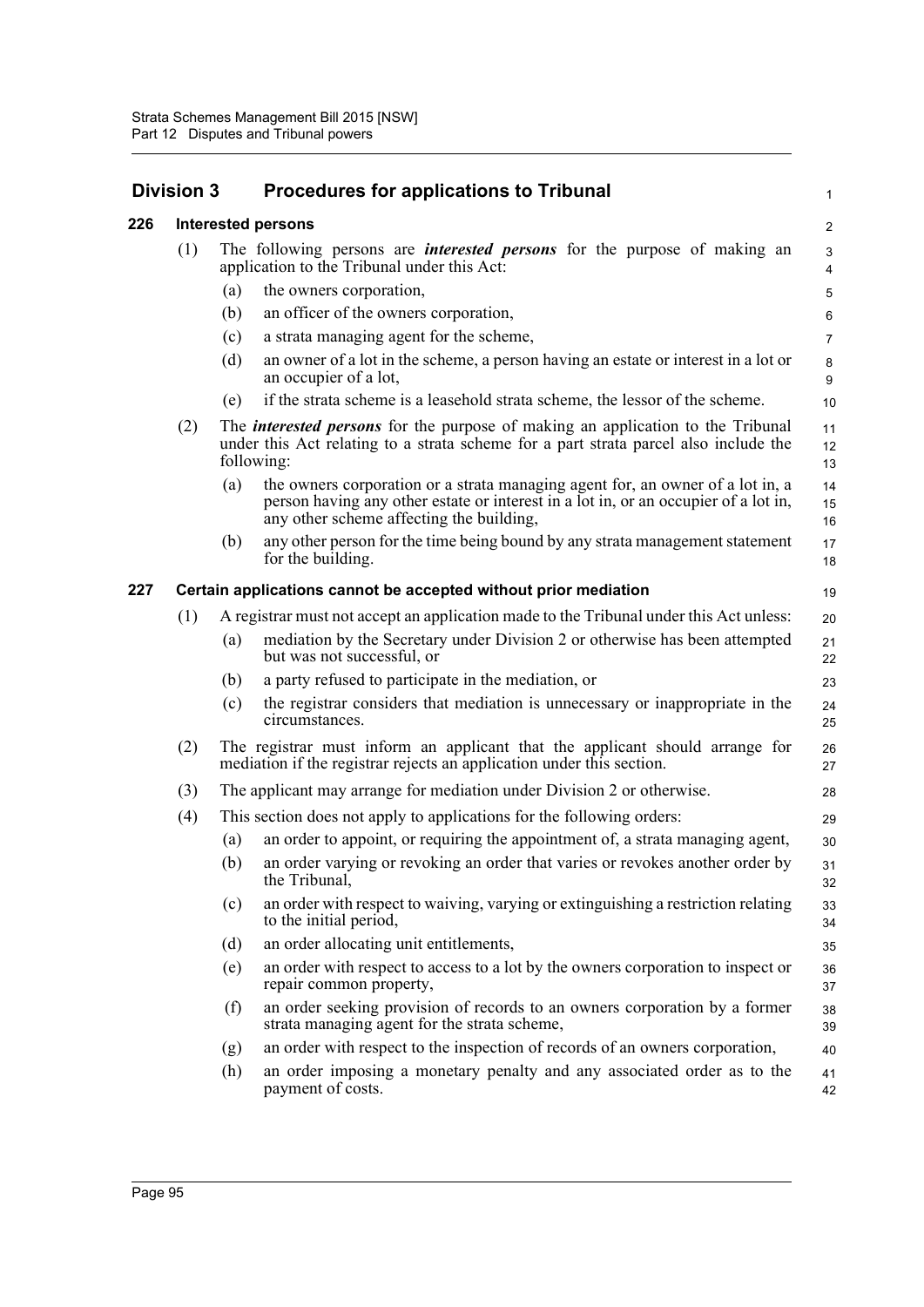# **228 Notice of applications to Tribunal**

|     | (1)                                                         |                       | The registrar must give the named parties to the application, and any other person<br>who in the registrar's opinion would be affected, a copy of an application for an order<br>(other than an order imposing a monetary penalty).         | 2<br>3<br>$\overline{4}$                      |
|-----|-------------------------------------------------------------|-----------------------|---------------------------------------------------------------------------------------------------------------------------------------------------------------------------------------------------------------------------------------------|-----------------------------------------------|
|     | (2)                                                         |                       | On receipt of an application, an owners corporation given notice of an application for<br>an order must:                                                                                                                                    | $\sqrt{5}$<br>$\,6$                           |
|     |                                                             | (a)                   | immediately cause a copy of the application to be prominently displayed on<br>any notice board required to be maintained by or under the by-laws on some<br>part of the common property, and                                                | $\overline{7}$<br>$\bf 8$<br>$\boldsymbol{9}$ |
|     |                                                             | (b)                   | so display the copy for the period specified in the notice for the making of<br>submissions.                                                                                                                                                | 10<br>11                                      |
|     | <b>Division 4</b>                                           |                       | Orders that may be made by Tribunal                                                                                                                                                                                                         | 12                                            |
| 229 |                                                             |                       | <b>General order-making power of Tribunal</b>                                                                                                                                                                                               | 13                                            |
|     |                                                             |                       | The Tribunal may, in any proceedings before it under this Act, make any one or more<br>of the following orders or other decisions:                                                                                                          | 14<br>15                                      |
|     |                                                             | (a)                   | an order or decision that provides for any ancillary or consequential matter the<br>Tribunal thinks appropriate,                                                                                                                            | 16<br>17                                      |
|     |                                                             | (b)                   | an interlocutory decision within the meaning of the Civil and Administrative<br>Tribunal Act 2013.                                                                                                                                          | 18<br>19                                      |
| 230 | Agreements and arrangements arising from mediation sessions |                       |                                                                                                                                                                                                                                             |                                               |
|     | (1)                                                         |                       | The Tribunal may make orders to give effect to any agreement or arrangement arising<br>out of a mediation session.                                                                                                                          | 21<br>22                                      |
|     | (2)                                                         |                       | An order may be made whether or not the mediation was carried out in accordance<br>with this Part or by a mediator within the meaning of this Part.                                                                                         | 23<br>24                                      |
|     | (3)                                                         |                       | Without limiting subsection (1), the Tribunal may make an order that gives effect to<br>the terms of a written agreement signed during a mediation session by persons who<br>were parties to the mediation.                                 | 25<br>26<br>27                                |
|     | (4)                                                         |                       | A mediator may request the registrar to refer a matter to the Tribunal for the making<br>of an order under this section, but only with the consent of the parties to the<br>mediation.                                                      | 28<br>29<br>30                                |
|     | (5)                                                         |                       | This Part does not affect the enforceability of any other agreement or arrangement<br>that may be made, whether or not arising out of a mediation session, in relation to the<br>matters the subject of a mediation session.                | 31<br>32<br>33                                |
| 231 |                                                             | <b>Interim orders</b> |                                                                                                                                                                                                                                             | 34                                            |
|     | (1)                                                         |                       | If an applicant for an order by the Tribunal under this Act requests the making of an<br>interim order and the Tribunal is satisfied on reasonable grounds that urgent<br>considerations justify the making of the order, the Tribunal may: | 35<br>36<br>37                                |
|     |                                                             | (a)                   | make an interim order in the form of any order that could otherwise be made<br>by the Tribunal, and                                                                                                                                         | 38<br>39                                      |
|     |                                                             | (b)                   | renew the interim order by giving notice that the order is renewed if a request<br>for its renewal is made not later than 3 months after the order was made.                                                                                | 40<br>41                                      |
|     | (2)                                                         |                       | The Tribunal may revoke an interim order, or a renewal of an order.                                                                                                                                                                         | 42                                            |
|     | (3)                                                         |                       | The Tribunal must give notice that the order has been revoked.                                                                                                                                                                              | 43                                            |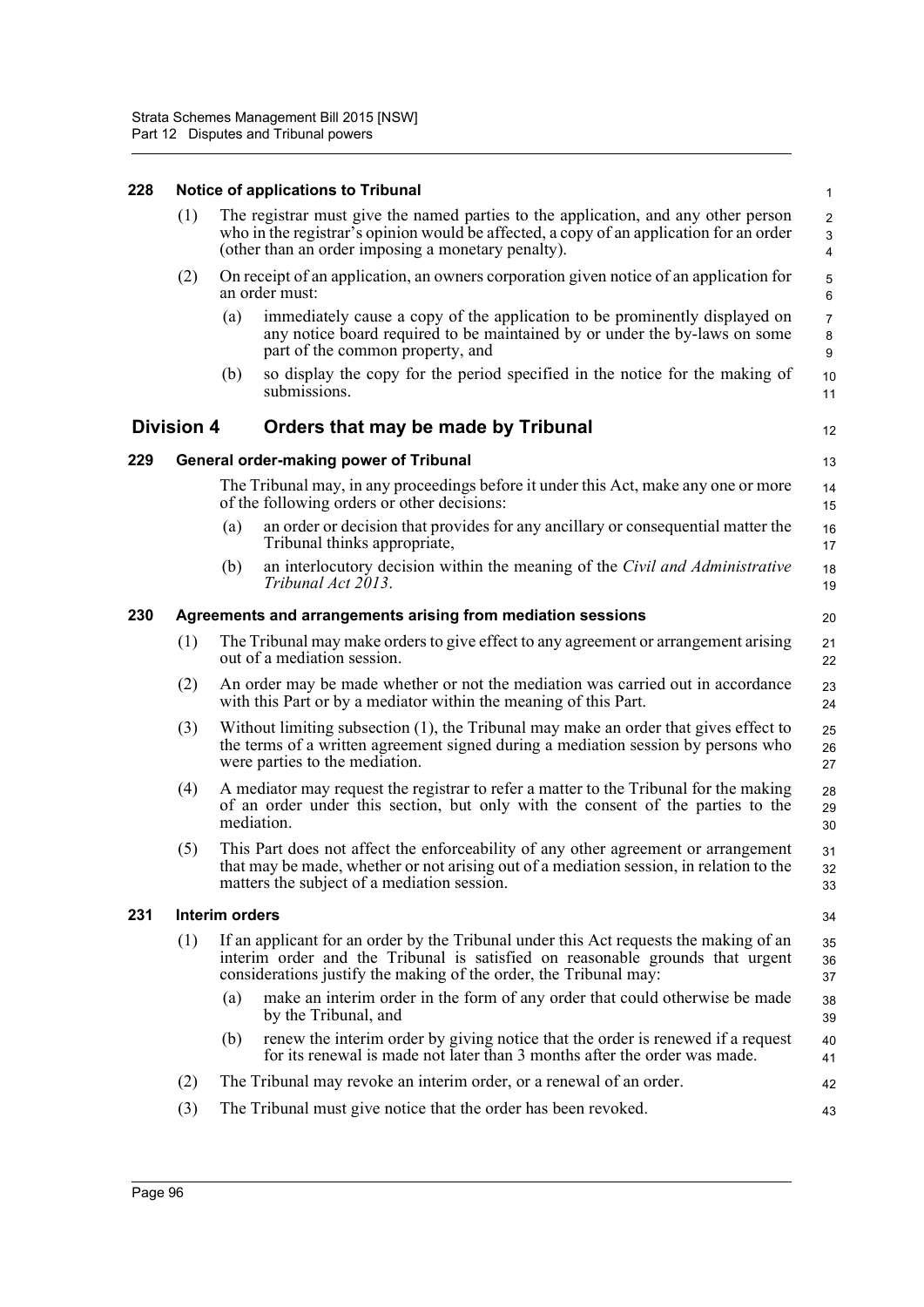|     | (4) |                                                       | A person must not in, or in connection with, a request for an interim order or for the<br>renewal of an interim order make a statement that the person knows is false or<br>misleading in a material respect. | $\mathbf{1}$<br>$\overline{c}$<br>3 |  |  |  |
|-----|-----|-------------------------------------------------------|---------------------------------------------------------------------------------------------------------------------------------------------------------------------------------------------------------------|-------------------------------------|--|--|--|
|     |     |                                                       | Maximum penalty: 5 penalty units.                                                                                                                                                                             | 4                                   |  |  |  |
|     | (5) |                                                       | An interim order may be made or renewed even if:                                                                                                                                                              | 5                                   |  |  |  |
|     |     | (a)                                                   | since receipt of the application, any procedure under this Act has not been<br>followed or a function of the Tribunal has not been exercised in relation to the<br>application, or                            | 6<br>$\overline{7}$<br>8            |  |  |  |
|     |     | (b)                                                   | the time, or extended time, for making written submissions on the application<br>has not expired, or                                                                                                          | $\boldsymbol{9}$<br>10              |  |  |  |
|     |     | (c)                                                   | a right of appearance or representation has not been exercised.                                                                                                                                               | 11                                  |  |  |  |
|     | (6) |                                                       | An interim order continues in force until:                                                                                                                                                                    | 12                                  |  |  |  |
|     |     | (a)                                                   | the end of the period of 3 months that commenced with the making of the order<br>or any earlier date specified in the order, or                                                                               | 13<br>14                            |  |  |  |
|     |     | (b)                                                   | if application is duly made for its renewal—until the renewal is granted or<br>refused, or                                                                                                                    | 15<br>16                            |  |  |  |
|     |     | (c)                                                   | if it is renewed—the end of the period of 6 months that commenced with the<br>making of the order or any earlier date specified in the order.                                                                 | 17<br>18                            |  |  |  |
|     | (7) |                                                       | Subsection (6) does not apply if the order is revoked by the Tribunal or the<br>application is determined in accordance with another provision of this Act.                                                   | 19<br>20                            |  |  |  |
| 232 |     | Orders to settle disputes or rectify complaints<br>21 |                                                                                                                                                                                                               |                                     |  |  |  |
|     | (1) |                                                       | Orders relating to complaints and disputes                                                                                                                                                                    | 22                                  |  |  |  |
|     |     |                                                       | The Tribunal may, on application by an interested person, original owner or building<br>manager, make an order to settle a complaint or dispute about any of the following:                                   | 23<br>24                            |  |  |  |
|     |     | (a)                                                   | the operation, administration or management of a strata scheme under this Act,                                                                                                                                | 25                                  |  |  |  |
|     |     | (b)                                                   | an agreement authorised or required to be entered into under this Act,                                                                                                                                        | 26                                  |  |  |  |
|     |     | (c)                                                   | an agreement appointing a strata managing agent or a building manager,                                                                                                                                        | 27                                  |  |  |  |
|     |     | (d)                                                   | an agreement between the owners corporation and an owner, mortgagee or<br>covenant chargee of a lot in a strata scheme that relates to the scheme or a<br>matter arising under the scheme,                    | 28<br>29<br>30                      |  |  |  |
|     |     | (e)                                                   | an exercise of, or failure to exercise, a function conferred or imposed by or<br>under this Act or the by-laws of a strata scheme,                                                                            | 31<br>32                            |  |  |  |
|     |     | (f)                                                   | an exercise of, or failure to exercise, a function conferred or imposed on an<br>owners corporation under any other Act.                                                                                      | 33<br>34                            |  |  |  |
|     | (2) |                                                       | <b>Failure to exercise a function</b>                                                                                                                                                                         | 35                                  |  |  |  |
|     |     |                                                       | For the purposes of this section, an owners corporation, strata committee or building<br>management committee is taken not to have exercised a function if:                                                   | 36<br>37                            |  |  |  |
|     |     | (a)                                                   | it decides not to exercise the function, or                                                                                                                                                                   | 38                                  |  |  |  |
|     |     | (b)                                                   | application is made to it to exercise the function and it fails for 2 months after<br>the making of the application to exercise the function in accordance with the                                           | 39                                  |  |  |  |
|     |     |                                                       |                                                                                                                                                                                                               | 40                                  |  |  |  |
|     |     |                                                       | application or to inform the applicant that it has decided not to exercise the<br>function in accordance with the application.                                                                                | 41<br>42                            |  |  |  |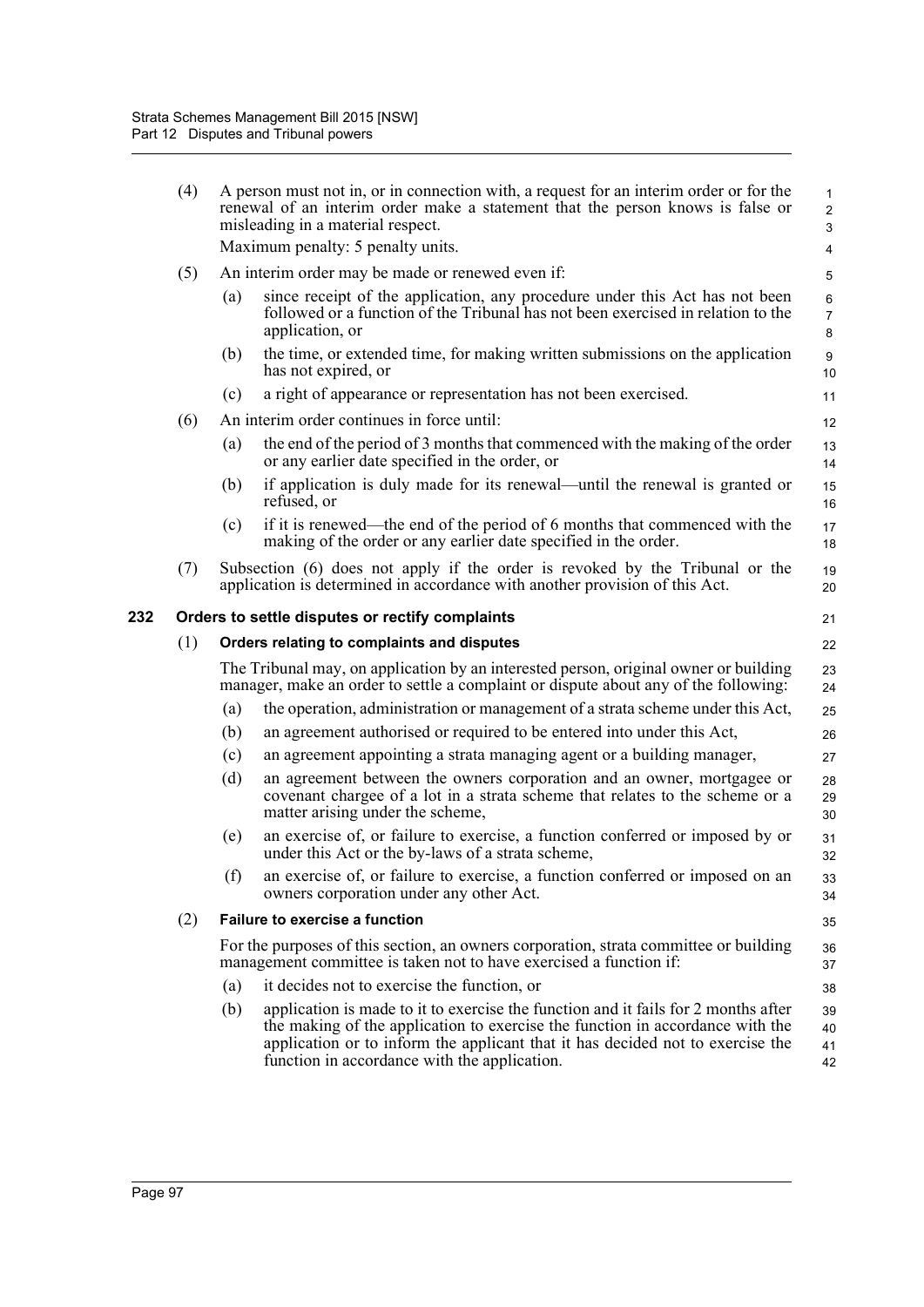#### (3) **Other proceedings and remedies**

A person is not entitled:

- (a) to commence other proceedings in connection with the settlement of a dispute or complaint the subject of a current application by the person for an order under this section, or
- (b) to make an application for an order under this section if the person has commenced, and not discontinued, proceedings in connection with the settlement of a dispute or complaint the subject of the application.

## (4) **Disputes involving management of part strata parcels**

The Tribunal must not make an order relating to a dispute involving the management of a strata scheme for a part strata parcel or the management of the building concerned or its site if:

- (a) any applicable strata management statement prohibits the determination of disputes by the Tribunal under this Act, or
- (b) any of the parties to the dispute fail to consent to its determination by the Tribunal.
- (5) The Tribunal must not make an order relating to a dispute involving a matter to which a strata management statement applies that is inconsistent with the strata management statement. 17 18 19

## (6) **Disputes relating to consent to development applications**

The Tribunal must consider the interests of all the owners of lots in a strata scheme in the use and enjoyment of their lots and the common property in determining whether to make an order relating to a dispute concerning the failure of an owners corporation for a strata scheme to consent to the making of a development application under the *Environmental Planning and Assessment Act 1979* relating to common property of the scheme. 21 22 23 24 25 26

# (7) **Excluded complaints and disputes**

This section does not apply to a complaint or dispute relating to an agreement that is not an agreement entered into under this Act, or the exercise of, or failure to exercise, a function conferred or imposed by or under any other Act, if another Act confers jurisdiction on another court or tribunal with respect to the subject-matter of the complaint or dispute and the Tribunal has no jurisdiction under a law (other than this Act) with respect to that subject-matter. 28 29 30 31 32 33

# **233 Order for settlement of dispute between strata schemes**

- (1) The Tribunal may, on application by an owners corporation for a strata scheme, make an order to settle a dispute between that strata scheme and another strata scheme if: 35 36
	- (a) the strata schemes are contiguous or the dispute relates to a lease of land, or other arrangement relating to property, of one of the schemes, and 37 38
	- (b) the matter in dispute is not regulated by or under any other Act.
- (2) In this section, a strata scheme is *contiguous* with another strata scheme even if it is divided by, or separated from the other scheme by, a natural feature (such as a watercourse), a railway, a road, a public reserve or a drainage reserve. 40 41 42

# **234 Order enforcing positive covenant**

(1) The Tribunal may, on application by an authority having the benefit of a positive covenant, order an owners corporation for or owner of a lot in a strata scheme to comply with an obligation imposed by the covenant and relating to the maintenance, 44 45 46

27

34

20

43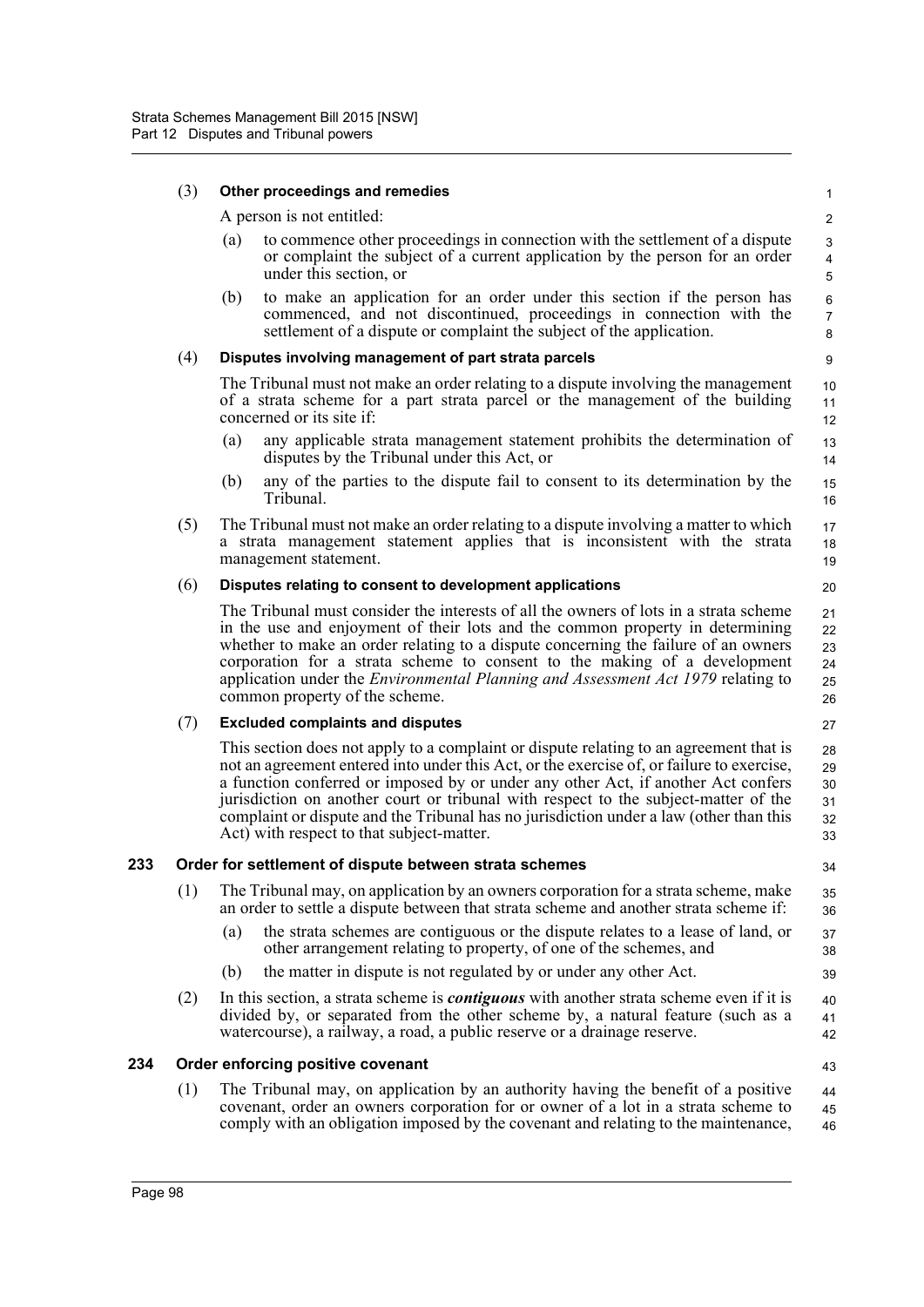use, repair or insurance of a building or lot in the scheme, if the Tribunal considers that the owners corporation or owner has failed to comply with the obligation. (2) If the authority has been refused an injunction under section 88H of the *Conveyancing Act 1919*, the Tribunal must not make an order to the same effect as the injunction refused. **235 Orders enforcing restrictions on uses of utility lots** (1) The Tribunal may, on application by an owners corporation, the lessor under a leasehold strata scheme or an owner or occupier of a lot in a strata scheme, order the owner of a utility lot and any other person who received notice of the application to refrain from committing a breach of a restriction imposed under section 63 of the *Strata Schemes Development Act 2015* on the use of the utility lot. (2) The Tribunal may, on application by the local council, order the owner of a utility lot and any other person who received notice of the application to refrain from committing a breach of a restriction imposed under section 63 of the *Strata Schemes Development Act 2015* on the use of the utility lot. **236 Order for reallocation of unit entitlements** (1) **Tribunal may make order allocating unit entitlements** The Tribunal may, on application, make an order allocating unit entitlements among the lots that are subject to a strata scheme in the manner specified in the order if the Tribunal considers that the allocation of unit entitlements among the lots: (a) was unreasonable when the strata plan was registered or when a strata plan of subdivision was registered, or (b) was unreasonable when a revised schedule of unit entitlement was lodged at the conclusion of a development scheme, or (c) became unreasonable because of a change in the permitted land use, being a change (for example, because of a rezoning) in the ways in which the whole or any part of the parcel could lawfully be used, whether with or without planning approval. (2) **Matters to be taken into consideration** In making a determination under this section, the Tribunal is to have regard to the respective values of the lots and to such other matters as the Tribunal considers relevant. (3) **Persons who may apply for order** An application for an order under this section may be made by any of the following: (a) an owner of a lot (whether or not a development lot) within the parcel for the strata scheme, (b) the owners corporation, (c) the lessor, in the case of a leasehold strata scheme, (d) the local council, or by any other public authority or statutory body representing the Crown, being an authority or body that is empowered to impose a rate, tax or other charge by reference to a valuation of land. (4) **Application to be accompanied by valuation** An application for an order must be accompanied by a certificate specifying the valuation, at the relevant time of registration or immediately after the change in the permitted land use, of each of the lots to which the application relates. 1  $\overline{2}$  3 4 5 6 7 8 9 10 11 12 13 14 15 16 17 18 19 20 21 22 23 24 25 26 27 28 29 30 31 32 33 34 35 36 37 38 39 40 41 42 43 44 45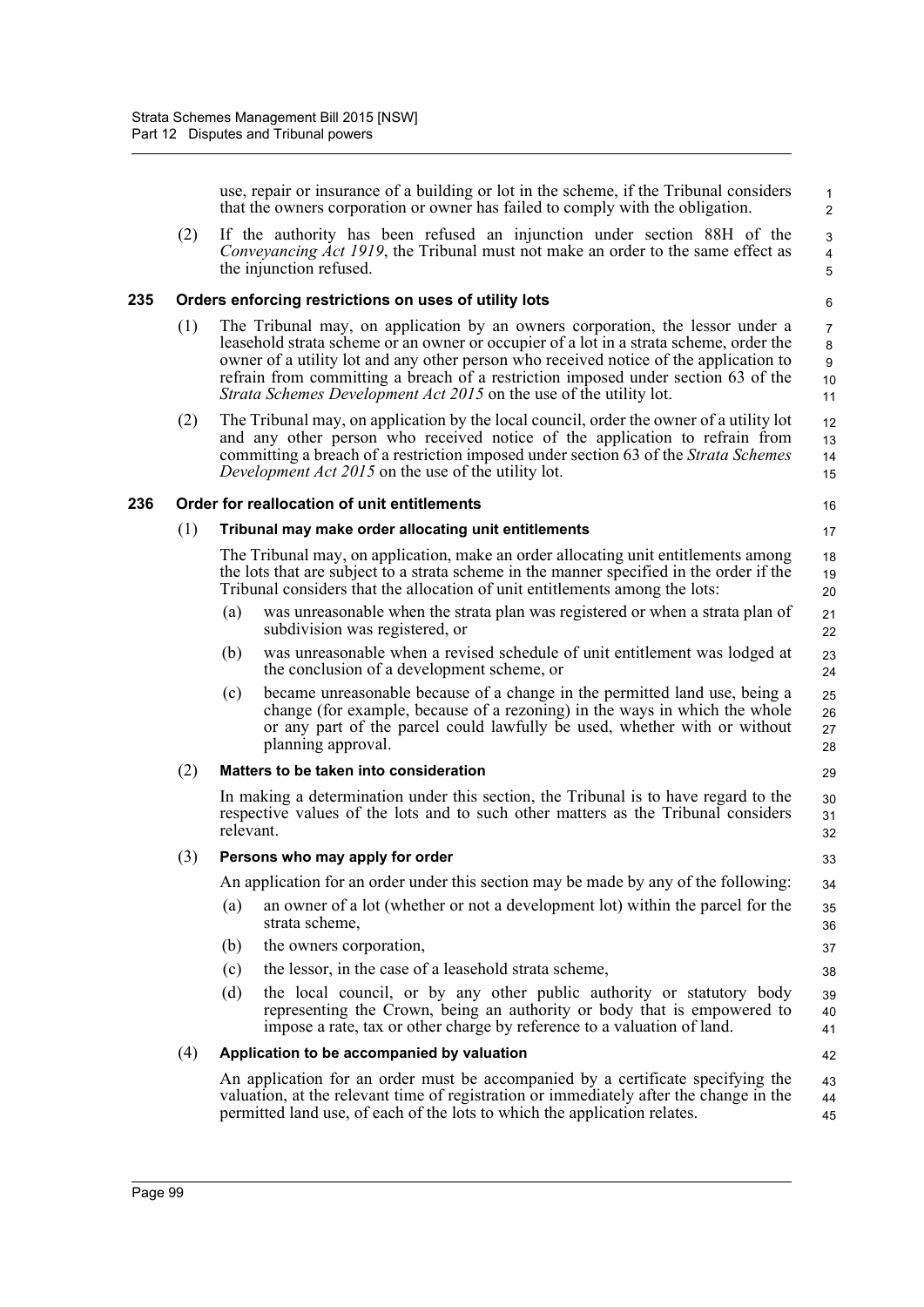|     | (5) |          | Qualifications of person making valuation                                                                                                                                                                                                                                                                                                                                                                                                                                | $\mathbf{1}$                     |
|-----|-----|----------|--------------------------------------------------------------------------------------------------------------------------------------------------------------------------------------------------------------------------------------------------------------------------------------------------------------------------------------------------------------------------------------------------------------------------------------------------------------------------|----------------------------------|
|     |     |          | The certificate must have been given by a a person who is a qualified valuer within<br>the meaning of the Strata Schemes Development Act 2015.                                                                                                                                                                                                                                                                                                                           | $\overline{c}$<br>3              |
|     | (6) |          | Ancillary orders that may be made if original valuation unsatisfactory                                                                                                                                                                                                                                                                                                                                                                                                   | 4                                |
|     |     |          | The Tribunal may, if it makes an order allocating unit entitlements that were not<br>allocated in accordance with a valuation of a qualified valuer and, in the opinion of<br>the Tribunal, were allocated unreasonably by an original owner, also order:                                                                                                                                                                                                                | 5<br>6<br>$\overline{7}$         |
|     |     | (a)      | the payment by the original owner to the applicant for the order of the costs<br>incurred by the applicant, including fees and expenses reasonably incurred in<br>obtaining the valuation and the giving of evidence by a qualified valuer, and                                                                                                                                                                                                                          | 8<br>9<br>10                     |
|     |     | (b)      | the payment by the original owner to any or all of the following people of the<br>amounts (if any) assessed by the Tribunal to represent any overpayments (due<br>to the unreasonable allocation) for which liability arose not earlier than 6 years<br>before the date of the order:                                                                                                                                                                                    | 11<br>12<br>13<br>14             |
|     |     |          | the lessor, in the case of a leasehold strata scheme,<br>(i)                                                                                                                                                                                                                                                                                                                                                                                                             | 15                               |
|     |     |          | (ii)<br>the owners corporation,                                                                                                                                                                                                                                                                                                                                                                                                                                          | 16                               |
|     |     |          | the owners of lots.<br>(iii)                                                                                                                                                                                                                                                                                                                                                                                                                                             | 17                               |
|     | (7) |          | <b>Lodgment of order</b>                                                                                                                                                                                                                                                                                                                                                                                                                                                 | 18                               |
|     |     | section. | The owners corporation must ensure that a copy of an order made by the Tribunal<br>under this section is lodged in the Registrar-General's office no more than 6 months<br>after the order is made. Nothing in this section prevents a person who is entitled to<br>apply for an order under this section from lodging a copy of an order made under this<br>Note. Section 246 contains provisions with respect to the recording of an order made under<br>this section. | 19<br>20<br>21<br>22<br>23<br>24 |
|     |     |          |                                                                                                                                                                                                                                                                                                                                                                                                                                                                          | 25                               |
| 237 |     |          | Orders for appointment of strata managing agent                                                                                                                                                                                                                                                                                                                                                                                                                          | 26                               |
|     | (1) |          | Order appointing or requiring the appointment of strata managing agent to<br>exercise functions of owners corporation                                                                                                                                                                                                                                                                                                                                                    | 27<br>28                         |
|     |     |          | The Tribunal may, on its own motion or on application, make an order appointing a<br>person as a strata managing agent or requiring an owners corporation to appoint a<br>person as a strata managing agent:                                                                                                                                                                                                                                                             | 29<br>30<br>31                   |
|     |     | (a)      | to exercise all the functions of an owners corporation, or                                                                                                                                                                                                                                                                                                                                                                                                               | 32                               |
|     |     | (b)      | to exercise specified functions of an owners corporation, or                                                                                                                                                                                                                                                                                                                                                                                                             | 33                               |
|     |     |          | (c) to exercise all the functions other than specified functions of an owners<br>corporation.                                                                                                                                                                                                                                                                                                                                                                            | 34<br>35                         |
|     | (2) |          | Order may confer other functions on strata managing agent                                                                                                                                                                                                                                                                                                                                                                                                                | 36                               |
|     |     |          | The Tribunal may also, when making an order under this section, order that the strata<br>managing agent is to have and may exercise:                                                                                                                                                                                                                                                                                                                                     | 37<br>38                         |
|     |     | (a)      | all the functions of the chairperson, secretary, treasurer or strata committee of                                                                                                                                                                                                                                                                                                                                                                                        | 39                               |
|     |     |          | the owners corporation, or                                                                                                                                                                                                                                                                                                                                                                                                                                               | 40                               |
|     |     | (b)      | specified functions of the chairperson, secretary, treasurer or strata committee<br>of the owners corporation, or                                                                                                                                                                                                                                                                                                                                                        | 41<br>42                         |
|     |     | (c)      | all the functions of the chairperson, secretary, treasurer or strata committee of<br>the owners corporation other than specified functions.                                                                                                                                                                                                                                                                                                                              | 43<br>44                         |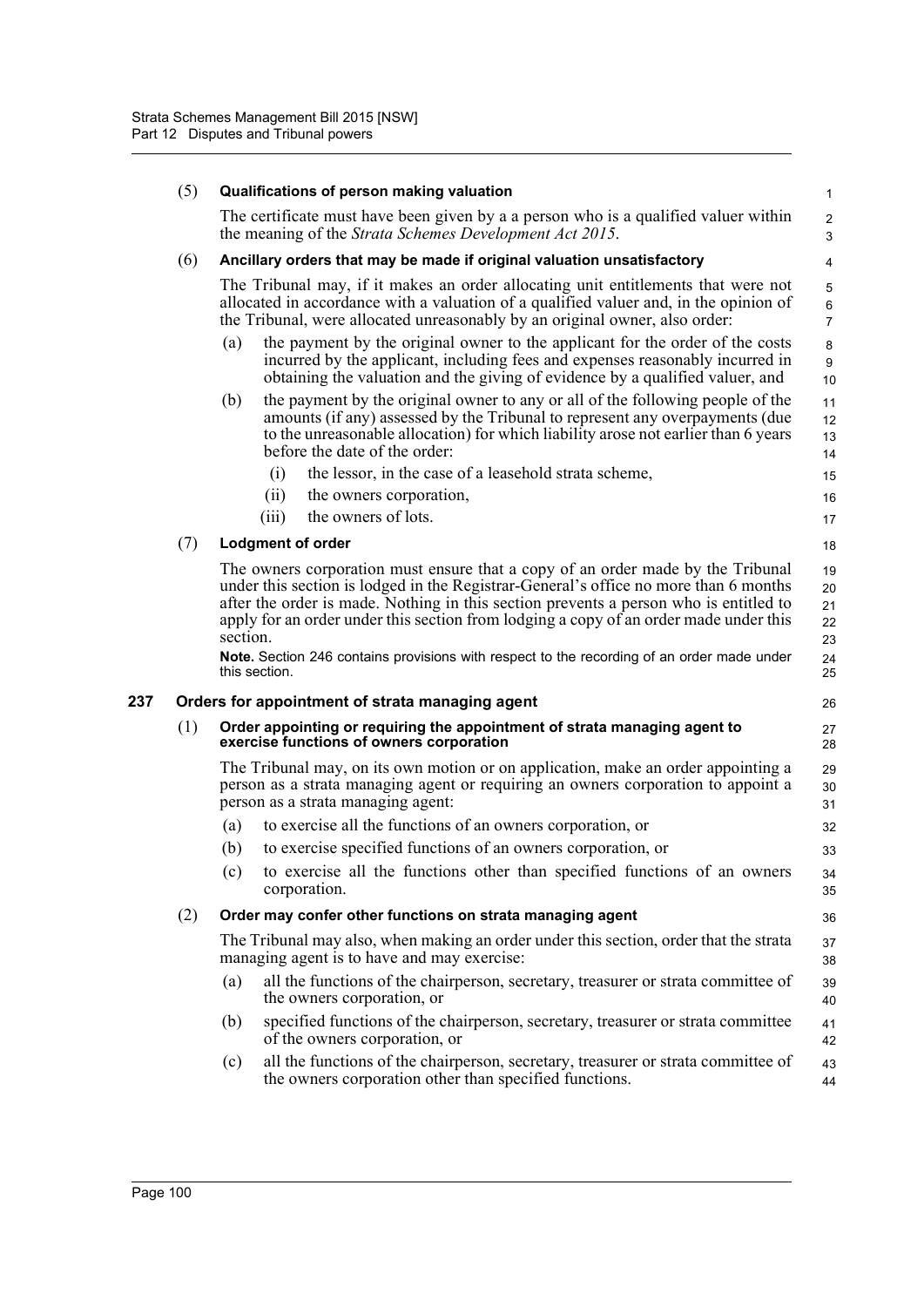| (3) | Circumstances in which order may be made |                                                                                                                                                                                                                                                                                                                                                                                                        |                            |  |  |
|-----|------------------------------------------|--------------------------------------------------------------------------------------------------------------------------------------------------------------------------------------------------------------------------------------------------------------------------------------------------------------------------------------------------------------------------------------------------------|----------------------------|--|--|
|     |                                          | The Tribunal may make an order only if satisfied that:                                                                                                                                                                                                                                                                                                                                                 | $\overline{2}$             |  |  |
|     | (a)                                      | the management of a strata scheme the subject of an application for an order<br>under this Act or an appeal to the Tribunal is not functioning or is not<br>functioning satisfactorily, or                                                                                                                                                                                                             | 3<br>$\overline{4}$<br>5   |  |  |
|     | (b)                                      | an owners corporation has failed to comply with a requirement imposed on the<br>owners corporation by an order made under this Act, or                                                                                                                                                                                                                                                                 | $\,6\,$<br>$\overline{7}$  |  |  |
|     | (c)                                      | an owners corporation has failed to perform one or more of its duties, or                                                                                                                                                                                                                                                                                                                              | 8                          |  |  |
|     | (d)                                      | an owners corporation owes a judgment debt.                                                                                                                                                                                                                                                                                                                                                            | 9                          |  |  |
| (4) |                                          | Qualifications of person appointed                                                                                                                                                                                                                                                                                                                                                                     | $10$                       |  |  |
|     |                                          | A person appointed as a strata managing agent as a consequence of an order made by<br>the Tribunal must:                                                                                                                                                                                                                                                                                               | 11<br>12                   |  |  |
|     | (a)                                      | hold a strata managing agent's licence issued under the <i>Property</i> , <i>Stock and</i><br><i>Business Agents Act 2002</i> , and                                                                                                                                                                                                                                                                    | 13<br>14                   |  |  |
|     | (b)                                      | have consented in writing to the appointment, which consent, in the case of a<br>strata managing agent that is a corporation, may be given by the Secretary or<br>other officer of the corporation or another person authorised by the corporation<br>to do so.                                                                                                                                        | 15<br>16<br>17<br>18       |  |  |
| (5) |                                          | Terms and conditions of appointment                                                                                                                                                                                                                                                                                                                                                                    | 19                         |  |  |
|     |                                          | A strata managing agent may be appointed as a consequence of an order under this<br>section on the terms and conditions (including terms and conditions relating to<br>remuneration by the owners corporation and the duration of appointment) specified<br>in the order making or directing the appointment.                                                                                          | 20<br>21<br>22<br>23       |  |  |
| (6) |                                          | Return of documents and other records                                                                                                                                                                                                                                                                                                                                                                  | 24                         |  |  |
|     |                                          | A strata managing agent appointed as a consequence of an order under this section<br>must cause a general meeting of the owners corporation to be held not later than<br>14 days before the end of the agent's appointment and must on or before that meeting<br>make arrangements to return to the owners corporation all documents and other<br>records of the owners corporation held by the agent. | 25<br>26<br>27<br>28<br>29 |  |  |
| (7) |                                          | <b>Revocation of certain appointments</b>                                                                                                                                                                                                                                                                                                                                                              | 30                         |  |  |
|     |                                          | An order may be revoked or varied on application and, unless sooner revoked, ceases<br>to have effect at the expiration of the period after its making (not exceeding 2 years)<br>that is specified in the order.                                                                                                                                                                                      | 31<br>32<br>33             |  |  |
| (8) |                                          | Persons who may make an application                                                                                                                                                                                                                                                                                                                                                                    | 34                         |  |  |
|     |                                          | The following persons may make an application under this section:                                                                                                                                                                                                                                                                                                                                      | 35                         |  |  |
|     | (a)                                      | a person who obtained an order under this Act that imposed a duty on the<br>owners corporation or on the strata committee or an officer of the owners<br>corporation and that has not been complied with,                                                                                                                                                                                              | 36<br>37<br>38             |  |  |
|     | (b)                                      | a person having an estate or interest in a lot in the strata scheme concerned or,<br>in the case of a leasehold strata scheme, in a lease of a lot in the scheme,                                                                                                                                                                                                                                      | 39<br>40                   |  |  |
|     | (c)                                      | the authority having the benefit of a positive covenant that imposes a duty on<br>the owners corporation,                                                                                                                                                                                                                                                                                              | 41<br>42                   |  |  |
|     | (d)                                      | a judgment creditor to whom the owners corporation owes a judgment debt.                                                                                                                                                                                                                                                                                                                               | 43                         |  |  |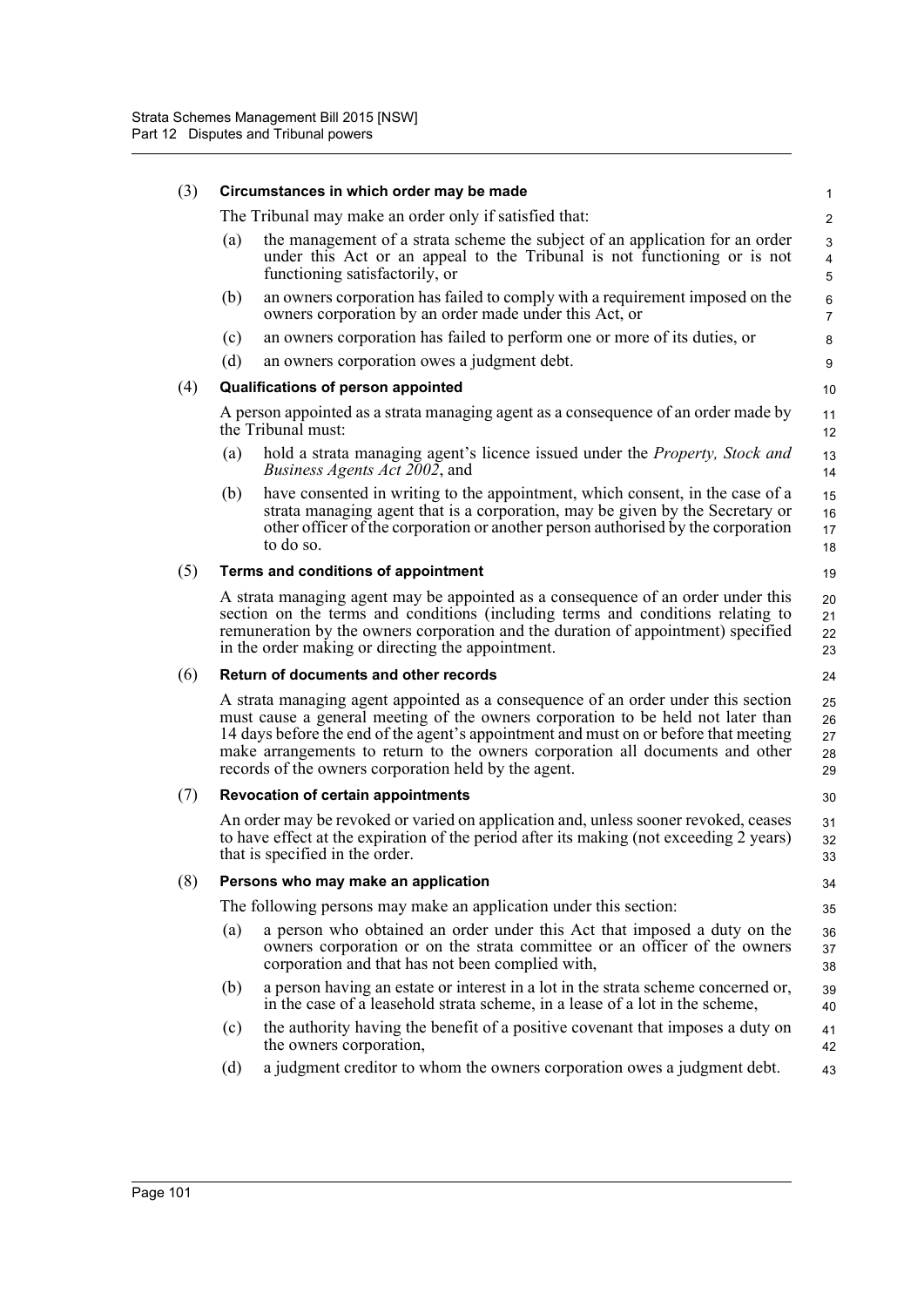| 238 | Orders relating to strata committee and officers |                                                                                                                     |                                                                                                                                                                                                                                |                                |  |
|-----|--------------------------------------------------|---------------------------------------------------------------------------------------------------------------------|--------------------------------------------------------------------------------------------------------------------------------------------------------------------------------------------------------------------------------|--------------------------------|--|
|     | (1)                                              | The Tribunal may, on its own motion or on application by an interested person, make<br>any of the following orders: |                                                                                                                                                                                                                                |                                |  |
|     |                                                  | (a)                                                                                                                 | an order removing a person from a strata committee,                                                                                                                                                                            | 4                              |  |
|     |                                                  | (b)                                                                                                                 | an order prohibiting a strata committee from determining a specified matter<br>and requiring the matter to be determined by resolution of the owners<br>corporation,                                                           | 5<br>$\,6\,$<br>$\overline{7}$ |  |
|     |                                                  | (c)                                                                                                                 | an order removing one or more of the officers of an owners corporation from<br>office and from the strata committee.                                                                                                           | 8<br>9                         |  |
|     | (2)                                              | has:                                                                                                                | Without limiting the grounds on which the Tribunal may order the removal from<br>office of a person, the Tribunal may remove a person if it is satisfied that the person                                                       | $10$<br>11<br>12               |  |
|     |                                                  | (a)                                                                                                                 | failed to comply with this Act or the regulations or the by-laws of the strata<br>scheme, or                                                                                                                                   | 13<br>14                       |  |
|     |                                                  | (b)                                                                                                                 | failed to exercise due care and diligence, or engaged in serious misconduct,<br>while holding the office.                                                                                                                      | 15<br>16                       |  |
|     | <b>Division 5</b>                                |                                                                                                                     | General provisions relating to Tribunal powers and orders                                                                                                                                                                      | 17                             |  |
| 239 | Orders relating to title to land                 |                                                                                                                     |                                                                                                                                                                                                                                |                                |  |
|     | (1)                                              |                                                                                                                     | The Tribunal may determine a question of title to land only for the purpose of<br>deciding a matter under this Act.                                                                                                            | 19<br>20                       |  |
|     | (2)                                              |                                                                                                                     | Any determination under this section does not have any force or effect except as<br>provided by this Act.                                                                                                                      | 21<br>22                       |  |
| 240 |                                                  |                                                                                                                     | Tribunal may make order of another kind                                                                                                                                                                                        | 23                             |  |
|     |                                                  |                                                                                                                     | The Tribunal may deal with an application for an order under a specified provision<br>of this Act by making an order under a different provision of this Act if it considers<br>it appropriate to do so.                       | 24<br>25<br>26                 |  |
| 241 |                                                  |                                                                                                                     | Tribunal may prohibit or direct taking of specific actions                                                                                                                                                                     | 27                             |  |
|     |                                                  |                                                                                                                     | The Tribunal may order any person the subject of an application for an order to do or<br>refrain from doing a specified act in relation to a strata scheme.                                                                    | 28<br>29                       |  |
| 242 |                                                  |                                                                                                                     | Dismissal of application on certain grounds                                                                                                                                                                                    | 30                             |  |
|     |                                                  |                                                                                                                     | The Tribunal may dismiss an application for an order if:                                                                                                                                                                       | 31                             |  |
|     |                                                  | (a)                                                                                                                 | the ground for the application is the absence of a quorum at a meeting or a<br>defect, irregularity or deficiency of notice or time, and                                                                                       | 32<br>33                       |  |
|     |                                                  | (b)                                                                                                                 | the Tribunal believes no substantial injustice has resulted.                                                                                                                                                                   | 34                             |  |
| 243 |                                                  |                                                                                                                     | <b>Copies of orders</b>                                                                                                                                                                                                        | 35                             |  |
|     | (1)                                              |                                                                                                                     | The Tribunal is to cause a copy of an order under this Act to be given to the owners<br>corporation for the strata scheme to which the order relates (whether or not the<br>owners corporation is a party to the proceedings). | 36<br>37<br>38                 |  |
|     | (2)                                              |                                                                                                                     | The owners corporation must:                                                                                                                                                                                                   | 39                             |  |
|     |                                                  | (a)                                                                                                                 | display the copy of the order in a prominent position on the notice board of the<br>owners corporation within 3 days after receiving it, and for 14 days after that,<br><sub>or</sub>                                          | 40<br>41<br>42                 |  |
|     |                                                  |                                                                                                                     |                                                                                                                                                                                                                                |                                |  |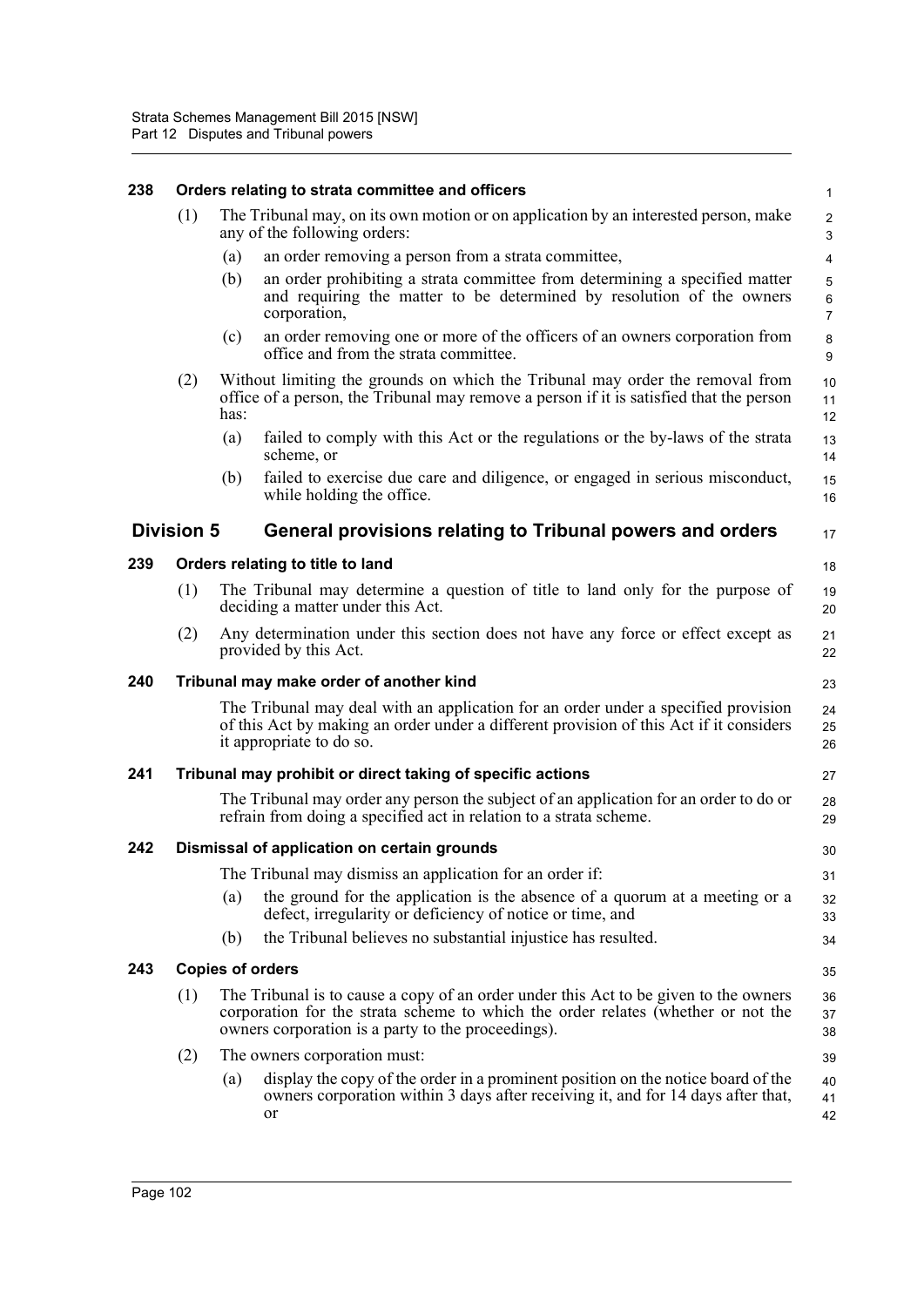|     |     | (b) | if the owners corporation does not have a notice board, cause a further copy of<br>the order to be given to each person whose name appears on the strata roll.                                                                                                                                   | $\mathbf{1}$<br>$\overline{2}$ |
|-----|-----|-----|--------------------------------------------------------------------------------------------------------------------------------------------------------------------------------------------------------------------------------------------------------------------------------------------------|--------------------------------|
| 244 |     |     | Tribunal to be provided with strata report and inspections                                                                                                                                                                                                                                       | 3                              |
|     | (1) |     | An owners corporation must, if required to do so by the Tribunal for the purposes of<br>its functions under this Act, provide to the Tribunal:                                                                                                                                                   | $\overline{\mathbf{4}}$<br>5   |
|     |     | (a) | information under Division 2 of Part 10, or                                                                                                                                                                                                                                                      | 6                              |
|     |     | (b) | an opportunity to inspect items under that Division.                                                                                                                                                                                                                                             | $\overline{7}$                 |
|     |     |     | Maximum penalty: 5 penalty units.                                                                                                                                                                                                                                                                | 8                              |
|     | (2) |     | The Tribunal is not liable to pay a fee for any information provided or inspection<br>under this section.                                                                                                                                                                                        | 9<br>10                        |
| 245 |     |     | Effect of certain orders imposing obligations on owners corporation                                                                                                                                                                                                                              | 11                             |
|     | (1) |     | The terms of the following orders, to the extent to which they impose a requirement<br>on an owners corporation, are taken to have effect as a resolution of the owners<br>corporation to do what is needed to comply with the requirement:                                                      | 12<br>13<br>14                 |
|     |     | (a) | an order relating to a resolution under section 25 (except subsection $(4)$ ),                                                                                                                                                                                                                   | 15                             |
|     |     | (b) | an order relating to interest or contributions under section 85 or 87,                                                                                                                                                                                                                           | 16                             |
|     |     | (c) | an order relating to property under section 126, 127, 128, 129 or 130,                                                                                                                                                                                                                           | 17                             |
|     |     | (d) | an order relating to insurance under section 174 or 175,                                                                                                                                                                                                                                         | 18                             |
|     |     | (e) | an order under section 232 in which the Tribunal declares that the order is to<br>have effect as a decision of the owners corporation.                                                                                                                                                           | 19<br>20                       |
|     | (2) |     | The owners corporation must cause the terms of any such order to be recorded in its<br>minute book when it is given a copy of the order by the registrar.                                                                                                                                        | 21<br>22                       |
|     | (3) |     | If any such order specifies a period (a <i>limitation period</i> ) during which a resolution<br>of an owners corporation purporting to alter the effect of the order would be<br>inoperative, a resolution passed by the owners corporation during that period has no<br>force or effect unless: | 23<br>24<br>25<br>26           |
|     |     | (a) | it is a unanimous resolution, or                                                                                                                                                                                                                                                                 | 27                             |
|     |     | (b) | it is passed on a motion submitted to a general meeting after being authorised,<br>by order, by the Tribunal.                                                                                                                                                                                    | 28<br>29                       |
|     | (4) |     | A resolution that is so authorised and passed may amend or revoke an order before<br>the end of a limitation period.                                                                                                                                                                             | 30<br>31                       |
|     | (5) |     | An application to the Tribunal for an order authorising a motion for submission to a<br>general meeting may be made by any person who, at the time of the application,<br>could have applied for the order to which the proposed motion relates.                                                 | 32<br>33<br>34                 |
| 246 |     |     | Recording in Register of effect of certain orders                                                                                                                                                                                                                                                | 35                             |
|     | (1) |     | The Registrar-General is to make any recordings in the Register with respect to an<br>order under this Act that appear to the Registrar-General to be necessary or proper to<br>give effect to the order if:                                                                                     | 36<br>37<br>38                 |
|     |     | (a) | a copy of the order, certified by the Tribunal as a true copy, has been lodged<br>in the office of the Registrar-General, and                                                                                                                                                                    | 39<br>40                       |
|     |     | (b) | the copy is accompanied by the certificate of title comprising the common<br>property in the strata scheme, and                                                                                                                                                                                  | 41<br>42                       |
|     |     | (c) | any fee payable for the recordings has been paid.                                                                                                                                                                                                                                                | 43                             |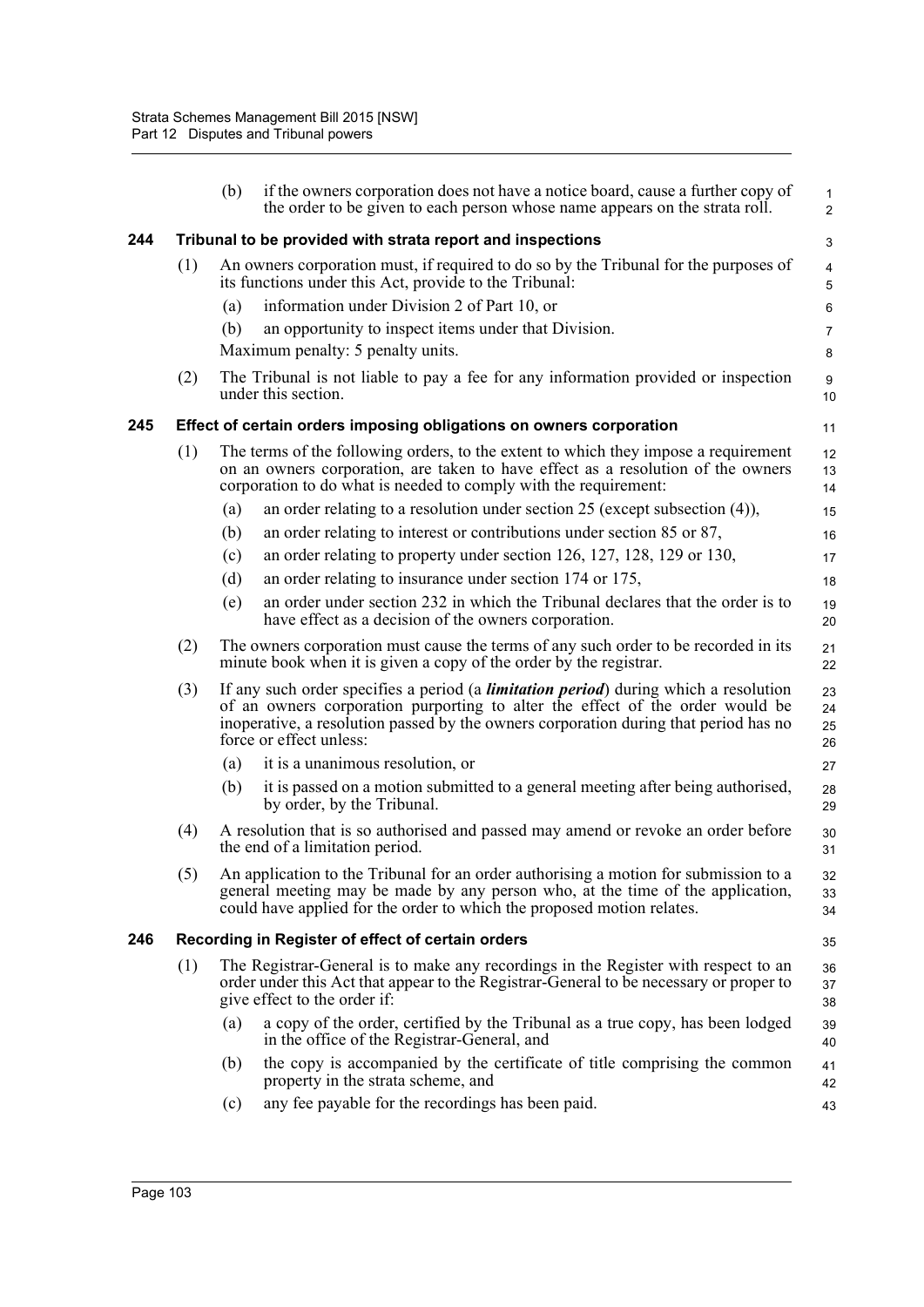|     | (2) |     | The Registrar-General may waive the requirement for the certificate of title under<br>subsection $(1)$ if:                                                                                                                                                                                                                                                                                                                                                                                                                                                                                                                                                                                                                                                                                                                                                                                          | $\mathbf{1}$<br>2                                        |
|-----|-----|-----|-----------------------------------------------------------------------------------------------------------------------------------------------------------------------------------------------------------------------------------------------------------------------------------------------------------------------------------------------------------------------------------------------------------------------------------------------------------------------------------------------------------------------------------------------------------------------------------------------------------------------------------------------------------------------------------------------------------------------------------------------------------------------------------------------------------------------------------------------------------------------------------------------------|----------------------------------------------------------|
|     |     | (a) | the certificate of title has not been lodged within 21 days after written notice<br>is given by the person lodging the copy of the order to the owners corporation<br>requesting the lodging of the certificate of title, or                                                                                                                                                                                                                                                                                                                                                                                                                                                                                                                                                                                                                                                                        | $\mathsf 3$<br>$\overline{4}$<br>$\overline{5}$          |
|     |     | (b) | an application under section 111 of the <i>Real Property Act 1900</i> for the issue of<br>a new certificate of title has not been made within that period.                                                                                                                                                                                                                                                                                                                                                                                                                                                                                                                                                                                                                                                                                                                                          | $\,6$<br>$\overline{7}$                                  |
| 247 |     |     | Changes to Register after orders allocating unit entitlements                                                                                                                                                                                                                                                                                                                                                                                                                                                                                                                                                                                                                                                                                                                                                                                                                                       | 8                                                        |
|     | (1) |     | This section applies if:                                                                                                                                                                                                                                                                                                                                                                                                                                                                                                                                                                                                                                                                                                                                                                                                                                                                            | 9                                                        |
|     |     | (a) | a copy of an order allocating unit entitlements among lots in a strata plan is<br>lodged with the Registrar-General in accordance with this Act, or                                                                                                                                                                                                                                                                                                                                                                                                                                                                                                                                                                                                                                                                                                                                                 | 10<br>11                                                 |
|     |     | (b) | a copy of an order made by a superior court with respect to any such order is<br>lodged with the Registrar-General and is certified by the appropriate officer of<br>that court to be a true copy.                                                                                                                                                                                                                                                                                                                                                                                                                                                                                                                                                                                                                                                                                                  | 12<br>13<br>14                                           |
|     | (2) |     | The Registrar-General must amend the schedule of unit entitlement recorded in the<br>folio of the Register comprising the common property to which the order relates, to<br>the extent necessary to give effect to the order.                                                                                                                                                                                                                                                                                                                                                                                                                                                                                                                                                                                                                                                                       | 15<br>16<br>17                                           |
| 248 |     |     | Recovery of unpaid civil penalty                                                                                                                                                                                                                                                                                                                                                                                                                                                                                                                                                                                                                                                                                                                                                                                                                                                                    | 18                                                       |
|     |     |     | Any civil penalty imposed by the Tribunal as a result of a contravention of an order<br>under this Act that is to be paid by an owner of a lot to the owners corporation may<br>be recovered under this Act as if it were an amount of unpaid contributions.<br>Note. Section 72 (3) of the Civil and Administrative Tribunal Act 2013 provides for a civil<br>penalty for a contravention of an order of the Tribunal. A monetary penalty of up to \$11,000 for<br>an individual and \$22,000 for a corporation may be imposed for the contravention and may be<br>recovered as a debt due to the Crown in a court of competent jurisdiction (see section 77 of<br>that Act). Other penalties ordered to be paid by the Tribunal may also be recovered as debts<br>under that Act (see section 78 of that Act).<br>Note. Section 86 of this Act provides for the recovery of unpaid contributions. | 19<br>20<br>21<br>22<br>23<br>24<br>25<br>26<br>27<br>28 |
|     |     |     |                                                                                                                                                                                                                                                                                                                                                                                                                                                                                                                                                                                                                                                                                                                                                                                                                                                                                                     |                                                          |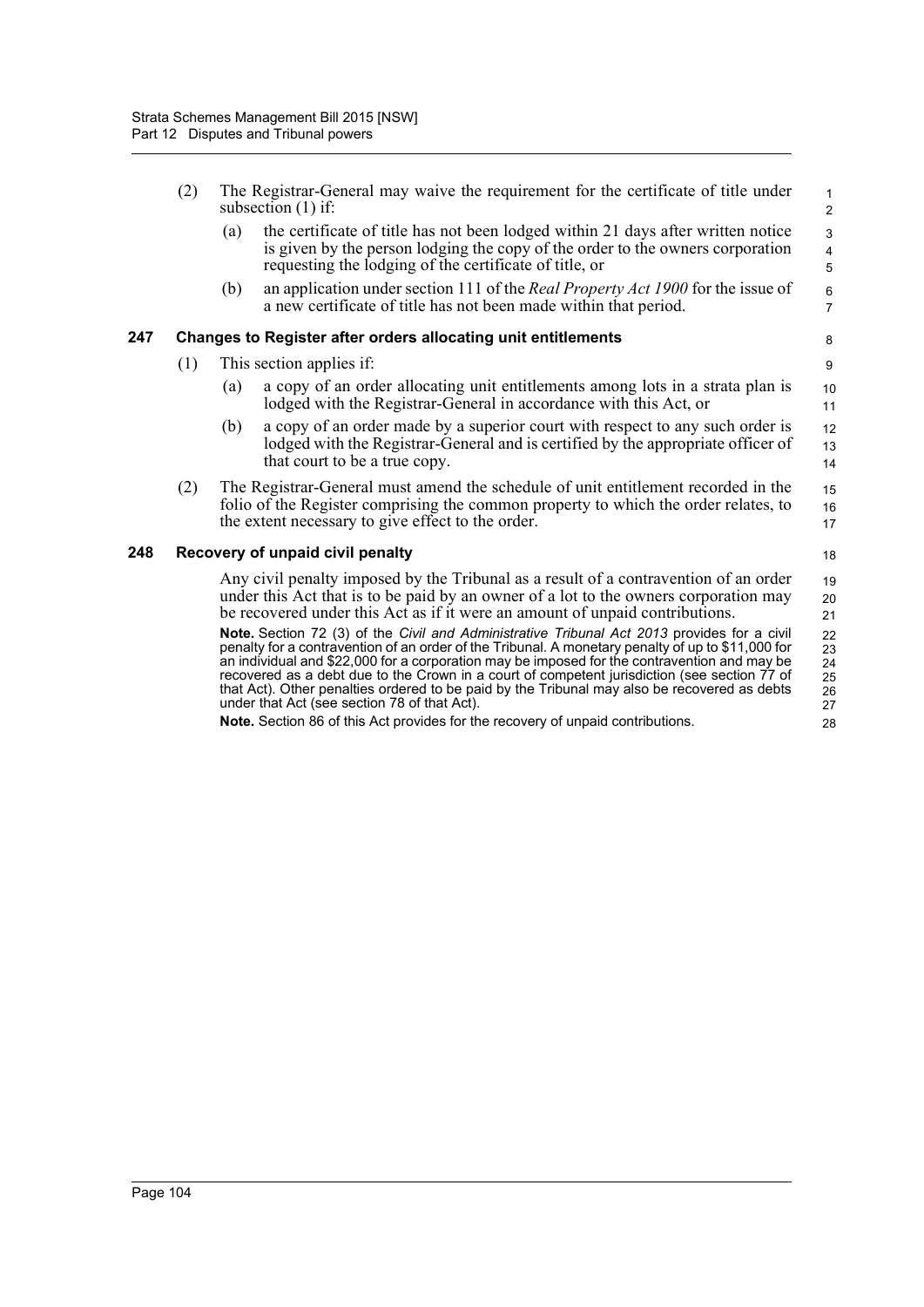|                   |     |                                 | Part 13 Offences and proceedings                                                                                                                                                                                                                                                                                                | 1                                  |
|-------------------|-----|---------------------------------|---------------------------------------------------------------------------------------------------------------------------------------------------------------------------------------------------------------------------------------------------------------------------------------------------------------------------------|------------------------------------|
| <b>Division 1</b> |     | <b>Offences and enforcement</b> |                                                                                                                                                                                                                                                                                                                                 | 2                                  |
| 249               |     |                                 | <b>Investigations by Secretary</b>                                                                                                                                                                                                                                                                                              |                                    |
|                   | (1) |                                 | The Secretary may, if the Secretary believes on reasonable grounds that an offence<br>under this Act has been or may be committed, exercise the following powers to<br>investigate the grounds for the belief:                                                                                                                  | $\overline{4}$<br>$\mathbf 5$<br>6 |
|                   |     | (a)                             | enter common property,                                                                                                                                                                                                                                                                                                          | $\overline{7}$                     |
|                   |     | (b)                             | enter a lot at a reasonable time on notice given to the occupier,                                                                                                                                                                                                                                                               | 8                                  |
|                   |     | (c)                             | if the strata scheme concerned is for part of a building, enter any lot in any part<br>strata parcel that includes part of the building concerned and any other part of<br>the building or its site at a reasonable time on notice given to the occupier of<br>that lot or other part,                                          | 9<br>10<br>11<br>12                |
|                   |     | (d)                             | request an owners corporation to provide information to the Secretary and<br>allow the Secretary to inspect its records under Division 2 of Part 10.                                                                                                                                                                            | 13<br>14                           |
|                   | (2) |                                 | When exercising a power under this section, the Secretary may, if the Secretary<br>thinks fit, be accompanied by:                                                                                                                                                                                                               | 15<br>16                           |
|                   |     | (a)                             | a member of the strata committee of the owners corporation, or                                                                                                                                                                                                                                                                  | 17                                 |
|                   |     | (b)                             | a member of the building management committee (if any) for the building, or                                                                                                                                                                                                                                                     | 18                                 |
|                   |     | (c)                             | the strata managing agent (if any) for the strata scheme.                                                                                                                                                                                                                                                                       | 19                                 |
|                   | (3) |                                 | A person must not obstruct or hinder the Secretary, or a delegate of the Secretary, in<br>the exercise of powers conferred by this section.<br>Maximum penalty: 5 penalty units.                                                                                                                                                | 20<br>21<br>22                     |
|                   | (4) |                                 | An owners corporation must not fail to comply with a request under                                                                                                                                                                                                                                                              |                                    |
|                   |     |                                 | subsection $(1)$ $(d)$ .<br>Maximum penalty: 5 penalty units.                                                                                                                                                                                                                                                                   | 23<br>24<br>25                     |
|                   | (5) |                                 | No charge is payable by the Secretary in connection with a request made under<br>subsection $(1)$ $(d)$ .<br>Note. The Secretary may delegate his or her functions under this Act (see section 257).                                                                                                                            | 26<br>27<br>28                     |
| 250               |     | <b>Penalty notices</b>          |                                                                                                                                                                                                                                                                                                                                 | 29                                 |
|                   | (1) |                                 | An authorised officer may serve a penalty notice on a person if it appears to the<br>officer that the person has committed an offence against this Act or the regulations,<br>being an offence prescribed by the regulations as a penalty notice offence.                                                                       | 30<br>31<br>32                     |
|                   | (2) |                                 | A penalty notice is a notice to the effect that, if the person served does not wish to<br>have the matter determined by a court, the person can pay, within the time and to the<br>person specified in the notice, the amount of the penalty prescribed by the regulations<br>for the offence if dealt with under this section. | 33<br>34<br>35<br>36               |
|                   | (3) |                                 | A penalty notice under this section is declared to be a penalty notice for the purposes<br>of the Fines Act 1996.                                                                                                                                                                                                               | 37<br>38                           |
|                   | (4) |                                 | A penalty notice may be served personally or by post.                                                                                                                                                                                                                                                                           | 39                                 |
|                   | (5) |                                 | If the amount of penalty prescribed for an alleged offence is paid under this section,<br>no person is liable to any further proceedings for the alleged offence.                                                                                                                                                               | 40<br>41                           |
|                   | (6) |                                 | Payment under this section is not to be regarded as an admission of liability for the<br>purpose of, and does not in any way affect or prejudice, any civil claim, action or<br>proceeding arising out of the same occurrence.                                                                                                  | 42<br>43<br>44                     |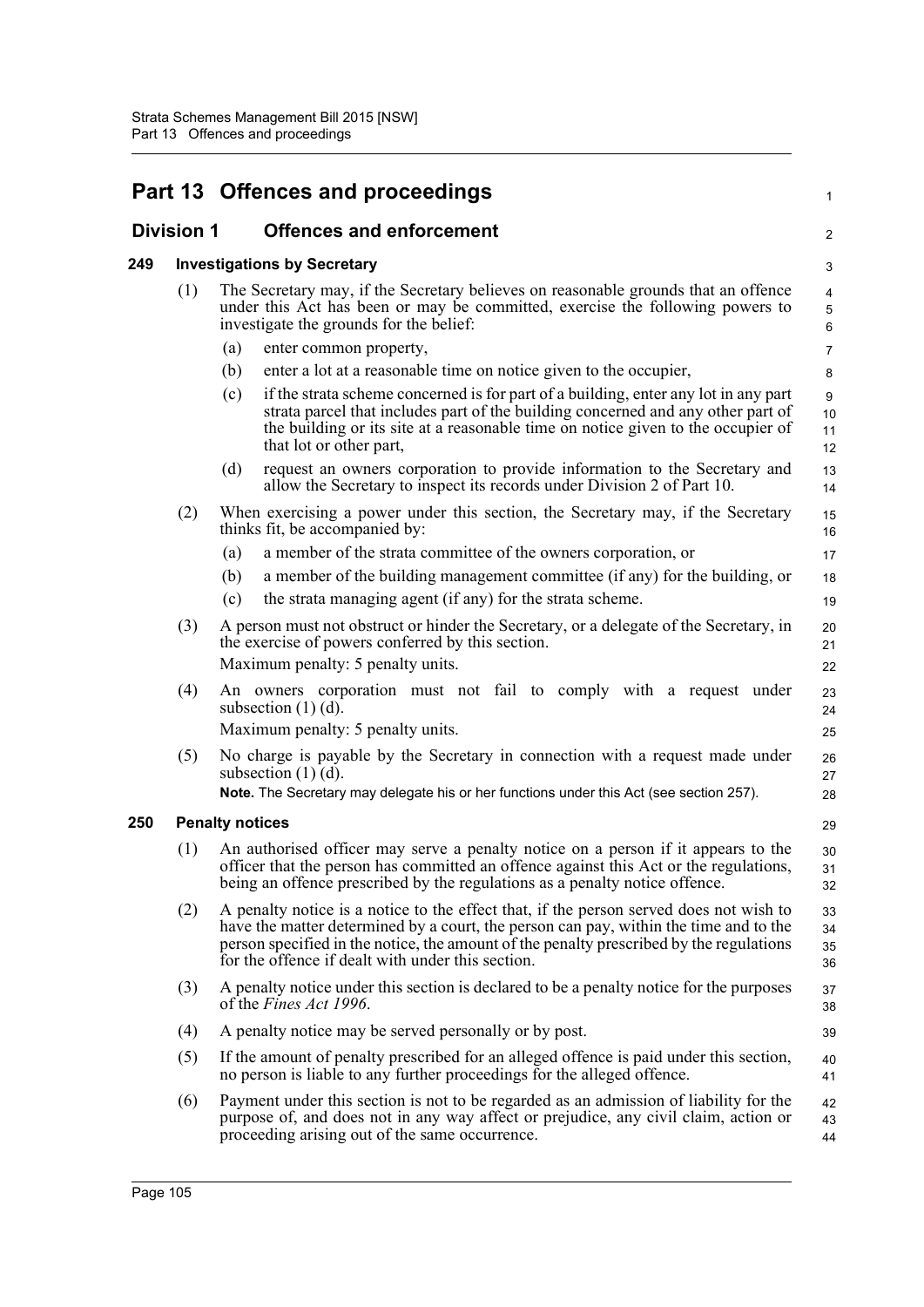- (7) The regulations may:
	- (a) prescribe an offence for the purposes of this section by specifying the offence or by referring to the provision creating the offence, and

18

22

23

33

34 35

- (b) prescribe the amount of penalty payable for the offence if dealt with under this section, and
- (c) prescribe different amounts of penalties for different offences or classes of offences.
- (8) The amount of a penalty prescribed under this section for an offence is not to exceed the maximum amount of penalty that could be imposed for the offence by a court.
- (9) This section does not limit the operation of any other provision of, or made under, this or any other Act relating to proceedings that may be taken in respect of offences.
- (10) In this section, *authorised officer* means a person employed in the Department of Finance, Services and Innovation authorised in writing by the Secretary as an authorised officer for the purposes of this section.

#### **251 Nature of proceedings for offences**

Proceedings for an offence under this Act or the regulations may be dealt with summarily before the Local Court. 16 17

#### **252 Proof of reasonable excuse**

In any proceedings for an offence against a provision of this Act or the regulations, the onus of proving that a person had a reasonable excuse (as referred to in the provision) lies with the defendant and must be proved on the balance of probabilities. 19 20 21

# **Division 2 Other proceedings**

**253 Other rights and remedies not affected by this Act**

- (1) Nothing in this Act derogates from any rights or remedies that an owner, mortgagee or chargee of a lot in a strata scheme or an owners corporation or covenant chargee may have in relation to any lot or common property apart from this Act. 24 25 26
- (2) In any proceedings to enforce any such right or remedy, the court in which the proceedings are taken must order the plaintiff to pay the defendant's costs if the court is of the opinion that, having regard to the subject-matter of the proceedings, the taking of the proceedings was not justified because this Act or Part 4 of the *Community Land Management Act 1989* makes adequate provision for the enforcement of those rights or remedies. 27 28 29 30 31 32
- (3) The defendant's costs are to be as determined by the court.

#### **254 Owners corporation may represent owners in certain proceedings**

- (1) This section applies to proceedings in relation to common property.
- (2) If the owners of the lots in a strata scheme are jointly entitled to take proceedings against any person or are liable to have proceedings taken against them jointly, the proceedings may be taken by or against the owners corporation. 36 37 38
- (3) Any judgment or order given or made in favour of or against the owners corporation in any such proceedings has effect as if it were a judgment or order given or made in favour of or against the owners. 39 40 41
- (4) A contribution required to be made by an owner of a lot to another owner in relation to the judgment debt is to bear the same proportion to the judgment debt as the unit entitlement of the contributing owner bears to the aggregate unit entitlement. 42 43 44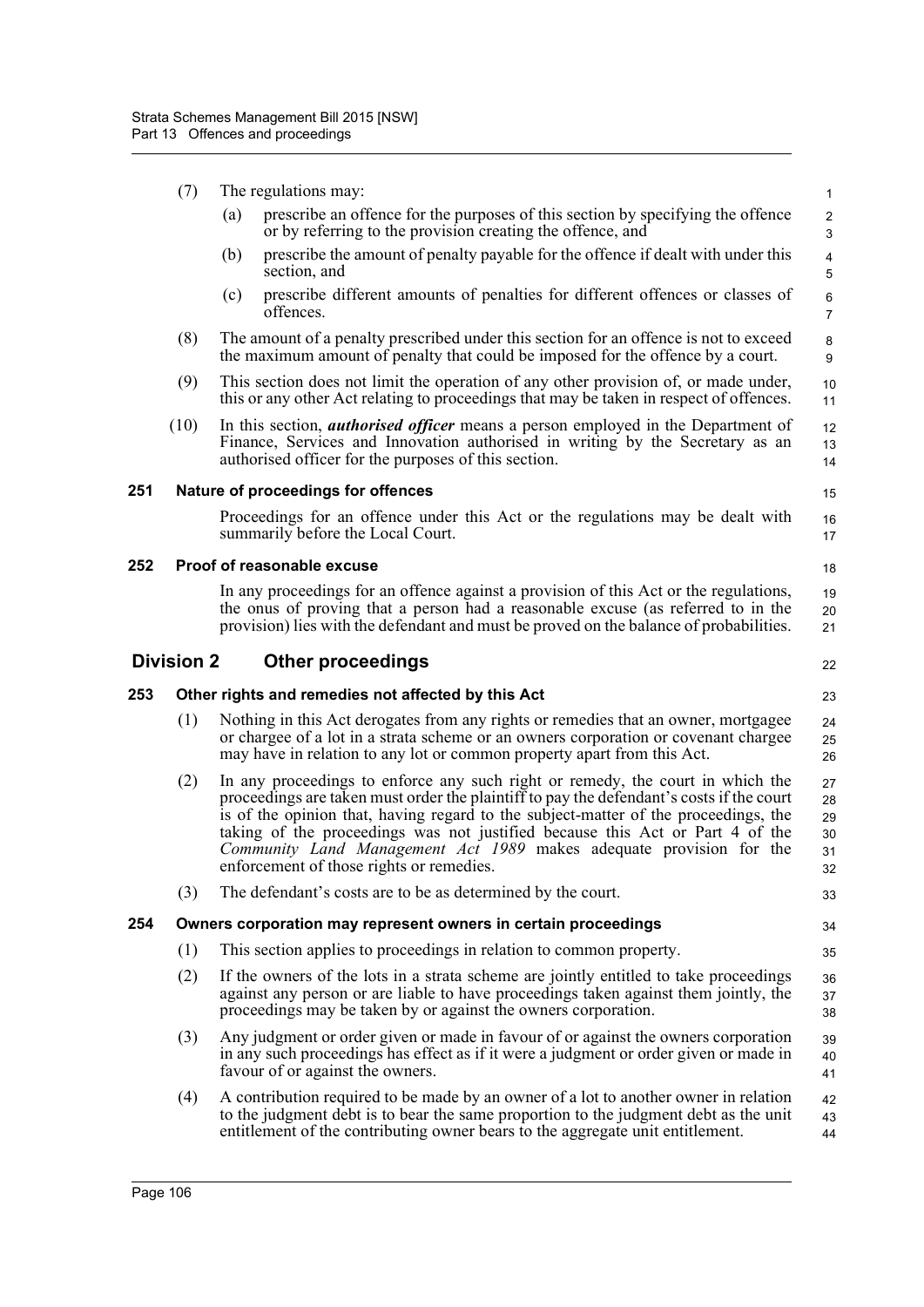#### **255 Structural defects—proceedings as agent**

| An interested person may take proceedings for the rectification of the condition of a<br>(1)<br>part of a building, or a part of the site of a building, if that condition affects or is likely<br>to affect the support or shelter provided by that part to any other part of the building<br>or its site. | $\overline{2}$<br>$\mathcal{R}$<br>$\Delta$<br>5 |
|-------------------------------------------------------------------------------------------------------------------------------------------------------------------------------------------------------------------------------------------------------------------------------------------------------------|--------------------------------------------------|
|-------------------------------------------------------------------------------------------------------------------------------------------------------------------------------------------------------------------------------------------------------------------------------------------------------------|--------------------------------------------------|

1

17

#### (2) The proceedings may be taken only if:

- (a) they could have been taken by an owner of a lot or by another person in whom is vested an estate in fee simple in a part of the building or its site, and
- (b) they have not been taken by the owner or other person within a reasonable time.
- (3) The proceedings are taken by an interested person as agent for the person who might have taken the proceedings and at the cost of the interested person.

#### (4) In this section, *interested person* means:

- (a) the owners corporation for the strata scheme for the building or, if part of the building is included in a part strata parcel, of any strata scheme for part of the building, or 14 15 16
- (b) the lessor, in the case of a leasehold strata scheme, or
- (c) any person in whom is vested an estate in fee simple or, in the case of a leasehold strata scheme, a leasehold estate, registered under the *Real Property Act 1900* in any part of the building or its site that is not included in a part strata parcel. 18 19 20 21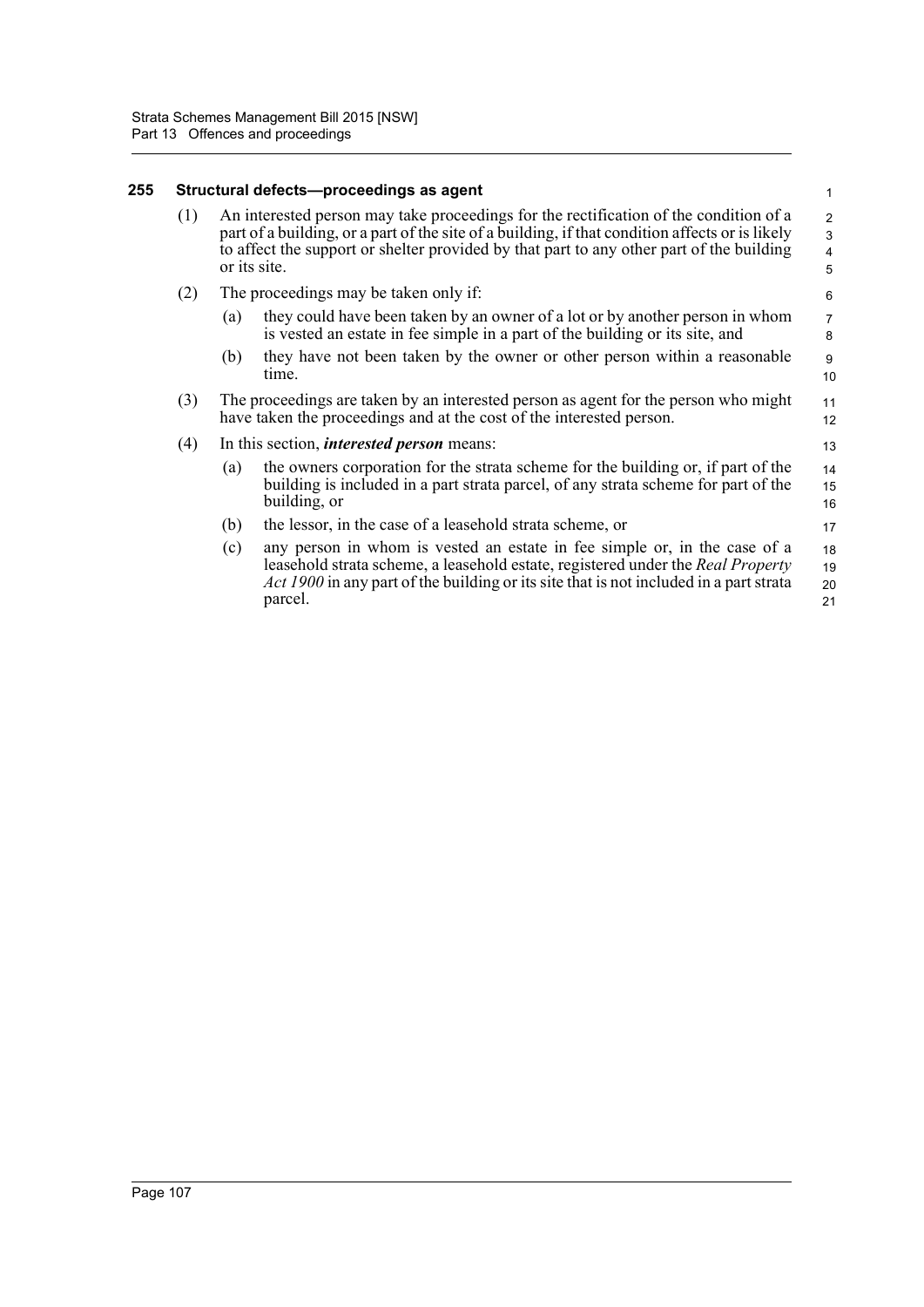|     |     | <b>Part 14 Miscellaneous</b>                                                                                                                                                                                                                                        | 1                            |
|-----|-----|---------------------------------------------------------------------------------------------------------------------------------------------------------------------------------------------------------------------------------------------------------------------|------------------------------|
| 256 |     | <b>Functions of Secretary</b>                                                                                                                                                                                                                                       | $\overline{\mathbf{c}}$      |
|     |     | The functions of the Secretary under this Act include the following:                                                                                                                                                                                                | 3                            |
|     |     | investigating and carrying out research into matters relating to or affecting<br>(a)<br>strata schemes,                                                                                                                                                             | $\overline{\mathbf{4}}$<br>5 |
|     |     | investigating and attempting to resolve complaints and disputes relating to<br>(b)<br>strata schemes and taking any action that the Secretary thinks appropriate,                                                                                                   | $\,6\,$<br>$\overline{7}$    |
|     |     | prosecuting any offence established by or under this Act,<br>(c)                                                                                                                                                                                                    | 8                            |
|     |     | (d)<br>providing information to owners or occupiers of lots in strata schemes, owners<br>corporations, lessors of leasehold strata schemes, strata managing agents and<br>the public about this Act and the services provided by the Secretary and the<br>Tribunal, | 9<br>10<br>11<br>12          |
|     |     | investigating and reporting on any matters, or making inquiries in relation to<br>(e)<br>any matters, referred to the Secretary by the Minister in connection with this<br>Act.                                                                                     | 13<br>14<br>15               |
| 257 |     | <b>Delegation by Secretary</b>                                                                                                                                                                                                                                      | 16                           |
|     |     | The Secretary may delegate the exercise of any function of the Secretary under this<br>Act (other than this power of delegation) to:                                                                                                                                | 17<br>18                     |
|     |     | any member of staff of the Department of Finance, Services and Innovation, or<br>(a)                                                                                                                                                                                | 19                           |
|     |     | any person, or any class of persons, authorised for the purposes of this section<br>(b)<br>by the regulations.                                                                                                                                                      | 20<br>21                     |
| 258 |     | Tenancy notice to be given to owners corporation of leases or subleases                                                                                                                                                                                             | 22                           |
|     | (1) | If a lot is leased, the lessor must give notice of the lease, in accordance with this<br>section, to the owners corporation not later than 14 days after the commencement of<br>the lease.                                                                          | 23<br>24<br>25               |
|     |     | Maximum penalty: 5 penalty units.                                                                                                                                                                                                                                   | 26                           |
|     | (2) | If a lot is subleased, the sub-lessor must give notice of the sublease, in accordance<br>with this section, to the owners corporation not later than 14 days after the<br>commencement of the sublease.                                                             | 27<br>28<br>29               |
|     |     | Maximum penalty: 5 penalty units.                                                                                                                                                                                                                                   | 30                           |
|     | (3) | If a lease or sublease of a lot is assigned, the assignor must give notice of the<br>assignment, in accordance with this section, to the owners corporation not later than<br>14 days after the execution of the assignment.                                        | 31<br>32<br>33               |
|     |     | Maximum penalty: 5 penalty units.                                                                                                                                                                                                                                   | 34                           |
|     | (4) | The notice must be in writing and specify:                                                                                                                                                                                                                          | 35                           |
|     |     | the name of the tenant and an address for service of the tenant, and<br>(a)                                                                                                                                                                                         | 36                           |
|     |     | the date of commencement or assignment of the lease or sublease, as the case<br>(b)<br>requires, and                                                                                                                                                                | 37<br>38                     |
|     |     | the name of any agent acting for the owner in respect of the lease or sublease.<br>(c)<br>Note. An address for service of notices may be an Australian postal address or other<br>electronic address, including an email address (see section 261).                 | 39<br>40<br>41               |
|     | (5) | This section does not apply to the lease of a lot by the lessor of a strata leasehold<br>scheme to a lessee who is the owner of a lot.                                                                                                                              | 42<br>43                     |
|     | (6) | A notice under this section is to be given to the original owner if it is given during<br>the initial period of the owners corporation for a strata scheme.                                                                                                         | 44<br>45                     |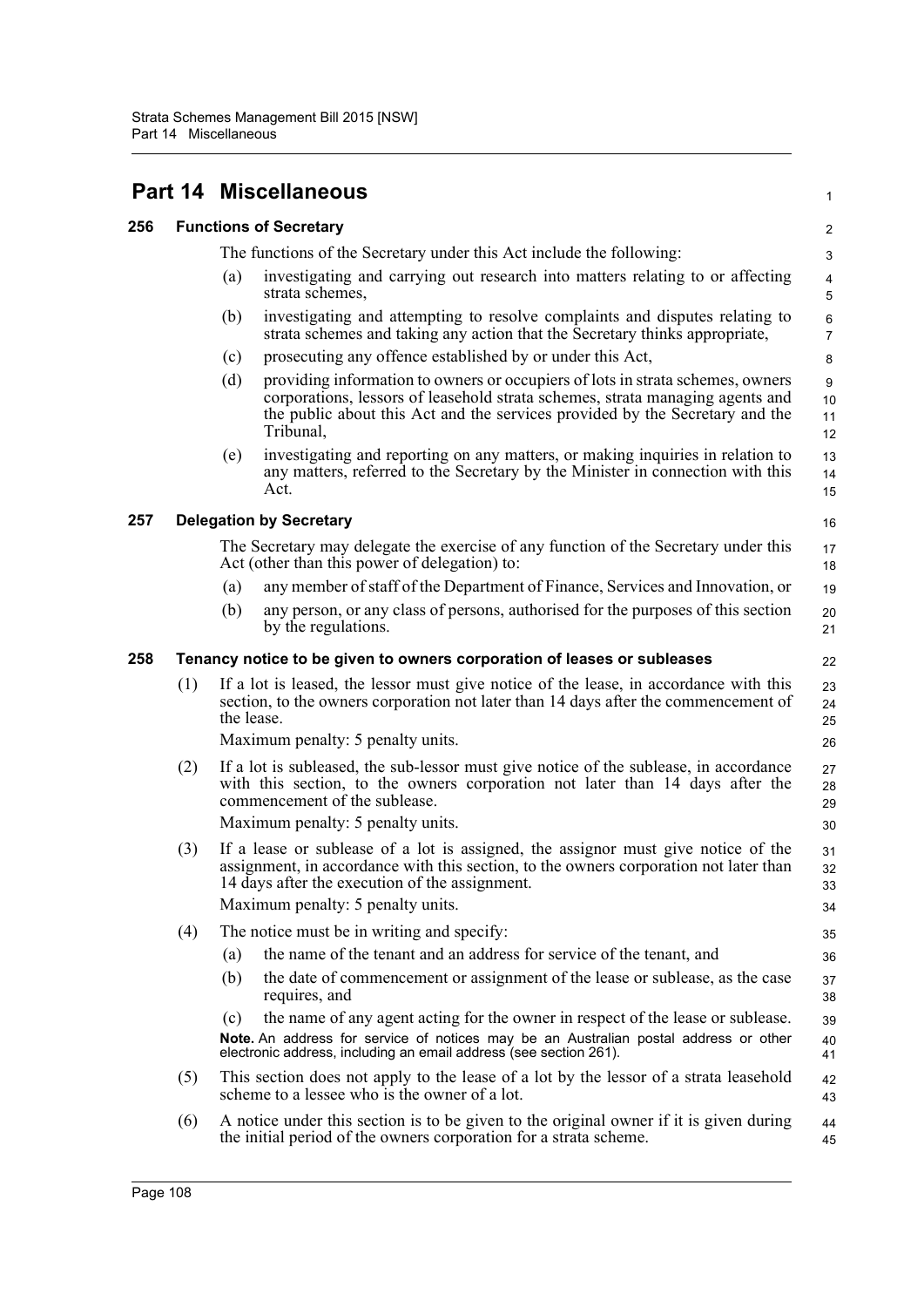| 259 |     |                                                                                                                                                                                                                                                                                                                                                                                          | Notice to be given to owners corporation of mortgagee taking possession of lot                                                                                                                                                                                                                                                                                                                                                              | $\mathbf{1}$                               |
|-----|-----|------------------------------------------------------------------------------------------------------------------------------------------------------------------------------------------------------------------------------------------------------------------------------------------------------------------------------------------------------------------------------------------|---------------------------------------------------------------------------------------------------------------------------------------------------------------------------------------------------------------------------------------------------------------------------------------------------------------------------------------------------------------------------------------------------------------------------------------------|--------------------------------------------|
|     |     | the lot.                                                                                                                                                                                                                                                                                                                                                                                 | If a mortgagee of a lot takes possession of the lot, the mortgagee must give written<br>notice of that fact to the owners corporation within 14 days of taking possession of                                                                                                                                                                                                                                                                | $\overline{2}$<br>3<br>4                   |
|     |     |                                                                                                                                                                                                                                                                                                                                                                                          | Maximum penalty: 5 penalty units.                                                                                                                                                                                                                                                                                                                                                                                                           | 5                                          |
| 260 |     |                                                                                                                                                                                                                                                                                                                                                                                          | <b>Personal liability</b>                                                                                                                                                                                                                                                                                                                                                                                                                   | 6                                          |
|     | (1) |                                                                                                                                                                                                                                                                                                                                                                                          | A matter or thing done or omitted to be done by any of the following persons, or a<br>person acting under the direction of any of those persons, does not, if the matter or<br>thing was done or omitted to be done in good faith for the purpose of executing<br>functions as such a person under this or any other Act, subject any of the following<br>persons or person so acting personally to any action, liability, claim or demand: | $\overline{7}$<br>$\bf 8$<br>9<br>10<br>11 |
|     |     | (a)                                                                                                                                                                                                                                                                                                                                                                                      | an officer of an owners corporation,                                                                                                                                                                                                                                                                                                                                                                                                        | 12                                         |
|     |     | (b)                                                                                                                                                                                                                                                                                                                                                                                      | a member of a strata committee.                                                                                                                                                                                                                                                                                                                                                                                                             | 13                                         |
|     | (2) |                                                                                                                                                                                                                                                                                                                                                                                          | Any such liability of an officer of an owners corporation or a member of a strata<br>committee attaches instead to the owners corporation.                                                                                                                                                                                                                                                                                                  | 14<br>15                                   |
| 261 |     |                                                                                                                                                                                                                                                                                                                                                                                          | <b>Address for service</b>                                                                                                                                                                                                                                                                                                                                                                                                                  | 16                                         |
|     |     |                                                                                                                                                                                                                                                                                                                                                                                          | An address for service given under this Act may be an Australian postal address, an<br>email address or a facsimile number.                                                                                                                                                                                                                                                                                                                 | 17<br>18                                   |
| 262 |     |                                                                                                                                                                                                                                                                                                                                                                                          | Service of documents on an owners corporation                                                                                                                                                                                                                                                                                                                                                                                               | 19                                         |
|     | (1) | A summons or other legal process may be given to an owners corporation by leaving<br>it with the chairperson or secretary of the owners corporation, any member of the<br>strata committee or the strata managing agent (if any) or by posting it, by prepaid<br>mail, to the owners corporation at its address recorded in the folio of the Register<br>comprising the common property. |                                                                                                                                                                                                                                                                                                                                                                                                                                             | 20<br>21<br>22<br>23<br>24                 |
|     | (2) |                                                                                                                                                                                                                                                                                                                                                                                          | A document other than a summons or other legal process may be given to an owners<br>corporation:                                                                                                                                                                                                                                                                                                                                            | 25<br>26                                   |
|     |     | (a)                                                                                                                                                                                                                                                                                                                                                                                      | by leaving it with the chairperson or secretary of the owners corporation or a<br>member of the strata committee or in the letterbox of the owners corporation,<br><sub>or</sub>                                                                                                                                                                                                                                                            | 27<br>28<br>29                             |
|     |     | (b)                                                                                                                                                                                                                                                                                                                                                                                      | by posting it, by prepaid mail, to the owners corporation at its address recorded<br>in the folio of the Register comprising the common property, or                                                                                                                                                                                                                                                                                        | 30<br>31                                   |
|     |     | (c)                                                                                                                                                                                                                                                                                                                                                                                      | by sending it by electronic transmission to an address or location nominated<br>(in correspondence or otherwise) by the chairperson or secretary of the owners<br>corporation or a member of the strata committee as an address or location to<br>which correspondence can be sent.                                                                                                                                                         | 32<br>33<br>34<br>35                       |
| 263 |     |                                                                                                                                                                                                                                                                                                                                                                                          | Service of documents by owners corporation and others                                                                                                                                                                                                                                                                                                                                                                                       | 36                                         |
|     | (1) |                                                                                                                                                                                                                                                                                                                                                                                          | <b>Application of section</b>                                                                                                                                                                                                                                                                                                                                                                                                               | 37                                         |
|     |     |                                                                                                                                                                                                                                                                                                                                                                                          | This section applies to a notice or other document required or authorised under this<br>Act or the by-laws to be given by the Secretary, the Tribunal, an owners corporation,<br>the lessor of a leasehold strata scheme, the original owner, a strata committee, the<br>secretary of an owners corporation or a strata managing agent and is subject to the<br>other provisions of this Act.                                               | 38<br>39<br>40<br>41<br>42                 |
|     | (2) |                                                                                                                                                                                                                                                                                                                                                                                          | Service on occupier of lot                                                                                                                                                                                                                                                                                                                                                                                                                  | 43                                         |
|     |     |                                                                                                                                                                                                                                                                                                                                                                                          | A notice or other document may be given to the occupier of a lot:                                                                                                                                                                                                                                                                                                                                                                           | 44                                         |
|     |     | (a)                                                                                                                                                                                                                                                                                                                                                                                      | by post at the address of the lot, or                                                                                                                                                                                                                                                                                                                                                                                                       | 45                                         |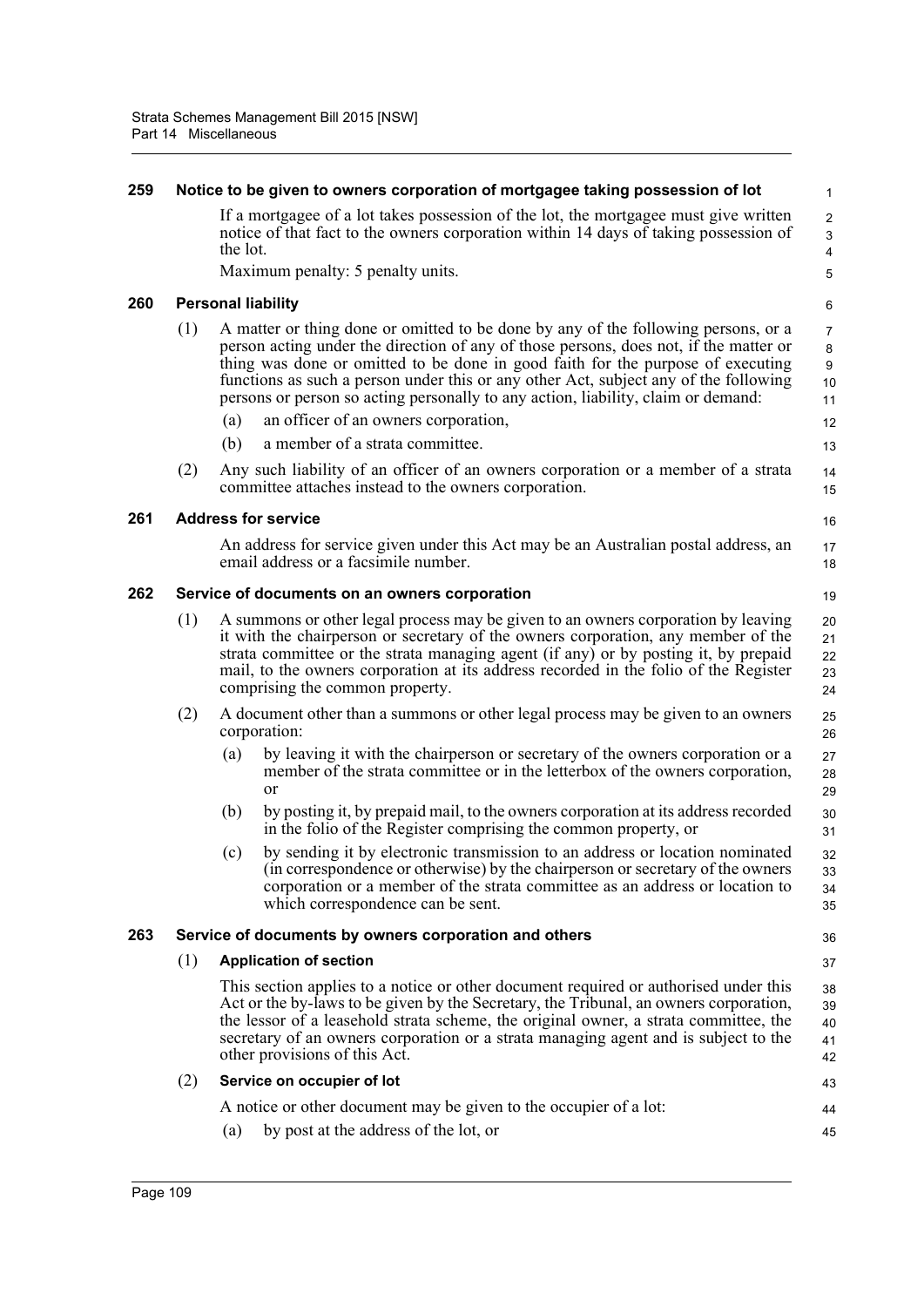|     | (b)       | by leaving it at the address of the lot with a person apparently of or above the<br>age of 16 years.                                                                                                                                                                                                                                                                         | $\mathbf{1}$<br>$\overline{2}$ |
|-----|-----------|------------------------------------------------------------------------------------------------------------------------------------------------------------------------------------------------------------------------------------------------------------------------------------------------------------------------------------------------------------------------------|--------------------------------|
| (3) |           | Service where address is included in strata roll                                                                                                                                                                                                                                                                                                                             | 3                              |
|     |           | If an address for the service of notices on a person is recorded in the strata roll or has<br>been notified in a tenancy notice, a document may be given to the person:                                                                                                                                                                                                      | $\overline{4}$<br>5            |
|     | (a)       | in the case of a postal address, by post at that address, or                                                                                                                                                                                                                                                                                                                 | $\,6\,$                        |
|     | (b)       | by sending it by electronic transmission to an address or location nominated<br>(in correspondence or otherwise) by the person as an address or location to<br>which correspondence can be sent, or                                                                                                                                                                          | $\overline{7}$<br>8<br>9       |
|     | (c)       | by leaving it at that address with a person apparently of or above the age of<br>16 years.                                                                                                                                                                                                                                                                                   | 10<br>11                       |
| (4) |           | Service on owner of lot                                                                                                                                                                                                                                                                                                                                                      | 12                             |
|     |           | A document may be given to the owner of a lot in accordance with subsection (3) or<br>if no address for service is recorded on the strata roll:                                                                                                                                                                                                                              | 13<br>14                       |
|     | (a)       | personally, or                                                                                                                                                                                                                                                                                                                                                               | 15                             |
|     | (b)       | by post at the address of the lot, or                                                                                                                                                                                                                                                                                                                                        | 16                             |
|     | (c)       | by leaving it on a part of the lot that is the owner's place of residence or<br>business (otherwise than on a part of the lot provided for the accommodation<br>of a vehicle or as a storeroom), or                                                                                                                                                                          | 17<br>18<br>19                 |
|     | (d)       | by leaving it in a place provided on the parcel for receiving mail posted to the<br>lot, or                                                                                                                                                                                                                                                                                  | 20<br>21                       |
|     | (e)       | in any other manner authorised by the by-laws for the service of notices on<br>owners.                                                                                                                                                                                                                                                                                       | 22<br>23                       |
| (5) |           | Service of notice to produce certain records and property                                                                                                                                                                                                                                                                                                                    | 24                             |
|     |           | Notice under section 182 may be given to a person:                                                                                                                                                                                                                                                                                                                           | 25                             |
|     | (a)       | personally or by post, or                                                                                                                                                                                                                                                                                                                                                    | 26                             |
|     | (b)       | by leaving it with a person apparently of or above the age of 16 years at the<br>place of residence or place of business of the person who is to be given the<br>notice.                                                                                                                                                                                                     | 27<br>28<br>29                 |
| (6) |           | Service on person where building included in part strata parcel                                                                                                                                                                                                                                                                                                              | 30                             |
|     | Act 1919. | A document may be given to a person in whom is vested an estate in fee simple, or,<br>in the case of a leasehold strata scheme, a leasehold estate registered under the Real<br><i>Property Act 1900</i> , in part of a building or its site, another part of which is included<br>in a part strata parcel, in any manner provided by section 170 of the <i>Conveyancing</i> | 31<br>32<br>33<br>34<br>35     |
|     |           | <b>Service of documents</b>                                                                                                                                                                                                                                                                                                                                                  | 36                             |
| (1) |           | A document that is authorised or required by this Act or the regulations to be given<br>to any person (other than as required by section 262 or 263) may be given by:                                                                                                                                                                                                        | 37<br>38                       |
|     | (a)       | in the case of an individual:                                                                                                                                                                                                                                                                                                                                                | 39                             |
|     |           | delivering it to the person personally, or<br>(i)                                                                                                                                                                                                                                                                                                                            | 40                             |
|     |           | (ii)<br>sending it by post to the address specified by the person for the giving<br>of documents or, if no such address is specified, the residential or<br>business address of the person last known to the person giving the<br>document, or                                                                                                                               | 41<br>42<br>43<br>44           |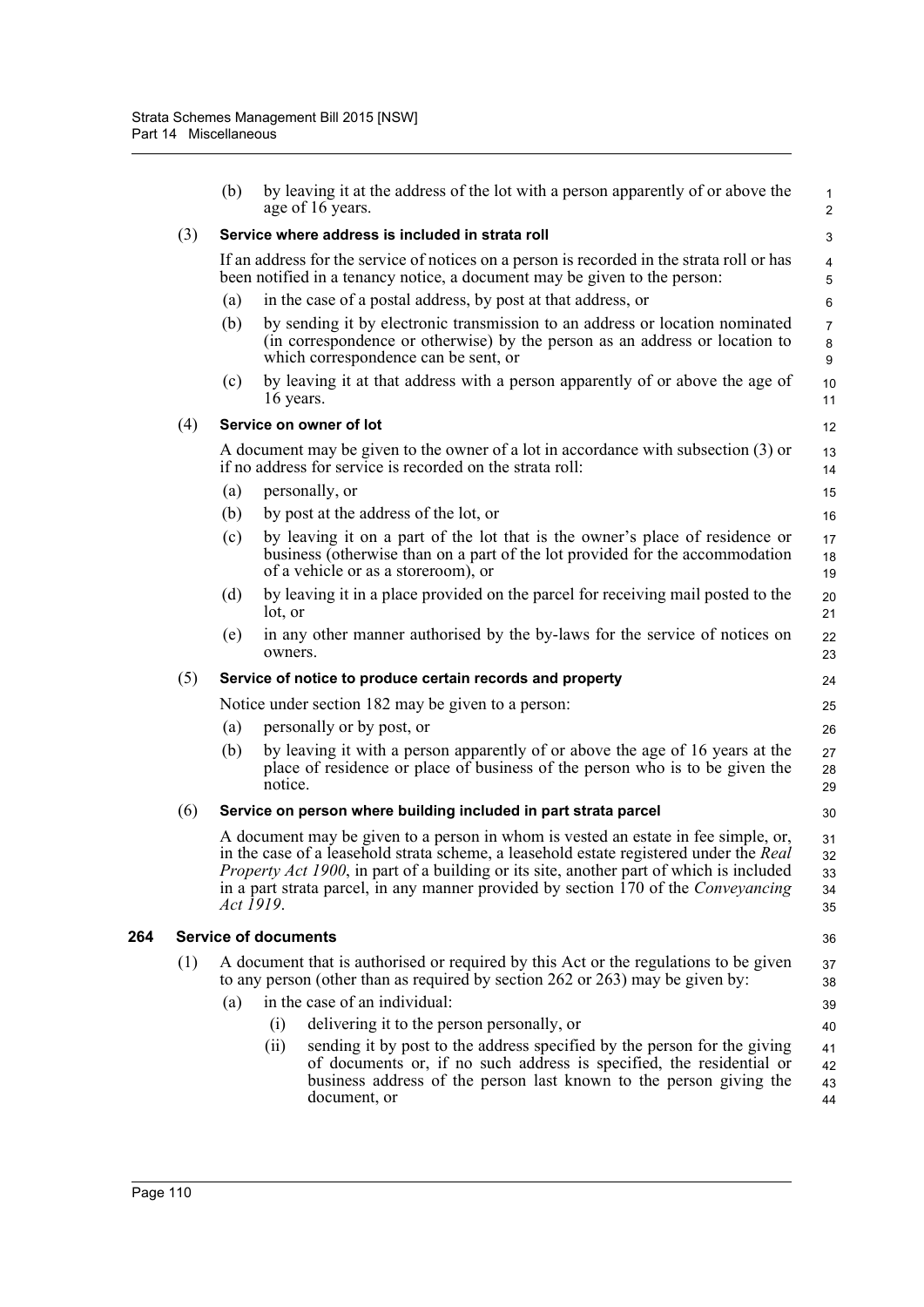|     |     | (iii)                  | sending it by electronic transmission to an address or location<br>nominated (in correspondence or otherwise) by the person as an address<br>or location to which correspondence can be sent, or                                                                                                                                           | 1<br>$\overline{2}$<br>3            |
|-----|-----|------------------------|--------------------------------------------------------------------------------------------------------------------------------------------------------------------------------------------------------------------------------------------------------------------------------------------------------------------------------------------|-------------------------------------|
|     |     | (b)                    | in the case of a body corporate:                                                                                                                                                                                                                                                                                                           | 4                                   |
|     |     | (i)                    | leaving it with a person apparently of or above the age of 16 years at, or<br>by sending it by post to, the head office, a registered office or a principal<br>office of the body corporate or to an address specified by the body<br>corporate for the giving or service of documents, or                                                 | 5<br>$\,6\,$<br>$\overline{7}$<br>8 |
|     |     | (ii)                   | sending it by electronic transmission to an address or location<br>nominated (in correspondence or otherwise) by the body corporate as an<br>address or location to which correspondence can be sent.                                                                                                                                      | $\boldsymbol{9}$<br>10<br>11        |
|     | (2) |                        | Nothing in this section affects the operation of any provision of a law or of the rules<br>of a court authorising a document to be given to a person in any other manner.                                                                                                                                                                  | 12<br>13                            |
| 265 |     |                        | Change of owners corporation's address                                                                                                                                                                                                                                                                                                     | 14                                  |
|     | (1) |                        | An owners corporation may change its address for the service of notices by deciding<br>in general meeting to make the change and lodging in the office of the<br>Registrar-General a notice in the form approved under the <i>Real Property Act 1900</i> of<br>the change of address.                                                      | 15<br>16<br>17<br>18                |
|     | (2) |                        | On receiving the notice, the Registrar-General is to make the recordings that the<br>Registrar-General considers appropriate in the folio of the Register comprising the<br>common property for the scheme.                                                                                                                                | 19<br>20<br>21                      |
|     | (3) |                        | If the strata scheme relates to a part strata parcel, the owners corporation must give<br>notice in writing of the change to the building management committee.                                                                                                                                                                            | 22<br>23                            |
|     | (4) |                        | If the strata scheme is part of a community scheme, the owners corporation must give<br>notice in writing of the change to the community association and, in the case of a<br>strata scheme that is also part of a precinct scheme, to the precinct association.                                                                           | 24<br>25<br>26                      |
|     | (5) |                        | A change of address does not take effect until it is recorded in the Register in<br>accordance with this section.                                                                                                                                                                                                                          | 27<br>28                            |
| 266 |     | <b>Dividing fences</b> |                                                                                                                                                                                                                                                                                                                                            | 29                                  |
|     | (1) |                        | The owners corporation for a strata scheme for a parcel that is not a part strata parcel<br>is taken to be the owner of the land constituting the parcel for the purposes of the<br>Dividing Fences Act 1991.                                                                                                                              | 30<br>31<br>32                      |
|     | (2) |                        | The owners corporation for each strata scheme for a part strata parcel including part<br>of a building and each person in whom is vested an estate in fee simple in a part of<br>the building or its site that is not included in the part strata parcel are taken to be the<br>owners of the land constituting the building and its site. | 33<br>34<br>35<br>36                |
|     | (3) |                        | This section does not apply to land that is part of a community scheme or to any part<br>of a parcel that is the subject of a lease accepted or acquired by an owners corporation<br>under section 25 of the Strata Schemes Development Act 2015.                                                                                          | 37<br>38<br>39                      |
|     | (4) |                        | A strata management statement may apportion liability arising under the Dividing<br><i>Fences Act 1991</i> , but only between persons bound by the statement.                                                                                                                                                                              | 40<br>41                            |
| 267 |     |                        | <b>Apportionment of statutory charges</b>                                                                                                                                                                                                                                                                                                  | 42                                  |
|     | (1) |                        | This section applies to expenditure by a public authority that would, because of any<br>Act or of anything done under the authority of any Act (including the registration of<br>a covenant charge), be a charge on the land comprised in a parcel if the parcel were<br>not the subject of a strata scheme.                               | 43<br>44<br>45<br>46                |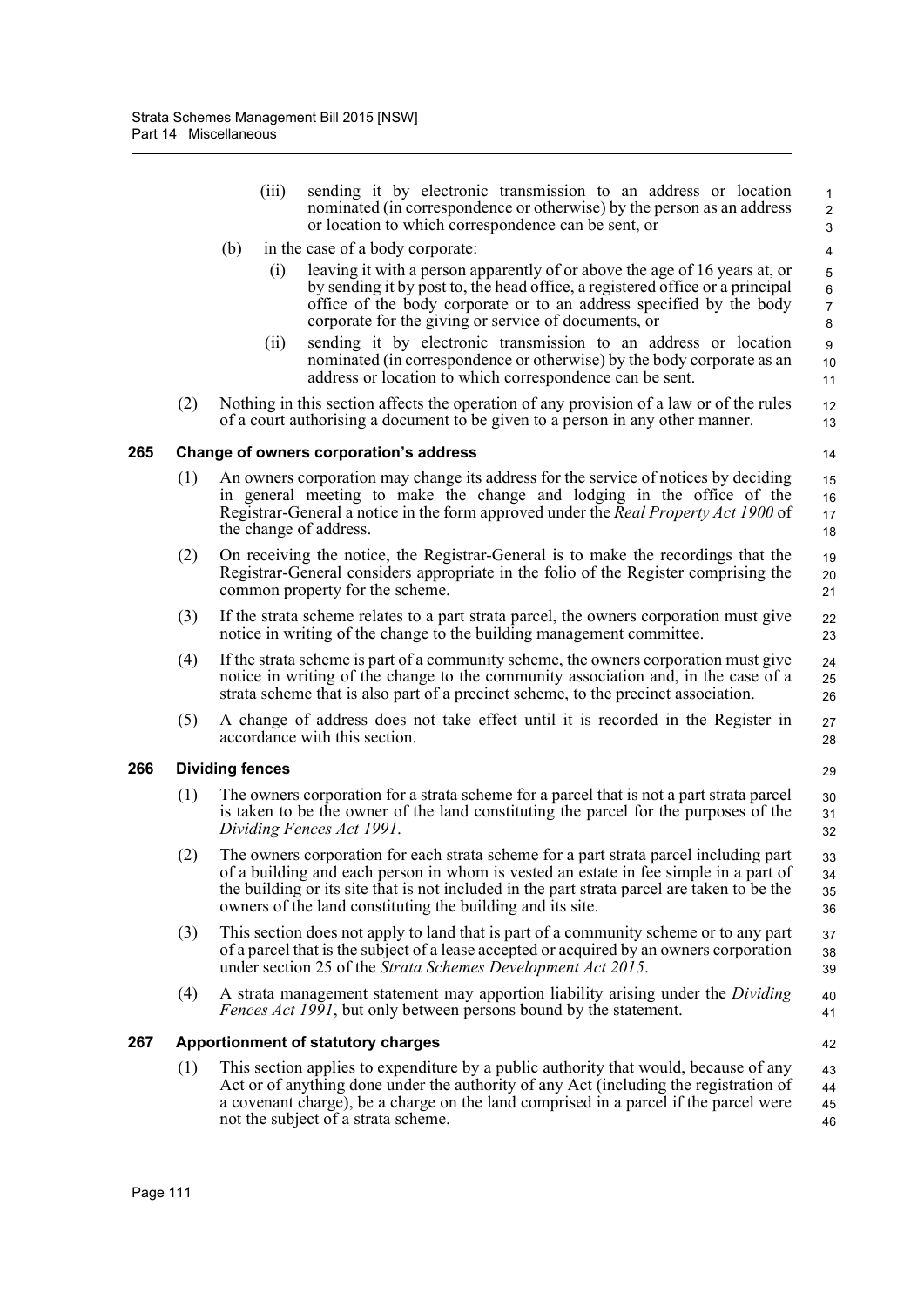- (2) The expenditure is a charge on:
	- (a) in the case of a freehold strata scheme, each lot in the strata scheme for an amount bearing to the whole of that expenditure the same proportion as the unit entitlement of that lot bears to the aggregate unit entitlement, or

28

32 33 34

35

- (b) in the case of a leasehold strata scheme, the lease of each lot in the strata scheme for an amount bearing to the whole of that expenditure the same proportion as the unit entitlement of that lot bears to the aggregate unit entitlement.
- (3) The owner or mortgagee of a lot the subject of a charge referred to in this section may pay to the authority entitled to the charge the amount of the charge and on payment:
	- (a) the lot or the lease and the appurtenant beneficial interest in the common property are freed from the charge, and
	- (b) the authority has no legal rights against the owner of the lot or lease or appurtenant beneficial interest in common property in relation to the subject-matter of the charge.

## **268 Powers of entry by public authority or public officer**

A public authority or public officer authorised by any Act to enter on part of a parcel for the purpose of exercising any power conferred on it may enter on any other part of that parcel (and, if it is a part strata parcel, any other part of the building concerned or its site, whether or not it is part of a parcel) if it is necessary to do so in order to exercise that power.

#### **269 Notices under Real Property Act 1900 to owners corporation taken to be notices to owners**

A notice given to an owners corporation under Part 2, 4 or 15 of the *Real Property Act 1900* is taken to have been given to each owner of a lot in the strata scheme concerned in the absence of evidence that the contents of the notice were not communicated by the owners corporation to any owner of such a lot. 24 25 26 27

# **270 Contracting out prohibited**

- (1) The provisions of this Act and the regulations have effect despite any stipulation to the contrary in any agreement, contract or arrangement entered into after the commencement of this section. 29 30 31
- (2) No agreement, contract or arrangement, whether oral or wholly or partly in writing, entered into after the commencement of this section operates to annul, vary or exclude any of the provisions of this Act or the regulations.

# **271 Regulations**

- (1) The Governor may make regulations, not inconsistent with this Act, for or with respect to any matter that by this Act is required or permitted to be prescribed or that is necessary or convenient to be prescribed for carrying out or giving effect to this Act. 36 37 38 39
- (2) In particular, the regulations may make provision for or with respect to the following:
	- (a) the forms to be used for the purposes of this Act,
	- (b) the fees to be paid for applications made to the Secretary under this Act and the remission of fees,
	- (c) the nomination and election of members of strata committees,
	- (d) alternative dispute resolution under this Act,
	- (e) the procedure for meetings of the owners corporation of a large strata scheme, 46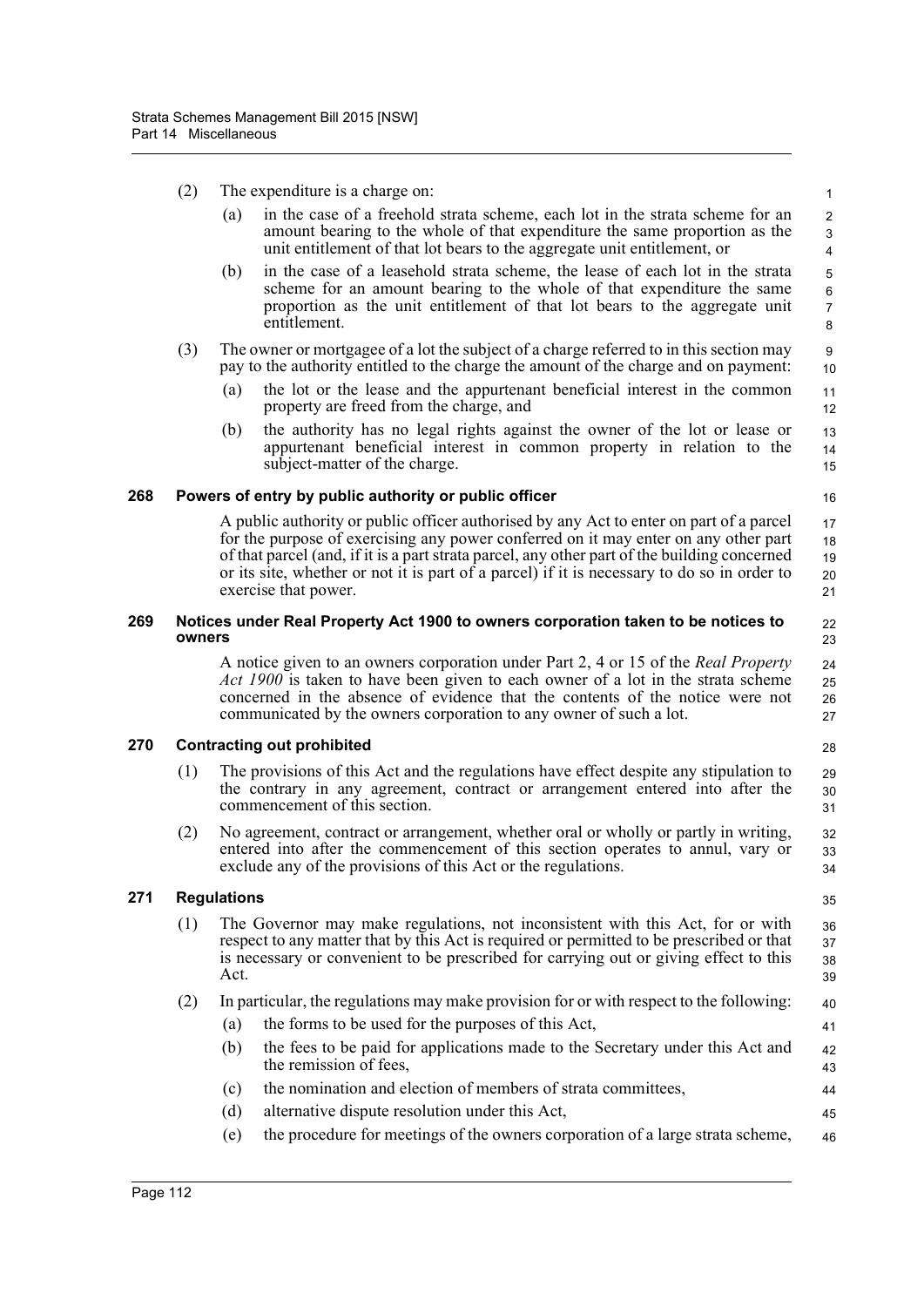|     |     | (f) | the delegation of functions of the owners corporation of a large strata scheme,                                                                                                                                                                                                                                                   | $\mathbf{1}$         |
|-----|-----|-----|-----------------------------------------------------------------------------------------------------------------------------------------------------------------------------------------------------------------------------------------------------------------------------------------------------------------------------------|----------------------|
|     |     | (g) | the decisions or classes of decisions that may or may not be made by the strata<br>committee of a large strata scheme,                                                                                                                                                                                                            | $\overline{2}$<br>3  |
|     |     | (h) | the functions of officers of an owners corporation of a large strata scheme,                                                                                                                                                                                                                                                      | $\overline{4}$       |
|     |     | (i) | the management of the administrative fund or capital works fund of the owners<br>corporation of a large strata scheme,                                                                                                                                                                                                            | 5<br>6               |
|     |     | (i) | the exclusion of a particular class or classes of strata scheme from any or all<br>of the provisions of Part 12,                                                                                                                                                                                                                  | $\overline{7}$<br>8  |
|     |     | (k) | requiring information and other matters to be brought to the attention of<br>owners and strata committee members in respect of the provision of legal<br>services to an owners corporation,                                                                                                                                       | 9<br>10<br>11        |
|     |     | (1) | requirements for agreements between owners corporations and local councils<br>relating to strata parking areas under section 650A of the <i>Local Government</i><br>Act 1993,                                                                                                                                                     | 12<br>13<br>14       |
|     |     | (m) | the service of documents by electronic means under this Act,                                                                                                                                                                                                                                                                      | 15                   |
|     |     | (n) | the form in which documents required to be provided or delivered under this<br>Act may be so provided or delivered.                                                                                                                                                                                                               | 16<br>17             |
| 272 |     |     | Persons who may keep seals of owners corporations                                                                                                                                                                                                                                                                                 | 18                   |
|     | (1) |     | If an owners corporation has only one owner, the seal of the owners corporation must<br>be kept by the owner or by the strata managing agent of the owners corporation.                                                                                                                                                           | 19<br>20             |
|     | (2) |     | If an owners corporation has 2 or more owners, the seal of the owners corporation<br>must be kept:                                                                                                                                                                                                                                | 21<br>22             |
|     |     | (a) | by an owner, or member of the strata committee, that the owners corporation<br>determines is to keep the seal or, in the absence of a determination, by the<br>secretary of the owners corporation, or                                                                                                                            | 23<br>24<br>25       |
|     |     | (b) | by the strata managing agent of the owners corporation.                                                                                                                                                                                                                                                                           | 26                   |
|     | (3) |     | A strata managing agent is entitled to custody of the seal of an owners corporation<br>only to permit the exercise of the strata managing agent's functions.                                                                                                                                                                      | 27<br>28             |
|     | (4) |     | Section 50 (2) and (3) of the <i>Interpretation Act 1987</i> do not apply to an owners<br>corporation.                                                                                                                                                                                                                            | 29<br>30             |
|     |     |     | Note. Section 50 (1) (b) of the Interpretation Act 1987 provides that statutory corporations are<br>to have a seal. Section 50 (2) and (3) of the Interpretation Act 1987 contain provisions relating<br>to the keeping of the seal of a statutory corporation and the authentication of documents by a<br>statutory corporation. | 31<br>32<br>33<br>34 |
| 273 |     |     | Affixing of seal of owners corporation                                                                                                                                                                                                                                                                                            | 35                   |
|     | (1) |     | The seal of an owners corporation that has only one owner or 2 owners must not be<br>affixed to any instrument or document except in the presence of the owner or owners<br>or the strata managing agent of the owners corporation.                                                                                               | 36<br>37<br>38       |
|     | (2) |     | The seal of an owners corporation that has more than 2 owners must not be affixed<br>to any instrument or document except in the presence of:                                                                                                                                                                                     | 39<br>40             |
|     |     | (a) | 2 persons, being owners of lots or members of the strata committee, that the<br>owners corporation determines for the purpose or, in the absence of a<br>determination, the secretary of the owners corporation and any other member<br>of the strata committee, or                                                               | 41<br>42<br>43<br>44 |
|     |     | (b) | the strata managing agent of the owners corporation.                                                                                                                                                                                                                                                                              | 45                   |
|     |     |     |                                                                                                                                                                                                                                                                                                                                   |                      |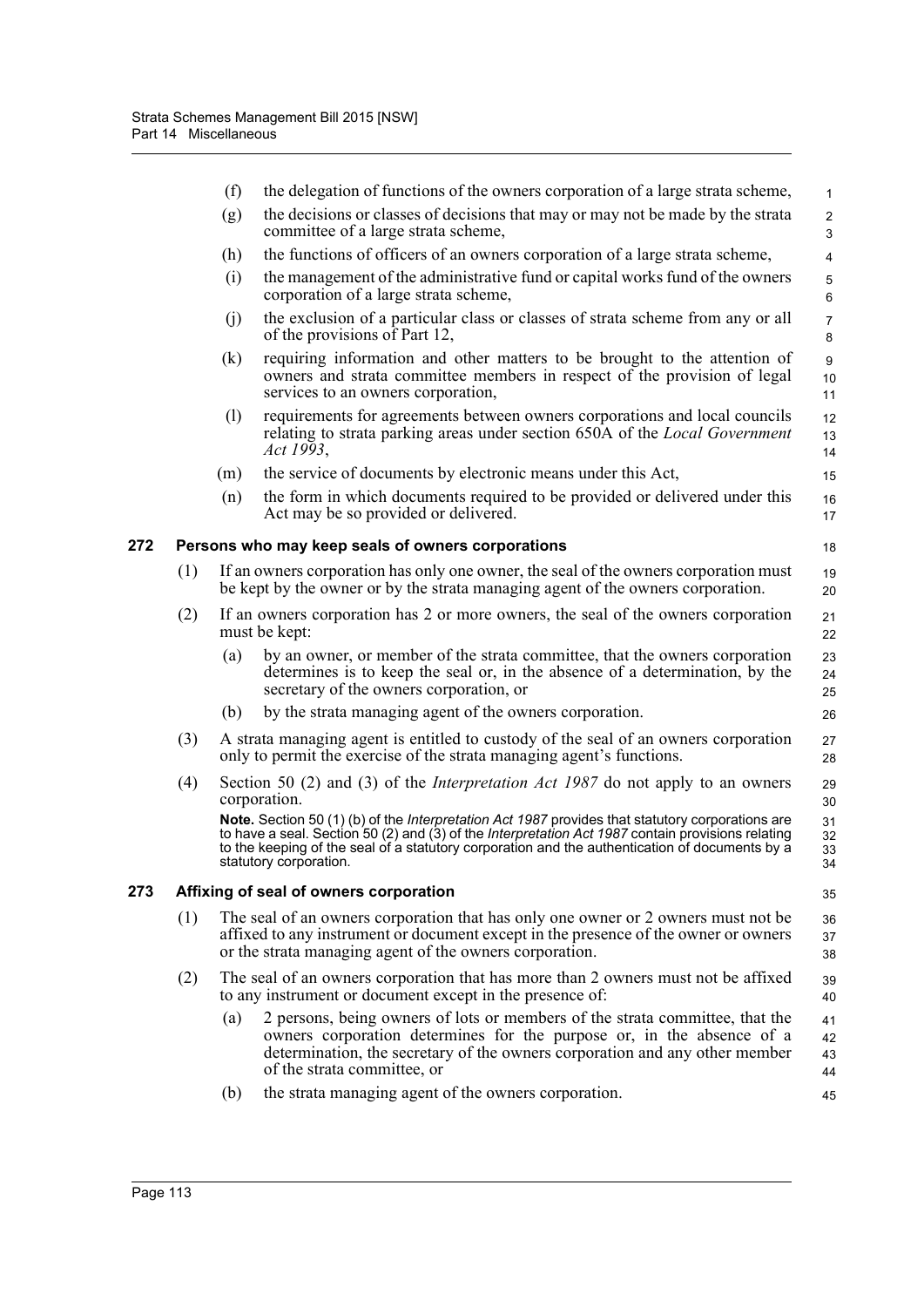| (3)            | The strata managing agent must attest the fact and date of the affixing of the seal:<br>by his or her signature, or<br>(a)                                                                                                                                                                                                                                                              | $\mathbf{1}$<br>$\overline{2}$         |  |  |  |
|----------------|-----------------------------------------------------------------------------------------------------------------------------------------------------------------------------------------------------------------------------------------------------------------------------------------------------------------------------------------------------------------------------------------|----------------------------------------|--|--|--|
|                | (b)<br>if the strata managing agent is a corporation, by the signature of the president,<br>chairperson or other principal officer of the corporation or by any member of<br>staff of the corporation authorised to do so by the president, chairperson or<br>other principal officer.                                                                                                  | 3<br>$\overline{\mathbf{4}}$<br>5<br>6 |  |  |  |
| (4)            | A strata managing agent who has affixed the seal of the owners corporation to any<br>instrument or document is taken to have done so under the authority of a delegation<br>from the owners corporation.                                                                                                                                                                                | $\overline{7}$<br>8<br>9               |  |  |  |
| (5)            | Subsection (4) does not operate so as to enable a person to fraudulently obtain a<br>benefit.                                                                                                                                                                                                                                                                                           | 10<br>11                               |  |  |  |
| (6)            | A person is taken not to have fraudulently obtained a benefit from the operation of<br>subsection (4) if the benefit was, without any fraud by the person, obtained before the<br>seal was affixed.                                                                                                                                                                                     | 12<br>13<br>14                         |  |  |  |
|                | <b>Act to bind Crown</b>                                                                                                                                                                                                                                                                                                                                                                | 15                                     |  |  |  |
| (1)            | This Act binds the Crown in right of New South Wales and, in so far as the legislative<br>power of the Parliament of New South Wales permits, the Crown in all its other<br>capacities.                                                                                                                                                                                                 |                                        |  |  |  |
| (2)            | However, Division 5 of Part 2 and Parts 3, 4, 5, 6 (except sections 122, 123 and 124<br>19<br>and Division $6$ , $8$ , $9$ and $10$ do not apply to or in respect of a strata scheme if the<br>20<br>Crown is the owner of all lots in the scheme.<br>21<br>Note. The reference to the Crown covers statutory bodies representing the Crown and NSW<br>22<br>Government agencies.<br>23 |                                        |  |  |  |
| <b>Repeals</b> |                                                                                                                                                                                                                                                                                                                                                                                         | 24                                     |  |  |  |
|                | The following are repealed:                                                                                                                                                                                                                                                                                                                                                             | 25                                     |  |  |  |
|                | the Strata Schemes Management Act 1996 No 138,<br>(a)                                                                                                                                                                                                                                                                                                                                   | 26                                     |  |  |  |
|                | (b)<br>the Strata Schemes Management Regulation 2010.                                                                                                                                                                                                                                                                                                                                   | 27                                     |  |  |  |
|                | <b>Review of Act</b>                                                                                                                                                                                                                                                                                                                                                                    | 28                                     |  |  |  |
| (1)            | The Minister is to review this Act to determine whether the policy objectives of the<br>29<br>Act remain valid and whether the terms of the Act remain appropriate for securing<br>30<br>those objectives.<br>31                                                                                                                                                                        |                                        |  |  |  |
| (2)            | The review is to be undertaken as soon as possible after the period of 5 years from<br>32<br>the date of assent to this Act.<br>33                                                                                                                                                                                                                                                      |                                        |  |  |  |
| (3)            | A report on the outcome of the review is to be tabled in each House of Parliament<br>34<br>within 12 months after the end of the period of 5 years.<br>35                                                                                                                                                                                                                               |                                        |  |  |  |

**274** 

**275 Repeals**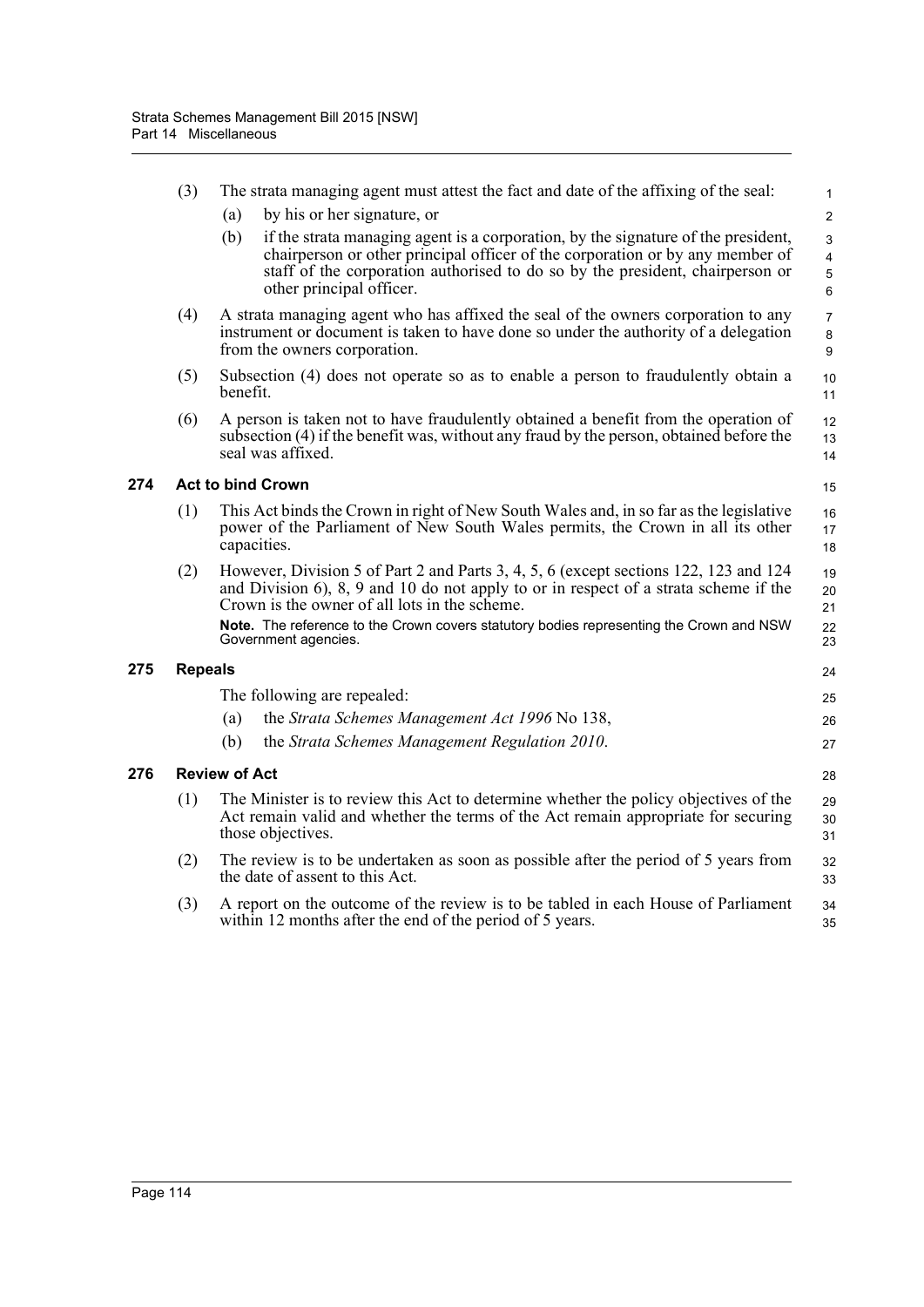|                                            | <b>Schedule 1</b> | Meeting procedures of owners corporation                                                                                                                                                                   | $\mathbf{1}$   |
|--------------------------------------------|-------------------|------------------------------------------------------------------------------------------------------------------------------------------------------------------------------------------------------------|----------------|
|                                            |                   | (Section 23)                                                                                                                                                                                               | $\overline{2}$ |
| Part 1                                     |                   | <b>Preliminary</b>                                                                                                                                                                                         | 3              |
| 1                                          |                   | <b>Meetings to which Schedule applies</b>                                                                                                                                                                  | 4              |
|                                            |                   | This Schedule applies to annual general meetings and other general meetings of an<br>owners corporation for a strata scheme.                                                                               | 5<br>6         |
| $\mathbf{2}$                               |                   | Application to large strata schemes                                                                                                                                                                        | 7              |
|                                            |                   | The provisions of this Schedule are subject to the regulations, but only to the extent<br>that the regulations relate to large strata schemes.                                                             | 8<br>9         |
| 3                                          |                   | Interpretation                                                                                                                                                                                             | 10             |
|                                            | (1)               | In this Schedule:                                                                                                                                                                                          | 11             |
|                                            |                   | <b><i>owner</i></b> means an owner of a lot in the strata scheme for which a meeting is held or<br>proposed to be held.<br><i>priority vote</i> —see clause 24 (1).                                        | 12<br>13<br>14 |
|                                            | (2)               | In this Schedule, a reference to a <i>person entitled to vote</i> at a meeting is a reference                                                                                                              | 15             |
|                                            |                   | to a person entitled to vote on a motion other than a motion requiring a unanimous<br>resolution.                                                                                                          | 16<br>17       |
| Part 2<br>Agendas, nominations and notices |                   |                                                                                                                                                                                                            | 18             |
| 4                                          |                   | Inclusion of matters on agenda                                                                                                                                                                             | 19             |
|                                            | (1)               | Any owner, or any person entitled to vote at a general meeting of an owners<br>corporation, may require a motion to be included in the agenda of the next general<br>meeting of the owners corporation.    | 20<br>21<br>22 |
|                                            | (2)               | The requirement is to be made by written notice given to the secretary of the owners<br>corporation that:                                                                                                  | 23<br>24       |
|                                            |                   | sets out the required motion, and<br>(a)                                                                                                                                                                   | 25             |
|                                            |                   | states the name of the person making the requirement, and<br>(b)                                                                                                                                           | 26             |
|                                            |                   | includes an explanation of the motion of not more than 300 words in length.<br>(c)                                                                                                                         | 27             |
|                                            | (3)               | The secretary must give effect to the requirement.                                                                                                                                                         | 28             |
|                                            | (4)               | However, if the requirement is made after notice has been given of the meeting, the<br>secretary must include the motion in the agenda for the next subsequent meeting.                                    | 29<br>30       |
|                                            | (5)               | An owner or a person may make a requirement even if the owner or person cannot<br>vote because the owner is an unfinancial owner.                                                                          | 31<br>32       |
| 5                                          |                   | Nomination of candidates for election prior to meeting                                                                                                                                                     | 33             |
|                                            | (1)               | The written notice of an annual general meeting is to include a call for nominations<br>for members of the strata committee at least 7 days before the annual general meeting<br>of an owners corporation. | 34<br>35<br>36 |
|                                            | (2)               | Any owner, or any person entitled to vote at a general meeting of an owners<br>corporation, may nominate a person for election as a member of the strata committee.                                        | 37<br>38       |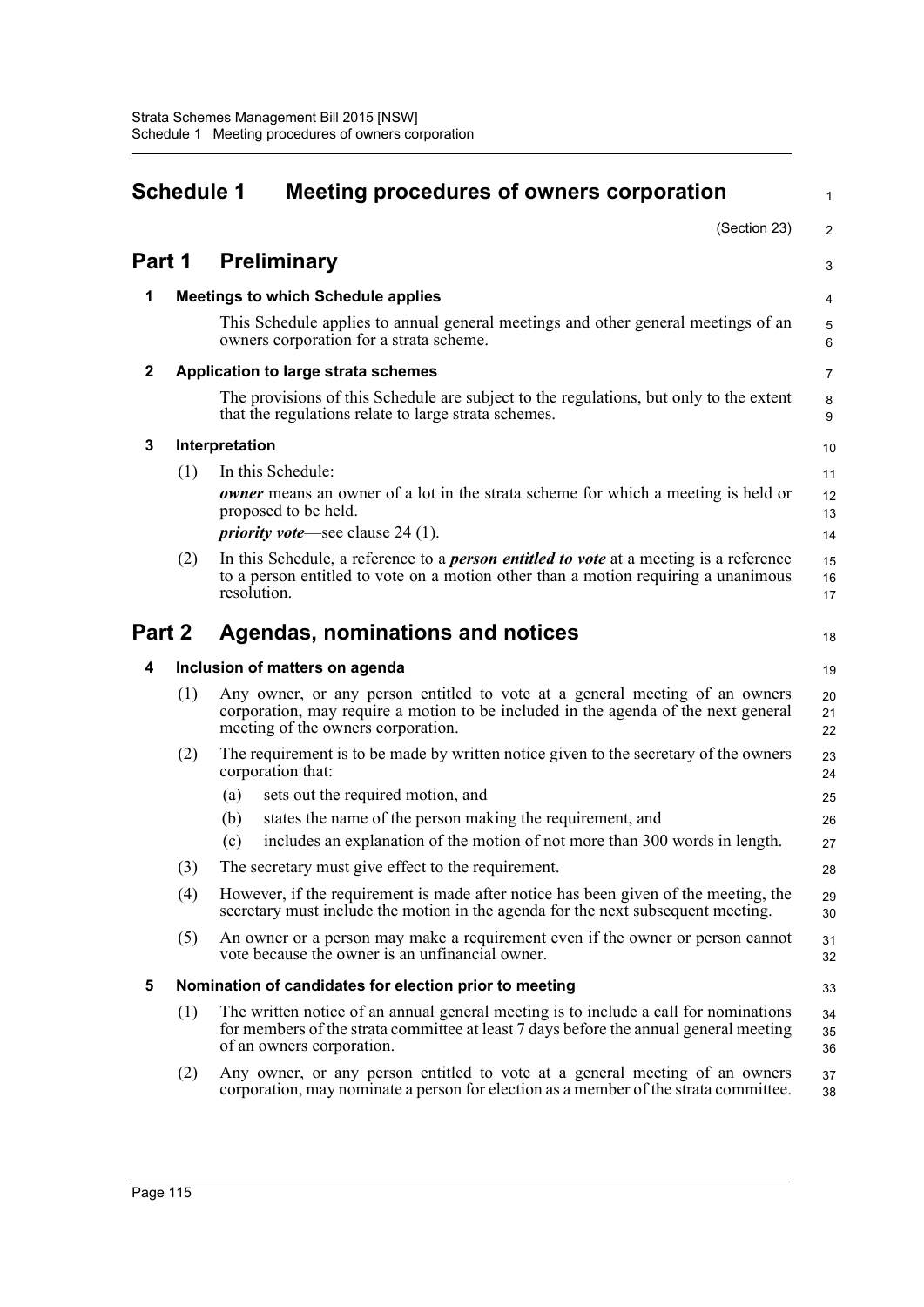|   | (3)                                                   |          | The nomination is to be made by written notice given to the secretary of the owners<br>corporation or, in the case of the first annual general meeting, to the convenor of the<br>meeting, that states the name of:                                                                                                                   | $\mathbf{1}$<br>$\overline{2}$<br>3 |  |  |  |  |  |
|---|-------------------------------------------------------|----------|---------------------------------------------------------------------------------------------------------------------------------------------------------------------------------------------------------------------------------------------------------------------------------------------------------------------------------------|-------------------------------------|--|--|--|--|--|
|   |                                                       | (a)      | the person nominated, and                                                                                                                                                                                                                                                                                                             | 4                                   |  |  |  |  |  |
|   |                                                       | (b)      | the person making the nomination and that the person nominated consents to<br>the nomination.                                                                                                                                                                                                                                         | 5<br>6                              |  |  |  |  |  |
|   | (4)                                                   |          | The secretary must include the nomination in the notice of the meeting at which the<br>election is to take place. Notice of any subsequent nomination is to be given by the<br>secretary at the meeting.                                                                                                                              | $\overline{7}$<br>8<br>9            |  |  |  |  |  |
|   | (5)                                                   |          | A nomination may be made at any time before the election is held and may be made<br>at the meeting.                                                                                                                                                                                                                                   | 10<br>11                            |  |  |  |  |  |
|   | (6)                                                   |          | An owner or a person may make a nomination even if the owner or person cannot<br>vote because the owner is an unfinancial owner.                                                                                                                                                                                                      | 12<br>13                            |  |  |  |  |  |
| 6 |                                                       |          | Required items of agenda for AGM                                                                                                                                                                                                                                                                                                      | 14                                  |  |  |  |  |  |
|   |                                                       |          | The agenda for each annual general meeting must include the following items:                                                                                                                                                                                                                                                          | 15                                  |  |  |  |  |  |
|   |                                                       | (a)      | an item to decide if any matter or type of matter is to be determined only by<br>the owners corporation in general meeting,                                                                                                                                                                                                           | 16<br>17                            |  |  |  |  |  |
|   |                                                       | (b)      | an item to prepare or review the 10-year plan for the capital works fund,                                                                                                                                                                                                                                                             | 18                                  |  |  |  |  |  |
|   |                                                       | (c)      | an item to consider the annual fire safety statement (if one is required for the<br>building) under the <i>Environmental Planning and Assessment Act 1979</i> and<br>arrangements for obtaining the next annual fire safety statement,                                                                                                | 19<br>20<br>21                      |  |  |  |  |  |
|   |                                                       | (d)      | until the end of warranty periods for applicable statutory warranties under the<br><i>Home Building Act 1989</i> for buildings of the strata scheme, an item to consider<br>building defects and rectification.                                                                                                                       | 22<br>23<br>24                      |  |  |  |  |  |
| 7 | Notice of general meetings other than first AGM<br>25 |          |                                                                                                                                                                                                                                                                                                                                       |                                     |  |  |  |  |  |
|   | (1)                                                   |          | This clause applies to general meetings other than the first annual general meeting of<br>an owners corporation.                                                                                                                                                                                                                      | 26<br>27                            |  |  |  |  |  |
|   | (2)                                                   | owner.   | Written notice of a meeting must, at least 7 days before the meeting, be given to each                                                                                                                                                                                                                                                | 28<br>29                            |  |  |  |  |  |
|   | (3)                                                   |          | Notice of a meeting must also be given, at least 7 days before the meeting, to each<br>first mortgagee or covenant chargee on the strata roll if an item on the agenda is one<br>in which the mortgagee or covenant chargee may cast a priority vote.<br>Note. A priority vote may be cast in the circumstances set out in clause 24. | 30<br>31<br>32<br>33                |  |  |  |  |  |
|   | (4)                                                   | herself. | Nothing in this Part requires an owner to give notice of a meeting to himself or                                                                                                                                                                                                                                                      | 34<br>35                            |  |  |  |  |  |
| 8 |                                                       |          | Matters that must be included in notice of general meetings                                                                                                                                                                                                                                                                           | 36                                  |  |  |  |  |  |
|   | (1)                                                   |          | The following matters must be included in, or accompany, the notice given of all<br>general meetings:                                                                                                                                                                                                                                 | 37<br>38                            |  |  |  |  |  |
|   |                                                       | (a)      | a form of motion to confirm the minutes of the last general meeting of any<br>kind,                                                                                                                                                                                                                                                   | 39<br>40                            |  |  |  |  |  |
|   |                                                       | (b)      | a form of motion for the election of the strata committee, if the meeting is for<br>that purpose,                                                                                                                                                                                                                                     | 41<br>42                            |  |  |  |  |  |
|   |                                                       | (c)      | a form of motion for each other motion to be considered at the meeting,                                                                                                                                                                                                                                                               | 43                                  |  |  |  |  |  |
|   |                                                       | (d)      | whether a motion requires a special resolution or a unanimous resolution to be<br>passed,                                                                                                                                                                                                                                             | 44<br>45                            |  |  |  |  |  |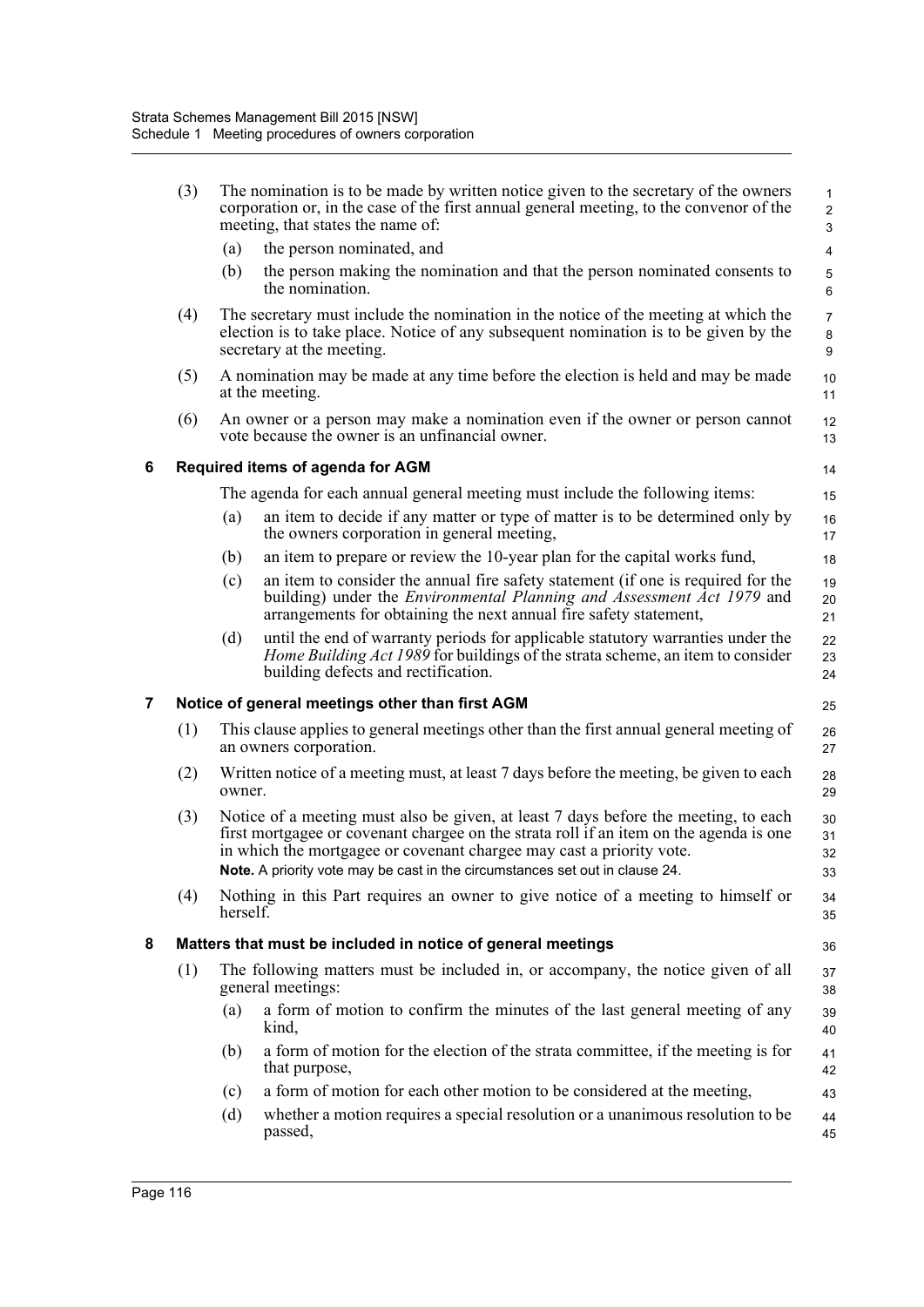|    |     | (e) | a statement that a vote by an owner does not count if a priority vote is cast for<br>the lot in relation to the same matter,                                                                                                                                                                                                                                                                                                  | 1<br>$\overline{c}$                                                     |
|----|-----|-----|-------------------------------------------------------------------------------------------------------------------------------------------------------------------------------------------------------------------------------------------------------------------------------------------------------------------------------------------------------------------------------------------------------------------------------|-------------------------------------------------------------------------|
|    |     | (f) | a statement that an unfinancial owner, mortgagee or covenant chargee cannot<br>vote at a meeting on a motion (other than a motion requiring a unanimous<br>resolution) unless payment has been made before the meeting of all<br>contributions levied on the owner, and any other amounts recoverable from the<br>owner, in relation to the lot,                                                                              | 3<br>$\overline{\mathbf{4}}$<br>$\sqrt{5}$<br>$\,6\,$<br>$\overline{7}$ |
|    |     | (g) | a statement that voting or other rights may be exercised in person (if the<br>addressee is an individual) or by a company nominee (if the addressee is a<br>corporation), or by a proxy appointed by the addressee,                                                                                                                                                                                                           | 8<br>$\boldsymbol{9}$<br>10                                             |
|    |     | (h) | the provisions of this Act for determining a quorum at meetings.                                                                                                                                                                                                                                                                                                                                                              | 11                                                                      |
|    | (2) |     | A copy of the minutes of the previous general meeting must be given to an owner<br>with notice of a meeting if the owner has not previously been given a copy of the<br>minutes or has requested but not received a copy before the notice is given.                                                                                                                                                                          | 12<br>13<br>14                                                          |
| 9  |     |     | Additional matters to be included in notice of AGM                                                                                                                                                                                                                                                                                                                                                                            | 15                                                                      |
|    |     |     | The following matters must also be included in, or accompany, the notice given of<br>annual general meetings:                                                                                                                                                                                                                                                                                                                 | 16<br>17                                                                |
|    |     | (a) | a copy of the last statements of key financial information for the administrative<br>fund, the capital works fund and any other fund prepared by the owners<br>corporation and any relevant auditor's report,                                                                                                                                                                                                                 | 18<br>19<br>20                                                          |
|    |     | (b) | a form of motion for adoption of the financial statements,                                                                                                                                                                                                                                                                                                                                                                    | 21                                                                      |
|    |     | (c) | a form of motion to consider the appointment of an auditor and the taking out<br>of insurance of the kind referred to in section 165 $(2)$ , if insurance of that kind<br>has not already been taken out,                                                                                                                                                                                                                     | 22<br>23<br>24                                                          |
|    |     | (d) | particulars of each insurance policy taken out by the owners corporation (as<br>required to be specified in the strata roll),                                                                                                                                                                                                                                                                                                 | 25<br>26                                                                |
|    |     | (e) | a form of motion to decide the number of members of the strata committee,                                                                                                                                                                                                                                                                                                                                                     | 27                                                                      |
|    |     | (f) | a form of motion for the election of the strata committee, including the names<br>of any persons nominated for election before the notice is given,                                                                                                                                                                                                                                                                           | 28<br>29                                                                |
|    |     | (g) | if there is a strata managing agent, a form of motion to consider the report by<br>the agent as to whether, and what, commissions or training services have been<br>provided or paid for or are likely to be so provided to or paid for the agent for<br>the following 12 months,                                                                                                                                             | 30<br>31<br>32<br>33                                                    |
|    |     | (h) | a form of motion to decide how to deal with any overdue contributions payable<br>to the owners corporation.                                                                                                                                                                                                                                                                                                                   | 34<br>35                                                                |
|    |     | (i) | a form of motion to decide if any matter or type of matter is to be determined<br>by the owners corporation in general meeting.                                                                                                                                                                                                                                                                                               | 36<br>37                                                                |
| 10 |     |     | Financial statements to be provided on request                                                                                                                                                                                                                                                                                                                                                                                | 38                                                                      |
|    | (1) |     | The owners corporation must, at the request of an owner or a mortgagee or covenant<br>chargee of a lot, give to the owner, mortgagee or covenant chargee a copy of the last<br>financial statements prepared for the administrative fund, the capital works fund and<br>any other fund of the owners corporation by the owners corporation at least 2 days<br>before the meeting at which the statements are to be presented. | 39<br>40<br>41<br>42<br>43                                              |
|    | (2) |     | This Schedule does not prevent the owners corporation from determining that a copy<br>of the last financial statements prepared for the administrative fund, the capital works<br>fund or other fund is to be included in, or to accompany, the notice of an annual<br>general meeting.                                                                                                                                       | 44<br>45<br>46<br>47                                                    |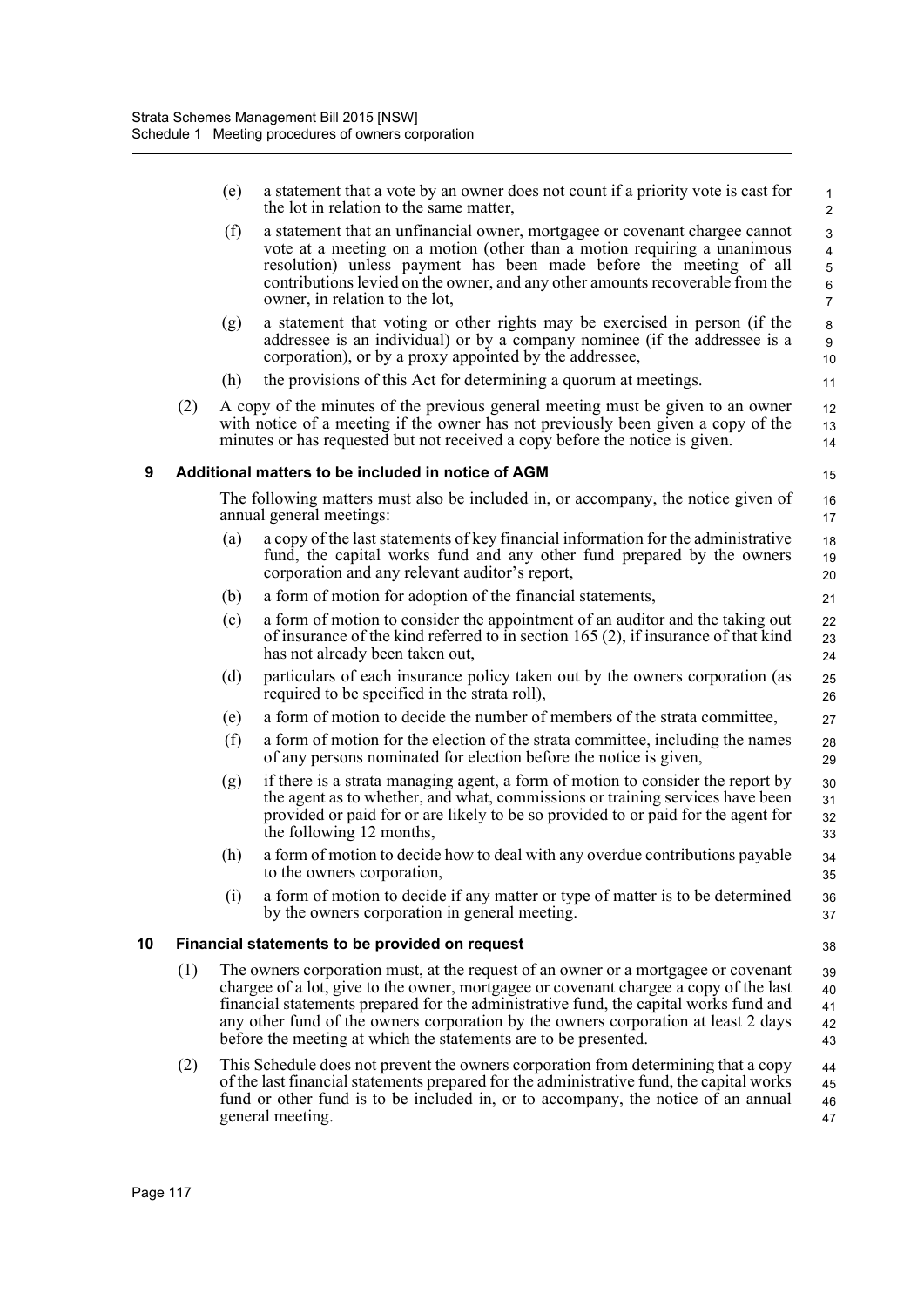| 11                                         |                              | Notice to be given to tenants<br>$\mathbf{1}$                                                                                                                                                                                                                                                                                                                                                                                                                             |                                  |  |  |  |  |
|--------------------------------------------|------------------------------|---------------------------------------------------------------------------------------------------------------------------------------------------------------------------------------------------------------------------------------------------------------------------------------------------------------------------------------------------------------------------------------------------------------------------------------------------------------------------|----------------------------------|--|--|--|--|
|                                            | (1)                          | A copy of the agenda for a meeting must, at least 7 days before the meeting is held:                                                                                                                                                                                                                                                                                                                                                                                      | 2                                |  |  |  |  |
|                                            |                              | be given to each tenant, who has been notified to the owners corporation in<br>(a)<br>accordance with this Act as a tenant of the lot, or                                                                                                                                                                                                                                                                                                                                 | 3<br>$\overline{4}$              |  |  |  |  |
|                                            |                              | be prominently displayed on any notice board required to be maintained by or<br>(b)<br>under the by-laws on some part of the common property.                                                                                                                                                                                                                                                                                                                             | $\mathbf 5$<br>6                 |  |  |  |  |
|                                            | (2)                          | Copies of other documents relating to a meeting may be given to each tenant of a lot<br>if the owners corporation so decides.                                                                                                                                                                                                                                                                                                                                             | $\overline{7}$<br>8              |  |  |  |  |
| Part 3<br><b>General meeting procedure</b> |                              |                                                                                                                                                                                                                                                                                                                                                                                                                                                                           |                                  |  |  |  |  |
| 12                                         |                              | <b>Chairing of meetings</b>                                                                                                                                                                                                                                                                                                                                                                                                                                               | 10                               |  |  |  |  |
|                                            | (1)                          | <b>Chairperson to preside</b>                                                                                                                                                                                                                                                                                                                                                                                                                                             | 11                               |  |  |  |  |
|                                            |                              | The chairperson of the owners corporation is to preside at any meeting at which the<br>chairperson is present.                                                                                                                                                                                                                                                                                                                                                            | 12<br>13                         |  |  |  |  |
|                                            | (2)                          | Presiding member where chairperson absent                                                                                                                                                                                                                                                                                                                                                                                                                                 | 14                               |  |  |  |  |
|                                            |                              | In the chairperson's absence from a meeting, the persons present at that meeting and<br>entitled to vote on motions submitted at that meeting (other than unfinancial owners)<br>may elect one of their number to preside at that meeting and the person so elected is,<br>while so presiding, taken to be the chairperson of the owners corporation.                                                                                                                     | 15<br>16<br>17<br>18             |  |  |  |  |
|                                            | (3)                          | Chairperson does not have casting vote                                                                                                                                                                                                                                                                                                                                                                                                                                    | 19                               |  |  |  |  |
|                                            |                              | The chairperson does not have a casting vote in relation to any motion but may vote<br>in his or her own right if otherwise entitled.                                                                                                                                                                                                                                                                                                                                     | 20<br>21                         |  |  |  |  |
|                                            | (4)                          | Chairperson may be only person present                                                                                                                                                                                                                                                                                                                                                                                                                                    | 22                               |  |  |  |  |
|                                            |                              | A meeting is, subject to the provisions of this Schedule relating to the quorum,<br>validly held even though the only person present at the meeting is the chairperson of<br>the owners corporation.                                                                                                                                                                                                                                                                      | 23<br>24<br>25                   |  |  |  |  |
| 13                                         |                              | Chairperson to announce names of persons entitled to vote                                                                                                                                                                                                                                                                                                                                                                                                                 | 26                               |  |  |  |  |
|                                            |                              | If requested to do so by a person present and entitled to vote at a meeting, the<br>chairperson must, before submitting a motion to the meeting or the holding of the<br>election of members of the strata committee, announce the names of the persons who<br>are entitled to vote on that motion or at that election.                                                                                                                                                   | 27<br>28<br>29<br>30             |  |  |  |  |
| 14                                         | <b>Decisions at meetings</b> |                                                                                                                                                                                                                                                                                                                                                                                                                                                                           |                                  |  |  |  |  |
|                                            | (1)                          | Simple majority vote to generally apply                                                                                                                                                                                                                                                                                                                                                                                                                                   | 32                               |  |  |  |  |
|                                            |                              | A motion put to a meeting, or an election of officers of the owners corporation or<br>members of the strata committee, is to be decided according to a majority in number<br>of the votes cast for and against the motion with each person having one vote for each<br>lot in respect of which the person is entitled to vote.                                                                                                                                            | 33<br>34<br>35<br>36             |  |  |  |  |
|                                            | (2)                          | Vote of original owner who owns more than half of lots to be reduced                                                                                                                                                                                                                                                                                                                                                                                                      | 37                               |  |  |  |  |
|                                            |                              | For the purposes of determining an election for officers of the owners corporation or<br>members of the strata committee or appointing a strata managing agent (other than<br>in the case of a poll), if the total unit entitlement of lots of the original owner is not<br>less than half of the aggregate unit entitlement, the value of the vote in respect of the<br>lots held by the original owner is taken to be reduced by two-thirds (ignoring any<br>fraction). | 38<br>39<br>40<br>41<br>42<br>43 |  |  |  |  |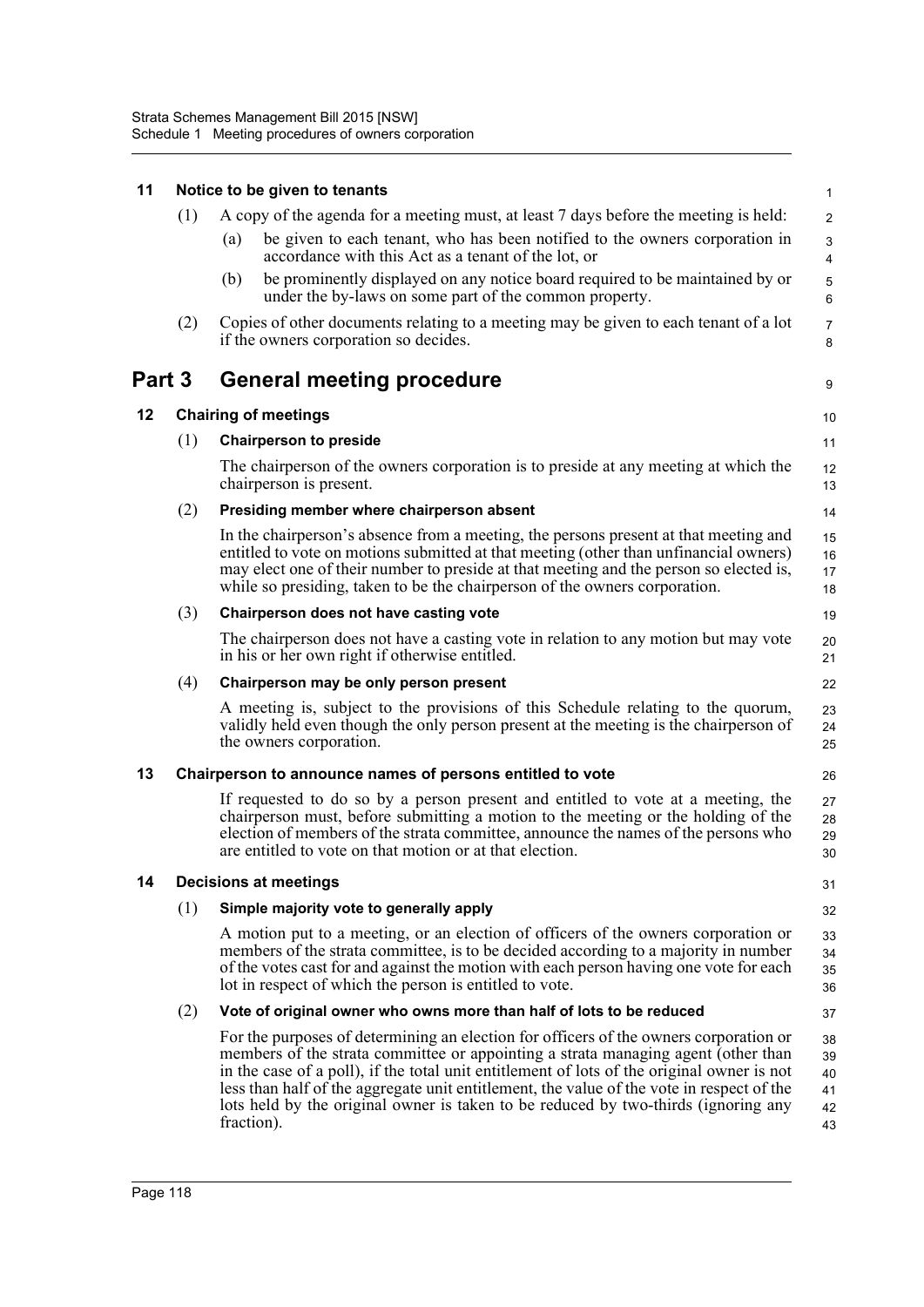|    | (3)    | Value of votes to apply for poll                                                                                                                                                                                                                                                                                                                                                                                                                                                                                                                                                                                                                               | 1                                                                                  |  |  |
|----|--------|----------------------------------------------------------------------------------------------------------------------------------------------------------------------------------------------------------------------------------------------------------------------------------------------------------------------------------------------------------------------------------------------------------------------------------------------------------------------------------------------------------------------------------------------------------------------------------------------------------------------------------------------------------------|------------------------------------------------------------------------------------|--|--|
|    | (4)    | If a poll is demanded by a person present and entitled to vote on a motion or for the<br>election of officers of the owners corporation or members of the strata committee at<br>the meeting, the motion is to be decided according to the value of the votes cast for<br>and against the motion and the value of a vote cast by a person entitled to vote in<br>respect of a lot is equal to the unit entitlement of that lot. However, the value of the<br>vote of an original owner is to be calculated in the same way as for a special<br>resolution.<br>Note. Section 5 sets out the manner in which a special resolution is determined.<br><b>Polls</b> | $\overline{2}$<br>3<br>4<br>$\mathbf 5$<br>$\,6$<br>$\overline{7}$<br>8<br>9<br>10 |  |  |
|    |        | A poll may be demanded immediately before or after a vote decided by a majority in<br>number has been taken. The demand for a poll may be withdrawn by the person who<br>made it.                                                                                                                                                                                                                                                                                                                                                                                                                                                                              | 11<br>12<br>13                                                                     |  |  |
| 15 |        | Developer or lessor excluded from votes relating to building defects                                                                                                                                                                                                                                                                                                                                                                                                                                                                                                                                                                                           | 14                                                                                 |  |  |
|    |        | The developer or lessor of a leasehold strata scheme is not entitled to vote, or exercise<br>a proxy vote, on a matter concerning building defects in, or the rectification of<br>building defects in, building work to which Part 11 of this Act applies.                                                                                                                                                                                                                                                                                                                                                                                                     | 15<br>16<br>17                                                                     |  |  |
| 16 |        | Chairperson's declaration of vote                                                                                                                                                                                                                                                                                                                                                                                                                                                                                                                                                                                                                              | 18                                                                                 |  |  |
|    | (1)    | The chairperson must declare the result of the voting on any motion at a meeting or<br>an election at a meeting at the meeting if it is possible to do so.                                                                                                                                                                                                                                                                                                                                                                                                                                                                                                     | 19<br>20                                                                           |  |  |
|    | (2)    | The declaration of the chairperson of the result of the voting on any motion at a<br>meeting, otherwise than on a poll, is conclusive without proof of the votes recorded<br>for and against the motion.                                                                                                                                                                                                                                                                                                                                                                                                                                                       | 21<br>22<br>23                                                                     |  |  |
| 17 | Quorum |                                                                                                                                                                                                                                                                                                                                                                                                                                                                                                                                                                                                                                                                |                                                                                    |  |  |
|    | (1)    | Quorum required for motion or election                                                                                                                                                                                                                                                                                                                                                                                                                                                                                                                                                                                                                         |                                                                                    |  |  |
|    |        | A motion submitted at a meeting must not be considered, and an election must not be<br>held at a meeting, unless there is a quorum present to consider and vote on the motion<br>or on the election.                                                                                                                                                                                                                                                                                                                                                                                                                                                           |                                                                                    |  |  |
|    | (2)    | When quorum exists                                                                                                                                                                                                                                                                                                                                                                                                                                                                                                                                                                                                                                             |                                                                                    |  |  |
|    |        | A quorum is present at a meeting only in the following circumstances:                                                                                                                                                                                                                                                                                                                                                                                                                                                                                                                                                                                          |                                                                                    |  |  |
|    |        | if not less than one-quarter of the persons entitled to vote on the motion or<br>(a)<br>election are present either personally or by duly appointed proxy,                                                                                                                                                                                                                                                                                                                                                                                                                                                                                                     | 31<br>32                                                                           |  |  |
|    |        | if not less than one-quarter of the aggregate unit entitlement of the strata<br>(b)<br>scheme is represented by the persons who are present either personally or by<br>duly appointed proxy and who are entitled to vote on the motion or election,                                                                                                                                                                                                                                                                                                                                                                                                            | 33<br>34<br>35                                                                     |  |  |
|    |        | if there are 2 persons who are present either personally or by duly appointed<br>(c)<br>proxy and who are entitled to vote on the motion or election, in a case where<br>there is more than one owner in the strata scheme and the quorum otherwise<br>calculated under this subclause would be less than 2 persons.                                                                                                                                                                                                                                                                                                                                           | 36<br>37<br>38<br>39                                                               |  |  |
|    | (3)    | A person who has voted, or intends to vote, on a motion or at an election at a meeting<br>by a permitted means other than a vote in person is taken to be present for the<br>purposes of determining whether there is a quorum.                                                                                                                                                                                                                                                                                                                                                                                                                                | 40<br>41<br>42                                                                     |  |  |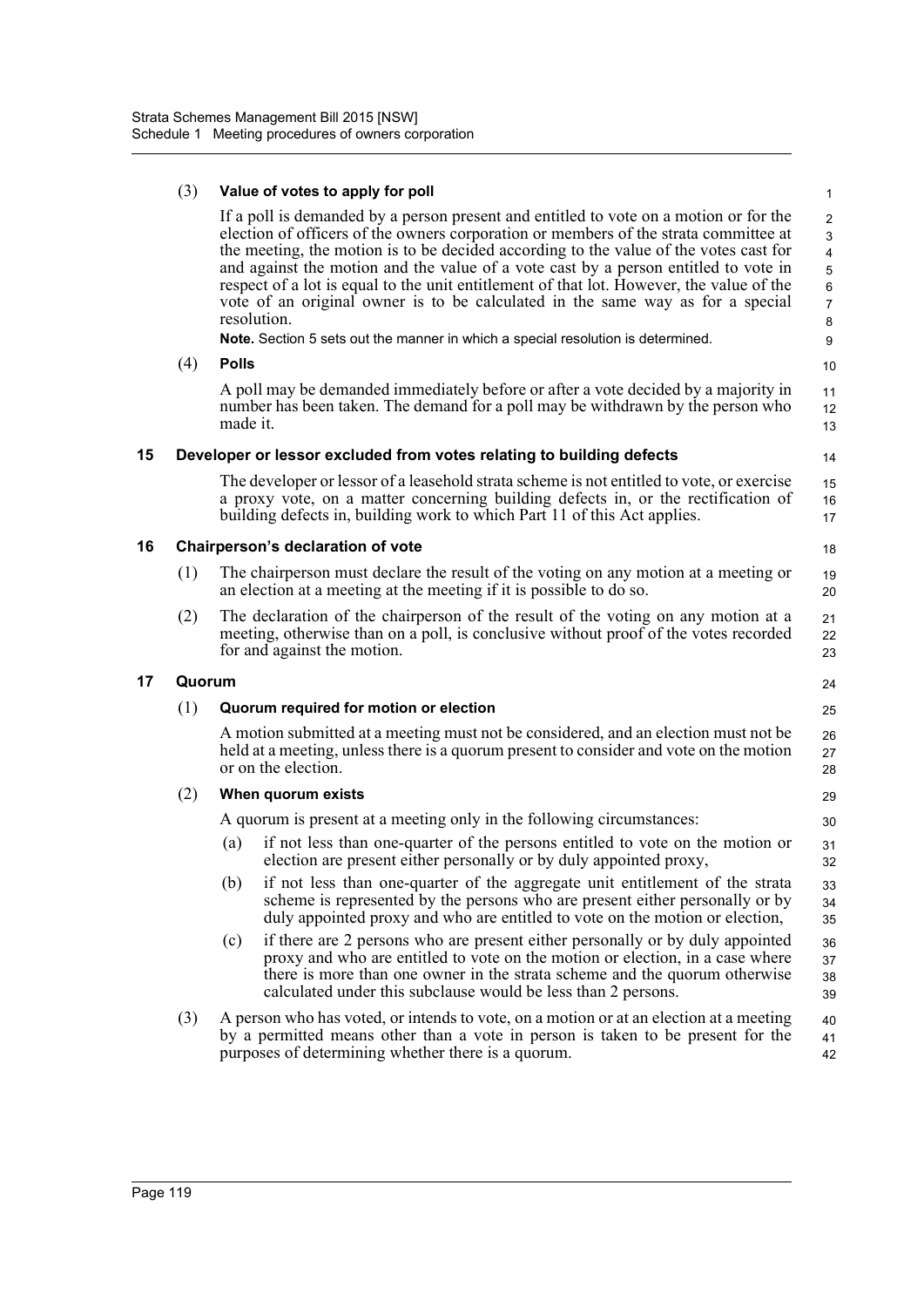|    | (4)                                               | Procedure if no quorum                                                                                                                                                                                                                                                                                      |                                                                                                                                                                                                                                                                                                                                                                    |                                               |  |  |
|----|---------------------------------------------------|-------------------------------------------------------------------------------------------------------------------------------------------------------------------------------------------------------------------------------------------------------------------------------------------------------------|--------------------------------------------------------------------------------------------------------------------------------------------------------------------------------------------------------------------------------------------------------------------------------------------------------------------------------------------------------------------|-----------------------------------------------|--|--|
|    |                                                   | If no quorum is present within the next half-hour after the relevant motion or business<br>arises for consideration at the meeting, the chairperson must:                                                                                                                                                   |                                                                                                                                                                                                                                                                                                                                                                    |                                               |  |  |
|    |                                                   | (a)                                                                                                                                                                                                                                                                                                         | adjourn the meeting for at least 7 days, or                                                                                                                                                                                                                                                                                                                        | 4                                             |  |  |
|    |                                                   | (b)                                                                                                                                                                                                                                                                                                         | declare that the persons present either personally or by duly appointed proxy<br>and who are entitled to vote on the motion or election constitute a quorum for<br>considering that motion or business and any subsequent motion or business at<br>the meeting.                                                                                                    | $\mathbf 5$<br>$\,6\,$<br>$\overline{7}$<br>8 |  |  |
|    | (5)                                               |                                                                                                                                                                                                                                                                                                             | Quorum for adjourned meeting                                                                                                                                                                                                                                                                                                                                       | 9                                             |  |  |
|    |                                                   |                                                                                                                                                                                                                                                                                                             | If a quorum is not present within the next half-hour after the time fixed for the<br>adjourned meeting, the persons who are present either personally or by duly<br>appointed proxy and who are entitled to vote on the motion or election constitute a<br>quorum for considering that motion or business and any subsequent motion or<br>business at the meeting. | 10<br>11<br>12<br>13<br>14                    |  |  |
| 18 |                                                   |                                                                                                                                                                                                                                                                                                             | <b>Motions require notice</b>                                                                                                                                                                                                                                                                                                                                      | 15                                            |  |  |
|    |                                                   | given.                                                                                                                                                                                                                                                                                                      | A motion must not be submitted at a general meeting if any requirement of this Act<br>to include the form of the motion in the notice of the meeting has not been complied<br>with, unless the motion is a motion to amend a motion of which notice has been so                                                                                                    | 16<br>17<br>18<br>19                          |  |  |
| 19 | Chairperson may rule certain motions out of order |                                                                                                                                                                                                                                                                                                             |                                                                                                                                                                                                                                                                                                                                                                    |                                               |  |  |
|    |                                                   |                                                                                                                                                                                                                                                                                                             | The chairperson at a meeting may rule a motion out of order if:                                                                                                                                                                                                                                                                                                    | 21                                            |  |  |
|    |                                                   | (a)                                                                                                                                                                                                                                                                                                         | the chairperson considers that the motion, if carried, would conflict with this<br>Act or the by-laws of the strata scheme or would otherwise be unlawful or<br>unenforceable, or                                                                                                                                                                                  | 22<br>23<br>24                                |  |  |
|    |                                                   | (b)                                                                                                                                                                                                                                                                                                         | any requirement of this Act to include the form of the motion in the notice of<br>the meeting has not been complied with.                                                                                                                                                                                                                                          | 25<br>26                                      |  |  |
| 20 |                                                   | <b>Adjournments</b>                                                                                                                                                                                                                                                                                         |                                                                                                                                                                                                                                                                                                                                                                    | 27                                            |  |  |
|    | (1)                                               |                                                                                                                                                                                                                                                                                                             | A meeting may be adjourned for any reason if a motion is passed at the meeting for<br>the adjournment.                                                                                                                                                                                                                                                             | 28<br>29                                      |  |  |
|    | (2)                                               | The time and place at which a meeting adjourned under this Part is to be resumed<br>must be fixed by the person who was presiding at the meeting or, if the meeting was<br>adjourned because of a lack of a quorum, by the person who would have presided at<br>the meeting but for the lack of the quorum. |                                                                                                                                                                                                                                                                                                                                                                    |                                               |  |  |
|    | (3)                                               |                                                                                                                                                                                                                                                                                                             | The secretary of the owners corporation must give to the members of the owners<br>corporation, at least 1 day before the resumed meeting, a written notice specifying:                                                                                                                                                                                             | 34<br>35                                      |  |  |
|    |                                                   | (a)                                                                                                                                                                                                                                                                                                         | the time and place of the meeting, and                                                                                                                                                                                                                                                                                                                             | 36                                            |  |  |
|    |                                                   | (b)                                                                                                                                                                                                                                                                                                         | the provisions of this Act for determining the quorum at a meeting.                                                                                                                                                                                                                                                                                                | 37                                            |  |  |
| 21 |                                                   |                                                                                                                                                                                                                                                                                                             | <b>Tenants at meetings</b>                                                                                                                                                                                                                                                                                                                                         | 38                                            |  |  |
|    | (1)                                               | A tenant who has been notified in accordance with this Act to the owners corporation<br>as a tenant of a lot in the strata scheme is entitled to attend a meeting but is not<br>entitled to vote at a meeting unless the tenant is the holder of a duly appointed proxy.                                    |                                                                                                                                                                                                                                                                                                                                                                    |                                               |  |  |
|    | (2)                                               |                                                                                                                                                                                                                                                                                                             | A tenant is not entitled to address a meeting unless authorised to do so by a resolution<br>of the owners corporation.                                                                                                                                                                                                                                             | 42<br>43                                      |  |  |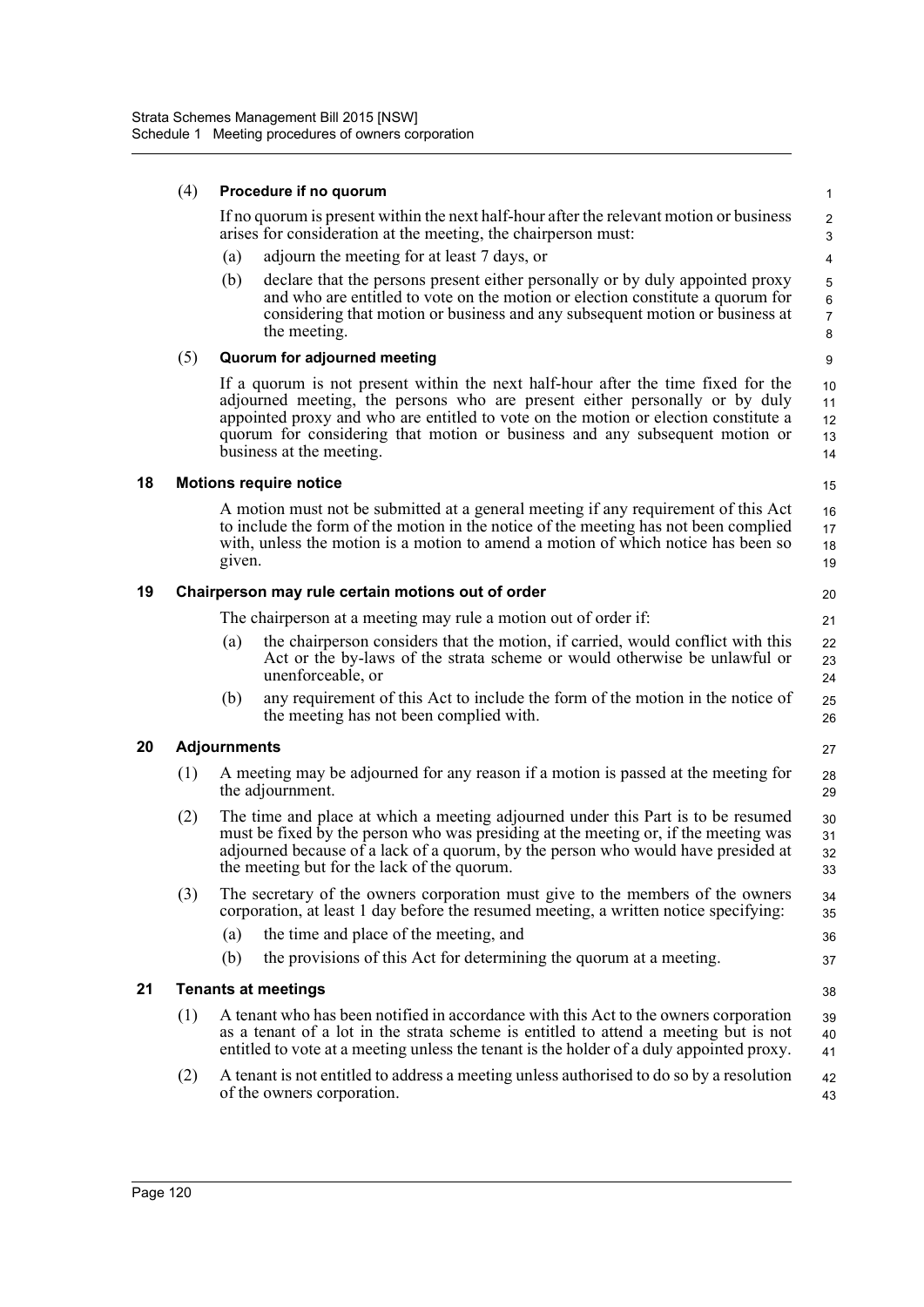|        | (3)            |     | The owners corporation may, at any meeting or for the purpose of all meetings,<br>determine that tenants (other than tenants who hold duly appointed proxies) are not<br>entitled to be present when the following matters are being discussed or determined:                                             | $\mathbf{1}$<br>$\overline{2}$<br>$\mathbf{3}$ |
|--------|----------------|-----|-----------------------------------------------------------------------------------------------------------------------------------------------------------------------------------------------------------------------------------------------------------------------------------------------------------|------------------------------------------------|
|        |                | (a) | financial statements and auditor's reports,                                                                                                                                                                                                                                                               | $\overline{\mathbf{4}}$                        |
|        |                | (b) | levying of contributions,                                                                                                                                                                                                                                                                                 | 5                                              |
|        |                | (c) | recovery of unpaid contributions,                                                                                                                                                                                                                                                                         | 6                                              |
|        |                | (d) | a strata renewal proposal under Part 10 of the Strata Schemes Development<br><i>Act 2015</i> or any related matter,                                                                                                                                                                                       | 7<br>8                                         |
|        |                | (e) | any other financial matter specified by the regulations for the purposes of this<br>clause.                                                                                                                                                                                                               | 9<br>10                                        |
| 22     | <b>Minutes</b> |     |                                                                                                                                                                                                                                                                                                           | 11                                             |
|        | (1)            |     | Records to be kept                                                                                                                                                                                                                                                                                        | 12                                             |
|        |                |     | The owners corporation must keep full and accurate minutes of its meetings that<br>include minutes of all motions passed at its meetings.                                                                                                                                                                 | 13<br>14                                       |
|        | (2)            |     | Distribution of minutes and records of motions                                                                                                                                                                                                                                                            | 15                                             |
|        |                |     | Within 14 days after a meeting, the owners corporation must provide copies of the<br>minutes of the meeting in the following manner:                                                                                                                                                                      | 16<br>17                                       |
|        |                | (a) | by giving each member of the strata committee a copy,                                                                                                                                                                                                                                                     | 18                                             |
|        |                | (b) | by giving each owner a copy, if the strata scheme is not a large strata scheme,                                                                                                                                                                                                                           | 19                                             |
|        |                | (c) | by giving an owner a copy, if the strata scheme is a large strata scheme and the<br>owner requests a copy within the period of 14 days.                                                                                                                                                                   | 20<br>21                                       |
|        |                |     | Maximum penalty: 5 penalty units.                                                                                                                                                                                                                                                                         | 22                                             |
| Part 4 |                |     | Voting rights and voting procedures                                                                                                                                                                                                                                                                       | 23                                             |
|        | Division 1     |     | <b>General rights to vote</b>                                                                                                                                                                                                                                                                             | 24                                             |
| 23     |                |     | Persons entitled to vote at general meetings                                                                                                                                                                                                                                                              | 25                                             |
|        | (1)            |     | Persons who have right to vote                                                                                                                                                                                                                                                                            | 26                                             |
|        |                |     | Each owner, and each person entitled to a priority vote, has voting rights that may be<br>exercised at a general meeting of the owners corporation, but only if the owner or<br>person is shown on the strata roll and, in the case of a corporation, the company<br>nominee is shown on the strata roll. | 27<br>28<br>29<br>30                           |
|        | (2)            |     | Exercise of voting rights by joint first mortgagees or joint covenant chargees                                                                                                                                                                                                                            | 31                                             |
|        |                |     | Voting rights may be exercised at the meeting by joint first mortgagees or joint<br>covenant chargees only by proxy (who may be one of them) duly appointed by all of<br>them jointly.                                                                                                                    | 32<br>33<br>34                                 |
|        | (3)            |     | Exercise of voting rights by owner, first mortgagee or covenant chargee                                                                                                                                                                                                                                   | 35                                             |
|        |                |     | The voting rights of an owner or first mortgagee or covenant chargee of a lot (other<br>than a co-owner, mortgagee or covenant chargee) may be exercised:                                                                                                                                                 | 36<br>37                                       |
|        |                | (a) | unless the owner, mortgagee or covenant chargee is a corporation—in person<br>or by proxy, or                                                                                                                                                                                                             | 38<br>39                                       |
|        |                | (b) | if the owner, mortgagee or covenant chargee is a corporation-by the<br>company nominee in person, or by proxy appointed by the corporation.                                                                                                                                                               | 40<br>41                                       |
|        |                |     |                                                                                                                                                                                                                                                                                                           |                                                |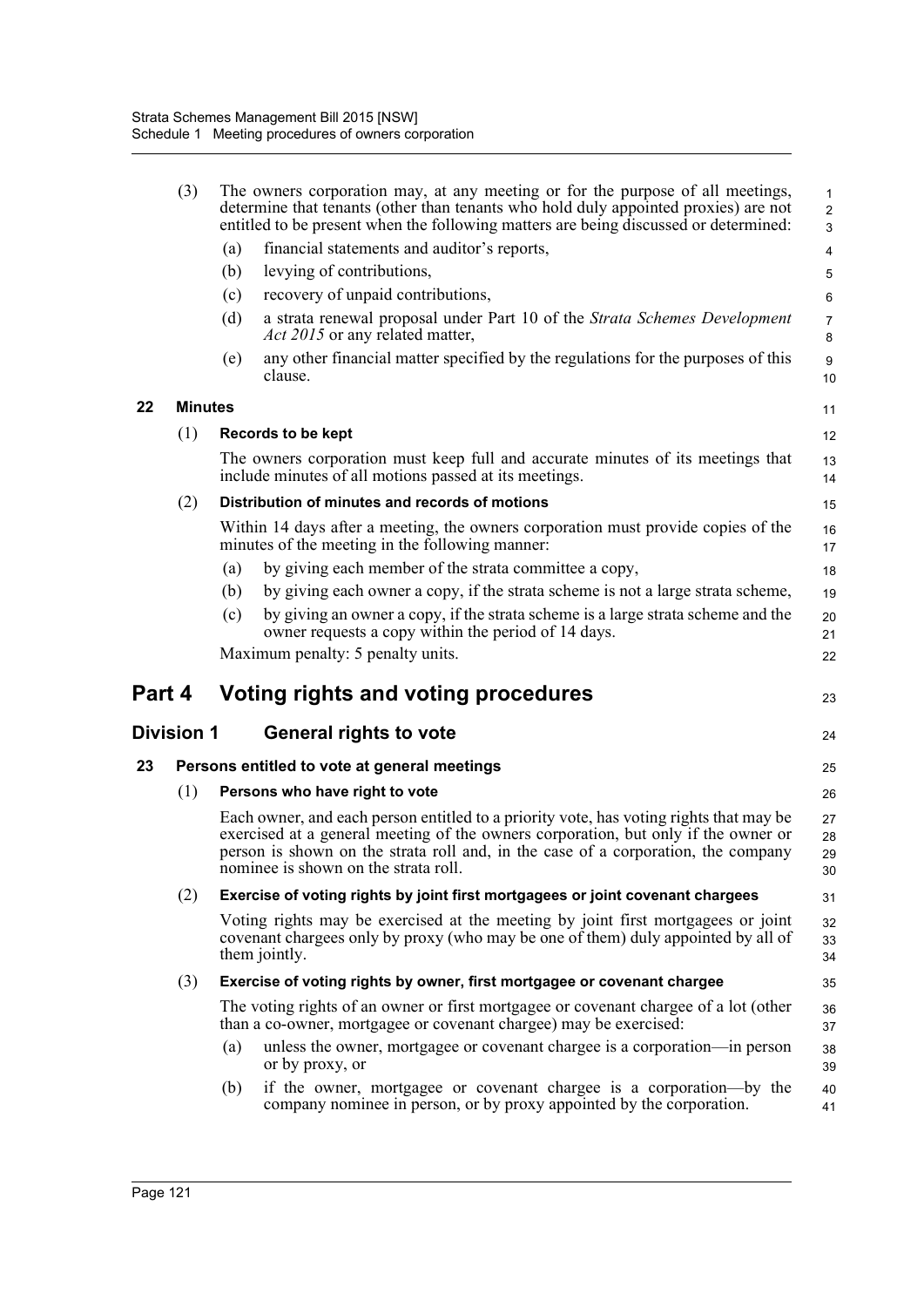| (4) | Exercise of voting rights by co-owners to be by proxy                                                                                                                                                                                                                                                                                               |                      |  |  |  |
|-----|-----------------------------------------------------------------------------------------------------------------------------------------------------------------------------------------------------------------------------------------------------------------------------------------------------------------------------------------------------|----------------------|--|--|--|
|     | The voting rights of co-owners of a lot may not be exercised by them individually but<br>may be exercised:                                                                                                                                                                                                                                          | $\overline{2}$<br>3  |  |  |  |
|     | by a proxy (who may be one of them), or<br>(a)                                                                                                                                                                                                                                                                                                      | 4                    |  |  |  |
|     | (b)<br>as provided by subclause (5).                                                                                                                                                                                                                                                                                                                | 5                    |  |  |  |
| (5) | Other circumstances in which co-owners may exercise voting rights                                                                                                                                                                                                                                                                                   | 6                    |  |  |  |
|     | If, on a vote at a general meeting, the rights of co-owners of a lot are not exercised<br>by a proxy as referred to in subclause (4), one of them may act as such a proxy:                                                                                                                                                                          | $\overline{7}$<br>8  |  |  |  |
|     | if the other co-owners are absent or those who are present give their consent, or<br>(a)                                                                                                                                                                                                                                                            | 9                    |  |  |  |
|     | (b)<br>if paragraph (a) does not apply—if he or she is the owner first named on the<br>strata roll as one of the co-owners.                                                                                                                                                                                                                         | 10<br>11             |  |  |  |
| (6) | Exercise of voting rights by owners of successive estates in lot                                                                                                                                                                                                                                                                                    | 12                   |  |  |  |
|     | If there are owners of successive estates in a lot, only the owner of the first estate may<br>vote at a general meeting.                                                                                                                                                                                                                            | 13<br>14             |  |  |  |
| (7) | Exercise of voting rights where owner holds lot as trustee                                                                                                                                                                                                                                                                                          | 15                   |  |  |  |
|     | If the owner of a lot holds it as trustee, a person beneficially entitled may not vote at<br>a general meeting.                                                                                                                                                                                                                                     | 16<br>17             |  |  |  |
| (8) | Voting rights cannot be exercised if contributions not paid                                                                                                                                                                                                                                                                                         | 18                   |  |  |  |
|     | A vote at a general meeting (other than a vote on a motion requiring a unanimous<br>resolution) by an owner of a lot or a person with a priority vote in respect of the lot<br>does not count if the owner of the lot was an unfinancial owner at the date notice of<br>the meeting was given and did not pay the amounts owing before the meeting. | 19<br>20<br>21<br>22 |  |  |  |
| (9) | Effect of failure to give strata interest notice                                                                                                                                                                                                                                                                                                    | 23                   |  |  |  |
|     | This clause does not confer a right to vote on a person deprived of the right by failing<br>to comply with the requirement to give a strata interest notice.                                                                                                                                                                                        | 24<br>25             |  |  |  |
|     | <b>Priority votes</b>                                                                                                                                                                                                                                                                                                                               | 26                   |  |  |  |
| (1) | A <i>priority vote</i> is a vote cast on a motion by a person whose vote has priority under<br>this clause.                                                                                                                                                                                                                                         | 27<br>28             |  |  |  |
| (2) | A priority vote may be cast on any of the following motions:                                                                                                                                                                                                                                                                                        | 29                   |  |  |  |
|     | a motion that relates to insurance, budgeting or the fixing of a levy,<br>(a)                                                                                                                                                                                                                                                                       | 30                   |  |  |  |
|     | a motion that will require expenditure by the owners corporation of an amount<br>(b)<br>that exceeds the amount prescribed by the regulations for the purposes of this<br>clause,                                                                                                                                                                   | 31<br>32<br>33       |  |  |  |
|     | a motion that requires a special resolution or unanimous resolution.<br>(c)                                                                                                                                                                                                                                                                         | 34                   |  |  |  |
| (3) | If a priority vote is cast in relation to a lot, a vote on the same matter by the owner of<br>the lot does not count. However, a priority vote has no effect unless at least 2 days<br>written notice of intention to exercise the priority vote at the particular meeting has<br>been given to the owner of the lot.                               |                      |  |  |  |
| (4) | A priority vote may be cast in respect of a lot by:                                                                                                                                                                                                                                                                                                 | 39                   |  |  |  |
|     | the mortgagee of the lot under a mortgage shown on the strata roll as having<br>(a)<br>priority over any other mortgage, and over any covenant charge, shown on the<br>strata roll in relation to the lot, or                                                                                                                                       | 40<br>41<br>42       |  |  |  |

**24 Priority votes**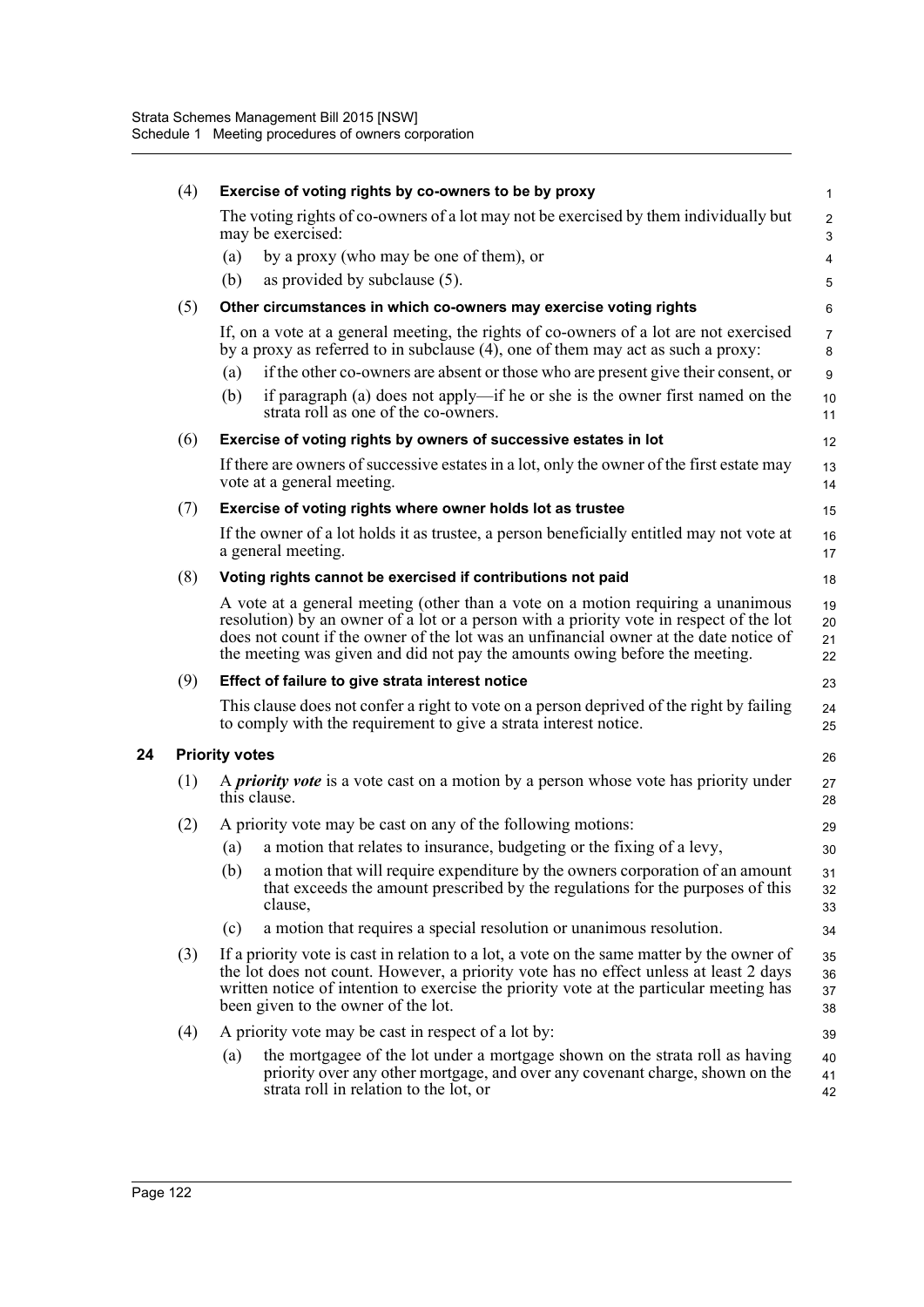|    |     | (b)                                                                                                                            | the covenant chargee of the lot under a covenant charge shown on the strata<br>roll as having priority over any mortgage shown on the roll in relation to the<br>lot, or                                                                                                                                                                                                                       | $\mathbf 1$<br>$\overline{2}$<br>3             |  |
|----|-----|--------------------------------------------------------------------------------------------------------------------------------|------------------------------------------------------------------------------------------------------------------------------------------------------------------------------------------------------------------------------------------------------------------------------------------------------------------------------------------------------------------------------------------------|------------------------------------------------|--|
|    |     | (c)                                                                                                                            | the covenant chargee of the lot under a covenant charge shown on the strata<br>roll without any mortgage being shown on the roll in relation to the lot.<br>Note. Clause 28 allows a vote to be cast in person or by other means.                                                                                                                                                              | $\overline{\mathbf{4}}$<br>$\overline{5}$<br>6 |  |
| 25 |     |                                                                                                                                | Rights of proxies and limits on votes by proxies                                                                                                                                                                                                                                                                                                                                               | 7                                              |  |
|    | (1) |                                                                                                                                | Proxy may demand poll                                                                                                                                                                                                                                                                                                                                                                          | 8                                              |  |
|    |     |                                                                                                                                | A duly appointed proxy may vote on a show of hands or demand a poll.                                                                                                                                                                                                                                                                                                                           | 9                                              |  |
|    | (2) |                                                                                                                                | <b>Powers of proxies</b>                                                                                                                                                                                                                                                                                                                                                                       | 10                                             |  |
|    |     |                                                                                                                                | A person duly appointed as a proxy:                                                                                                                                                                                                                                                                                                                                                            | 11                                             |  |
|    |     | (a)                                                                                                                            | if entitled to vote otherwise than as a proxy—may also vote in the person's<br>own right, and                                                                                                                                                                                                                                                                                                  | 12<br>13                                       |  |
|    |     | (b)                                                                                                                            | if appointed as proxy for more than one person—may vote separately as a<br>proxy in each case.                                                                                                                                                                                                                                                                                                 | 14<br>15                                       |  |
|    | (3) |                                                                                                                                | Proxy cannot vote if person appointing proxy votes                                                                                                                                                                                                                                                                                                                                             | 16                                             |  |
|    |     |                                                                                                                                | A proxy cannot exercise a vote in relation to a matter if the person who appointed the<br>proxy is exercising personally a power to vote on that matter.                                                                                                                                                                                                                                       | 17<br>18                                       |  |
|    | (4) |                                                                                                                                | Proxy limited by instrument of appointment                                                                                                                                                                                                                                                                                                                                                     | 19                                             |  |
|    |     |                                                                                                                                | If the instrument appointing a proxy limits the manner in which the proxy may vote<br>at a meeting, a vote by the proxy that does not observe the limitation is invalid.                                                                                                                                                                                                                       | 20<br>21                                       |  |
|    | (5) |                                                                                                                                | No proxy vote pursuant to contract for sale by original owner                                                                                                                                                                                                                                                                                                                                  | 22                                             |  |
|    |     |                                                                                                                                | An original owner or a person connected with the original owner cannot cast a vote<br>by means of a proxy or power of attorney given by another owner of a lot in the strata<br>scheme if the proxy or power of attorney was given pursuant to a term of the sale<br>contract for the lot or pursuant to another contract or arrangement that is ancillary or<br>related to the sale contract. | 23<br>24<br>25<br>26<br>27                     |  |
|    | (6) | Subclause (5) does not apply to a proxy or power of attorney given by a person to<br>another person connected with him or her. |                                                                                                                                                                                                                                                                                                                                                                                                |                                                |  |
|    | (7) |                                                                                                                                | Limits on exercise of proxy by building manager, on-site residential property<br>manager or strata managing agent                                                                                                                                                                                                                                                                              | 30<br>31                                       |  |
|    |     |                                                                                                                                | A vote by a proxy who is a building manager, an on-site residential property manager<br>or a strata managing agent is invalid if it would obtain or assist in obtaining a<br>pecuniary interest for, or confer or assist in conferring any other material benefit on,<br>the proxy.                                                                                                            | 32<br>33<br>34<br>35                           |  |
|    | (8) |                                                                                                                                | For the purposes of subclause (7), <i>material benefit</i> includes, but is not limited to, the<br>following:                                                                                                                                                                                                                                                                                  | 36<br>37                                       |  |
|    |     | (a)                                                                                                                            | an extension of the term or an additional term of appointment of the proxy as<br>building manager, on-site residential property manager or strata managing<br>agent,                                                                                                                                                                                                                           | 38<br>39<br>40                                 |  |
|    |     | (b)                                                                                                                            | an increase in the remuneration of the proxy,                                                                                                                                                                                                                                                                                                                                                  | 41                                             |  |
|    |     | (c)                                                                                                                            | a decision of the owners corporation not to proceed with, to withdraw, to<br>delay, to compromise or to settle litigation or other legal proceedings relating<br>to the proxy,                                                                                                                                                                                                                 | 42<br>43<br>44                                 |  |
|    |     | (d)                                                                                                                            | any other decision of the owners corporation that affects litigation or other<br>legal proceedings relating to the proxy.                                                                                                                                                                                                                                                                      | 45<br>46                                       |  |
|    |     |                                                                                                                                |                                                                                                                                                                                                                                                                                                                                                                                                |                                                |  |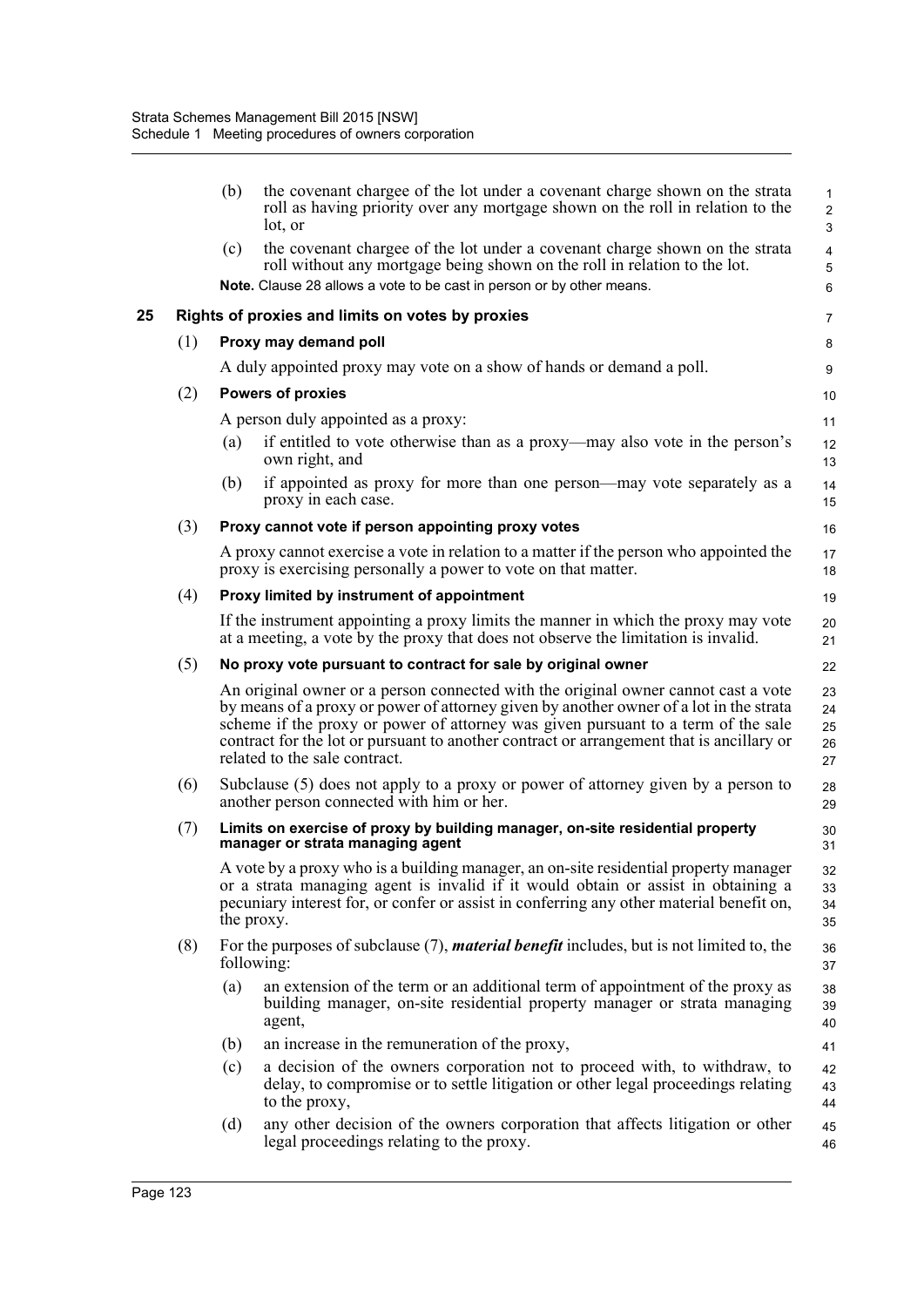| Division 2 |     |                                                                                                                                                                                                                                                                                                           | <b>Appointment of proxies</b>                                                                                                                                                                                                                                                                                                                                                                    | $\mathbf{1}$               |  |  |
|------------|-----|-----------------------------------------------------------------------------------------------------------------------------------------------------------------------------------------------------------------------------------------------------------------------------------------------------------|--------------------------------------------------------------------------------------------------------------------------------------------------------------------------------------------------------------------------------------------------------------------------------------------------------------------------------------------------------------------------------------------------|----------------------------|--|--|
| 26         |     |                                                                                                                                                                                                                                                                                                           | <b>Appointment of proxies</b>                                                                                                                                                                                                                                                                                                                                                                    | $\overline{2}$             |  |  |
|            | (1) |                                                                                                                                                                                                                                                                                                           | <b>Duly appointed proxy</b>                                                                                                                                                                                                                                                                                                                                                                      | 3                          |  |  |
|            |     | A person is a <i>duly appointed proxy</i> for the purposes of this Part if the person is<br>appointed as a proxy by an instrument in the form prescribed by the regulations and<br>the form is signed by the person appointing the proxy or executed in any other<br>manner permitted by the regulations. |                                                                                                                                                                                                                                                                                                                                                                                                  |                            |  |  |
|            | (2) |                                                                                                                                                                                                                                                                                                           | Form of proxy                                                                                                                                                                                                                                                                                                                                                                                    | 8                          |  |  |
|            |     |                                                                                                                                                                                                                                                                                                           | The prescribed form is to make provision for the giving of instructions on:                                                                                                                                                                                                                                                                                                                      | 9                          |  |  |
|            |     | (a)                                                                                                                                                                                                                                                                                                       | whether the person appointing the proxy intends the proxy to be able to vote<br>on all matters and, if not, the matters on which the proxy will be able to vote,<br>and                                                                                                                                                                                                                          | 10<br>11<br>12             |  |  |
|            |     | (b)                                                                                                                                                                                                                                                                                                       | how the person appointing the proxy wants the proxy's vote to be exercised on<br>a motion for the appointment or continuation in office of a strata managing<br>agent.                                                                                                                                                                                                                           | 13<br>14<br>15             |  |  |
|            | (3) |                                                                                                                                                                                                                                                                                                           | Proxy to be given to secretary of owners corporation                                                                                                                                                                                                                                                                                                                                             | 16                         |  |  |
|            |     |                                                                                                                                                                                                                                                                                                           | The instrument is ineffective unless it contains the date on which it was made and it<br>is given to the secretary of the owners corporation at least 24 hours before the first<br>meeting in relation to which the instrument is to operate (in the case of a large<br>corporation) or at or before the first meeting in relation to which the instrument is to<br>operate (in any other case). | 17<br>18<br>19<br>20<br>21 |  |  |
|            | (4) |                                                                                                                                                                                                                                                                                                           | Period for which proxy effective                                                                                                                                                                                                                                                                                                                                                                 | 22                         |  |  |
|            |     |                                                                                                                                                                                                                                                                                                           | An instrument appointing a proxy has effect for the period commencing with the day<br>on which it takes effect and ending with the later of the first anniversary of that day<br>and the conclusion of the second annual general meeting held after that day, unless<br>it is sooner revoked or a shorter period is provided by the instrument.                                                  | 23<br>24<br>25<br>26       |  |  |
|            | (5) |                                                                                                                                                                                                                                                                                                           | Proxy cannot vote if person appointing proxy votes                                                                                                                                                                                                                                                                                                                                               | 27                         |  |  |
|            |     |                                                                                                                                                                                                                                                                                                           | A proxy cannot exercise a vote in relation to a matter if the person who appointed the<br>proxy is exercising personally a power to vote on that matter.                                                                                                                                                                                                                                         | 28<br>29                   |  |  |
|            | (6) |                                                                                                                                                                                                                                                                                                           | <b>Effect of subsequent proxy</b>                                                                                                                                                                                                                                                                                                                                                                | 30                         |  |  |
|            |     |                                                                                                                                                                                                                                                                                                           | An instrument made by a person appointing a proxy has no effect if the person makes<br>a later instrument appointing a proxy and delivers it to the secretary of the owners<br>corporation in accordance with subclause (3).                                                                                                                                                                     | 31<br>32<br>33             |  |  |
|            | (7) |                                                                                                                                                                                                                                                                                                           | Limit on number of proxies that may be held                                                                                                                                                                                                                                                                                                                                                      | 34                         |  |  |
|            |     |                                                                                                                                                                                                                                                                                                           | The total number of proxies that may be held by a person (other than proxies held by<br>the person as the co-owner of a lot) voting on a resolution are as follows:                                                                                                                                                                                                                              | 35<br>36                   |  |  |
|            |     | (a)                                                                                                                                                                                                                                                                                                       | if the strata scheme has 20 lots or less, one,                                                                                                                                                                                                                                                                                                                                                   | 37                         |  |  |
|            |     | (b)                                                                                                                                                                                                                                                                                                       | if the strata scheme has more than 20 lots, a number that is equal to not more<br>than 5% of the total number of lots.                                                                                                                                                                                                                                                                           | 38<br>39                   |  |  |
| 27         |     |                                                                                                                                                                                                                                                                                                           | <b>Certain provisions unenforceable</b>                                                                                                                                                                                                                                                                                                                                                          | 40                         |  |  |
|            |     |                                                                                                                                                                                                                                                                                                           | A provision of a contract for the sale of a lot in a strata scheme, or of any ancillary<br>or related contract or arrangement, is void and unenforceable to the extent that it:                                                                                                                                                                                                                  | 41<br>42                   |  |  |
|            |     | (a)                                                                                                                                                                                                                                                                                                       | requires the purchaser of a lot, or any other person, to cast a vote at a meeting<br>of the owners corporation at the direction of another person, or                                                                                                                                                                                                                                            | 43<br>44                   |  |  |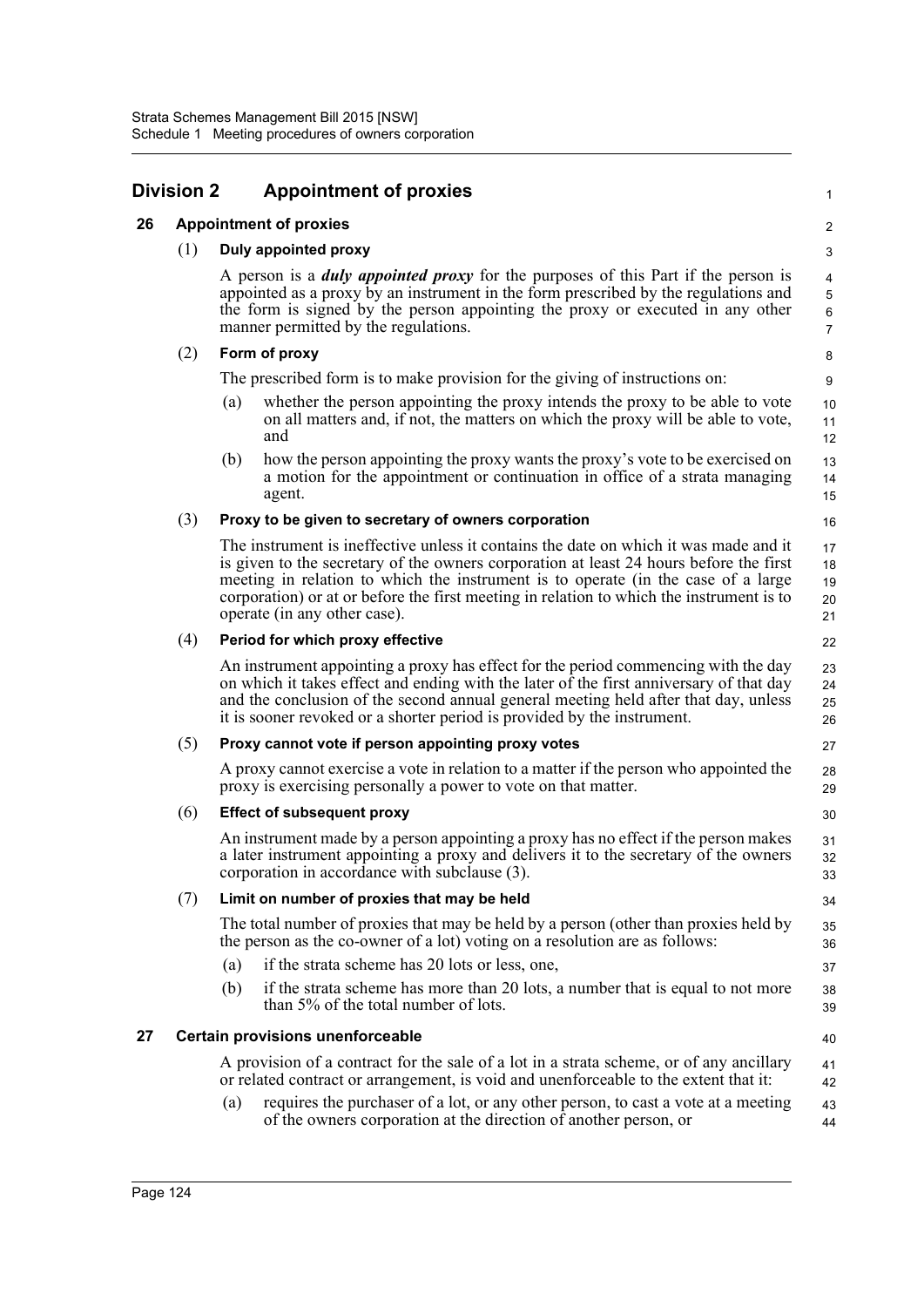|                                              |                       | (b)        | requires the purchaser to give a proxy at the direction of another person for the<br>purpose of voting at a meeting of the owners corporation.                                                                                          | 1<br>2                   |
|----------------------------------------------|-----------------------|------------|-----------------------------------------------------------------------------------------------------------------------------------------------------------------------------------------------------------------------------------------|--------------------------|
| <b>Division 3</b><br><b>Manner of voting</b> |                       |            |                                                                                                                                                                                                                                         | 3                        |
| 28                                           |                       |            | <b>Manner of voting</b>                                                                                                                                                                                                                 | 4                        |
|                                              | (1)                   |            | A vote at a meeting by a person entitled to vote or by a proxy must be cast in person<br>unless the owners corporation, by resolution passed at a general meeting, determines<br>that a vote may be cast by some other specified means. | 5<br>6<br>$\overline{7}$ |
|                                              | (2)                   |            | The regulations may make provision for or with respect to the following:                                                                                                                                                                | 8                        |
|                                              |                       | (a)        | the means of voting (other than in person) that may be adopted by an owners<br>corporation,                                                                                                                                             | 9<br>10                  |
|                                              |                       | (b)        | without limiting paragraph (a), procedures for voting by those means,                                                                                                                                                                   | 11                       |
|                                              |                       | (c)        | prohibiting or requiring the use of specified means of voting.                                                                                                                                                                          | 12                       |
| 29                                           | <b>Secret ballots</b> |            |                                                                                                                                                                                                                                         |                          |
|                                              | (1)                   | ballot if: | Voting on a motion or for an election at a meeting may be carried out by a secret                                                                                                                                                       | 14<br>15                 |
|                                              |                       | (a)        | the strata committee determines that the motion or matter is to be so<br>determined, or                                                                                                                                                 | 16<br>17                 |
|                                              |                       | (b)        | at least one-quarter of the persons entitled to vote on the motion or election<br>agree that the motion or matter is to be so determined.                                                                                               | 18<br>19                 |
|                                              | (2)                   | ballot.    | The regulations may make provision for or with respect to the procedures for a secret                                                                                                                                                   | 20<br>21                 |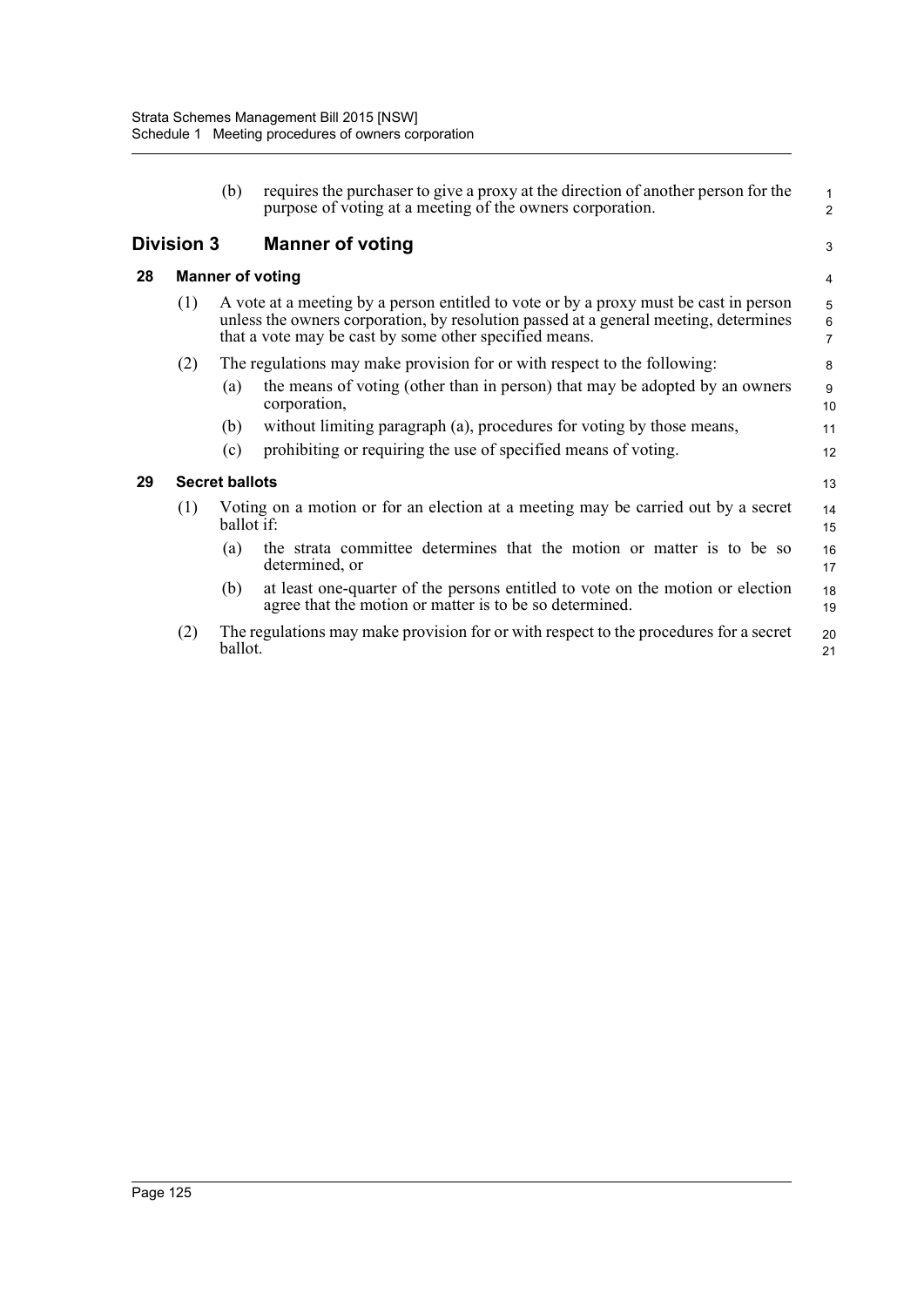| <b>Schedule 2</b> |     |                    | <b>Meeting procedures of strata committees</b>                                                                                                                                                                                        |                     |  |  |
|-------------------|-----|--------------------|---------------------------------------------------------------------------------------------------------------------------------------------------------------------------------------------------------------------------------------|---------------------|--|--|
|                   |     |                    | (Section 40)                                                                                                                                                                                                                          | $\overline{2}$      |  |  |
| Part 1            |     |                    | <b>Preliminary</b>                                                                                                                                                                                                                    | 3                   |  |  |
| 1                 |     |                    | <b>Meetings to which Schedule applies</b>                                                                                                                                                                                             | 4                   |  |  |
|                   |     |                    | This Schedule applies to meetings of the strata committee of an owners corporation.                                                                                                                                                   | 5                   |  |  |
| $\mathbf{2}$      |     |                    | <b>Application to large strata schemes</b>                                                                                                                                                                                            | 6                   |  |  |
|                   |     |                    | The provisions of this Schedule are subject to the regulations, but only to the extent<br>that the regulations relate to large strata schemes.                                                                                        | $\overline{7}$<br>8 |  |  |
| 3                 |     | <b>Definitions</b> |                                                                                                                                                                                                                                       | 9                   |  |  |
|                   |     |                    | In this Schedule:                                                                                                                                                                                                                     | 10                  |  |  |
|                   |     |                    | <b><i>owner</i></b> means an owner of a lot in the strata scheme for which a meeting is held or<br>proposed to be held.                                                                                                               | 11<br>12            |  |  |
|                   |     |                    | <b><i>tenant member</i></b> means a tenant representative nominated for a strata committee<br>under section 33.                                                                                                                       | 13<br>14            |  |  |
| Part 2            |     |                    | <b>Notices of meetings</b>                                                                                                                                                                                                            | 15                  |  |  |
| 4                 |     |                    | Notice of meetings for large strata schemes                                                                                                                                                                                           | 16                  |  |  |
|                   | (1) |                    | The secretary of the owners corporation of a large strata scheme must give notice of<br>a meeting to each other member of the strata committee (including any tenant<br>member) at least 3 days before the meeting and to each owner. | 17<br>18<br>19      |  |  |
|                   | (2) |                    | Notice is to be given in accordance with section 263 and by displaying the notice on<br>the notice board (if any) maintained by the owners corporation.                                                                               | 20<br>21            |  |  |
| 5                 |     |                    | Notice of meetings for other strata schemes                                                                                                                                                                                           | 22                  |  |  |
|                   | (1) |                    | The secretary of the owners corporation of a strata scheme that is not a large strata<br>scheme must give notice of a meeting to each other member of the strata committee<br>at least 3 days before the meeting and to each owner.   | 23<br>24<br>25      |  |  |
|                   | (2) |                    | Notice is to be given by displaying the notice on the notice board maintained by the<br>owners corporation or in accordance with section 263.                                                                                         | 26<br>27            |  |  |
| 6                 |     |                    | Owner not required to serve notice on self                                                                                                                                                                                            | 28                  |  |  |
|                   |     | herself.           | Nothing in this Part requires an owner to give notice of a meeting to himself or                                                                                                                                                      | 29<br>30            |  |  |
| 7                 |     |                    | Matters that must be included in notice of meetings                                                                                                                                                                                   | 31                  |  |  |
|                   |     |                    | The notice of a meeting must include a detailed agenda for the meeting.                                                                                                                                                               | 32                  |  |  |
| Part 3            |     |                    | <b>Meeting procedure</b>                                                                                                                                                                                                              |                     |  |  |
| 8                 |     |                    | <b>Chairperson to preside</b>                                                                                                                                                                                                         | 34                  |  |  |
|                   | (1) |                    | <b>Chairperson to preside</b>                                                                                                                                                                                                         | 35                  |  |  |
|                   |     |                    | The chairperson of the owners corporation is to preside at any meeting at which the<br>chairperson is present.                                                                                                                        | 36<br>37            |  |  |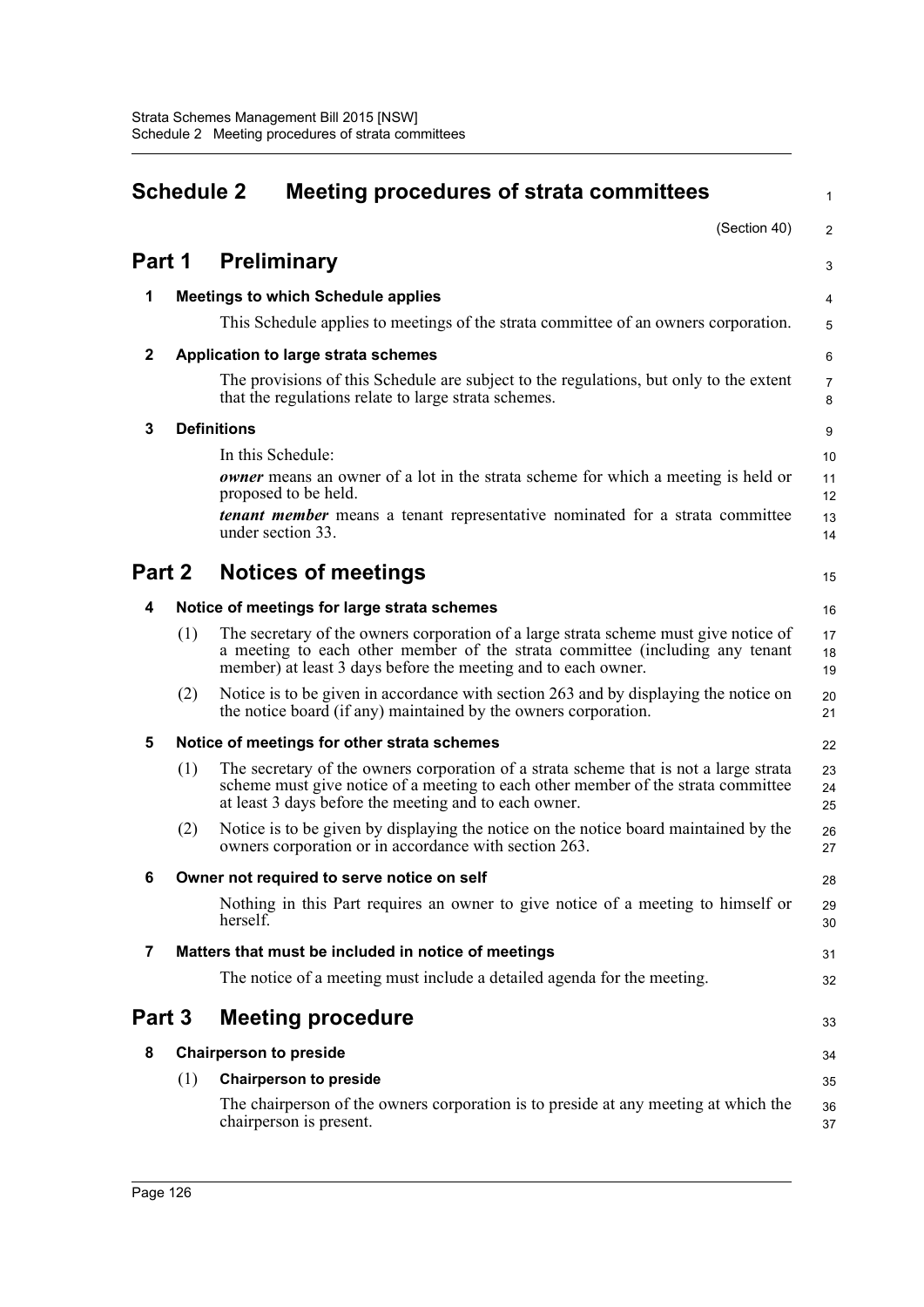|    | (2) | Presiding member where chairperson absent                                                                                                                                                                                                                                                                                                                                                | $\mathbf{1}$                          |
|----|-----|------------------------------------------------------------------------------------------------------------------------------------------------------------------------------------------------------------------------------------------------------------------------------------------------------------------------------------------------------------------------------------------|---------------------------------------|
|    |     | In the chairperson's absence from a meeting, the members of the strata committee<br>present at that meeting may elect one of their number to preside at that meeting and<br>the person so elected is, while so presiding, taken to be the chairperson.                                                                                                                                   | $\overline{2}$<br>3<br>$\overline{4}$ |
|    | (3) | Chairperson does not have casting vote                                                                                                                                                                                                                                                                                                                                                   | 5                                     |
|    |     | The chairperson does not have a casting vote in relation to any motion but may vote<br>in his or her own right if otherwise entitled.                                                                                                                                                                                                                                                    | 6<br>$\overline{7}$                   |
|    | (4) | Chairperson may be only person present                                                                                                                                                                                                                                                                                                                                                   | 8                                     |
|    |     | A meeting is, subject to the provisions of this Schedule relating to the quorum,<br>validly held even though the only person present at the meeting is the chairperson of<br>the owners corporation.                                                                                                                                                                                     | 9<br>$10$<br>11                       |
| 9  |     | <b>Decisions at meetings</b>                                                                                                                                                                                                                                                                                                                                                             | 12                                    |
|    | (1) | <b>Voting at meetings</b>                                                                                                                                                                                                                                                                                                                                                                | 13                                    |
|    |     | A motion put to a meeting is to be decided according to a majority of the number of<br>the votes cast for and against the motion by the members present (other than any<br>tenant member) or in the manner set out in subclause (2). If there is only one member<br>of the strata committee, the decision of the strata committee is the decision of that<br>member.                     | 14<br>15<br>16<br>17<br>18            |
|    | (2) | <b>Voting in writing</b>                                                                                                                                                                                                                                                                                                                                                                 | 19                                    |
|    |     | A motion proposed to be put to a meeting is taken to have been validly passed even<br>if the meeting was not held if:                                                                                                                                                                                                                                                                    | 20<br>21                              |
|    |     | notice was given of the meeting in accordance with this Schedule, and<br>(a)                                                                                                                                                                                                                                                                                                             | 22                                    |
|    |     | a copy of the motion was given to each member of the strata committee, and<br>(b)                                                                                                                                                                                                                                                                                                        | 23                                    |
|    |     | the motion was approved in writing by a majority of the members of the<br>(c)<br>committee (other than the tenant member).                                                                                                                                                                                                                                                               | 24<br>25                              |
|    | (3) | Decisions to have no effect if opposed by more than specified owners                                                                                                                                                                                                                                                                                                                     | 26                                    |
|    |     | A decision of a strata committee has no force or effect if, before the decision is made,<br>notice is given to the secretary of the owners corporation by one or more owners, the<br>sum of whose unit entitlements exceeds one-third of the aggregate unit entitlement,<br>that the making of the decision is opposed by those owners.                                                  | 27<br>28<br>29<br>30                  |
|    | (4) | Voting rights cannot be exercised if contributions not paid                                                                                                                                                                                                                                                                                                                              | 31                                    |
|    |     | A member of the strata committee is not entitled to vote on any motion put or<br>proposed to be put to the strata committee if the member was, or was nominated as a<br>member by a member who was, an unfinancial owner of a lot in the strata scheme at<br>the date notice of the meeting was given and the amounts owed by the unfinancial<br>owner were not paid before the meeting. | 32<br>33<br>34<br>35<br>36            |
|    | (5) | Tenant member not entitled to vote                                                                                                                                                                                                                                                                                                                                                       | 37                                    |
|    |     | A tenant member of a strata committee is not entitled to vote on any motion put or<br>proposed to be put to a strata committee.                                                                                                                                                                                                                                                          | 38<br>39                              |
| 10 |     | <b>Manner of voting</b>                                                                                                                                                                                                                                                                                                                                                                  | 40                                    |
|    | (1) | A vote at a meeting by a person entitled to vote must be cast in person unless the<br>strata committee, by resolution, determines that a vote may be cast by some other<br>specified means.<br>Note. A person may be present at a meeting even if not actually at the meeting (see                                                                                                       | 41<br>42<br>43<br>44                  |
|    |     | section 4 (1), definition of <i>person present</i> ).                                                                                                                                                                                                                                                                                                                                    | 45                                    |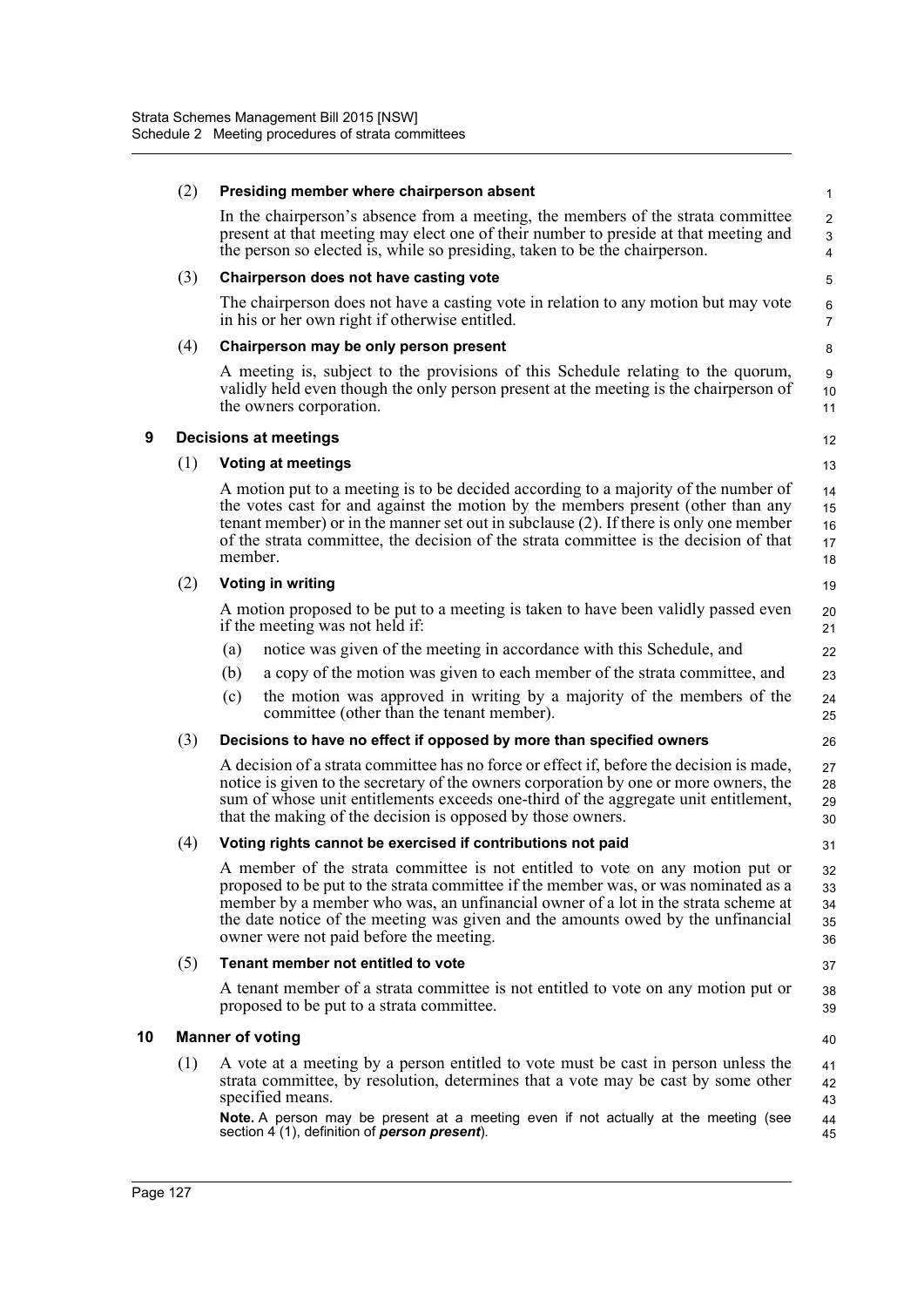|    | (2)    | The regulations may make provision for or with respect to the following:<br>the means of voting (other than in person) that may be adopted by a strata<br>(a)<br>committee,                                                                     | $\mathbf{1}$<br>$\overline{c}$<br>$\mathsf 3$ |
|----|--------|-------------------------------------------------------------------------------------------------------------------------------------------------------------------------------------------------------------------------------------------------|-----------------------------------------------|
|    |        | without limiting paragraph (a), procedures for voting by such means,<br>(b)                                                                                                                                                                     | $\overline{4}$                                |
|    |        | prohibiting the use of specified means of voting.<br>(c)                                                                                                                                                                                        | 5                                             |
| 11 |        | Chairperson's declaration of vote                                                                                                                                                                                                               | 6                                             |
|    |        | The declaration of the chairperson of the result of the voting on any motion at a<br>meeting is conclusive without proof of the votes recorded for and against the motion.                                                                      | $\overline{7}$<br>8                           |
| 12 | Quorum |                                                                                                                                                                                                                                                 | 9                                             |
|    | (1)    | Quorum required for motion                                                                                                                                                                                                                      | 10                                            |
|    |        | A motion submitted at a meeting of a strata committee must not be considered unless<br>there is a quorum present to consider and vote on the motion.                                                                                            | 11<br>12                                      |
|    | (2)    | When quorum exists                                                                                                                                                                                                                              | 13                                            |
|    |        | A quorum is present at a meeting only in the following circumstances:                                                                                                                                                                           | 14                                            |
|    |        | in the case of a strata committee which has only one member, if the member<br>(a)<br>is present,                                                                                                                                                | 15<br>16                                      |
|    |        | in any other case, if not less than one-half of the persons entitled to vote on the<br>(b)<br>motion are present.                                                                                                                               | 17<br>18                                      |
|    | (3)    | A person who has voted, or intends to vote, on a motion or at an election at a meeting<br>by a permitted means other than a vote in person is taken to be present for the<br>purposes of determining whether there is a quorum.                 | 19<br>20<br>21                                |
|    | (4)    | The quorum for meetings of a strata committee is to be calculated on the basis of the<br>number of members last determined by the owners corporation for the committee.                                                                         | 22<br>23                                      |
| 13 |        | Non-member owner may attend                                                                                                                                                                                                                     | 24                                            |
|    |        | An owner or, if the owner of a lot is a corporation, any company nominee of that<br>corporation is entitled to attend a meeting but is not entitled to address the meeting<br>unless authorised to do so by resolution of the strata committee. | 25<br>26<br>27                                |
| 14 |        | Only person who may vote can move motion                                                                                                                                                                                                        | 28                                            |
|    |        | A person is not entitled to move a motion unless the person is entitled to vote on the<br>motion.                                                                                                                                               | 29<br>30                                      |
| 15 |        | Chairperson may rule certain motions out of order                                                                                                                                                                                               | 31                                            |
|    |        | The chairperson at a meeting may rule a motion out of order if the chairperson<br>considers that the motion, if carried, would conflict with this Act or the by-laws of<br>the strata scheme or would otherwise be unlawful or unenforceable.   | 32<br>33<br>34                                |
| 16 |        | <b>Adjournments</b>                                                                                                                                                                                                                             | 35                                            |
|    | (1)    | A meeting may be adjourned for any reason if a motion is passed at the meeting for<br>the adjournment.                                                                                                                                          | 36<br>37                                      |
|    | (2)    | The time and place at which a meeting adjourned under this Part is to be resumed<br>must be fixed by the person who was presiding at the meeting.                                                                                               | 38<br>39                                      |
|    | (3)    | The secretary of the owners corporation must give to the members of the owners<br>corporation, at least 1 day before the resumed meeting, a notice specifying the time<br>and place of the meeting.                                             | 40<br>41<br>42                                |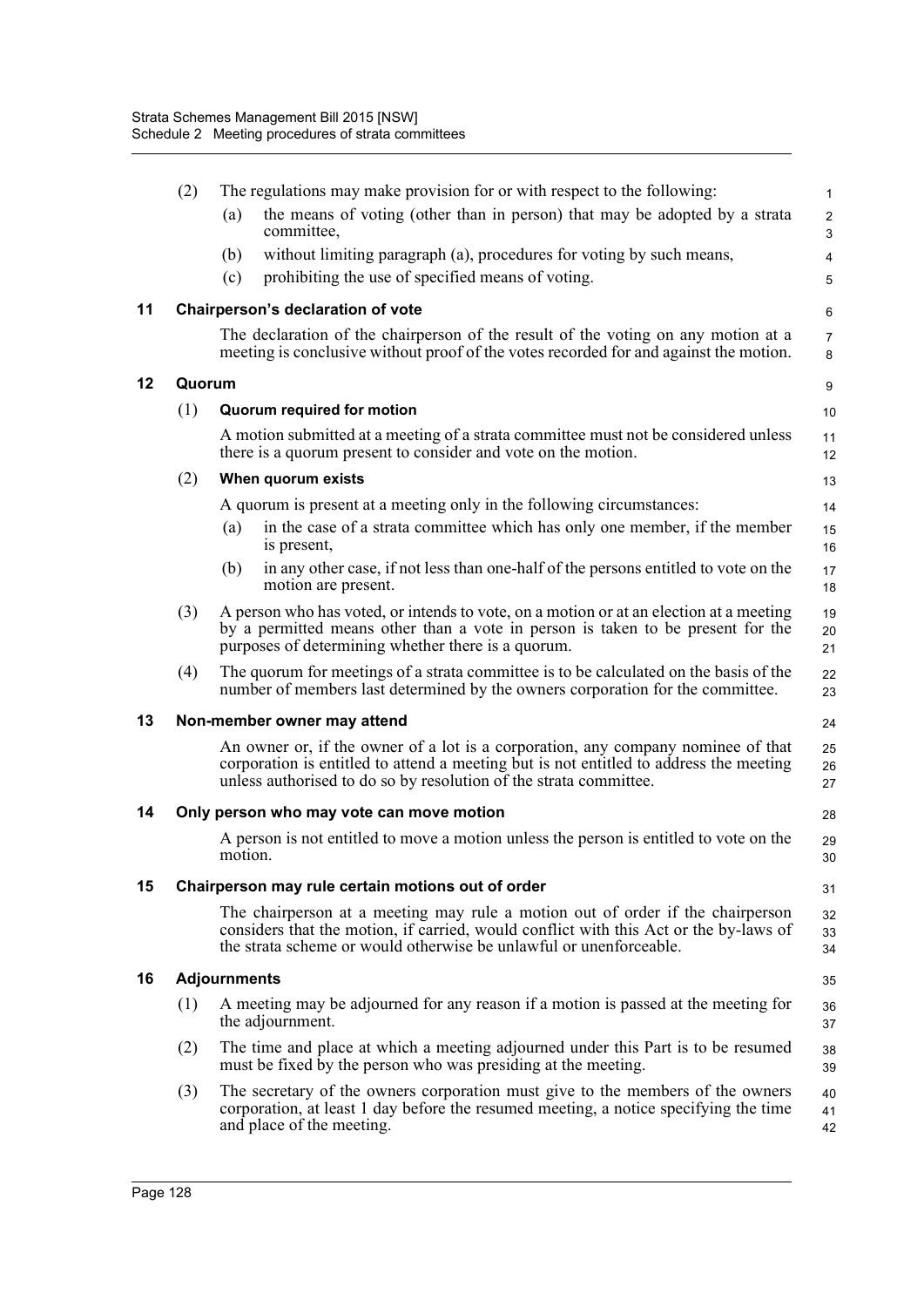|    | (4) |                                                | Notice is to be given by displaying the notice on the notice board maintained by the<br>owners corporation or, if there is no notice board, in writing (including by email or<br>other electronic means).                                                                                                                            | $\mathbf{1}$<br>$\overline{c}$<br>3 |  |  |  |  |
|----|-----|------------------------------------------------|--------------------------------------------------------------------------------------------------------------------------------------------------------------------------------------------------------------------------------------------------------------------------------------------------------------------------------------|-------------------------------------|--|--|--|--|
| 17 |     |                                                | <b>Minutes and other records</b>                                                                                                                                                                                                                                                                                                     | 4                                   |  |  |  |  |
|    | (1) |                                                | Records to be kept                                                                                                                                                                                                                                                                                                                   | 5                                   |  |  |  |  |
|    |     |                                                | A strata committee must cause to be kept a record of its decisions, any notices given<br>under this Schedule and full and accurate minutes of its meetings.                                                                                                                                                                          | 6<br>$\overline{7}$                 |  |  |  |  |
|    | (2) | Schedule.                                      | The minutes must include minutes of all resolutions passed in accordance with this                                                                                                                                                                                                                                                   | 8<br>9                              |  |  |  |  |
|    | (3) |                                                | Distribution of minutes and records of motions                                                                                                                                                                                                                                                                                       | 10                                  |  |  |  |  |
|    |     |                                                | Within 7 days after a meeting of a strata committee or the passing of a resolution by<br>the strata committee, the strata committee must provide copies of the minutes of the<br>meeting or of the resolution in the following manner:                                                                                               | 11<br>12<br>13                      |  |  |  |  |
|    |     | (a)                                            | by giving each member of the strata committee a copy,                                                                                                                                                                                                                                                                                | 14                                  |  |  |  |  |
|    |     | (b)                                            | by giving each owner a copy, if the strata scheme is not a large strata scheme,                                                                                                                                                                                                                                                      | 15                                  |  |  |  |  |
|    |     | (c)                                            | by giving an owner a copy, if the strata scheme is a large strata scheme and the<br>owner requests a copy within the period of 7 days.                                                                                                                                                                                               | 16<br>17                            |  |  |  |  |
| 18 |     | <b>Disclosure of pecuniary interests</b><br>18 |                                                                                                                                                                                                                                                                                                                                      |                                     |  |  |  |  |
|    | (1) | If:                                            |                                                                                                                                                                                                                                                                                                                                      | 19                                  |  |  |  |  |
|    |     | (a)                                            | a member of a strata committee has a direct or indirect pecuniary interest in a<br>matter being considered or about to be considered at a meeting, and                                                                                                                                                                               | 20<br>21                            |  |  |  |  |
|    |     | (b)                                            | the interest appears to raise a conflict with the proper performance of the<br>member's duties in relation to the consideration of the matter,<br>the member must, as soon as possible after the relevant facts have come to the<br>member's knowledge, disclose the nature of the interest at a meeting of the strata<br>committee. | 22<br>23<br>24<br>25<br>26          |  |  |  |  |
|    |     |                                                | Maximum penalty: 10 penalty units.                                                                                                                                                                                                                                                                                                   | 27                                  |  |  |  |  |
|    | (2) |                                                | A disclosure by a member at a meeting of the strata committee that the member:                                                                                                                                                                                                                                                       | 28                                  |  |  |  |  |
|    |     | (a)                                            | is a member, or is in the employment, of a specified corporation or other body,<br><sub>or</sub>                                                                                                                                                                                                                                     | 29<br>30                            |  |  |  |  |
|    |     | (b)                                            | is a partner, or is in the employment, of a specified person, or                                                                                                                                                                                                                                                                     | 31                                  |  |  |  |  |
|    |     | (c)                                            | has some other specified interest relating to a specified corporation or other                                                                                                                                                                                                                                                       | 32                                  |  |  |  |  |
|    |     |                                                | body or to a specified person,<br>is a sufficient disclosure of the nature of the interest in any matter relating to that<br>corporation or other body or to that person which may arise after the date of the<br>disclosure and which is required to be disclosed under subclause (1).                                              | 33<br>34<br>35<br>36                |  |  |  |  |
|    | (3) |                                                | Particulars of any disclosure made under this clause must be recorded by the strata<br>committee in a book kept for the purpose and that book must be open at all reasonable<br>hours to inspection by any person on payment of the fee determined by the strata<br>committee.                                                       | 37<br>38<br>39<br>40                |  |  |  |  |
|    | (4) |                                                | After a member has disclosed the nature of an interest in any matter, the member<br>must not, unless the strata committee otherwise determines:                                                                                                                                                                                      | 41<br>42                            |  |  |  |  |
|    |     | (a)                                            | be present during any deliberation of the strata committee with respect to the<br>matter, or                                                                                                                                                                                                                                         | 43<br>44                            |  |  |  |  |
|    |     | (b)                                            | take part in any decision of the strata committee with respect to the matter.                                                                                                                                                                                                                                                        | 45                                  |  |  |  |  |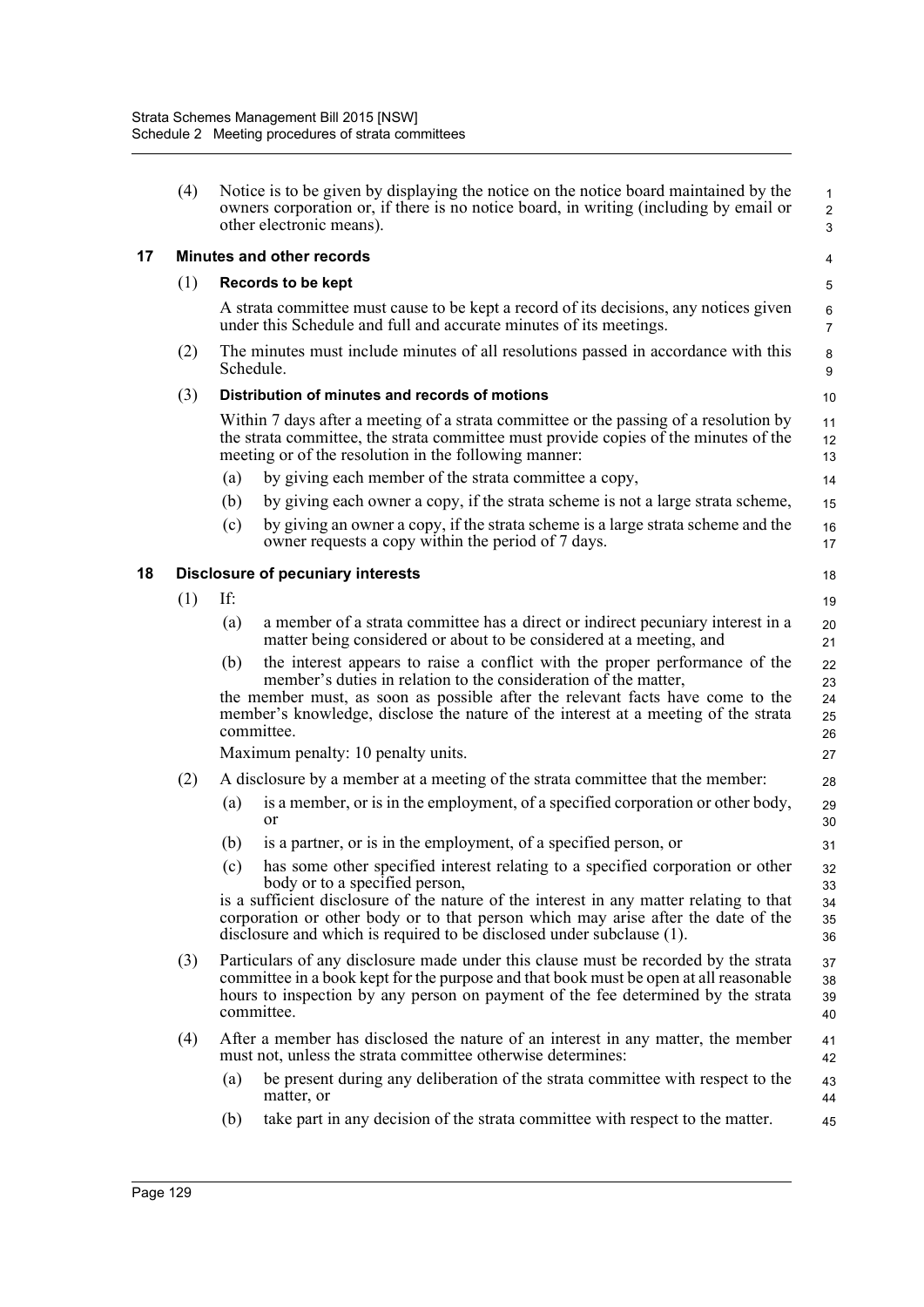| (5) | For the purposes of the making of a determination by the strata committee under<br>subclause (4), a member who has a direct or indirect pecuniary interest in a matter to<br>which the disclosure relates must not: |                                                                                                               |        |  |
|-----|---------------------------------------------------------------------------------------------------------------------------------------------------------------------------------------------------------------------|---------------------------------------------------------------------------------------------------------------|--------|--|
|     | (a)                                                                                                                                                                                                                 | be present during any deliberation of the strata committee for the purpose of<br>making the determination, or | 4<br>5 |  |
|     | (b)                                                                                                                                                                                                                 | take part in the making by the strata committee of the determination.                                         | 6      |  |
| (6) | A contravention of this clause does not invalidate any decision of the strata<br>committee.                                                                                                                         |                                                                                                               |        |  |
| (7) | Without limiting subclause (1), a person has an indirect pecuniary interest in a matter<br>if a person connected with the person has a direct interest in the matter.                                               |                                                                                                               |        |  |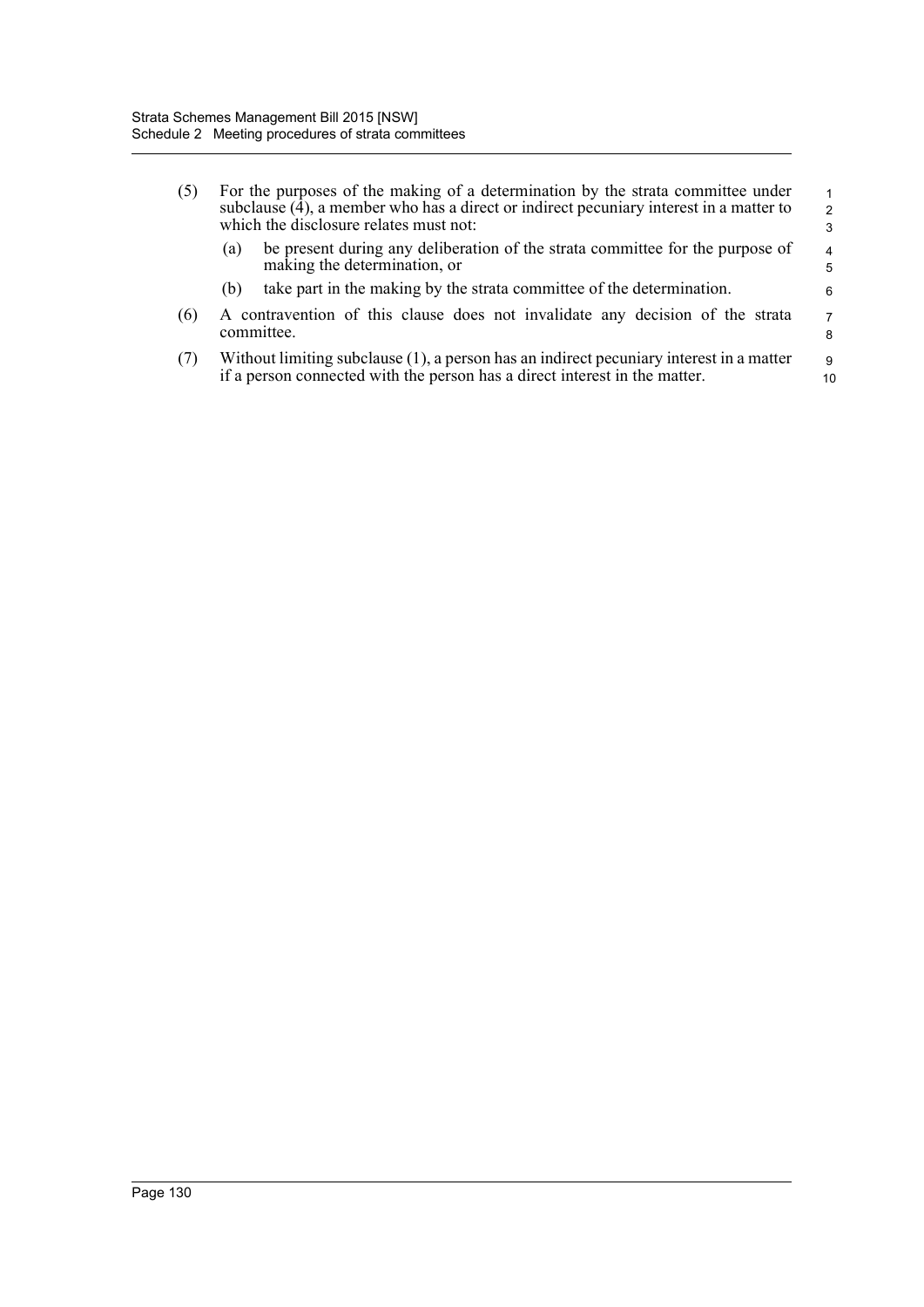| <b>Schedule 3</b>                                   |                                                                                                                                                                                                        |                                                                                                                                                        | Savings, transitional and other provisions                                                                                                                                                                                                                                                                                           | 1                    |  |  |  |  |
|-----------------------------------------------------|--------------------------------------------------------------------------------------------------------------------------------------------------------------------------------------------------------|--------------------------------------------------------------------------------------------------------------------------------------------------------|--------------------------------------------------------------------------------------------------------------------------------------------------------------------------------------------------------------------------------------------------------------------------------------------------------------------------------------|----------------------|--|--|--|--|
| Part 1                                              |                                                                                                                                                                                                        |                                                                                                                                                        | <b>General</b>                                                                                                                                                                                                                                                                                                                       |                      |  |  |  |  |
| 1                                                   |                                                                                                                                                                                                        | <b>Regulations</b>                                                                                                                                     |                                                                                                                                                                                                                                                                                                                                      | 3                    |  |  |  |  |
|                                                     | (1)                                                                                                                                                                                                    | The regulations may contain provisions of a savings or transitional nature consequent<br>on the enactment of this Act or any Act that amends this Act. | $\overline{4}$<br>5                                                                                                                                                                                                                                                                                                                  |                      |  |  |  |  |
| (2)<br>assent to the Act concerned or a later date. |                                                                                                                                                                                                        |                                                                                                                                                        | Any such provision may, if the regulations so provide, take effect from the date of                                                                                                                                                                                                                                                  | 6<br>$\overline{7}$  |  |  |  |  |
|                                                     | To the extent to which any such provision takes effect from a date that is earlier than<br>(3)<br>the date of its publication on the NSW legislation website, the provision does not<br>operate so as: |                                                                                                                                                        |                                                                                                                                                                                                                                                                                                                                      |                      |  |  |  |  |
|                                                     |                                                                                                                                                                                                        | (a)                                                                                                                                                    | to affect, in a manner prejudicial to any person (other than the State or an<br>authority of the State), the rights of that person existing before the date of its<br>publication, or                                                                                                                                                | 11<br>12<br>13       |  |  |  |  |
|                                                     |                                                                                                                                                                                                        | (b)                                                                                                                                                    | to impose liabilities on any person (other than the State or an authority of the<br>State) in respect of anything done or omitted to be done before the date of its<br>publication.                                                                                                                                                  | 14<br>15<br>16       |  |  |  |  |
|                                                     | (4)                                                                                                                                                                                                    | Schedule.                                                                                                                                              | The regulations under this Part have effect despite anything to the contrary in this                                                                                                                                                                                                                                                 | 17<br>18             |  |  |  |  |
|                                                     | (5)                                                                                                                                                                                                    |                                                                                                                                                        | The regulations under this Part may make separate savings and transitional<br>provisions or amend this Schedule to consolidate the savings and transitional<br>provisions.                                                                                                                                                           | 19<br>20<br>21       |  |  |  |  |
|                                                     |                                                                                                                                                                                                        |                                                                                                                                                        |                                                                                                                                                                                                                                                                                                                                      |                      |  |  |  |  |
| Part 2                                              |                                                                                                                                                                                                        |                                                                                                                                                        | Provisions consequent on enactment of this Act                                                                                                                                                                                                                                                                                       | 22                   |  |  |  |  |
| $\mathbf 2$                                         |                                                                                                                                                                                                        | <b>Definitions</b>                                                                                                                                     |                                                                                                                                                                                                                                                                                                                                      | 23                   |  |  |  |  |
|                                                     |                                                                                                                                                                                                        |                                                                                                                                                        | In this Part:                                                                                                                                                                                                                                                                                                                        | 24                   |  |  |  |  |
|                                                     |                                                                                                                                                                                                        |                                                                                                                                                        | <i>existing strata scheme</i> means a strata scheme in existence immediately before the<br>commencement of this clause.                                                                                                                                                                                                              | 25<br>26             |  |  |  |  |
|                                                     |                                                                                                                                                                                                        |                                                                                                                                                        | former Act means the Strata Schemes Management Act 1996.                                                                                                                                                                                                                                                                             | 27                   |  |  |  |  |
| 3                                                   |                                                                                                                                                                                                        | <b>General savings</b>                                                                                                                                 |                                                                                                                                                                                                                                                                                                                                      | 28                   |  |  |  |  |
|                                                     | (1)                                                                                                                                                                                                    |                                                                                                                                                        | Any act, matter or thing done or omitted to be done under a provision of the former<br>Act and having any force or effect immediately before the commencement of a<br>provision of this Act that replaces that provision is, on that commencement, taken to<br>have been done or omitted to be done under the provision of this Act. | 29<br>30<br>31<br>32 |  |  |  |  |
|                                                     | (2)                                                                                                                                                                                                    |                                                                                                                                                        | This clause does not apply:                                                                                                                                                                                                                                                                                                          | 33                   |  |  |  |  |
|                                                     |                                                                                                                                                                                                        | (a)                                                                                                                                                    | to the extent that its application is inconsistent with any other provision of this<br>Schedule or a provision of a regulation made under this Schedule, or                                                                                                                                                                          | 34<br>35             |  |  |  |  |
|                                                     |                                                                                                                                                                                                        | (b)                                                                                                                                                    | to the extent that its application would be inappropriate in a particular case.                                                                                                                                                                                                                                                      | 36                   |  |  |  |  |
| 4                                                   | <b>By-laws</b>                                                                                                                                                                                         |                                                                                                                                                        |                                                                                                                                                                                                                                                                                                                                      | 37                   |  |  |  |  |
|                                                     | (1)                                                                                                                                                                                                    |                                                                                                                                                        | An owners corporation of an existing strata scheme is to review the by-laws for the<br>scheme not later than 12 months after the commencement of section 134.                                                                                                                                                                        | 38<br>39             |  |  |  |  |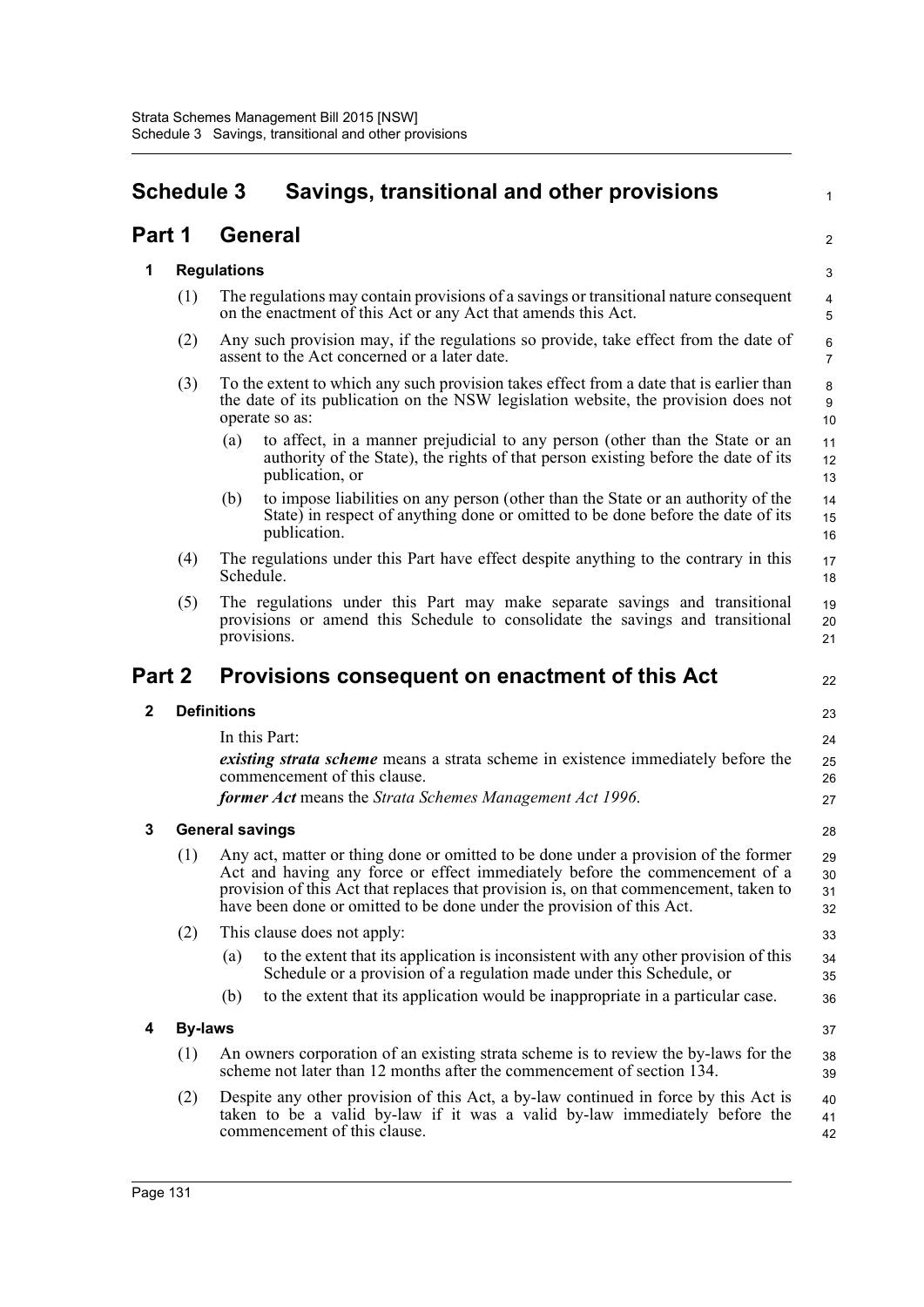| 5<br><b>Existing owners corporations</b> |     |                                                                                                                                                                                                                                                                                                                                                     |                                           |  |
|------------------------------------------|-----|-----------------------------------------------------------------------------------------------------------------------------------------------------------------------------------------------------------------------------------------------------------------------------------------------------------------------------------------------------|-------------------------------------------|--|
|                                          |     | An owners corporation constituted, or taken to have been constituted, under<br>section 11 of the former Act is taken to have been constituted under section 8 of this<br>Act.                                                                                                                                                                       | $\overline{c}$<br>3<br>4                  |  |
| 6                                        |     | <b>Existing executive committees</b>                                                                                                                                                                                                                                                                                                                | 5                                         |  |
|                                          | (1) | A person who, immediately before the commencement of this clause, was a member<br>of the executive committee of an owners corporation is, on that commencement,<br>taken to have been appointed to be a member of the strata committee of the owners<br>corporation for the balance of the person's term as a member of the executive<br>committee. | 6<br>$\overline{7}$<br>$\bf 8$<br>9<br>10 |  |
|                                          | (2) | A person who, immediately before the commencement of this clause, was an officer<br>of an executive committee is, on that commencement, taken to have been appointed<br>as an officer of the same kind of the owners corporation for the balance of the<br>person's term as an officer.                                                             | 11<br>12<br>13<br>14                      |  |
| 7                                        |     | <b>Existing proceedings</b>                                                                                                                                                                                                                                                                                                                         | 15                                        |  |
|                                          |     | Any proceedings commenced but not determined or finalised under a provision of the<br>former Act are to be dealt with and determined as if the former Act had not been<br>repealed.                                                                                                                                                                 | 16<br>17<br>18                            |  |
| 8                                        |     | <b>Adjudicators</b>                                                                                                                                                                                                                                                                                                                                 | 19                                        |  |
|                                          | (1) | A person who held office as an Adjudicator under the former Act immediately before<br>the commencement of this clause ceases to hold the office on that commencement.                                                                                                                                                                               | 20<br>21                                  |  |
|                                          | (2) | Despite subclause (1), an Adjudicator determining proceedings to which clause 7<br>applies continues to hold office until the proceedings are determined.                                                                                                                                                                                           | 22<br>23                                  |  |
|                                          | (3) | An Adjudicator who ceases to be an Adjudicator under this clause is not entitled to<br>any compensation for loss of office.                                                                                                                                                                                                                         | 24<br>25                                  |  |
| 9                                        |     | <b>Existing orders under former Act</b>                                                                                                                                                                                                                                                                                                             | 26                                        |  |
|                                          |     | An order made by an Adjudicator or a Tribunal under the former Act, and in force<br>immediately before the commencement of this clause, is taken to have been made by<br>the Tribunal under the corresponding provision of this Act.                                                                                                                | 27<br>28<br>29                            |  |
| 10                                       |     | <b>Contributions</b>                                                                                                                                                                                                                                                                                                                                | 30                                        |  |
|                                          |     | Any contributions levied under the former Act are taken to have been levied under<br>this Act and this Act applies to the recovery and payment of any unpaid<br>contributions.                                                                                                                                                                      | 31<br>32<br>33                            |  |
| 11                                       |     | <b>Approved insurers</b>                                                                                                                                                                                                                                                                                                                            | 34                                        |  |
|                                          |     | An insurer that was an approved insurer under the former Act immediately before the<br>commencement of section 160 of this Act is taken to be an approved insurer under<br>this Act.                                                                                                                                                                | 35<br>36<br>37                            |  |
| 12                                       |     | Previous decisions by owners corporations and executive committees                                                                                                                                                                                                                                                                                  | 38                                        |  |
|                                          | (1) | A decision, consent or approval of an owners corporation under the former Act, or<br>that is taken to have been made under the former Act, is taken to have been made by<br>the owners corporation under this Act.                                                                                                                                  | 39<br>40<br>41                            |  |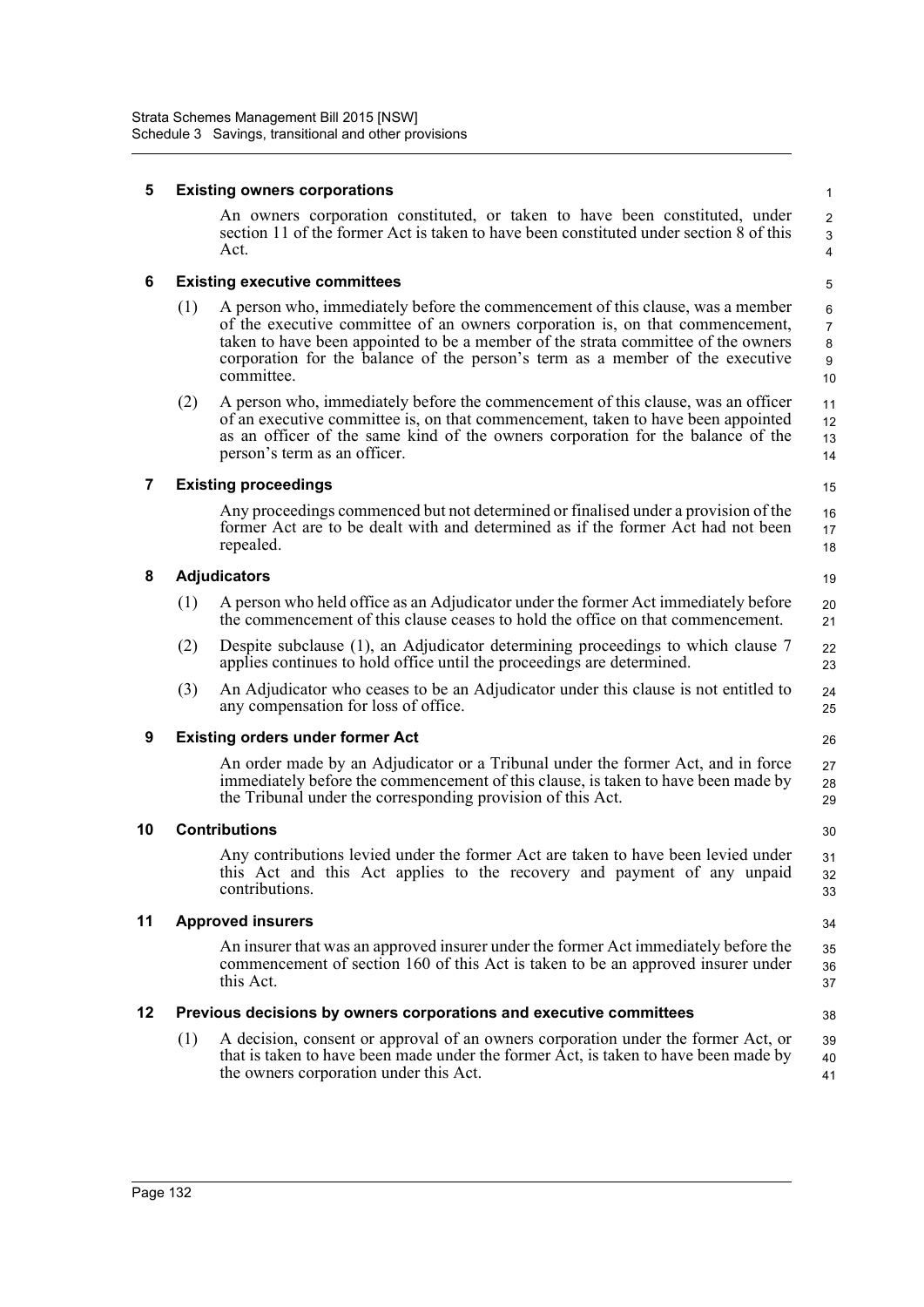|    | (2) | A decision, consent or approval of the executive committee of an owners corporation<br>under the former Act, or that is taken to have been made under the former Act, is<br>taken to have been made by the strata committee of the owners corporation under this<br>Act.                                           | 1<br>$\boldsymbol{2}$<br>$\ensuremath{\mathsf{3}}$<br>$\overline{4}$ |
|----|-----|--------------------------------------------------------------------------------------------------------------------------------------------------------------------------------------------------------------------------------------------------------------------------------------------------------------------|----------------------------------------------------------------------|
| 13 |     | <b>Window safety devices</b>                                                                                                                                                                                                                                                                                       | 5                                                                    |
|    | (1) | Despite any other provision of this Act, an owners corporation is not required to<br>comply with section 118 until 13 March 2018.                                                                                                                                                                                  | 6<br>$\overline{7}$                                                  |
|    | (2) | Accordingly, an order cannot be sought under section 129 in respect of a failure to<br>exercise a function under section 118 until on or after 13 March 2018.                                                                                                                                                      | $\bf 8$<br>9                                                         |
| 14 |     | Terms of appointment of strata managing agents                                                                                                                                                                                                                                                                     | 10                                                                   |
|    | (1) | The term of appointment (including any reappointment) of a strata managing agent<br>appointed before the commencement of section 50 (1) of this Act ends on the day that<br>is 3 years after the day that the term commenced or that is 6 months after the<br>commencement of this clause, whichever is the later. | 11<br>12<br>13<br>14                                                 |
|    | (2) | Section 50 (1) applies to the term of any reappointment of the strata managing agent<br>after that commencement.                                                                                                                                                                                                   | 15<br>16                                                             |
|    | (3) | Section 49 (3) does not apply to a strata managing agent appointed before the<br>commencement of that subsection.                                                                                                                                                                                                  | 17<br>18                                                             |
| 15 |     | <b>Caretakers and building managers</b>                                                                                                                                                                                                                                                                            | 19                                                                   |
|    | (1) | An agreement in force immediately before the commencement of this clause is taken<br>to be a building manager agreement for the purposes of this Act, despite any of the<br>provisions of the agreement, if:                                                                                                       | 20<br>21<br>22                                                       |
|    |     | the agreement provides for the appointment of a person to carry out any of the<br>(a)<br>functions specified in section $66(1)$ in relation to the owners corporation for a<br>strata scheme, and                                                                                                                  | 23<br>24<br>25                                                       |
|    |     | the primary purpose of the agreement is to provide for that appointment and<br>(b)<br>related matters, and                                                                                                                                                                                                         | 26<br>27                                                             |
|    |     | the person is not entitled to exclusive possession of a lot or common property<br>(c)<br>in the strata scheme.                                                                                                                                                                                                     | 28<br>29                                                             |
|    | (2) | Any such building manager agreement expires 10 years after the commencement of<br>this clause unless the terms of the agreement provide that it expires on an earlier day<br>or the agreement is terminated on an earlier day.                                                                                     | 30<br>31<br>32                                                       |
|    | (3) | A reference in any instrument to a caretaker in relation to a strata scheme is taken to<br>be a reference to a building manager in relation to that scheme.                                                                                                                                                        | 33<br>34                                                             |
| 16 |     | <b>Building defects</b>                                                                                                                                                                                                                                                                                            | 35                                                                   |
|    |     | Part 11 of this Act does not apply to building work if the contract for carrying out the<br>building work was entered into before the commencement of this clause or, if there<br>is no contract for the carrying out of the building work, the building work<br>commenced before the commencement of this clause. | 36<br>37<br>38<br>39                                                 |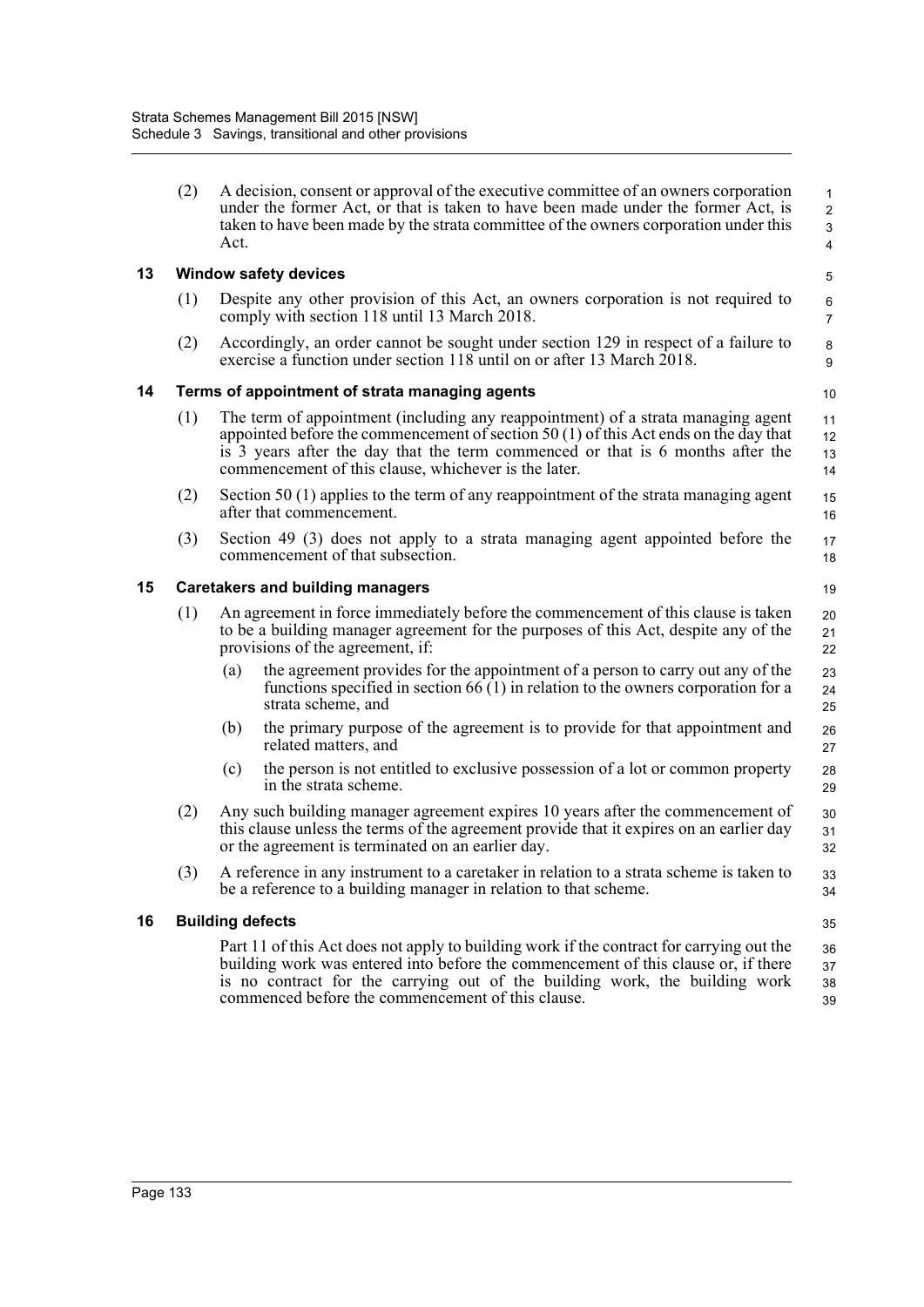|       | <b>Schedule 4</b> | <b>Amendment of Acts</b>                                                                                                                                                                                                                                                                                                                                                 | 1                          |
|-------|-------------------|--------------------------------------------------------------------------------------------------------------------------------------------------------------------------------------------------------------------------------------------------------------------------------------------------------------------------------------------------------------------------|----------------------------|
| 4.1   |                   | City of Sydney Act 1988 No 48                                                                                                                                                                                                                                                                                                                                            | 2                          |
| [1]   |                   | <b>Section 14 Definitions</b><br>Omit "Strata Schemes Management Act 1996" from section 14 (1) (e).<br>Insert instead "Strata Schemes Management Act 2015".                                                                                                                                                                                                              | 3<br>4                     |
| $[2]$ |                   | Section 14 (1) (e), note<br>Omit the note.                                                                                                                                                                                                                                                                                                                               | 5<br>6<br>7                |
| 4.2   |                   | <b>Civil and Administrative Tribunal Act 2013 No 2</b>                                                                                                                                                                                                                                                                                                                   | 8                          |
|       |                   | <b>Schedule 4 Consumer and Commercial Division</b><br>Omit "Strata Schemes Management Act 1996" from clause 3 (1).<br>Insert instead "Strata Schemes Management Act 2015".                                                                                                                                                                                               | 9<br>10<br>11              |
| 4.3   |                   | Civil Procedure Act 2005 No 28                                                                                                                                                                                                                                                                                                                                           | 12                         |
| [1]   |                   | Part 8, Division 3, Subdivision 2, heading<br>Omit "income" from the heading to the Subdivision. Insert instead "wages or salary".                                                                                                                                                                                                                                       | 13<br>14                   |
| $[2]$ |                   | Part 8, Division 3, Subdivision 2A<br>Insert after section 122:                                                                                                                                                                                                                                                                                                          | 15<br>16                   |
|       |                   | Subdivision 2A Enforcement by owners corporations against rent                                                                                                                                                                                                                                                                                                           | 17                         |
|       | 122A              | <b>Definitions</b>                                                                                                                                                                                                                                                                                                                                                       | 18                         |
|       |                   | In this Subdivision:                                                                                                                                                                                                                                                                                                                                                     | 19                         |
|       |                   | <b><i>owners corporation</i></b> means an owners corporation within the meaning of the<br>Strata Schemes Management Act 2015 or an association within the meaning of<br>the Community Land Management Act 1989.                                                                                                                                                          | 20<br>21<br>22             |
|       |                   | real estate agent and trust account have the same meanings as they have in<br>the Property, Stock and Business Agents Act 2002.                                                                                                                                                                                                                                          | 23<br>24                   |
|       |                   | unpaid contribution means a contribution under the Strata Schemes<br>Management Act 2015 or Community Land Management Act 1989 that has not<br>been paid when it becomes due and payable to an owners corporation and<br>includes any interest payable on the unpaid contribution and any expenses of<br>the owners corporation incurred in recovering any such amounts. | 25<br>26<br>27<br>28<br>29 |
|       | 122B              | <b>Application of Subdivision</b>                                                                                                                                                                                                                                                                                                                                        | 30                         |
|       |                   | This Subdivision does not apply unless the judgment creditor is an owners<br>corporation and the judgment debt relates to an unpaid contribution.                                                                                                                                                                                                                        | 31<br>32                   |
|       | <b>122C</b>       | Operation of garnishee order in relation to rental income                                                                                                                                                                                                                                                                                                                | 33                         |
|       |                   | Subject to section 122E and the uniform rules, a garnishee order operates to<br>(1)<br>attach, to the extent of the amount outstanding under the judgment:                                                                                                                                                                                                               | 34<br>35                   |
|       |                   | any rent for the property to which the unpaid contribution relates that,<br>(a)<br>while the order is in force, is held by a real estate agent in a trust account<br>for the benefit of the judgment debtor, or                                                                                                                                                          | 36<br>37<br>38             |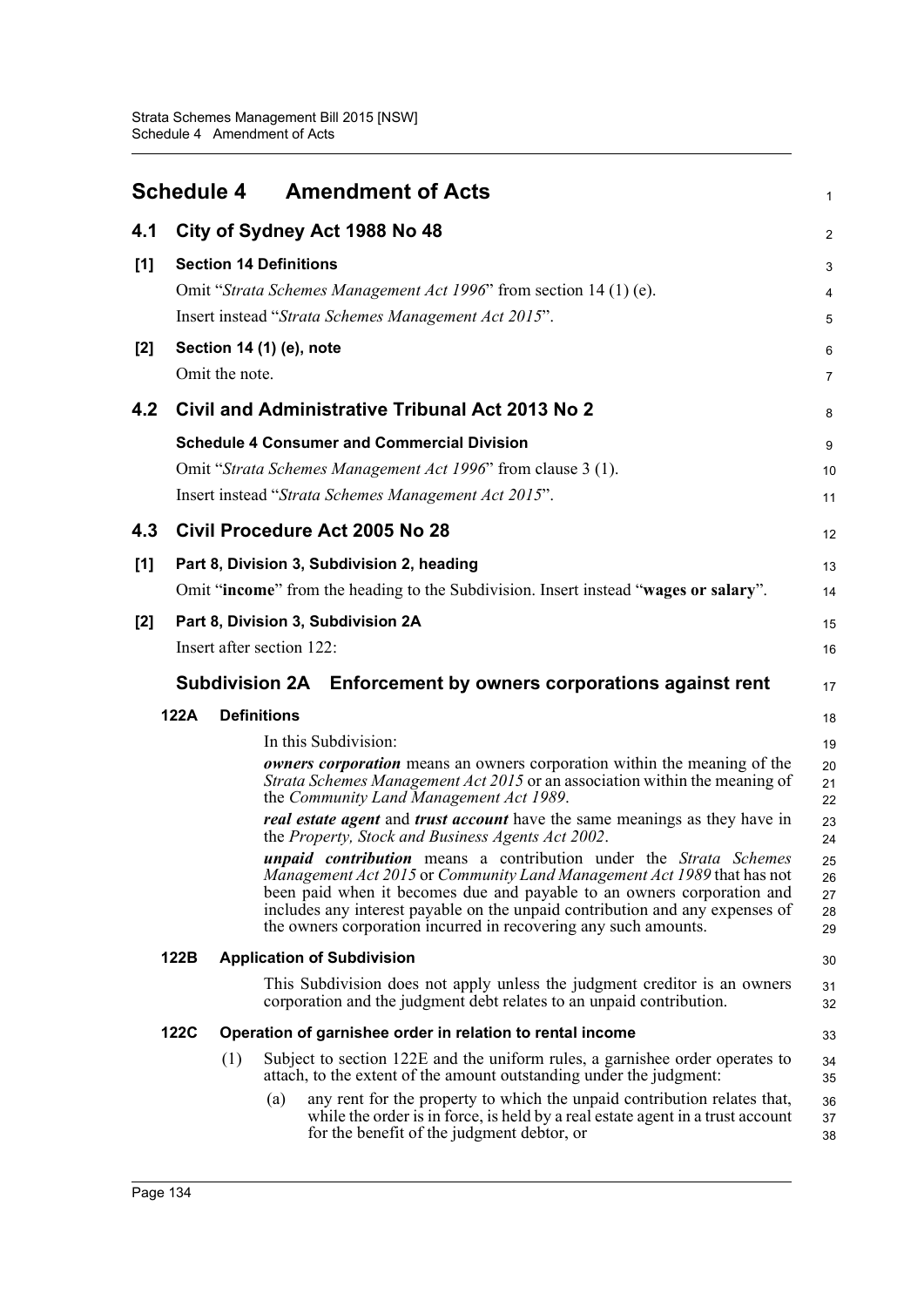|     |      |                                   | (b)      | if the judgment debt becomes the subject of an instalment order, such<br>amounts from any such rent as are equivalent to the instalments payable<br>under the instalment order.                                                                                                                                              | $\mathbf{1}$<br>$\sqrt{2}$<br>3             |
|-----|------|-----------------------------------|----------|------------------------------------------------------------------------------------------------------------------------------------------------------------------------------------------------------------------------------------------------------------------------------------------------------------------------------|---------------------------------------------|
|     |      | (2)                               |          | An instalment order with respect to a judgment debt the subject of a garnishee<br>order takes effect in relation to the amounts payable under the garnishee order<br>as from the time the instalment order is served on the garnishee.                                                                                       | $\overline{4}$<br>$\overline{5}$<br>$\,6\,$ |
|     |      | (3)                               |          | A garnishee order ceases to have effect, in relation to the rent held for the<br>benefit of a judgment debtor, when the judgment debt is satisfied.                                                                                                                                                                          | $\overline{7}$<br>8                         |
|     | 122D |                                   |          | Time within which payment to be made                                                                                                                                                                                                                                                                                         | 9                                           |
|     |      |                                   | account. | Payment of an amount with respect to rent attached by a garnishee order must<br>be made within 14 days after the date on which the rent is paid into the trust                                                                                                                                                               | 10<br>11<br>12                              |
|     | 122E |                                   |          | Minimum income of judgment debtor                                                                                                                                                                                                                                                                                            | 13                                          |
|     |      | (1)                               |          | This section applies if a judgment debtor satisfies a court that rent attached by<br>a garnishee order is the only source of income of the judgment debtor.                                                                                                                                                                  | 14<br>15                                    |
|     |      | (2)                               |          | The amounts attached under one or more garnishee orders must not, in total,<br>reduce the net weekly amount of the rent received by the judgment debtor from<br>the garnishee to less than \$447.70 as adjusted under Division 6 of Part 3 of the<br><b>Workers Compensation Act 1987.</b>                                   | 16<br>17<br>18<br>19                        |
|     |      | (3)                               | 1987.    | The amount of \$447.70 referred to in subsection $(2)$ is an <i>adjustable amount</i><br>for the purposes of Division 6 of Part 3 of the <i>Workers Compensation Act</i>                                                                                                                                                     | 20<br>21<br>22                              |
|     |      | (4)                               |          | In this section:                                                                                                                                                                                                                                                                                                             | 23                                          |
|     |      |                                   |          | <b>net weekly amount</b> , in relation to the rent payable to a judgment debtor, means<br>the amount of rent for each week that is payable to the judgment debtor after<br>deducting any taxes or other sums that, pursuant to any Act (including any<br>Commonwealth Act), are required to be deducted from any such money. | 24<br>25<br>26<br>27                        |
| [3] |      |                                   |          | Section 123 Payments by garnishee                                                                                                                                                                                                                                                                                            | 28                                          |
|     |      |                                   |          | Omit "or 120" from section 123 (2) (a). Insert instead ", 120 or 122D".                                                                                                                                                                                                                                                      | 29                                          |
| [4] |      |                                   |          | Section 124 Procedure where garnishee order not complied with                                                                                                                                                                                                                                                                | 30                                          |
|     |      |                                   |          | Insert "or rent" after "salary" wherever occurring in section $124$ (1) and (3) (b).                                                                                                                                                                                                                                         | 31                                          |
| 4.4 |      |                                   |          | <b>Coastal Protection Act 1979 No 13</b>                                                                                                                                                                                                                                                                                     | 32                                          |
|     |      | <b>Section 4 Definitions</b>      |          |                                                                                                                                                                                                                                                                                                                              | 33                                          |
|     |      | <i>of land</i> in section 4 (1).  |          | Omit "Strata Schemes Management Act 1996" from the definition of <b>landowner</b> or <b>owner</b>                                                                                                                                                                                                                            | 34<br>35                                    |
|     |      |                                   |          | Insert instead "Strata Schemes Management Act 2015".                                                                                                                                                                                                                                                                         | 36                                          |
| 4.5 |      |                                   |          | <b>Community Land Development Act 1989 No 201</b>                                                                                                                                                                                                                                                                            | 37                                          |
| [1] |      | <b>Section 3 Definitions</b>      |          |                                                                                                                                                                                                                                                                                                                              | 38                                          |
|     |      | <i>period</i> in section $3(1)$ . |          | Omit "Strata Schemes Management Act 1996" from paragraph (a) of the definition of <i>initial</i>                                                                                                                                                                                                                             | 39<br>40                                    |
|     |      |                                   |          | Insert instead "Strata Schemes Management Act 2015".                                                                                                                                                                                                                                                                         | 41                                          |
|     |      |                                   |          |                                                                                                                                                                                                                                                                                                                              |                                             |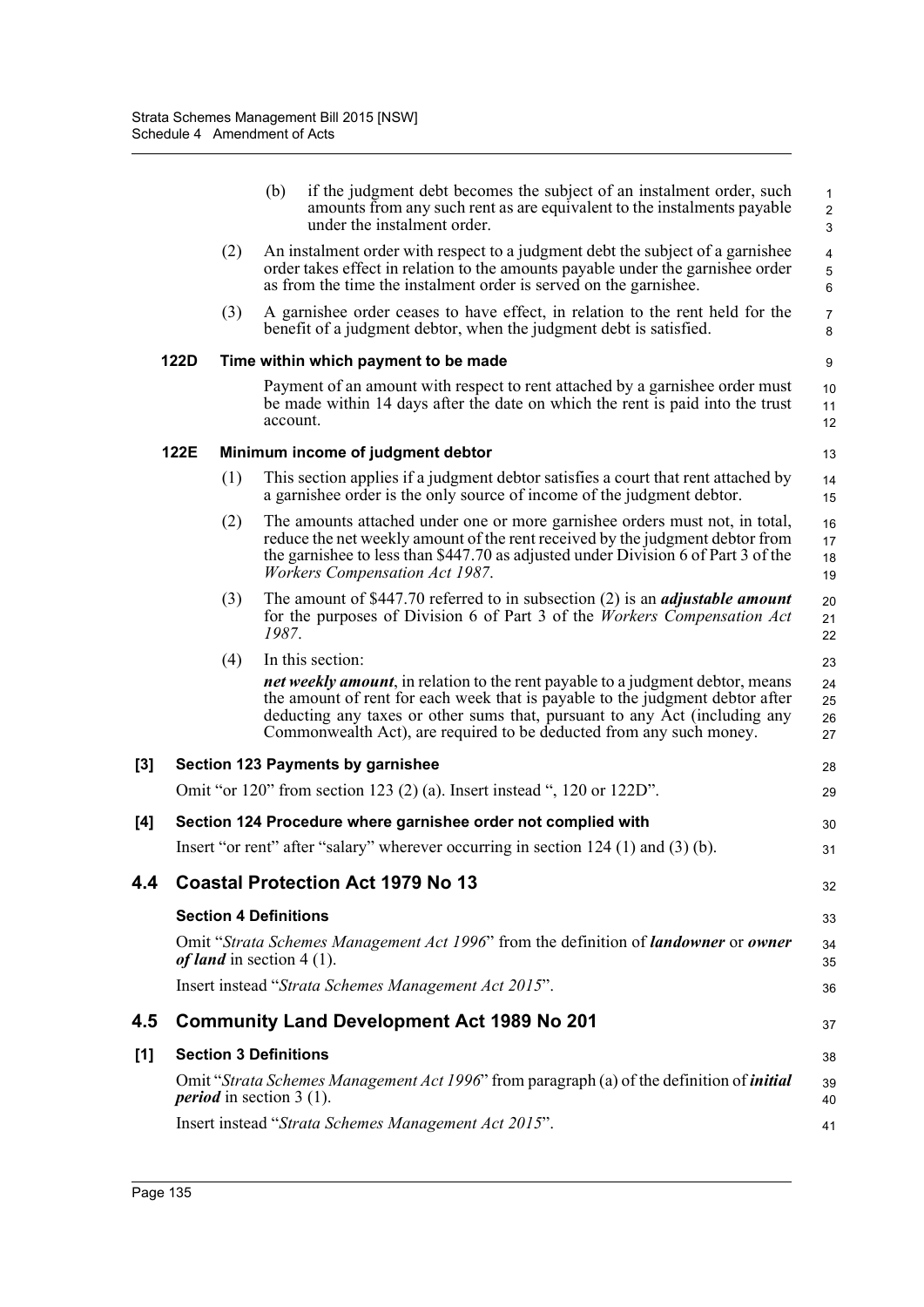| $\overline{2}$<br>that is a special resolution within the meaning of the <i>Strata Schemes</i><br>3<br>4<br>5 |
|---------------------------------------------------------------------------------------------------------------|
|                                                                                                               |
|                                                                                                               |
|                                                                                                               |
| 6                                                                                                             |
| $\overline{7}$                                                                                                |
| 8                                                                                                             |
| 9                                                                                                             |
| Omit "Strata Schemes Management Act 1996" from paragraph (b) of the definition of<br>10<br>11                 |
| 12                                                                                                            |
| 13                                                                                                            |
| Omit "Strata Schemes Management Act 1996" from paragraph (a) of the definition.<br>14                         |
| 15                                                                                                            |
| 16                                                                                                            |
| 17                                                                                                            |
| that is a special resolution within the meaning of the <i>Strata Schemes</i><br>18<br>19                      |
| 20                                                                                                            |
| 21                                                                                                            |
| 22                                                                                                            |
| 23                                                                                                            |
| 24                                                                                                            |
| 25                                                                                                            |
| 26                                                                                                            |
| 27                                                                                                            |
| 28                                                                                                            |
| 29                                                                                                            |
| 30                                                                                                            |
| In particular, the regulations may make provision for or with respect to the<br>31<br>32                      |
| fees payable under this Act, including the waiver or refund of the whole<br>33<br>34                          |
| requirements for agreements between associations and councils relating                                        |
|                                                                                                               |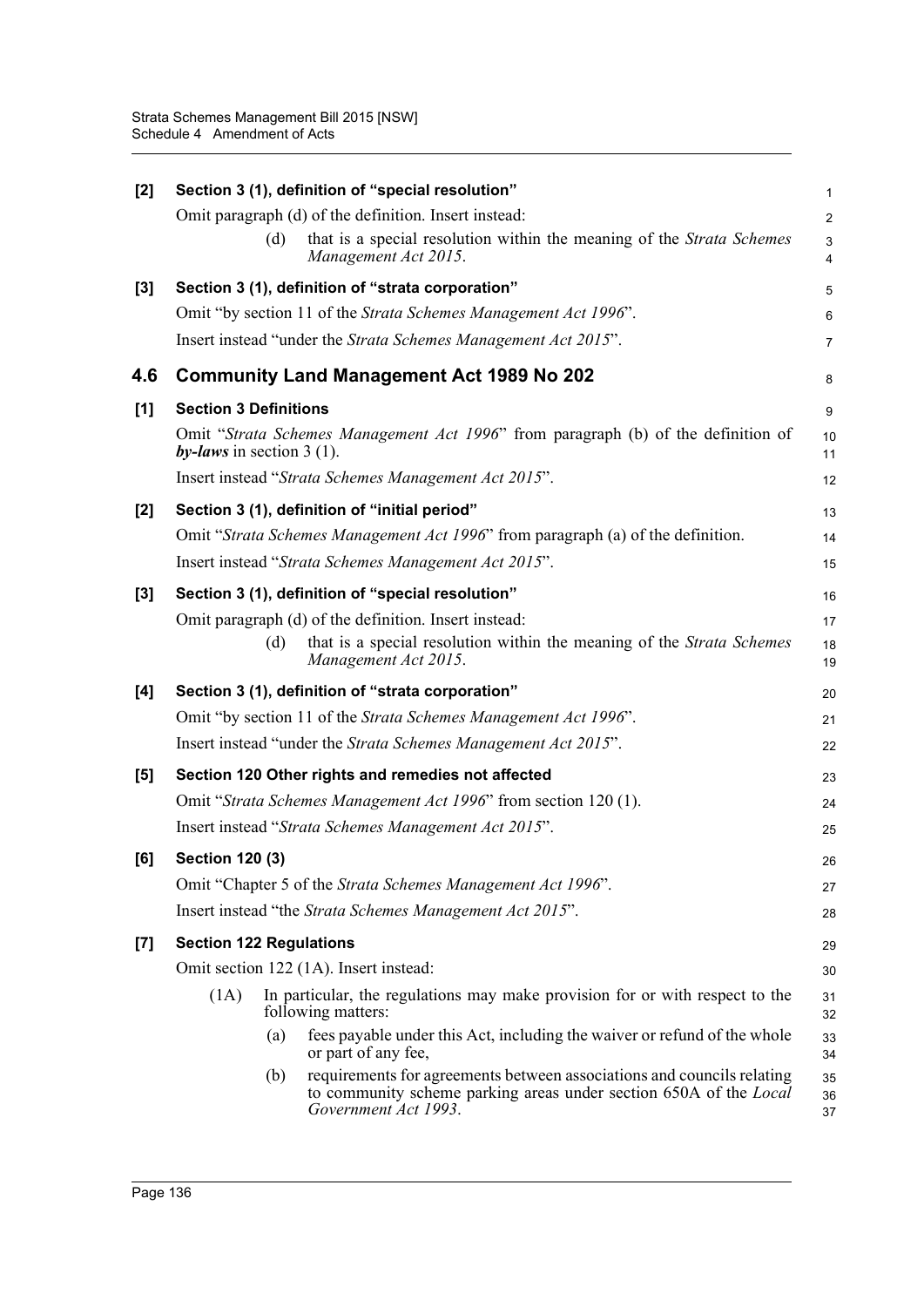| 4.7   | <b>Contracts Review Act 1980 No 16</b>                                                                                                                                                                                                       | 1              |
|-------|----------------------------------------------------------------------------------------------------------------------------------------------------------------------------------------------------------------------------------------------|----------------|
|       | <b>Section 4 Definitions</b>                                                                                                                                                                                                                 | $\overline{2}$ |
|       | Omit "section 11 of the <i>Strata Schemes Management Act 1996</i> " from section 4 (2) (a).                                                                                                                                                  | 3              |
|       | Insert instead "the Strata Schemes Management Act 2015".                                                                                                                                                                                     | 4              |
| 4.8   | <b>Conveyancing Act 1919 No 6</b>                                                                                                                                                                                                            | 5              |
| [1]   | Section 88F Effect of certain positive covenants                                                                                                                                                                                             | 6              |
|       | Omit "Strata Schemes Management Act 1996" from section 88F (7).                                                                                                                                                                              | $\overline{7}$ |
|       | Insert instead "Strata Schemes Management Act 2015".                                                                                                                                                                                         | 8              |
| $[2]$ | <b>Section 88H Injunctions</b>                                                                                                                                                                                                               | 9              |
|       | Omit "section 160 of the Strata Schemes Management Act 1996" from section 88H (8).                                                                                                                                                           | 10             |
|       | Insert instead "section 234 of the Strata Schemes Management Act 2015".                                                                                                                                                                      | 11             |
| 4.9   | <b>Duties Act 1997 No 123</b>                                                                                                                                                                                                                | 12             |
|       | <b>Section 221A Definitions</b>                                                                                                                                                                                                              | 13             |
|       | Omit "Strata Schemes Management Act 1996" from paragraph (a) of the definition of<br>private dwelling house.                                                                                                                                 | 14<br>15       |
|       | Insert instead "Strata Schemes Management Act 2015".                                                                                                                                                                                         | 16             |
|       | 4.10 Environmental Planning and Assessment Act 1979 No 203                                                                                                                                                                                   | 17             |
|       | Section 146A Smoke alarms in buildings providing sleeping accommodation                                                                                                                                                                      | 18             |
|       | Omit "Strata Schemes Management Act 1996" from section 146A (2) (f).                                                                                                                                                                         | 19             |
|       | Insert instead "Strata Schemes Management Act 2015".                                                                                                                                                                                         | 20             |
|       | 4.11 Fair Trading Act 1987 No 68                                                                                                                                                                                                             | 21             |
|       | <b>Section 79D Definitions</b>                                                                                                                                                                                                               | 22             |
|       | Omit "Strata Schemes Management Act 1996" from paragraph (d) of the definition of<br>consumer.                                                                                                                                               | 23<br>24       |
|       | Insert instead "Strata Schemes Management Act 2015".                                                                                                                                                                                         | 25             |
|       | 4.12 Home Building Act 1989 No 147                                                                                                                                                                                                           | 26             |
| [1]   | Section 3C Date of completion of new buildings in strata schemes                                                                                                                                                                             | 27             |
|       | Omit "Strata Schemes Management Act 1996" from section 3C (1).                                                                                                                                                                               | 28             |
|       | Insert instead "Strata Schemes Management Act 2015".                                                                                                                                                                                         | 29             |
| $[2]$ | Section 18E Proceedings for breach of warranty                                                                                                                                                                                               | 30             |
|       | Insert after section $18E(1)$ :                                                                                                                                                                                                              | 31             |
|       | If a building bond has been lodged for building work under Part 11 of the<br>(1A)<br>Strata Schemes Management Act 2015, the period of 2 years specified for<br>commencing proceedings for a breach of a statutory warranty for that work is | 32<br>33<br>34 |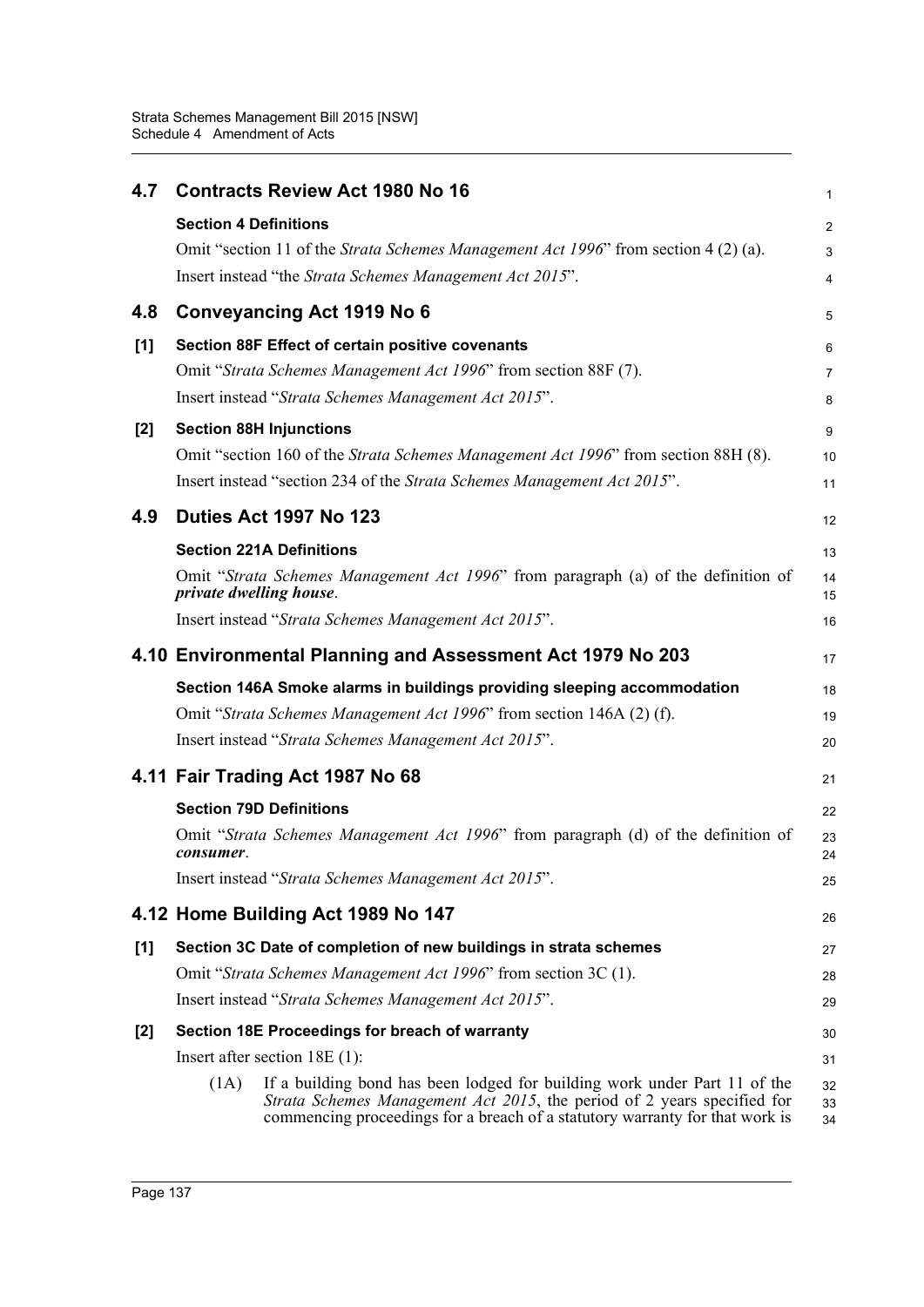|       |                    | extended until the end of 90 days after the end of the period within which a<br>final inspection report on the building work under that Part is required.                                                                                                | $\mathbf{1}$<br>2    |
|-------|--------------------|----------------------------------------------------------------------------------------------------------------------------------------------------------------------------------------------------------------------------------------------------------|----------------------|
|       | (1B)               | Subsection (1A) does not limit any other law that permits the period for<br>commencement of proceedings to be extended.                                                                                                                                  | 3<br>$\overline{4}$  |
| $[3]$ |                    | Section 48C Notification of building dispute                                                                                                                                                                                                             | 5                    |
|       |                    | Omit "Strata Schemes Management Act 1996" from section 48C (2) (a).                                                                                                                                                                                      | 6                    |
|       |                    | Insert instead "Strata Schemes Management Act 2015".                                                                                                                                                                                                     | $\overline{7}$       |
| [4]   |                    | Section 48C (3) and (4)                                                                                                                                                                                                                                  | 8                    |
|       |                    | Insert after section 48C $(2)$ :                                                                                                                                                                                                                         | 9                    |
|       | (3)                | A person cannot notify a dispute under this Division in relation to residential<br>building work or specialist work if any action required in relation to the work<br>under Part 11 of the Strata Schemes Management Act 2015 has not been<br>completed. | 10<br>11<br>12<br>13 |
|       | (4)                | Subsection (3) does not prevent the President of the Tribunal from making a<br>direction about the work under section 48J (b).                                                                                                                           | 14<br>15             |
| [5]   |                    | Section 48D Investigation of dispute                                                                                                                                                                                                                     | 16                   |
|       |                    | Omit "Strata Schemes Management Act 1996" from section 48D (3).                                                                                                                                                                                          | 17                   |
|       |                    | Insert instead "Strata Schemes Management Act 2015".                                                                                                                                                                                                     | 18                   |
|       |                    | 4.13 Industrial Relations Act 1996 No 17                                                                                                                                                                                                                 | 19                   |
|       |                    | <b>Section 379 Small claims procedures</b>                                                                                                                                                                                                               | 20                   |
|       |                    | Omit "Strata Schemes Management Act 1996" from section 379 (6) (b).                                                                                                                                                                                      | 21                   |
|       |                    | Insert instead "Strata Schemes Management Act 2015".                                                                                                                                                                                                     | 22                   |
|       |                    | 4.14 Law Enforcement (Powers and Responsibilities) Act 2002 No 103                                                                                                                                                                                       | 23                   |
|       |                    | Section 67B Notice to adjoining occupiers of execution of covert search warrant                                                                                                                                                                          | 24                   |
|       | section $67B(6)$ . | Omit "Strata Schemes Management Act 1996" from the definition of <i>adjoining premises</i> in                                                                                                                                                            | 25<br>26             |
|       |                    | Insert instead "Strata Schemes Management Act 2015".                                                                                                                                                                                                     | 27                   |
|       |                    | 4.15 Local Court Act 2007 No 93                                                                                                                                                                                                                          | 28                   |
|       |                    | Section 34A Jurisdiction in company title home unit disputes                                                                                                                                                                                             | 29                   |
|       |                    | Omit "Strata Schemes Management Act 1996" from section 34A (4).                                                                                                                                                                                          | 30                   |
|       |                    | Insert instead "Strata Schemes Management Act 2015".                                                                                                                                                                                                     | 31                   |
|       |                    | 4.16 Local Government Act 1993 No 30                                                                                                                                                                                                                     | 32                   |
| [1]   |                    | <b>Section 54C Definitions</b>                                                                                                                                                                                                                           | 33                   |
|       |                    | Omit "Strata Schemes Management Act 1996" from the definition of owners corporation.                                                                                                                                                                     | 34                   |
|       |                    | Insert instead "Strata Schemes Management Act 2015".                                                                                                                                                                                                     | 35                   |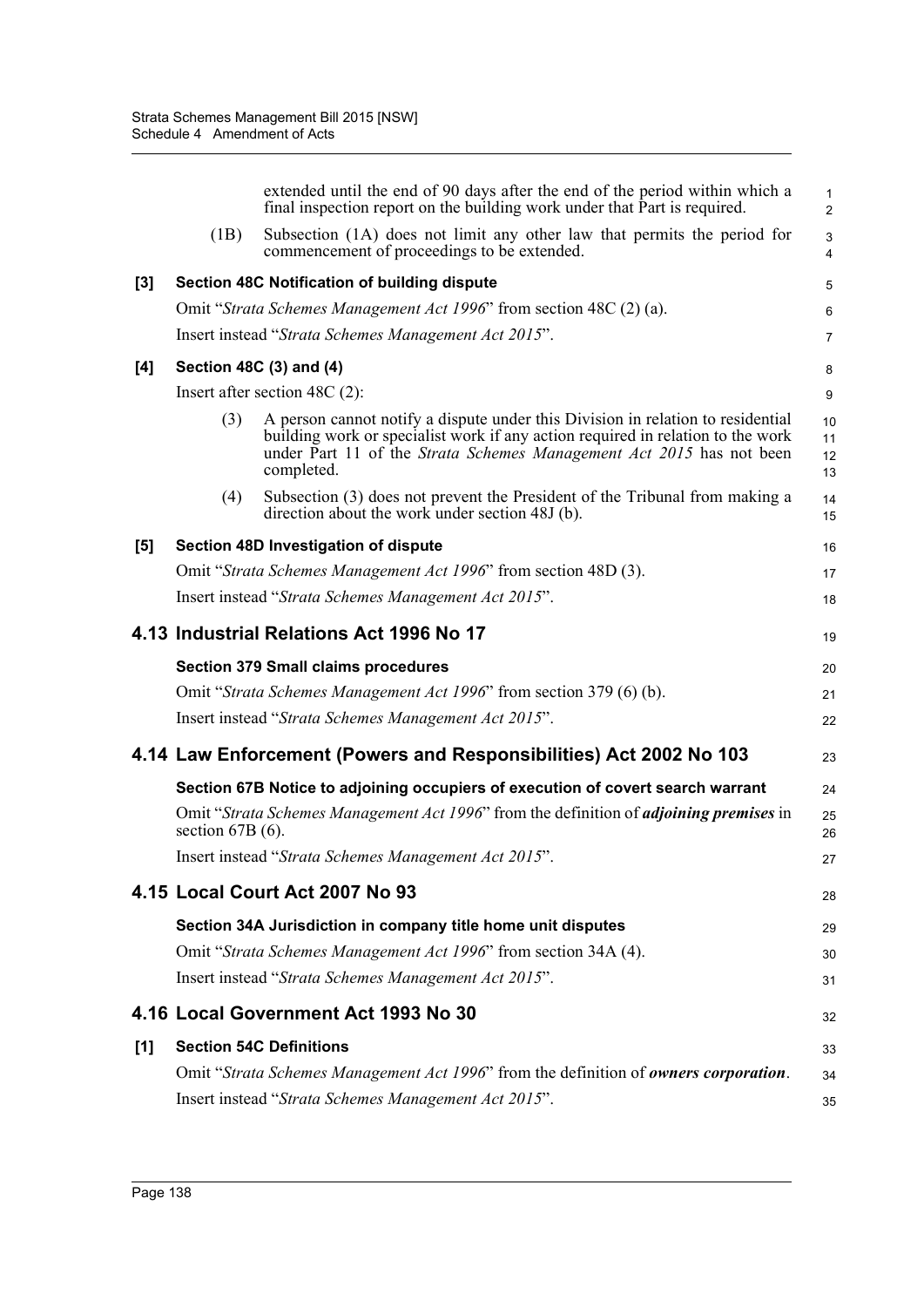| [2] |      |                     | Section 54K Special provisions relating to strata buildings                                                                                                                                                                                                                                                                                                     | 1                          |
|-----|------|---------------------|-----------------------------------------------------------------------------------------------------------------------------------------------------------------------------------------------------------------------------------------------------------------------------------------------------------------------------------------------------------------|----------------------------|
|     |      |                     | Omit "Strata Schemes Management Act 1996" from section 54K (5).                                                                                                                                                                                                                                                                                                 | $\overline{2}$             |
|     |      |                     | Insert instead "Strata Schemes Management Act 2015".                                                                                                                                                                                                                                                                                                            | 3                          |
| [3] |      | <b>Section 650A</b> |                                                                                                                                                                                                                                                                                                                                                                 | 4                          |
|     |      |                     | Insert after section 650:                                                                                                                                                                                                                                                                                                                                       | 5                          |
|     | 650A |                     | Strata parking areas and community scheme parking areas                                                                                                                                                                                                                                                                                                         | 6                          |
|     |      | (1)                 | The driver of a vehicle parked in a strata parking area or a community scheme<br>parking area established under this section otherwise than as permitted by a<br>notice or sign erected by the council is guilty of an offence.                                                                                                                                 | $\overline{7}$<br>8<br>9   |
|     |      |                     | Maximum penalty: 5 penalty units.                                                                                                                                                                                                                                                                                                                               | 10                         |
|     |      | (2)                 | The terms of the notice or sign may relate to any one or more of the following:                                                                                                                                                                                                                                                                                 | 11                         |
|     |      |                     | the time during which residents or visitors may use the parking area,<br>(a)                                                                                                                                                                                                                                                                                    | 12                         |
|     |      |                     | the maximum period for which a vehicle may be parked in the parking<br>(b)<br>area (or in any part of the parking area),                                                                                                                                                                                                                                        | 13<br>14                   |
|     |      |                     | the designation of a parking space within the free parking area as a space<br>(c)<br>for the sole use of persons with disabilities.                                                                                                                                                                                                                             | 15<br>16                   |
|     |      | (3)                 | For the purposes of this section, a vehicle parked otherwise than as permitted<br>by any such notice or sign includes a vehicle parked in a parking space<br>designated as a space for the sole use of persons with disabilities, unless:                                                                                                                       | 17<br>18<br>19             |
|     |      |                     | a parking authority for a person with disabilities is displayed on the<br>(a)<br>vehicle in the manner specified in the authority, and                                                                                                                                                                                                                          | 20<br>21                   |
|     |      |                     | the conditions specified in the authority are being observed, and<br>(b)                                                                                                                                                                                                                                                                                        | 22                         |
|     |      |                     | the authority is in force.<br>(c)                                                                                                                                                                                                                                                                                                                               | 23                         |
|     |      | (4)                 | If spaces in which a vehicle may be parked in a strata parking area or<br>community scheme parking area are marked by the council or the owners<br>corporation or association (for example, by means of painted lines or by studs,<br>pads or plates), a person must not cause a vehicle to be parked in the parking<br>area:                                   | 24<br>25<br>26<br>27<br>28 |
|     |      |                     | (a)<br>otherwise than in such a parking space, or                                                                                                                                                                                                                                                                                                               | 29                         |
|     |      |                     | in a parking space in which another vehicle is parked, or<br>(b)                                                                                                                                                                                                                                                                                                | 30                         |
|     |      |                     | so that any part of the vehicle is on or across (or partly on or across) any<br>(c)<br>line, stud, pad, plate or other mark defining the space or so that the<br>vehicle is not wholly within the space.                                                                                                                                                        | 31<br>32<br>33             |
|     |      |                     | Maximum penalty: 5 penalty units.                                                                                                                                                                                                                                                                                                                               | 34                         |
|     |      | (5)                 | The driver of a vehicle in a strata parking area or community scheme parking<br>area must at all times observe and comply with any reasonable direction of any<br>authorised person regarding the parking or movement of the vehicle within the<br>parking area.                                                                                                | 35<br>36<br>37<br>38       |
|     |      |                     | Maximum penalty: 5 penalty units.                                                                                                                                                                                                                                                                                                                               | 39                         |
|     |      | (6)                 | The owners corporation of a strata scheme under the Strata Schemes<br><i>Management Act 2015</i> may enter into an agreement with the council under<br>which part of the common property of the scheme is set aside for use as a strata<br>parking area and the council exercises functions under this section, including<br>the erection of notices and signs. | 40<br>41<br>42<br>43<br>44 |
|     |      |                     |                                                                                                                                                                                                                                                                                                                                                                 |                            |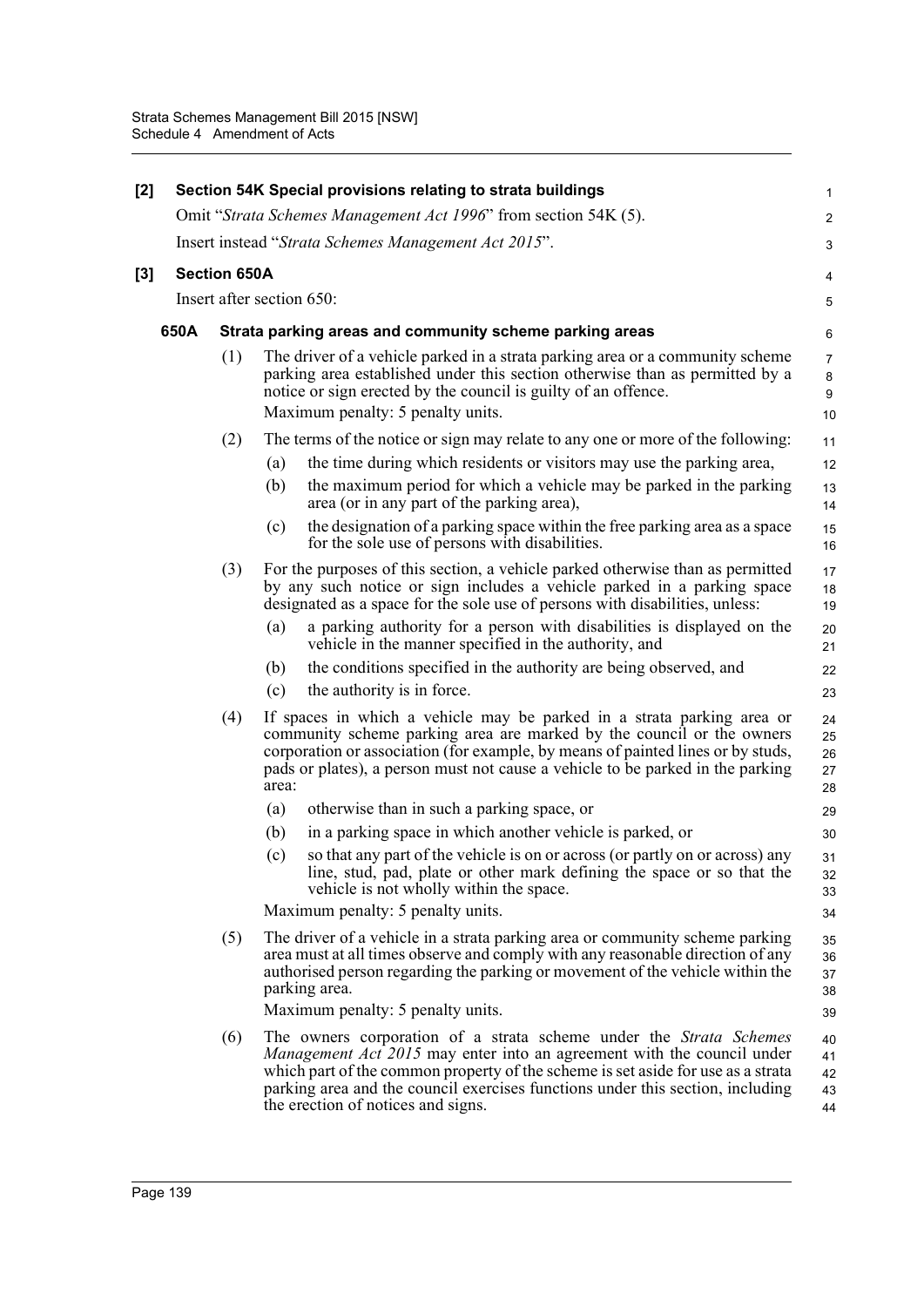|     | (7)                          | The association of a community, precinct or neighbourhood scheme under the<br>Community Land Management Act 1989 may enter into an agreement with the<br>council under which part of the land within the scheme is set aside for use as<br>a community scheme parking area and the council exercises functions under<br>this section, including the erection of notices and signs. | 1<br>$\overline{2}$<br>3<br>$\overline{\mathbf{4}}$<br>5 |
|-----|------------------------------|------------------------------------------------------------------------------------------------------------------------------------------------------------------------------------------------------------------------------------------------------------------------------------------------------------------------------------------------------------------------------------|----------------------------------------------------------|
|     | (8)                          | It is the duty of the Director-General to establish guidelines to be followed by<br>councils in relation to agreements of the kind referred to in subsection (6)<br>or $(7)$ , including guidelines as to:                                                                                                                                                                         | 6<br>$\overline{7}$<br>8                                 |
|     |                              | the circumstances in which a council may enter into an agreement, and<br>(a)                                                                                                                                                                                                                                                                                                       | $\boldsymbol{9}$                                         |
|     |                              | the matters for which an agreement must or must not make provision,<br>(b)<br>and                                                                                                                                                                                                                                                                                                  | 10<br>11                                                 |
|     |                              | the exercise by a council of any functions conferred on it by an<br>(c)<br>agreement.                                                                                                                                                                                                                                                                                              | 12<br>13                                                 |
|     | (9)                          | An agreement for a strata parking area, and any other agreement conferring<br>functions on a council in relation to a strata parking area, must be approved by<br>special resolution of the owners corporation and must comply with any<br>requirements for such schemes prescribed by regulations under the Strata<br>Schemes Management Act 2015.                                | 14<br>15<br>16<br>17<br>18                               |
|     | (10)                         | An agreement for a community scheme parking area, and any other agreement<br>conferring functions on a council in relation to a community scheme parking<br>area, must be approved by special resolution of the association and must<br>comply with any requirements for such schemes prescribed by regulations<br>under the Community Land Management Act 1989.                   | 19<br>20<br>21<br>22<br>23                               |
| [4] |                              | Section 651 Liability of vehicle owner for certain offences                                                                                                                                                                                                                                                                                                                        | 24                                                       |
|     |                              | Omit "or $650$ (1) or (4)" from section $651$ (1).                                                                                                                                                                                                                                                                                                                                 | 25                                                       |
|     |                              | Insert instead ", 650 (1) or (4) or 650A (1) or (4)".                                                                                                                                                                                                                                                                                                                              | 26                                                       |
| [5] | <b>Dictionary</b>            |                                                                                                                                                                                                                                                                                                                                                                                    |                                                          |
|     | owner.                       | Omit "Strata Schemes Management Act 1996" from paragraph (b) (iii) of the definition of                                                                                                                                                                                                                                                                                            | 27<br>28<br>29                                           |
|     |                              | Insert instead "Strata Schemes Management Act 2015".                                                                                                                                                                                                                                                                                                                               | 30                                                       |
|     |                              | 4.17 Parents and Citizens Associations Incorporation Act 1976 No 50                                                                                                                                                                                                                                                                                                                | 31                                                       |
|     |                              | <b>Section 19 Public liability insurance</b>                                                                                                                                                                                                                                                                                                                                       | 32                                                       |
|     |                              | Omit paragraph (a) of the definition of <i>approved insurer</i> in section 19 (2). Insert instead:                                                                                                                                                                                                                                                                                 | 33                                                       |
|     |                              | that is an approved insurer for the purposes of Part 9 of the Strata<br>(a)<br>Schemes Management Act 2015, or                                                                                                                                                                                                                                                                     | 34<br>35                                                 |
|     |                              | 4.18 Parking Space Levy Act 2009 No 5                                                                                                                                                                                                                                                                                                                                              | 36                                                       |
|     | <b>Section 4 Definitions</b> |                                                                                                                                                                                                                                                                                                                                                                                    | 37                                                       |
|     |                              | Omit "section 11 of the <i>Strata Schemes Management Act 1996</i> " from paragraph (e) of the<br>definition of <i>owner</i> in section 4 (1).                                                                                                                                                                                                                                      | 38<br>39                                                 |
|     |                              | Insert instead "the Strata Schemes Management Act 2015".                                                                                                                                                                                                                                                                                                                           | 40                                                       |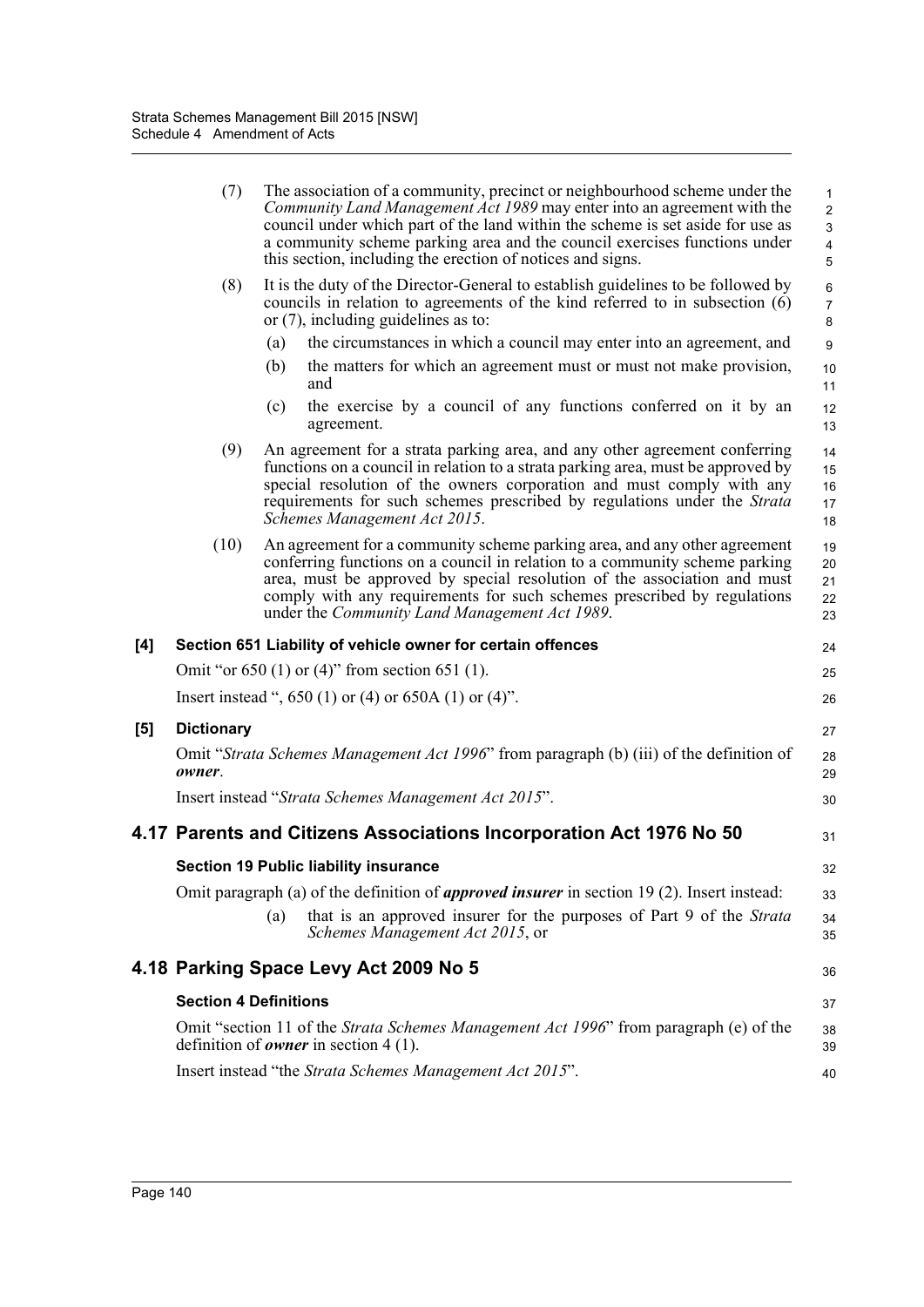|       | 4.19 Property, Stock and Business Agents Act 2002 No 66                                                                     | $\mathbf{1}$        |
|-------|-----------------------------------------------------------------------------------------------------------------------------|---------------------|
| [1]   | <b>Section 3 Definitions</b>                                                                                                | $\overline{2}$      |
|       | Omit "Strata Schemes Management Act 1996" from the definition of <b>strata managing</b><br><i>agent</i> in section $3(1)$ . | 3<br>4              |
|       | Insert instead "Strata Schemes Management Act 2015".                                                                        | 5                   |
| [2]   | Section 109 Additional requirements for managing agents                                                                     | 6                   |
|       | Omit "Strata Schemes Management Act 1996" from the definition of owners corporation<br>in section $109(3)$ .                | $\overline{7}$<br>8 |
|       | Insert instead "Strata Schemes Management Act 2015".                                                                        | 9                   |
| [3]   | Section 190 Application of money for purposes of certain Acts                                                               | 10                  |
|       | Omit "Strata Schemes Management Act 1996" wherever occurring in section 190 (1) (a)<br>and $(3)$ .                          | 11<br>12            |
|       | Insert instead "Strata Schemes Management Act 2015".                                                                        | 13                  |
|       | 4.20 Residential (Land Lease) Communities Act 2013 No 97                                                                    | 14                  |
|       | Section 8 Places to which this Act does not apply                                                                           | 15                  |
|       | Omit "Strata Schemes Management Act 1996" from the definition of <b>strata scheme</b> in<br>section $8(2)$ .                | 16<br>17            |
|       | Insert instead "Strata Schemes Management Act 2015".                                                                        | 18                  |
|       | 4.21 Retail Leases Act 1994 No 46                                                                                           | 19                  |
|       | <b>Section 3 Definitions</b>                                                                                                | 20                  |
|       | Omit "Strata Schemes Management Act 1996" from the definition of strata levies.                                             | 21                  |
|       | Insert instead "Strata Schemes Management Act 2015".                                                                        | 22                  |
|       | 4.22 Retirement Villages Act 1999 No 81                                                                                     | 23                  |
| [1]   | <b>Section 4 Definitions</b>                                                                                                | 24                  |
|       | Omit "Strata Schemes Management Act 1996" from the definition of strata scheme in<br>section $4(1)$ .                       | 25<br>26            |
|       | Insert instead "Strata Schemes Management Act 2015".                                                                        | 27                  |
| [2]   | <b>Section 45 Application of Division</b>                                                                                   | 28                  |
|       | Omit "Strata Schemes Management Act 1996" from the note to the section.                                                     | 29                  |
|       | Insert instead "Strata Schemes Management Act 2015".                                                                        | 30                  |
| $[3]$ | <b>Section 74 Meeting of residents</b>                                                                                      | 31                  |
|       | Omit "Strata Schemes Management Act 1996" from the note to section 74 (5).                                                  | 32                  |
|       | Insert instead "Strata Schemes Management Act 2015".                                                                        | 33                  |